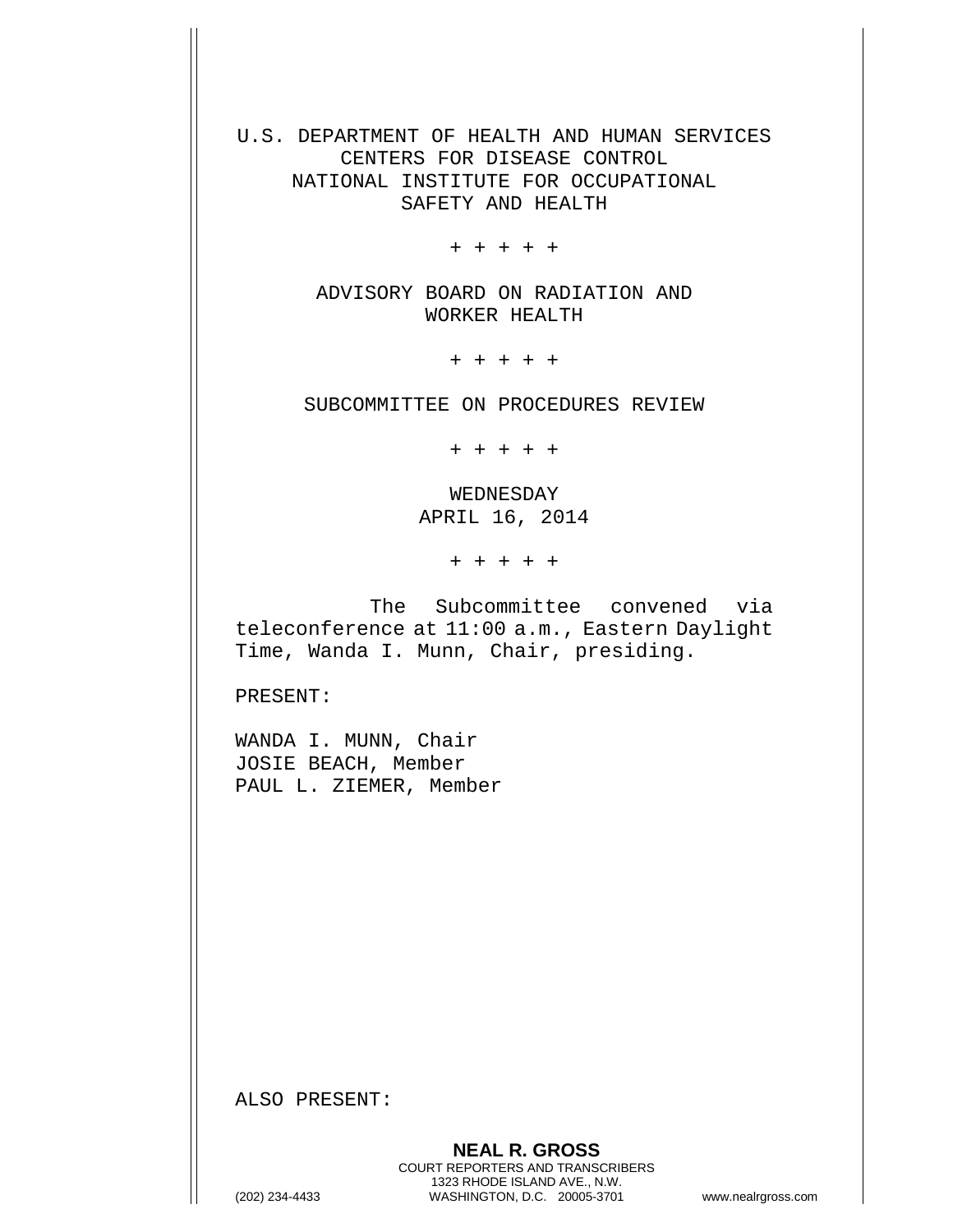TED KATZ, Designated Federal Official HANS BEHLING, SC&A KATHY BEHLING, SC&A LIZ BRACKETT, ORAU Team RON BUCHANAN, SC&A BOB BURNS, ORAU Team DOUG FARVER, SC&A ROSE GOGLIOTTI, SC&A DeKEELY HARTSFIELD, HHS STU HINNEFELD, DCAS LORI MARION-MOSS, DCAS STEPHEN MARSCHKE, SC&A JOHN MAURO, SC&A JAMES NETON, DCAS STEVE OSTROW, SC&A MUTTY SHARFI, ORAU Team SCOTT SIEBERT, ORAU Team MATTHEW SMITH, ORAU Team JOHN STIVER, SC&A ELYSE THOMAS, ORAU Team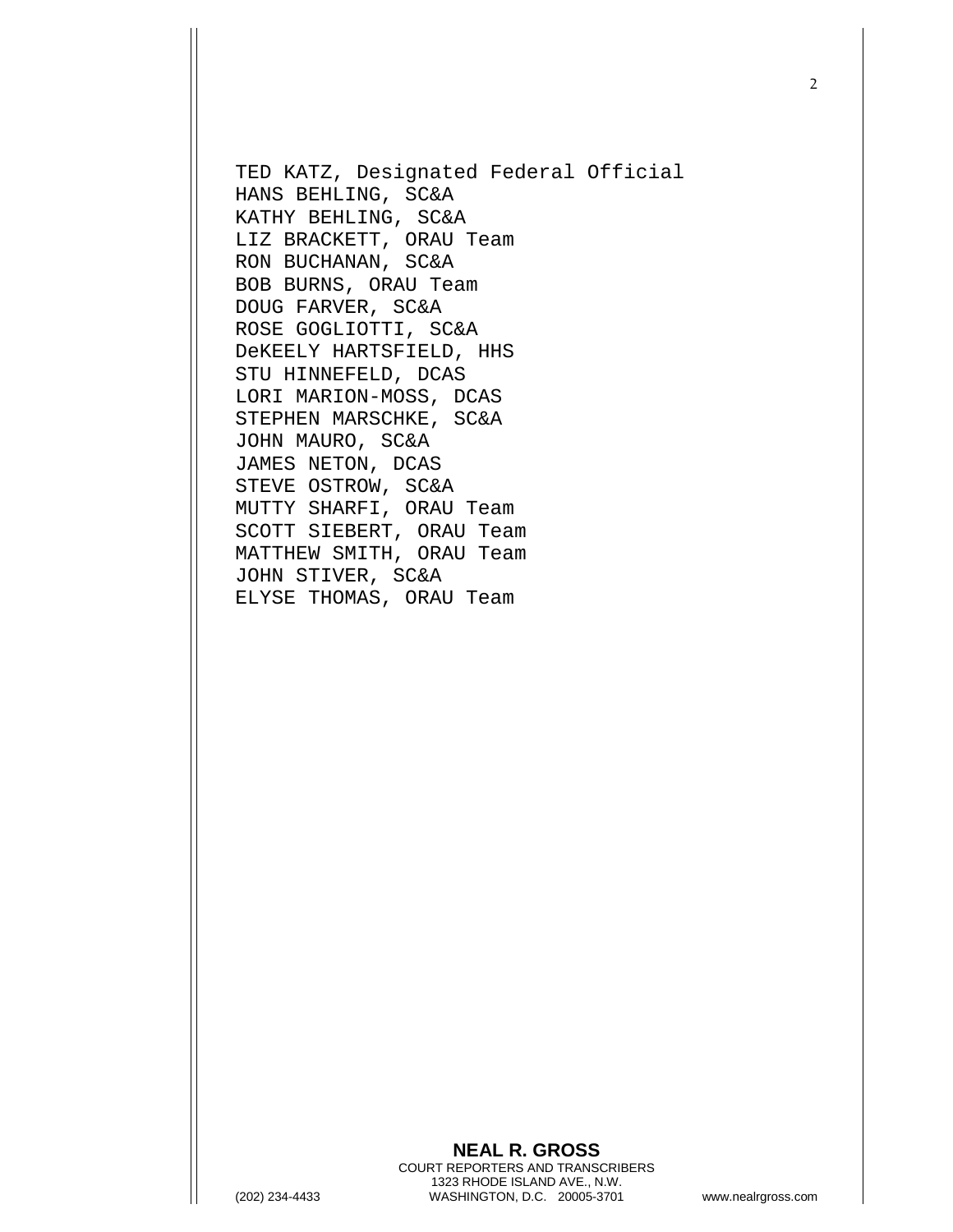|                |                                                                                                                                                                        | 3 |
|----------------|------------------------------------------------------------------------------------------------------------------------------------------------------------------------|---|
| $\mathbf 1$    | $P-R-O-C-E-E-D-I-N-G-S$                                                                                                                                                |   |
|                |                                                                                                                                                                        |   |
| $\overline{2}$ | $11:01$ a.m.                                                                                                                                                           |   |
| 3              | MR. KATZ: Let's get started.                                                                                                                                           |   |
| 4              | This is the Advisory Board on Radiation and                                                                                                                            |   |
| 5              | Worker Health, the Procedures Review                                                                                                                                   |   |
| 6              | Subcommittee and let's get right into it with                                                                                                                          |   |
| 7              | roll call.                                                                                                                                                             |   |
| 8              | There is an agenda for the meeting.                                                                                                                                    |   |
| 9              | It's posted on the NIOSH website. It should be                                                                                                                         |   |
| 10             | posted on the NIOSH website and there maybe some                                                                                                                       |   |
| 11             | other materials posted along with it. And the                                                                                                                          |   |
| 12             | materials for today I think<br>have<br>been                                                                                                                            |   |
| 13             | distributed to everybody agency related, staff                                                                                                                         |   |
| 14             | and so on.                                                                                                                                                             |   |
| 15             | So roll call. And I don't think we                                                                                                                                     |   |
| 16             | have any materials that relate to conflict of                                                                                                                          |   |
| 17             | interest but Wanda and Josie have Hanford                                                                                                                              |   |
| 18             | conflicts and I think it would be nothing else                                                                                                                         |   |
| 19             | related to Paul.                                                                                                                                                       |   |
| 20             | So let's go with roll call.                                                                                                                                            |   |
| 21             | (Roll call.)                                                                                                                                                           |   |
|                |                                                                                                                                                                        |   |
|                | <b>NEAL R. GROSS</b><br><b>COURT REPORTERS AND TRANSCRIBERS</b><br>1323 RHODE ISLAND AVE., N.W.<br>(202) 234-4433<br>WASHINGTON, D.C. 20005-3701<br>www.nealrgross.com |   |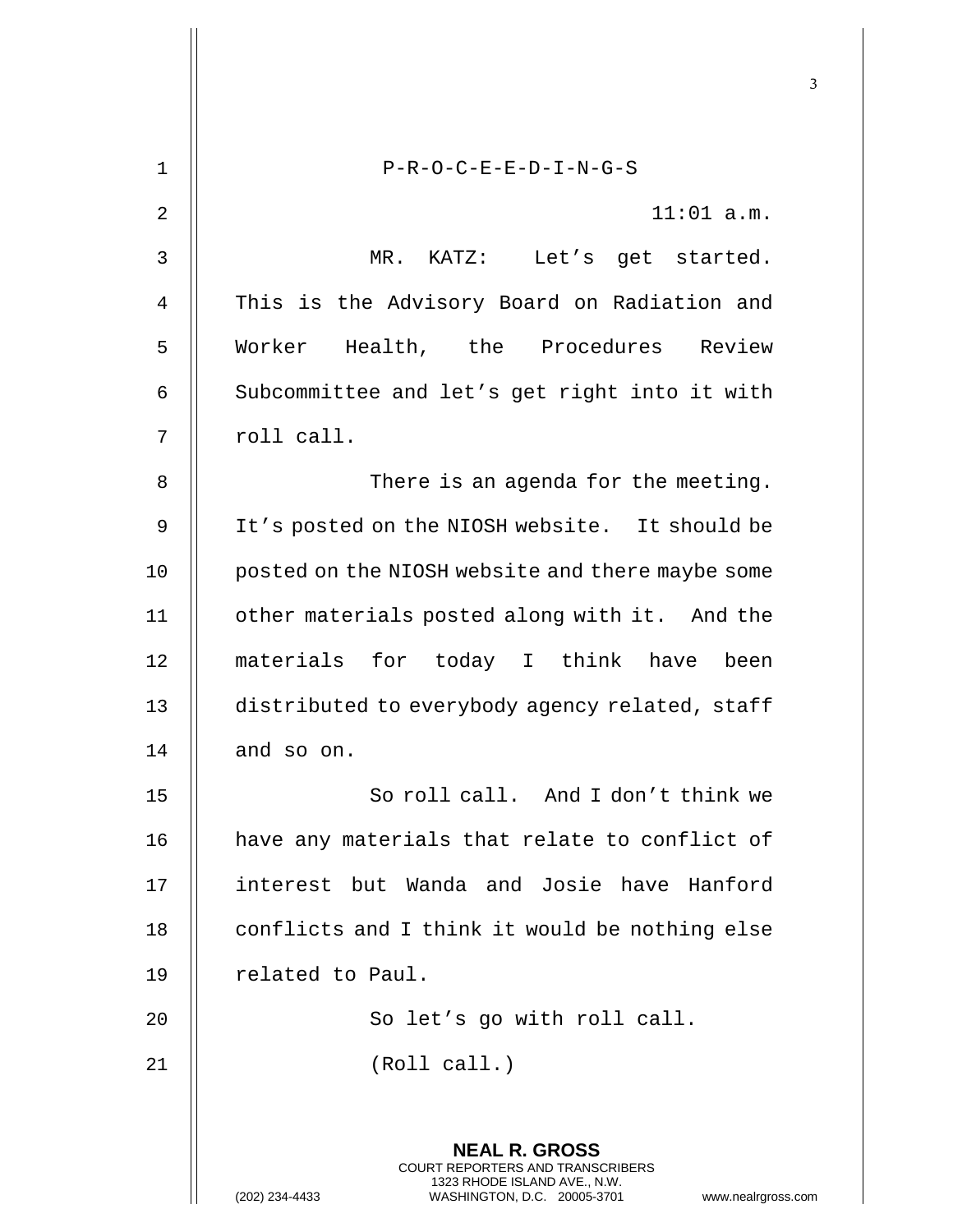| $\mathbf 1$ | Okay. Wanda, it's your agenda.                                                                                                                                      |
|-------------|---------------------------------------------------------------------------------------------------------------------------------------------------------------------|
| 2           | CHAIR MUNN: Thank you much, Ted.                                                                                                                                    |
| 3           | And thank you all for joining us today. Thank                                                                                                                       |
| 4           | you especially to, I'm assuming it's Steve                                                                                                                          |
| 5           | Marschke who has the BRS upon on the screen                                                                                                                         |
| 6           | already. Is that you, Steve?                                                                                                                                        |
| 7           | MR. MARSCHKE: Yes, it is, Wanda.                                                                                                                                    |
| 8           | CHAIR MUNN: Thank you very much                                                                                                                                     |
| $\mathsf 9$ | for that. I doubly thank you because my                                                                                                                             |
| 10          | ability to stay in this part of Live Meeting is                                                                                                                     |
| 11          | probably very tenuous. I have had problems                                                                                                                          |
| 12          | with losing the screen before and I have not had                                                                                                                    |
| 13          | an opportunity to, because of the problems I                                                                                                                        |
| 14          | have with the system, haven't had an                                                                                                                                |
| 15          | opportunity to be in the BRS myself and check                                                                                                                       |
| 16          | what's been going on this last week.                                                                                                                                |
| 17          | So I am relying on you to keep us                                                                                                                                   |
| 18          | honest and to keep us on the right page because                                                                                                                     |
| 19          | I'm often going to be operating blind, I think.                                                                                                                     |
| 20          | But thank you for having it up now,                                                                                                                                 |
| 21          | I'm appreciative of the fact that I'm on and                                                                                                                        |
|             |                                                                                                                                                                     |
|             | <b>NEAL R. GROSS</b><br><b>COURT REPORTERS AND TRANSCRIBERS</b><br>1323 RHODE ISLAND AVE., N.W.<br>(202) 234-4433<br>WASHINGTON, D.C. 20005-3701<br>www.nealrgross. |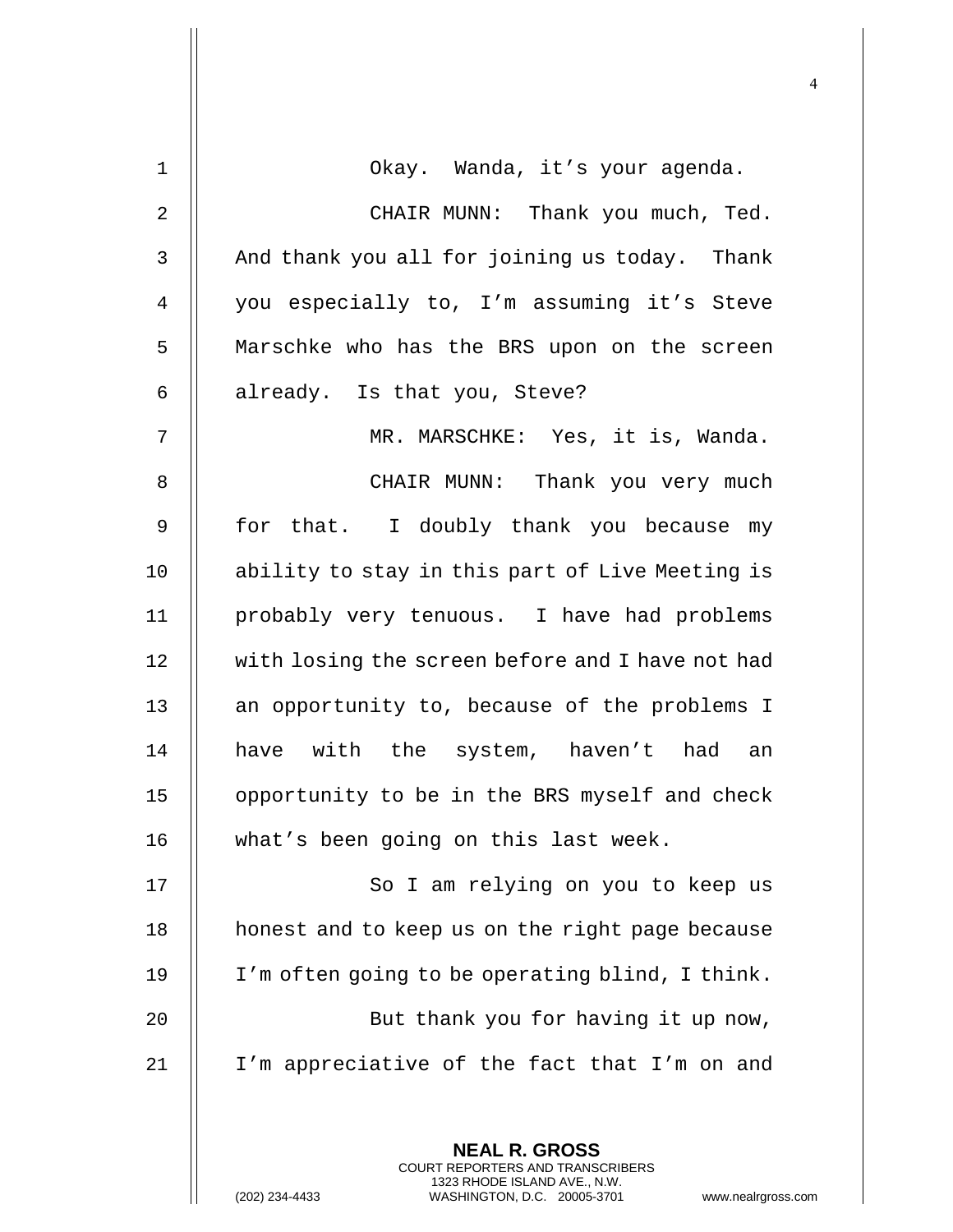| $\mathbf 1$ | able to see it for the moment because it's very                                                  |
|-------------|--------------------------------------------------------------------------------------------------|
| 2           | difficult to operate without it.                                                                 |
| 3           | We're going to stick pretty close to                                                             |
| 4           | the agenda unless someone has additions or                                                       |
| 5           | changes that they wish to bring to our attention                                                 |
| 6           | now.                                                                                             |
| 7           | Hearing none, then let's just go                                                                 |
| 8           | right into the status of the BRS.                                                                |
| 9           | I have not been aware of any major                                                               |
| 10          | changes that have been made other than                                                           |
| 11          | additions in population of activities that have                                                  |
| 12          | occurred since our last meeting. Is there any                                                    |
| 13          | other information regarding the status of the                                                    |
| 14          | database and whether we've made any changes to                                                   |
| 15          | its capability since we last spoke?                                                              |
| 16          | MR. MARSCHKE: I'm unaware of any                                                                 |
| 17          | changes, Wanda. This is Steve. I'm unaware                                                       |
| 18          | of any changes that were made since last time,                                                   |
| 19          | again, other than, you know, adding some                                                         |
| 20          | discussions and, you know, back and forth.                                                       |
| 21          | Right. I don't<br>CHAIR MUNN:                                                                    |
|             |                                                                                                  |
|             | <b>NEAL R. GROSS</b><br>COURT REPORTERS AND TRANSCRIBERS                                         |
|             | 1323 RHODE ISLAND AVE., N.W.<br>(202) 234-4433<br>WASHINGTON, D.C. 20005-3701<br>www.nealrgross. |

 $\mathbf{I}$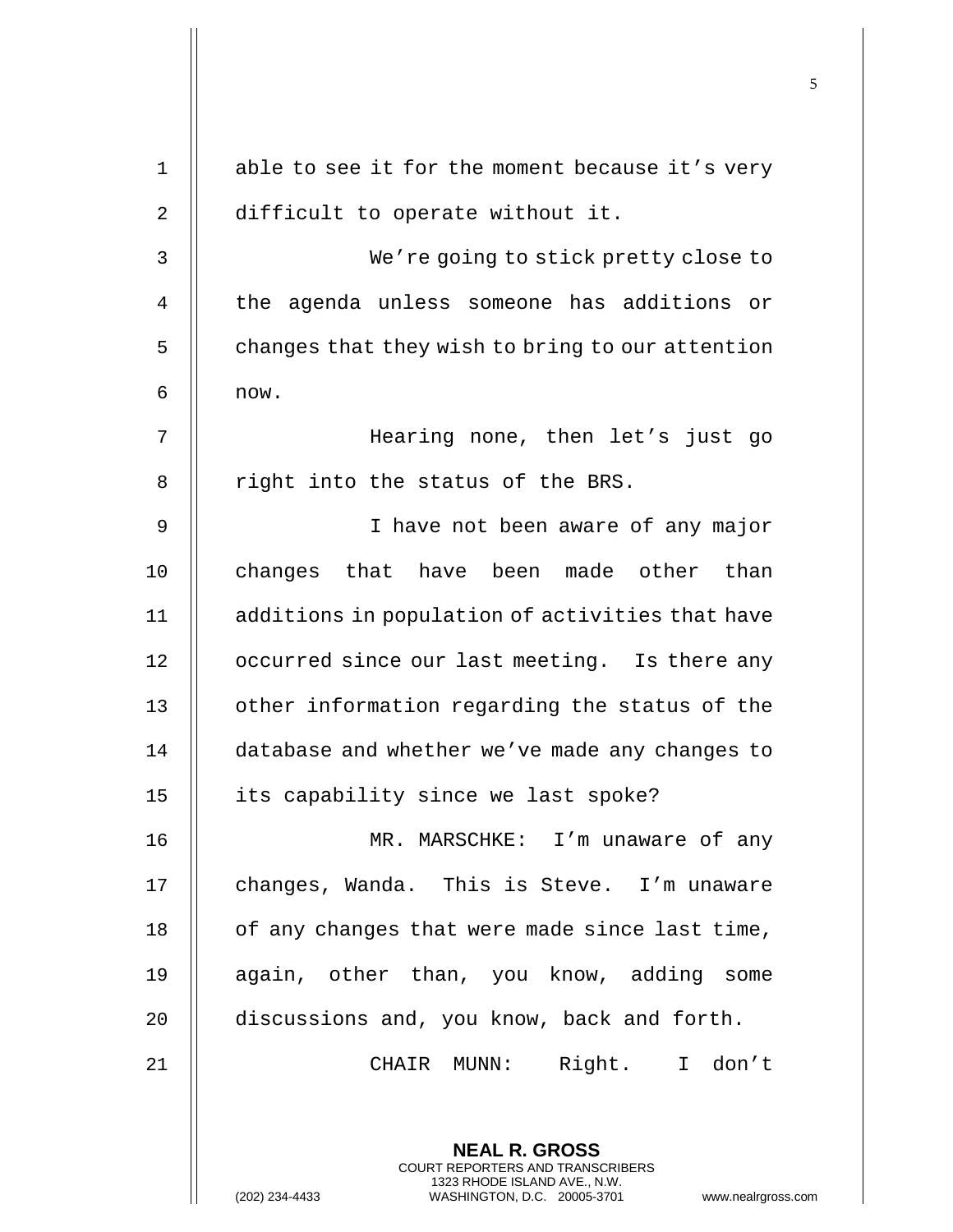| $\mathbf 1$    | believe I've seen anything from Lori that would |
|----------------|-------------------------------------------------|
| $\overline{2}$ | indicate that there had been any NIOSH changes. |
| 3              | Is anyone in NIOSH aware of any additions or    |
| 4              | upgrades that have been made?                   |
| 5              | MS. MARION-MOSS: This is Lori.                  |
| 6              | No, no changes or upgrades to date.             |
| 7              | CHAIR MUNN: Okay, that's good.                  |
| 8              | Then we'll assume that we're well populated and |
| 9              | are ready to start where we left off.           |
| 10             | The first item that we have on the              |
| 11             | agenda for discussion is the localized skin     |
| 12             | exposures, a continuation of the White Paper    |
| 13             | from last time. I am uncertain of exactly       |
| 14             | where we left off. My notes had told me that    |
| 15             | SC&A was going to have further comments at this |
| 16             | time. I hope that's correct.                    |
| 17             | John, can you help us out here?                 |
| 18             | DR. MAURO: This is John Mauro.                  |
| 19             | MR. STIVER: Yes, this John Stiver,              |
| 20             | actually, I was just looking through the        |
| 21             | transcript and I was under the impression that  |
|                |                                                 |
|                | <b>NEAL R. GROSS</b>                            |

 $\mathsf{II}$ 

(202) 234-4433 WASHINGTON, D.C. 20005-3701 www.nealrgross.com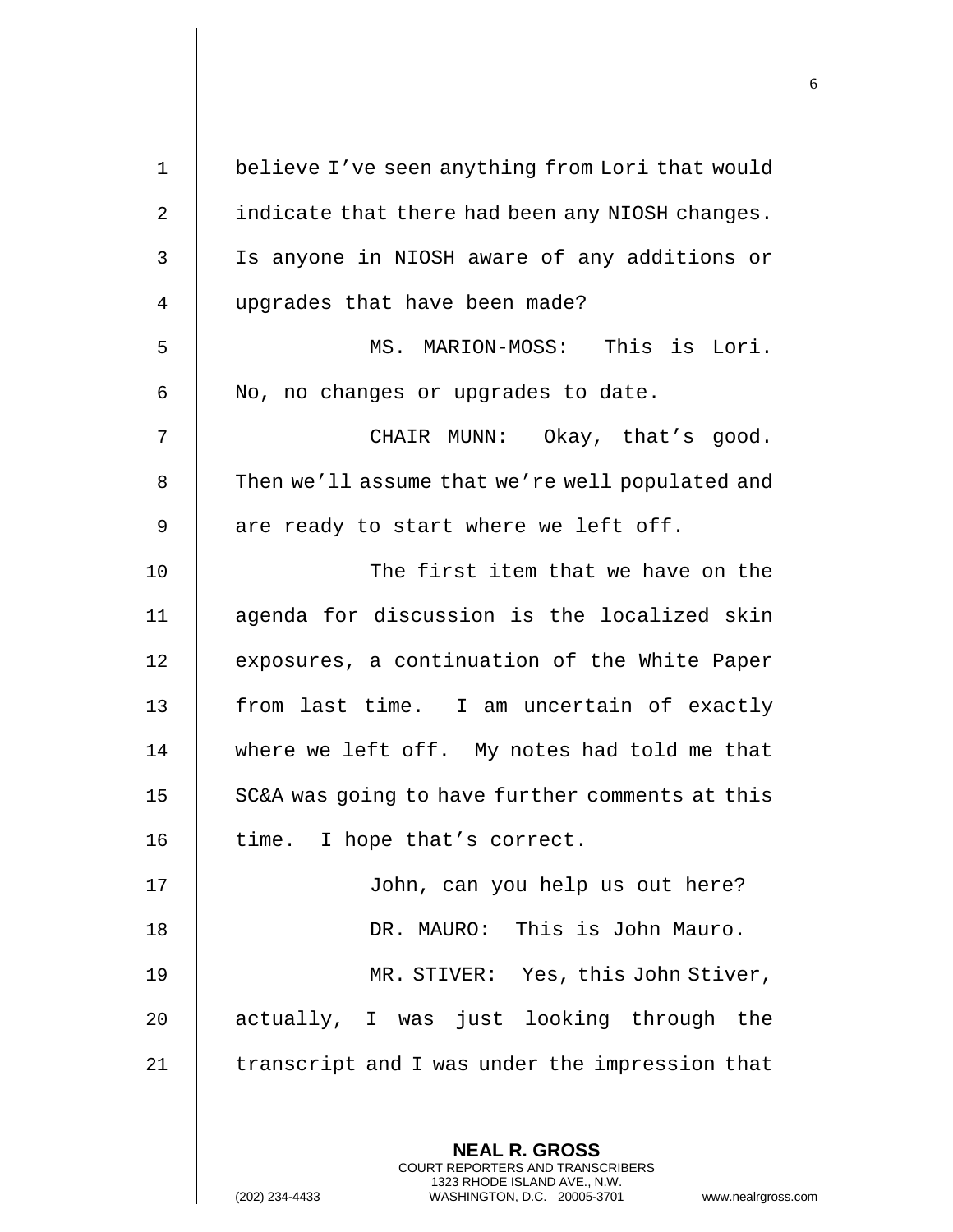| $\mathbf 1$    | Jim Neton was going to make some comments.              |
|----------------|---------------------------------------------------------|
| $\overline{2}$ | I think that was something about the                    |
| 3              | fine particle deposition and retention on               |
| 4              | clothing and then there was<br>some other               |
| 5              | information about David Kocher and SENES                |
| 6              | reviewing the dose from uranium oxide.                  |
| 7              | Also, there was going to be some                        |
| 8              | continuing discussion that John Mauro wanted to         |
| 9              | take up or not, maybe NIOSH could weigh in on           |
| 10             | that.                                                   |
| 11             | CHAIR MUNN: Yes, Jim, are you                           |
| 12             | prepared to continue where we were or are we in         |
| 13             | error?                                                  |
| 14             | DR. NETON: This is Jim. Yes, I                          |
| 15             | can give a status update as to what we've been          |
| 16             | doing. My recollection though, there are                |
| 17             | three concerns listed here under this, really           |
| 18             | concerns, not findings, and two of them<br>$\mathbb{I}$ |
| 19             | believe have been listed as being in abeyance,          |
| 20             | meaning that SC&A and NIOSH fundamentally agree         |
| 21             | on the path forward and we're awaiting our              |
|                |                                                         |
|                |                                                         |

(202) 234-4433 WASHINGTON, D.C. 20005-3701 www.nealrgross.com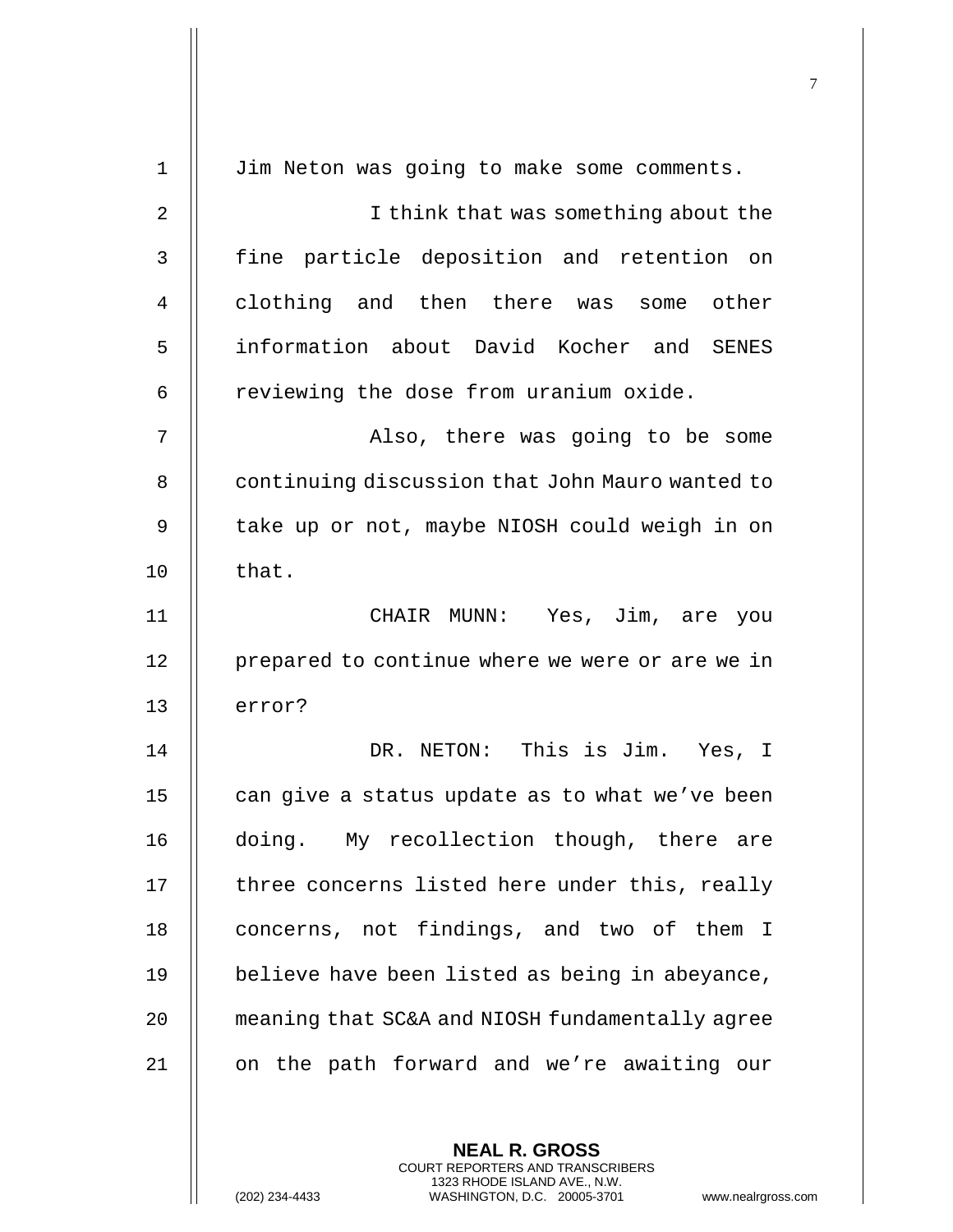**NEAL R. GROSS** 1 revision to the procedures and that are  $2 \parallel$  affected by these issues. 3 || The one issue related to skin 4 | contamination and contamination of clothing, I 5 | can talk about briefly. 6 SC&A's concern, I think it was a 7 | finding, or was it concern one, I don't remember 8 || exactly which one it was. 9 || But was that we would only assume 10 || skin contamination for a duration of the 11 workday that is eight or ten hours or whatever 12 we assume the worker works for and SC&A's 13 || concern and they've provided some references  $14$   $\parallel$  that supported their position that the skin 15 | contamination is not very easy to wash off. It 16 | doesn't come off in the shower very easily, that 17 || sort of thing. 18 The reference that was provided 19 || related to, I believe it was atmospheric 20 || testing and so these were more fission 21 activation-type products which represent more

> COURT REPORTERS AND TRANSCRIBERS 1323 RHODE ISLAND AVE., N.W.

8

(202) 234-4433 WASHINGTON, D.C. 20005-3701 www.nealrgross.com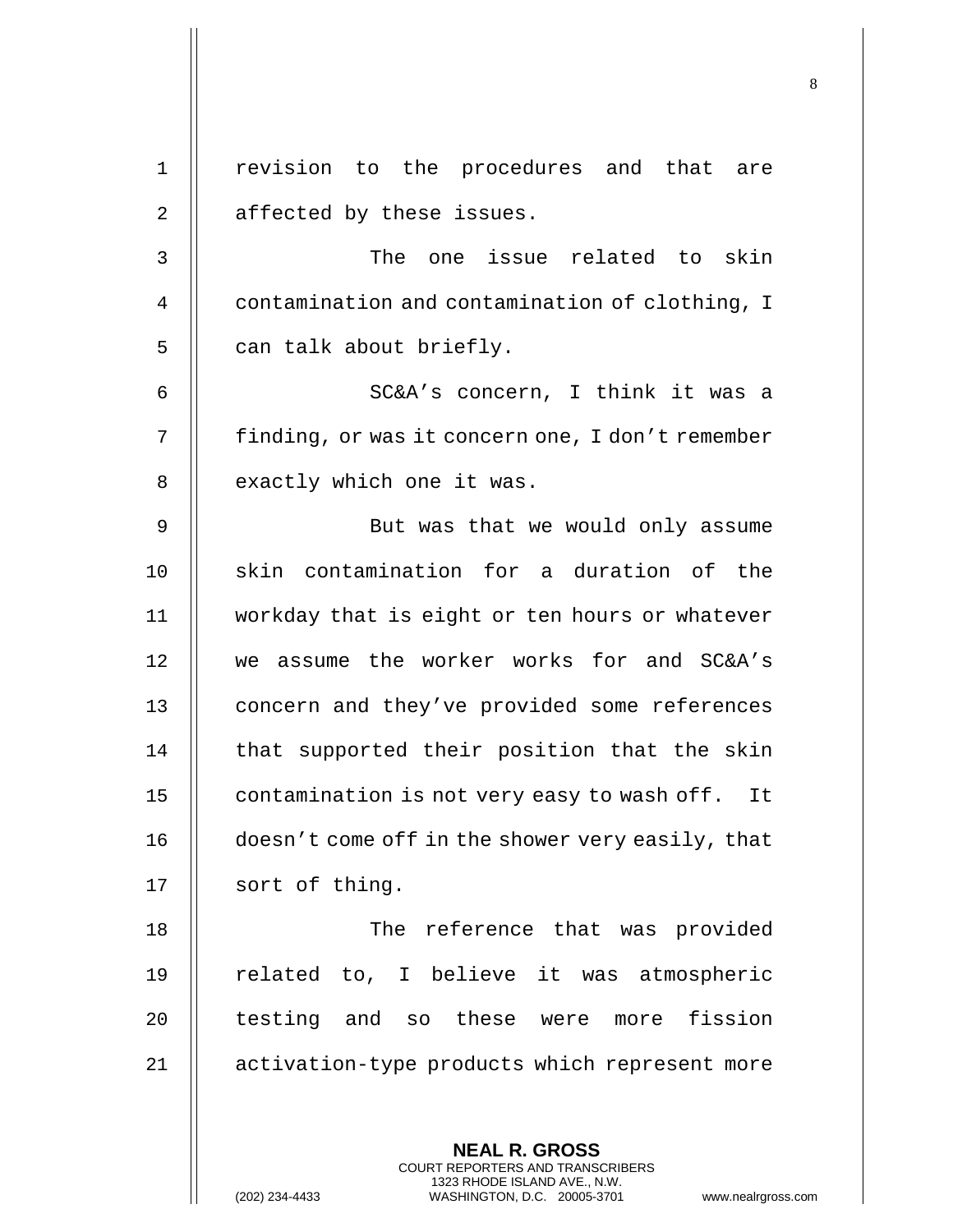| $\mathbf 1$ | type-specific activity material. And it is                                                                                                                         |
|-------------|--------------------------------------------------------------------------------------------------------------------------------------------------------------------|
| 2           | true that type-specific activity materials,                                                                                                                        |
| 3           | activity per unit mass is going to be much                                                                                                                         |
| 4           | greater so that there's a chance for fine                                                                                                                          |
| 5           | particulates to get embedded more deeply into                                                                                                                      |
| 6           | the crevices, if you will, of the skin and                                                                                                                         |
| 7           | become more difficult to wash off.                                                                                                                                 |
| 8           | Our position was last time that                                                                                                                                    |
| 9           | uranium doesn't behave necessarily that way and                                                                                                                    |
| 10          | based on our empirical observations, with                                                                                                                          |
| 11          | workers that worked at uranium facilities so                                                                                                                       |
| 12          | that it's fairly easy to remove from the skin                                                                                                                      |
| 13          | with just regular showering and soap.                                                                                                                              |
| 14          | We were tasked with going back to                                                                                                                                  |
| 15          | find some more documentation that supported                                                                                                                        |
| 16          | that and honestly, it's been very difficult to                                                                                                                     |
| 17          | find documentation.                                                                                                                                                |
| 18          | I've scoured the literature and                                                                                                                                    |
| 19          | have not come up with anything specific for a                                                                                                                      |
| 20          | uranium facility but I did locate and I'll be                                                                                                                      |
| 21          | writing this up to provide to the Work Group or                                                                                                                    |
|             | <b>NEAL R. GROSS</b><br><b>COURT REPORTERS AND TRANSCRIBERS</b><br>1323 RHODE ISLAND AVE., N.W.<br>(202) 234-4433<br>WASHINGTON, D.C. 20005-3701<br>www.nealrgross |

(202) 234-4433 WASHINGTON, D.C. 20005-3701 www.nealrgross.com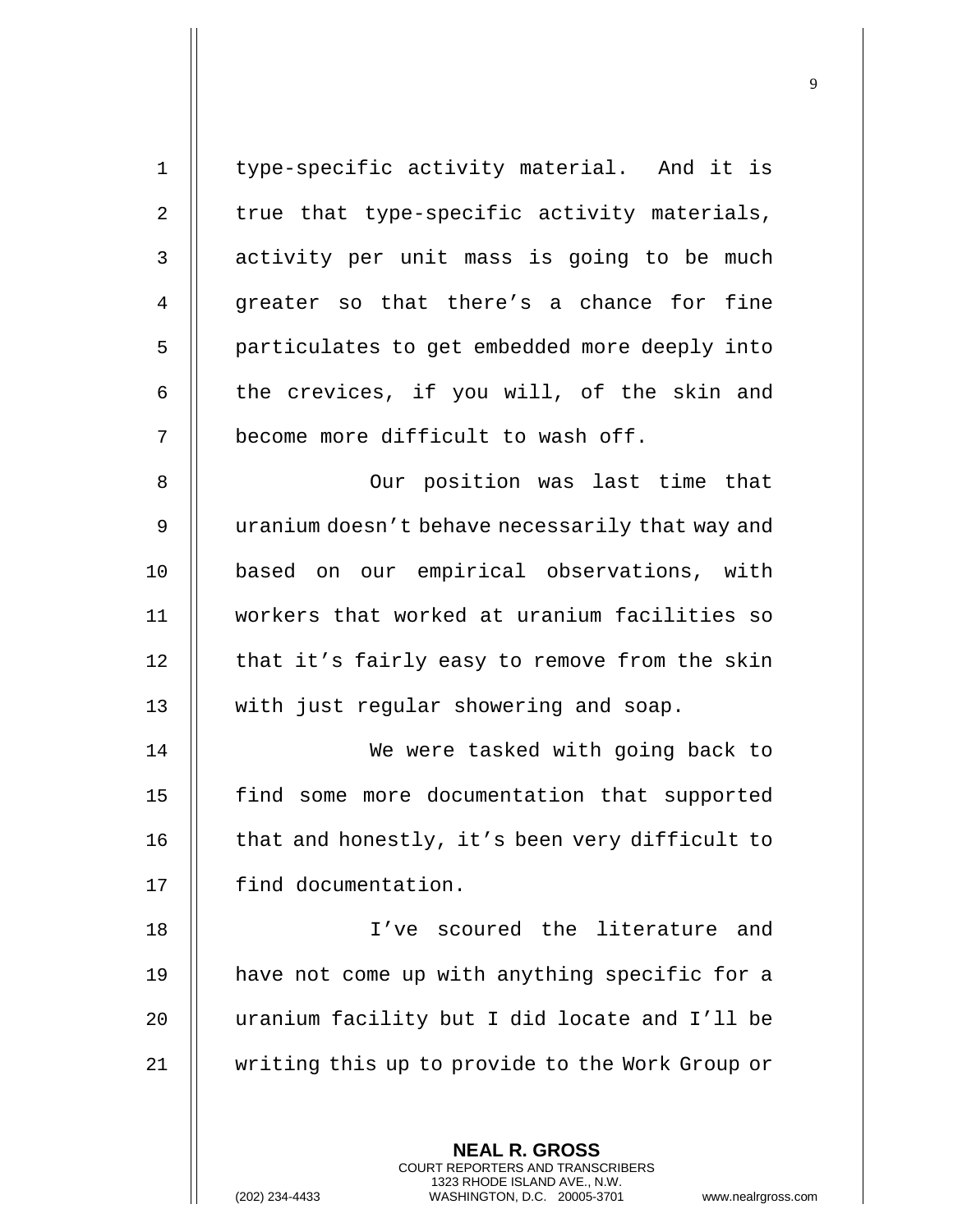| $1\,$          | the Subcommittee a Defense Threat Reduction    |
|----------------|------------------------------------------------|
| $\overline{2}$ | Agency Report titled Radiation Doses to the    |
| $\mathfrak{Z}$ | Skin from Dermal Contamination.                |
| $\overline{4}$ | It's a fairly detailed report of how           |
| 5              | to deal with dermal contamination.<br>It is    |
| 6              | specifically related to the atmospheric        |
| 7              | weapons testing program, but there are some    |
| 8              | fairly good discussion of what will skin       |
| $\mathsf 9$    | contamination with some experiments that are   |
| 10             | cited.                                         |
| 11             | And I found one experiment that was            |
| 12             | done that related to washing contaminated soil |
| 13             | that was actually artificially labeled with    |
| 14             | lanthanum-140, interestingly, and they did     |
| 15             | some experiments with just general rinsing,    |
| 16             | washing with soaps, scrubbing, using chelating |
| 17             | agents, those sort of things and it turns out  |
| 18             | that at least soil contaminated with           |
| 19             | lanthanum-140 is removed pretty readily just   |
| 20             | with soap and water. I forget the exact        |
| 21             | efficiency of removal from the first washing   |

(202) 234-4433 WASHINGTON, D.C. 20005-3701 www.nealrgross.com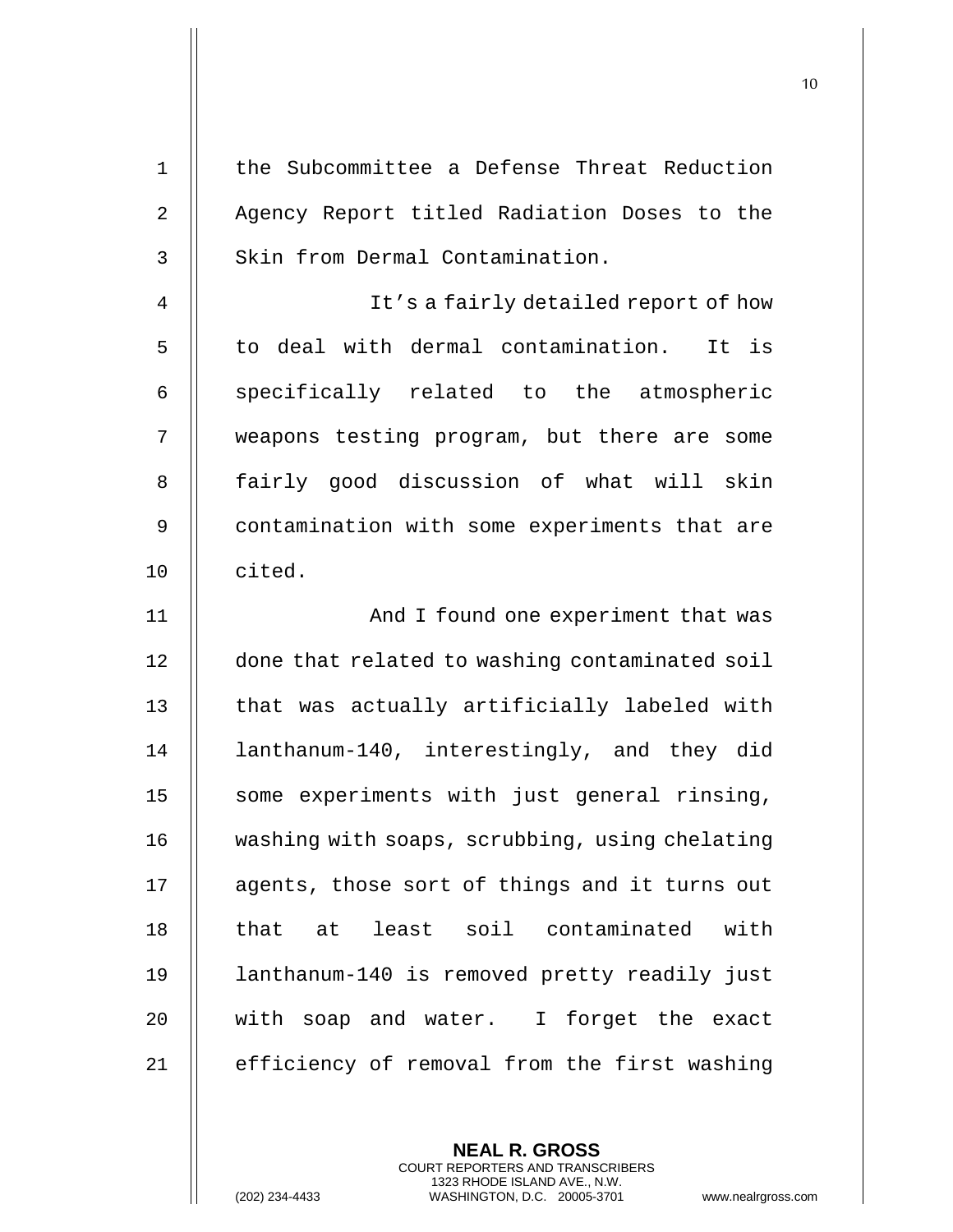| $\mathbf 1$    | but it was in the 90-plus percent range which     |
|----------------|---------------------------------------------------|
| 2              | supports our position and I'll be writing this    |
| 3              | up and providing that as soon as I can get it     |
| $\overline{4}$ | out. So that's the first issue.                   |
| 5              | And the other, we were talking about              |
| 6              | the clothing contamination issue, we're still     |
| 7              | working on.                                       |
| 8              | If you'll remember SC&A<br>had                    |
| 9              | essentially agreed to our deposition model for    |
| 10             | skin contamination that was put forward. But      |
| 11             | also, opined that not only was the surface of     |
| 12             | the exposed skin contaminated, but also the       |
| 13             | clothing that was in the workplace would be       |
| 14             | contaminated. And we agreed with that and we      |
| 15             | just need to come -- and some risk with how we're |
| 16             | going to deal with that issue.                    |
| 17             | I indicated that we had located some              |
| 18             | data that we used from Mallinckrodt where we      |
| 19             | have surveys of anti-contamination clothing       |
| 20             | that was done prior to laundering and some        |
| 21             | pretty detailed surveys on what those levels      |
|                |                                                   |
|                |                                                   |

(202) 234-4433 WASHINGTON, D.C. 20005-3701 www.nealrgross.com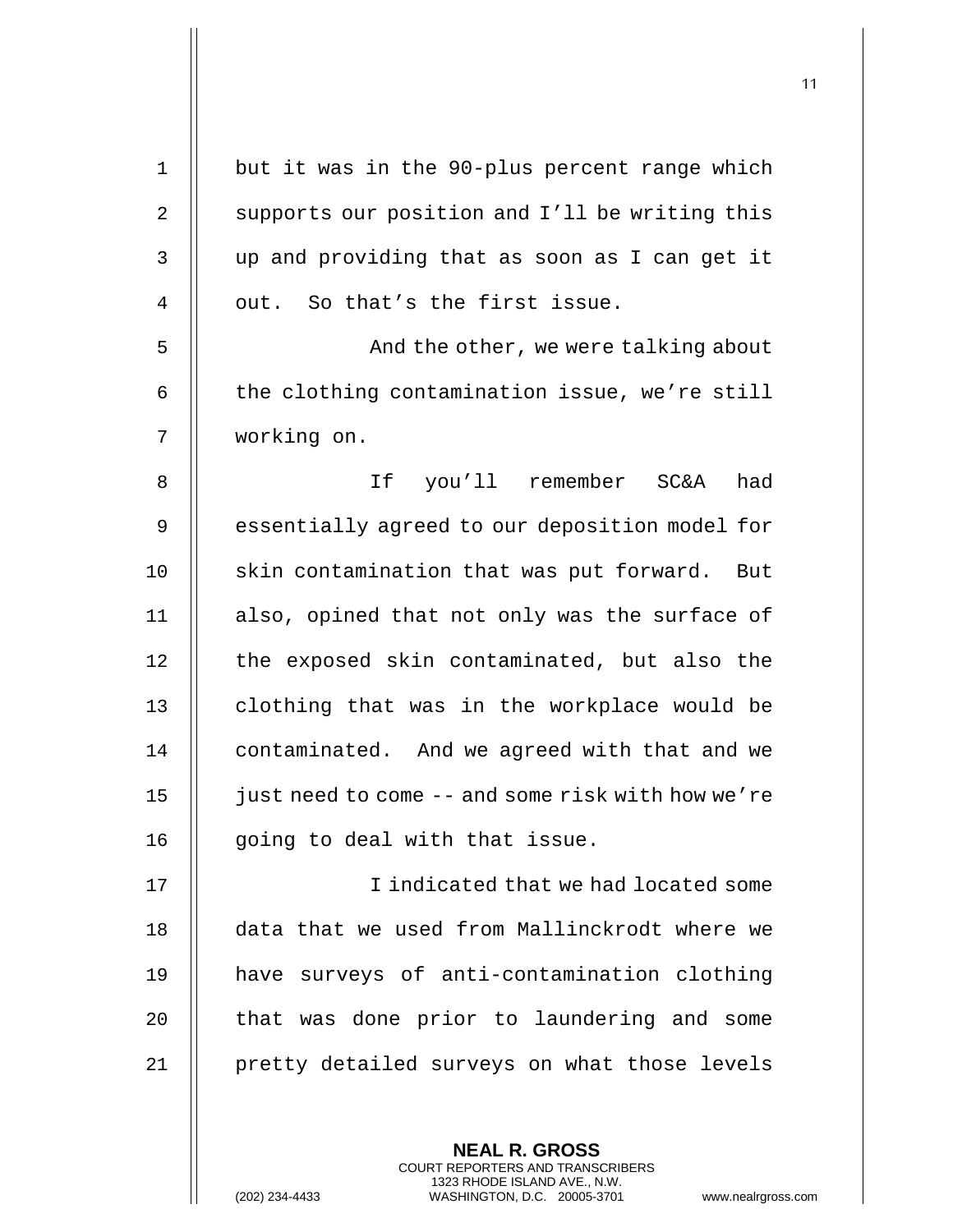| $\mathbf 1$  | are. And we're wrestling right now with how to                                                                                             |
|--------------|--------------------------------------------------------------------------------------------------------------------------------------------|
| 2            | incorporate those into our procedures and dose                                                                                             |
| $\mathbf{3}$ | reconstructions.                                                                                                                           |
| 4            | CHAIR MUNN: Great. Thank you,                                                                                                              |
| 5            | Jim.                                                                                                                                       |
| 6            | Any comment from SC&A?                                                                                                                     |
| 7            | DR. MAURO: This is John Mauro.                                                                                                             |
| 8            | Yes, I'm glad to hear that these two subjects                                                                                              |
| $\mathsf 9$  | are being addressed and it sounds like, you                                                                                                |
| 10           | know, making a lot of headway.                                                                                                             |
| 11           | Procedurally, though, does this                                                                                                            |
| 12           | type of material, the material that you're                                                                                                 |
| 13           | developing which is new material, is that                                                                                                  |
| 14           | something that goes into the record as part of                                                                                             |
| 15           | the Subcommittee or do you plan to make this                                                                                               |
| 16           | like a supplement eventually to things like                                                                                                |
| 17           | OTIB-17 where the B-                                                                                                                       |
| 18           | DR. NETON: Yes, it would have to be                                                                                                        |
| 19           | incorporated in our program documentation                                                                                                  |
| 20           | because, you know, there would be specific                                                                                                 |
| 21           | guidance on how to deal with these situations.                                                                                             |
|              | <b>NEAL R. GROSS</b>                                                                                                                       |
|              | <b>COURT REPORTERS AND TRANSCRIBERS</b><br>1323 RHODE ISLAND AVE., N.W.<br>(202) 234-4433<br>WASHINGTON, D.C. 20005-3701<br>www.nealrgross |

 $\overline{\phantom{a}}$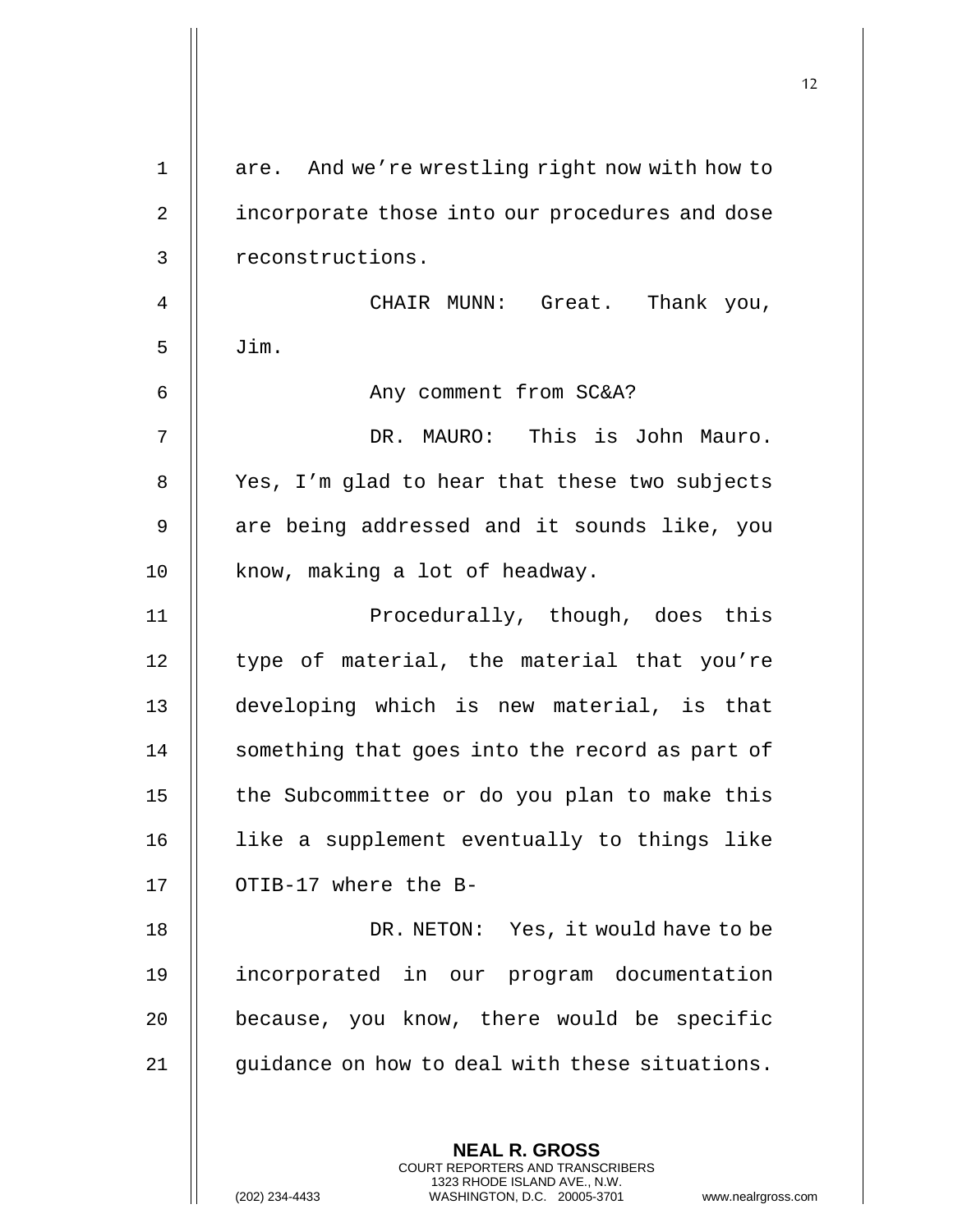| $\mathbf 1$    | It's a fairly complicated issue,                                                                                                    |
|----------------|-------------------------------------------------------------------------------------------------------------------------------------|
| $\sqrt{2}$     | more so, like many things, it's more                                                                                                |
| 3              | complicated than you would think.                                                                                                   |
| $\overline{4}$ | For example, a lot of what we do with                                                                                               |
| 5              | skin contamination is going to maybe be related                                                                                     |
| 6              | to what type of facility. Right now, I'm                                                                                            |
| 7              | speaking specifically about uranium                                                                                                 |
| 8              | facilities, but whether, for instance, it was                                                                                       |
| $\mathsf 9$    | an AWE that had zero monitoring data for                                                                                            |
| 10             | external or it was another facility that                                                                                            |
| 11             | monitored skin dose, you know, a film badge                                                                                         |
| 12             | monitoring program.                                                                                                                 |
| 13             | If you look at the AWEs that didn't                                                                                                 |
| 14             | have monitoring programs and we apply TBD-6000,                                                                                     |
| 15             | for example, even though it's an external dose                                                                                      |
| 16             | assignment from uranium, the doses are fairly                                                                                       |
| 17             | large. In fact, the 95 <sup>th</sup> percentile of the dose                                                                         |
| 18             | that is assigned to workers or AWEs, is about                                                                                       |
| 19             | equal to a 100 percent direct contact with                                                                                          |
| 20             | uranium metal.                                                                                                                      |
| 21             | So we couldn't have any more dose                                                                                                   |
|                | <b>NEAL R. GROSS</b>                                                                                                                |
|                | COURT REPORTERS AND TRANSCRIBERS<br>1323 RHODE ISLAND AVE., N.W.<br>(202) 234-4433<br>WASHINGTON, D.C. 20005-3701<br>www.nealrgross |

(202) 234-4433 WASHINGTON, D.C. 20005-3701 www.nealrgross.com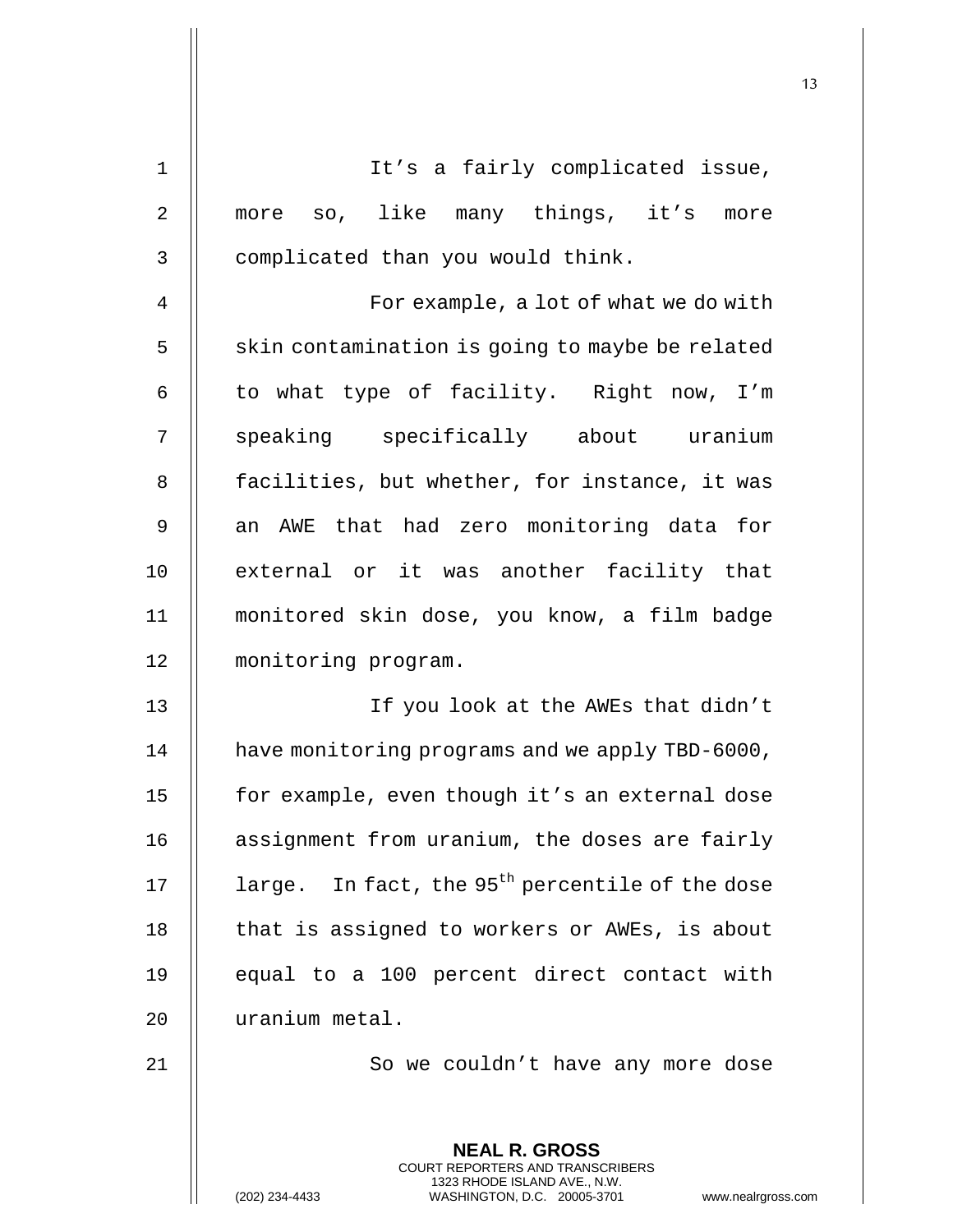| $\mathbf 1$    | related to skin contamination on the worker.<br>$\mathbf{I}$ |
|----------------|--------------------------------------------------------------|
| 2              | mean, it's essentially the workers in contact                |
| 3              | 100 percent of the time with a slab of uranium.              |
| $\overline{4}$ | So in those situations, I would                              |
| 5              | argue that we probably don't need to address the             |
| 6              | skin contamination issue, even though that                   |
| 7              | value is assigned as, you know, from an external             |
| 8              | exposure scenario, you can't get any higher                  |
| 9              | dose.                                                        |
| 10             | When you get into the film badge                             |
| 11             | area, it becomes a little more complicated and               |
| 12             | we're wrestling right now with how to deal with              |
| 13             | that.                                                        |
| 14             | DR. MAURO: Yes, Jim, this is                                 |
| 15             | again, an overarching issue and I understand                 |
| 16             | where you're headed with, and it originally                  |
| 17             | triggered, of course, when we were discussing                |
| $18\,$         | these AWEs, just for the benefit of everyone on              |
| 19             | the phone, right now, we are looking pretty                  |
| 20             | closely at INL Site Profile review and one of                |
| 21             | the issues as you folks may be aware of, there               |
|                |                                                              |

(202) 234-4433 WASHINGTON, D.C. 20005-3701 www.nealrgross.com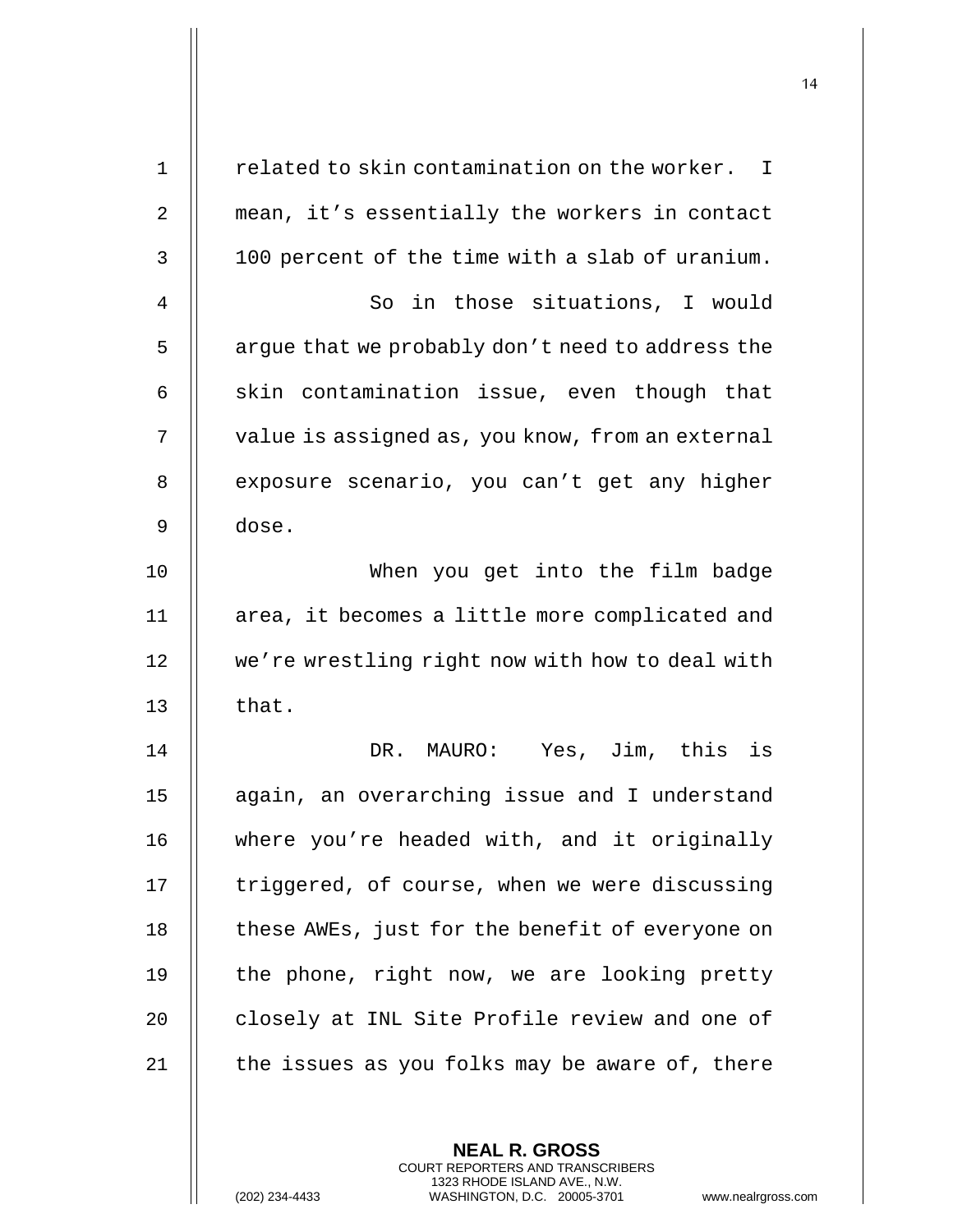1 were high particle issues at INL where the we're 2 | dealing with a fairly high specific activity 3 materials.

4 || So all I'm saying here is that this 5 | issue is going to extend beyond AWEs and I'm not  $6 \parallel$  quite -- and it may be not the appropriate place  $7 \parallel$  to talk about it now, but I just wanted to alert 8  $\parallel$  that we are right now, SC&A's looking fairly 9 | closely at the Site Profile for INL and one of  $10$  || the issues that has emerged during the  $-$  and 11 we're preparing for the a number of White Papers 12 || are being exchanged on INL. But embedded in 13 || these is this overarching issue of hot 14 || particles and this data is high specific hot 15 particles.

16 || So I just wanted to alert everyone 17  $\parallel$  that I think we're going to be revisiting this 18 || overarching issue again from a different 19 context.

20 || CHAIR MUNN: We've come at it from 21 || a number of different sites already and I

> **NEAL R. GROSS** COURT REPORTERS AND TRANSCRIBERS 1323 RHODE ISLAND AVE., N.W.

(202) 234-4433 WASHINGTON, D.C. 20005-3701 www.nealrgross.com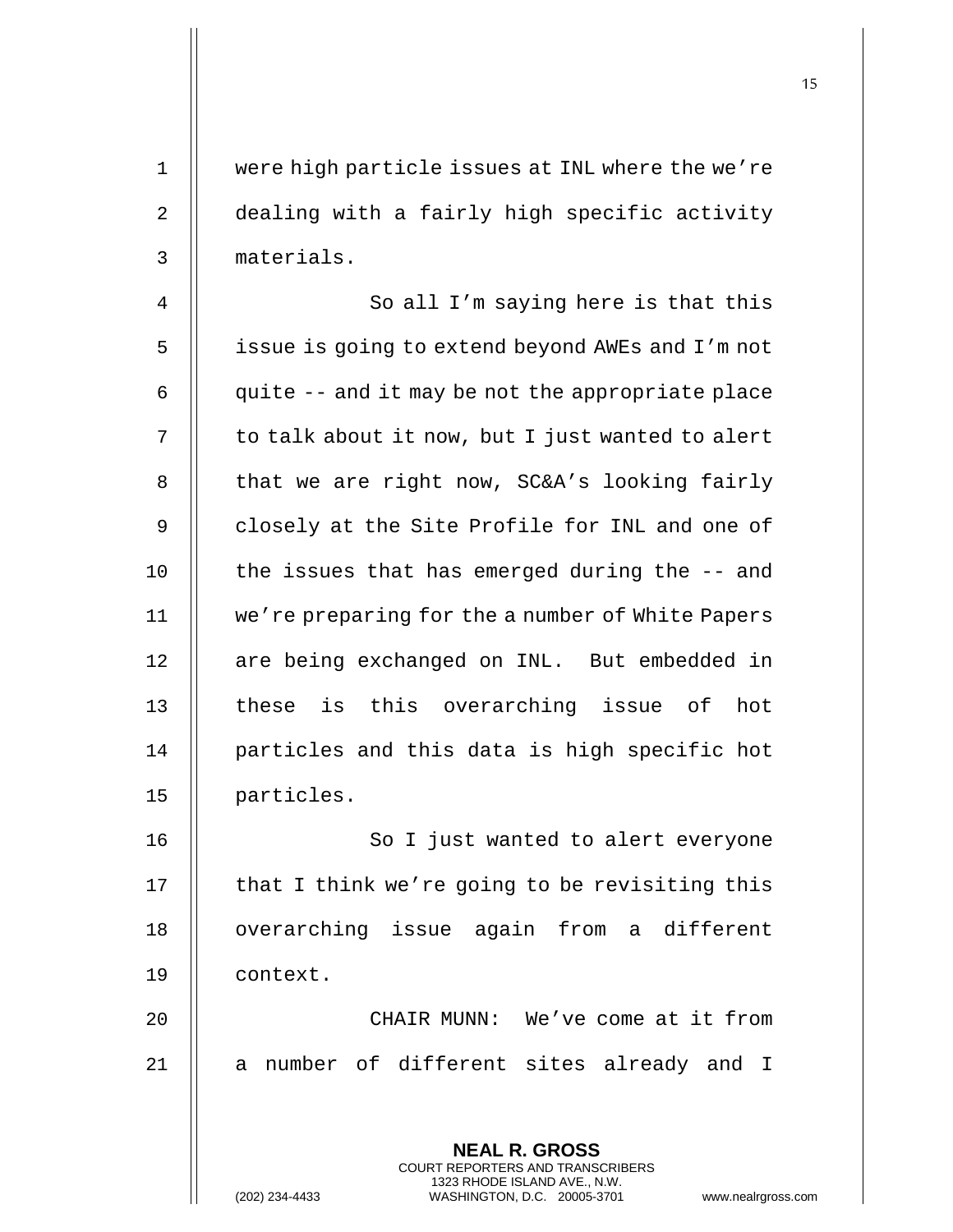| $\mathbf 1$    | suspect it's not the first time we've actually                                                  |
|----------------|-------------------------------------------------------------------------------------------------|
| $\overline{2}$ | looked at it at INEL but it still appears from                                                  |
| 3              | this perspective, I believe, that overarching                                                   |
| 4              | is the appropriate place for us to be addressing                                                |
| 5              | it, unless B                                                                                    |
| 6              | DR. NETON: This is Jim, Wanda.                                                                  |
| 7              | I'm not convinced of that. I mean                                                               |
| 8              | a hot particle issue; I mean we know how to deal                                                |
| 9              | with hot particles in terms of assignment of                                                    |
| 10             | dose and the IREP input in those sort of things.                                                |
| 11             | I think we've come to grips with that actually                                                  |
| 12             | and in one of these concerns.                                                                   |
| 13             | The hot particle issue, though, I                                                               |
| 14             | believe, is a fairly site specific situation.                                                   |
| 15             | You know, INL has the potential for hot                                                         |
| 16             | particles and depending upon the strength or                                                    |
| 17             | weakness of the monitoring program to detect                                                    |
| 18             | them, I think one needs to develop some sort of                                                 |
| 19             | approach.                                                                                       |
| 20             | But I think that that's going to be                                                             |
| 21             | specific for each site. It's not, I don't                                                       |
|                |                                                                                                 |
|                | <b>NEAL R. GROSS</b><br><b>COURT REPORTERS AND TRANSCRIBERS</b>                                 |
|                | 1323 RHODE ISLAND AVE., N.W.<br>(202) 234-4433<br>WASHINGTON, D.C. 20005-3701<br>www.nealrgross |

(202) 234-4433 WASHINGTON, D.C. 20005-3701 www.nealrgross.com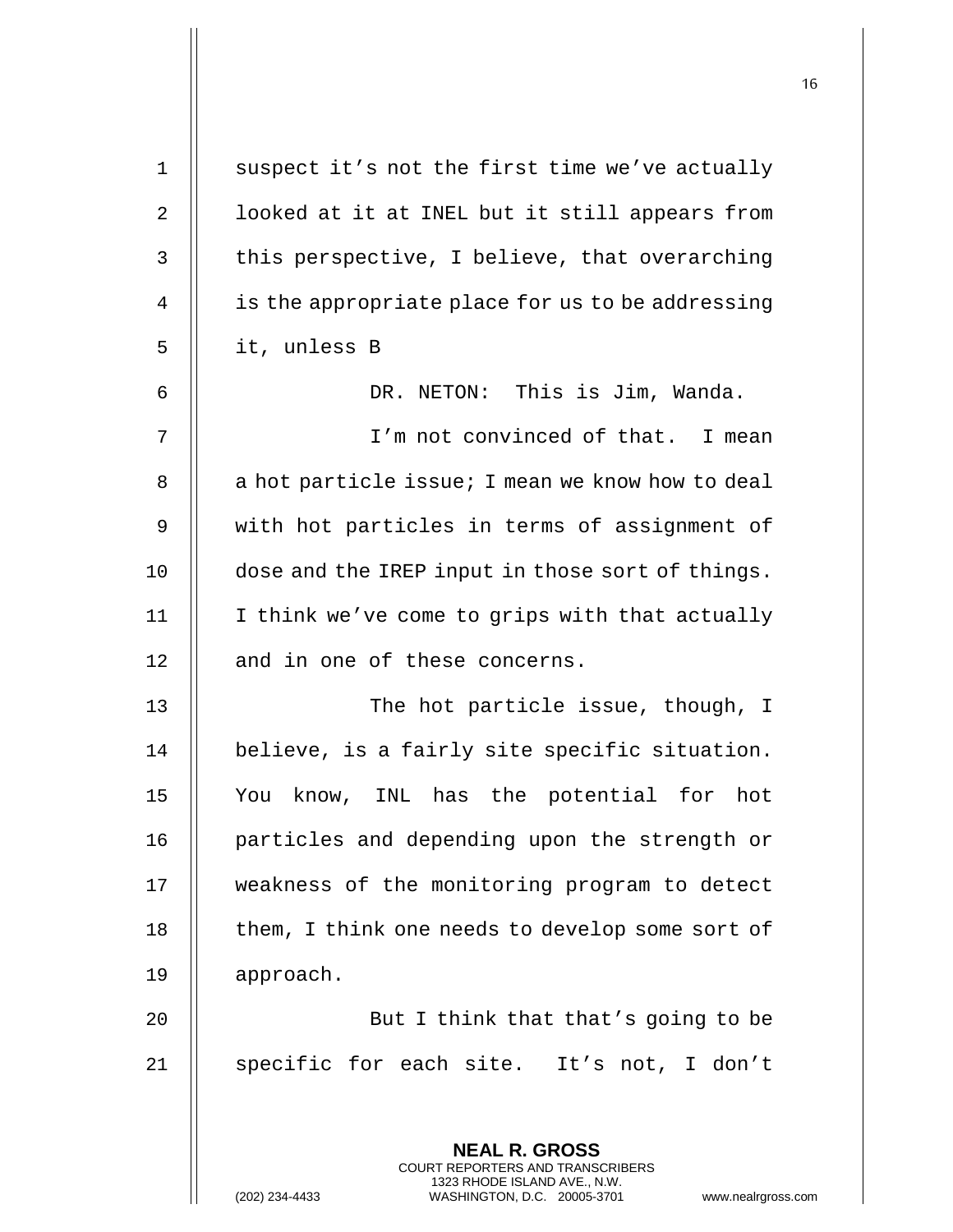| 1              | think, I can't conceive of an overarching                                                                                                                   |
|----------------|-------------------------------------------------------------------------------------------------------------------------------------------------------------|
| $\overline{2}$ | document that would address how one determines                                                                                                              |
| $\mathsf{3}$   | if hot particles were relevant to                                                                                                                           |
| 4              | reconstruction at different sites.                                                                                                                          |
| 5              | CHAIR MUNN: Well, I didn't mean to                                                                                                                          |
| 6              | infer that, Jim.                                                                                                                                            |
| 7              | DR. NETON: Okay.                                                                                                                                            |
| 8              | CHAIR MUNN: What I meant to                                                                                                                                 |
| 9              | address was that the way we do address it, once                                                                                                             |
| 10             | that's been established should be fairly                                                                                                                    |
| 11             | uniform I would expect. And it was my                                                                                                                       |
| 12             | understanding is that was what we were                                                                                                                      |
| 13             | addressing at the current time.                                                                                                                             |
| 14             | How we address it once the presence                                                                                                                         |
| 15             | has been identified, certainly, the level of                                                                                                                |
| 16             | expectation with regard to contamination at                                                                                                                 |
| 17             | different sites varies widely. There are a                                                                                                                  |
| 18             | number of sites; I'm sure, where this type of                                                                                                               |
| 19             | contamination would be virtually unheard of and                                                                                                             |
| 20             | others for its hourly occurrence.                                                                                                                           |
| 21             | But once that's been determined, it                                                                                                                         |
|                |                                                                                                                                                             |
|                | <b>NEAL R. GROSS</b><br>COURT REPORTERS AND TRANSCRIBERS<br>1323 RHODE ISLAND AVE., N.W.<br>(202) 234-4433<br>WASHINGTON, D.C. 20005-3701<br>www.nealrgross |

(202) 234-4433 WASHINGTON, D.C. 20005-3701 www.nealrgross.com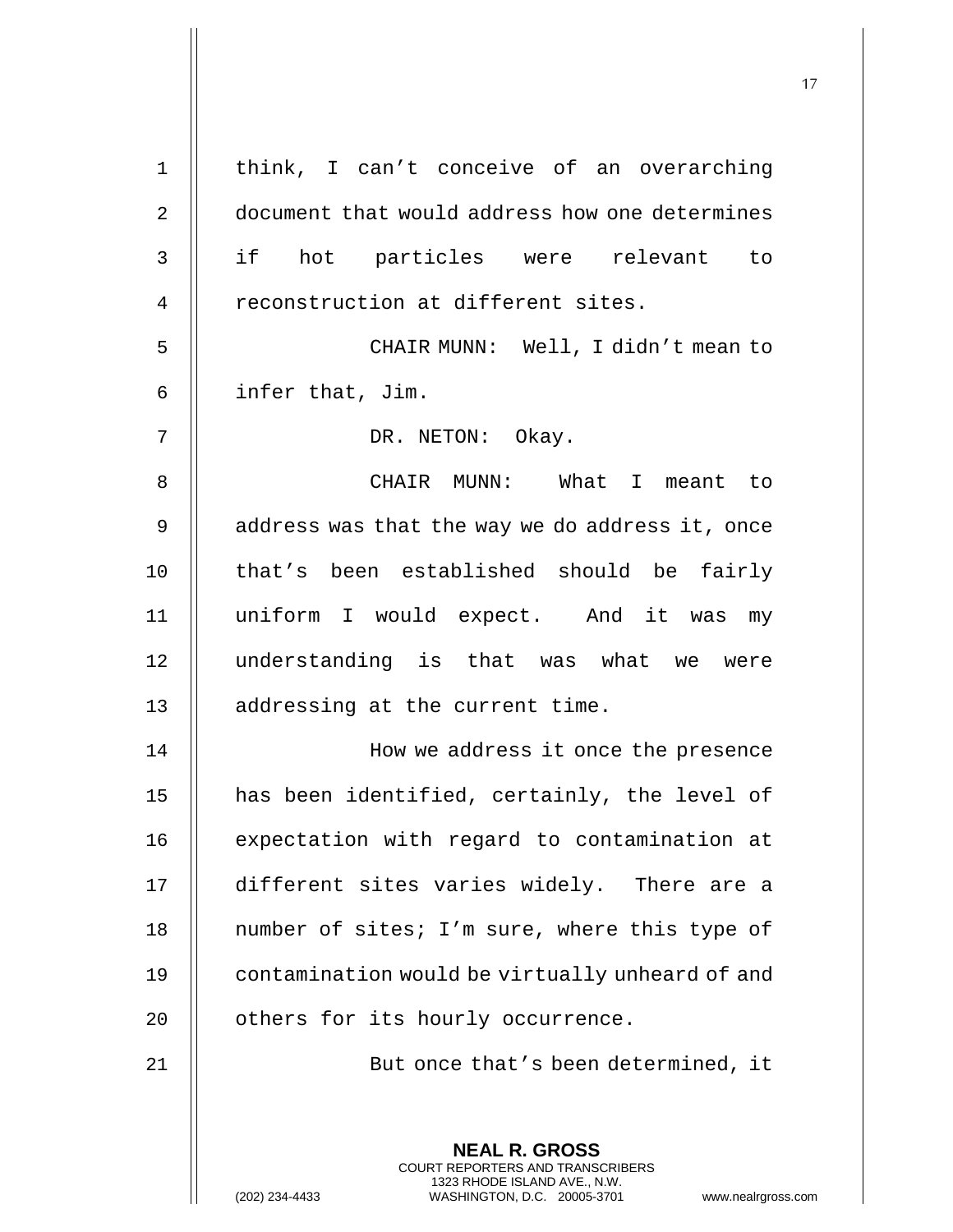**NEAL R. GROSS** COURT REPORTERS AND TRANSCRIBERS 1323 RHODE ISLAND AVE., N.W. 1 would appear that the approach to dealing with 2 || it in our dose reconstructions would appear to  $3$  | be fairly uniform, I would think. 4 DR. MAURO: No, thank you for that 5 clarification. 6 I do largely agree that the 7 || overarching aspect of these issues has been 8 | resolved except for these few items we'll be 9 | talking about today. 10 || But I do point out, though, that the 11 high specific activity issue and the cleaning  $12$  | of the skin and the clothing issue would apply 13  $\parallel$  even more so where at sites where we're dealing 14 with high specific activity hot particles. 15 || So from that perspective, the 16 discussion of this matter, even though Jim 17 || pointed out earlier, let's say washing of the 18  $\parallel$  skin of uranium, flakes of oxide really is not 19  $\parallel$  a big issue and I accept that. But we are going 20 | to encounter other circumstances. 21 I'm not quite sure, I think Hanford

(202) 234-4433 WASHINGTON, D.C. 20005-3701 www.nealrgross.com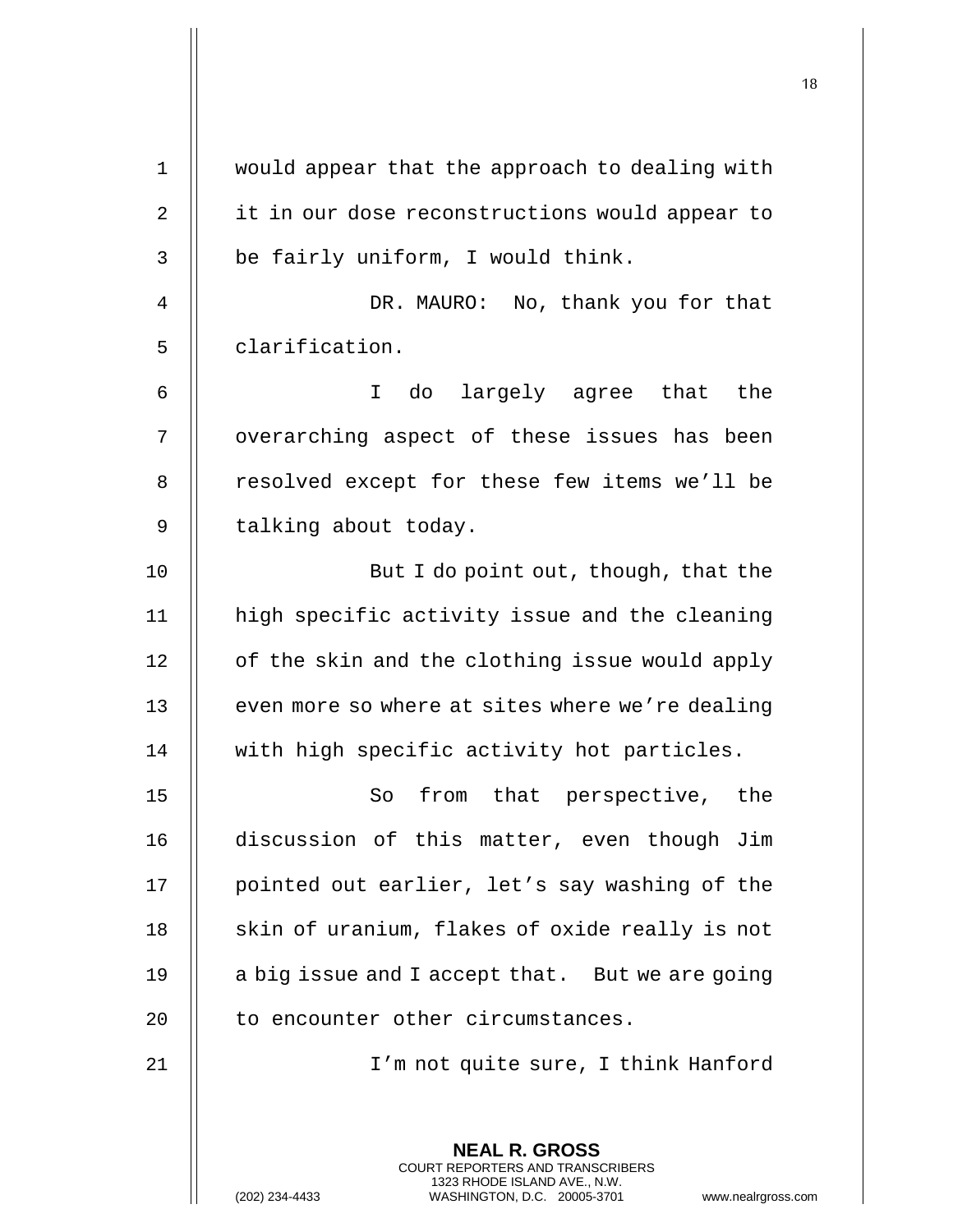| $\mathbf{1}$ | had a hot particle issue, I seem to recall. And |
|--------------|-------------------------------------------------|
| 2            | I have to admit I don't recall, you know, the   |
| 3            | degree to which we wanted the depth on that and |
| 4            | how it was dealt with the way we are doing it   |
| 5            | right now.                                      |
| 6            | CHAIR MUNN: Certainly INEL would                |
| 7            | be one of those sites where it would be         |
| 8            | pertinent.                                      |
| 9            | DR. MAURO: Yes, I have to say, I am             |
| 10           | very close to the INL Site Profile and          |
| 11           | intimately involved in that and we are engaged  |
| 12           | in a discussion on hot particles. And right     |
| 13           | now we are, I would say we're at just the       |
| 14           | superficial stage.                              |
| 15           | When you read the Site Profile and              |
| 16           | the way in which it deals with hot particles    |
| 17           | when you can see clearly that what we're        |
| 18           | learning and what we're developing here         |
| 19           | including the overarching aspect of it and also |
| 20           | the new material that Jim is talking about      |
| 21           | regarding cleaning, removal, all is going to    |
|              |                                                 |

(202) 234-4433 WASHINGTON, D.C. 20005-3701 www.nealrgross.com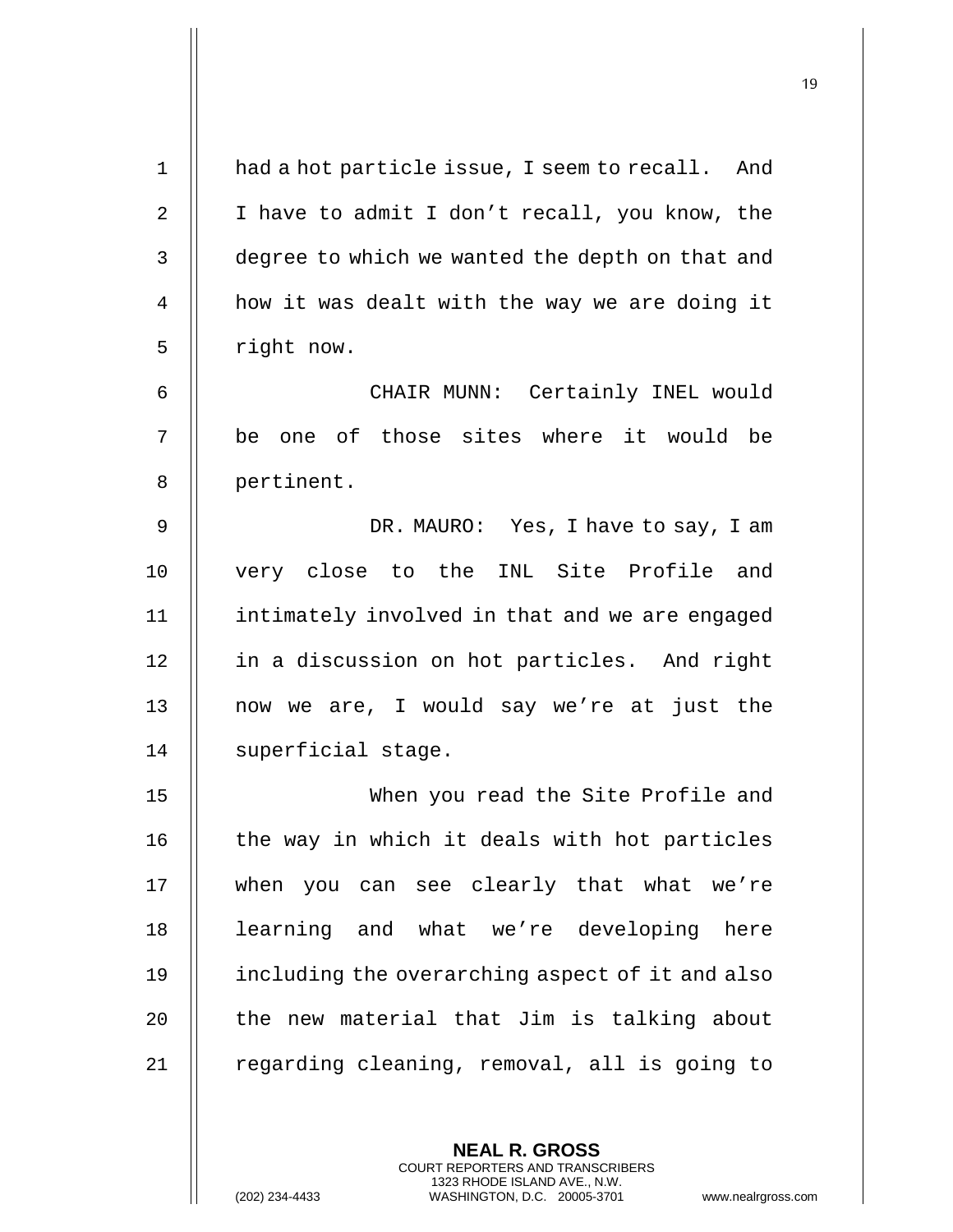| $\mathbf 1$ | have applicability as our work on<br>INL                                                                                                                   |
|-------------|------------------------------------------------------------------------------------------------------------------------------------------------------------|
| 2           | progresses.                                                                                                                                                |
| 3           | CHAIR MUNN: Thank you much, John.                                                                                                                          |
| 4           | Any other thoughts or comments?                                                                                                                            |
| 5           | MR. MARSCHKE: Wanda, this is                                                                                                                               |
| 6           | Steve.                                                                                                                                                     |
| 7           | Just for a bookkeeping type of                                                                                                                             |
| 8           | question here. Right now we have these three                                                                                                               |
| 9           | concerns or findings, if you will, concerns,                                                                                                               |
| 10          | associated with this issue that are in the BRS.                                                                                                            |
| 11          | Right now, they're all identified as being open                                                                                                            |
| 12          | issues, open concerns.                                                                                                                                     |
| 13          | Usually, we've done a<br>lot of                                                                                                                            |
| 14          | discussion on them, both at this meeting and at                                                                                                            |
| 15          | the previous telecon. Usually, when we do the                                                                                                              |
| 16          | discussion, we change the status to in                                                                                                                     |
| 17          | progress.                                                                                                                                                  |
| 18          | I also notice that in a couple of                                                                                                                          |
| 19          | these, it's been SC&A's recommendation that we                                                                                                             |
| 20          | change the status to at least in abeyance and                                                                                                              |
| 21          | potentially maybe even closed.                                                                                                                             |
|             | <b>NEAL R. GROSS</b><br>COURT REPORTERS AND TRANSCRIBERS<br>1323 RHODE ISLAND AVE., N.W.<br>(202) 234-4433<br>WASHINGTON, D.C. 20005-3701<br>www.nealrgros |

(202) 234-4433 WASHINGTON, D.C. 20005-3701 www.nealrgross.com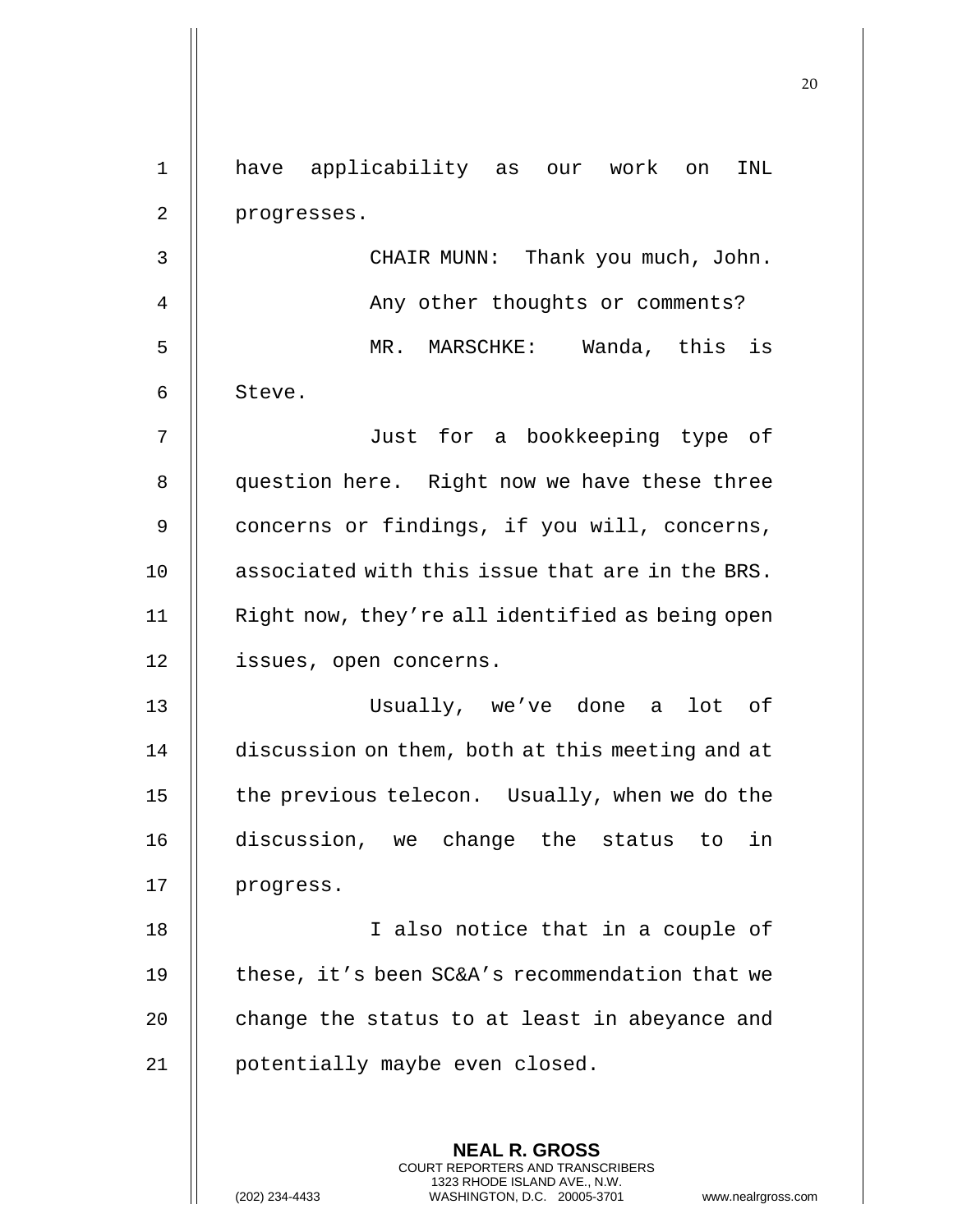| $\mathbf 1$    | I guess the question would be, does                                                             |
|----------------|-------------------------------------------------------------------------------------------------|
| $\overline{2}$ | the Subcommittee wish to change the status of                                                   |
| 3              | any of these three findings? Or all these                                                       |
| 4              | three findings or concerns? And if so, what                                                     |
| 5              | should we change it to and B                                                                    |
| 6              | CHAIR MUNN: Thank you for a very                                                                |
| 7              | pertinent question, Steve.                                                                      |
| 8              | That's certainly true. We need to                                                               |
| 9              | be changing that status as we go along and if                                                   |
| 10             | I heard properly from the early discussion that                                                 |
| 11             | we had here, I was under the impression that                                                    |
| 12             | both our contractor and the agency are of the                                                   |
| 13             | opinion that the first two of these is fairly                                                   |
| 14             | well addressed and can be closed. Am<br>I                                                       |
| 15             | incorrect in that? Perhaps we should read                                                       |
| 16             | through the statement of each of those to make                                                  |
| 17             | sure that what we think we're covering in our                                                   |
| 18             | discussion is, in fact, what's been identified                                                  |
| 19             | by the finding.                                                                                 |
| 20             | Would you like to read the first                                                                |
| 21             | finding for us, Steve, in case there are others                                                 |
|                |                                                                                                 |
|                | <b>NEAL R. GROSS</b><br>COURT REPORTERS AND TRANSCRIBERS                                        |
|                | 1323 RHODE ISLAND AVE., N.W.<br>(202) 234-4433<br>WASHINGTON, D.C. 20005-3701<br>www.nealrgross |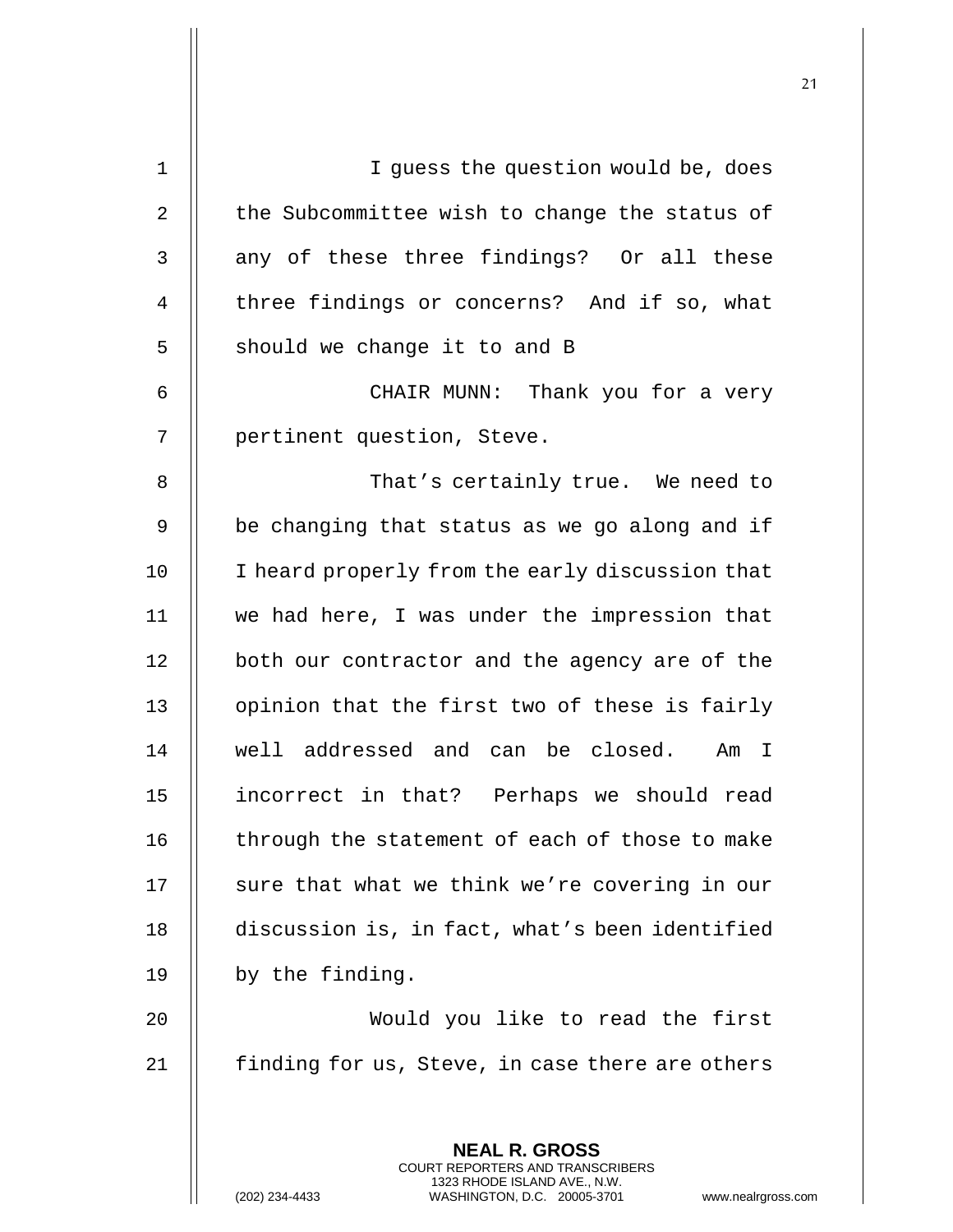| $\mathbf 1$    | who don't have the screen in front of them?                                                    |
|----------------|------------------------------------------------------------------------------------------------|
| $\overline{2}$ | MR. MARSCHKE: The first finding it                                                             |
| 3              | says, concerns related to NIOSH's dose model                                                   |
| 4              | for chronic deposition of fine particles on                                                    |
| 5              | bare skin. It says, the derived dose of 16                                                     |
| 6              | milligram per year to bare skin is based on                                                    |
| 7              | unsupported and unrealistic assumptions which                                                  |
| 8              | include the following: (1) daily skin                                                          |
| 9              | contaminations for each of 250 work days per                                                   |
| 10             | year that only persist for eight hours; (2)                                                    |
| 11             | implication that after eight hours, each skin                                                  |
| 12             | contamination is 100 percent removed by a                                                      |
| 13             | standard daily shower; and (3) only bare skin                                                  |
| 14             | is subject to contamination and result in                                                      |
| 15             | radiation exposure.                                                                            |
| 16             | For additional information on this                                                             |
| 17             | concern, just see the attached SC&A report.<br>So                                              |
| 18             | I guess that's it for there.                                                                   |
| 19             | And then we had B                                                                              |
| 20             | DR. MAURO: Could we deal with the                                                              |
| 21             | one at a time?                                                                                 |
|                |                                                                                                |
|                | <b>NEAL R. GROSS</b><br><b>COURT REPORTERS AND TRANSCRIBERS</b>                                |
|                | 1323 RHODE ISLAND AVE., N.W.<br>(202) 234-4433<br>WASHINGTON, D.C. 20005-3701<br>www.nealrgros |

(202) 234-4433 WASHINGTON, D.C. 20005-3701 www.nealrgross.com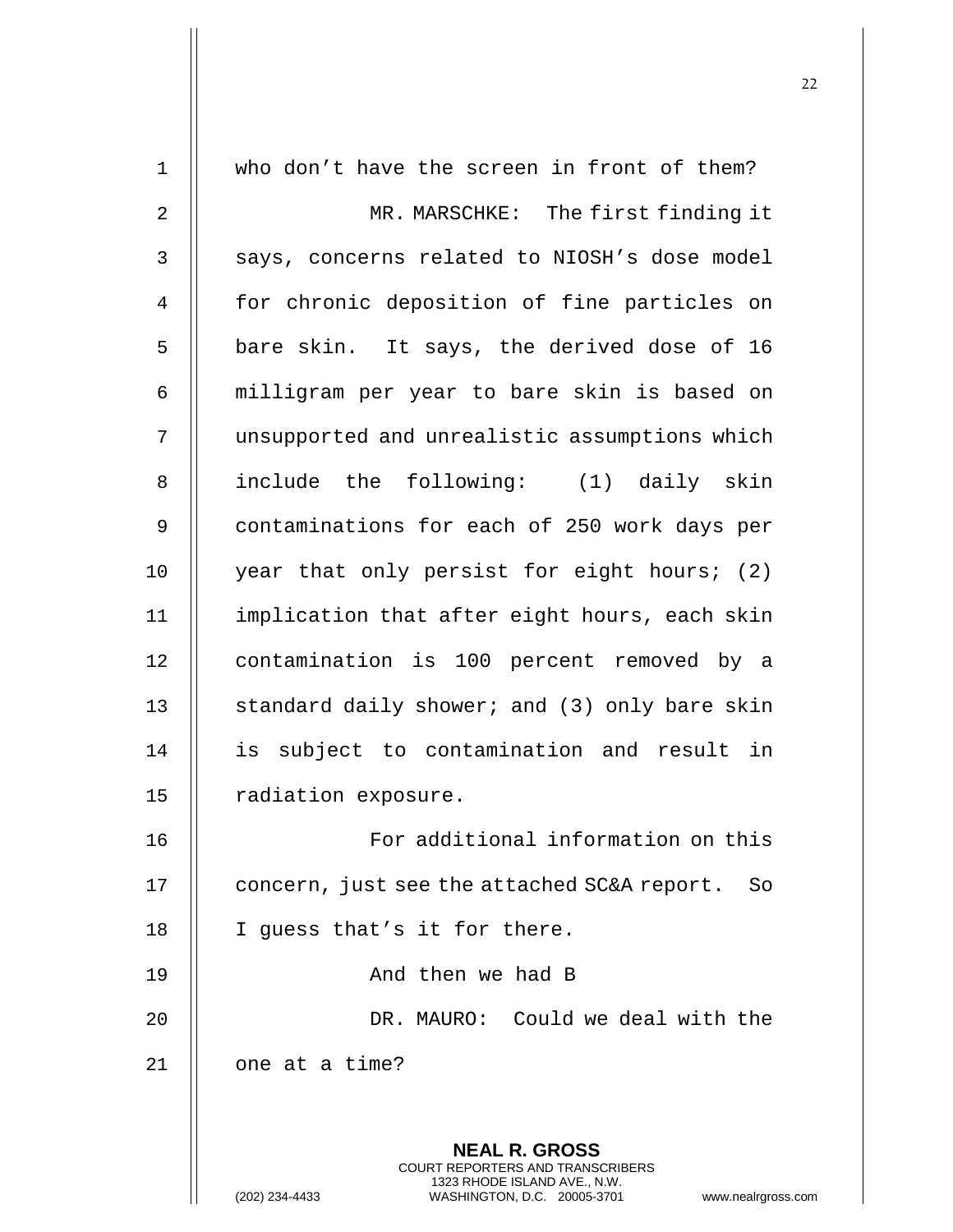23 **NEAL R. GROSS** COURT REPORTERS AND TRANSCRIBERS 1323 RHODE ISLAND AVE., N.W. (202) 234-4433 WASHINGTON, D.C. 20005-3701 www.nealrgross.com 1 || DR. NETON: Can we stop there for a 2 | second, Steve? 3 CHAIR MUNN: Let's don't go any 4 further until we B 5 DR. NETON: First, I don't think 6  $\parallel$  that the SC&A report is attached. I could not  $7$  || find it attached on this -- in the BRS. 8 MR. MARSCHKE: Click on the 9 || open/edit message. 10 DR. NETON: Yes? 11 MR. MARSCHKE: And it says right  $12$  | there, basically there it is. 13 DR. NETON: What? 14 || MR. MARSCHKE: Draft White Paper 15 | Reconstruction Local Skin Dose --16 || DR. NETON: Where is that? 17 || MR. MARSCHKE: Are you seeing me on 18 || Live -- do you see -- are you following me on 19 Live? 20 DR. MAURO: Yes, I'm Live, too. I 21 don't see what you're saying. Oh, okay, let's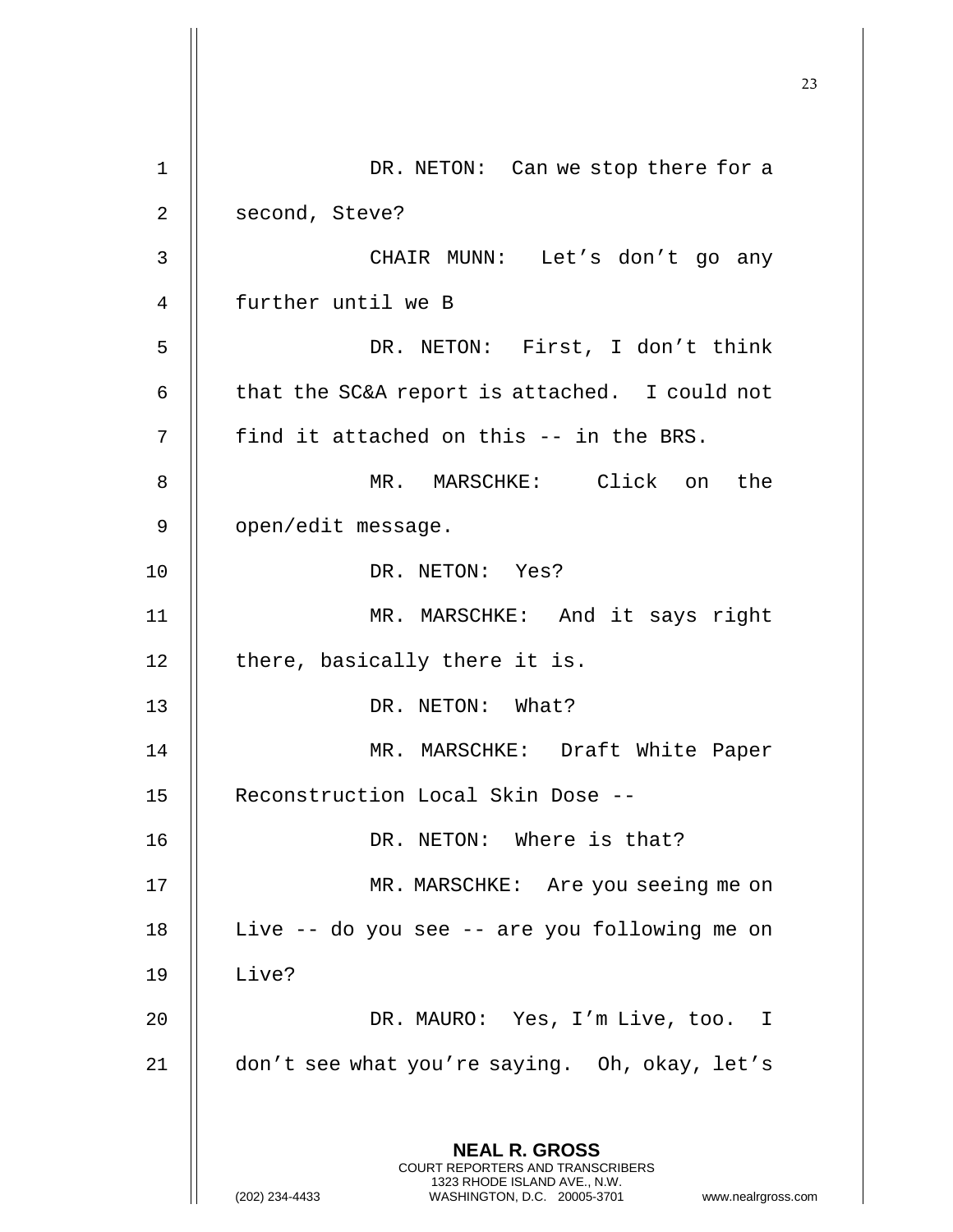**NEAL R. GROSS** COURT REPORTERS AND TRANSCRIBERS 1323 RHODE ISLAND AVE., N.W.  $1$  || see. 2 MR. MARSCHKE: Yes, I just opened  $3 \parallel$  it. 4 DR. NETON: Okay, all right, I just 5 | didn't know how to find it. 6 MR. MARSCHKE: Yes, it gets a 7 || little tricky to find it but it's B 8 || DR. NETON: So you say edit message 9  $\parallel$  and it's there, that's how you do that? 10 || MR. MARSCHKE: Yes. 11 || DR. NETON: Okay, all right. 12 And then is the -- that was the 13 | original B 14 MR. MARSCHKE: That was the 15 | original one. 16 DR. NETON: That was the original 17 || one and then there was a follow-up one on 18 January 7 issued by, it was a memo from John 19 Mauro that was issued subsequent to that 20 || document where John actually reviewed these 21 | findings and this is where the recommendation

(202) 234-4433 WASHINGTON, D.C. 20005-3701 www.nealrgross.com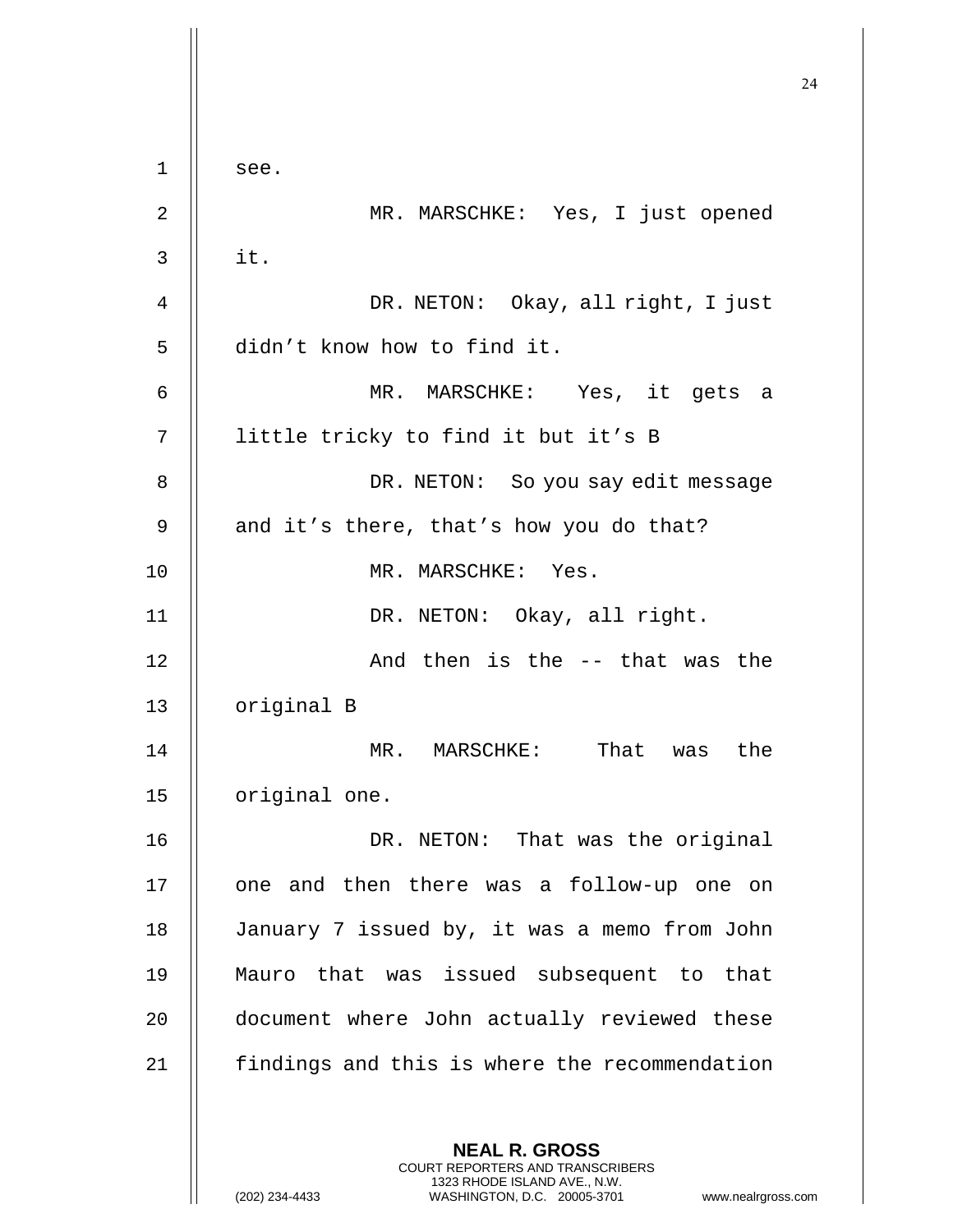|    |                                                                                                                                                                        | 25 |
|----|------------------------------------------------------------------------------------------------------------------------------------------------------------------------|----|
| 1  | was that they be held in abeyance.                                                                                                                                     |    |
| 2  | MR. MARSCHKE: Yes, if you scroll                                                                                                                                       |    |
| 3  | down, yes, I mean, let's see where that one is.                                                                                                                        |    |
| 4  | That one's on and then we expand it and then we                                                                                                                        |    |
| 5  | go down and you see, there you can see it. It's                                                                                                                        |    |
| 6  | right there. You don't have to B                                                                                                                                       |    |
| 7  | DR. NETON: Okay.                                                                                                                                                       |    |
| 8  | MR. MARSCHKE: You can see that                                                                                                                                         |    |
| 9  | that finding is attached right there.                                                                                                                                  |    |
| 10 | DR. NETON: Okay.                                                                                                                                                       |    |
| 11 | MR. MARSCHKE: And that's where we,                                                                                                                                     |    |
| 12 | you know, basically we -- SC&A recommends NIOSH                                                                                                                        |    |
| 13 | provide documentation for this experience or of                                                                                                                        |    |
| 14 | this experience with respect to uranium                                                                                                                                |    |
| 15 | decontamination of skin and clothes, and I                                                                                                                             |    |
| 16 | believe that's what you just said that you've                                                                                                                          |    |
| 17 | been working on.                                                                                                                                                       |    |
| 18 | DR. NETON: Right.                                                                                                                                                      |    |
| 19 | DR. MAURO: This is John. I think                                                                                                                                       |    |
| 20 | we're all on the same page here, that the                                                                                                                              |    |
| 21 | history of the documentation is just as I                                                                                                                              |    |
|    |                                                                                                                                                                        |    |
|    | <b>NEAL R. GROSS</b><br><b>COURT REPORTERS AND TRANSCRIBERS</b><br>1323 RHODE ISLAND AVE., N.W.<br>WASHINGTON, D.C. 20005-3701<br>(202) 234-4433<br>www.nealrgross.com |    |

 $\mathsf{I}$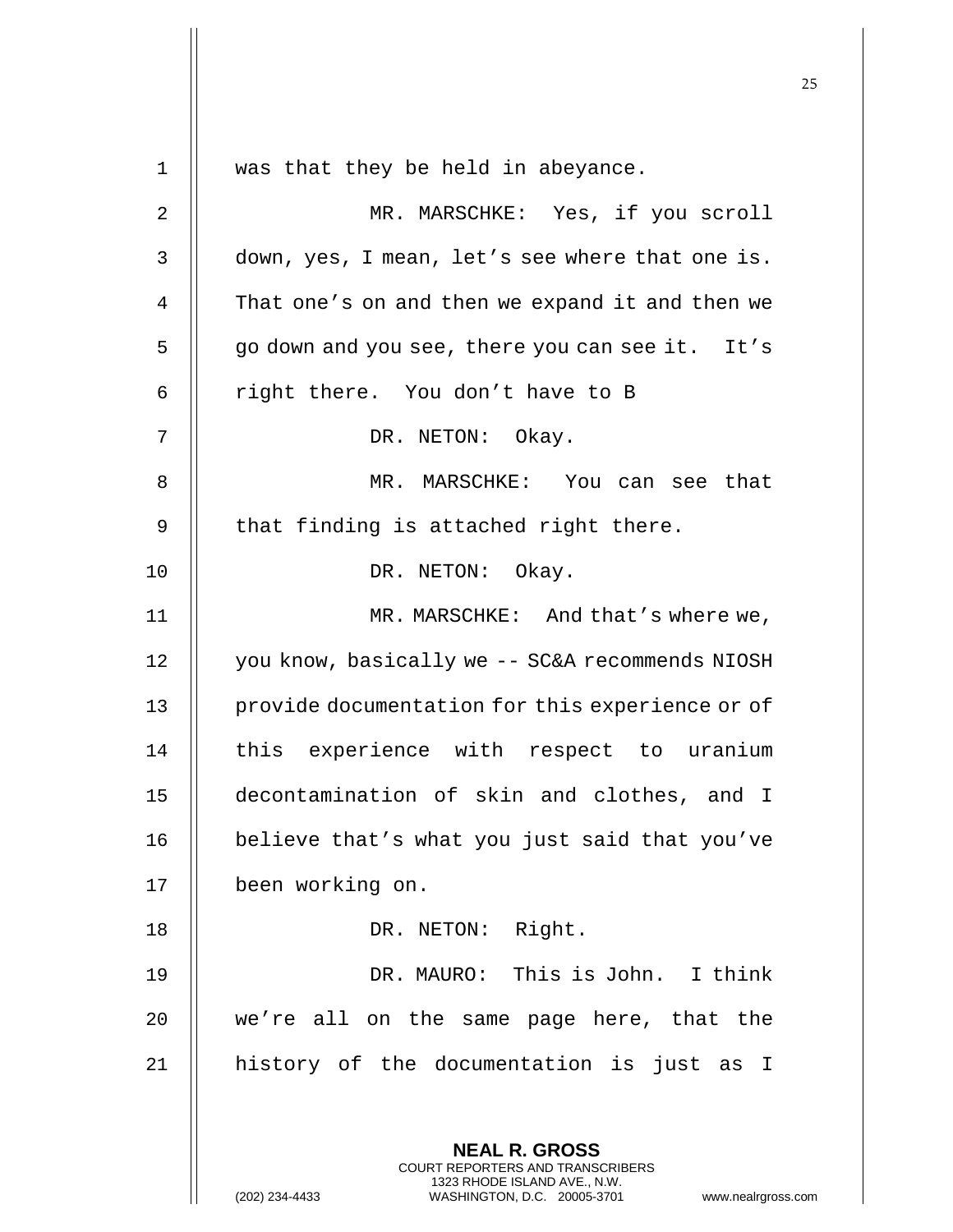| $\mathbf 1$    | remember it and that the B                        |
|----------------|---------------------------------------------------|
| 2              | With regard to concern number issue               |
| 3              | number one, the only question that I think was    |
| $\overline{4}$ | remaining, everything else was closed, first of   |
| 5              | all is, I believe, that, Jim, in the write-up     |
| 6              | in OTIB-17, I believe -- do you talk about this   |
| 7              | idea of the settling velocity of the .0075, the   |
| 8              | buildup for some time period. I forget how        |
| $\mathsf 9$    | long you will allow it to build up -- eight hours |
| 10             | and then the wash.                                |
| 11             | I mean, I know that you and I talked              |
| 12             | at length about it on Bridgeport Brass.<br>We     |
| 13             | have agreed in principle on all of these issues.  |
| 14             | I'm just not sure whether or not the language     |
| 15             | itself of this -- is that all part of OTIB-17?    |
| 16             | I'm just not sure. Is it part of any procedure?   |
| 17             | The reason why I'm asking is because              |
| 18             | if it's already written down and it's captured    |
| 19             | the sentiment that we've all agreed to, well      |
| 20             | then at least those aspects could be closed.      |
| 21             | the one question that<br>And<br>was               |
|                |                                                   |

(202) 234-4433 WASHINGTON, D.C. 20005-3701 www.nealrgross.com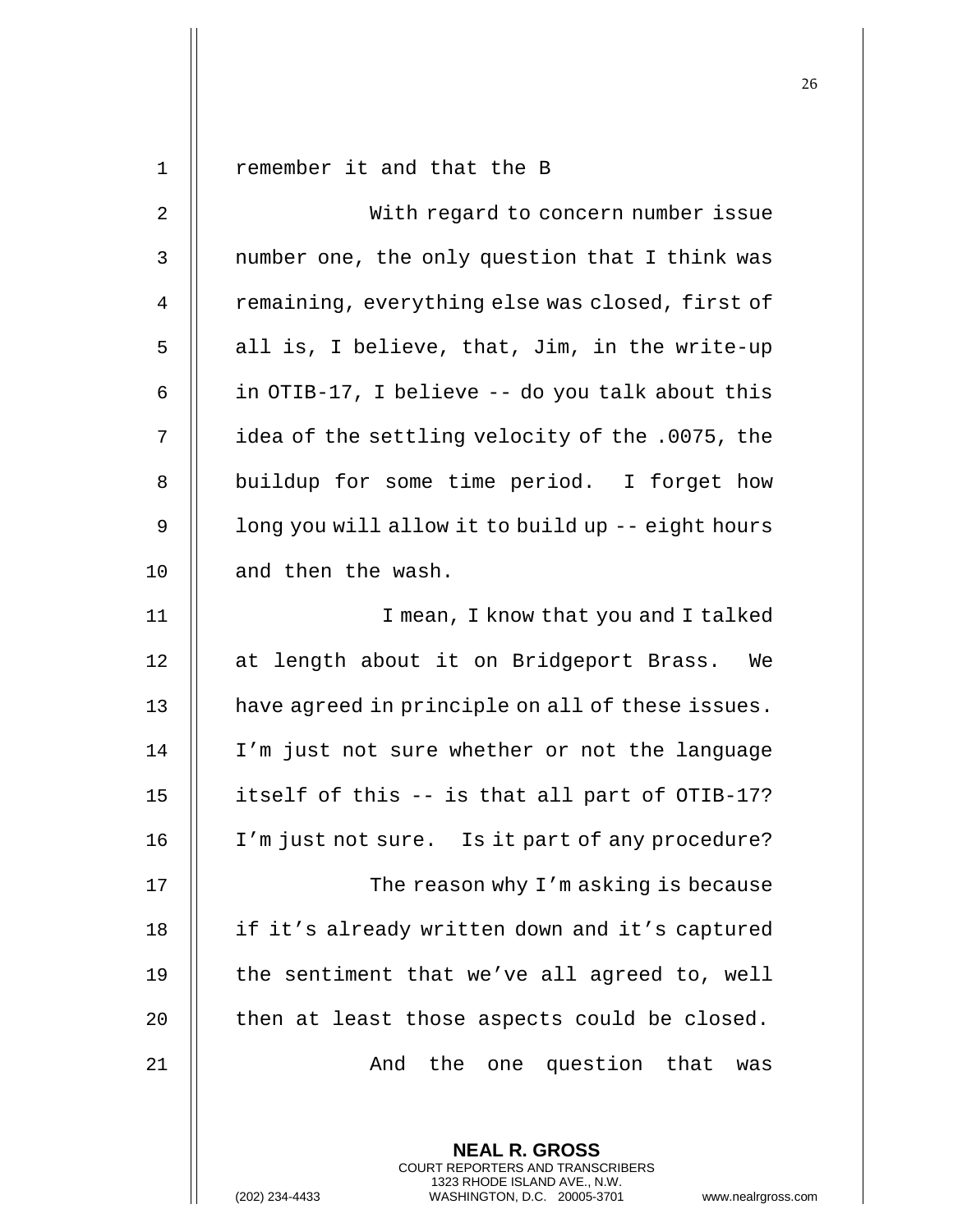| $\mathbf 1$ | everyone agreed was sort of in abeyance or not   |
|-------------|--------------------------------------------------|
| 2           | so much of in abeyance but still under the       |
| 3           | discussion was this idea of when you shower,     |
| 4           | you, you know, do you remove all the uranium?    |
| 5           | And I heard what you said and I have             |
| 6           | to say, you know, I believe that this difference |
| 7           | in specific activity is important and that you   |
| 8           | folks have, you know, looked into it as best you |
| 9           | can and you don't find any reason to think that  |
| 10          | it's going to linger beyond the eight hours      |
| 11          | after you shower.                                |
| 12          | So as far as I'm concerned, as long              |
| 13          | as those issues have been -- are actually some   |
| 14          | place written, you can either put -- if they're  |
| 15          | not written down anywhere yet as part of your    |
| 16          | procedures, then I think it does go into         |
| 17          | abeyance, this concern number one.               |
| 18          | However, if it's written up                      |
| 19          | somewhere and its part of a procedure such as    |
| 20          | that appendix to OTIB-17 which I just don't      |
| 21          | recall, then as far as I'm concerned, it could   |
|             |                                                  |

(202) 234-4433 WASHINGTON, D.C. 20005-3701 www.nealrgross.com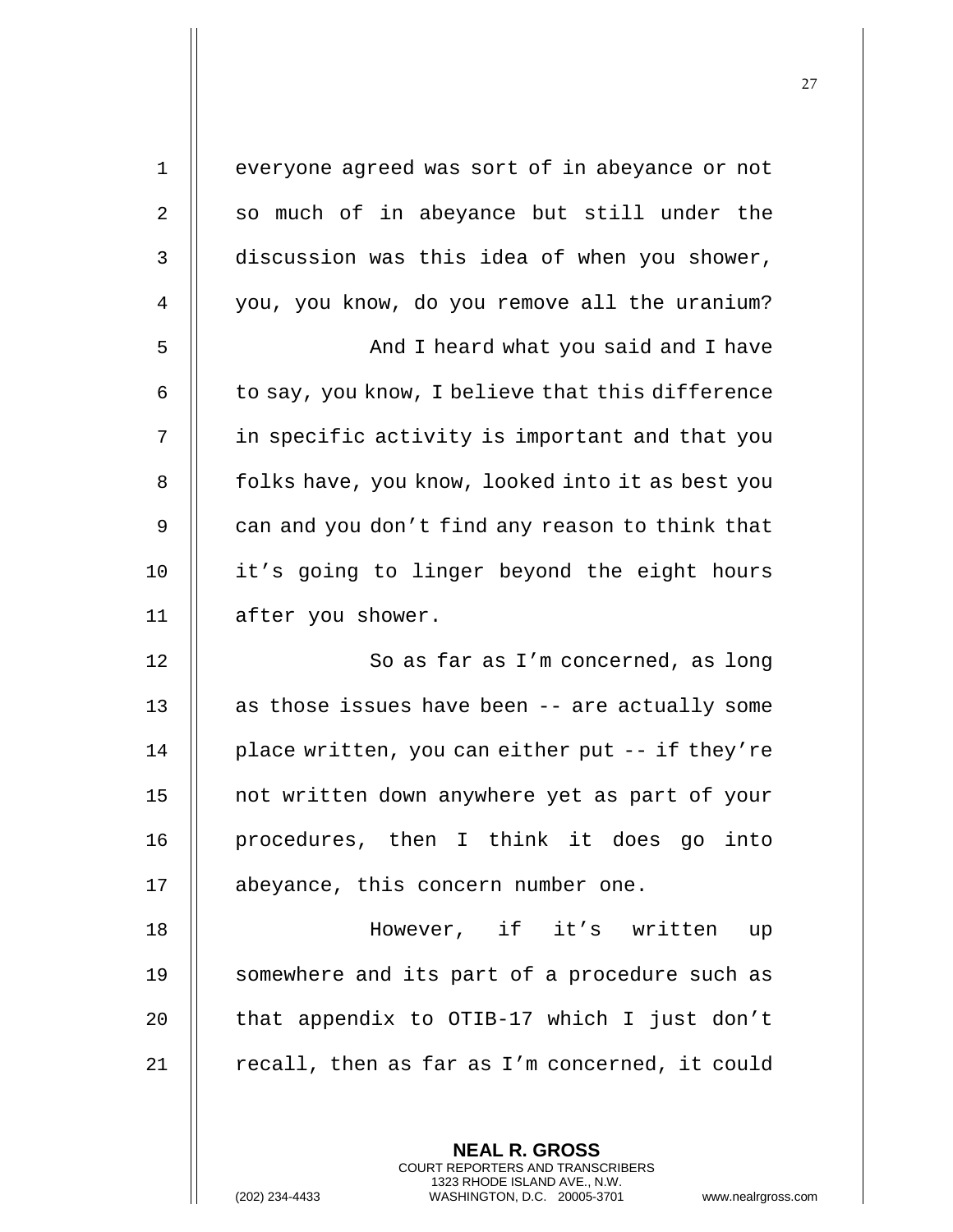$1 \parallel$  be closed.

| $\overline{2}$ | DR.<br>NETON: Well, these aren't                                                                |
|----------------|-------------------------------------------------------------------------------------------------|
| $\mathfrak{Z}$ | written down in any of our formal documentation                                                 |
| $\overline{4}$ | so I would be more comfortable if we just left                                                  |
| 5              | them in abeyance until we actually do that.                                                     |
| 6              | You know, that would be the best option for me.                                                 |
| 7              | DR. MAURO: I think the timing is                                                                |
| 8              | good that to the extent to which we can get that                                                |
| 9              | because I can say right now that I've been                                                      |
| 10             | involved in a number of other Site Profile                                                      |
| 11             | Review issues where this issue of skin                                                          |
| 12             | contamination is now becoming part of our way                                                   |
| 13             | of doing business and I noticed that, you know,                                                 |
| 14             | all the other -- the other Site Profiles, maybe                                                 |
| 15             | some of the old DRs haven't caught up yet to                                                    |
| 16             | that. And you know, as soon as that gets into                                                   |
| 17             | the formal set of protocols that everyone is                                                    |
| 18             | using, I think everything will sort of catch up.                                                |
| 19             | So I agree.                                                                                     |
| 20             | MR. MARSCHKE: Can we follow the --                                                              |
| 21             | we have basically three findings, or three                                                      |
|                |                                                                                                 |
|                | <b>NEAL R. GROSS</b><br><b>COURT REPORTERS AND TRANSCRIBERS</b>                                 |
|                | 1323 RHODE ISLAND AVE., N.W.<br>(202) 234-4433<br>WASHINGTON, D.C. 20005-3701<br>www.nealrgross |

(202) 234-4433 WASHINGTON, D.C. 20005-3701 www.nealrgross.com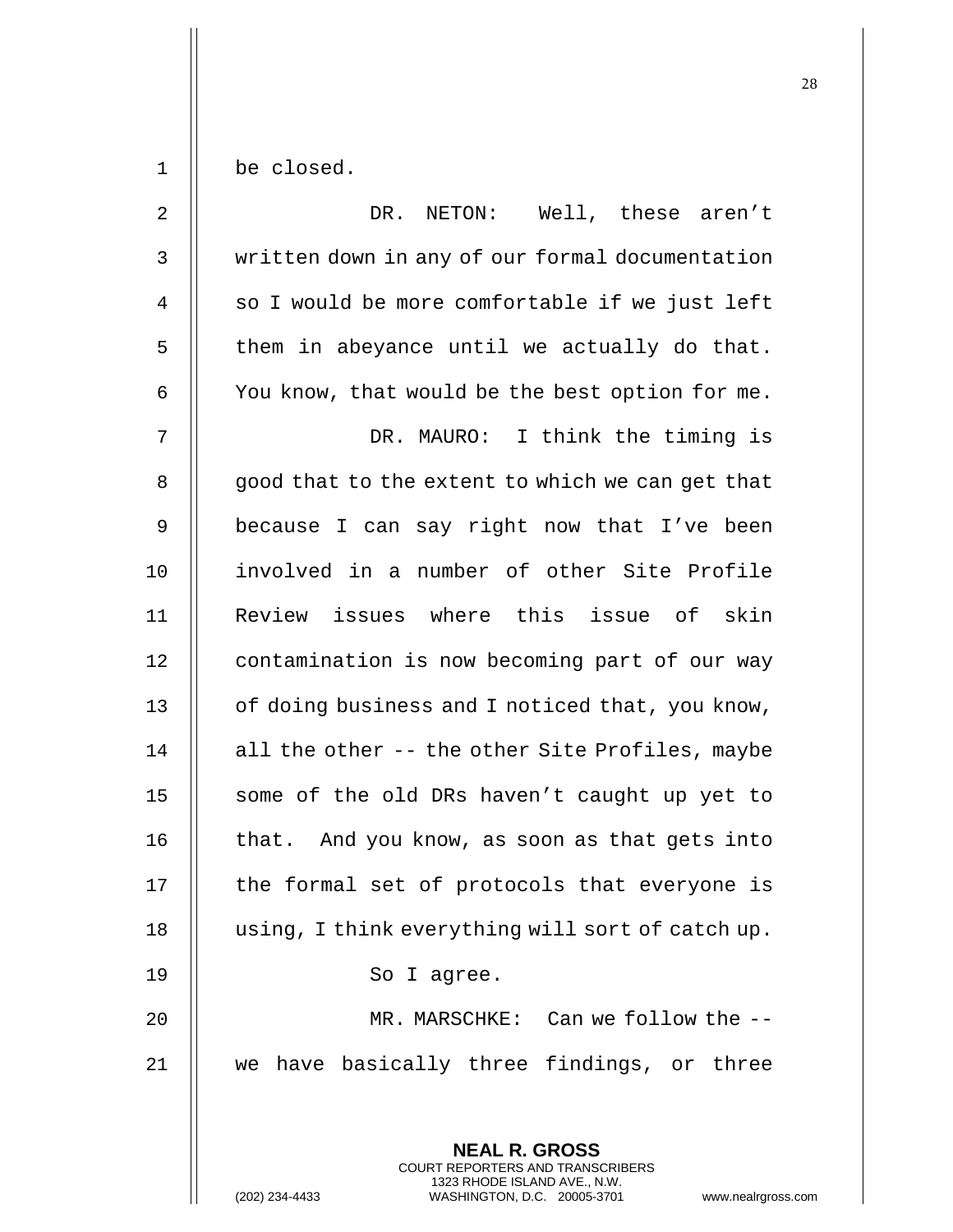| concerns here. Can we basically, you know,                                                                                                                          |
|---------------------------------------------------------------------------------------------------------------------------------------------------------------------|
| kind of act on the first one first and then go                                                                                                                      |
| to the second and the third one.                                                                                                                                    |
| The first one B                                                                                                                                                     |
| CHAIR MUNN: That's our intent to                                                                                                                                    |
| do exactly that.                                                                                                                                                    |
| MS. MARSCHKE: And so the first one                                                                                                                                  |
| basically as I understand it, from what Jim said                                                                                                                    |
| just now, NIOSH is still basically developing                                                                                                                       |
| it and still looking for references and doing                                                                                                                       |
| the write up.                                                                                                                                                       |
| So, I don't know, I don't want to                                                                                                                                   |
| speak for John but I mean so are we ready to sign                                                                                                                   |
| off on this and put it basically agreement which                                                                                                                    |
| is in abeyance or are we still in the in progress                                                                                                                   |
| phase?                                                                                                                                                              |
| MEMBER ZIEMER: This is Ziemer, I                                                                                                                                    |
| think probably since you haven't actually seen                                                                                                                      |
| any on this you're probably in progress.                                                                                                                            |
| Usually in abeyance, you have                                                                                                                                       |
| agreed to the final document but it just hasn't                                                                                                                     |
| <b>NEAL R. GROSS</b><br><b>COURT REPORTERS AND TRANSCRIBERS</b><br>1323 RHODE ISLAND AVE., N.W.<br>(202) 234-4433<br>WASHINGTON, D.C. 20005-3701<br>www.nealrgross. |
|                                                                                                                                                                     |

 $\mathbf{I}$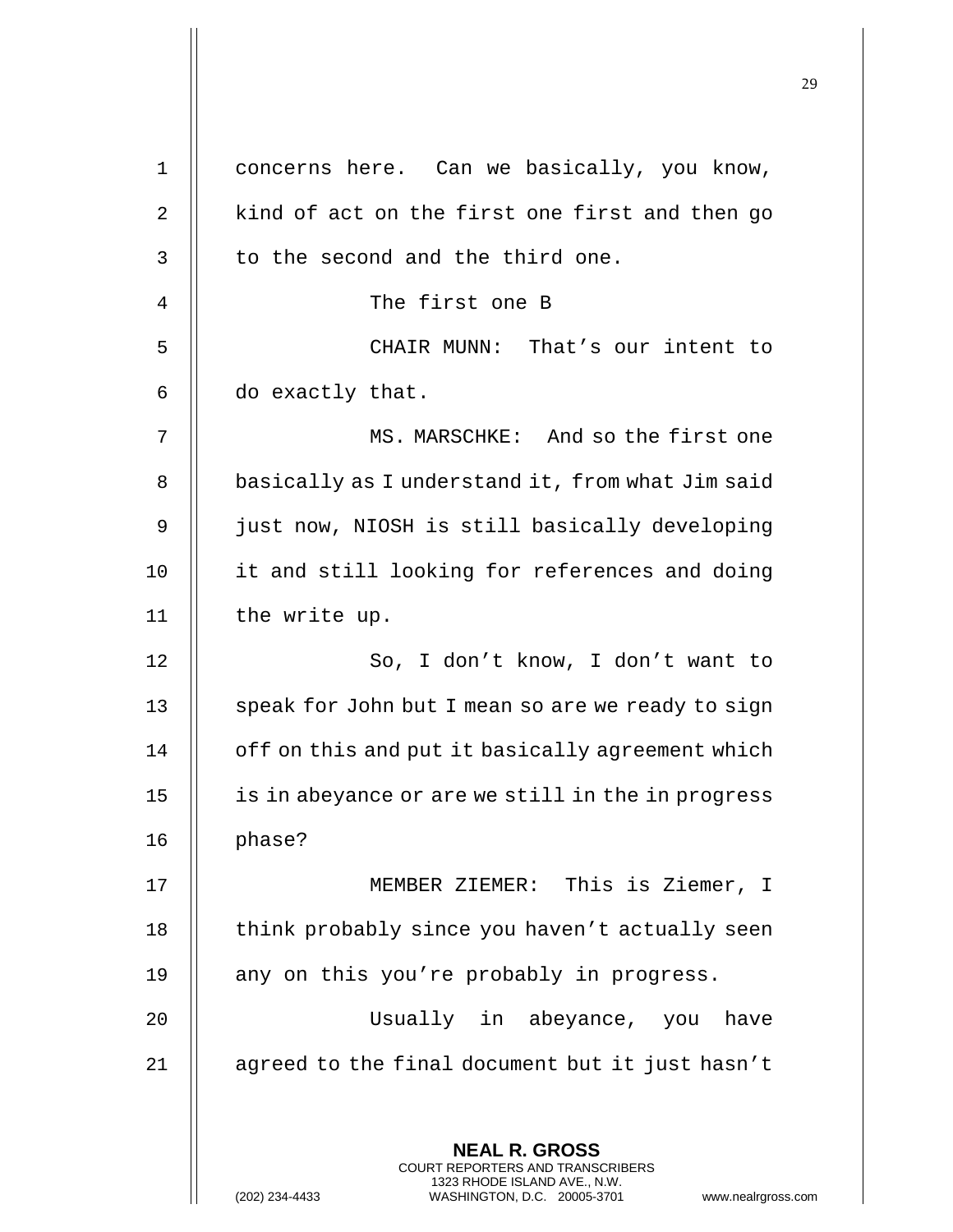| 1              | shown up or it's not in the procedure yet. Is   |
|----------------|-------------------------------------------------|
| $\overline{2}$ | that correct?                                   |
| 3              | CHAIR MUNN: That would be my B                  |
| 4              | MEMBER ZIEMER: I mean, Jim Neton                |
| 5              | has been preparing the documentation, right?    |
| 6              | DR. NETON: Correct. I'm                         |
| 7              | comfortable with in progress, either one is     |
| 8              | fine by me.                                     |
| 9              | DR. MAURO: Paul, this is John.                  |
| 10             | The only reason I'm bringing this distinction   |
| 11             | up is that usually, and this is what a process, |
| 12             | you know, how we go about doing business.       |
| 13             | It was my understanding when in the             |
| 14             | record, on the transcripts, we discuss a        |
| 15             | technical issue, it's described and we agree in |
| 16             | principle that is the approach even though it   |
| 17             | may not be written up formally in a White Paper |
| 18             | and this is a judgment, you know, it was my     |
| 19             | understanding once we have that verbal          |
| 20             | agreement after discussing the issue, for all   |
| 21             | intents and purposes, it's in abeyance just     |

(202) 234-4433 WASHINGTON, D.C. 20005-3701 www.nealrgross.com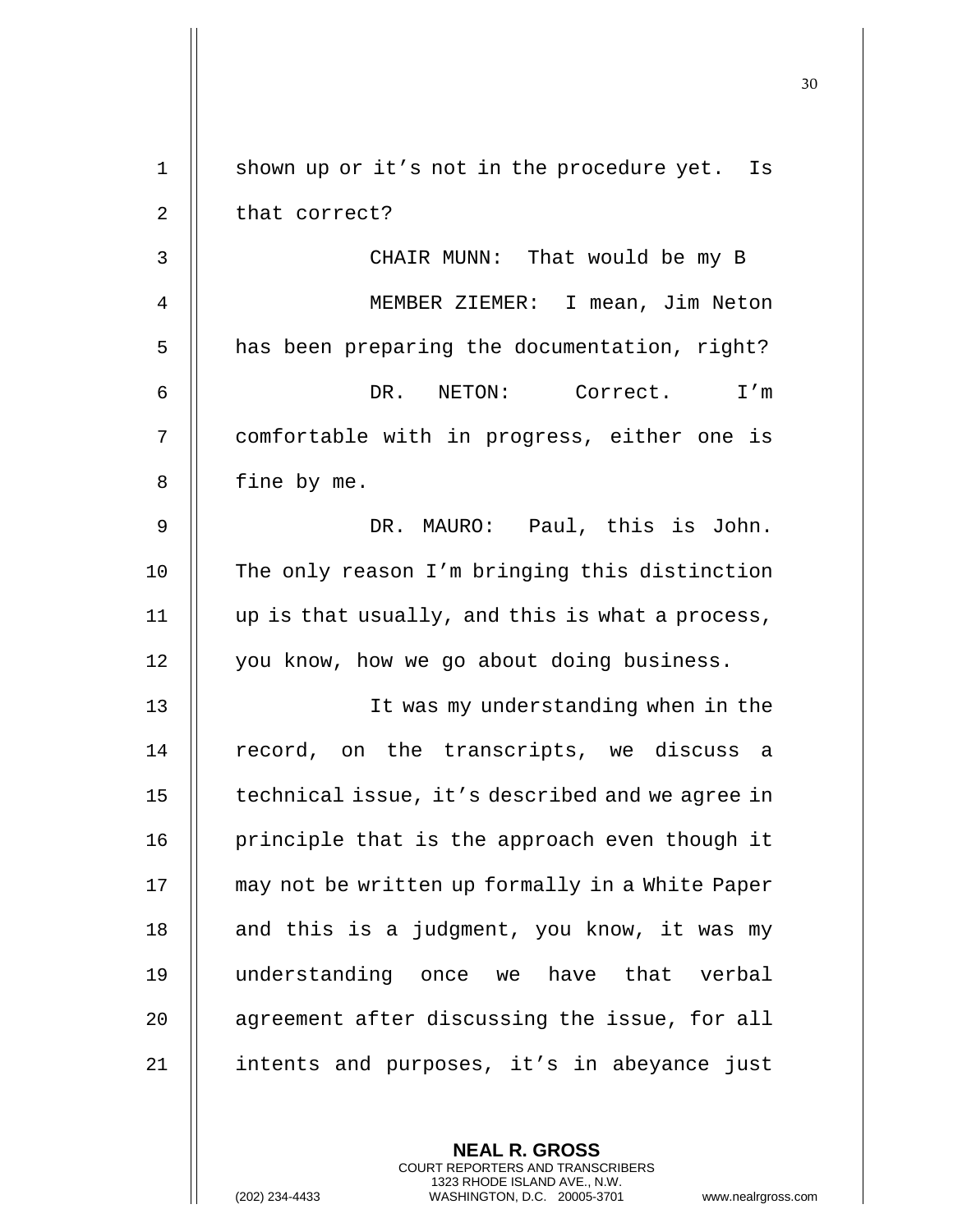**NEAL R. GROSS** 1 || awaiting for the writing to make its way into  $2 \parallel$  a procedure. 3 However, you know, so in my mind, 4  $\parallel$  this issue is actually in abeyance. But, you  $5$  | know, I, of course, bow to the judgment of other  $6$  | folks here. 7 CHAIR MUNN: John, you are 8 || absolutely correct with respect to the process 9 || that we have followed in our individual 10 findings from our Site Profiles and other 11 documents, it would be reasonable, it seems to 12 | me, to follow that same process here although 13 | if others think otherwise, we can always adjust 14 || our thinking in terms of these overarching 15 | issues they do provide us with a different set 16 | of parameters for evaluating them. But we've 17 || certainly followed the procedure that you 18 | suggest in the past. 19 DR. MAURO: If we defined it as in 20 || progress right now, for example, the  $21$  | implication in my world is that we still have

> COURT REPORTERS AND TRANSCRIBERS 1323 RHODE ISLAND AVE., N.W.

(202) 234-4433 WASHINGTON, D.C. 20005-3701 www.nealrgross.com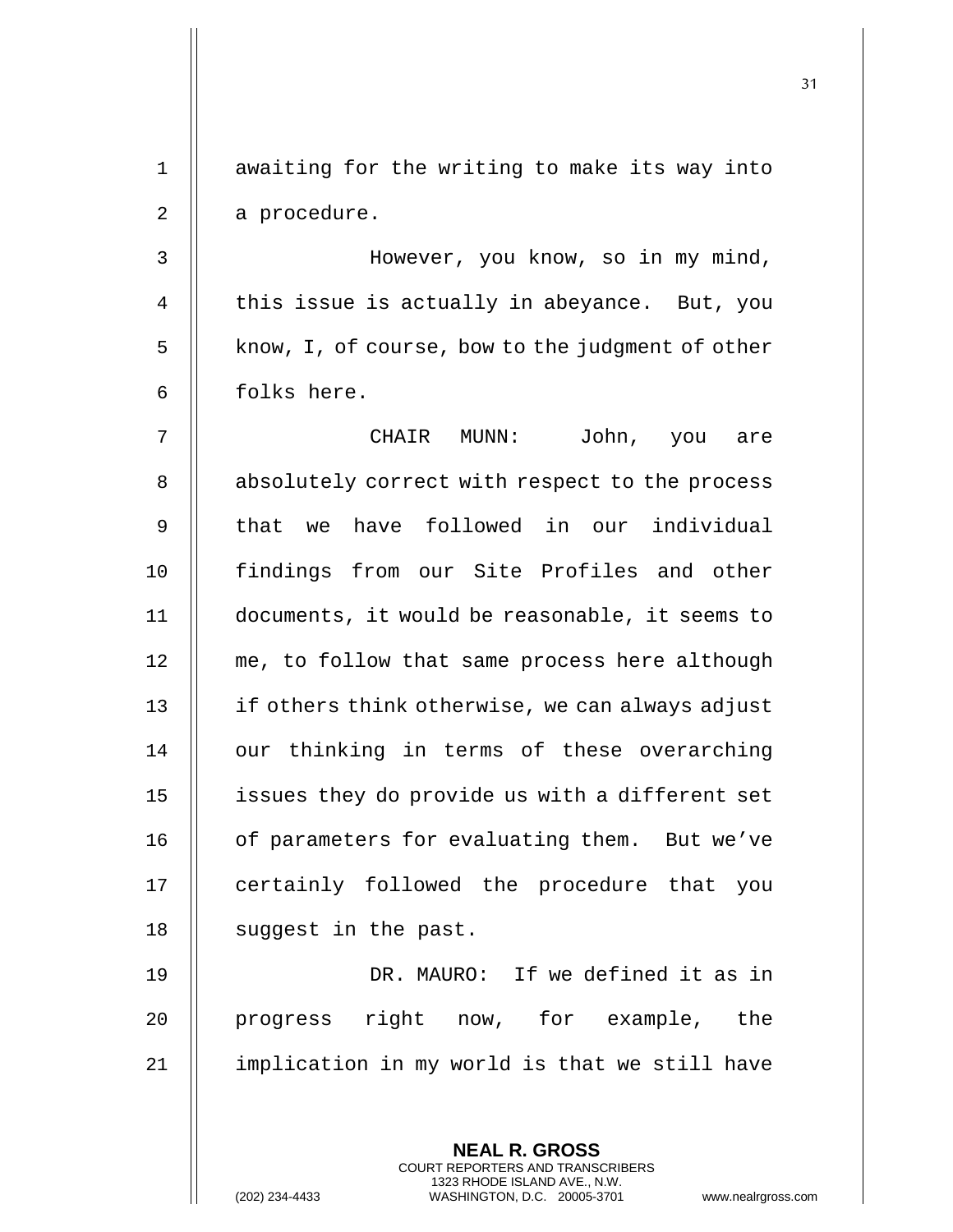| $\mathbf 1$ | some disagreement, technical disagreement.                                                                                                                          |
|-------------|---------------------------------------------------------------------------------------------------------------------------------------------------------------------|
| 2           | MR. MARSCHKE: No, in my world,                                                                                                                                      |
| 3           | John, is that we haven't seen NIOSH's final                                                                                                                         |
| 4           | position. We haven't seen the documentation                                                                                                                         |
| 5           | that Jim has been working on and basically, you                                                                                                                     |
| 6           | know, he says he's having a lot of trouble                                                                                                                          |
| 7           | getting that -- obtaining the documentation and                                                                                                                     |
| 8           | what happens when we get that documentation and                                                                                                                     |
| 9           | we take a look at it and we have a different                                                                                                                        |
| 10          | perspective on it.                                                                                                                                                  |
| 11          | DR. MAURO: Fair enough, fair                                                                                                                                        |
| 12          | enough.                                                                                                                                                             |
| 13          | MEMBER BEACH: Yes, this is Josie.                                                                                                                                   |
| 14          | I believe it should stay in progress also.                                                                                                                          |
| 15          | CHAIR MUNN: I have no objection to                                                                                                                                  |
| 16          | that. Paul?                                                                                                                                                         |
| 17          | MEMBER ZIEMER: Yes, I think the                                                                                                                                     |
| 18          | same thing's going to happen either way.<br>The                                                                                                                     |
| 19          | only point I was making was that I think we've                                                                                                                      |
| 20          | agreed -- in principle on the final thing but                                                                                                                       |
| 21          | we're still awaiting the documentation so I                                                                                                                         |
|             |                                                                                                                                                                     |
|             | <b>NEAL R. GROSS</b><br><b>COURT REPORTERS AND TRANSCRIBERS</b><br>1323 RHODE ISLAND AVE., N.W.<br>WASHINGTON, D.C. 20005-3701<br>(202) 234-4433<br>www.nealrgross. |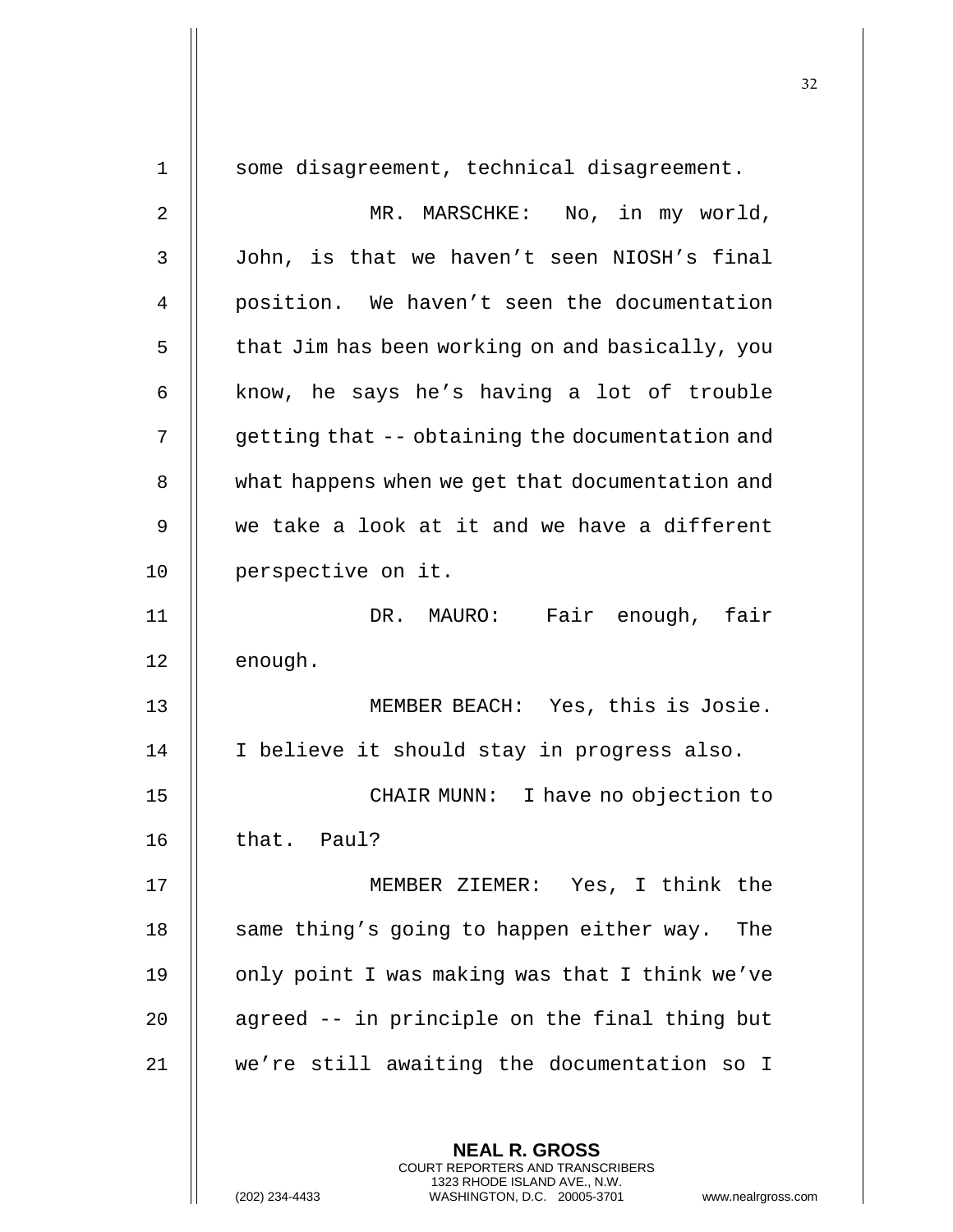| $\mathbf 1$ | think from SC&A's point of view, they need to                                                    |
|-------------|--------------------------------------------------------------------------------------------------|
| 2           | see that so that they're comfortable with that                                                   |
| 3           | that actually does exist.                                                                        |
| 4           | And that's in preparation and                                                                    |
| 5           | again, can you clarify -- is it only the one                                                     |
| 6           | small paper that is that going to be the key to                                                  |
| 7           | it or is there anything where we have uranium                                                    |
| 8           | specifically?                                                                                    |
| 9           | DR. NETON: Sorry, Paul, you were                                                                 |
| 10          | breaking up, I couldn't hear B                                                                   |
| 11          | MEMBER ZIEMER: Well, I'm on a cell                                                               |
| 12          | phone here. All right, is it only the paper                                                      |
| 13          | dealing with soil and the spike with the                                                         |
| 14          | lanthanum? Is that the main document we're                                                       |
| 15          | talking about?                                                                                   |
| 16          | DR. NETON: Steve, could you scroll                                                               |
| 17          | back up to the three issues that were in concern                                                 |
| 18          | There were three issues identified<br>one?                                                       |
| 19          | somewhere you had three points, I thought.                                                       |
| 20          | CHAIR MUNN: Yes, they're in one.                                                                 |
| 21          | MR. MARSCHKE: Those three?                                                                       |
|             |                                                                                                  |
|             | <b>NEAL R. GROSS</b><br><b>COURT REPORTERS AND TRANSCRIBERS</b>                                  |
|             | 1323 RHODE ISLAND AVE., N.W.<br>(202) 234-4433<br>WASHINGTON, D.C. 20005-3701<br>www.nealrgross. |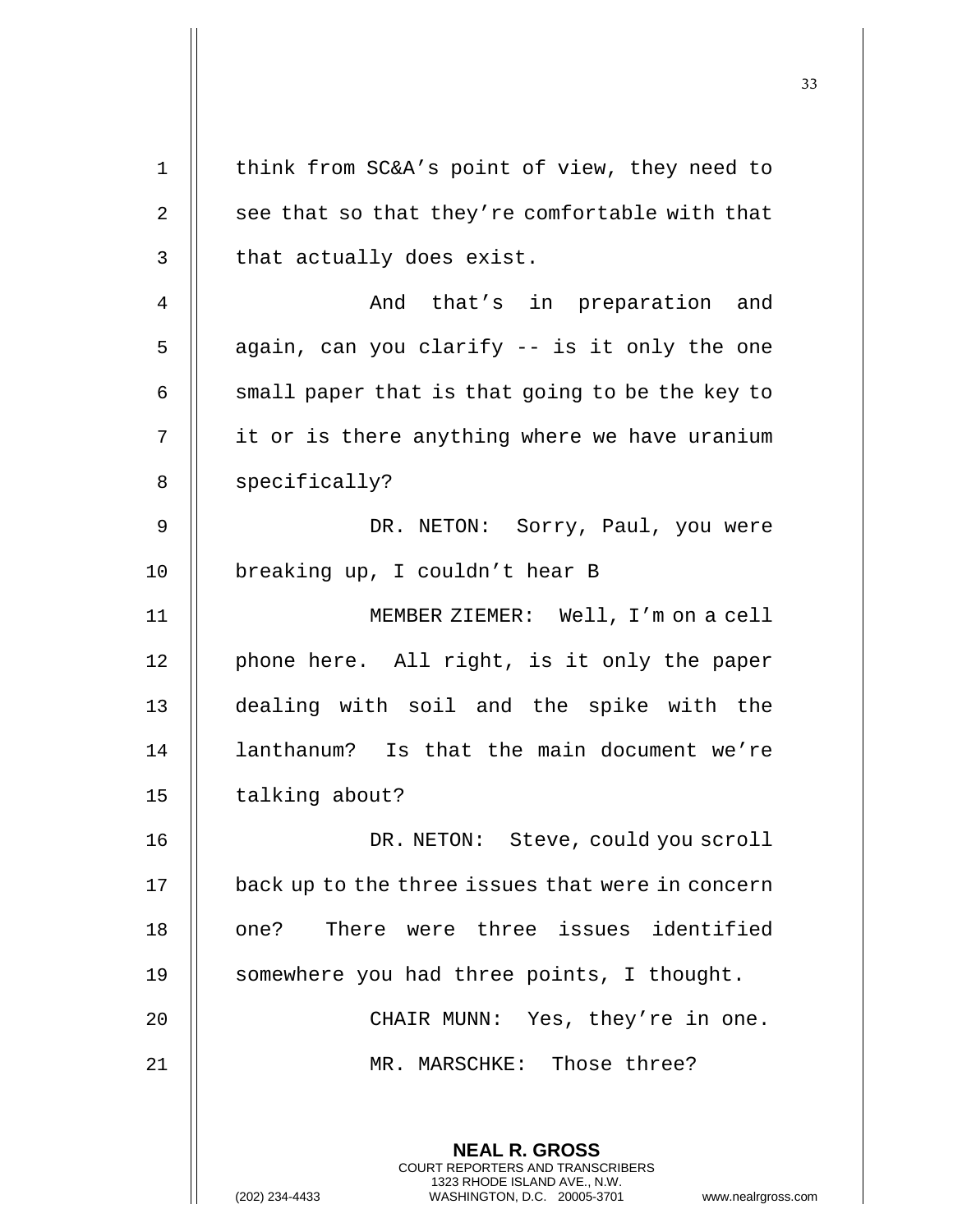| $\mathbf{1}$ | DR. NETON: There we go.                                                                                                                                      |
|--------------|--------------------------------------------------------------------------------------------------------------------------------------------------------------|
| 2            | CHAIR MUNN: Yes.                                                                                                                                             |
| 3            | DR. NETON: Okay, this has to do                                                                                                                              |
| 4            | with -- all of these have to do with the washing                                                                                                             |
| 5            | of the skin while the third one, only bare skin                                                                                                              |
| 6            | and subject contamination result in radiation                                                                                                                |
| 7            | exposure. These are kind of commingled. I                                                                                                                    |
| 8            | mean that also appeared in finding two or                                                                                                                    |
| 9            | concern two.                                                                                                                                                 |
| 10           | But the first two, in my mind, has                                                                                                                           |
| 11           | to do with the ability of washing to remove                                                                                                                  |
| 12           | contamination.                                                                                                                                               |
| 13           | MEMBER ZIEMER: Yes, and not just                                                                                                                             |
| 14           | in uranium but in general, right?                                                                                                                            |
| 15           | DR. NETON: Well, this original                                                                                                                               |
| 16           | finding was for a uranium facility, that was                                                                                                                 |
| 17           | transferred here. My intent was to address                                                                                                                   |
| 18           | that the uranium facilities at this point and                                                                                                                |
| 19           | not to expand it beyond that right now B                                                                                                                     |
| 20           | MEMBER ZIEMER: Yes, I was feeling                                                                                                                            |
| 21           | that. I was trying to get a feel for whether                                                                                                                 |
|              |                                                                                                                                                              |
|              | <b>NEAL R. GROSS</b><br>COURT REPORTERS AND TRANSCRIBERS<br>1323 RHODE ISLAND AVE., N.W.<br>(202) 234-4433<br>WASHINGTON, D.C. 20005-3701<br>www.nealrgross. |

 $\mathbf{I}$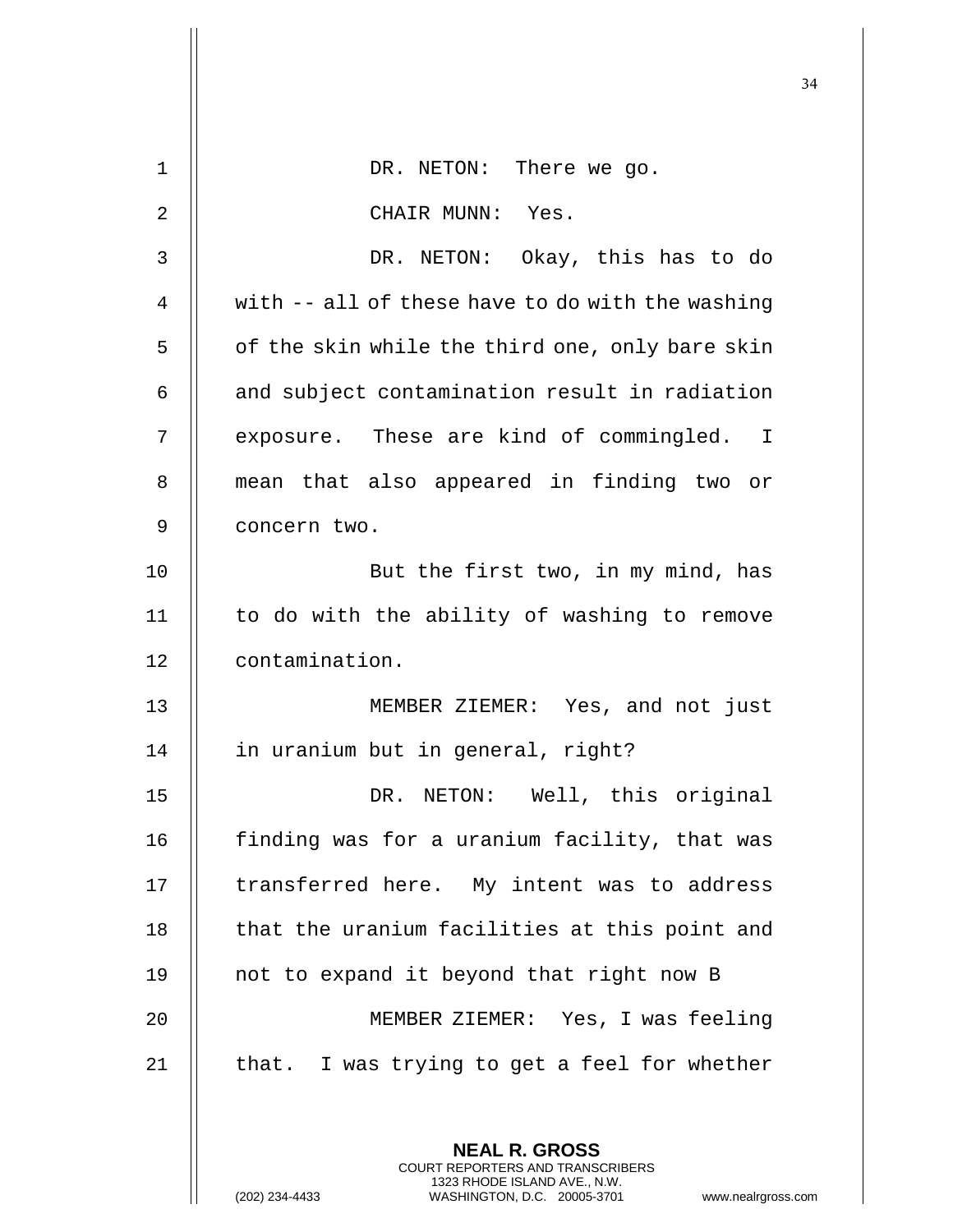| $\mathbf 1$ | there's any specific data that uses uranium in                                                                                                              |
|-------------|-------------------------------------------------------------------------------------------------------------------------------------------------------------|
| 2           | the experiment versus -- or is spiked with some                                                                                                             |
| 3           | other nuclide?                                                                                                                                              |
| 4           | DR. NETON: I've not found any.                                                                                                                              |
| 5           | I've looked fairly rigorously and I've not                                                                                                                  |
| 6           | found any journal articles or reports that have                                                                                                             |
| 7           | dealt with washing of uranium specifically.                                                                                                                 |
| 8           | Although we can get into specifics                                                                                                                          |
| 9           | of how I address those exposed layers, I'm still                                                                                                            |
| 10          | working on it.                                                                                                                                              |
| 11          | MEMBER ZIEMER: Yes.                                                                                                                                         |
| 12          | DR. NETON: But I would prefer to                                                                                                                            |
| 13          | keep this concern related to uranium, which is                                                                                                              |
| 14          | where it originated because uranium<br>is a                                                                                                                 |
| 15          | somewhat different animal than when you start                                                                                                               |
| 16          | trying to treat fission activation products B                                                                                                               |
| 17          | MEMBER ZIEMER: Right, right.                                                                                                                                |
| 18          | It's unique that AWEs<br>DR. NETON:                                                                                                                         |
| 19          | in particular where there were just<br>large                                                                                                                |
| 20          | quantities of material being moved about.                                                                                                                   |
| 21          | MEMBER ZIEMER: Well I don't think                                                                                                                           |
|             |                                                                                                                                                             |
|             | <b>NEAL R. GROSS</b><br>COURT REPORTERS AND TRANSCRIBERS<br>1323 RHODE ISLAND AVE., N.W.<br>(202) 234-4433<br>WASHINGTON, D.C. 20005-3701<br>www.nealrgross |

 $\mathsf{l}\mathsf{l}$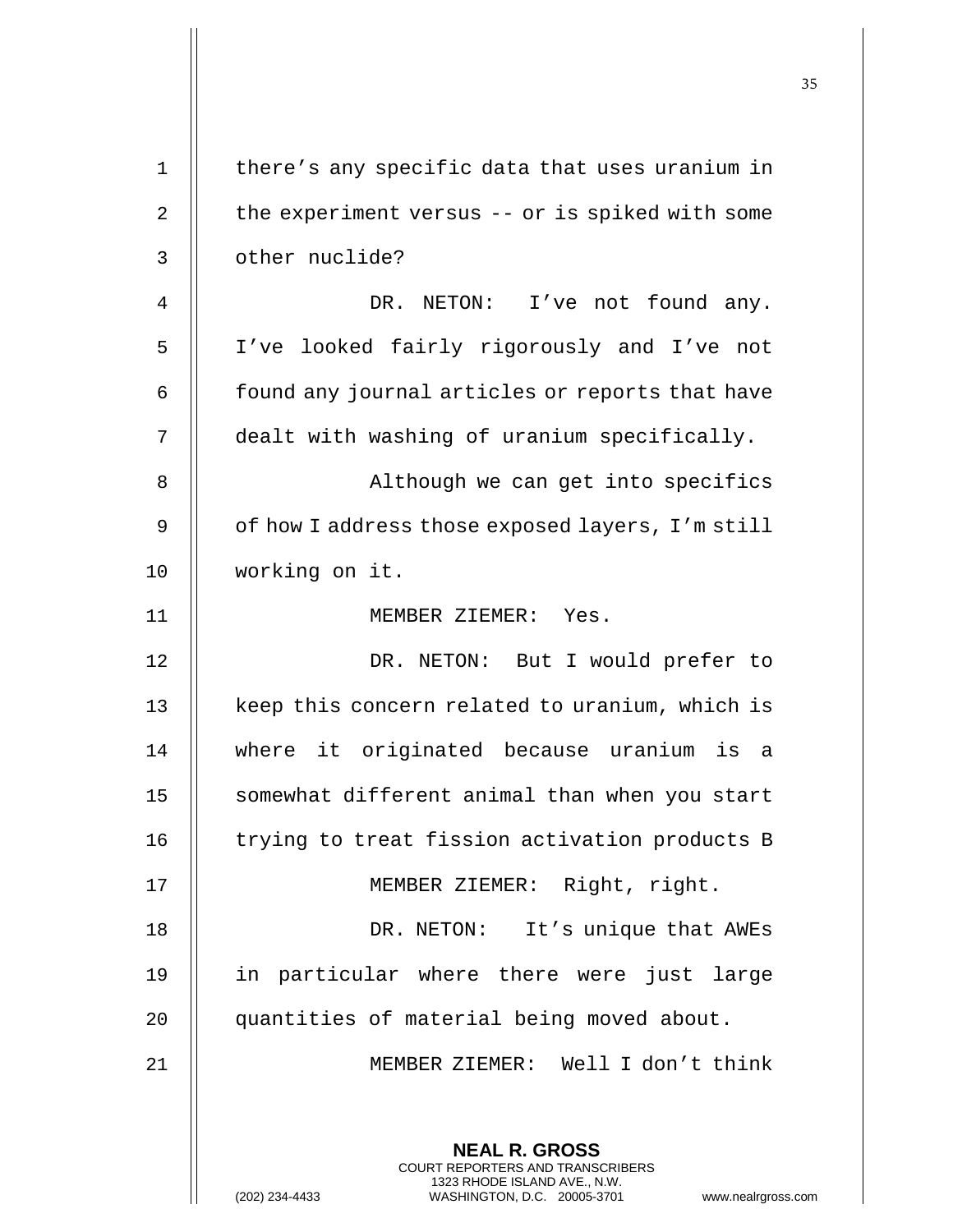| $\mathbf 1$ | we need to debate it a long time here. I think                                                      |
|-------------|-----------------------------------------------------------------------------------------------------|
| 2           | if we just say it's in progress, we're still                                                        |
| 3           | going proceed. That's my opinion.                                                                   |
| 4           | CHAIR MUNN: Yes, I think I hear                                                                     |
| 5           | Josie agree to that and I certainly do. Steve,                                                      |
| 6           | will you please make a notation that we're                                                          |
| 7           | awaiting paper from Jim to clarify these items                                                      |
| 8           | and that finding number 1 is in progress.                                                           |
| 9           | I believe that that was generally                                                                   |
| 10          | agreed to, was it not? Anyone who feels                                                             |
| 11          | otherwise should speak now. Then we'll wait                                                         |
| 12          | just a minute and give Steve an opportunity to                                                      |
| 13          | make that entry.                                                                                    |
| 14          | MEMBER ZIEMER: And I think it's                                                                     |
| 15          | showing up on the screen for me already.                                                            |
| 16          | CHAIR MUNN: It's very helpful for                                                                   |
| 17          | us, Steve.                                                                                          |
| 18          | MEMBER ZIEMER: He's still writing                                                                   |
| 19          | the words there. Okay.                                                                              |
| 20          | CHAIR MUNN: Yes.                                                                                    |
| 21          | MR. MARSCHKE: Any comments, any?                                                                    |
|             |                                                                                                     |
|             | <b>NEAL R. GROSS</b><br><b>COURT REPORTERS AND TRANSCRIBERS</b>                                     |
|             | 1323 RHODE ISLAND AVE., N.W.<br>(202) 234-4433<br>WASHINGTON, D.C. 20005-3701<br>www.nealrgross.com |

Ħ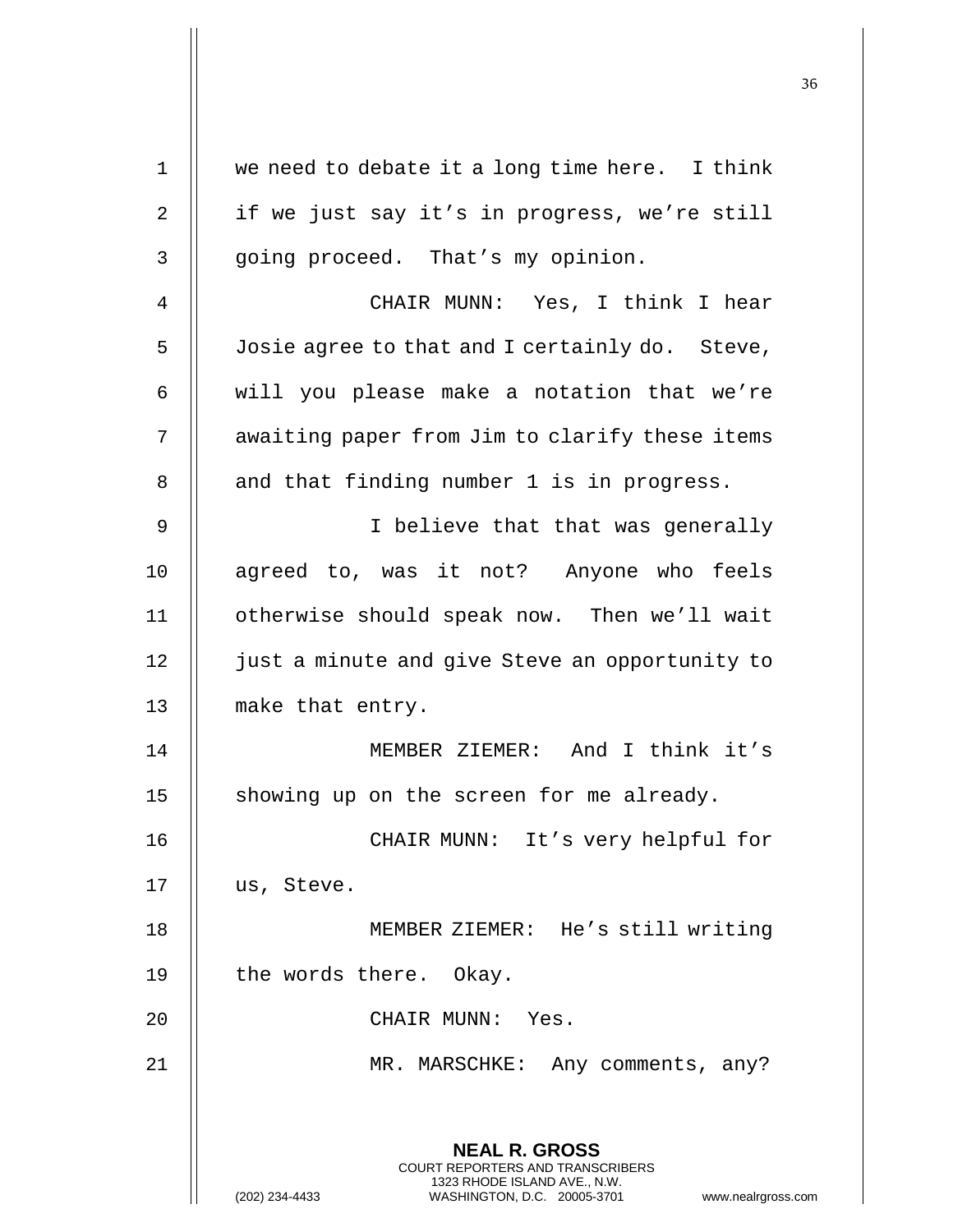| $\mathbf 1$ | MEMBER ZIEMER: Yes, send it back                                                                                                                                   |
|-------------|--------------------------------------------------------------------------------------------------------------------------------------------------------------------|
| 2           | to NIOSH.                                                                                                                                                          |
| 3           | MR. MARSCHKE: Okay.                                                                                                                                                |
| 4           | CHAIR MUNN: Fine with me. Any                                                                                                                                      |
| 5           | concerns? Want to expand in any way? That's                                                                                                                        |
| 6           | good. Thank you, Steve. Let's go on to item                                                                                                                        |
| 7           | number two.                                                                                                                                                        |
| 8           | MR. MARSCHKE: The recommendation                                                                                                                                   |
| 9           | from SC&A back in January was we recommend this                                                                                                                    |
| 10          | concern be in abeyance until NIOSH issues a                                                                                                                        |
| 11          | revision to the procedure confirming our                                                                                                                           |
| 12          | understanding of the protocol NIOSH plans to                                                                                                                       |
| 13          | use.                                                                                                                                                               |
| 14          | So, SC&A as I understand it is                                                                                                                                     |
| 15          | recommending that this concern be put<br>in                                                                                                                        |
| 16          | abeyance.                                                                                                                                                          |
| 17          | CHAIR MUNN: And is NIOSH in                                                                                                                                        |
| 18          | agreement with that assessment?                                                                                                                                    |
| 19          | DR. NETON: Well, specifically,                                                                                                                                     |
| 20          | this concern, yes. It's the way IREP derives                                                                                                                       |
| 21          | PoC and it's relevant to how gross dose is                                                                                                                         |
|             |                                                                                                                                                                    |
|             | <b>NEAL R. GROSS</b><br><b>COURT REPORTERS AND TRANSCRIBERS</b><br>1323 RHODE ISLAND AVE., N.W.<br>(202) 234-4433<br>WASHINGTON, D.C. 20005-3701<br>www.nealrgross |

 $\mathbf{I}$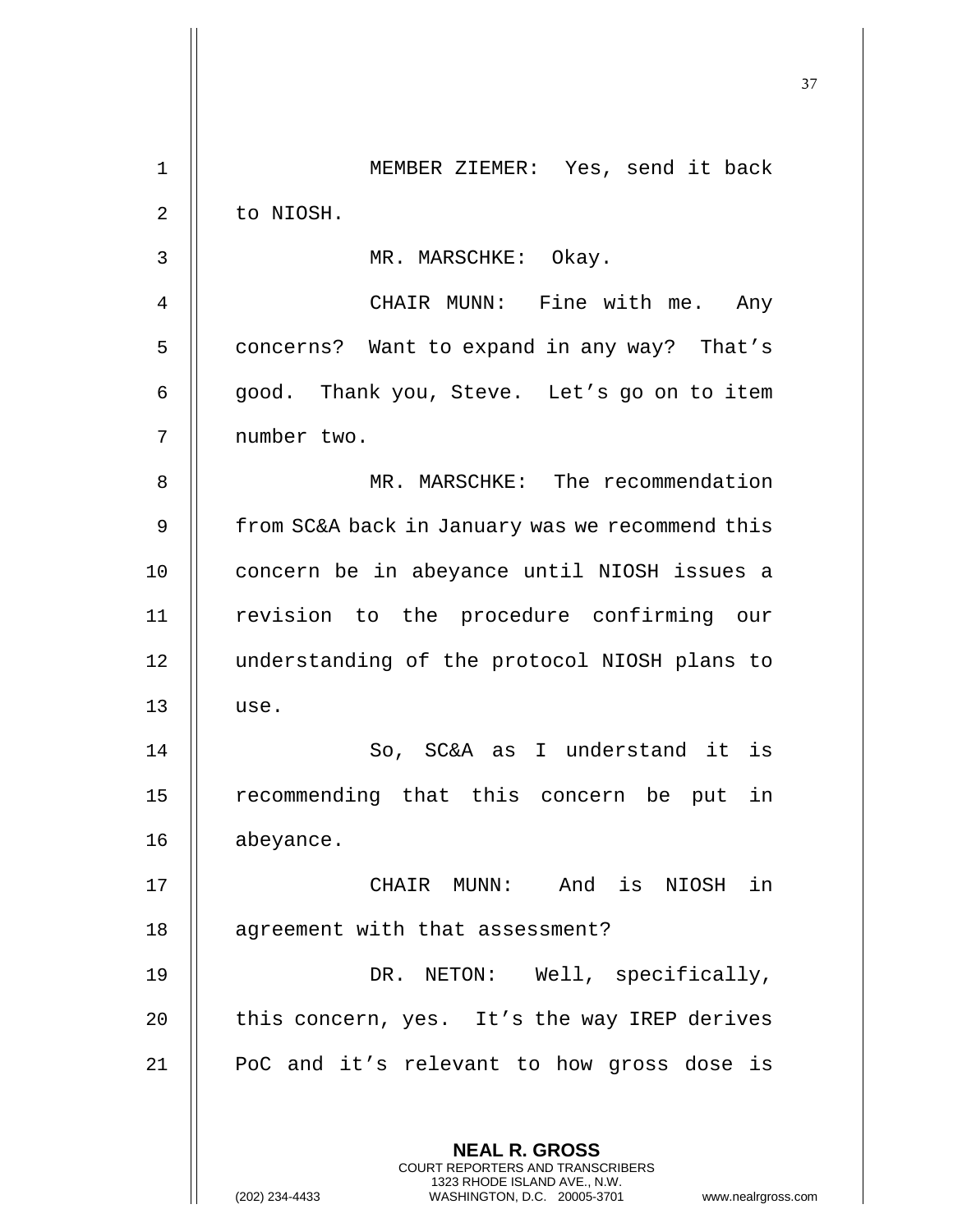| $\mathbf 1$    | assigned, that's actually covered already in     |
|----------------|--------------------------------------------------|
| $\overline{2}$ | TIB-17 and SC&A had some concerns about the --   |
| 3              | what happens if you have partial body            |
| 4              | irradiation and the appropriateness of the IREP  |
| 5              | risk models and such and that there are three    |
| 6              | specific conditions dealt with in TIB-17.        |
| 7              | know, one is if the<br>You                       |
| 8              | contamination is directly under the skin, the    |
| 9              | partial contamination is it directly where the   |
| 10             | skin cancer occurred; one is if the              |
| 11             | contamination was not present where the skin     |
| 12             | cancer occurred; and one is if the               |
| 13             | contamination -- the area of the contaminate --  |
| 14             | skin cancer location was unknown<br>in<br>the    |
| 15             | relation to contamination.                       |
| 16             | Those three are specifically dealt               |
| 17             | with. I actually asked SENES Oak Ridge to        |
| 18             | review our position on that in TIB-17. And I     |
| 19             | have received a report from them and they concur |
| 20             | with our approach to handling these issues.      |
| 21             | I believe the issue has been<br>So               |
|                |                                                  |
|                | <b>NEAL R. GROSS</b>                             |

COURT REPORTERS AND TRANSCRIBERS 1323 RHODE ISLAND AVE., N.W.

(202) 234-4433 WASHINGTON, D.C. 20005-3701 www.nealrgross.com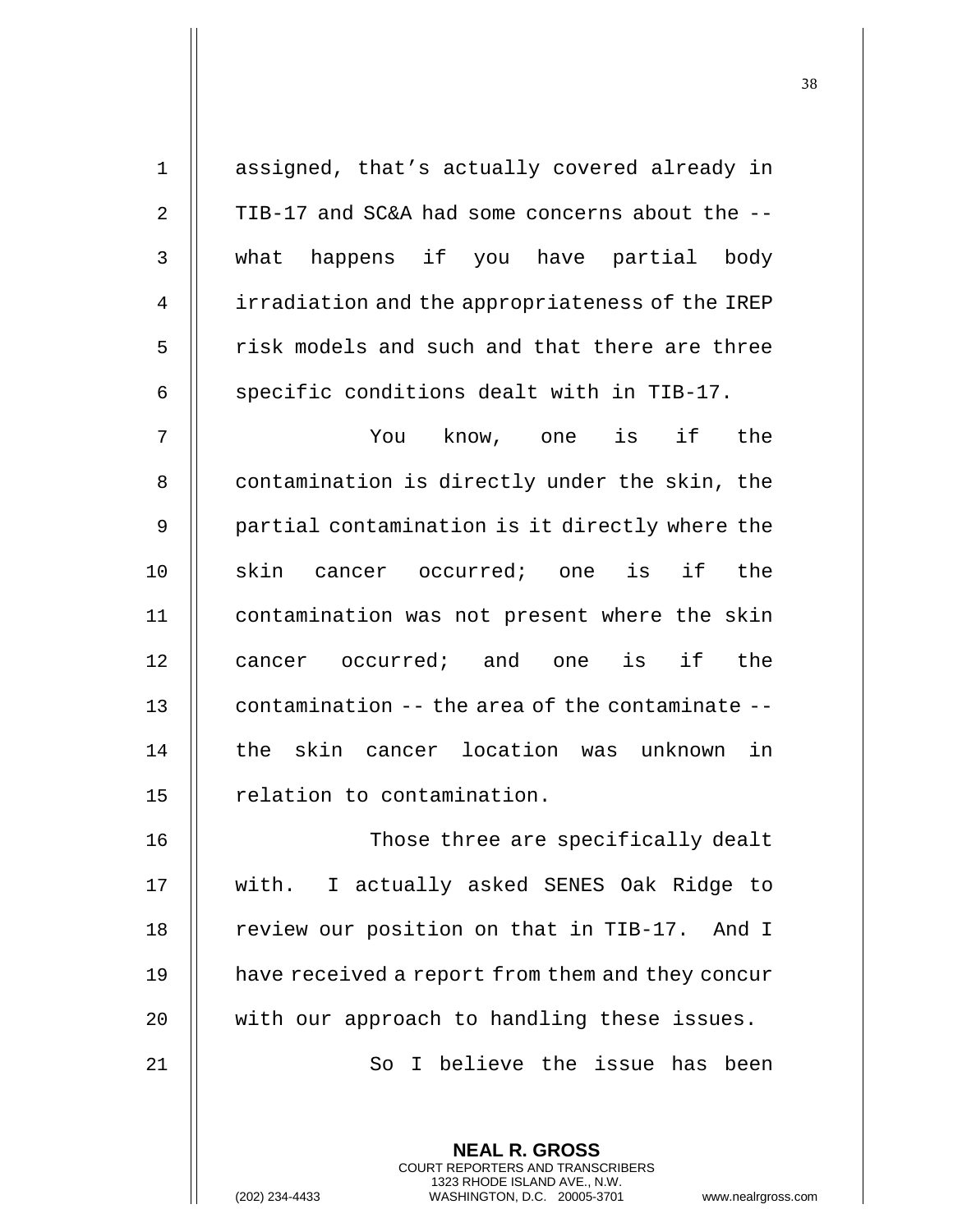1 | addressed.

| $\overline{2}$ | CHAIR MUNN: May we ask that SC&A                                                                                                   |
|----------------|------------------------------------------------------------------------------------------------------------------------------------|
| $\mathsf 3$    | take a look at that position and respond to us                                                                                     |
| 4              | at our next meeting as to whether they concur                                                                                      |
| 5              | that the TIB adequately addresses the issues?                                                                                      |
| 6              | MR. MARSCHKE: Well, if you look at                                                                                                 |
| 7              | the next, again, I'm not sure I'm not following                                                                                    |
| 8              | this just looking the words on the concern                                                                                         |
| 9              | number three.                                                                                                                      |
| 10             | say basically we talk about<br>We                                                                                                  |
| 11             | TIB-17 in that one or at least in our latest                                                                                       |
| 12             | response to that one and we say SC&A recommends                                                                                    |
| 13             | using the protocols described in TIB-17 and                                                                                        |
| 14             | basically, again, so, John Mauro, you indicate                                                                                     |
| 15             | that you're the one who basically made this                                                                                        |
| 16             | recommendation.                                                                                                                    |
| 17             | I guess the question is, are we                                                                                                    |
| 18             | satisfied with what's in TIB-17 and if so, I                                                                                       |
| 19             | guess we can basically put both of these either                                                                                    |
| 20             | in abeyance or closed.                                                                                                             |
| 21             | DR. MAURO: I'm okay with it and                                                                                                    |
|                | <b>NEAL R. GROSS</b>                                                                                                               |
|                | COURT REPORTERS AND TRANSCRIBERS<br>1323 RHODE ISLAND AVE., N.W.<br>WASHINGTON, D.C. 20005-3701<br>(202) 234-4433<br>www.nealrgros |

(202) 234-4433 WASHINGTON, D.C. 20005-3701 www.nealrgross.com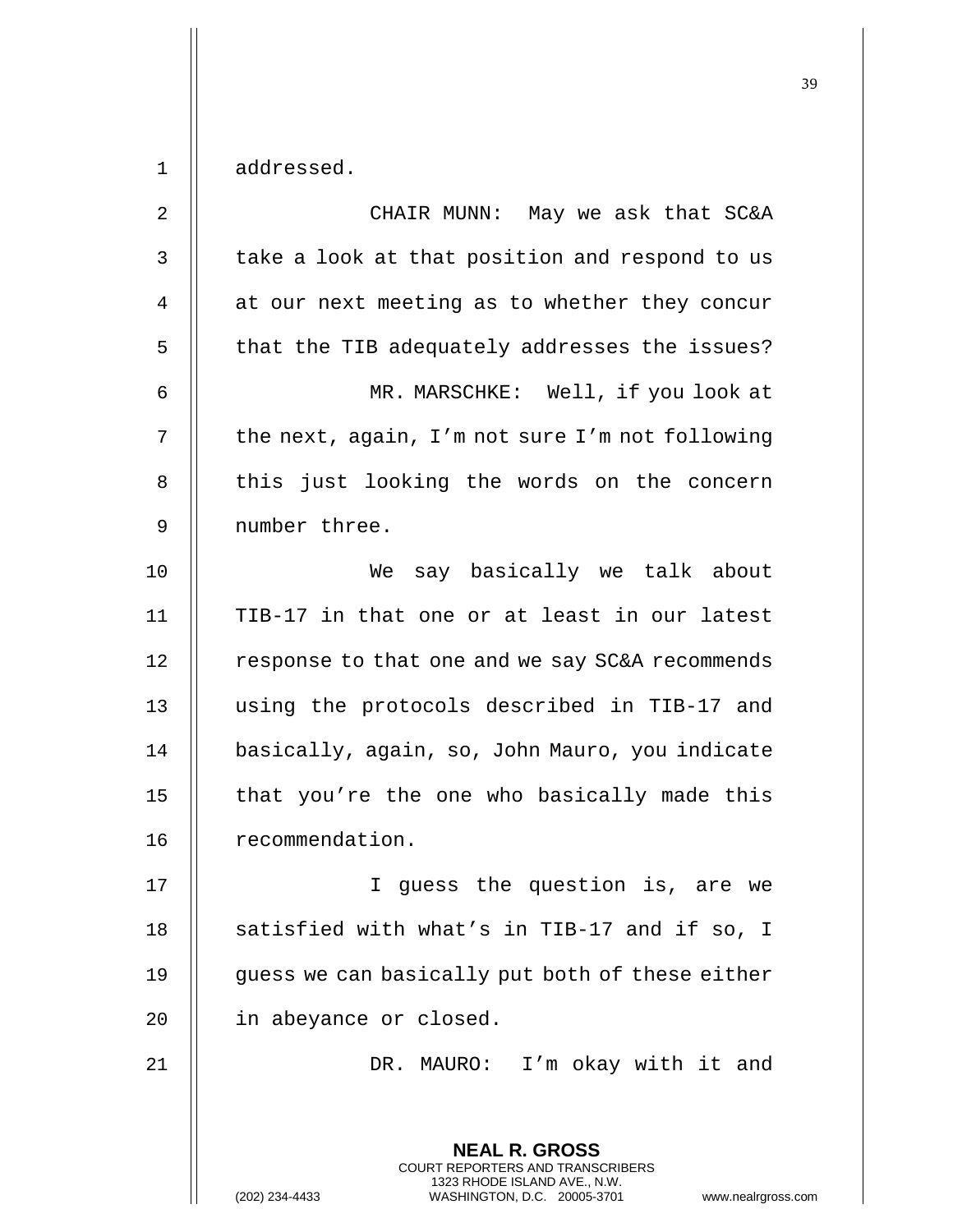| $\mathbf 1$    | I'll explain why it's important.                                                                                                                                   |
|----------------|--------------------------------------------------------------------------------------------------------------------------------------------------------------------|
| $\overline{2}$ | This idea of averaging under the                                                                                                                                   |
| 3              | conditions Jim described, I think it's                                                                                                                             |
| 4              | important that that distinction -- and I have                                                                                                                      |
| 5              | to say at the time I raised the issue, didn't                                                                                                                      |
| 6              | have a full appreciation of that appendix                                                                                                                          |
| 7              | OTIB-17 and what was concerning me is this idea                                                                                                                    |
| 8              | of averaging.                                                                                                                                                      |
| 9              | But, you know, and the way I                                                                                                                                       |
| 10             | understand it, Jim, and we've discussed this                                                                                                                       |
| 11             | before is that, you know, if there's reason to                                                                                                                     |
| 12             | believe that the cancer might have occurred                                                                                                                        |
| 13             | near or under the particle, this is under the                                                                                                                      |
| 14             | particle, we have a localized exposure, you                                                                                                                        |
| 15             | don't average the exposure over the entire                                                                                                                         |
| 16             | body. You know, you don't bring down the dose,                                                                                                                     |
| 17             | you actually assume that the dose is as if he                                                                                                                      |
| 18             | got his entire body.                                                                                                                                               |
| 19             | But if there's reason to believe                                                                                                                                   |
| 20             | that, no, that you do have the location of the                                                                                                                     |
| 21             | cancer of skin, it really bears no necessary                                                                                                                       |
|                | <b>NEAL R. GROSS</b><br><b>COURT REPORTERS AND TRANSCRIBERS</b><br>1323 RHODE ISLAND AVE., N.W.<br>(202) 234-4433<br>WASHINGTON, D.C. 20005-3701<br>www.nealrgross |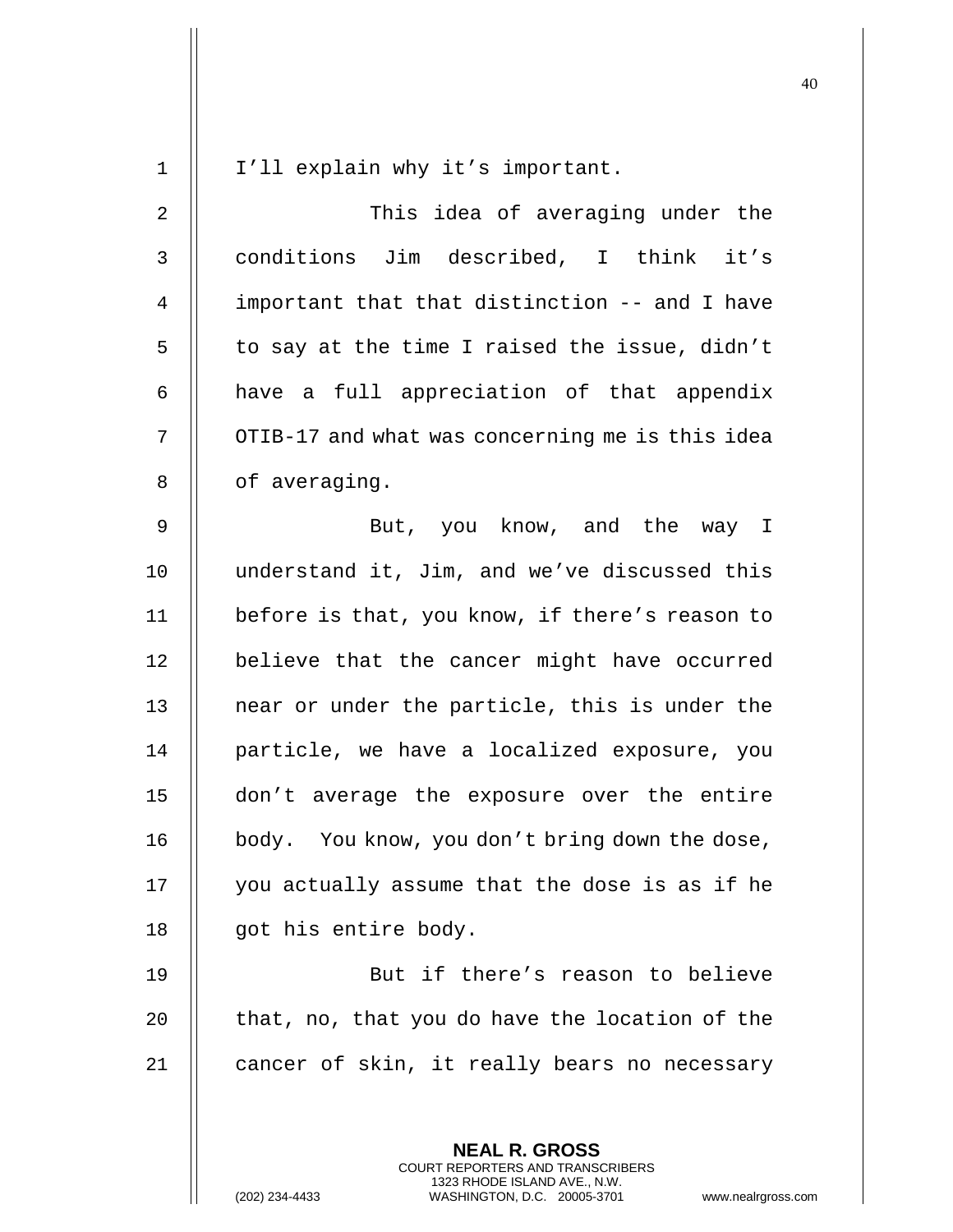| $\mathbf 1$    | relationship to where there might have been      |
|----------------|--------------------------------------------------|
| $\overline{2}$ | some contamination.<br>Then you do this          |
| $\mathbf{3}$   | averaging the way you do in OTIB-17.             |
| 4              | Is that a correct characterization?              |
| 5              | DR. NETON: That's exactly                        |
| 6              | correct, yes.                                    |
| 7              | DR. MAURO: Okay, on that basis, I                |
| 8              | am fully comfortable with the approach and it    |
| 9              | sounds like it's already in OTIB-17. I just      |
| 10             | was -- the problem was that I didn't have a full |
| 11             | appreciation of the subtlety.                    |
| 12             | Originally, my concern had to do --              |
| 13             | and Jim, you and I talked about this -- where    |
| 14             | if you're dealing with a partial body skin       |
| 15             | exposure, you're going to be hard pressed to     |
| 16             | say, okay, here's the whatever partial part of   |
| 17             | the body is getting this dose and then you're    |
| 18             | going to put that in, that dose.<br>Then, you    |
| 19             | know, you have the problem, the baseline for the |
| 20             | risk coefficient, for your baseline risk.<br>The |
| 21             | population is really the whole body baseline     |

**NEAL R. GROSS** COURT REPORTERS AND TRANSCRIBERS 1323 RHODE ISLAND AVE., N.W.

(202) 234-4433 WASHINGTON, D.C. 20005-3701 www.nealrgross.com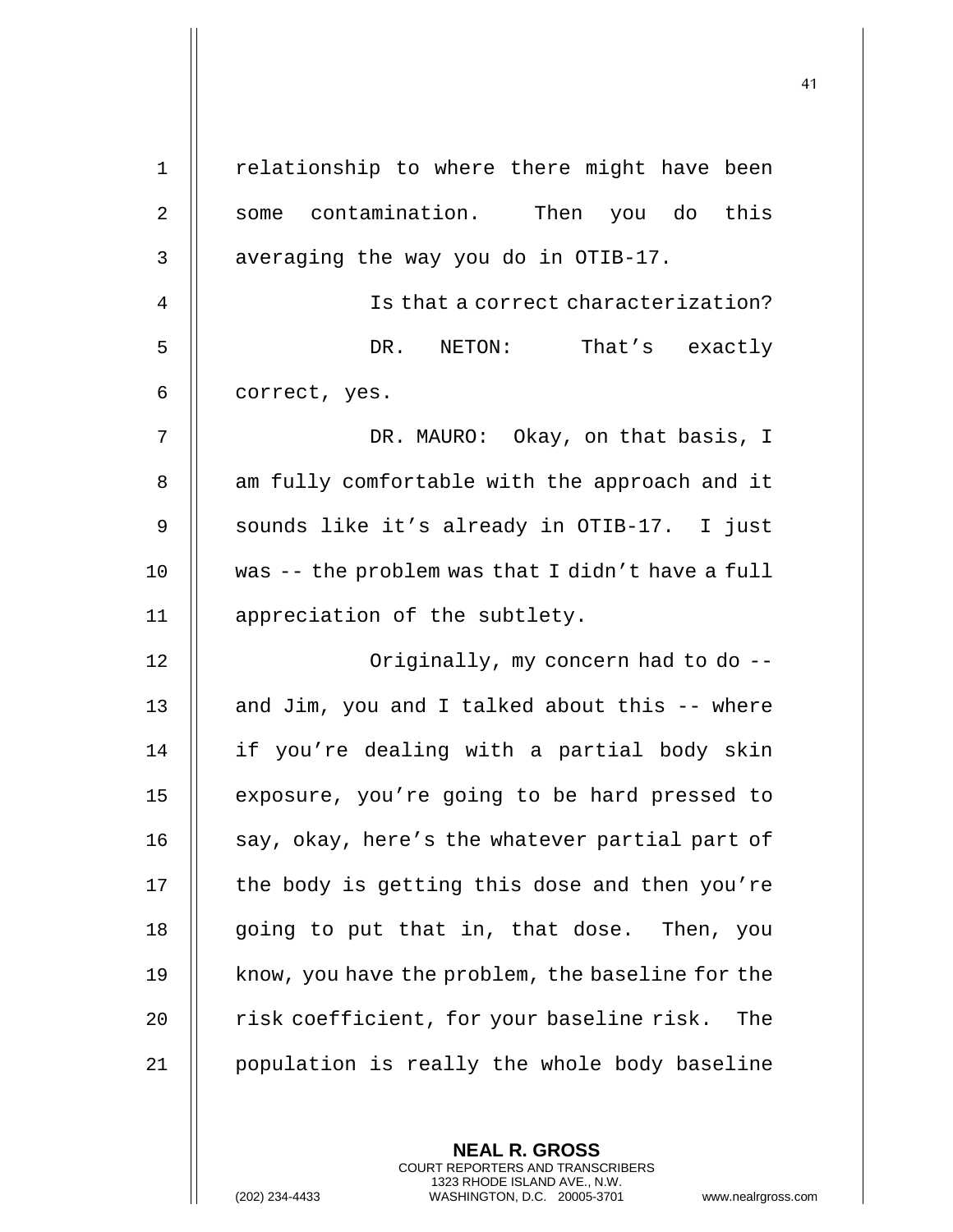**NEAL R. GROSS** COURT REPORTERS AND TRANSCRIBERS 1323 RHODE ISLAND AVE., N.W.  $1$  | risk. 2 || But now I understand that no, you  $3 \parallel$  know, given the circumstances you would dilute, 4 || it out over your whole body. So then the 5 | baseline works. I don't know if everyone is 6 || following that, but so, now I have that 7 | understanding and it's more my part than it is 8 | on NIOSH's part. I didn't fully appreciate 9  $\parallel$  OTIB-17 and the nuances. So I'm fine with it. 10 || CHAIR MUNN: Any comments from 11 anyone else? 12 DR. H. BEHLING: This is Hans. 13 I was just questioning whether or 14 || not we're really still talking about a partial 15 | body exposure if, in fact, as Jim Neton has 16 mentioned earlier, that me might consider also 17  $\parallel$  the clothed area and so is there such a thing 18 || as a partial body exposure if in fact we include 19 || the clothed areas also a source for skin 20 | contamination or skin dose. 21 DR. NETON: Hans, this is Jim.

(202) 234-4433 WASHINGTON, D.C. 20005-3701 www.nealrgross.com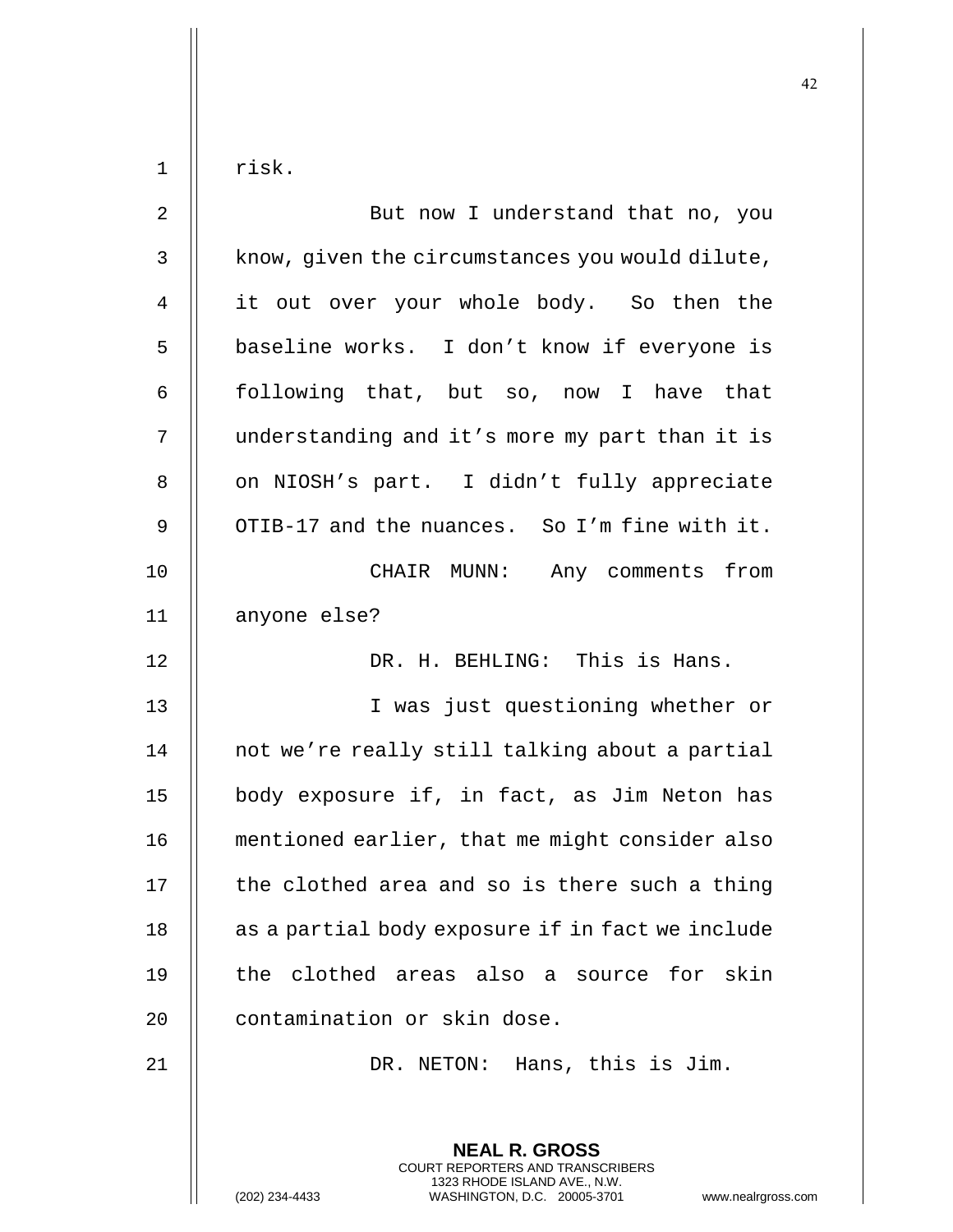| $\mathbf{1}$   | I think that would be covered in the              |
|----------------|---------------------------------------------------|
| $\overline{2}$ | other findings is how we deal with                |
| $\mathbf{3}$   | contamination in general in the plant. You        |
| 4              | know, whether the deposition model would also     |
| 5              | apply to skin and clothing, but how we deal with  |
| 6              | partial irradiation of the IREP risk model        |
| 7              | which is the subject of this concern, I think     |
| 8              | is a separate issue.                              |
| $\mathsf 9$    | mean if you had uniform<br>$\mathbf{I}$           |
| 10             | contamination of the body, then it's the same     |
| 11             | as if you had partial contamination, it goes in   |
| 12             | as a dose to that -- it was calculated for that   |
| 13             | tissue, that area, whether it's whole body or     |
| 14             | a partial, there's no difference.                 |
| 15             | DR. H. BEHLING: Okay.                             |
| 16             | The<br>idea<br>the<br>DR.<br>NETON:<br>was        |
| 17             | baseline risk is offsetting. I mean, you know,    |
| 18             | it's the risk over the baseline risk and if the   |
| 19             | baseline risk is a smaller portion of the skin,   |
| 20             | then it's offsetting than if the baseline risk    |
| 21             | was the entire skin.<br>That's the concept behind |
|                |                                                   |
|                |                                                   |

**NEAL R. GROSS** COURT REPORTERS AND TRANSCRIBERS 1323 RHODE ISLAND AVE., N.W.

(202) 234-4433 WASHINGTON, D.C. 20005-3701 www.nealrgross.com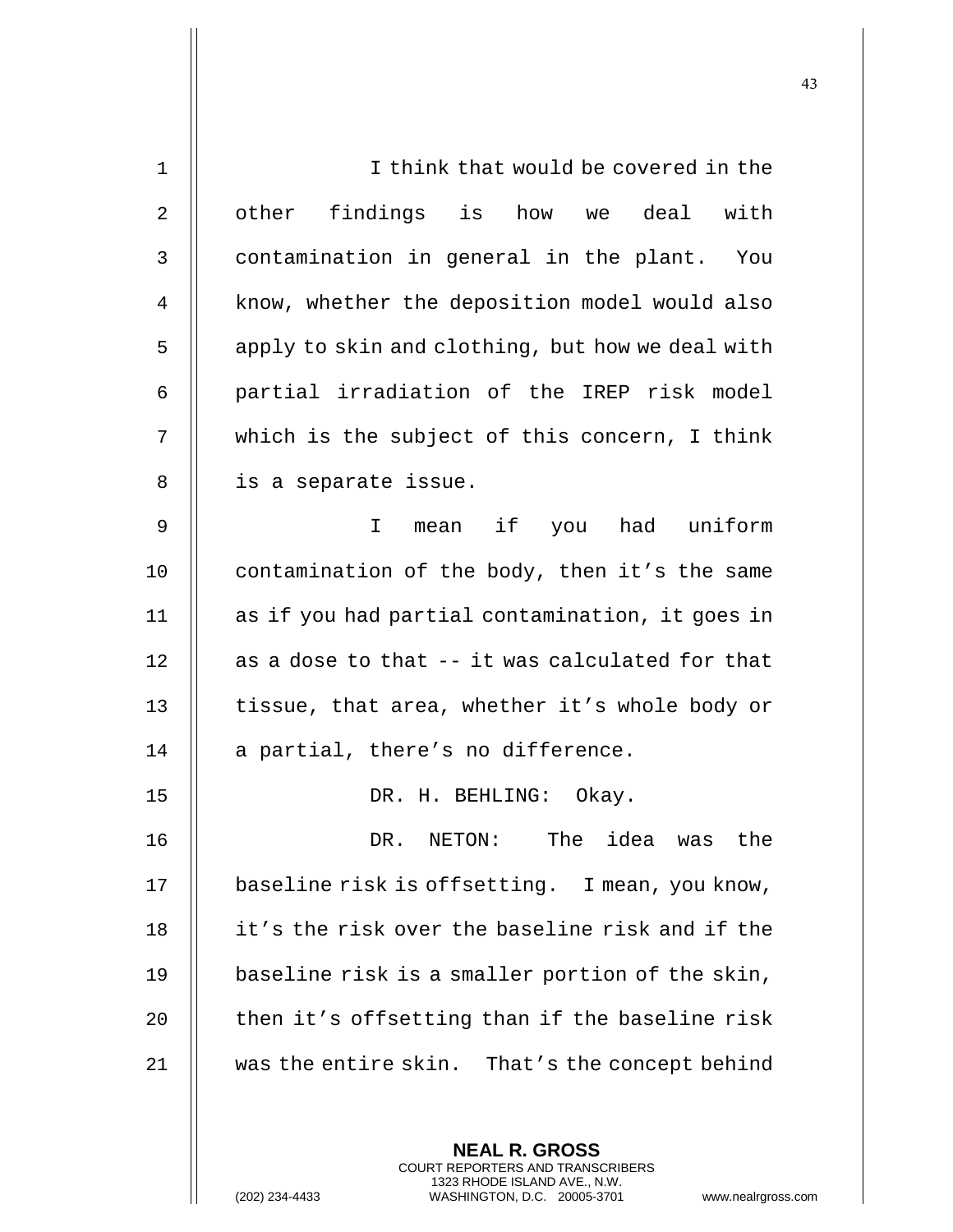$1$   $\parallel$  this. 2 || So whenever you calculate the dose 3 || to whatever piece of tissues it's irrelevant 4 || for input directly into IREP without any 5 | adjustment if the cancer is known to be in the  $6$  || area that was contaminated. 7 DR. H. BEHLING: Also, Jim, while I  $8$  | have you on the phone, I was going to go make  $9$  | a comment with regard to the removal rate by 10 | ordinary washing and you mentioned we're really 11 focusing on the uranium. 12 || But when we talk about 13 decontamination, are we talking about the 14 | specific isotope whether it's an activation of 15 | fission product or the carrier materials? 16 || For instance, in the case that I had 17 || initially cited as an example, we were talking 18 || about fallout from the atmospheric testing 19 || program in the Marshall Islands inclusive of 20  $\parallel$  Shot Bravo where the issue was obviously large. 21 | Contamination that was produced by fallout that

> **NEAL R. GROSS** COURT REPORTERS AND TRANSCRIBERS 1323 RHODE ISLAND AVE., N.W.

(202) 234-4433 WASHINGTON, D.C. 20005-3701 www.nealrgross.com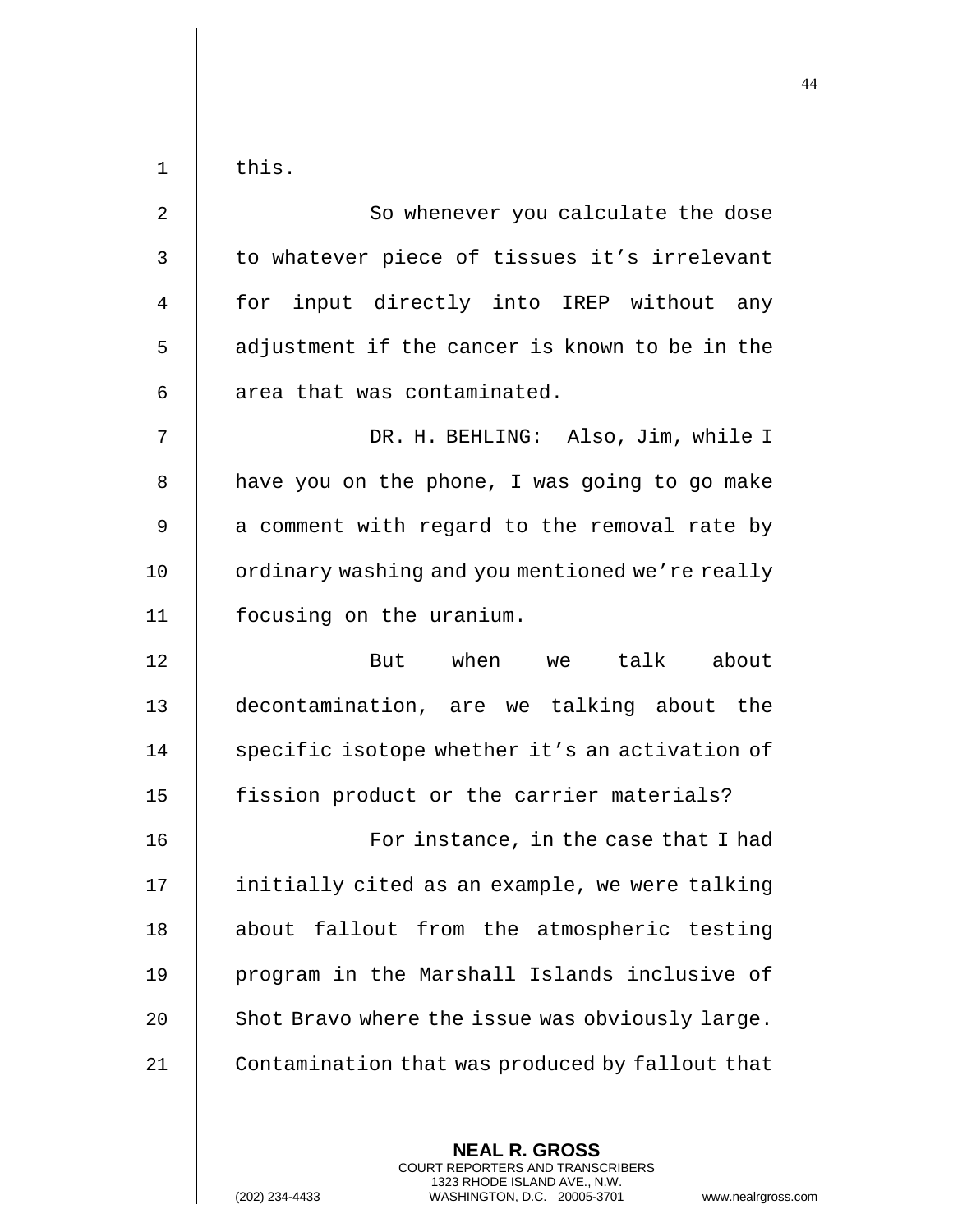**NEAL R. GROSS** COURT REPORTERS AND TRANSCRIBERS 1 was largely coral that had initially been 2 | vaporized at the test site and then condensed 3 || and also in the process of condensation, the 4 || coral obviously absorbed the activation of 5 | fission products. 6 || And so the removal is not really 7 dictated by necessarily the activity of that 8 || source of activity meaning these specific 9 | isotopes, but the removal of coral. 10 || And so I'm not sure when we talk 11 about uranium as opposed to the carrier 12 || material which, in this case, turned out to be  $13$  | coral, is there a difference? 14 DR. NETON: You said coral? Is 15  $\parallel$  that you're saying? 16 DR. H. BEHLING: Yes. 17 || Shot Bravo, the particular example 18  $\parallel$  that I cited to you was a surface detonation, 19  $\parallel$  that was a 15 megaton device that was tested in 20  $\parallel$  the Marshall Islands on March 1, 1954 and it 21 | produced heavy, heavy fallout that actually was

1323 RHODE ISLAND AVE., N.W.

(202) 234-4433 WASHINGTON, D.C. 20005-3701 www.nealrgross.com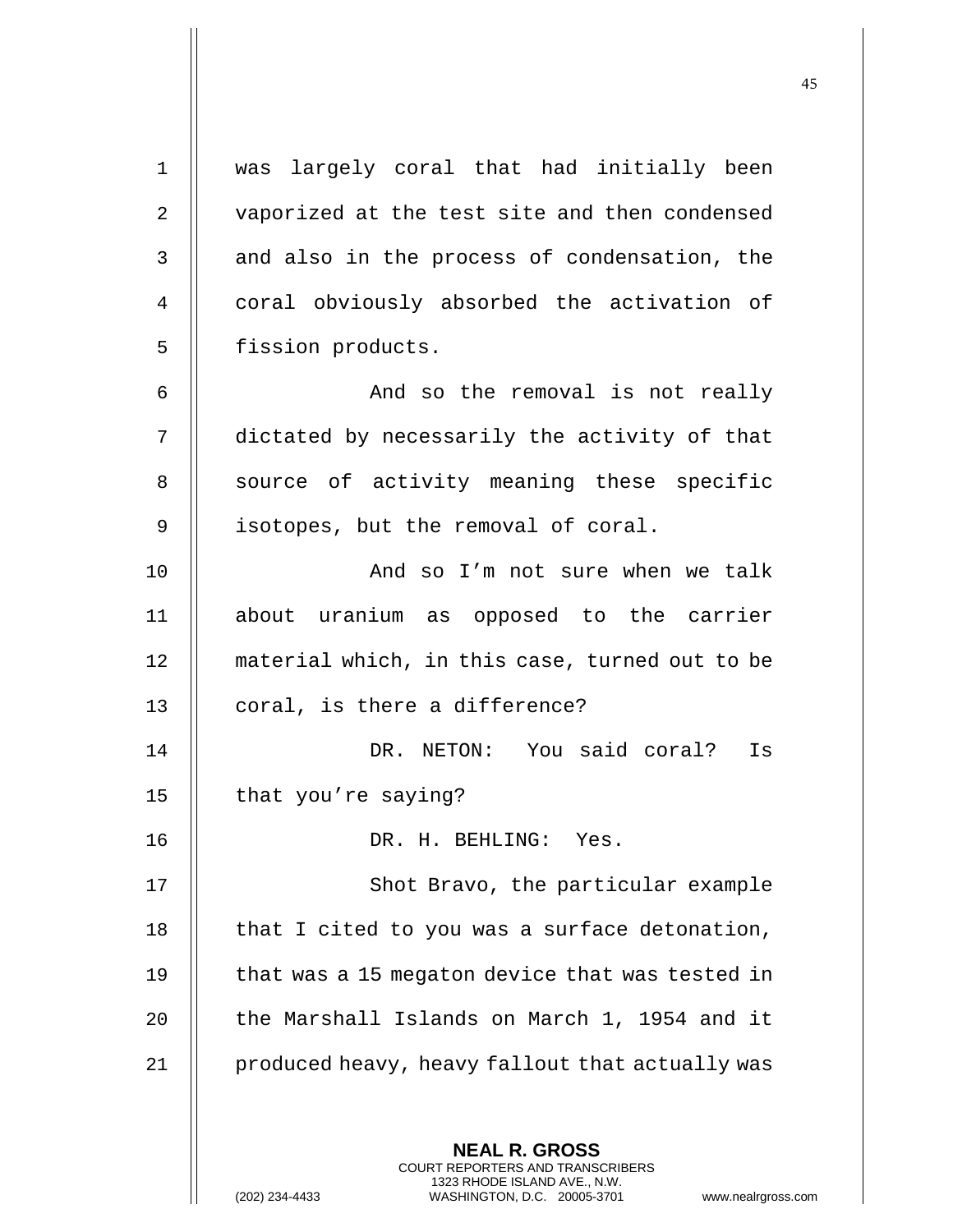| $\mathbf{1}$   | described as the equivalent of snow coming       |
|----------------|--------------------------------------------------|
| $\overline{2}$ | down. And it was the coral that had,             |
| 3              | obviously, was initially vaporized at ground     |
| 4              | zero and then obviously, it was picked up in the |
| 5              | mushroom cloud, and condensed back again in the  |
| 6              | process, obviously, was heavily contaminated     |
| 7              | with the activation fission products in the      |
| 8              | primary condensation.                            |
| 9              | So the removal rate which is really              |
| 10             | dictated by the coral as opposed to the          |
| 11             | individual isotopes.                             |
| 12             | DR. NETON: Right, but isn't that                 |
| 13             | going to be a fairly fine particulate size?      |
| 14             | DR. H. BEHLING: Oh, no, no, no.                  |
| 15             | This was described as coming down snow, in fact, |
| 16             | on Rongerik where there 14 airmen. They          |
| 17             | described it as snow falling out and they        |
| 18             | actually picked up huge pieces and actually put  |
| 19             | it on the cathode ray tube and had it glow.      |
| 20             | DR. NETON: Right, I would expect                 |
| 21             | that this would be very friable material,        |
|                |                                                  |
|                | <b>NEAL R. GROSS</b>                             |

COURT REPORTERS AND TRANSCRIBERS 1323 RHODE ISLAND AVE., N.W.

 $\mathsf{II}$ 

(202) 234-4433 WASHINGTON, D.C. 20005-3701 www.nealrgross.com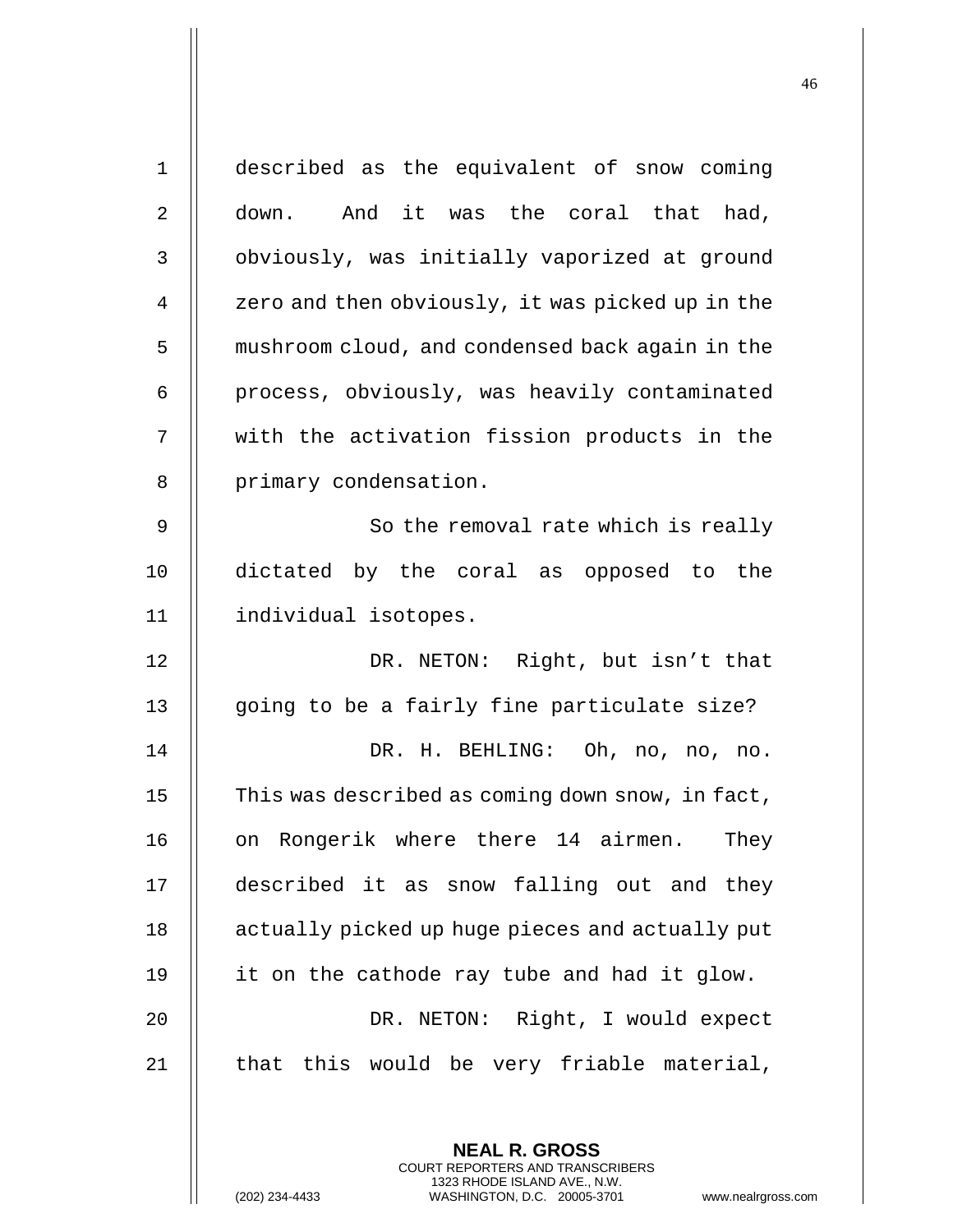| $\mathbf 1$ | though. I mean you just touch it; it's not like                                                 |
|-------------|-------------------------------------------------------------------------------------------------|
| $\sqrt{2}$  | hard chunks. That's how you get contaminated                                                    |
| 3           | from it.                                                                                        |
| 4           | And my thinking here is that if you                                                             |
| 5           | have a high specific activity material, like a                                                  |
| 6           | fission activation product, the amount<br>of                                                    |
| 7           | activity per unit small mass, a very small mass                                                 |
| 8           | of a particulate that's embedded in your skin,                                                  |
| 9           | is going to have much more activity than uranium                                                |
| 10          | would have because it's got a low specific                                                      |
| 11          | activity.                                                                                       |
| 12          | A milligram of uranium only has                                                                 |
| 13          | slightly more than 1,000 dpm of activity.                                                       |
| 14          | The skin, according to most studies                                                             |
| 15          | I've look at, I can't support, moist skin which                                                 |
| 16          | is a worst case condition, can't support in                                                     |
| 17          | general more than 2 milligrams of uranium per                                                   |
| 18          | square centimeter without falling off.                                                          |
| 19          | And so you have a maximum of 2,000                                                              |
| 20          | dpm per square centimeter of uranium, most of                                                   |
| 21          | which is visible. It's a visible amount of                                                      |
|             |                                                                                                 |
|             | <b>NEAL R. GROSS</b><br>COURT REPORTERS AND TRANSCRIBERS                                        |
|             | 1323 RHODE ISLAND AVE., N.W.<br>(202) 234-4433<br>WASHINGTON, D.C. 20005-3701<br>www.nealrgross |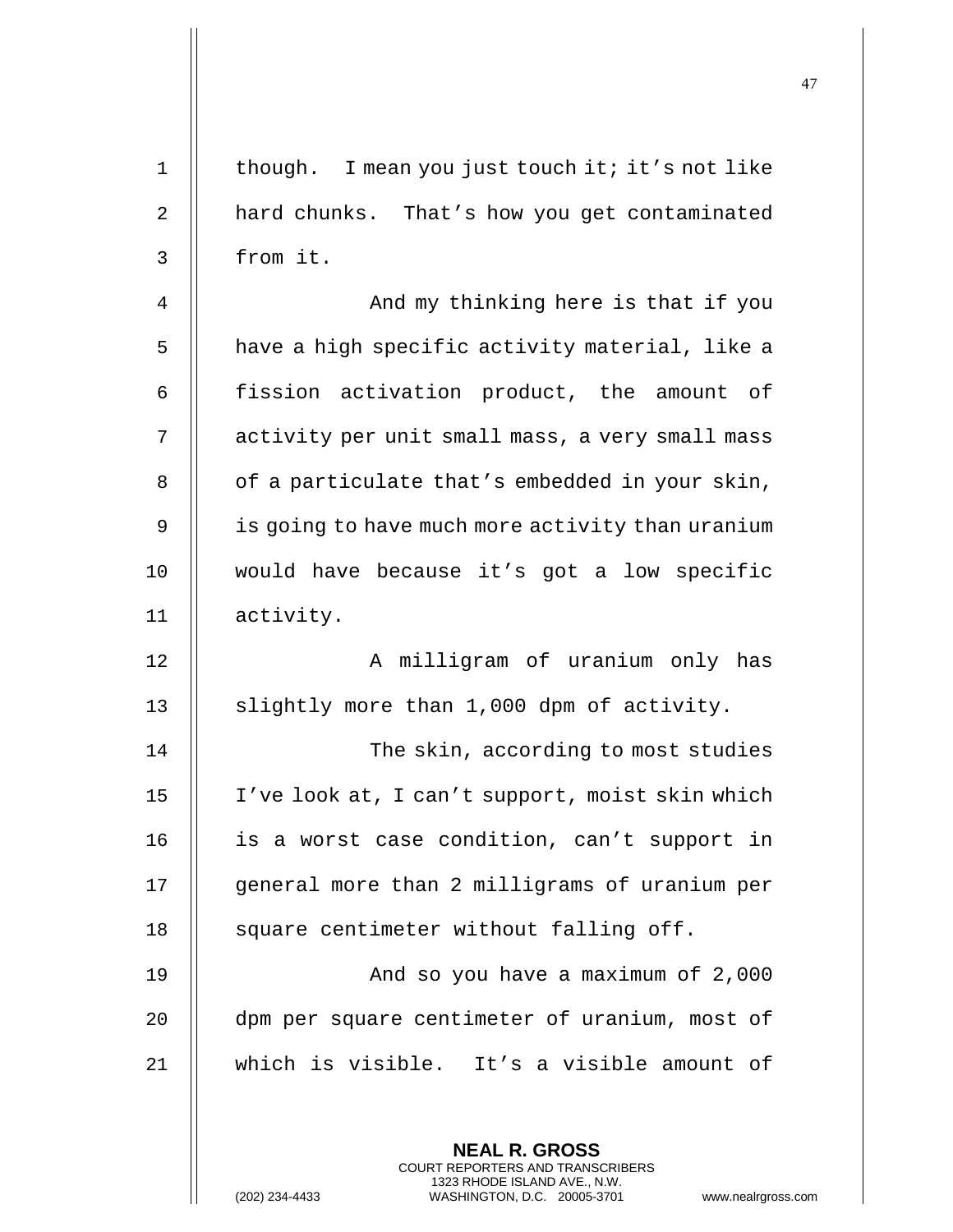| $\mathbf 1$ | material that would be washable.                     |
|-------------|------------------------------------------------------|
| 2           | The amount of uranium that's in the                  |
| 3           | very fine, fine particulate that would be            |
| 4           | embedded in the microscopic folds of the skin.       |
| 5           | If you looked under a microscope, is going to        |
| 6           | be a very small amount of activity compared to       |
| 7           | something that has a half-life of 30 years.          |
| 8           | my position is that uranium<br>So                    |
| 9           | behaves more like dirt, not like a high specific     |
| 10          | activity material that -- well a fine particle       |
| 11          | that has a lot of B-                                 |
| 12          | A fine particle of fallout is going                  |
| 13          | to have a lot more activity than a fine particle     |
| 14          | of uranium. I guess that's my point.                 |
| 15          | DR. H. BEHLING:<br>I don't doubt it                  |
| 16          | but as I said, the question I had was what is        |
| 17          | the removal of -- is the carrier material which,     |
| 18          | as I said in the case that I include it in the       |
| 19          | write up with real coral that had been vaporized     |
| 20          | condensed and<br>then<br>in<br>the<br>and<br>process |
| 21          | condensation picked up the radioactivity in the      |
|             |                                                      |

**NEAL R. GROSS** COURT REPORTERS AND TRANSCRIBERS 1323 RHODE ISLAND AVE., N.W.

(202) 234-4433 WASHINGTON, D.C. 20005-3701 www.nealrgross.com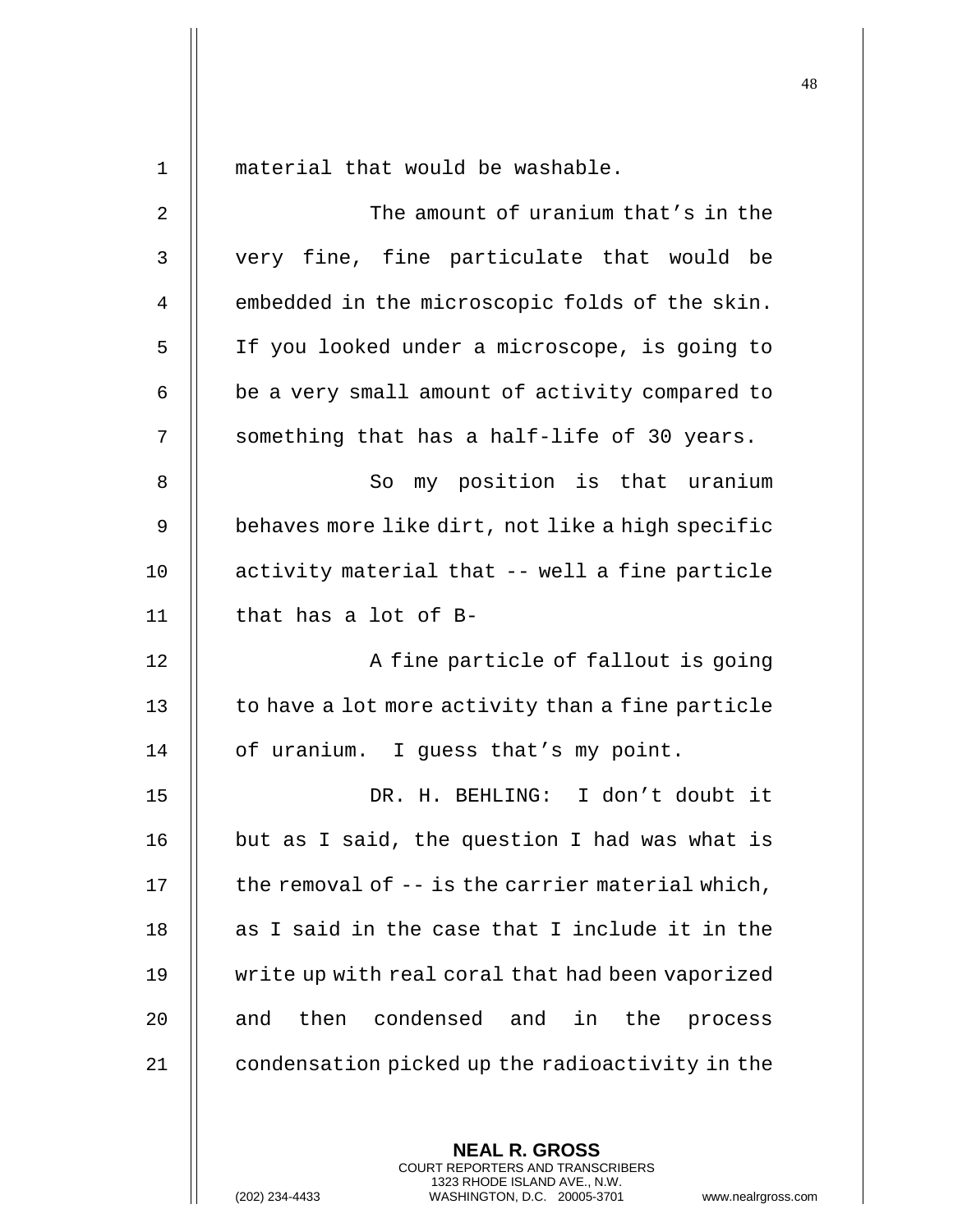1 mushroom cloud.

**NEAL R. GROSS** 2 || The Bookhall So when it came down and the 3 | people were exposed to it, they were exposed to 4 || very large particles. 5 DR. NETON: Yes, but, Hans, the  $6$  || skin contamination that persisted wasn't a  $7$  || large part of sitting on their skin. If they 8 || can't wash it off, by definition, somehow 9 | embedded deeply within the matrix of the skin 10 || itself on the surface. 11 || And those fine particles have 12 || embedded themselves and they have a high 13 || specific activity per unit mass. 14 With uranium, you have a visible 15 || amount of uranium on you; it's pretty easy to 16 | wash it off. If it's visible when you get above 17 || a few milligrams per square centimeter or get 18 || two milligrams per square centimeter. I mean 19 | it's a visible amount of dirt basically. 20 || So you have to think in terms of the 21 microscopic structure of the skin, what it

> COURT REPORTERS AND TRANSCRIBERS 1323 RHODE ISLAND AVE., N.W.

(202) 234-4433 WASHINGTON, D.C. 20005-3701 www.nealrgross.com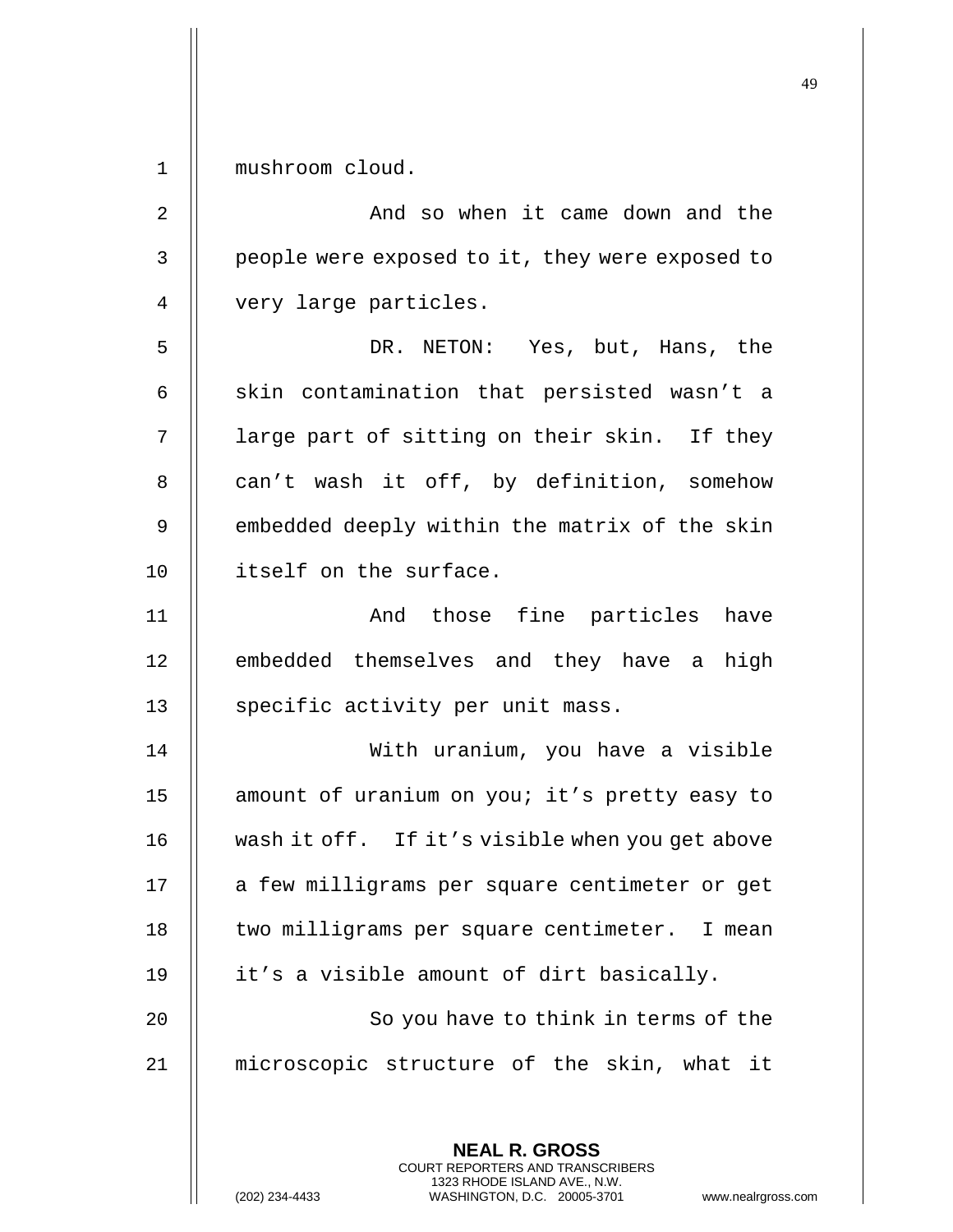| $1\,$          | looks like and why it can't be washed off. I                                                                                                                      |
|----------------|-------------------------------------------------------------------------------------------------------------------------------------------------------------------|
| 2              | don't think it's true that it had a particular                                                                                                                    |
| 3              | affinity like electrostatic attraction for the                                                                                                                    |
| $\overline{4}$ | surface of skin and I think it's how far it                                                                                                                       |
| 5              | embedded itself into the nooks and crannies, if                                                                                                                   |
| 6              | you will, of the skin itself.                                                                                                                                     |
| 7              | But I'll deal with this. I mean I'm                                                                                                                               |
| 8              | working on it and that's my position. I'm                                                                                                                         |
| $\mathsf 9$    | having difficulty finding exact matches for                                                                                                                       |
| 10             | uranium contamination but the experiments that                                                                                                                    |
| 11             | I've see with soil and stuff, which is more like                                                                                                                  |
| 12             | what our experience with uranium is, is it                                                                                                                        |
| 13             | washes off pretty readily. That's been the                                                                                                                        |
| 14             | empirical observation of people that have                                                                                                                         |
| 15             | worked in uranium facilities; it doesn't behave                                                                                                                   |
| 16             | like high specific activity material.                                                                                                                             |
| 17             | That's about all.                                                                                                                                                 |
| 18             | So, back to the<br>CHAIR MUNN:                                                                                                                                    |
| 19             | specific question with respect to findings two                                                                                                                    |
| 20             | and three. Do we agree generally that those                                                                                                                       |
| 21             | two items can be closed based on the agreement                                                                                                                    |
|                |                                                                                                                                                                   |
|                | <b>NEAL R. GROSS</b><br><b>COURT REPORTERS AND TRANSCRIBERS</b><br>1323 RHODE ISLAND AVE., N.W.<br>(202) 234-4433<br>WASHINGTON, D.C. 20005-3701<br>www.nealrgros |

(202) 234-4433 WASHINGTON, D.C. 20005-3701 www.nealrgross.com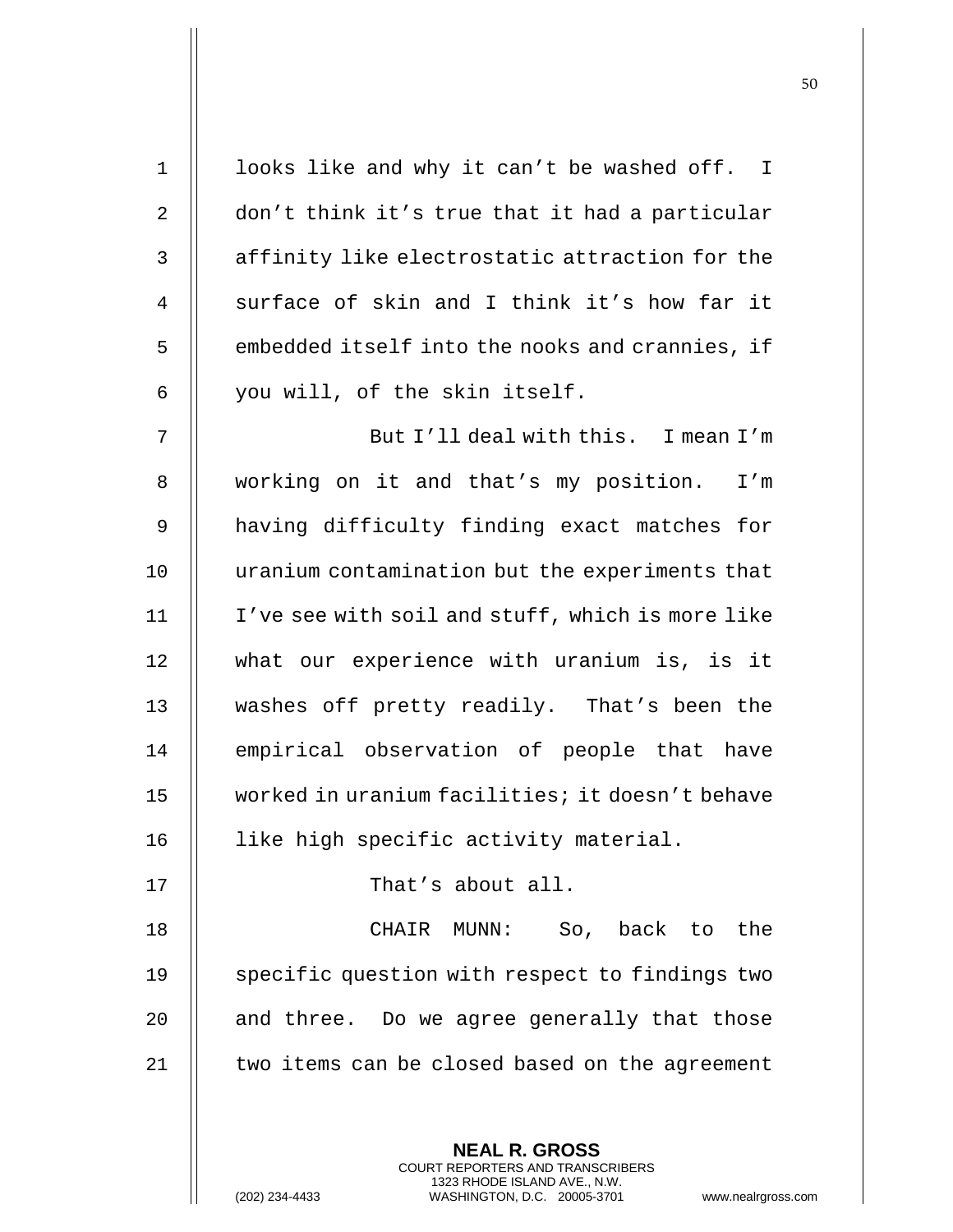**NEAL R. GROSS** COURT REPORTERS AND TRANSCRIBERS 1323 RHODE ISLAND AVE., N.W. (202) 234-4433 WASHINGTON, D.C. 20005-3701 www.nealrgross.com 1 || that's been reached orally between SC&A and 2 | NIOSH? Is there converse opposition to that? 3 || MEMBER ZIEMER: This is Ziemer; I'm 4 | fine with closing this. 5 CHAIR MUNN: Josie? 6 MEMBER BEACH: Yes, I agree with  $7$   $\parallel$  that as well. 8 CHAIR MUNN: Steve, will you please 9 | indicate on findings two and three that NIOSH 10 || and SC&A have agreed these items have been 11 agreed to and closed? 12 || I suppose the appropriate word is 13 | resolved and posted. 14 || MEMBER ZIEMER: Steve, check your 15 | spelling on agreed. 16 || MR. MARSCHKE: Thank you. 17 || CHAIR MUNN: I think we can say the 18 || Subcommittee also agrees -- okay, we can say 19  $\parallel$  this concern, we can say this item, which ever,  $20$  | this finding. 21 || MR. MARSCHKE: Well, we called it a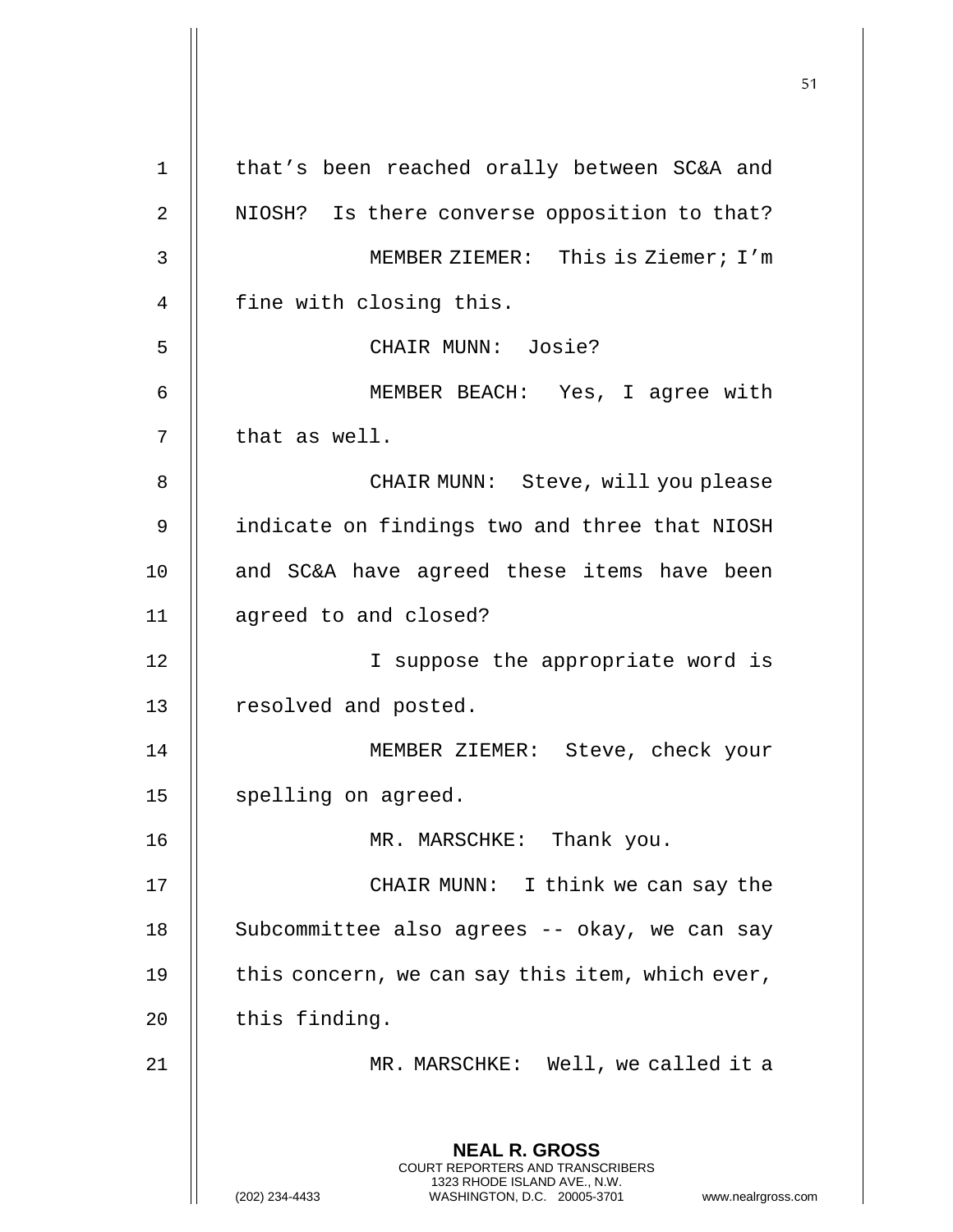**NEAL R. GROSS** COURT REPORTERS AND TRANSCRIBERS 1323 RHODE ISLAND AVE., N.W. 1 concern here as opposed to B 2 || CHAIR MUNN: That's fine, yes. I 3 understand. Let's stay as consistent as 4 || possible for us to do. 5 || MR. MARSCHKE: Okay. 6 CHAIR MUNN: Okay, fine. Ditto 7 | number three. Very good. Are we ready to move 8 | on to PER-0031? If so, am I correct in my 9 || statement that NIOSH will have a report on 10 SC&A's review? 11 MR. HINNEFELD: Do we want to talk 12 || about PER-0031, is that what you're asking us 13 about? 14 CHAIR MUNN: Yes, that's what I'm 15 | asking, Stu, are we ready for it? 16 MR. HINNEFELD: Well, we really 17 | don't have anything to deliver today. Maybe if 18 || we can bring this out and refresh my memory 19  $\parallel$  about the exact -- yes, okay, that's what I  $20$  | thought. 21 || The finding has to do with the chest

(202) 234-4433 WASHINGTON, D.C. 20005-3701 www.nealrgross.com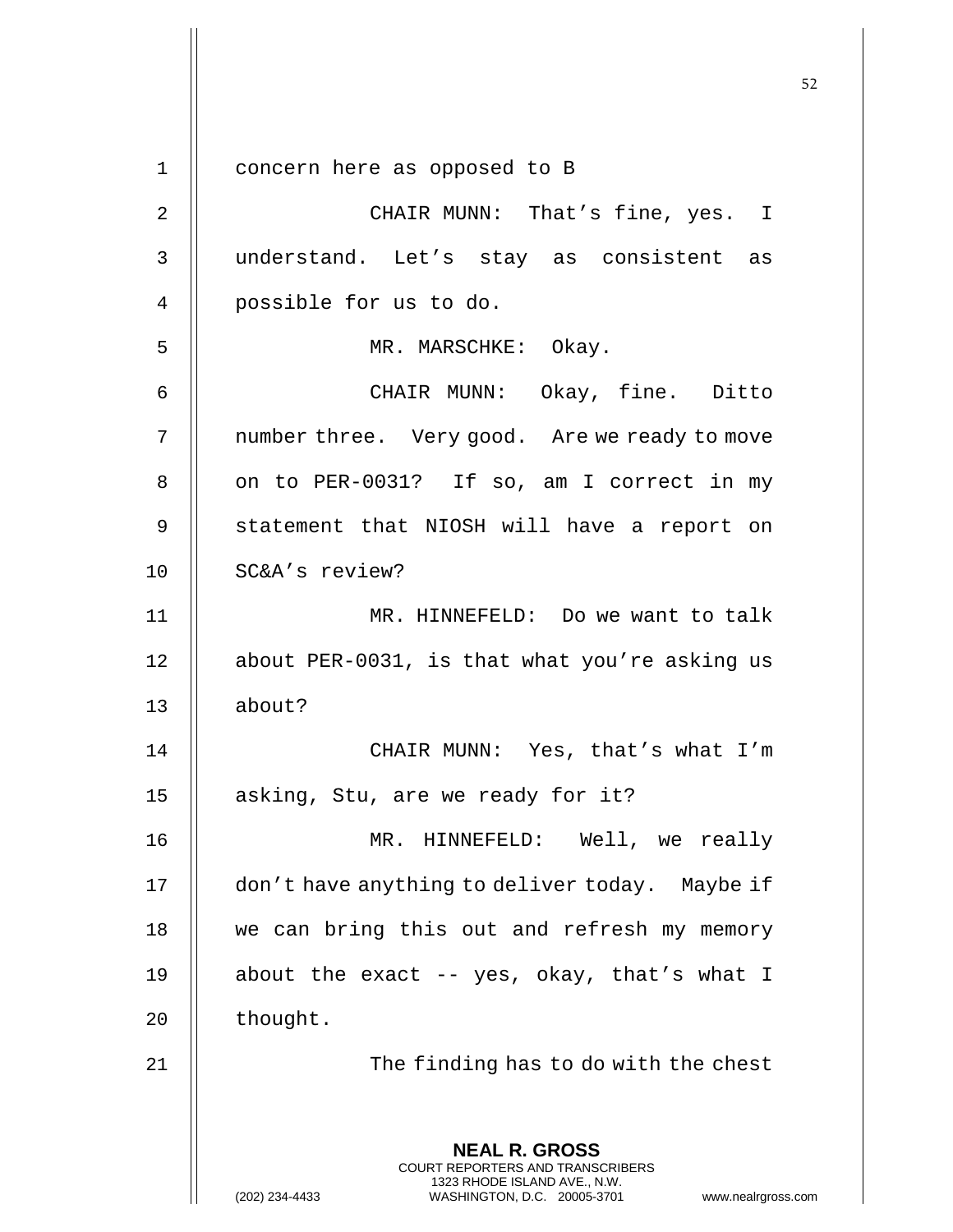| $\mathbf 1$  | count -- interpreting the chest count data and                                                  |
|--------------|-------------------------------------------------------------------------------------------------|
| 2            | assigning doses of thorium in vivo at Y-12 since                                                |
| $\mathbf{3}$ | the algorithm there was essentially the                                                         |
| 4            | algorithm that was used during the early years                                                  |
| 5            | of multiple counter and reported in vivo                                                        |
| 6            | results in milligrams per thorium.                                                              |
| 7            | And I've been looking at this a                                                                 |
| 8            | little bit. We're getting involved in it.                                                       |
| 9            | You know, I can name the reasons why this isn't                                                 |
| 10           | going forward real quickly but they are the                                                     |
| 11           | sites that we're all working on, you know,                                                      |
| 12           | Savannah River, Hanford, Kansas City, Rocky,                                                    |
| 13           | yada, yada, Fernald.                                                                            |
| 14           | So this isn't moved up the list                                                                 |
| 15           | fairly far yet.                                                                                 |
| 16           | There are a couple of things that                                                               |
| 17           | are different like at Y-12 compared to the                                                      |
| 18           | information we know at Fernald.                                                                 |
| 19           | One is that Y-12, I believe there's                                                             |
| 20           | a fairly healthy supply of thorium air                                                          |
| 21           | monitoring data which may be an alternative for                                                 |
|              |                                                                                                 |
|              | <b>NEAL R. GROSS</b><br>COURT REPORTERS AND TRANSCRIBERS                                        |
|              | 1323 RHODE ISLAND AVE., N.W.<br>(202) 234-4433<br>WASHINGTON, D.C. 20005-3701<br>www.nealrgross |

(202) 234-4433 WASHINGTON, D.C. 20005-3701 www.nealrgross.com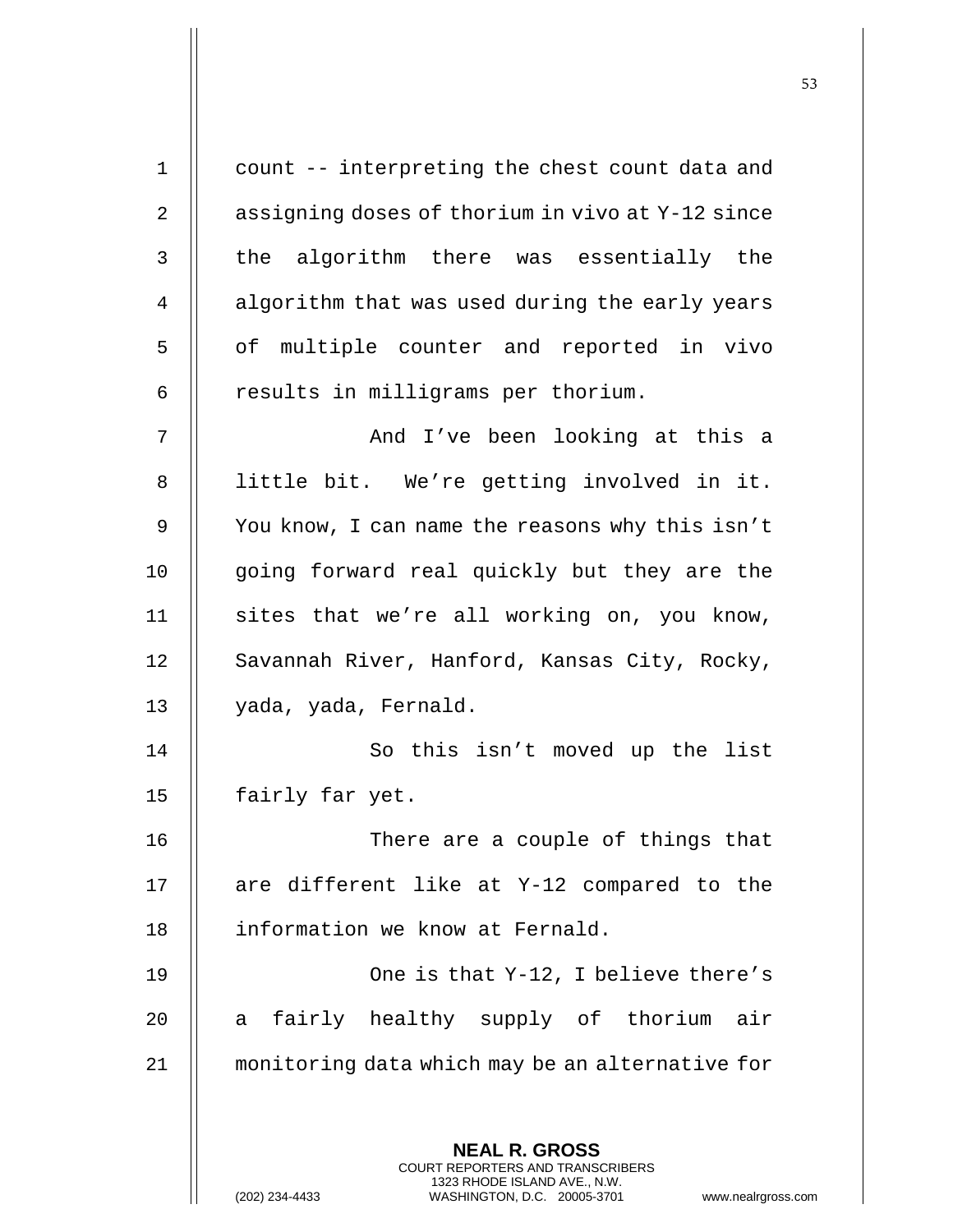| $\mathbf 1$ | intakes. But I mean, no matter what happens,      |
|-------------|---------------------------------------------------|
| 2           | there's going to have to be some look at how the  |
| 3           | Site Profile says to consider internal thorium    |
| 4           | exposures for some period of years.               |
| 5           | So the air monitoring is a data                   |
| 6           | source that really hasn't been evaluated to see   |
| 7           | if it's feasible for assessment, for dose         |
| 8           | assessment.                                       |
| 9           | And then the second item has to do                |
| 10          | with a question of whether or not there was some  |
| 11          | sort of consistency in the thorium that was at    |
| 12          | Y-12 and I mean consistency in terms of the       |
| 13          | relative abundance of a chain isotopes there.     |
| 14          | Most of Y-12's thorium market, at                 |
| 15          | least that I've been able to find and I've only   |
| 16          | done a little bit of research on this, but it     |
| 17          | appeared to mainly have been metal working.<br>So |
| 18          | if you're shaping, it says essentially, thorium   |
| 19          | or cladding it and canning it essentially,        |
| 20          | there, you know those kind of physical            |
| 21          | manipulation activities would disturb the         |
|             |                                                   |

**NEAL R. GROSS** COURT REPORTERS AND TRANSCRIBERS 1323 RHODE ISLAND AVE., N.W.

(202) 234-4433 WASHINGTON, D.C. 20005-3701 www.nealrgross.com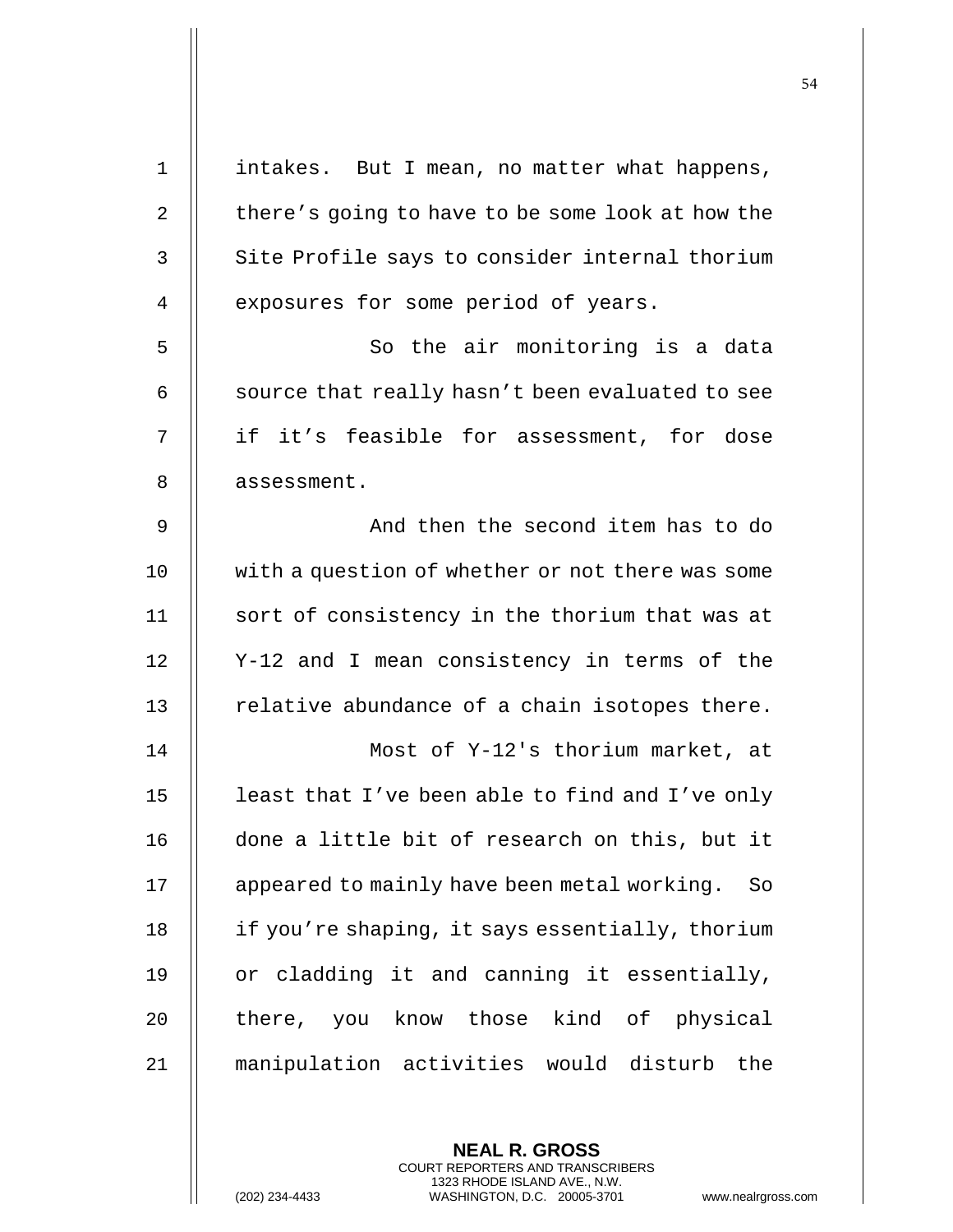1 | isotopic distributions in a relative abundance 2 | of daughter products.

3 | Robert And so if you had a supply of uranium 4 | or thorium that that was your thorium and it had 5 | had a particular production of experience and  $6 \parallel$  you get this metal and then you take a piece of 7 || that metal and you make that your in vivo 8 || calibration standard. Then you would have a 9 | calibration standard that would essentially 10 mimic your thorium inventory and that 11 | calibration standard would reflect the isotope 12 || mixture of the production inventory.

13 || And so a milligram assignment would 14 | be calculatable by comparing the inventory, you 15  $\parallel$  know, the in vivo count, that actual lung count 16 || to that calibration standard because the 17 || calibration standard and the material the 18 || person was exposed to would have the same 19 || processing history and, therefore, the same 20 | isotope per ratio.

21 || Now it's not clear to me that that's

**NEAL R. GROSS** COURT REPORTERS AND TRANSCRIBERS 1323 RHODE ISLAND AVE., N.W.

(202) 234-4433 WASHINGTON, D.C. 20005-3701 www.nealrgross.com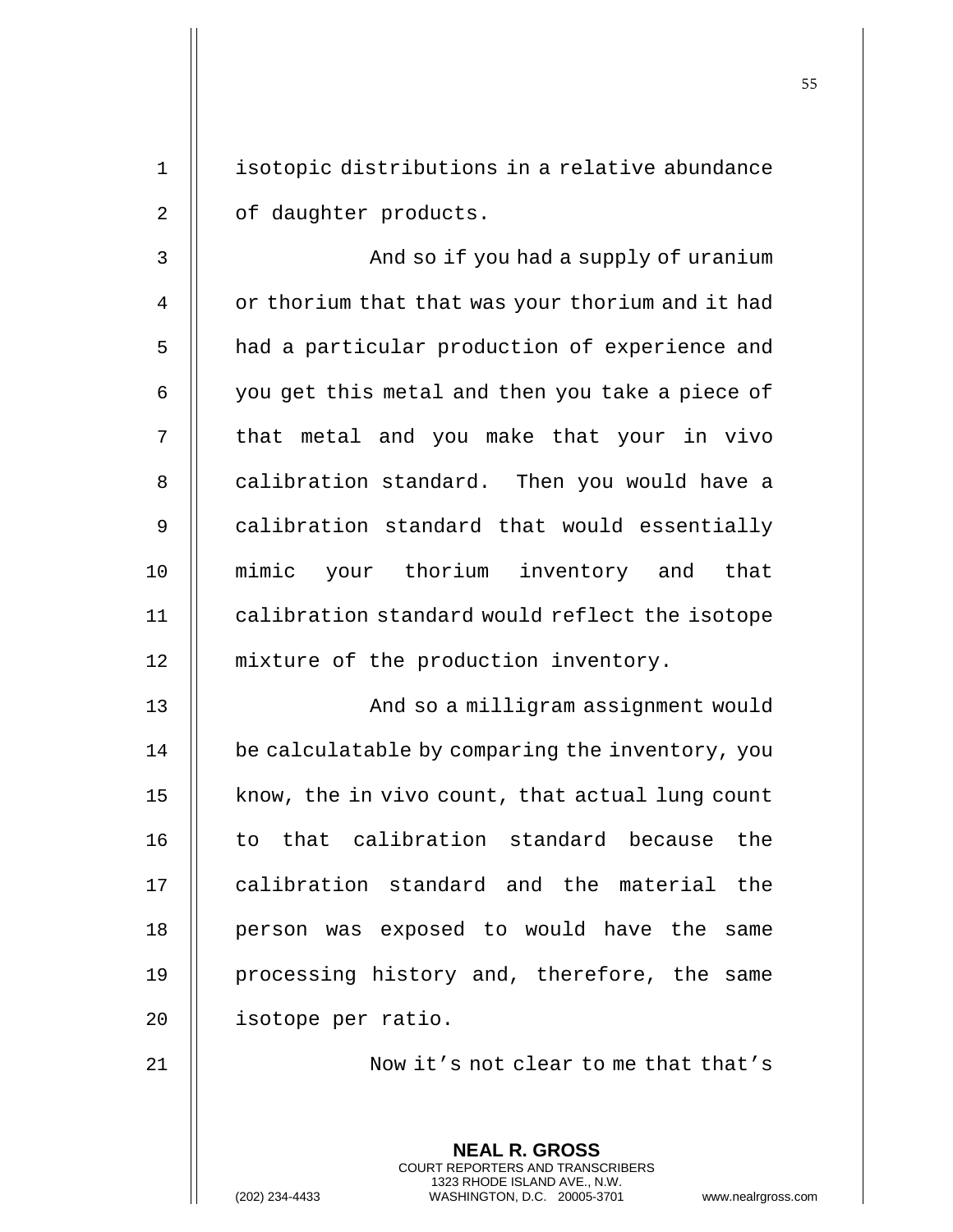| $\mathbf 1$    | the case. For instance, there was some melting                                                                                                              |
|----------------|-------------------------------------------------------------------------------------------------------------------------------------------------------------|
| 2              | of thorium-232 or thorium done at Y-12 at least                                                                                                             |
| 3              | for some time. I don't know when that occurred                                                                                                              |
| $\overline{4}$ | yet, but the melting would certainly disturb                                                                                                                |
| 5              | the equilibrium.                                                                                                                                            |
| 6              | And so there's still some more work                                                                                                                         |
| 7              | to do to look into this, and it's going to be,                                                                                                              |
| 8              | like I said, it's not on the front of these other                                                                                                           |
| 9              | sites, so it's going to take a while to get to                                                                                                              |
| 10             | it, but we are continuing to look at it.                                                                                                                    |
| 11             | CHAIR MUNN: All right, do we have                                                                                                                           |
| 12             | any idea what the time line is likely to be when                                                                                                            |
| 13             | you'll be looking at that, Stu?                                                                                                                             |
| 14             | MR. HINNEFELD: Well, no, I don't                                                                                                                            |
| 15             | have any time line for delivering a product to                                                                                                              |
| 16             | Procedures.                                                                                                                                                 |
| 17             | CHAIR MUNN: All right. So I hope                                                                                                                            |
| 18             | that it says, frankly, if we continue to carry                                                                                                              |
| 19             | it as we are B                                                                                                                                              |
| 20             | MR. HINNEFELD: Yes, we can. I                                                                                                                               |
| 21             | think just -- I don't think we should have a                                                                                                                |
|                | <b>NEAL R. GROSS</b><br>COURT REPORTERS AND TRANSCRIBERS<br>1323 RHODE ISLAND AVE., N.W.<br>(202) 234-4433<br>WASHINGTON, D.C. 20005-3701<br>www.nealrgross |

(202) 234-4433 WASHINGTON, D.C. 20005-3701 www.nealrgross.com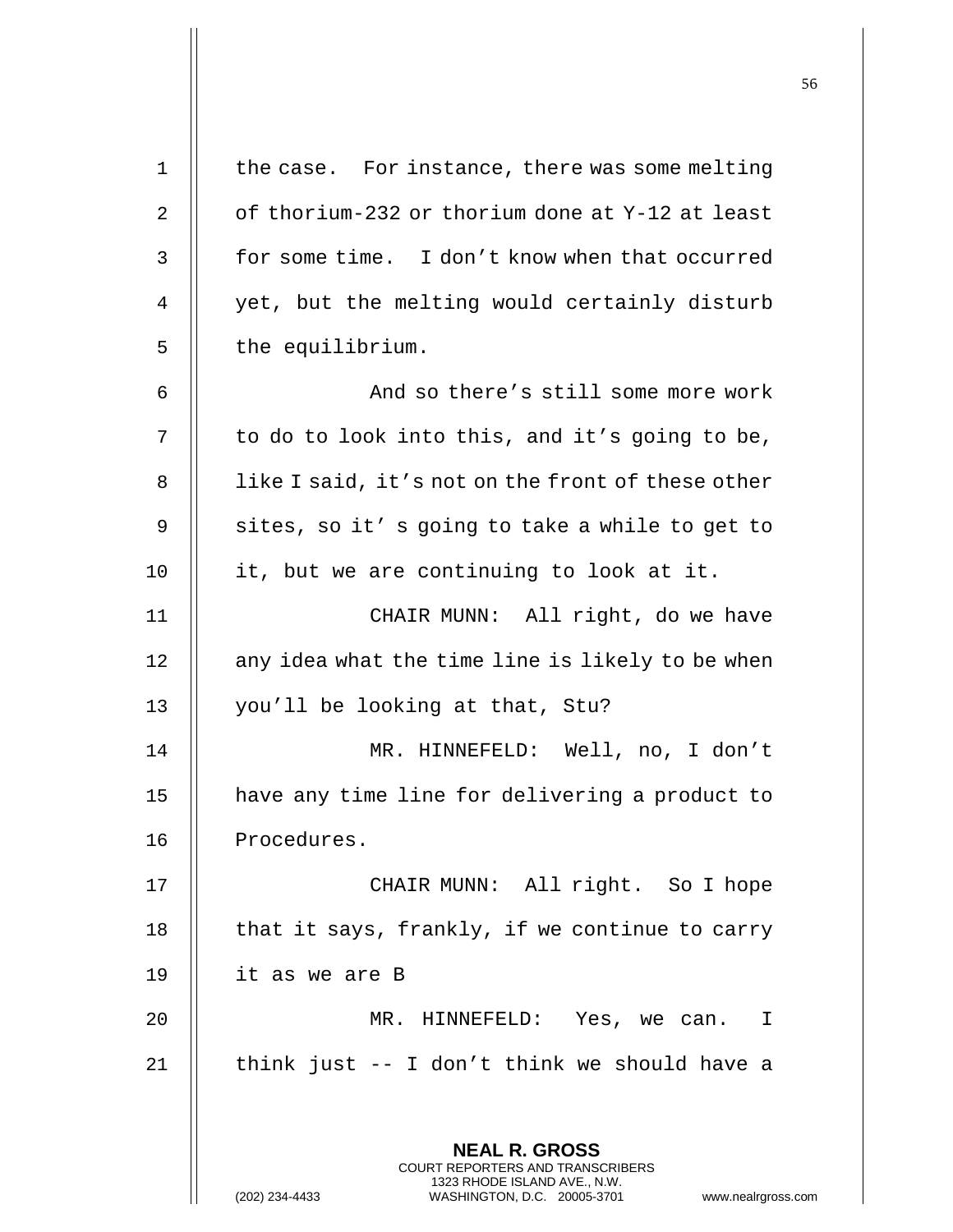**NEAL R. GROSS** COURT REPORTERS AND TRANSCRIBERS 1 || large expectation for a lot of progress between 2 | meetings. 3 || CHAIR MUNN: All right, we'll just 4 | expect a status next time and we'll just hope  $5$   $\parallel$  things work so that you can address it a little 6 || more, move it forward a little and that's all 7 we can do. 8 || Appreciate the report, thank you. 9 Per-0030, we do have a couple of 10 **let** cases that were chosen to look at and we had that 11  $\parallel$  report. SC&A, do you want to expand on that? 12 DR. BUCHANAN: This is Ron Buchanan 13 || of SC&A. I'll address that if you wish. 14 CHAIR MUNN: Good, thank you for 15 || your paper, Ron. 16 DR. BUCHANAN: Okay, essentially 17 what this was, was a change in the way that skin 18 **dose and some internal intakes assigned at the** 19 || Savannah River site and this occurred early on 20 || in the issuance of the TBD so there wasn't too 21 many cases involved that used the Rev 0 instead

1323 RHODE ISLAND AVE., N.W.

(202) 234-4433 WASHINGTON, D.C. 20005-3701 www.nealrgross.com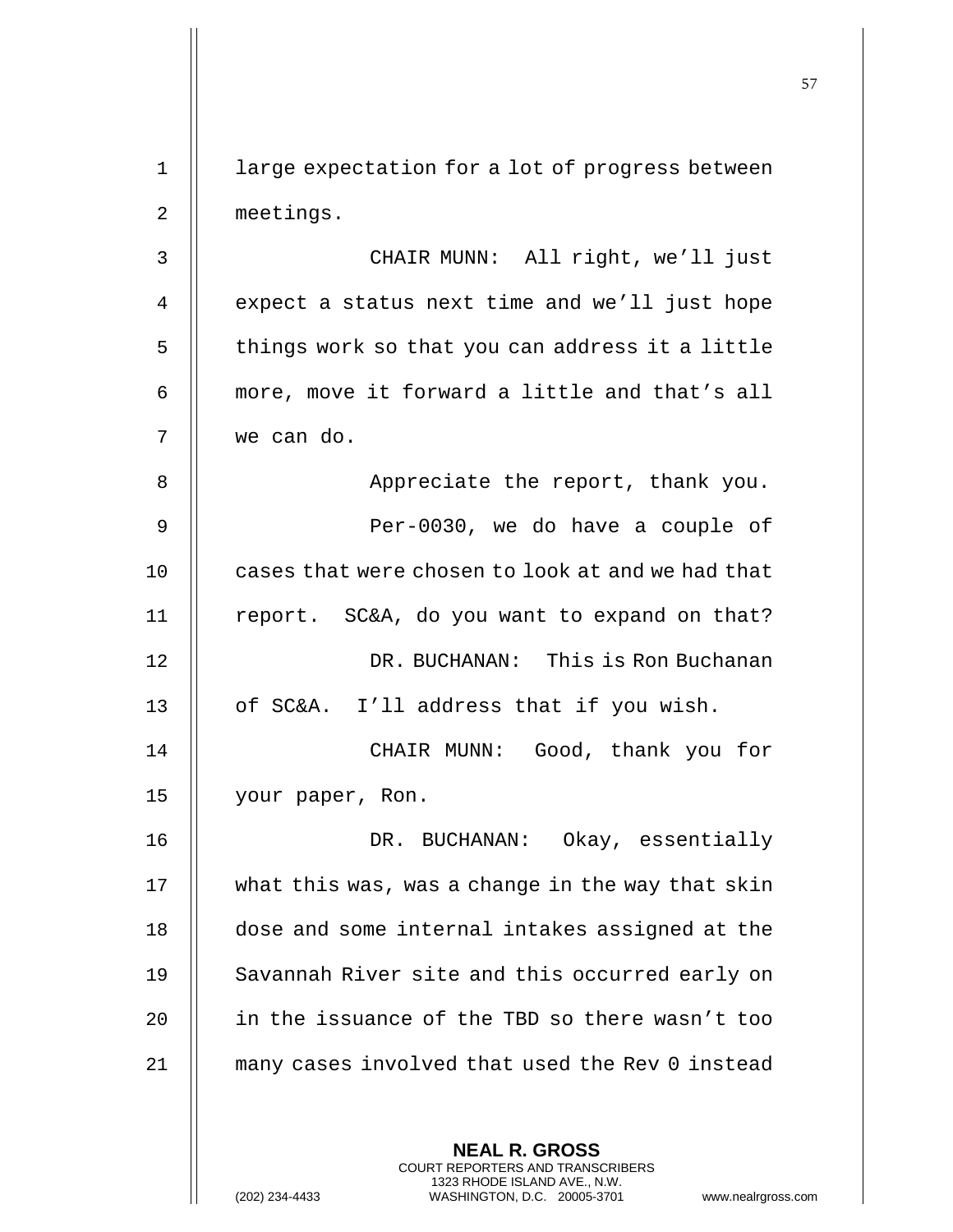| $\mathbf 1$    | of Rev 1.                                                                                       |
|----------------|-------------------------------------------------------------------------------------------------|
| 2              | So what we did it went back and                                                                 |
| $\mathsf 3$    | reviewed these cases with NIOSH and they gave                                                   |
| $\overline{4}$ | us two cases that we evaluated to see if the dose                                               |
| 5              | reconstruction was done correctly by the                                                        |
| 6              | PER-0030.                                                                                       |
| 7              | And what we found out was that when                                                             |
| 8              | they reviewed them, they found that the dose                                                    |
| 9              | reconstructor originally had used conservative                                                  |
| 10             | values of 2,500 instead of 2,000 hours in the                                                   |
| 11             | skin dose and so those were correct.                                                            |
| 12             | And in all the affected cases, they                                                             |
| 13             | had used a hypothetical overestimate in the                                                     |
| 14             | internal dose assignment. So the isotope                                                        |
| 15             | intakes did not impact dose reconstruction.                                                     |
| 16             | And so we wrote up a report and we                                                              |
| 17             | find that, as issued, PER-0030 was correctly                                                    |
| 18             | addressed and we had no findings in that report.                                                |
| 19             | CHAIR MUNN: Ron?                                                                                |
| 20             | DR. BUCHANAN: Yes, that's all we                                                                |
| 21             | have on that.                                                                                   |
|                |                                                                                                 |
|                | <b>NEAL R. GROSS</b><br>COURT REPORTERS AND TRANSCRIBERS                                        |
|                | 1323 RHODE ISLAND AVE., N.W.<br>(202) 234-4433<br>WASHINGTON, D.C. 20005-3701<br>www.nealrgross |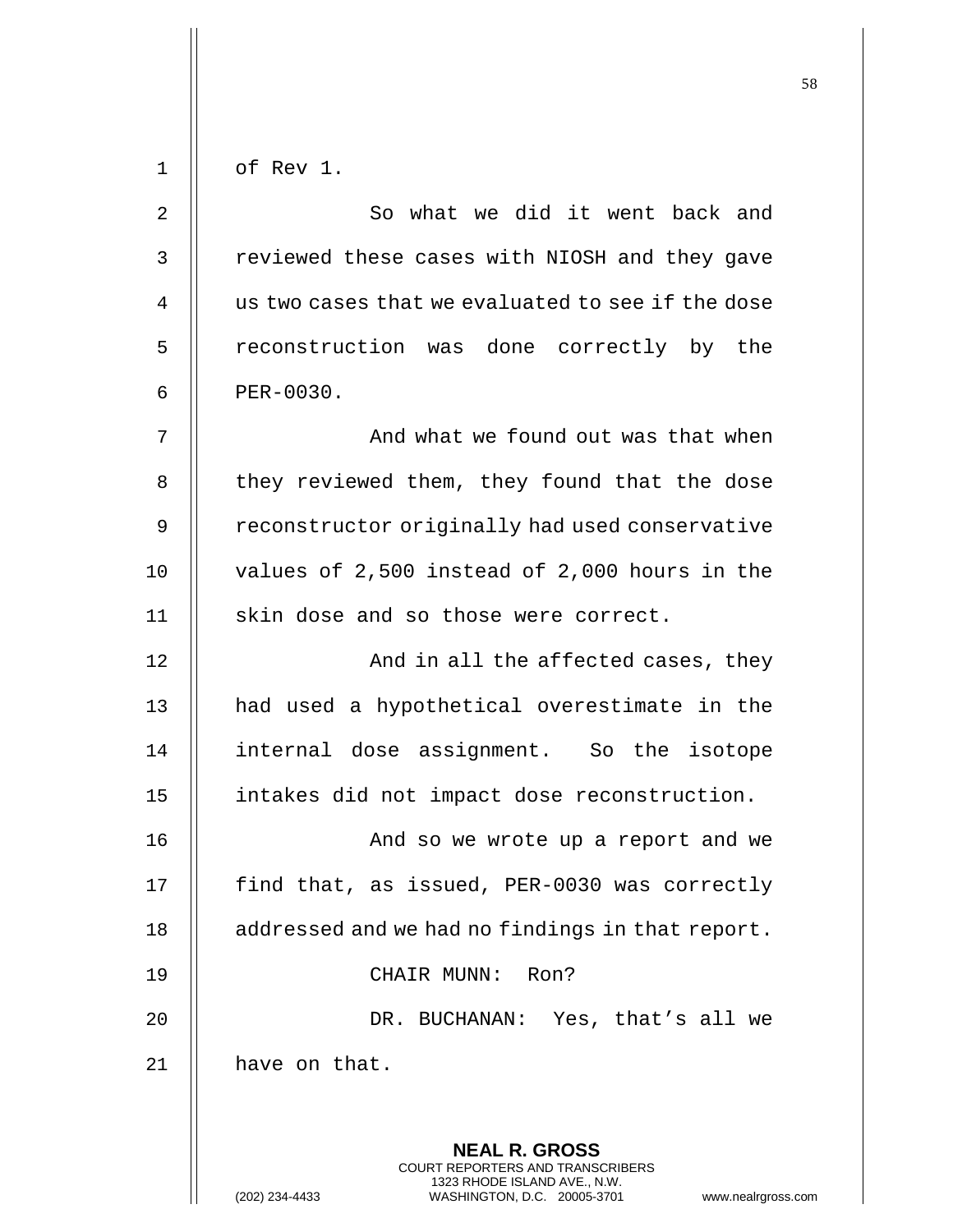| 1  | CHAIR MUNN: Yes, okay, very good.                                                                   |
|----|-----------------------------------------------------------------------------------------------------|
| 2  | I assume that everyone has had an                                                                   |
| 3  | opportunity to take a look at Ron's report.                                                         |
| 4  | Are there any other comments? Any concerns?                                                         |
| 5  | May we close this item?                                                                             |
| 6  | MEMBER BEACH: Yes, I agree with                                                                     |
| 7  | that one. This is Josie.                                                                            |
| 8  | CHAIR MUNN: Okay.                                                                                   |
| 9  | MEMBER ZIEMER: Yes, and this is                                                                     |
| 10 | Ziemer, yes, I'm in favor of closing.                                                               |
| 11 | CHAIR MUNN: Josie? Josie, are                                                                       |
| 12 | you with us?                                                                                        |
| 13 | MR. KATZ: Josie already agreed.                                                                     |
| 14 | CHAIR MUNN: Oh, I'm sorry, I                                                                        |
| 15 | didn't hear her, my ear or my phone, I'll blame                                                     |
| 16 | the phone.                                                                                          |
| 17 | Then let's indicate that the item is                                                                |
| 18 | closed here. My screen is blank. I don't see                                                        |
| 19 | any B                                                                                               |
| 20 | MR. MARSCHKE: Yes, I'm having a                                                                     |
| 21 | problem with the BRS seems to have gone away.                                                       |
|    |                                                                                                     |
|    | <b>NEAL R. GROSS</b><br><b>COURT REPORTERS AND TRANSCRIBERS</b>                                     |
|    | 1323 RHODE ISLAND AVE., N.W.<br>(202) 234-4433<br>WASHINGTON, D.C. 20005-3701<br>www.nealrgross.com |

 $\mathsf{I}$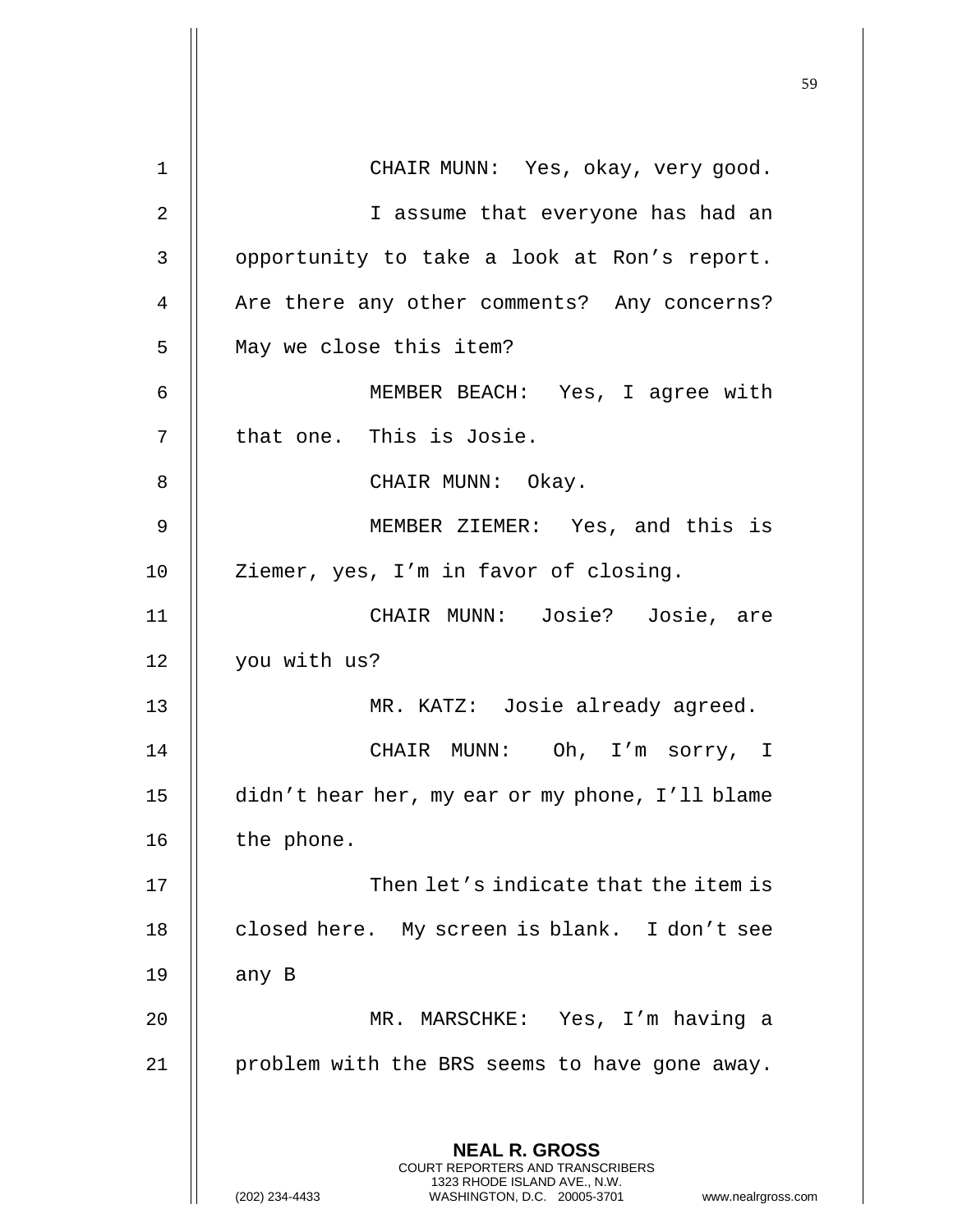**NEAL R. GROSS** COURT REPORTERS AND TRANSCRIBERS 1323 RHODE ISLAND AVE., N.W. 1 CHAIR MUNN: Oh, yes, well, it goes 2 | away for me a lot, but B 3 MR. MARSCHKE: I don't know if it's 4 || a problem on my end or if it's a problem on 5 | NIOSH's end. 6 CHAIR MUNN: It may be the system. 7 || MS. MARION-MOSS: It's the system. 8 || Steve, this is Lori. I'm having the same 9 problem. 10 || MR. MARSCHKE: Okay. 11 CHAIR MUNN: Hi, Lori. Thank you  $12$  | for clarifying for us. We appreciate that. 13 || MR. MARSCHKE: Wanda, can I just --14 clarification. 15 Now this is PER-0030. This is the 16 || Task 4 report and there's no findings as I 17 understand what Ron was summarized there. So 18  $\parallel$  again, is this one of the cases where we need 19 | to enter a finding of no finding under PER-0030? 20 CHAIR MUNN: That would be my 21 || assertion, yes. Does anyone have any

(202) 234-4433 WASHINGTON, D.C. 20005-3701 www.nealrgross.com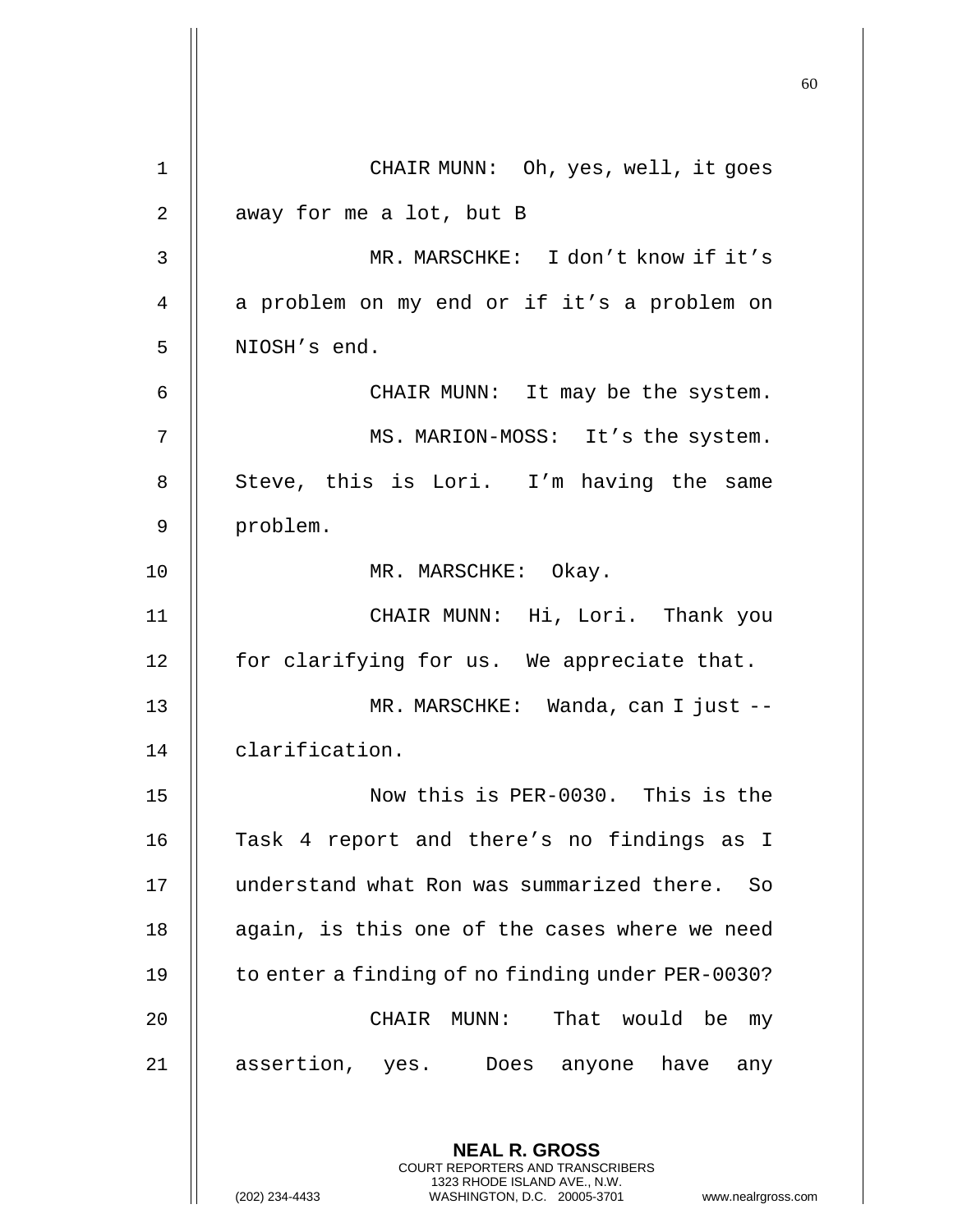1 different position? 2 Yes, we just want to indicate that 3 | it's been addressed and there are no findings  $4 \parallel$  and we're good. We can close it. 5 Whenever we have an opportunity to  $6 \parallel$  do that, Steve, can I ask you to make a note when 7 we have access again? 8 || MR. MARSCHKE: Yes, I have it up. 9 || I have it written down. 10 CHAIR MUNN: Thank you so much, 11 appreciate that. Let's go on to PER-0014. We 12 | expected responses from SC&A on findings 1 and  $13 \parallel 3$ . 14 DR. H. BEHLING: Okay, this is Hans 15 || Behling and I think we can resolve this very 16 | quickly because that issue was discussed at the 17 || last Procedure meeting and it centered around 18  $\parallel$  the 1.4 multiplier which I had initially 19 questioned whether or not it was necessarily 20  $\parallel$  claimant-favorable. And it was based on my 21 || concern that we would perhaps talk about

> **NEAL R. GROSS** COURT REPORTERS AND TRANSCRIBERS 1323 RHODE ISLAND AVE., N.W.

(202) 234-4433 WASHINGTON, D.C. 20005-3701 www.nealrgross.com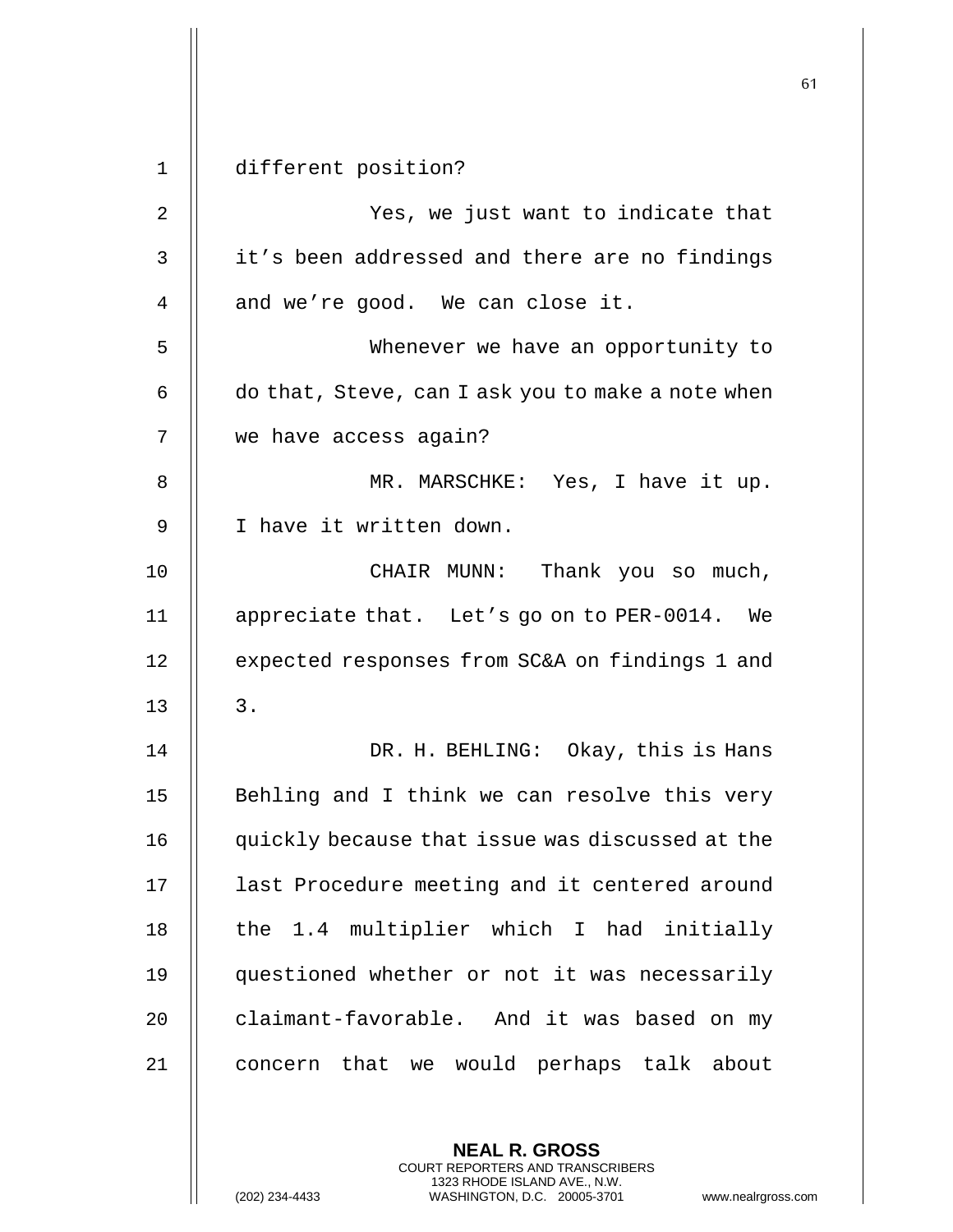1 construction trade workers who were not 2 | necessarily employed for the full duration of  $3 \parallel$  the given year. 4 And as it turned out, Matt Smith 5 | apparently provided us with information that  $6$  |  $\blacksquare$  looked at the data and it turned out to be fully 7 normalized where partial work employment 8 | periods by construction trade workers were, in 9 || fact, normalized to represent a full year's 10 worth of exposure. 11 || And, if you recall, we had a lunch 12 | break in which time Kathy and I reviewed that 13 || information that was provided to us and 14 || concurred with the initial statement that 1.4 15 was, in fact, a legitimate number that can be 16 used both for the photon and the beta dose. 17 || So I think after lunch, we made 18 || knowledge or made mention of the fact that we 19 | had verified the data, that they were correctly 20 | normalized and I thought we had closed both of 21 | those issues out.

> **NEAL R. GROSS** COURT REPORTERS AND TRANSCRIBERS 1323 RHODE ISLAND AVE., N.W.

(202) 234-4433 WASHINGTON, D.C. 20005-3701 www.nealrgross.com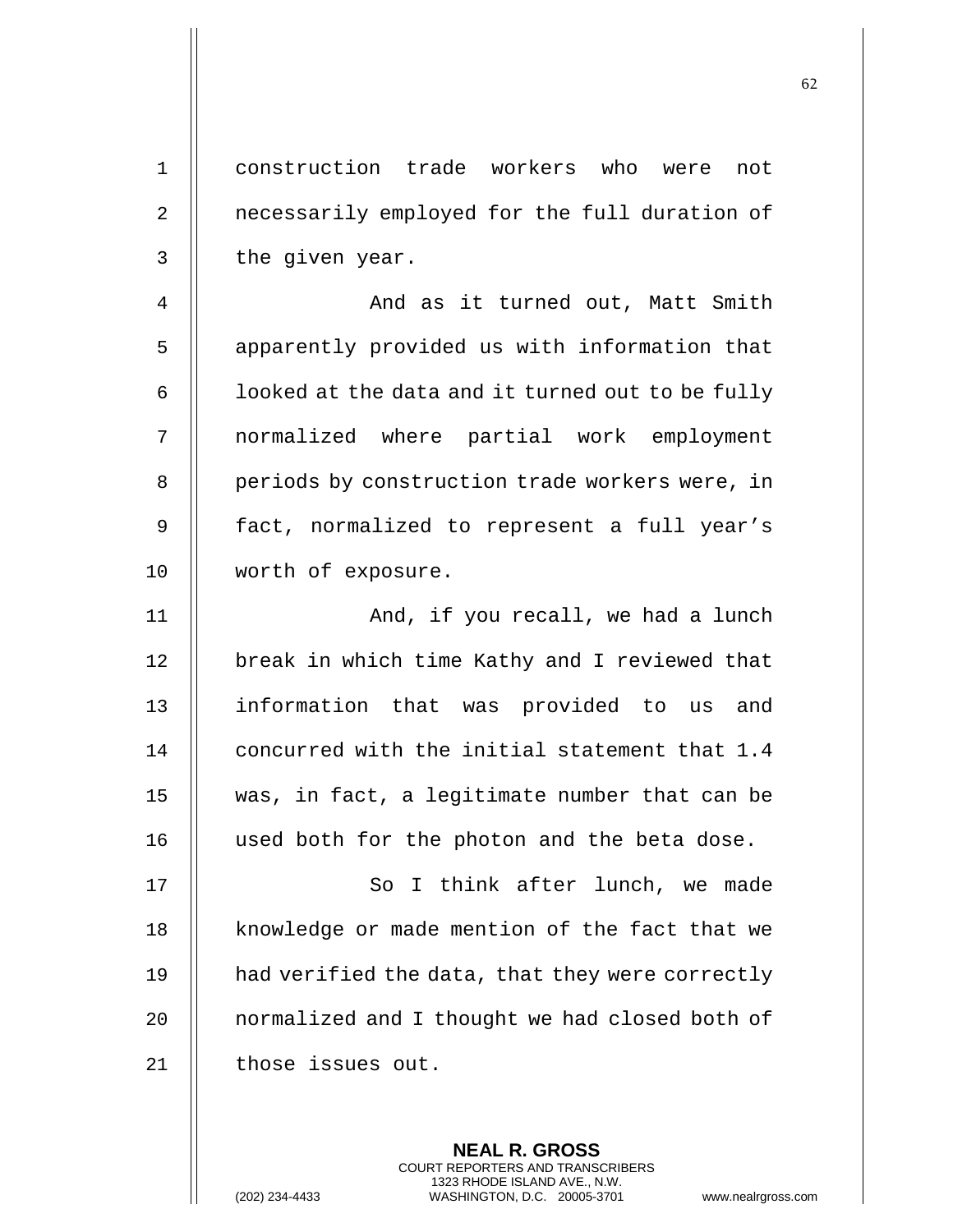| $\mathbf 1$    | MS. K. BEHLING: This is Kathy.                                                                                                                                |
|----------------|---------------------------------------------------------------------------------------------------------------------------------------------------------------|
| $\overline{a}$ | The BRS is indicating that both those issues are                                                                                                              |
| 3              | closed.                                                                                                                                                       |
| 4              | CHAIR MUNN: Good, so it's now been                                                                                                                            |
| 5              | incorporated into the system. We can't see at                                                                                                                 |
| 6              | this time. Then we have no reason to continue                                                                                                                 |
| 7              | to carry that. It will disappear. Thank you                                                                                                                   |
| 8              | for your clarifications.                                                                                                                                      |
| 9              | NIOSH, have you had an opportunity                                                                                                                            |
| 10             | to verify the IG-1, finding 25 wording?                                                                                                                       |
| 11             | MR. HINNEFELD: Well, this is Stu                                                                                                                              |
| 12             | and I'll take a shot at this.                                                                                                                                 |
| 13             | Now and for the last several weeks                                                                                                                            |
| 14             | or couple few months, this finding has to do                                                                                                                  |
| 15             | with wording in IG-001 that says that for                                                                                                                     |
| 16             | certain target organs, AP geometry is not the                                                                                                                 |
| 17             | highest DCF. It's either rotational or                                                                                                                        |
| 18             | something isotropic or higher.                                                                                                                                |
| 19             | And so, for those certain target                                                                                                                              |
| 20             | organs, you should use those higher DCFs as the                                                                                                               |
| 21             | default, although you are allowed, if you feel                                                                                                                |
|                | <b>NEAL R. GROSS</b><br>COURT REPORTERS AND TRANSCRIBERS<br>1323 RHODE ISLAND AVE., N.W.<br>(202) 234-4433<br>WASHINGTON, D.C. 20005-3701<br>www.nealrgross.o |

 $\mathsf{l}\mathsf{l}$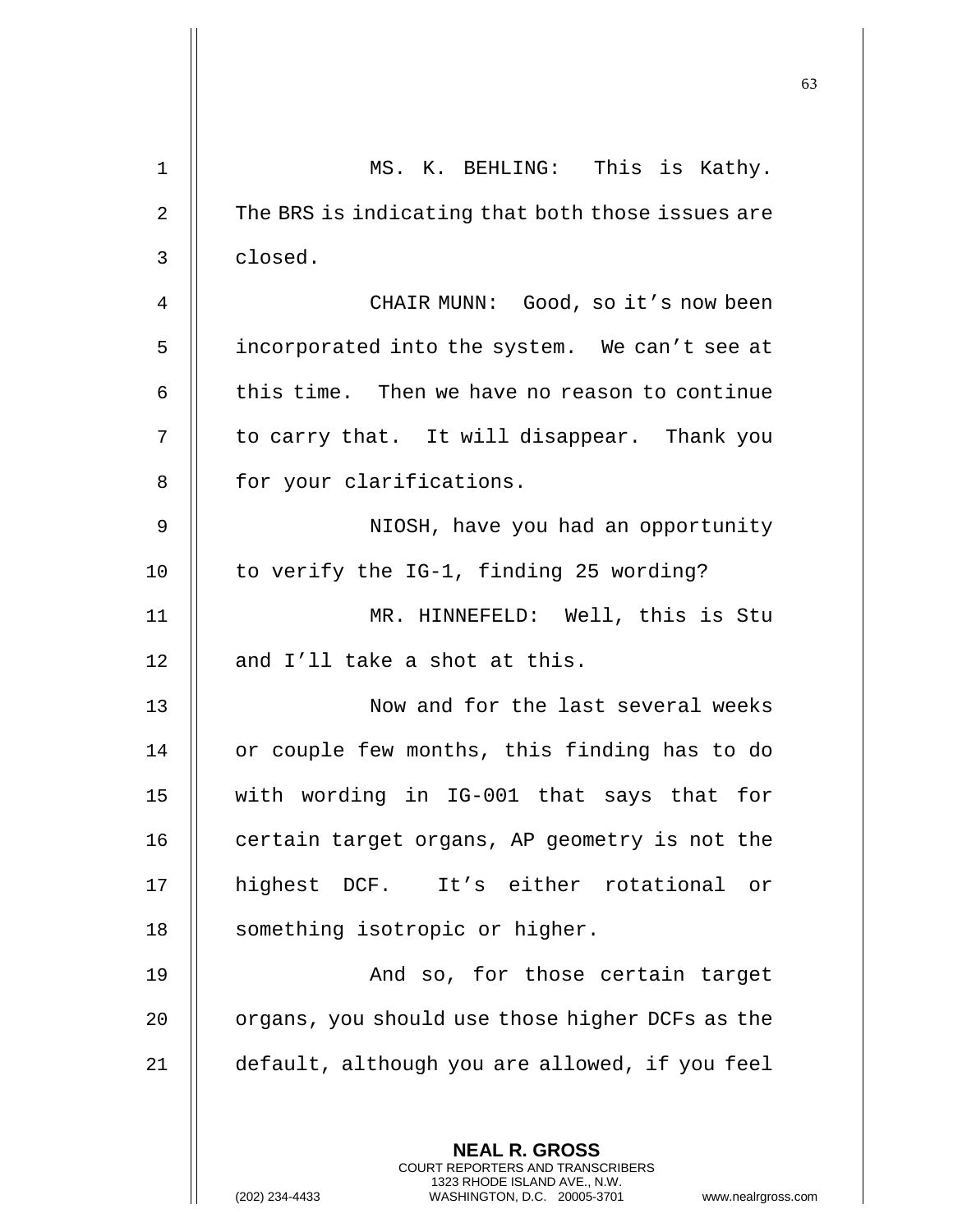| $\mathbf 1$    | like AP geometry is more descriptive to the     |
|----------------|-------------------------------------------------|
| $\overline{2}$ | person's work, you are allowed to use AP anyway |
| 3              | if you feel it's more descriptive.              |
| 4              | So, now, I mean pretty routinely,               |
| 5              | dose reconstructions are coming out and saying  |
| 6              | that AP geometry's considered the most          |
| 7              | applicable and, therefore, it's being used.     |
| 8              | And so, the way things are working              |
| 9              | now, we don't know that there's a particular    |
| 10             | need to amend IG-001 for this issue.            |
| 11             | Now I don't know what that says                 |
| 12             | about anything, you know, there may have been   |
| 13             | some dose reconstructions done that used the AP |
| 14             | where the dose reconstructor didn't             |
| 15             | specifically say that I'm choosing AP because   |
| 16             | it seems the most descriptive. So I'm not real  |
| 17             | sure what to do about those.                    |
| 18             | But I think at this point, there's              |
| 19             | some question in our mind about whether this    |
| 20             | particular edit needs to be done, at least      |
| 21             | that's the one we're talking about.             |
|                |                                                 |
|                | <b>NEAL R. GROSS</b>                            |

COURT REPORTERS AND TRANSCRIBERS 1323 RHODE ISLAND AVE., N.W.

(202) 234-4433 WASHINGTON, D.C. 20005-3701 www.nealrgross.com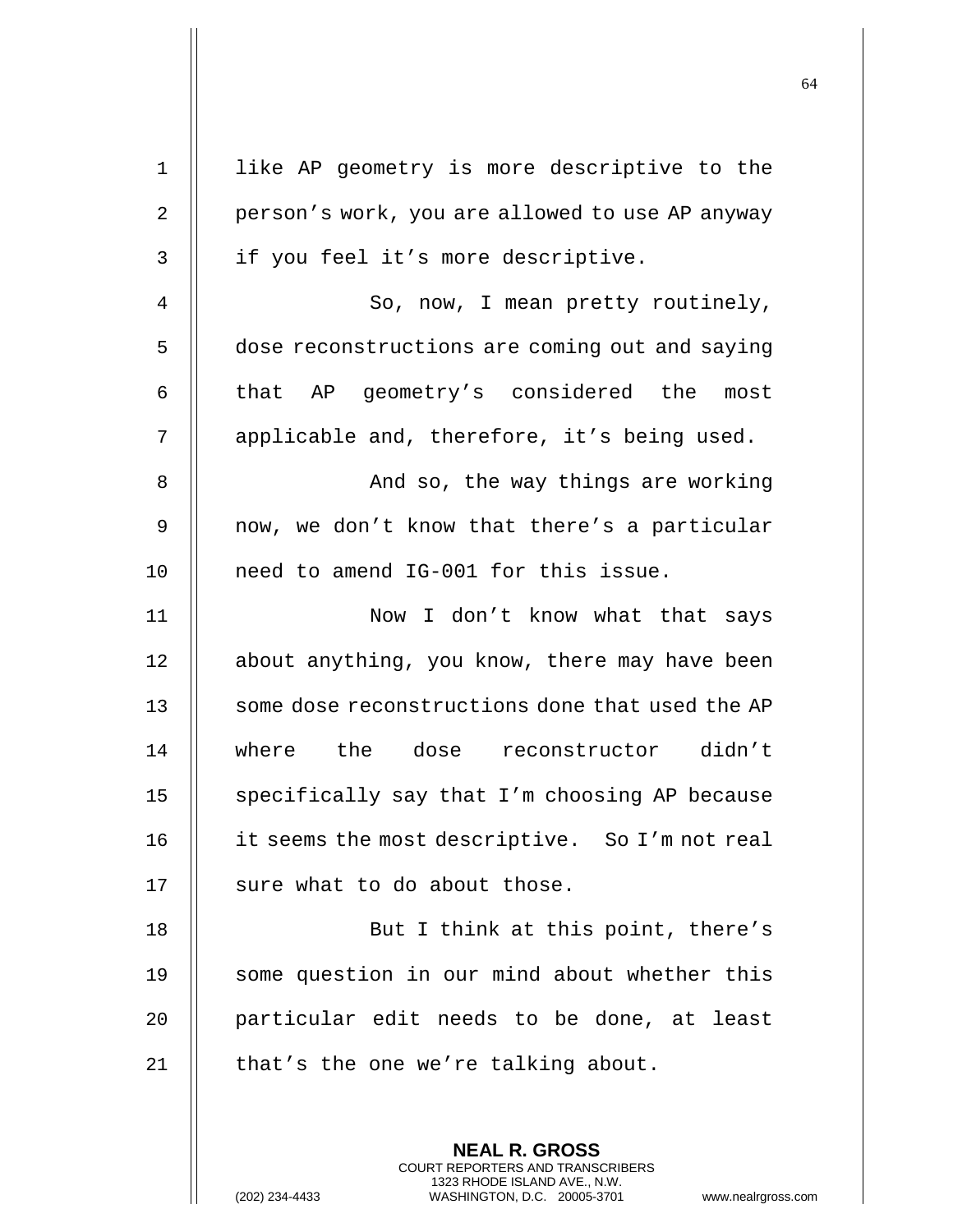| 1              | CHAIR MUNN: Well, I see that we                          |
|----------------|----------------------------------------------------------|
| 2              | have the system back and Steve's trying to pull          |
| 3              | up finding 25 for us so that we can see what the         |
| $\overline{4}$ | wording says, see if we can identify whether             |
| 5              | it's possible to close that.                             |
| 6              | We're only one finding away. There                       |
| 7              | it is.                                                   |
| 8              | MS. K. BEHLING: This is Kathy                            |
| 9              | Behling, can I ask a quick question here?                |
| 10             | Stu, can you repeat what you said --                     |
| 11             | are you now saying that you are not going to             |
| 12             | apply maybe a rotational and isotopic geometry           |
| 13             | for either more claimant-favorable approach              |
| 14             | for these four cancers, that you've decided              |
| 15             | that that is not appropriate? Or are you                 |
| 16             | saying that most likely these workers, it                |
| 17             | should be an AP geometry as opposed to one of            |
| 18             | these other two exposure geometries.                     |
| 19             | MR. HINNEFELD: Yes, I think the                          |
| 20             | second is that, in general, I think for most             |
| 21             | jobs an AP geometry seems like it is probably            |
|                |                                                          |
|                | <b>NEAL R. GROSS</b><br>COURT REPORTERS AND TRANSCRIBERS |

1323 RHODE ISLAND AVE., N.W.

 $\prod$ 

(202) 234-4433 WASHINGTON, D.C. 20005-3701 www.nealrgross.com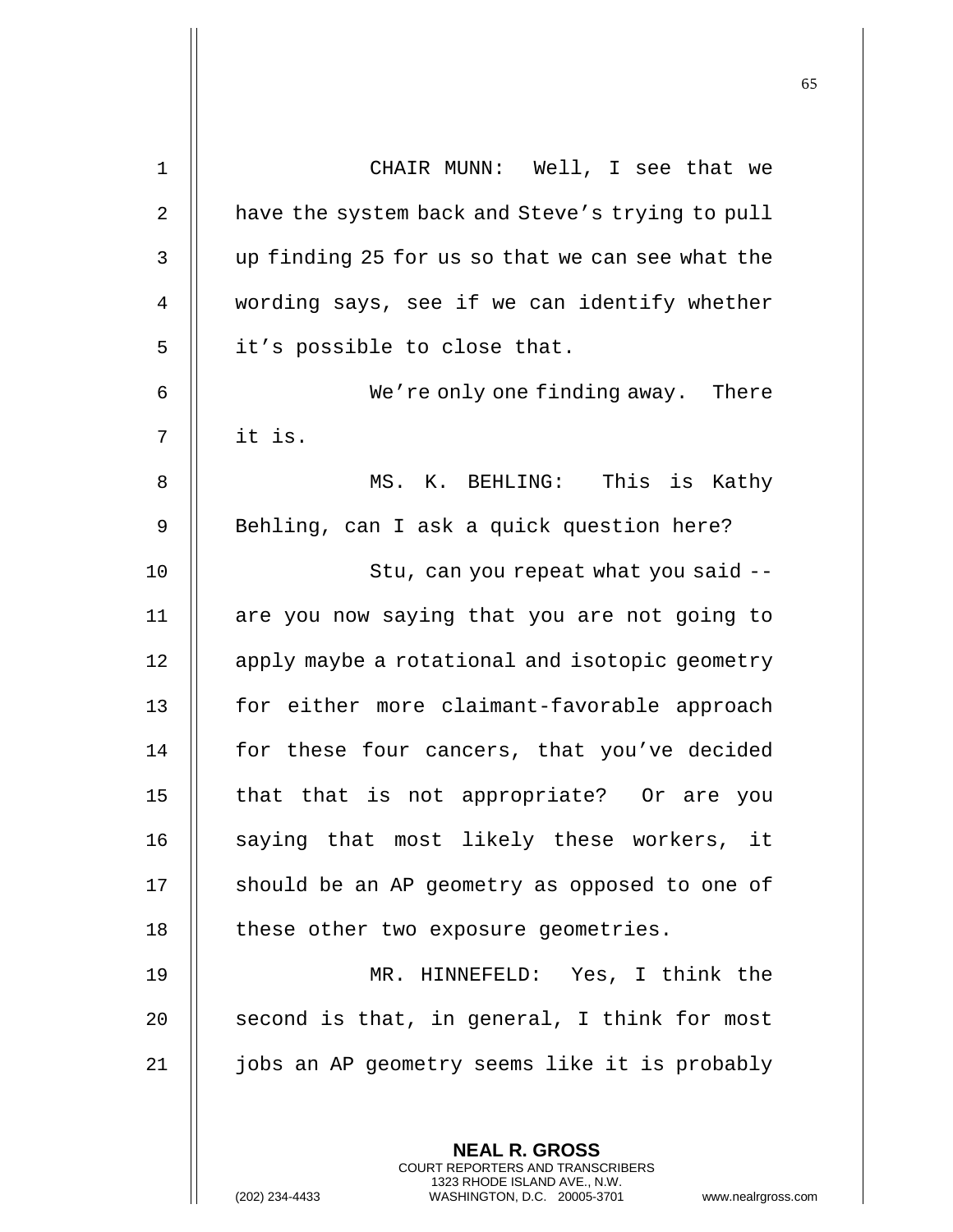**NEAL R. GROSS** COURT REPORTERS AND TRANSCRIBERS 1323 RHODE ISLAND AVE., N.W. 1 more descriptive of a person's work than the 2 | others. 3 || Now, as it exists, IG-001, although 4  $\parallel$  the structure of IG-001 is a little funky and 5 | maybe, you know, might be nice to clean up some 6 | wording there. But as it currently exists, it 7 | allows a choice. 8 || It says that if dose reconstructor 9 || can choose AP if the dose reconstructor feels 10 || that's a more appropriate for this particular 11 case. 12 || And so, and that's being done, I 13  $\parallel$  think, for most of the cases now that fall into 14 | this category. And again, it's only for target 15 | organs. 16 || So that's what's being done and so, 17 | in response to your question, it was the second 18 || is that, in general, dose reconstructor are 19 | considering that AP geometry is probably the 20 || more applicable for most claims. 21 || But it still leaves open the

(202) 234-4433 WASHINGTON, D.C. 20005-3701 www.nealrgross.com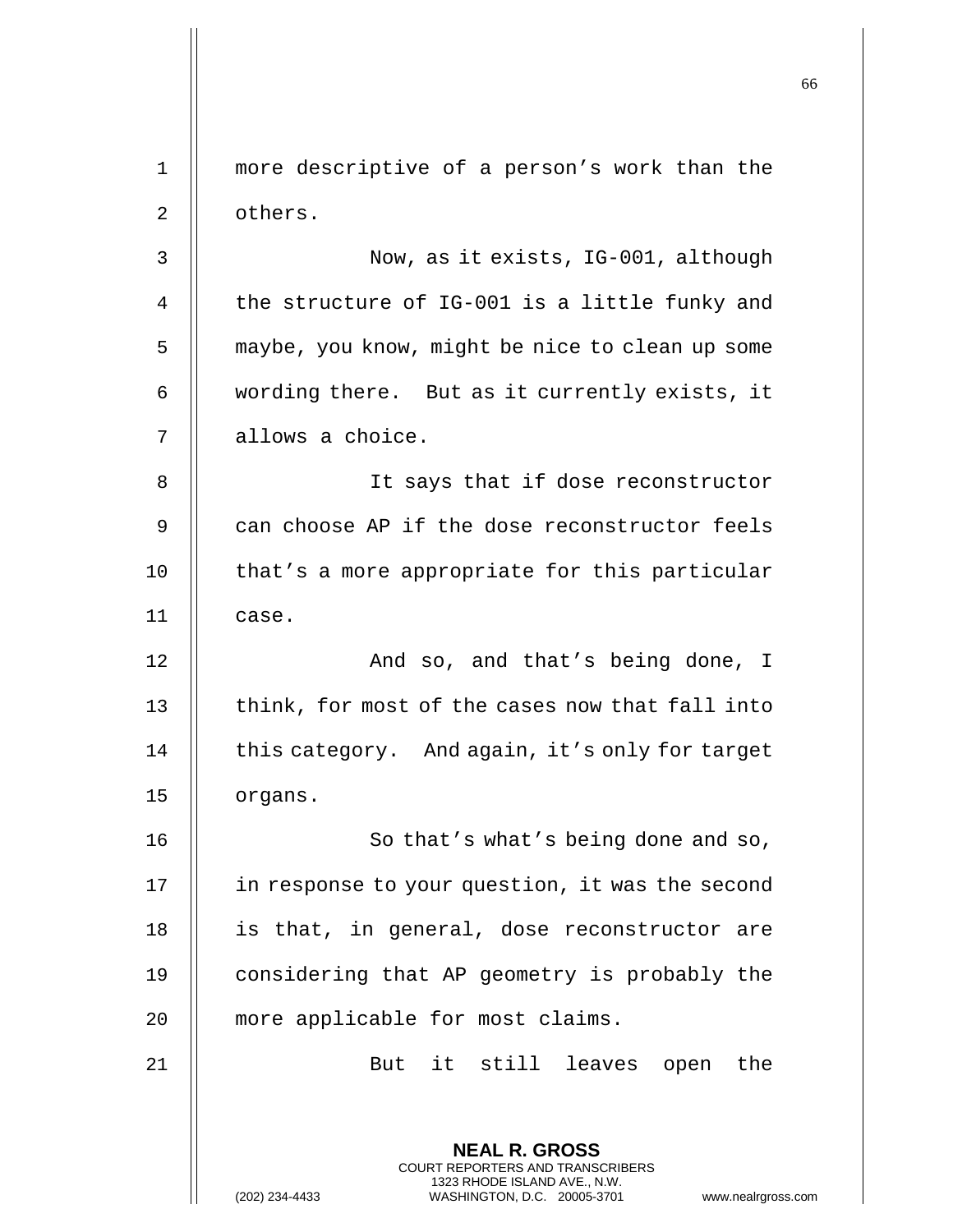1 opportunity for using rotational or the job 2 || would indicate maybe this really was a  $3$  | rotational for, you know, not so much an AP 4 || geometry situation.

5 MS. K. BEHLING: Because I guess 6 || what we've been seeing with the dose  $7$  | reconstructions that we're auditing is we have 8 || never seen them use the data from this 9  $\parallel$  particular table, I think there's a 4.1 A or B, 10 || something like that and so we often make this 11 | a finding. And I have to admit, it's difficult  $12$   $\parallel$  to determine with certain jobs. With certain 13 || job functions, I quess you can say it's AP as 14 | opposed to rotational or isotropic. But we 15 || have never seen this used.

16 || And so we were even questioning 17 | whether there was a PER that should be necessary 18 || for the cases. I'm not sure.

19 MR. HINNEFELD: Yes, that's kind of 20  $\parallel$  an open question I think we're still thinking 21 | about here. Is there something we can do about

> **NEAL R. GROSS** COURT REPORTERS AND TRANSCRIBERS 1323 RHODE ISLAND AVE., N.W.

(202) 234-4433 WASHINGTON, D.C. 20005-3701 www.nealrgross.com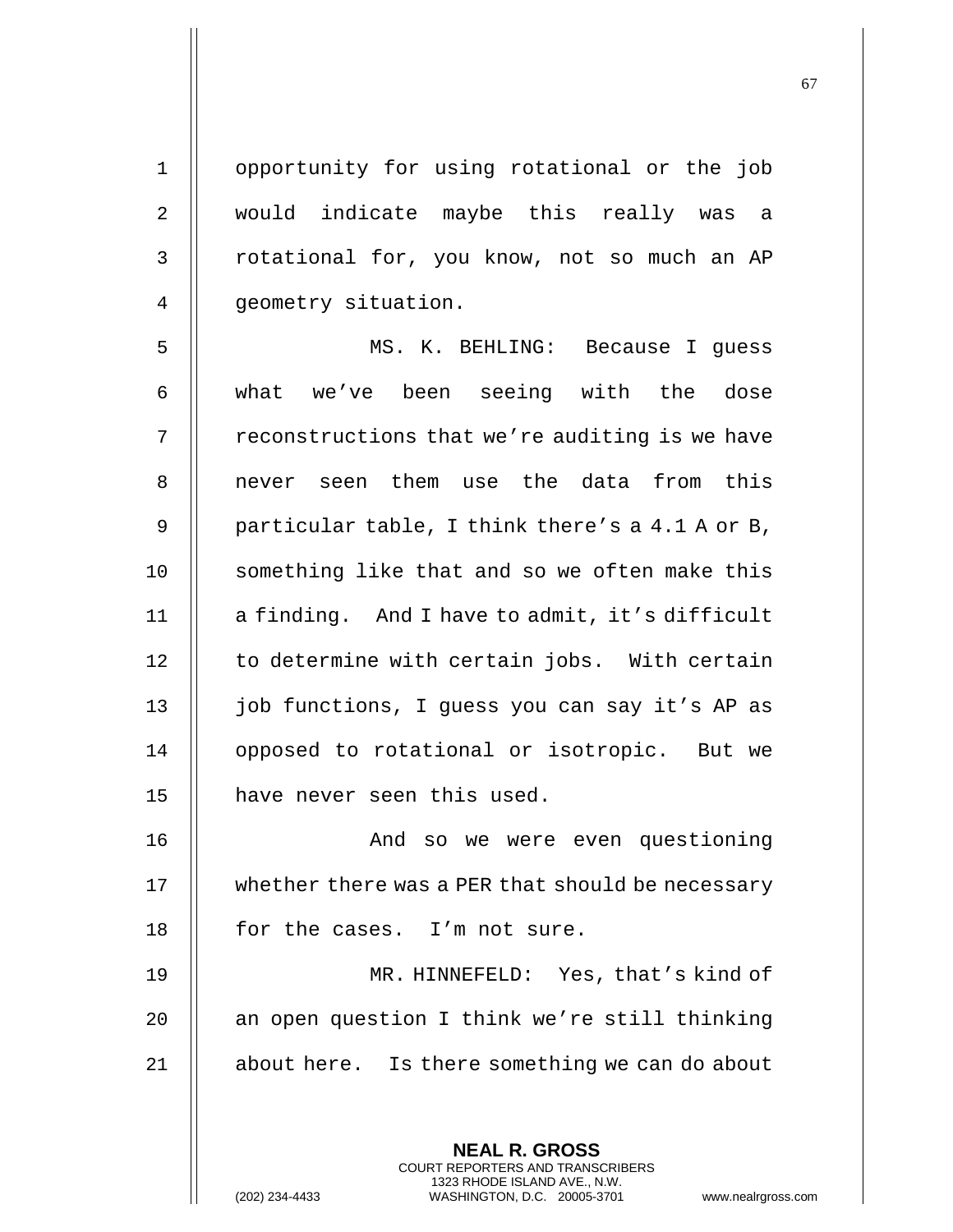| cases that were done before this really overt  |
|------------------------------------------------|
| look at the geometry of the case was done?     |
| Now, I would suspect that, you know,           |
| dose reconstruction review only looks at cases |
| that are finally adjudicated and so anything   |
| that we've started doing in the past several,  |
| you know, past few months would not have been  |
| showing in DR reviews yet. And so that would   |
| be why you wouldn't have ever seen<br>the      |
| discussion in a dose reconstruction where the  |
| dose reconstructor explains why an AP was      |
| chosen.                                        |
| But we're still kicking around the             |
| question of do we need to look back at some    |
| claims that were done prior to the most recent |
| emphasis, you know, prior simply to this       |
| finding being brought to us and saying that,   |
| okay, should we take a careful look at these   |
| other cases and/or is there a population of    |
| cases we can look at to see if perhaps there   |
| should have been some, even if, you know, see  |
|                                                |

**NEAL R. GROSS** COURT REPORTERS AND TRANSCRIBERS 1323 RHODE ISLAND AVE., N.W.

(202) 234-4433 WASHINGTON, D.C. 20005-3701 www.nealrgross.com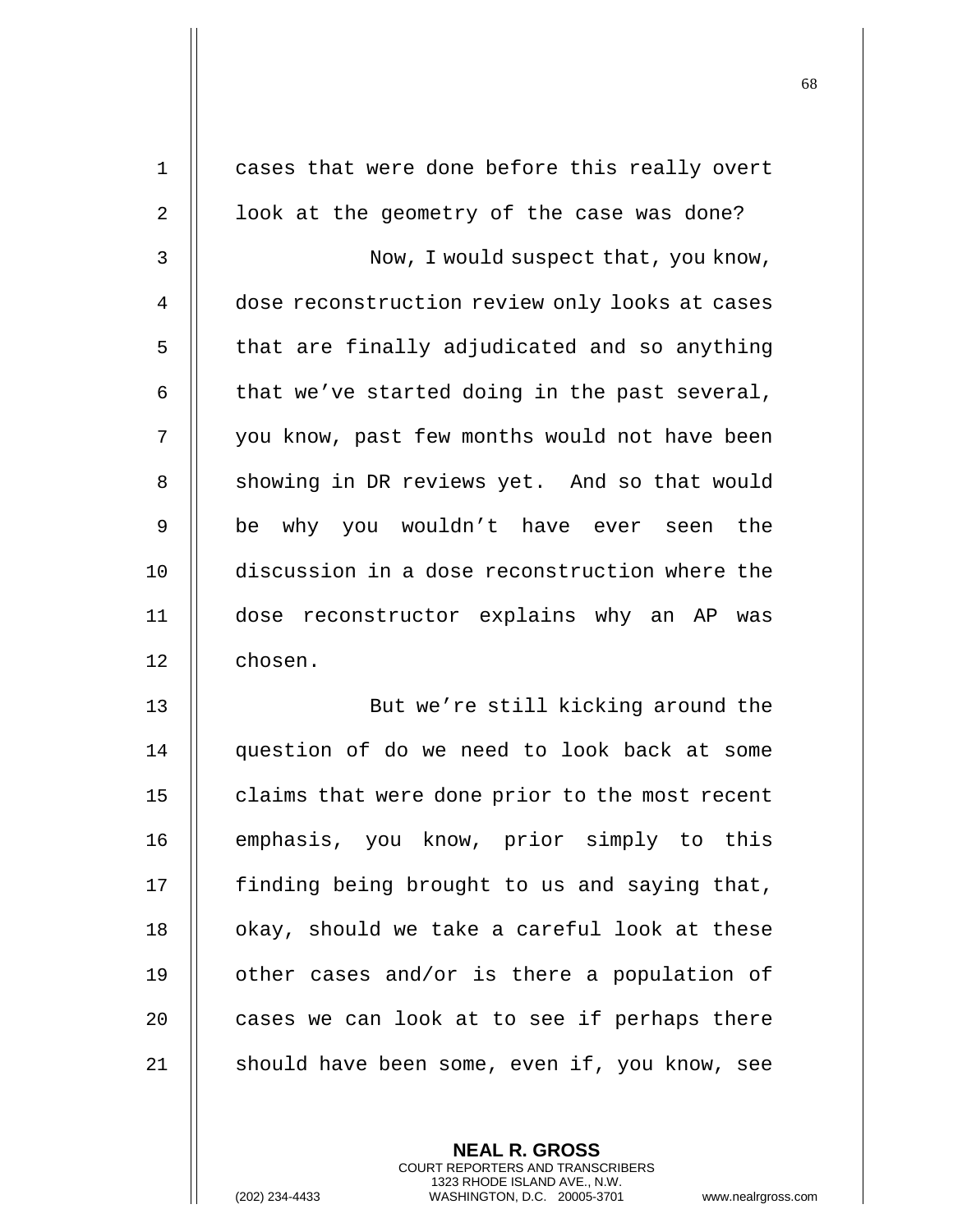|             |                                                                                                                                                | פט |
|-------------|------------------------------------------------------------------------------------------------------------------------------------------------|----|
| $\mathbf 1$ | if it should have been a selection of something                                                                                                |    |
| 2           | other than AP geometry.                                                                                                                        |    |
| 3           | So we're still kind of kicking that                                                                                                            |    |
| 4           | one around.                                                                                                                                    |    |
| 5           | CHAIR MUNN: So how are we going to                                                                                                             |    |
| 6           | be able to status this for our purposes and for                                                                                                |    |
| 7           | the other Subcommittee's purposes? Are we                                                                                                      |    |
|             |                                                                                                                                                |    |
| 8           | going to call it in progress? Are we going to                                                                                                  |    |
| 9           | see some kind of a brief statement, not                                                                                                        |    |
| 10          | necessarily a full-blown paper? But it seems                                                                                                   |    |
| 11          | that we need to have some sort of statement in                                                                                                 |    |
| 12          | the record to identify where we are in terms of                                                                                                |    |
| 13          | our observations.                                                                                                                              |    |
| 14          | MR. HINNEFELD: Yes, I agree with                                                                                                               |    |
| 15          | that one. I don't know if we've put any entries                                                                                                |    |
| 16          | in BRS yet or not. I think only that -- I don't                                                                                                |    |
| 17          | know if there's anything below this finding or                                                                                                 |    |
| 18          | not.                                                                                                                                           |    |
| 19          | CHAIR MUNN: I have a hunch that                                                                                                                |    |
| 20          | there's not. I think we're kind of hanging out                                                                                                 |    |
| 21          | here.                                                                                                                                          |    |
|             |                                                                                                                                                |    |
|             | <b>NEAL R. GROSS</b>                                                                                                                           |    |
|             | <b>COURT REPORTERS AND TRANSCRIBERS</b><br>1323 RHODE ISLAND AVE., N.W.<br>(202) 234-4433<br>WASHINGTON, D.C. 20005-3701<br>www.nealrgross.com |    |

 $\mathbf{\mathsf{H}}$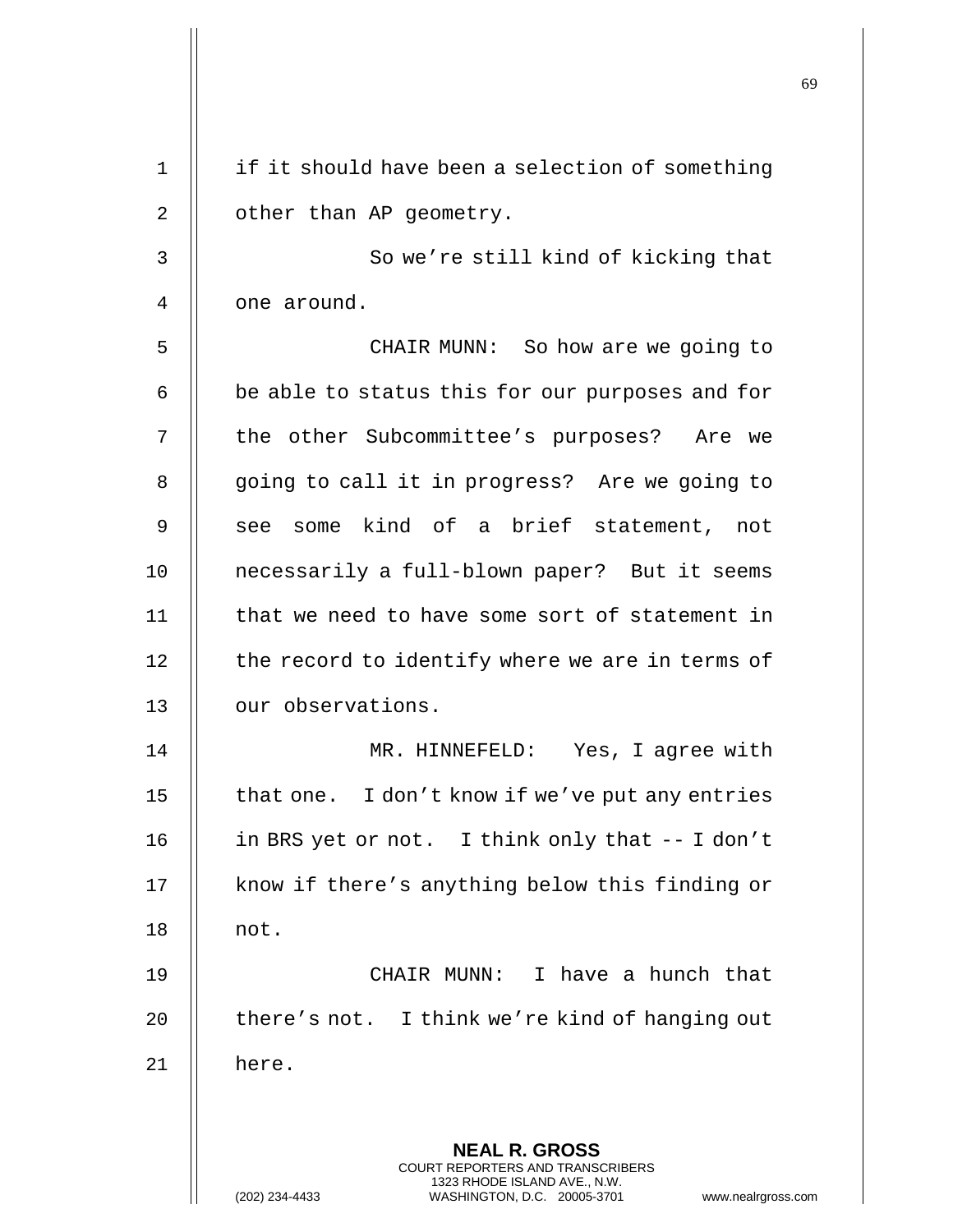| $1\,$          | MR. HINNEFELD: Yes, we'll try to                                                         |
|----------------|------------------------------------------------------------------------------------------|
| 2              | get something in here and we'll continue to                                              |
| $\mathfrak{Z}$ | address the question of, is there a population                                           |
| $\overline{4}$ | of cases that we need to look at and then we can                                         |
| 5              | communicate back to the DR Subcommittee.                                                 |
| 6              | CHAIR MUNN: Yes, I'd appreciate it                                                       |
| 7              | if we had at least a paragraph or two of what's                                          |
| 8              | been stated here so that we know where we are                                            |
| 9              | and so that we can -- as a matter of fact, right                                         |
| 10             | now I would like to make an entry saying that                                            |
| 11             | -- brief statement from NIOSH regarding their                                            |
| 12             | deliberations on this matter will<br>be                                                  |
| 13             | forthcoming and call it in progress. Can we do                                           |
| 14             | that? Can we indicate that NIOSH will prepare                                            |
| 15             | a brief status response and change the item to                                           |
| 16             | in progress? Any problem with that?                                                      |
| 17             | MEMBER ZIEMER: Sounds good to me.                                                        |
| 18             | This is Ziemer. So basically, it would just be                                           |
| 19             | based on what Stu just summarized a few minutes                                          |
| 20             | ago, right?                                                                              |
| 21             | CHAIR MUNN: Exactly, yes.                                                                |
|                |                                                                                          |
|                | <b>NEAL R. GROSS</b><br>COURT REPORTERS AND TRANSCRIBERS<br>1323 RHODE ISLAND AVE., N.W. |
|                | (202) 234-4433<br>WASHINGTON, D.C. 20005-3701<br>www.nealrgros                           |

(202) 234-4433 WASHINGTON, D.C. 20005-3701 www.nealrgross.com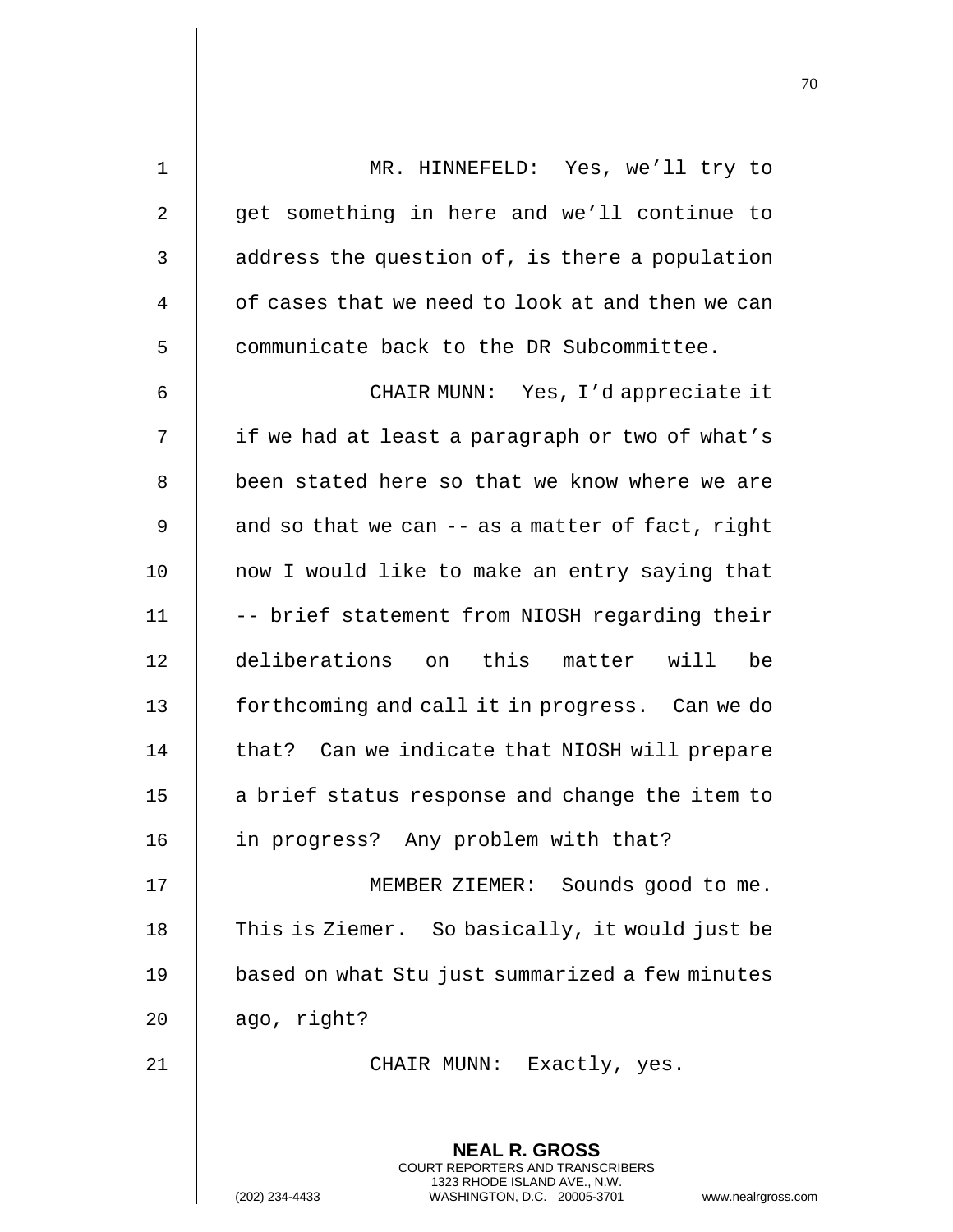| 1              | MS. K. BEHLING: Wanda, while Steve                                                                  |
|----------------|-----------------------------------------------------------------------------------------------------|
| 2              | is updating the BRS, can I ask a question a                                                         |
| 3              | little bit off the subject, but to Stu regarding                                                    |
| $\overline{4}$ | the PER process -B                                                                                  |
| 5              | CHAIR MUNN: Certainly.                                                                              |
| 6              | MS. K. BEHLING: -- while we're                                                                      |
| 7              | waiting?                                                                                            |
| 8              | Okay, I'm just curious, Stu, as to                                                                  |
| 9              | what is the protocol for your PER process and                                                       |
| 10             | how the PERs, if I can say, get in to at the                                                        |
| 11             | queue? How do you decide which PERs you're                                                          |
| 12             | going to tackle next? Because during our Dose                                                       |
| 13             | Reconstruction Subcommittee meeting, we were                                                        |
| 14             | talking about the fact that we may not get to                                                       |
| 15             | a PER for a year or more and it just got me to                                                      |
| 16             | think, I'm curious as to how these PERs actually                                                    |
| 17             | get into a queue and how do you address them,                                                       |
| 18             | in what order?                                                                                      |
| 19             | MR. HINNEFELD: Well, I think there                                                                  |
| 20             | are probably a number of factors that go into                                                       |
| 21             | that. I mean, there's a tendency toward first                                                       |
|                |                                                                                                     |
|                | <b>NEAL R. GROSS</b><br><b>COURT REPORTERS AND TRANSCRIBERS</b>                                     |
|                | 1323 RHODE ISLAND AVE., N.W.<br>(202) 234-4433<br>WASHINGTON, D.C. 20005-3701<br>www.nealrgross.com |

 $\mathbf{I}$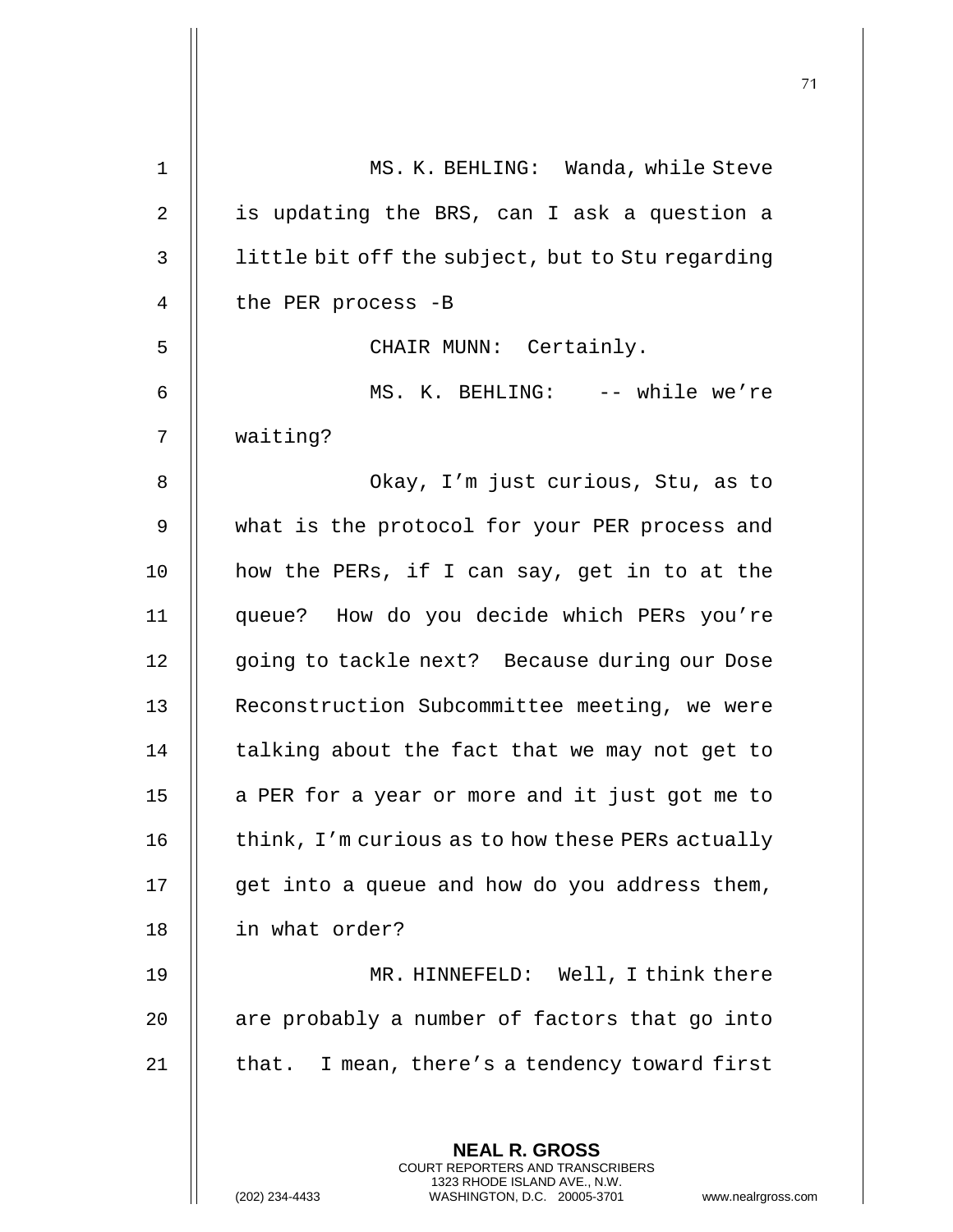| $\mathbf 1$ | in, first out, but we don't necessarily do first |
|-------------|--------------------------------------------------|
| 2           | in, first out.                                   |
| 3           | There are some that don't require a              |
| 4           | lot of work and so the decision might be said,   |
| 5           | well, let's get this one out of the way and do   |
| 6           | that.                                            |
| 7           | And there may be some that affect a              |
| 8           | lot of claims and that would place it up on the  |
| 9           | priority list, as well.                          |
| 10          | So, it's a kind of a balancing act               |
| 11          | between getting stuff off the list and getting   |
| 12          | claims going and then if you have -- you know,   |
| 13          | complicated ones can take a longer time.<br>So   |
| 14          | even though you're working on it, it will take   |
| 15          | a longer time for it to come out, you may put    |
| 16          | out a little one in between.                     |
| 17          | So to me, I don't know that I can                |
| 18          | give you a lot more detail than that. It's not   |
| 19          | exactly a formal system, but we do meet          |
| 20          | regularly internally on what we call our         |
| 21          | project plan and make sure that we're moving     |
|             |                                                  |

**NEAL R. GROSS** COURT REPORTERS AND TRANSCRIBERS 1323 RHODE ISLAND AVE., N.W.

(202) 234-4433 WASHINGTON, D.C. 20005-3701 www.nealrgross.com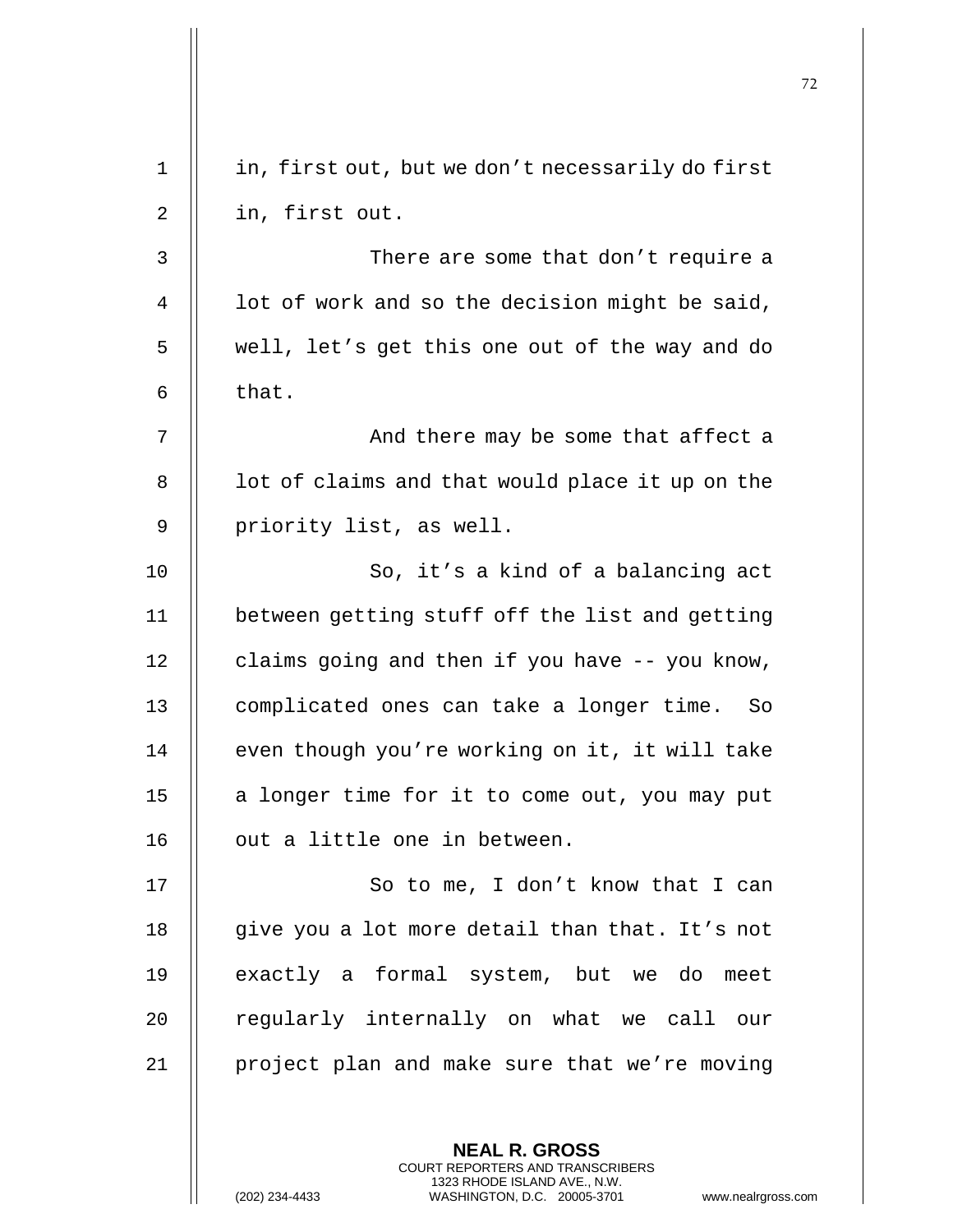**NEAL R. GROSS** COURT REPORTERS AND TRANSCRIBERS 1323 RHODE ISLAND AVE., N.W. 1 || forward with as many things as we can. 2 || It's not just PERs, that's also 3 || responses to Site Profile Reviews and SECs, 4 whether they're new or were contributions to 5 | SEC discussions once the Evaluation Report's 6 been delivered.  $7 \parallel$  So, I quess that's about all I can 8 | offer on that. 9 MS. K. BEHLING: Very good, yes. 10 || That answers my question. I was just curious 11 || as to whether there's any consideration given  $12$  | to the fact that there may be a lot of claims 13 | involved in one particular PER, so it would get  $14$  | a little bit more attention, a higher priority. 15 || MR. HINNEFELD: Now it may not move 16 it up. I mean if you have a lot of claims to 17 do, you know, it's going to take you a long time  $18$  || to do it, regardless. 19 MS. K. BEHLING: Yes. 20 MR. HINNEFELD: So you wouldn't 21 necessarily abandon everything else, all the

(202) 234-4433 WASHINGTON, D.C. 20005-3701 www.nealrgross.com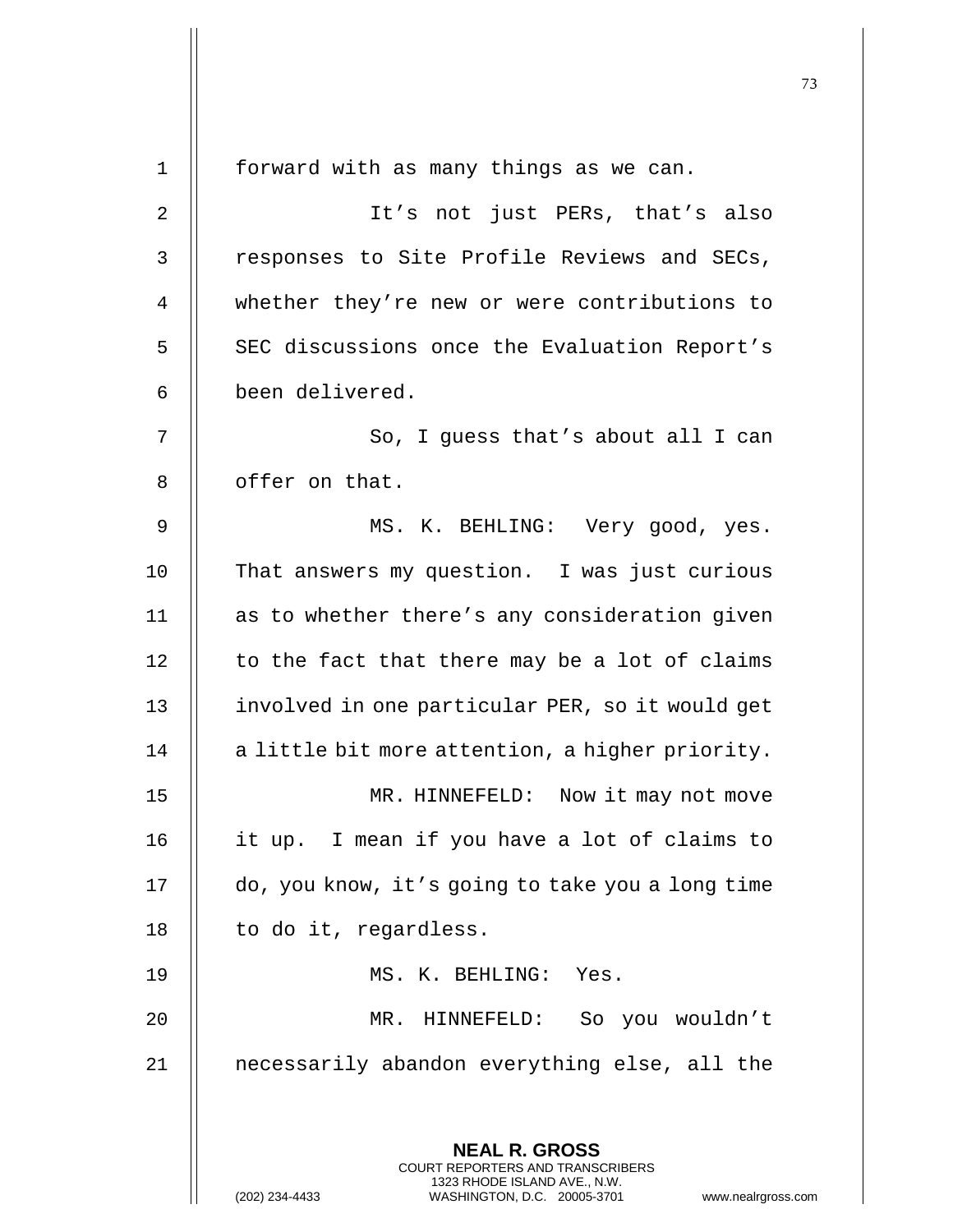| $1\,$ | other PERs, if there's some you can do quickly,                                                 |
|-------|-------------------------------------------------------------------------------------------------|
| 2     | you might slip those in the process. And once                                                   |
| 3     | you get to the point of evaluating individual                                                   |
| 4     | claims and there are quite a large number of                                                    |
| 5     | people involved in those evaluations, you know                                                  |
| 6     | the re-looking at those claims.                                                                 |
| 7     | There are quite a number of people                                                              |
| 8     | evaluating this to determine whether, in fact,                                                  |
| 9     | you can just write them up and say they're not                                                  |
| 10    | affected or whether you have to ask for them                                                    |
| 11    | back.                                                                                           |
| 12    | And so that work then kind of gets                                                              |
| 13    | dispersed and the key individuals who kind of                                                   |
| 14    | kick these things off and do the searches and                                                   |
| 15    | stuff, can move on to something else. So, you                                                   |
| 16    | know, multiple ones working at any one time.                                                    |
| 17    | MS. K. BEHLING: Okay, very good,                                                                |
| 18    | understood. Thank you.                                                                          |
| 19    | Thanks for the<br>CHAIR MUNN:                                                                   |
| 20    | question, Kathy, the discussion, I think, helps                                                 |
| 21    | all of us a little bit and thank you, Stu.                                                      |
|       |                                                                                                 |
|       | <b>NEAL R. GROSS</b><br>COURT REPORTERS AND TRANSCRIBERS                                        |
|       | 1323 RHODE ISLAND AVE., N.W.<br>(202) 234-4433<br>WASHINGTON, D.C. 20005-3701<br>www.nealrgross |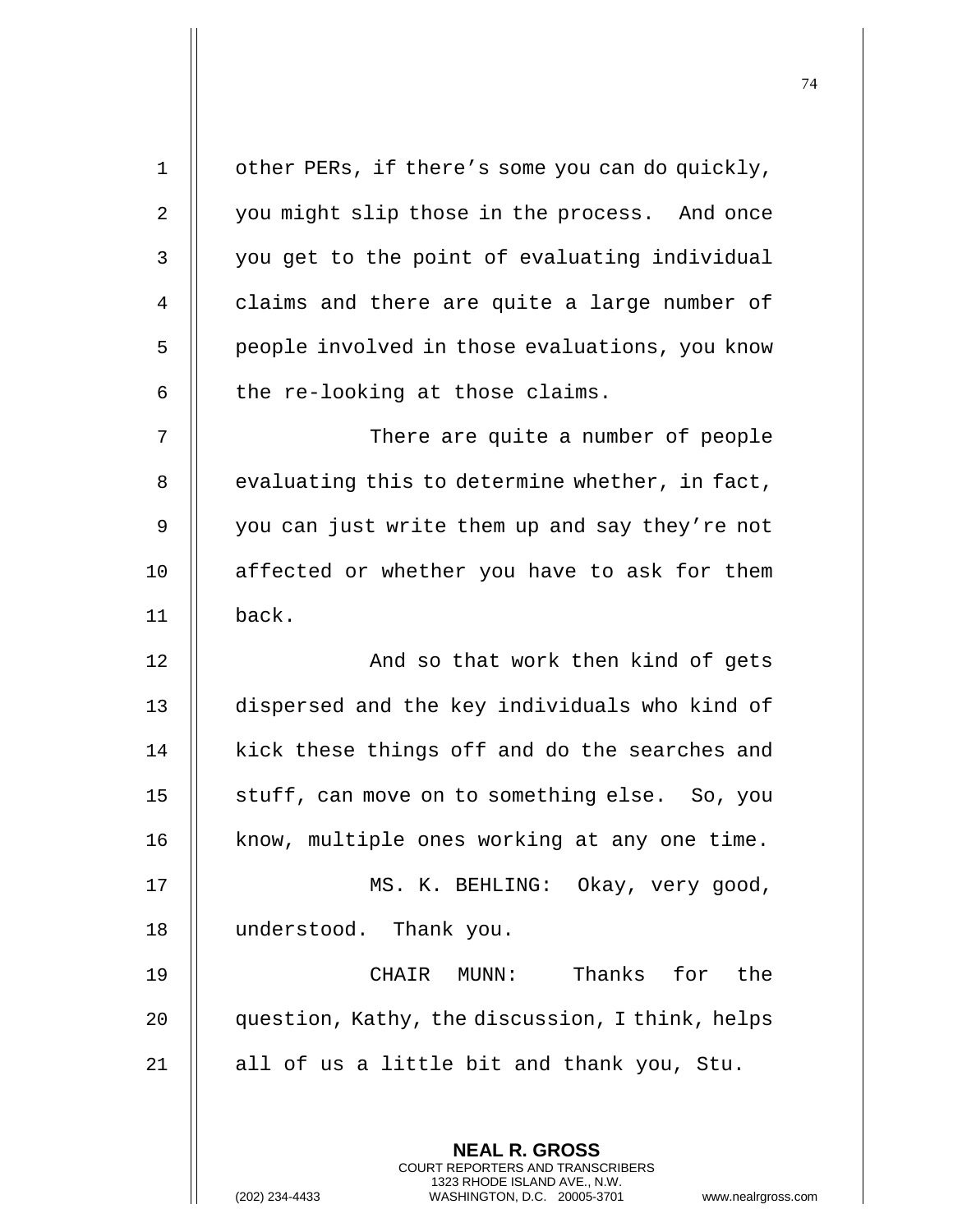| $\mathbf 1$ | Back to IG-001 finding 25, Steve has                                                                |
|-------------|-----------------------------------------------------------------------------------------------------|
| 2           | entered the statement that NIOSH is preparing                                                       |
| 3           | a response and that we've changed it to in                                                          |
| 4           | progress. Are we changed to in progress and is                                                      |
| 5           | that statement satisfactory with all?                                                               |
| 6           | The statement<br>MEMBER ZIEMER:                                                                     |
| 7           | looks fine.                                                                                         |
| 8           | CHAIR MUNN: Okay, that's fine.                                                                      |
| 9           | We are in progress on 25.                                                                           |
| 10          | Our agenda item says we are to                                                                      |
| 11          | review the status of the other findings that we                                                     |
| 12          | have in 001. Can we take a quick look and see                                                       |
| 13          | whether we have items that are not closed that                                                      |
| 14          | we need to be paying better attention to?                                                           |
| 15          | One and two are both closed, Steve                                                                  |
| 16          | shows.                                                                                              |
| 17          | MR. MARSCHKE: Three and four are                                                                    |
| 18          | closed.                                                                                             |
| 19          | CHAIR MUNN:<br>Okay.                                                                                |
| 20          | Five, six, seven,<br>MR. MARSCHKE:                                                                  |
| 21          | eight, nine B-                                                                                      |
|             |                                                                                                     |
|             | <b>NEAL R. GROSS</b><br>COURT REPORTERS AND TRANSCRIBERS                                            |
|             | 1323 RHODE ISLAND AVE., N.W.<br>(202) 234-4433<br>WASHINGTON, D.C. 20005-3701<br>www.nealrgross.com |

 $\mathbf{I}$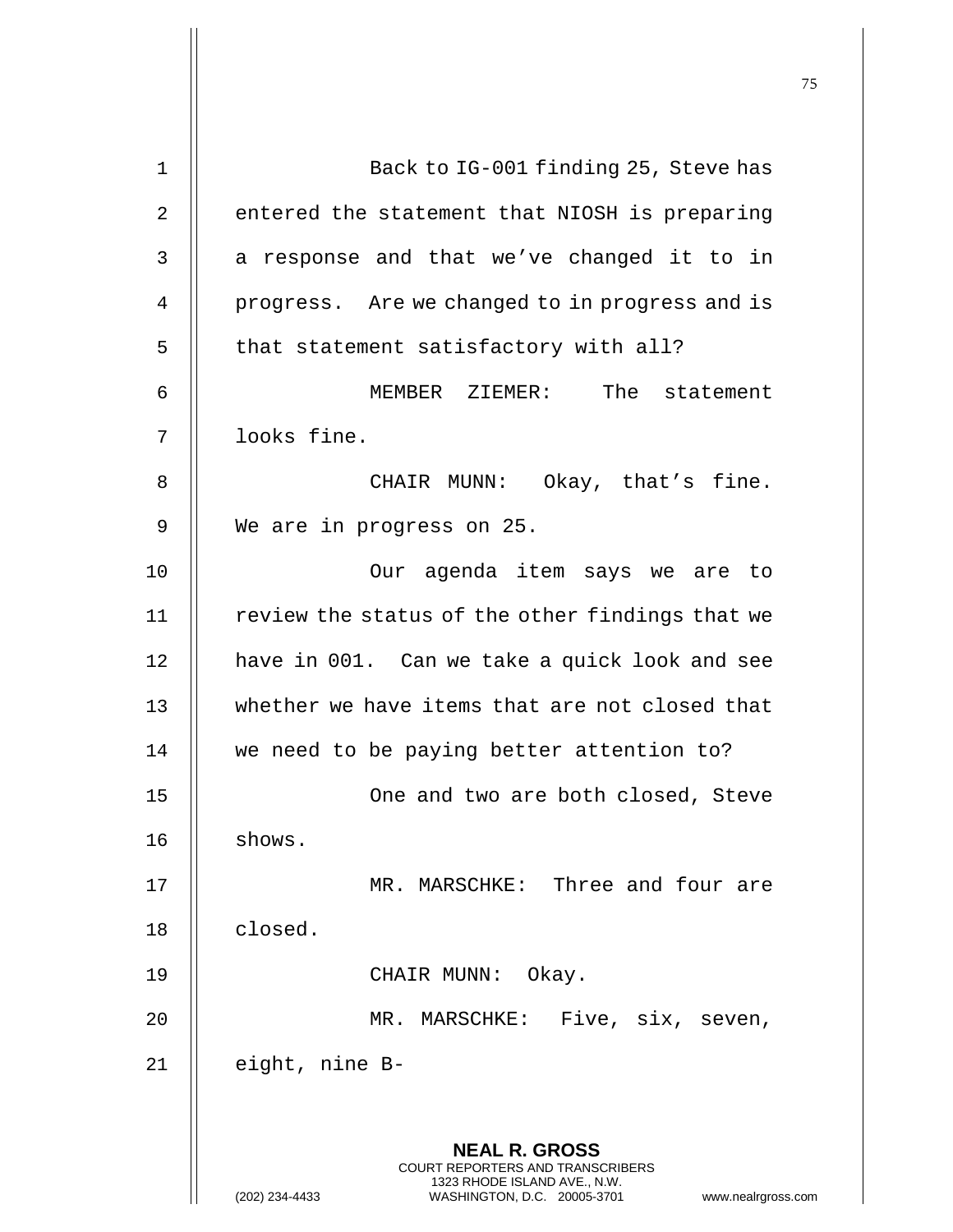|                |                                                                                                                                                                 | 76 |
|----------------|-----------------------------------------------------------------------------------------------------------------------------------------------------------------|----|
| $\mathbf 1$    | CHAIR MUNN: Eight, nine.                                                                                                                                        |    |
| $\overline{2}$ |                                                                                                                                                                 |    |
|                | MR. MARSCHKE: Twenty, well                                                                                                                                      |    |
| 3              | everything shows closed, Wanda.                                                                                                                                 |    |
| 4              | CHAIR MUNN: Good, 25 is the only                                                                                                                                |    |
| 5              | outstanding one we have, right?                                                                                                                                 |    |
| 6              | MR. MARSCHKE: Yes, and that shows                                                                                                                               |    |
| 7              | in progress at this point.                                                                                                                                      |    |
| 8              | CHAIR MUNN: Good, that's                                                                                                                                        |    |
| 9              | marvelous. Thank you so much. We will look                                                                                                                      |    |
| 10             | forward to more on that later.                                                                                                                                  |    |
| 11             | Now B-                                                                                                                                                          |    |
| 12             | MS. MARION-MOSS: Wanda?                                                                                                                                         |    |
| 13             | CHAIR MUNN: Yes?                                                                                                                                                |    |
| 14             | MS. MARION-MOSS: This is Lori.<br>$\top$                                                                                                                        |    |
| 15             | have question about PER-0030.                                                                                                                                   |    |
| 16             | CHAIR MUNN: Okay.                                                                                                                                               |    |
| 17             | MS. MARION-MOSS: I think at the                                                                                                                                 |    |
| 18             | time that Ron was going over the PER, the system                                                                                                                |    |
| 19             | went down so, Steve, I guess I have a question                                                                                                                  |    |
| 20             | for the committee as to whether or not you want                                                                                                                 |    |
| 21             | to capture in the BRS that that                                                                                                                                 |    |
|                | <b>NEAL R. GROSS</b><br>COURT REPORTERS AND TRANSCRIBERS<br>1323 RHODE ISLAND AVE., N.W.<br>(202) 234-4433<br>WASHINGTON, D.C. 20005-3701<br>www.nealrgross.com |    |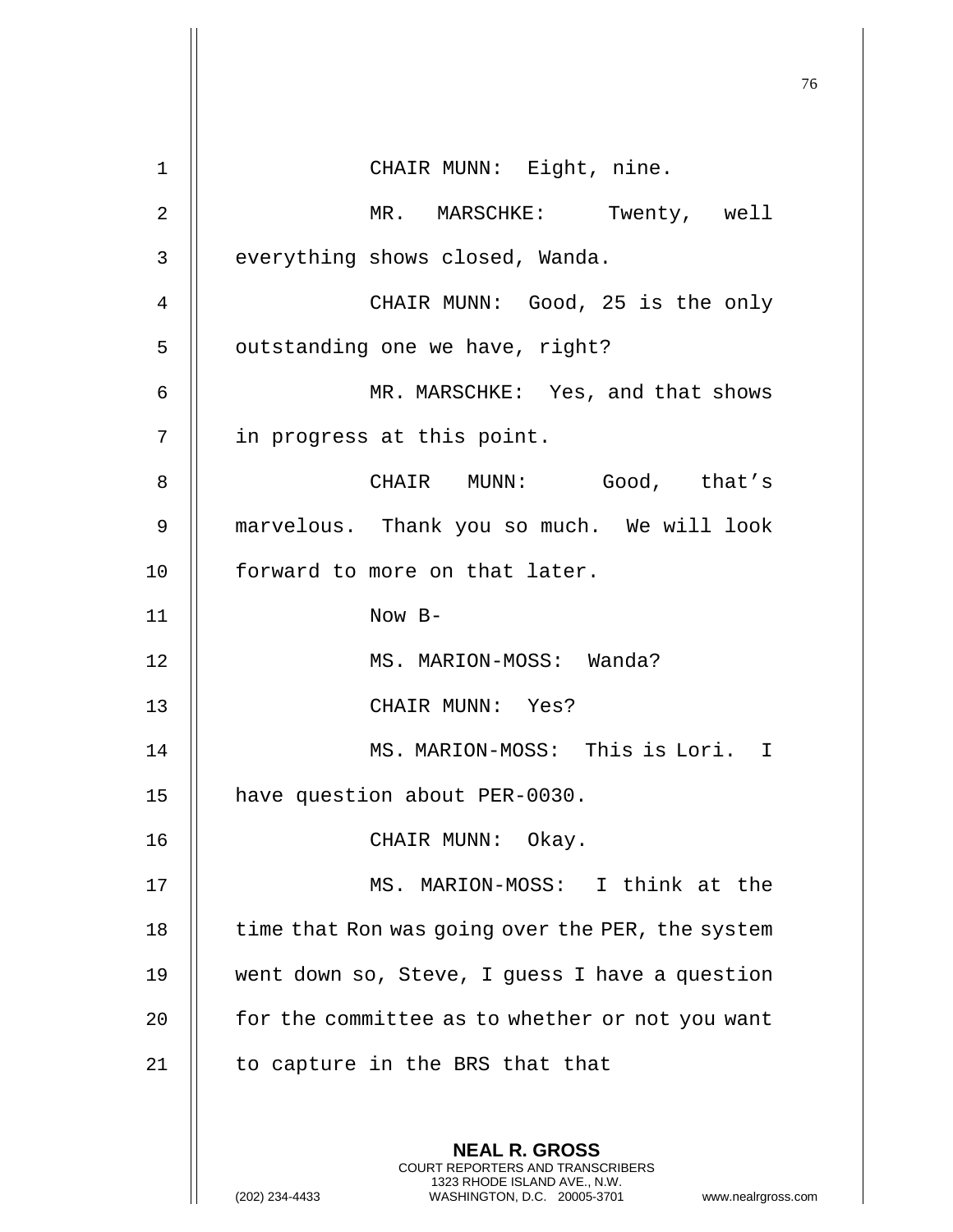| $\mathbf 1$ | is the sub-task four version of that review for                                                                                                                    |
|-------------|--------------------------------------------------------------------------------------------------------------------------------------------------------------------|
| 2           | that document has been done. Because                                                                                                                               |
| 3           | currently, there's no update in the BRS that                                                                                                                       |
| 4           | shows that sub-task four was completed.                                                                                                                            |
| 5           | CHAIR MUNN: Yes, I certainly would                                                                                                                                 |
| 6           | like to see that occur.                                                                                                                                            |
| 7           | MR. MARSCHKE: Yes, Lori, we're                                                                                                                                     |
| 8           | going to enter a finding of no finding.                                                                                                                            |
| 9           | They'll probably do that over the lunchtime if                                                                                                                     |
| 10          | that's okay.                                                                                                                                                       |
| 11          | MS. MARION-MOSS: Okay.                                                                                                                                             |
| 12          | CHAIR MUNN: It's a good thing.                                                                                                                                     |
| 13          | MR. MARSCHKE: Yes.                                                                                                                                                 |
| 14          | CHAIR MUNN: Now, since it is very                                                                                                                                  |
| 15          | close to lunchtime, I'm going to leave it up to                                                                                                                    |
| 16          | you folks on the East Coast as to whether or not                                                                                                                   |
| 17          | we should go ahead and address our next agenda                                                                                                                     |
| 18          | item or whether you'd like to break now a little                                                                                                                   |
| 19          | early. Tell me what you think. If you think                                                                                                                        |
| 20          | you're willing to hang in while we talk about                                                                                                                      |
| 21          | the new distribution option on the IREP and it's                                                                                                                   |
|             | <b>NEAL R. GROSS</b><br><b>COURT REPORTERS AND TRANSCRIBERS</b><br>1323 RHODE ISLAND AVE., N.W.<br>(202) 234-4433<br>WASHINGTON, D.C. 20005-3701<br>www.nealrgross |

 $\mathbf{\mathsf{I}}$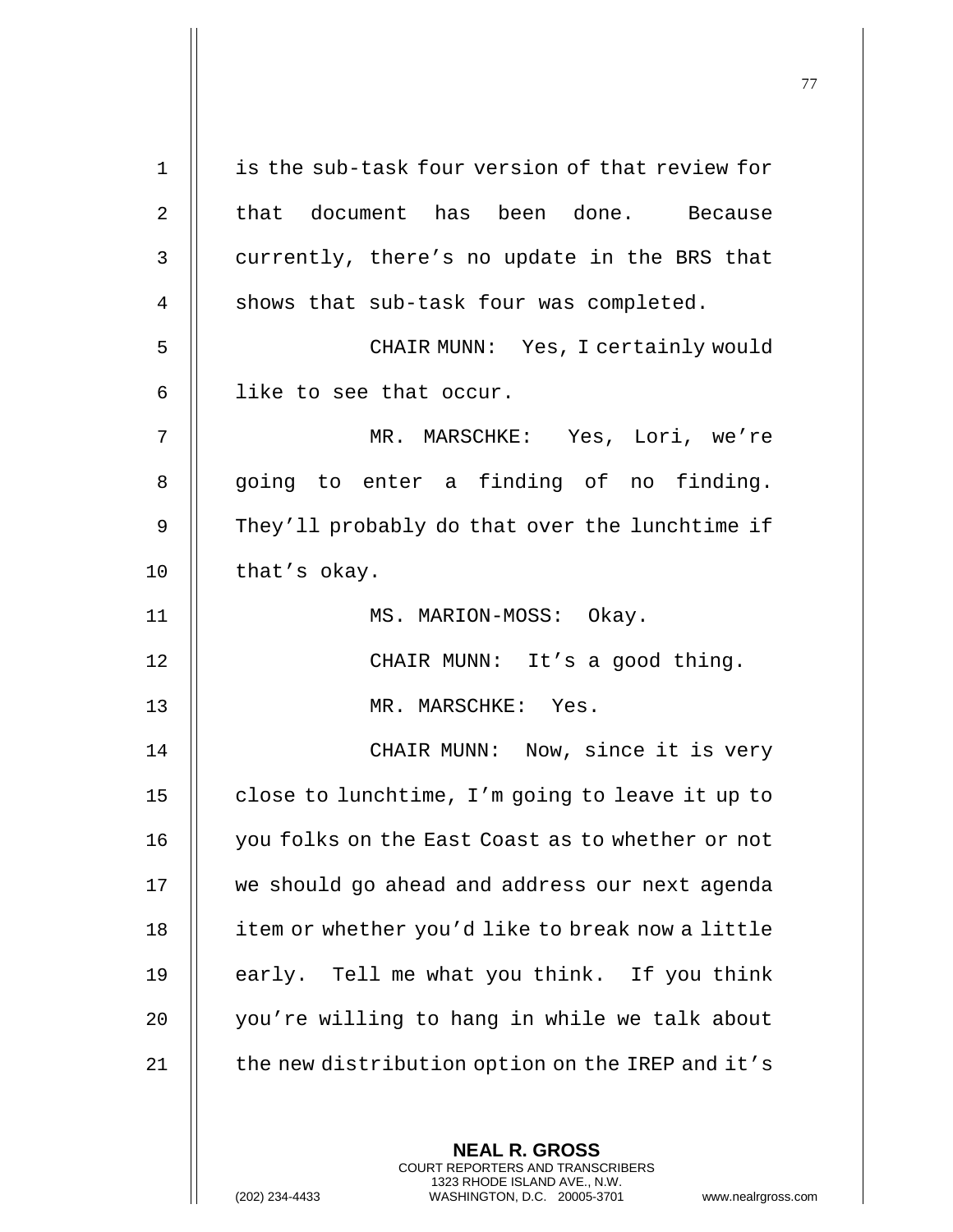| $\mathbf 1$    | up to you. Give me some feedback.                                                                                                                                   |
|----------------|---------------------------------------------------------------------------------------------------------------------------------------------------------------------|
| $\overline{2}$ | DR. NETON: Wanda, this is Jim. I                                                                                                                                    |
| 3              | think it can be covered very quickly. It's not                                                                                                                      |
| 4              | too complicated an issue.                                                                                                                                           |
| 5              | CHAIR MUNN: All right.                                                                                                                                              |
| 6              | DR. NETON: That's just my opinion.                                                                                                                                  |
| 7              | CHAIR MUNN: Any other concerns?                                                                                                                                     |
| 8              | Otherwise, we'll just forge on.                                                                                                                                     |
| 9              | MEMBER ZIEMER: This is Ziemer; I'd                                                                                                                                  |
| 10             | like to forge on. I'm actually not on the East                                                                                                                      |
| 11             | Coast, we're traveling in Missouri today and                                                                                                                        |
| 12             | so, you know, I'm more apt to turn up early                                                                                                                         |
| 13             | anyway, but if we can forge on, I'd appreciate                                                                                                                      |
| 14             | it.                                                                                                                                                                 |
| 15             | CHAIR MUNN: Well, it's wonderful                                                                                                                                    |
| 16             | to be in Missouri. Has anybody shown you                                                                                                                            |
| 17             | anything interesting yet?                                                                                                                                           |
| 18             | MEMBER ZIEMER: No, I've -- you                                                                                                                                      |
| 19             | know, they've offered to show me, but yes, okay.                                                                                                                    |
| 20             | CHAIR MUNN: That's good, sorry, I                                                                                                                                   |
| 21             | couldn't pass that up.                                                                                                                                              |
|                |                                                                                                                                                                     |
|                | <b>NEAL R. GROSS</b><br><b>COURT REPORTERS AND TRANSCRIBERS</b><br>1323 RHODE ISLAND AVE., N.W.<br>(202) 234-4433<br>WASHINGTON, D.C. 20005-3701<br>www.nealrgross. |

 $\parallel$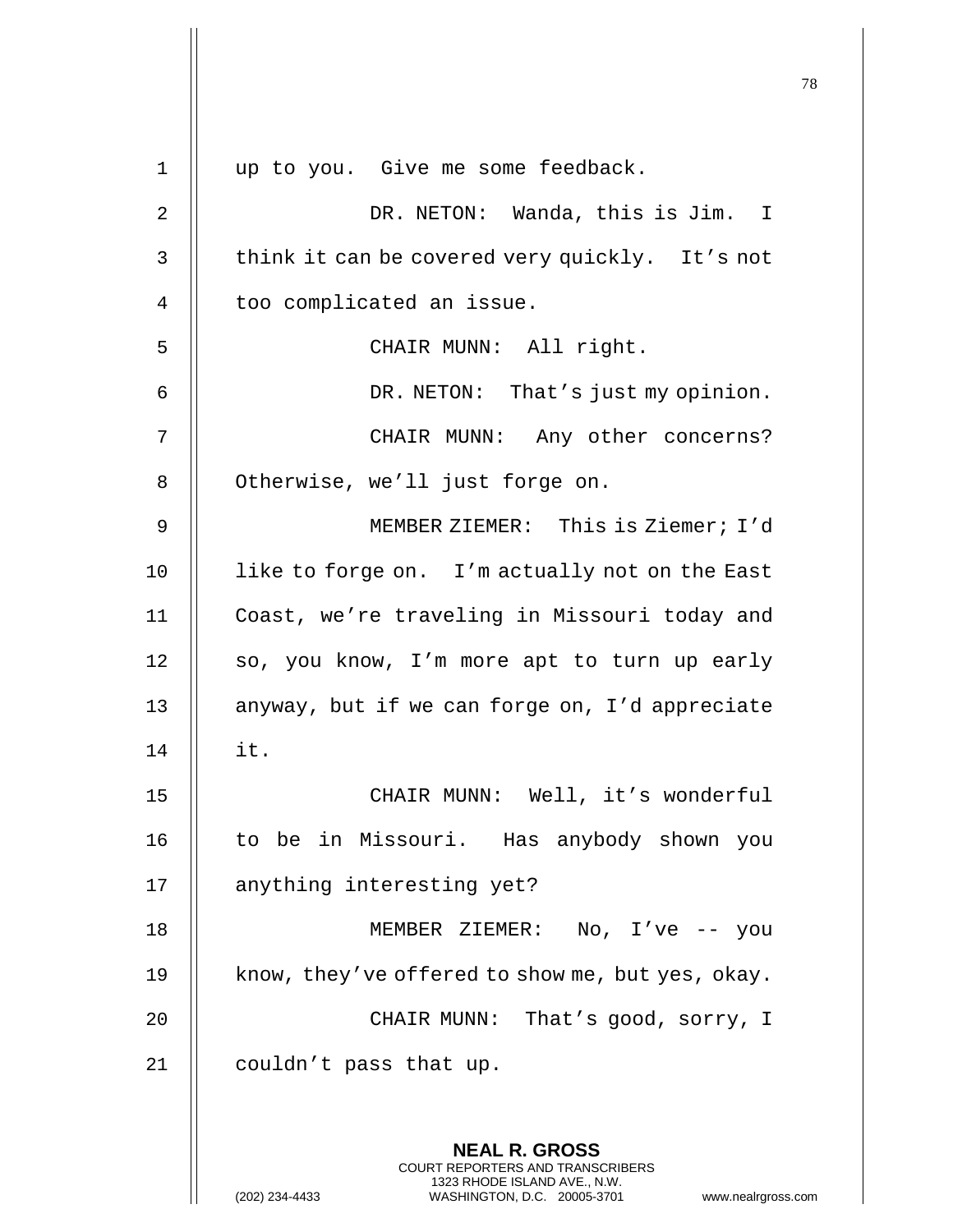| 1  | All right, Jim, do you have the lead                                                                                                                                |
|----|---------------------------------------------------------------------------------------------------------------------------------------------------------------------|
| 2  | on the IREP discussion?                                                                                                                                             |
| 3  | DR. NETON: I believe I do.                                                                                                                                          |
| 4  | CHAIR MUNN: Very good. Sorry?                                                                                                                                       |
| 5  | MR. STIVER: This is John, if I                                                                                                                                      |
| 6  | could just maybe get on and set the stage here.                                                                                                                     |
| 7  | CHAIR MUNN: All right.                                                                                                                                              |
| 8  | MR. STIVER: This is something that                                                                                                                                  |
| 9  | kind of welled up though the dose                                                                                                                                   |
| 10 | reconstruction process and I guess the issue                                                                                                                        |
| 11 | that this latest version that I read, 5.7,                                                                                                                          |
| 12 | includes an option for the Weibull distribution                                                                                                                     |
| 13 | and, you know, at face value, I don't see                                                                                                                           |
| 14 | anything wrong with that. Our main concern is                                                                                                                       |
| 15 | that<br>any technical<br>have<br>we<br>seen<br>never                                                                                                                |
| 16 | justification for using it as opposed to some                                                                                                                       |
| 17 | other type of distribution.                                                                                                                                         |
| 18 | And we also saw that it's being used                                                                                                                                |
| 19 | in the new and the latest version of the Fernald                                                                                                                    |
| 20 | TBDs and I believe also for Pantex.                                                                                                                                 |
| 21 | And so we brought this up just to                                                                                                                                   |
|    | <b>NEAL R. GROSS</b><br><b>COURT REPORTERS AND TRANSCRIBERS</b><br>1323 RHODE ISLAND AVE., N.W.<br>(202) 234-4433<br>WASHINGTON, D.C. 20005-3701<br>www.nealrgross. |

 $\mathsf{I}$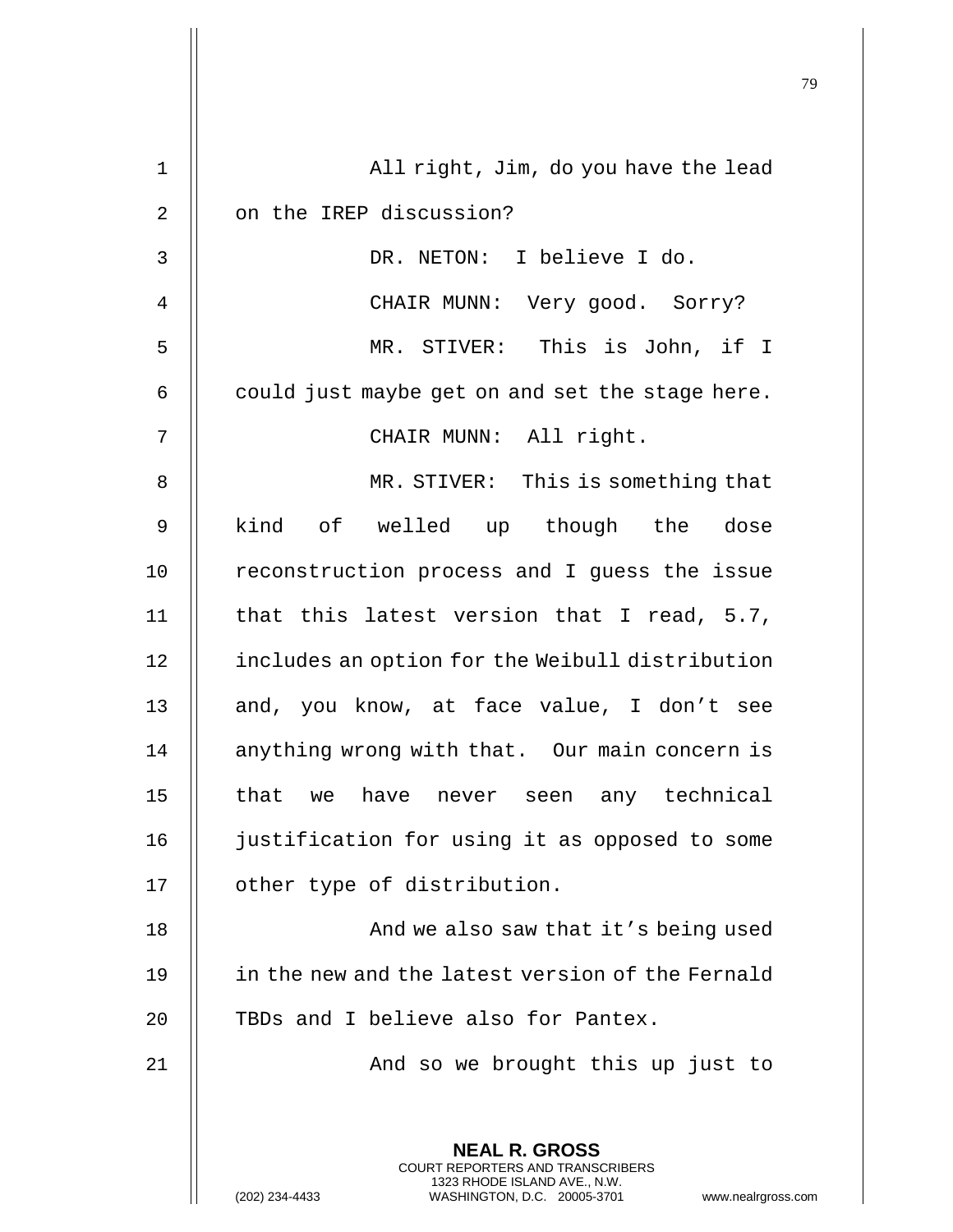1 || kind of engage NIOSH and it sounds like Jim has 2  $\parallel$  a response prepared for us, so, Jim, you can go  $3 \parallel$  ahead. 4 DR. NETON: Yes, this is Jim. 5 The Weibull distribution was -- the 6 | driver for adding the Weibull distribution  $7$   $\parallel$  originally B- for adding it to the IREP was the 8 | changes we made to add chronic lymphocytic 9 || leukemia to the risk models. 10 || The original -- if you remember, the 11 CLL model ended up having a weighted dose based 12 | on the distributions of the antigen stimulated 13  $\parallel$  B lymphocytes in the body. I mean the site of  $14$  | origin of a cancer of the CLL is not well known. 15 It would have to be in place where lymphocytes 16 | reside so SENES Oak Ridge, our contractor for 17 || this first model of research actually went 18 | through the literature and developed all these 19 distributions based on literature of where the 20  $\parallel$  cells could be and, in fact, many of the 21 distributions fit a Weibull better than

> **NEAL R. GROSS** COURT REPORTERS AND TRANSCRIBERS 1323 RHODE ISLAND AVE., N.W.

(202) 234-4433 WASHINGTON, D.C. 20005-3701 www.nealrgross.com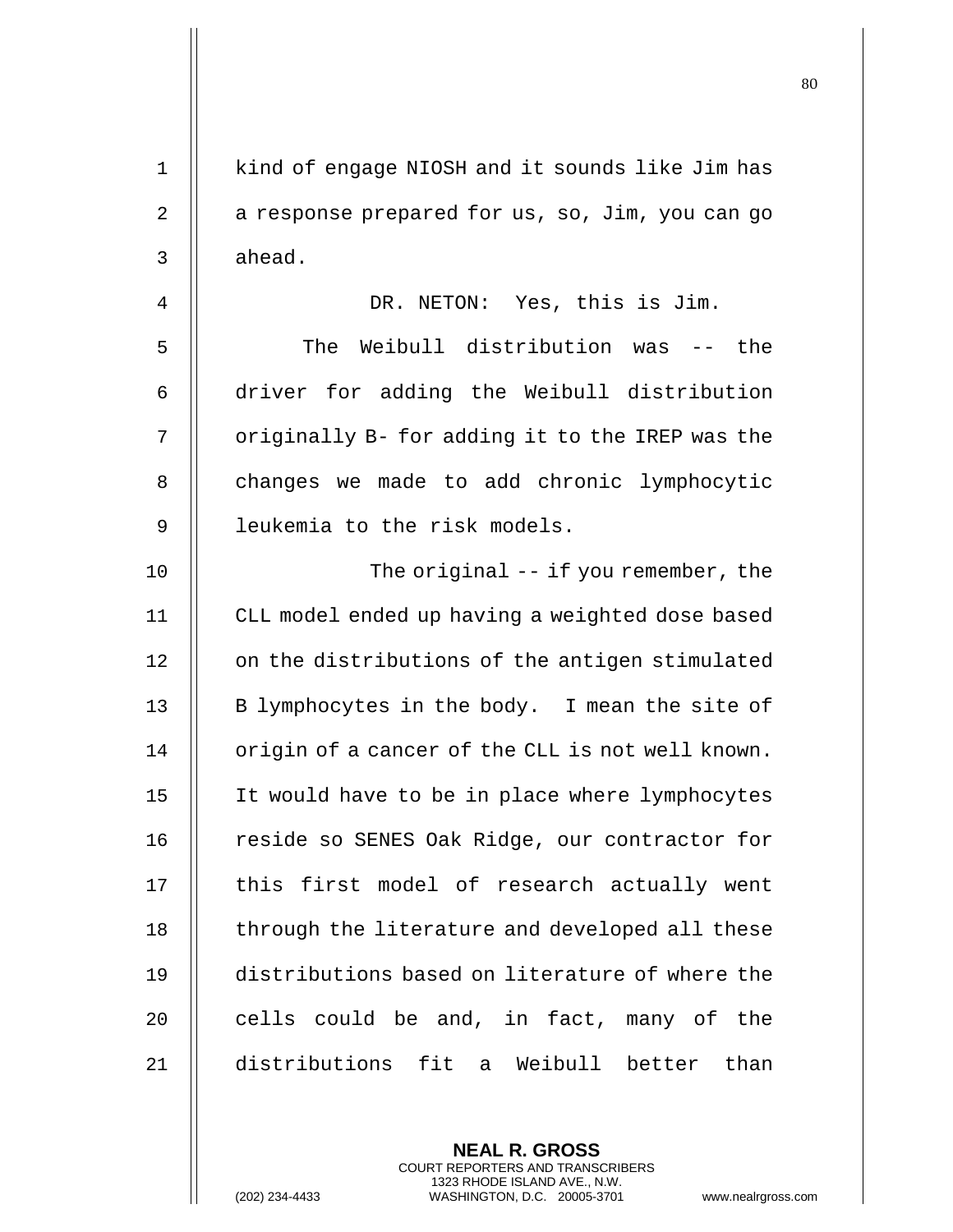1 anything else.

| 2  | Just as a point of reference for                 |
|----|--------------------------------------------------|
| 3  | background, Weibull distribution is a fairly     |
| 4  | adaptable distribution. It's kind of like        |
| 5  | chameleon almost where it has three parameters:  |
| 6  | shape, scale and threshold. And without those    |
| 7  | three parameters, you can fit distributions      |
| 8  | fairly well that are not amenable to things such |
| 9  | as normal or log-normal and you get a very good  |
| 10 | fit.                                             |
| 11 | the Weibull distribution was<br>So               |
| 12 | input into IREP specifically to handle the CLL   |
| 13 | weighted dose values.                            |
| 14 | As John pointed out, though, it has              |
| 15 | -- since it's in there, it has now been used in  |
| 16 | several other instances beyond the CLL model.    |
| 17 | I would say that our distributions               |
| 18 | are selected based on goodness of fit criteria,  |
| 19 | the AIC criteria which is, I'm not sure how you  |
| 20 | pronounce the fellow's name, but Akaike, I       |
| 21 | think, is the information criterion. That's a    |
|    |                                                  |
|    | <b>NEAL R. GROSS</b>                             |

COURT REPORTERS AND TRANSCRIBERS 1323 RHODE ISLAND AVE., N.W.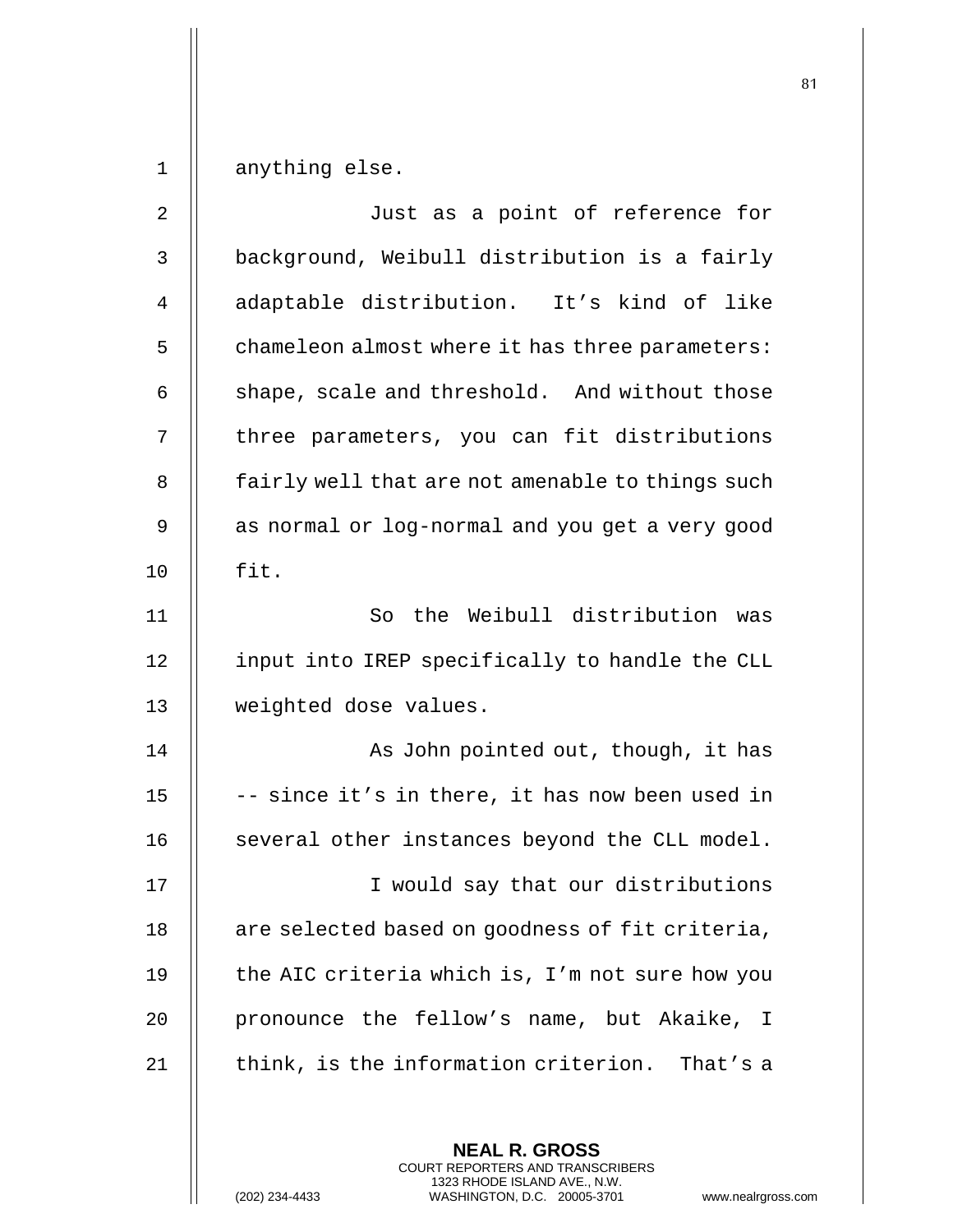| $\mathbf{1}$ | goodness of fit, somewhat akin to a chi-squared |
|--------------|-------------------------------------------------|
| 2            | but a little more sophisticated in the sense    |
| 3            | that it penalizes you for adding more           |
| 4            | parameters because obviously, the more          |
| 5            | parameters you add the better fit you have and  |
| 6            | so that's been our goodness of fit criteria of  |
| 7            | choice.                                         |
| 8            | And that's sort of the history                  |
| $\mathsf 9$  | behind it. There's nothing magical about it.    |
| 10           | It's just another distribution that gives us a  |
| 11           | tool to look at some of these data sets that do |
| 12           | not fit real well to our standard tools.        |
| 13           | That's about all I have to say                  |
| 14           | unless there's any questions about that.        |
| 15           | MR.<br>STIVER: Okay, that makes                 |
| 16           | perfect sense.                                  |
| 17           | I guess our concern was really that             |
| 18           | there's no documentation as to why it was       |
| 19           | introduced, so we were kind of left scratching  |
| 20           | our heads as to whether, you know, it could     |
| 21           | possibly be made a finding of<br>Dose           |
|              |                                                 |
|              | <b>NEAL R. GROSS</b>                            |

COURT REPORTERS AND TRANSCRIBERS 1323 RHODE ISLAND AVE., N.W.

 $\mathsf{II}$ 

(202) 234-4433 WASHINGTON, D.C. 20005-3701 www.nealrgross.com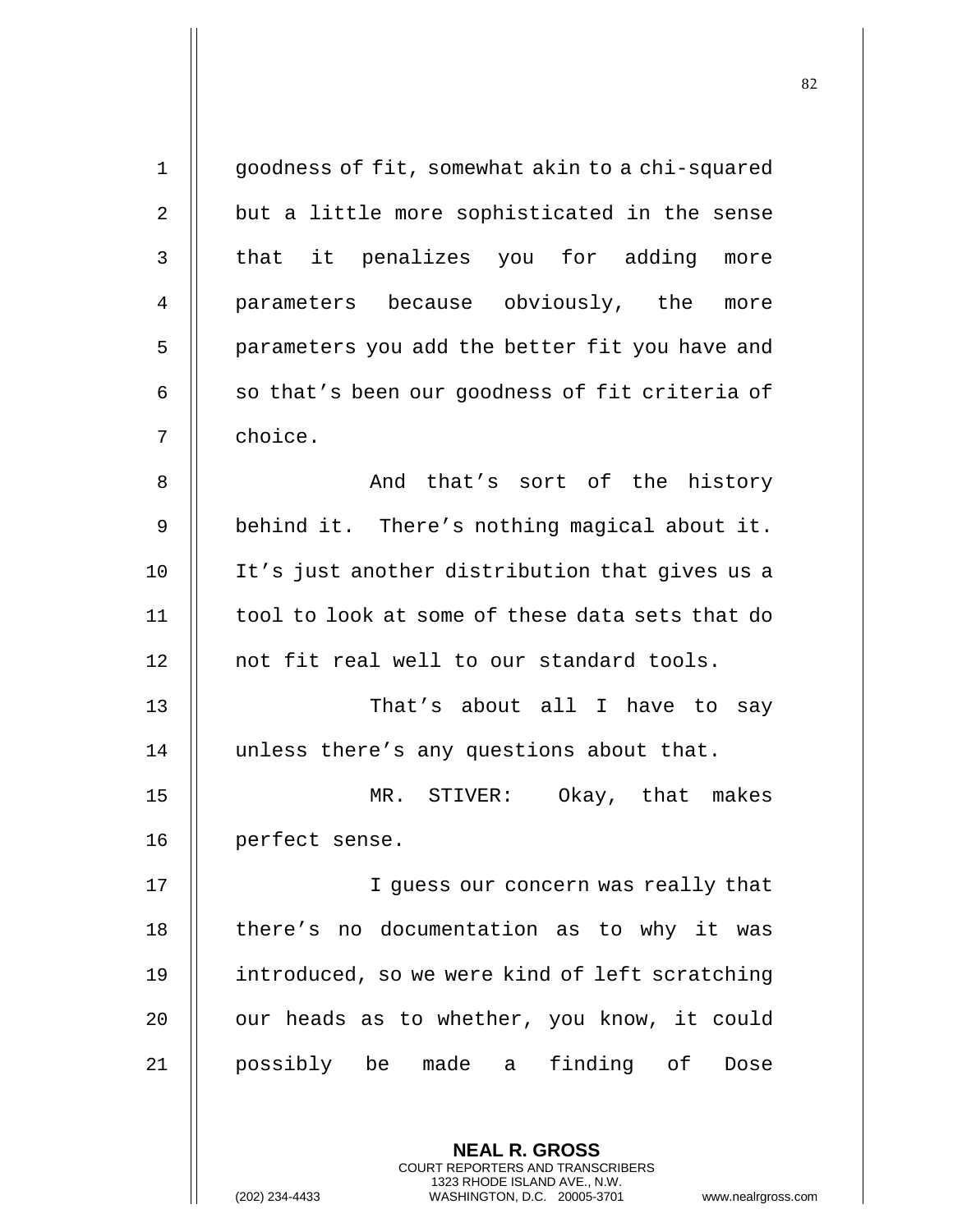1 Reconstruction Review or not.

2 || South Is there -- you said the SENES  $\parallel$  actually did the developmental work on this. 4 | Did they publish a technical note or a paper or || anything that can be referenced on it? DR. NETON: Well, they did publish || the technical review of the Weibull. I mean 8 || the Weibull was used in their review, or in the development of the CLL weighted distribution model and that's actually out there, I believe it's on our website. 12 || But specifically, where we ended using the Weibull in our CLL is documented 14 || fairly well in focus report of DCAS Report 4 which is a report that talks about the CLL dose **conversion co-efficients.** And that's in there 17 || where it talks about, you know, using the AIC 18 | criterion and the, you know, or goodness of fit  $\parallel$  and that sort of thing and that's where the Weibull is first introduced.

21 MR. STIVER: Okay, well that

**NEAL R. GROSS** COURT REPORTERS AND TRANSCRIBERS 1323 RHODE ISLAND AVE., N.W.

(202) 234-4433 WASHINGTON, D.C. 20005-3701 www.nealrgross.com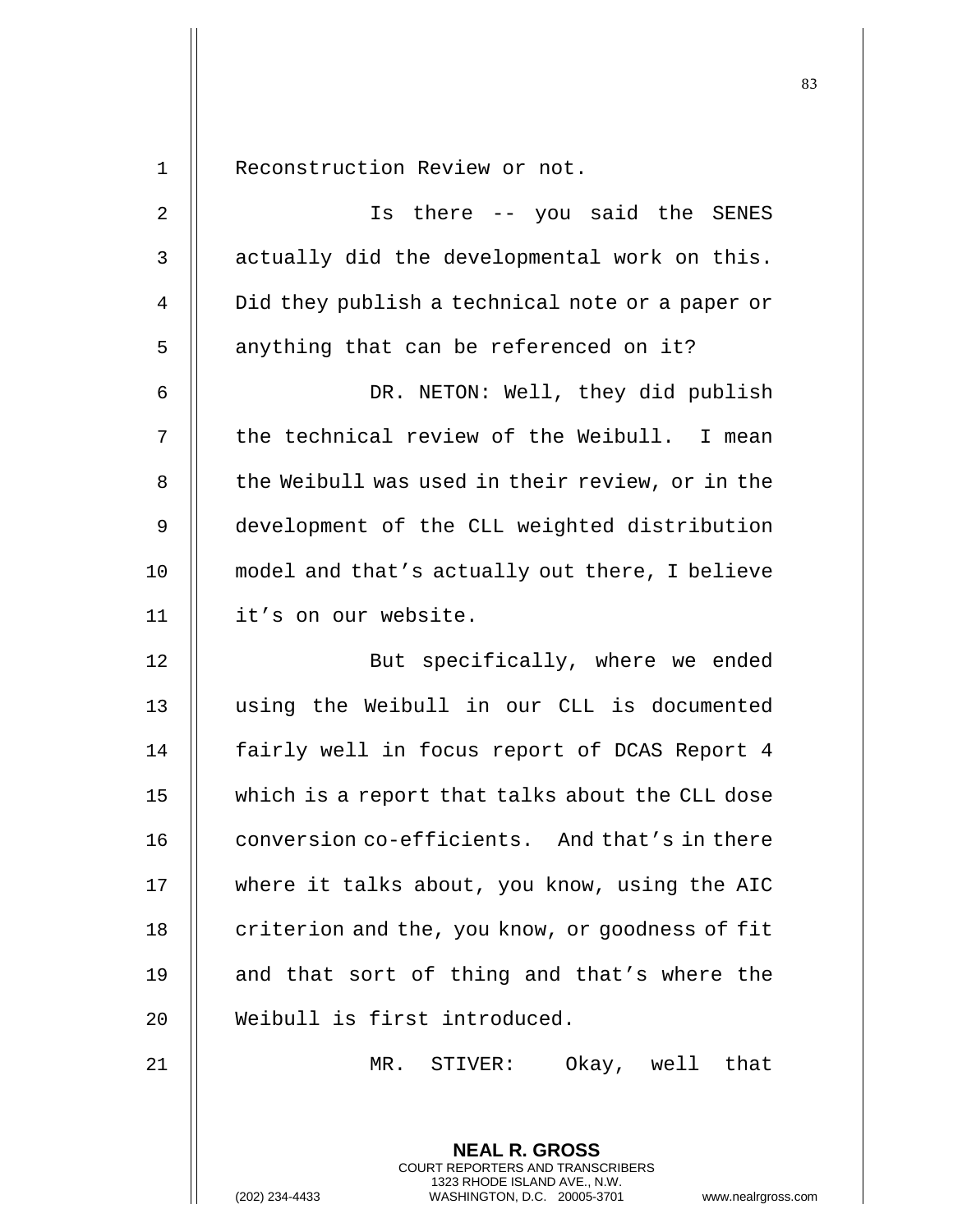1 | satisfied me. I don't know if Doug, if you're  $2 \parallel$  on the line at this point. 3 MR. FARVER: Yes, I'm here, John. 4 || MR. STIVER: Okay, did you have any 5 | other questions regarding that? 6 MR. FARVER: I still don't -- 7 | haven't been convinced that it's appropriate to 8 || use and there still should be some 9 documentation about how it's applicable for 10 | other than the CLL cancers. 11 || DR. NETON: Well, maybe someone on 12 || the phone that fits these distributions more 13  $\parallel$  than I do can weigh in on this. But we don't 14 willy-nilly use a distribution that would be 15 | based on goodness of fit, statistical goodness 16 || of fit and that's been a normal part of our 17 | business since day one, whether we use a normal 18 | or log-normal or a Weibull or a triangular. I 19 || mean they are statistically selected. They're 20 || not just willy-nilly thrown out so I'm not sure 21 how to B

> **NEAL R. GROSS** COURT REPORTERS AND TRANSCRIBERS 1323 RHODE ISLAND AVE., N.W.

(202) 234-4433 WASHINGTON, D.C. 20005-3701 www.nealrgross.com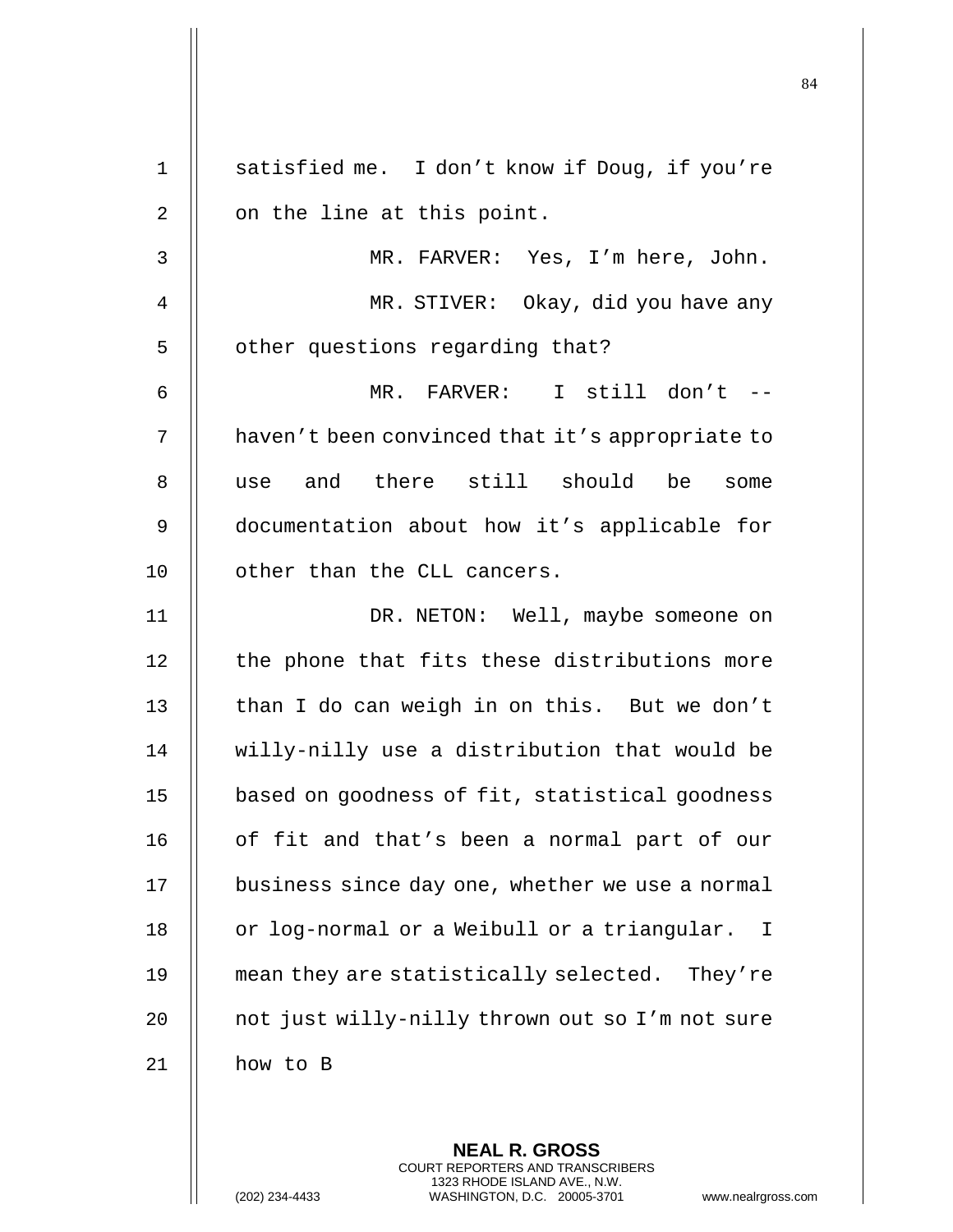| 1  | MR. FARVER. How did you determine                                                                |
|----|--------------------------------------------------------------------------------------------------|
| 2  | these three parameters, the scale, the shape,                                                    |
| 3  | and what type?                                                                                   |
| 4  | They follow the AIC<br>DR. NETON:                                                                |
| 5  | criterion or the AIC values.                                                                     |
| 6  | MR. SMITH: this is Matt Smith with                                                               |
| 7  | ORAU Team. Our statistician I don't believe is                                                   |
| 8  | on this particular call, but we typically use                                                    |
| 9  | a package called @RISK these days to do the                                                      |
| 10 | statistical fitting that was the package used                                                    |
| 11 | to do the bulk of the CLL work that Jim has                                                      |
| 12 | described.                                                                                       |
| 13 | It's commercially available. I                                                                   |
| 14 | want to say that in terms of being vetted, it's                                                  |
| 15 | been, you know, vetted by the statistical                                                        |
| 16 | community and bottom line is another                                                             |
| 17 | statistical tool for us to use to get a good                                                     |
| 18 | valid fit and then get a good valid dose                                                         |
| 19 | distribution and put into IREP.                                                                  |
| 20 | MR. STIVER: Okay, thank you, Matt.                                                               |
| 21 | This is John again.                                                                              |
|    | <b>NEAL R. GROSS</b><br><b>COURT REPORTERS AND TRANSCRIBERS</b>                                  |
|    | 1323 RHODE ISLAND AVE., N.W.<br>(202) 234-4433<br>WASHINGTON, D.C. 20005-3701<br>www.nealrgross. |

 $\mathbf{I}$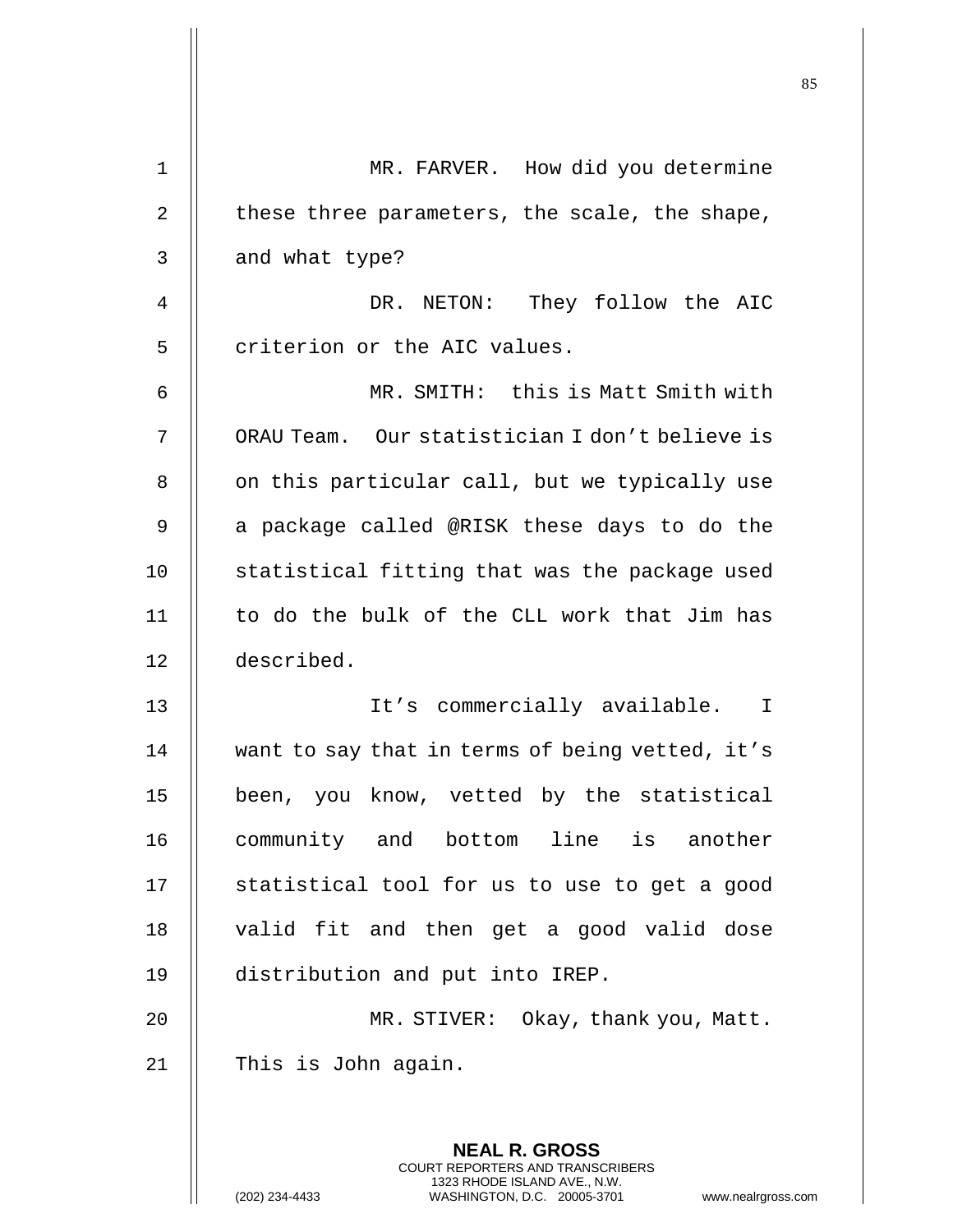| $\mathbf 1$ | I guess the only question I would                                                               |
|-------------|-------------------------------------------------------------------------------------------------|
| 2           | have kind of taking off on what Doug was                                                        |
| 3           | staying. I don't want to stray too far into the                                                 |
| 4           | Dose Reconstruction Subcommittee purview here,                                                  |
| 5           | but is there a guidance out there for the dose                                                  |
| 6           | reconstructor, you know, and again indicate                                                     |
| 7           | that you don't use these things willy-nilly,                                                    |
| 8           | other certain types of distributions and data                                                   |
| 9           | sets that obviously derived from processes that                                                 |
| 10          | are best fit by certain distributions.                                                          |
| 11          | How does the dose reconstructor                                                                 |
| 12          | know when to apply this? Is that actually                                                       |
| 13          | written into a procedure somewhere? Is there                                                    |
| 14          | an update or?                                                                                   |
| 15          | MR. SMITH: Again, I'll just state                                                               |
| 16          | specific to CLL, it's really, in a sense, baked                                                 |
| 17          | into the model.                                                                                 |
| 18          | MR. STIVER: Okay, so it's already                                                               |
| 19          | kind of hard wired into a B                                                                     |
| 20          | MR. SMITH:<br>It's hard wired into                                                              |
| 21          | the tooling, if you will.                                                                       |
|             |                                                                                                 |
|             | <b>NEAL R. GROSS</b><br><b>COURT REPORTERS AND TRANSCRIBERS</b><br>1323 RHODE ISLAND AVE., N.W. |
|             | (202) 234-4433<br>WASHINGTON, D.C. 20005-3701<br>www.nealrgross                                 |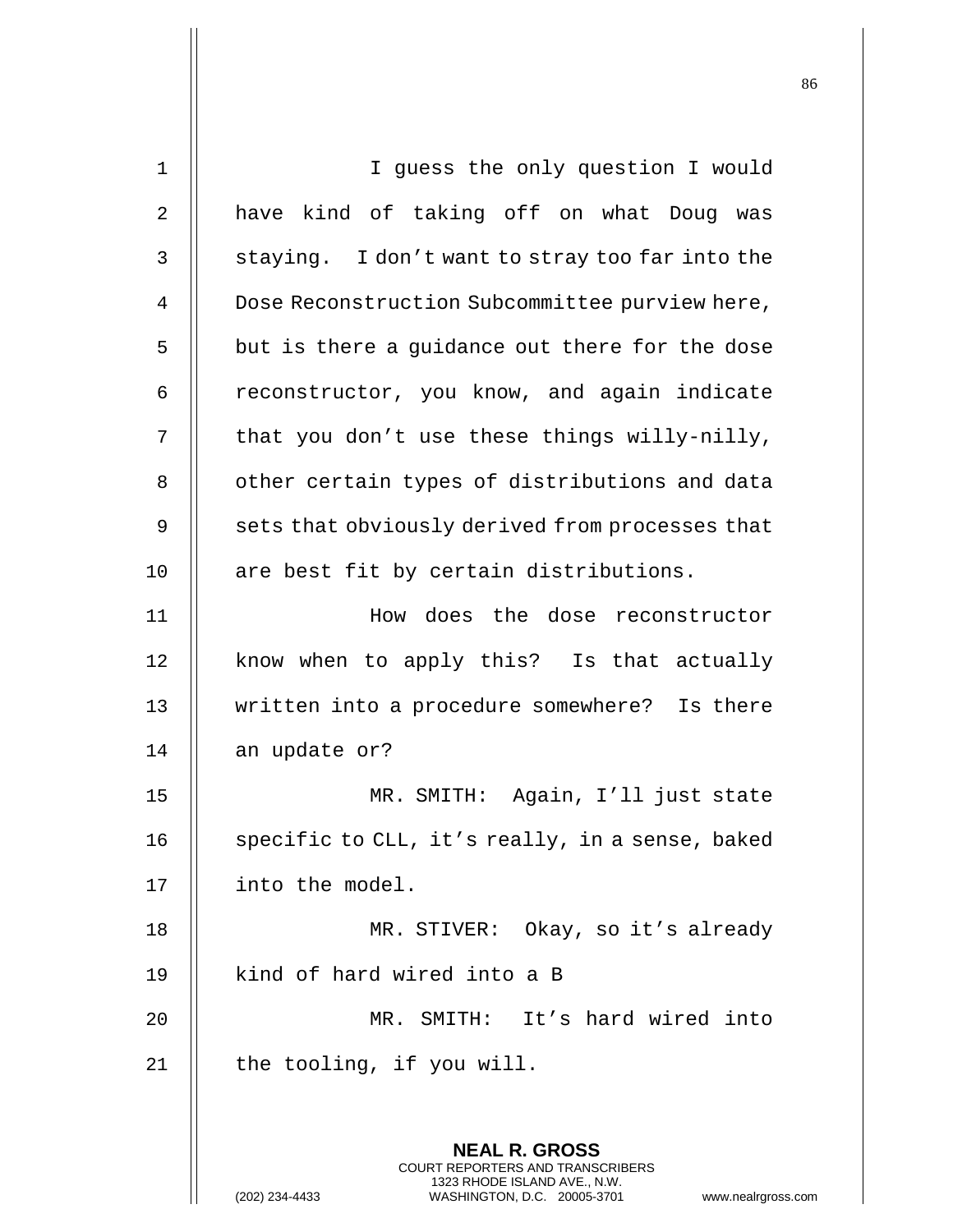| $\mathbf 1$    | MR. STIVER: Oh, okay. So there's                                                                |
|----------------|-------------------------------------------------------------------------------------------------|
| $\overline{2}$ | no decision process on the part of the dose                                                     |
| 3              | reconstructor?                                                                                  |
| $\overline{4}$ | DR. NETON: Yes, whatever these                                                                  |
| 5              | dose -- these unique distributions are selected                                                 |
| 6              | they are usually part of a hard wire type                                                       |
| 7              | analysis. It's already been done and will be                                                    |
| 8              | used generically for specific cases like the                                                    |
| $\mathsf 9$    | Weibull and the CLL as we pointed out or the use                                                |
| 10             | of a log-normal, you know, is it clearly                                                        |
| 11             | specified in any of our internal dose                                                           |
| 12             | calculations so it's B-                                                                         |
| 13             | Yes, these things are not left up to                                                            |
| 14             | the individual dose reconstructor to be fitting                                                 |
| 15             | Weibull distributions.                                                                          |
| 16             | Okay, well that<br>MR. STIVER:                                                                  |
| 17             | satisfies me. I don't know if anybody else has                                                  |
| 18             | any concerns or questions.                                                                      |
| 19             | MR. FARVER: John, it doesn't                                                                    |
| 20             | satisfy me because it's being used for more than                                                |
| 21             | just CLL. It's being used on all cancers.                                                       |
|                | <b>NEAL R. GROSS</b><br>COURT REPORTERS AND TRANSCRIBERS                                        |
|                | 1323 RHODE ISLAND AVE., N.W.<br>(202) 234-4433<br>WASHINGTON, D.C. 20005-3701<br>www.nealrgross |

Η

(202) 234-4433 WASHINGTON, D.C. 20005-3701 www.nealrgross.com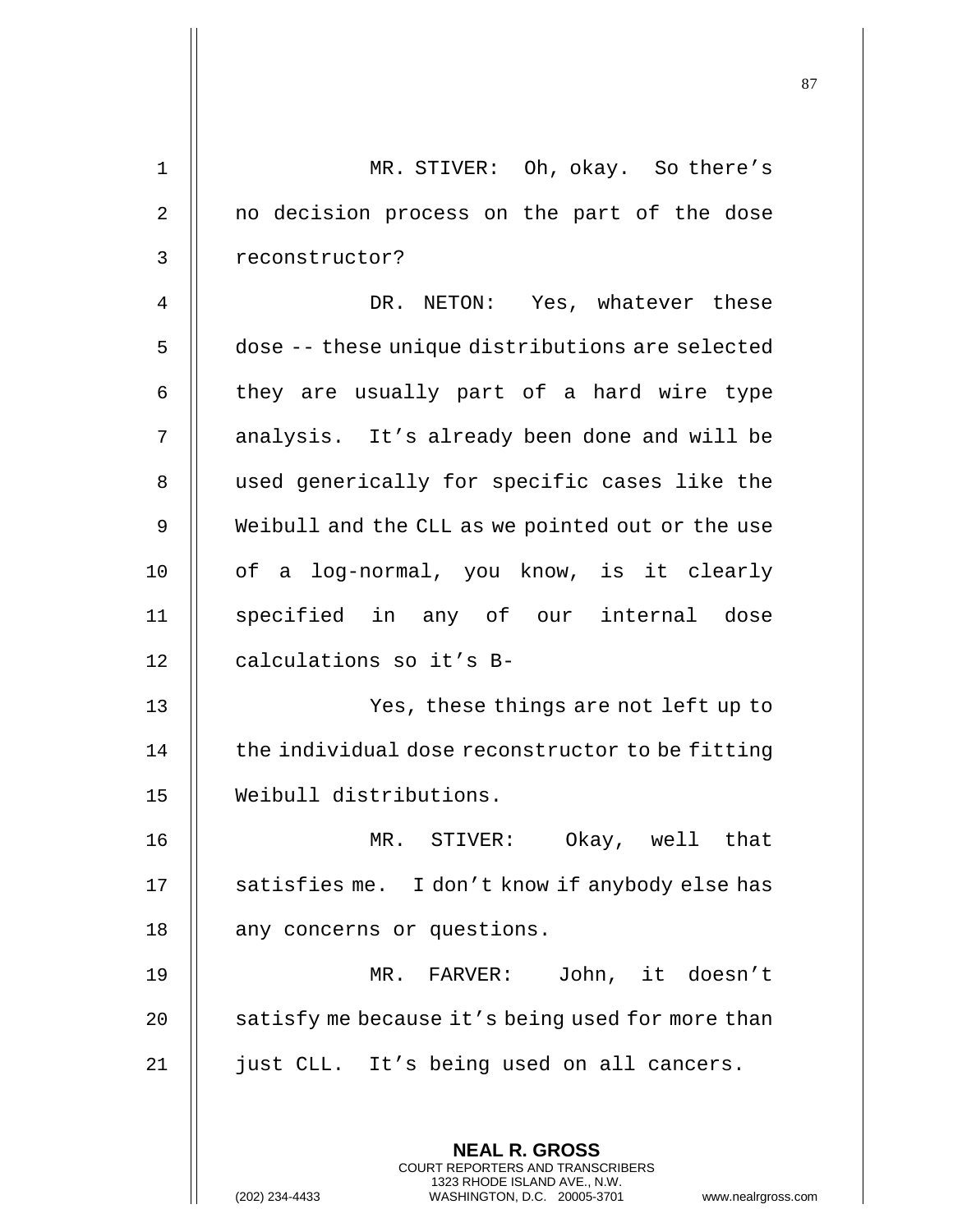| 1              | MR. STIVER: Jim, it sounds to me                                                                                                                                   |
|----------------|--------------------------------------------------------------------------------------------------------------------------------------------------------------------|
| $\overline{2}$ | like it's basically for CLL.                                                                                                                                       |
| 3              | DR. NETON: Well, it was developed                                                                                                                                  |
| 4              | for CLL but I have heard that it's been used in                                                                                                                    |
| 5              | other situations for dose distribution.                                                                                                                            |
| 6              | I would have to get back to you with                                                                                                                               |
| 7              | more specifics on what it's been used for. I                                                                                                                       |
| 8              | mean I'm not familiar intimately with all the                                                                                                                      |
| 9              | reviews but, again, it's not used randomly.                                                                                                                        |
| 10             | It's using a statistical procedure then, I                                                                                                                         |
| 11             | don't know why that's any different than why we                                                                                                                    |
| 12             | would use a normal versus a log-normal on a                                                                                                                        |
| 13             | distribution. I mean<br>I don't see the                                                                                                                            |
| 14             | difference.                                                                                                                                                        |
| 15             | MR. FARVER: The difference is B                                                                                                                                    |
| 16             | DR. NETON: Especially, how do you                                                                                                                                  |
| 17             | what fit to use, that's been going on since day                                                                                                                    |
| 18             | one of this program.                                                                                                                                               |
| 19             | MR. FARVER: The difference is,                                                                                                                                     |
| 20             | your technical guidance tells you that you'll                                                                                                                      |
| 21             | use a normal for such and such. You'll use                                                                                                                         |
|                | <b>NEAL R. GROSS</b><br><b>COURT REPORTERS AND TRANSCRIBERS</b><br>1323 RHODE ISLAND AVE., N.W.<br>WASHINGTON, D.C. 20005-3701<br>(202) 234-4433<br>www.nealrgross |

 $\mathbf{I}$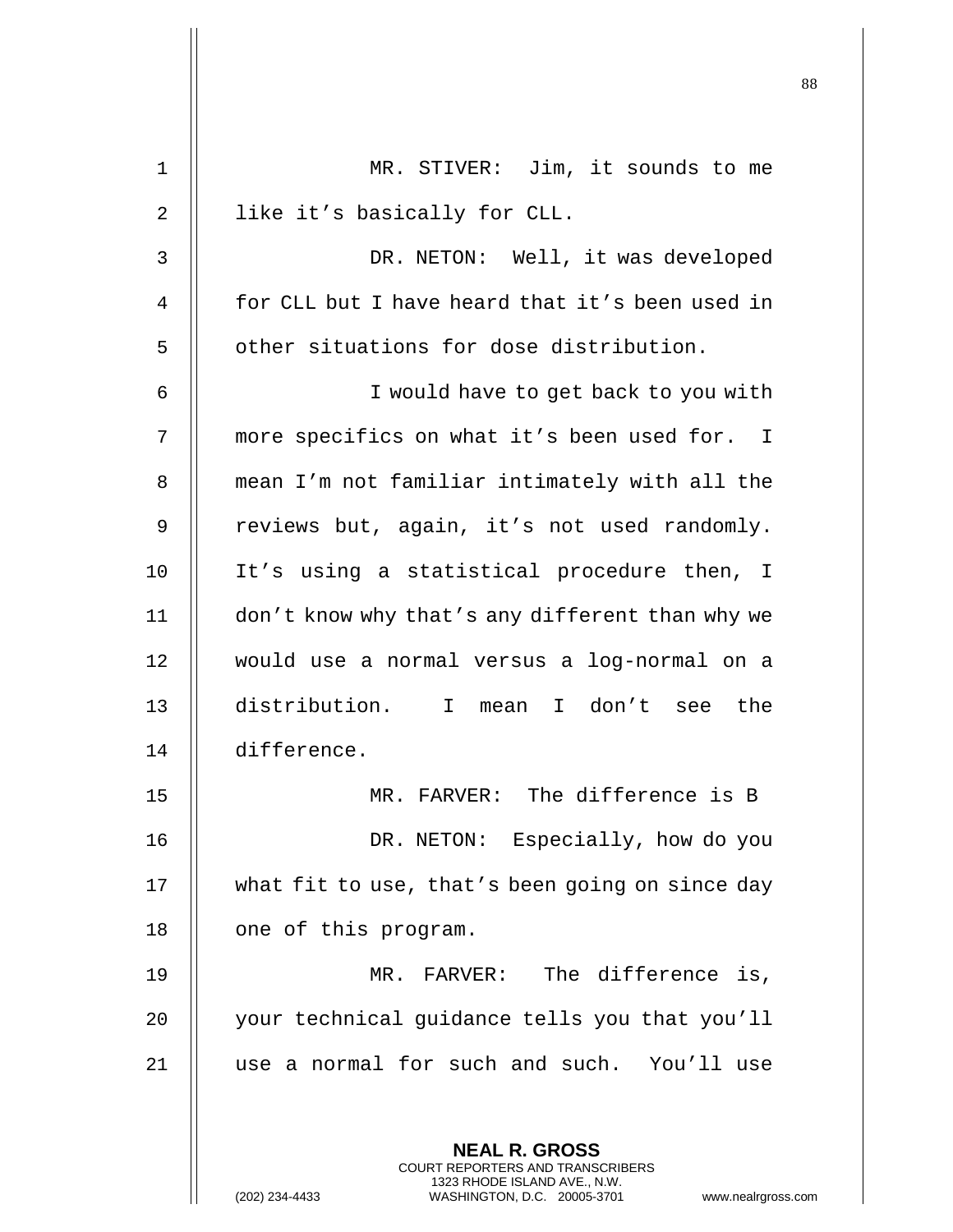**NEAL R. GROSS** COURT REPORTERS AND TRANSCRIBERS 1323 RHODE ISLAND AVE., N.W. (202) 234-4433 WASHINGTON, D.C. 20005-3701 www.nealrgross.com constant, you'll use log-normal, that's the difference. DR. NETON: In what context was it 4 | used. Can you give me a more specific example, I guess? MR. FARVER: Of how it's used? DR. NETON: Yes, obviously outside  $\parallel$  CLL. 9 || MS. GOGLIOTTI: Doug, this is Rose. MR. FARVER: Yes. MS. GOGLIOTTI: When I ran into it, 12 | it was being used for prostate cancer to assign 13 || external measured dose and external dose from | x-rays. MR. STIVER: Correct. It's in the Fernald Revised Medical Dose Procedure. MS. GOGLIOTTI: This is for an SRS | case, but B-19 || MR. STIVER: It's in a Pantex also.  $\parallel$  And the case I'm looking at also it was used for, gosh, it was prostate cancer.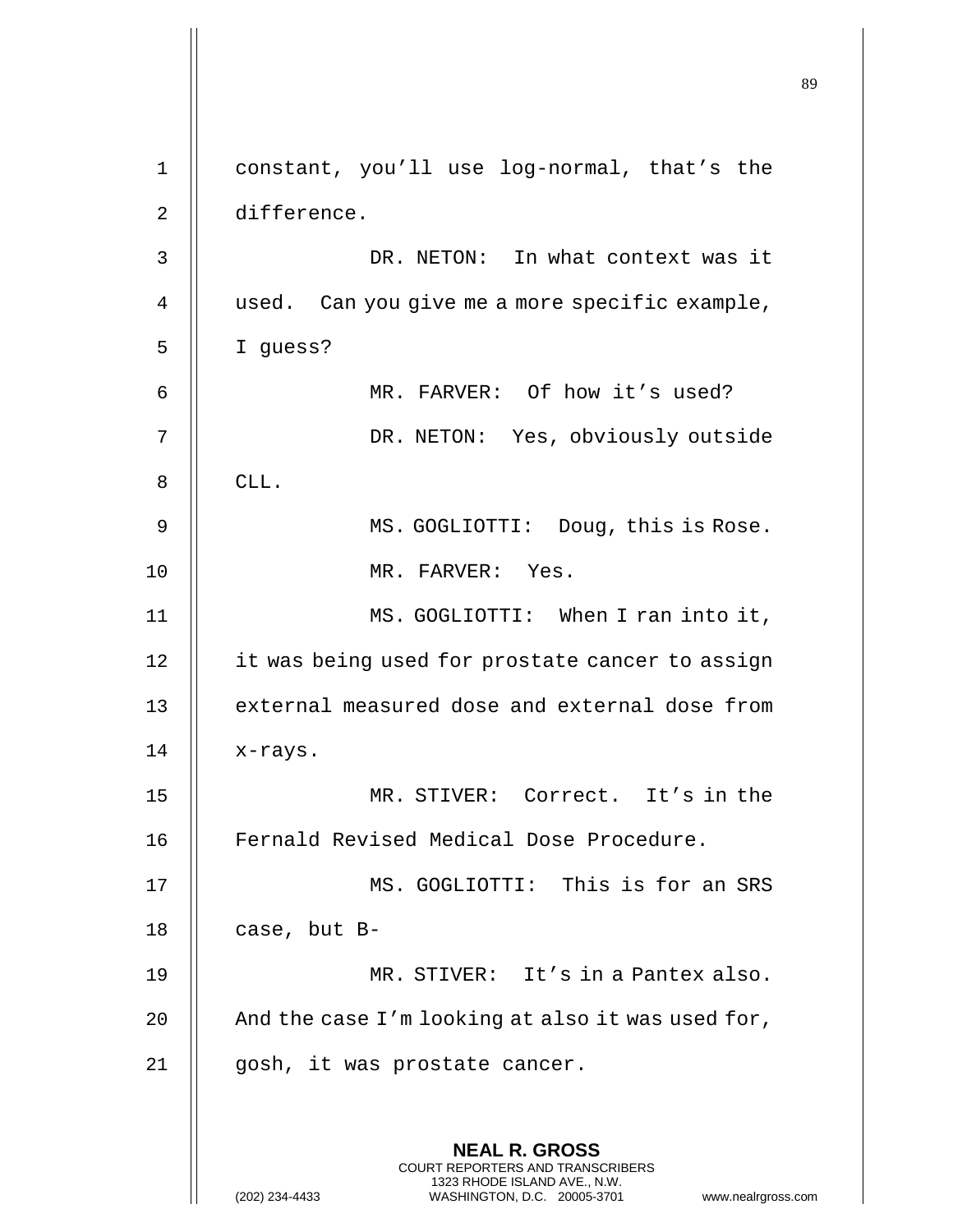| $\mathbf 1$ | DR. NETON: For the external dose                                                                                                                                    |
|-------------|---------------------------------------------------------------------------------------------------------------------------------------------------------------------|
| 2           | of a person?                                                                                                                                                        |
| 3           | MR. STIVER: Yes.                                                                                                                                                    |
| 4           | MS. GOGLIOTTI: Yes.                                                                                                                                                 |
| 5           | DR. NETON: Not a coworker model?                                                                                                                                    |
| 6           | MR. STIVER: For a person.                                                                                                                                           |
| 7           | MR. SIEBERT: This is Scott                                                                                                                                          |
| 8           | Siebert. I'm not sure with my multiple mutes                                                                                                                        |
| 9           | whether I'm actually getting through. Am I?                                                                                                                         |
| 10          | DR. NETON: Yes.                                                                                                                                                     |
| 11          | CHAIR MUNN: Yes, you are. You're                                                                                                                                    |
| 12          | fine.                                                                                                                                                               |
| 13          | MR. SIEBERT: Thanks.                                                                                                                                                |
| 14          | I just wanted to let you know, you                                                                                                                                  |
| 15          | will see it in external dosimetry calculations                                                                                                                      |
| 16          | when we need to do a best-estimate claim where                                                                                                                      |
| 17          | are doing Monte Carlo calculations to<br>we                                                                                                                         |
| 18          | combine various of the six distributions that                                                                                                                       |
| 19          | Doug is speaking about, we may have to combine                                                                                                                      |
| 20          | multiple distributions together and the Monte                                                                                                                       |
| 21          | Carlo package will then, the Vose package will                                                                                                                      |
|             | <b>NEAL R. GROSS</b><br><b>COURT REPORTERS AND TRANSCRIBERS</b><br>1323 RHODE ISLAND AVE., N.W.<br>(202) 234-4433<br>WASHINGTON, D.C. 20005-3701<br>www.nealrgross. |

 $\mathsf{l}$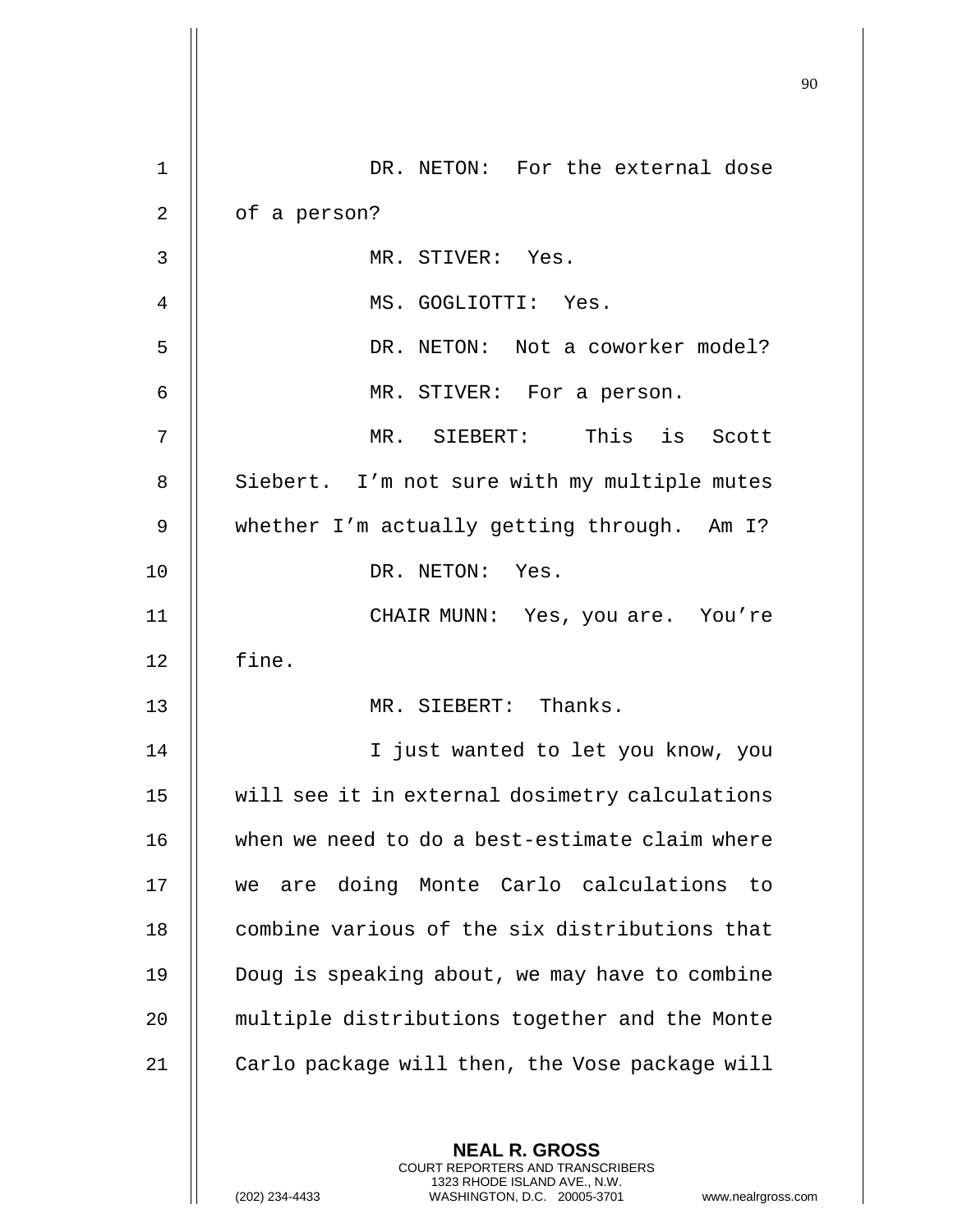| 1              | then fit that resulting distribution the best                                                       |
|----------------|-----------------------------------------------------------------------------------------------------|
| 2              | distribution it can find and Weibull is                                                             |
| 3              | sometimes one of those distributions used.                                                          |
| $\overline{4}$ | It's not the dose reconstructor                                                                     |
| 5              | making a decision, it is the Vose package doing                                                     |
| 6              | the calculations in Monte Carlo and then                                                            |
| 7              | fitting the best distribution to the result.                                                        |
| 8              | MR. SMITH: And this is Matt again.                                                                  |
| 9              | Just for context, previous to doing                                                                 |
| 10             | the work with CLL, we did not have the Weibull                                                      |
| 11             | function available to us when we did our Monte                                                      |
| 12             | Carlo work with Vose.                                                                               |
| 13             | We went ahead and got that module                                                                   |
| 14             | and that ability to use a Weibull because of CLL                                                    |
| 15             | and not that it's included in our Vose engine,                                                      |
| 16             | if you'll put it that way because it's now                                                          |
| 17             | available, it gets used for other situations,                                                       |
| 18             | other types of cancers.                                                                             |
| 19             | MR. MARSCHKE: This is Steve                                                                         |
| 20             | Marschke. I have a thought.                                                                         |
| 21             | Has there been any comparisons made                                                                 |
|                | <b>NEAL R. GROSS</b><br>COURT REPORTERS AND TRANSCRIBERS                                            |
|                | 1323 RHODE ISLAND AVE., N.W.<br>(202) 234-4433<br>WASHINGTON, D.C. 20005-3701<br>www.nealrgross.com |

 $\overline{1}$ 

 $\mathop{||}$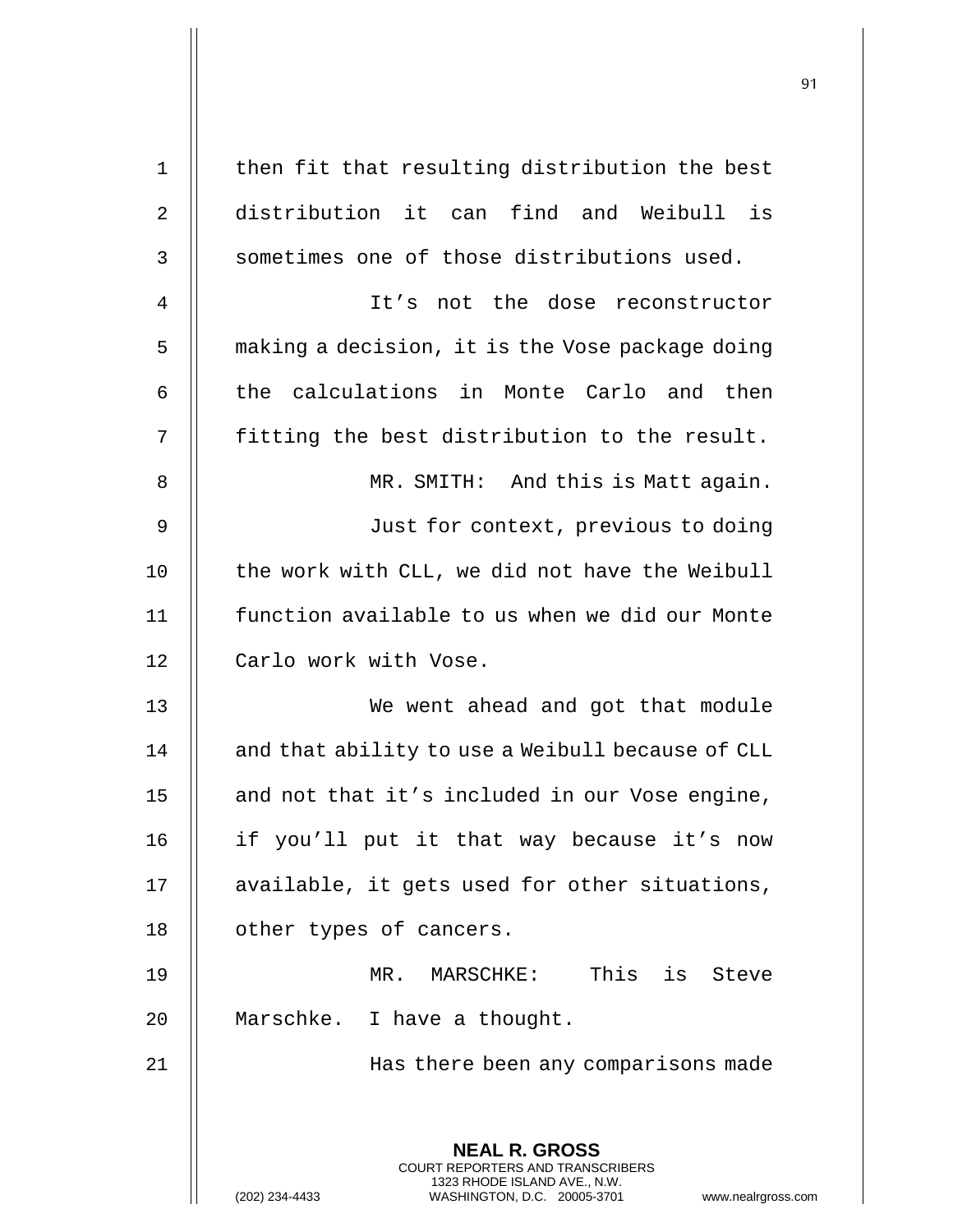| $\mathbf 1$ | between how the code works or<br>how the        |
|-------------|-------------------------------------------------|
| 2           | distribution fitting will work with Weibull as  |
| 3           | opposed to without Weibull? I mean how better,  |
| 4           | I mean, what I'm hearing is that the Weibull    |
| 5           | distribution gives you a better fit. How much   |
| 6           | better as measured by, you know, I guess the    |
| 7           | R-squared or some other means of measuring the  |
| 8           | goodness of fit.                                |
| $\mathsf 9$ | How much better does the Wiebull                |
| 10          | give you versus what you were using previously? |
| 11          | DR. NETON: Well, Steve, as I said,              |
| 12          | it's this AIC value, the Akaike information     |
| 13          | criterion which is a goodness of fit measure    |
| 14          | that our statisticians are telling me is a      |
| 15          | better fit than -- a better indication of       |
| 16          | goodness of fit than something like a           |
| 17          | chi-squared distribution.                       |
| 18          | There are criteria for selecting                |
| 19          | the best fit but this is all built in to the B  |
| 20          | MR. MARSCHKE: But, Jim, are we                  |
| 21          | talking about, you know, percentage changes in  |
|             |                                                 |
|             | <b>NEAL R. GROSS</b>                            |

COURT REPORTERS AND TRANSCRIBERS 1323 RHODE ISLAND AVE., N.W.

 $\mathsf{II}$ 

(202) 234-4433 WASHINGTON, D.C. 20005-3701 www.nealrgross.com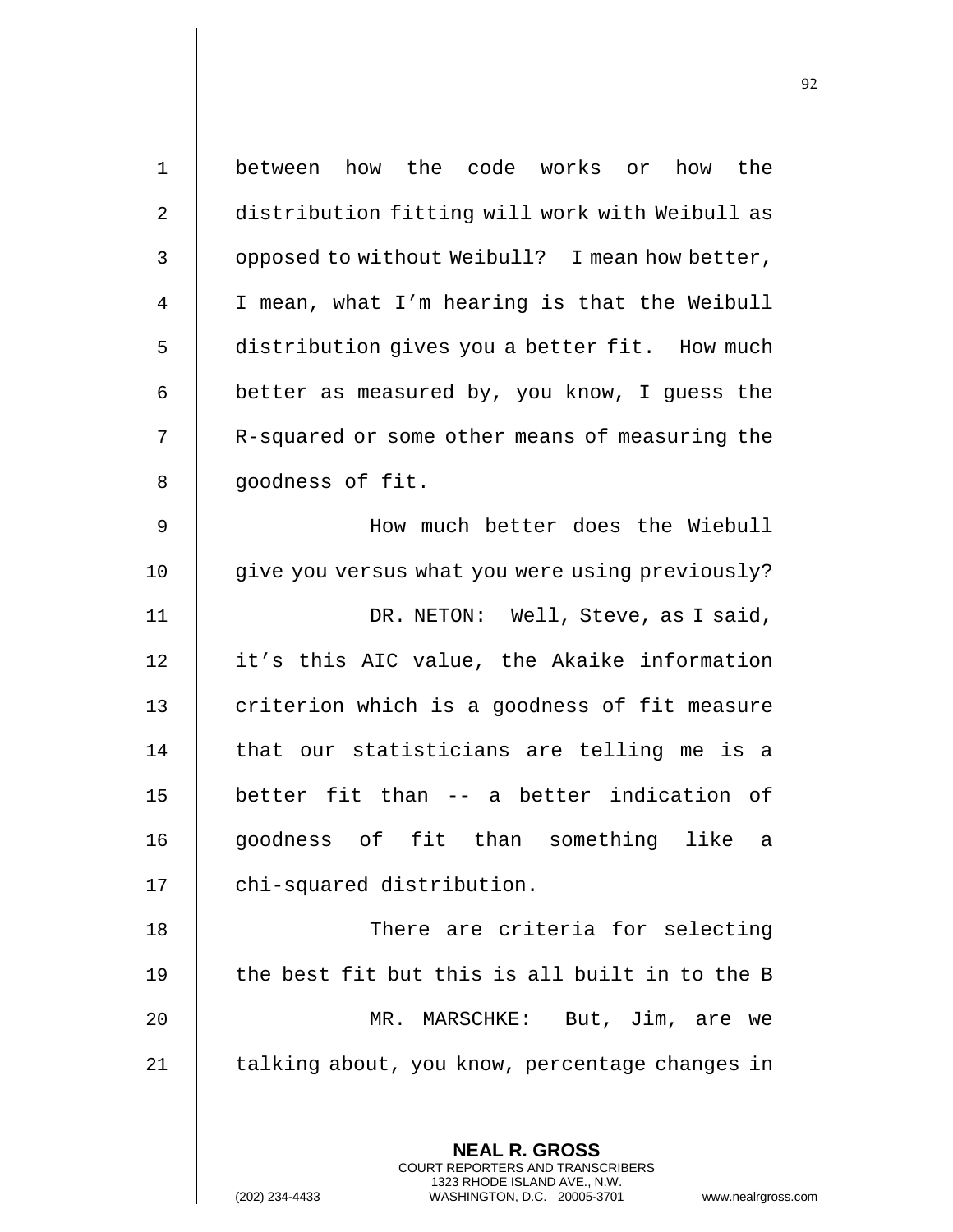| $\mathbf 1$    | best or are we talking about the best fit, it's                                                                                                                    |
|----------------|--------------------------------------------------------------------------------------------------------------------------------------------------------------------|
| $\sqrt{2}$     | a much better fit? Or are we talking about                                                                                                                         |
| 3              | small changes or large changes or?                                                                                                                                 |
| $\overline{4}$ | DR. NETON: I'm not sure what                                                                                                                                       |
| 5              | difference it makes, Steve. I mean if it's a                                                                                                                       |
| 6              | better fit, I mean, and we have it available,                                                                                                                      |
| 7              | why wouldn't we use it?                                                                                                                                            |
| 8              | MR. STIVER: This is John. I                                                                                                                                        |
| $\mathsf 9$    | guess, I see those kind of revolving around the                                                                                                                    |
| 10             | whole idea of the V&V for software changes.                                                                                                                        |
| 11             | DR. NETON: Well this is a standard                                                                                                                                 |
| 12             | commercial product we're using, John. This is                                                                                                                      |
| 13             | not something that we written ourselves.                                                                                                                           |
| 14             | MR. STIVER: Oh, I understand that                                                                                                                                  |
| 15             | but it's just that there's a change being made                                                                                                                     |
| 16             | but I don't see that there's really been any                                                                                                                       |
| 17             | kind of a formal testing of it, whether it                                                                                                                         |
| 18             | really works better. You know, what, as Steve                                                                                                                      |
| 19             | was saying, is there five percent change?<br>Is                                                                                                                    |
| 20             | there a negligible change?                                                                                                                                         |
| 21             | But this is something that's come up                                                                                                                               |
|                |                                                                                                                                                                    |
|                | <b>NEAL R. GROSS</b><br><b>COURT REPORTERS AND TRANSCRIBERS</b><br>1323 RHODE ISLAND AVE., N.W.<br>(202) 234-4433<br>WASHINGTON, D.C. 20005-3701<br>www.nealrgross |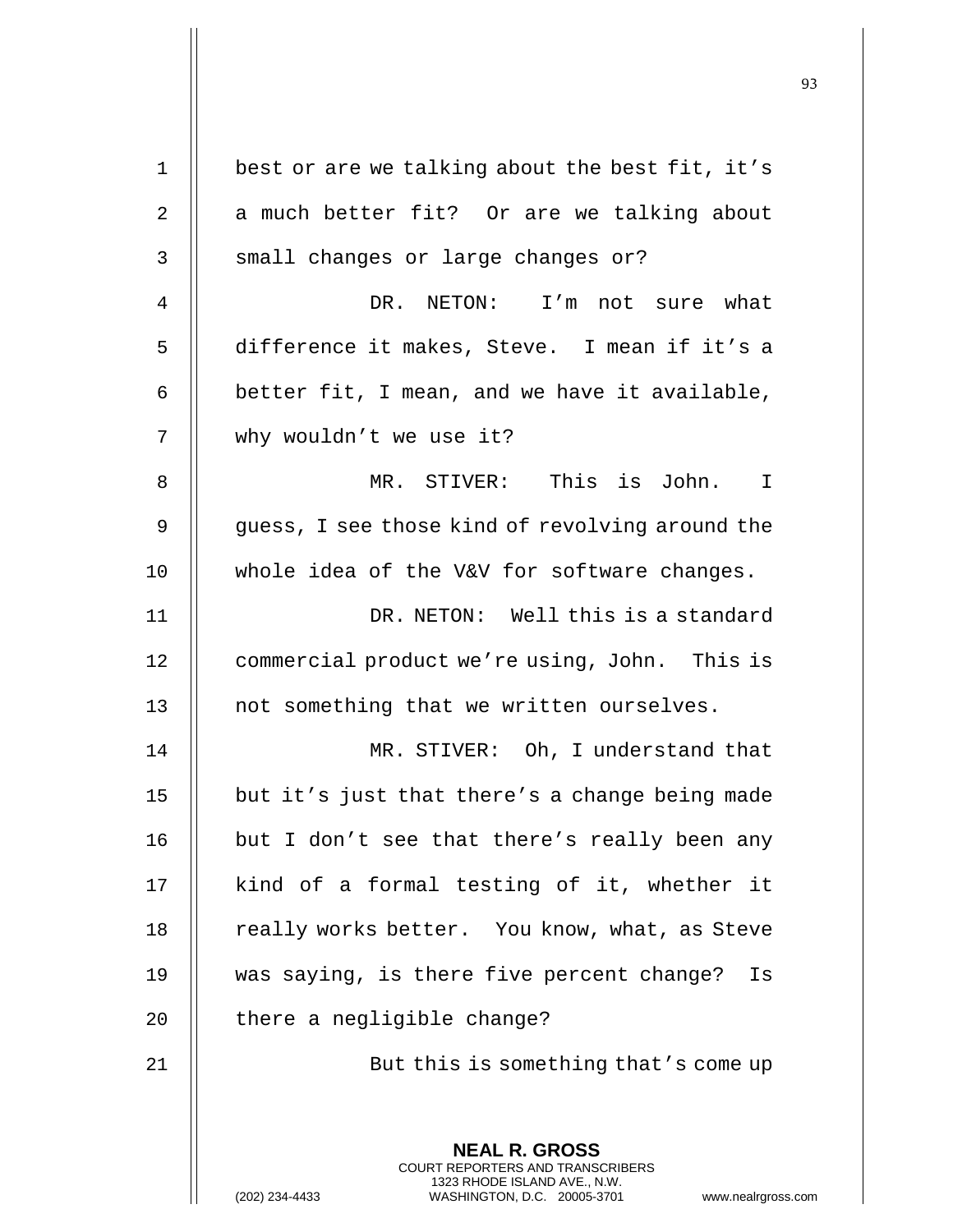| $\mathbf{1}$   | again and again mainly the Dose Reconstruction                                                  |
|----------------|-------------------------------------------------------------------------------------------------|
| $\overline{2}$ | Subcommittee, some notion of changes being made                                                 |
| 3              | to sort of becoming more and more like a black                                                  |
| 4              | box-type applications and it can become really                                                  |
| 5              | difficult to audit without some sort of a easy                                                  |
| 6              | trail that we can look at.                                                                      |
| 7              | MR. HINNEFELD: This is Stu. To be                                                               |
| 8              | fair, you've never really audited the goodness                                                  |
| 9              | of fit of these outcomes when the selection was                                                 |
| 10             | limited to normal, log-normal, triangular,                                                      |
| 11             | etc.                                                                                            |
| 12             | I mean I don't understand quite the                                                             |
| 13             | issue here when you have a better, you know, the                                                |
| 14             | ability to use a distribution that better fits                                                  |
| 15             | I don't understand that issues.<br>the data.                                                    |
| 16             | MR. STIVER: I guess the question                                                                |
| 17             | is how much better is it? Is it really better                                                   |
| 18             | resolved?                                                                                       |
| 19             | MR. HINNEFELD: Well if we could                                                                 |
| 20             | monitor, then the program would select                                                          |
| 21             | log-normal or normal.                                                                           |
|                |                                                                                                 |
|                | <b>NEAL R. GROSS</b><br><b>COURT REPORTERS AND TRANSCRIBERS</b><br>1323 RHODE ISLAND AVE., N.W. |
|                | WASHINGTON, D.C. 20005-3701<br>(202) 234-4433<br>www.nealrgross                                 |

(202) 234-4433 WASHINGTON, D.C. 20005-3701 www.nealrgross.com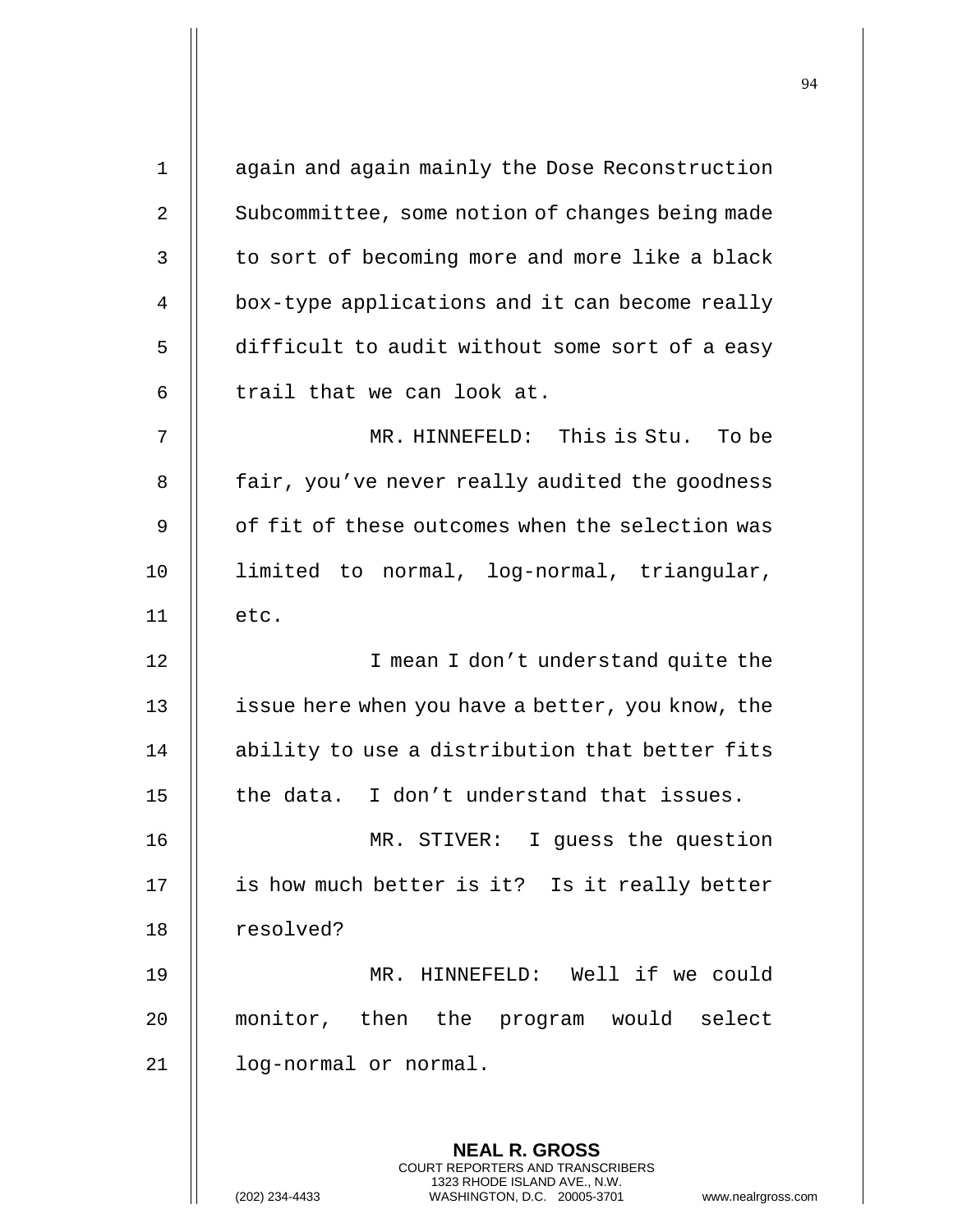| $\mathbf 1$ | Yes, so it just<br>MR. STIVER:                                                                  |
|-------------|-------------------------------------------------------------------------------------------------|
| 2           | converges to a -- it takes the distribution that                                                |
| 3           | allows the conversion to a more precise B                                                       |
| 4           | DR. NETON: Can I give you the exact                                                             |
| 5           | criteria and we could probably provide that to                                                  |
| 6           | you. I spoke to our statistician yesterday and                                                  |
| 7           | he assured me that it's not just because you                                                    |
| 8           | have more parameters and more freedom that                                                      |
| 9           | allows you to select that value. It's like I                                                    |
| 10          | said, the AIC value actually penalizes you for                                                  |
| 11          | putting more parameters because, obviously,                                                     |
| 12          | the more parameters you have, the better fit you                                                |
| 13          | get.                                                                                            |
| 14          | mean we could provide<br>So<br>I.<br>you                                                        |
| 15          | possibly with the criterion but -B                                                              |
| 16          | MR. STIVER: Well it sounds like                                                                 |
| 17          | that might be the way to go at this point. If                                                   |
| 18          | you can provide that to us then we can look at                                                  |
| 19          | it and maybe we can come back.                                                                  |
| 20          | I don't think that that -- I mean                                                               |
| 21          | it's not several further discussions today or                                                   |
|             |                                                                                                 |
|             | <b>NEAL R. GROSS</b><br>COURT REPORTERS AND TRANSCRIBERS                                        |
|             | 1323 RHODE ISLAND AVE., N.W.<br>(202) 234-4433<br>WASHINGTON, D.C. 20005-3701<br>www.nealrgross |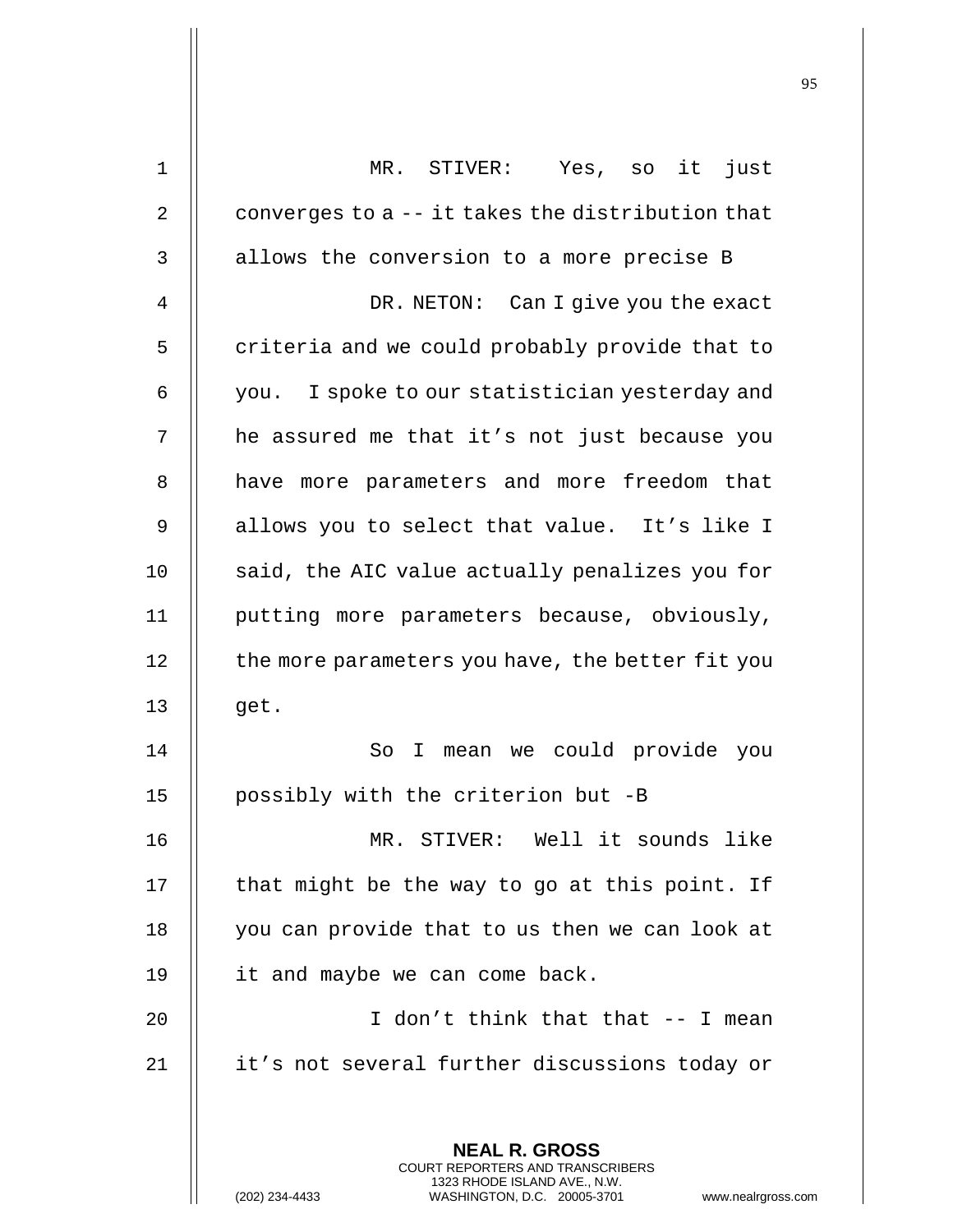**NEAL R. GROSS** COURT REPORTERS AND TRANSCRIBERS 1323 RHODE ISLAND AVE., N.W. (202) 234-4433 WASHINGTON, D.C. 20005-3701 www.nealrgross.com 1 || it may not be the most productive use of our  $2 \parallel$  time. 3 DR. NETON: What I'm hearing is the 4 || SC&A is interested in knowing, you know, how the 5 | goodness fit is actually selected using the AIC  $6 \parallel$  value. 7 || MR. STIVER: That would help me, I  $8$  || think. Harry, are you on the line by any 9 || chance? I'd ask Harry to jump in. I guess he 10 didn't get the message. 11 But in any case, I think we're going 12 | to have to kind of look at this and think about 13 | it some more and then we can discuss it at the 14 || next meeting. 15 Yes, if you can provide us with the 16 | criterion we can maybe look into a little more 17 in depth. 18 CHAIR MUNN: So I'm recording it as 19 || an action item that NIOSH is going to provide 20  $\parallel$  criteria that's used when selecting the options 21 | for the IREP runs.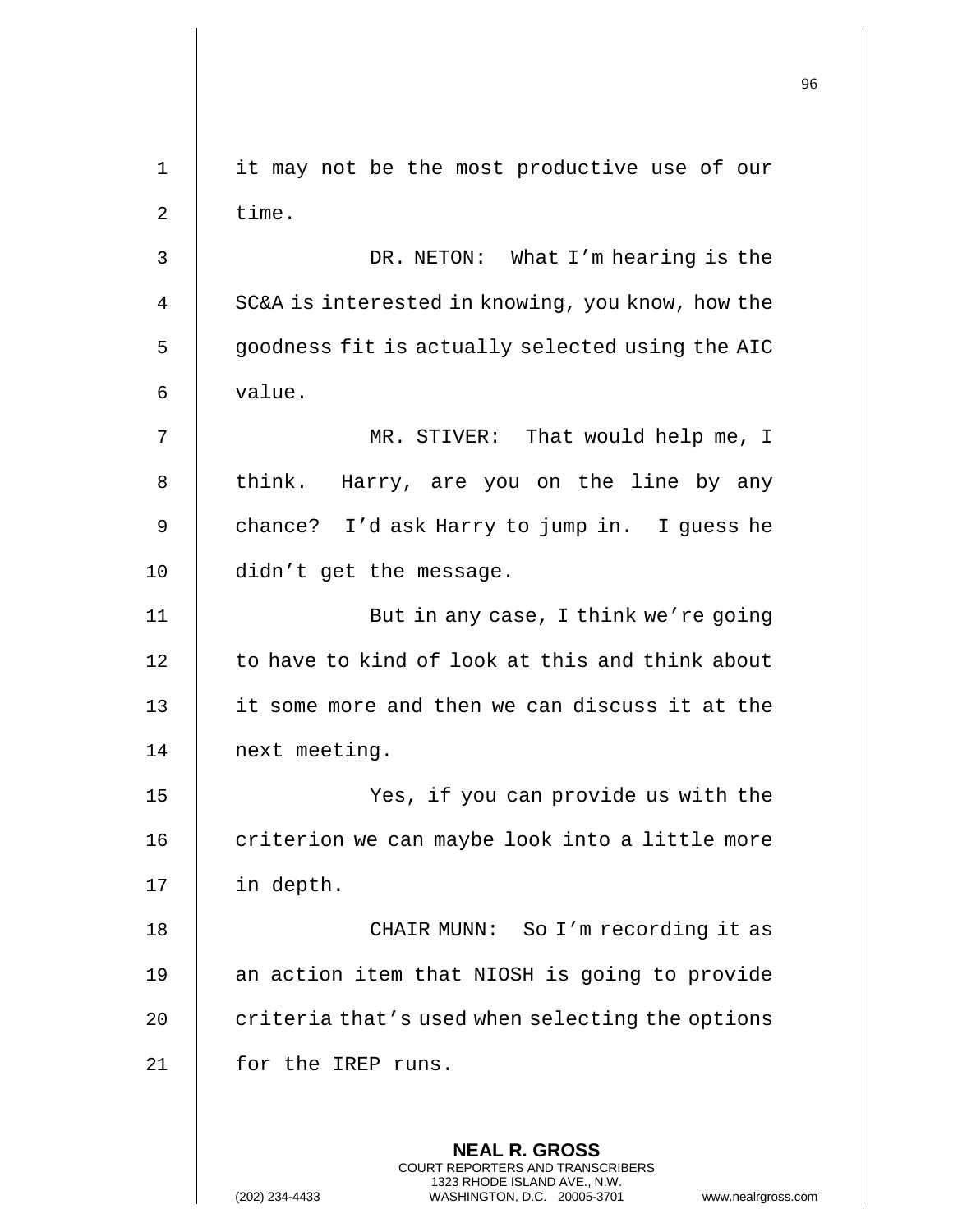| 1  | Is there anything else that we need                                                                                                                             |
|----|-----------------------------------------------------------------------------------------------------------------------------------------------------------------|
| 2  | to record for next time? If not then B                                                                                                                          |
| 3  | MR. STIVER: I think that will                                                                                                                                   |
| 4  | probably give us what we need to formulate some                                                                                                                 |
| 5  | -- if there are further questions, somebody can                                                                                                                 |
| 6  | bring them up at the next meeting.                                                                                                                              |
| 7  | CHAIR MUNN: Very good. That will                                                                                                                                |
| 8  | be on our next agenda items.                                                                                                                                    |
| 9  | It's now 20 minutes to the hour and                                                                                                                             |
| 10 | we've completed our discussion of this item.                                                                                                                    |
| 11 | We'll return at 20 minutes to the                                                                                                                               |
| 12 | next hour with OTIB-83 and SC&A will be leading                                                                                                                 |
| 13 | that, am I correct?                                                                                                                                             |
| 14 | Wanda, this is<br>MR. MARSCHKE:                                                                                                                                 |
| 15 | Steve. This is the one that I sent you the                                                                                                                      |
| 16 | email on.                                                                                                                                                       |
| 17 | CHAIR MUNN: Yes.                                                                                                                                                |
| 18 | MR. MARSCHKE: I think we talked                                                                                                                                 |
| 19 | about. I think actually we talked about this                                                                                                                    |
| 20 | at the last meeting in quite some detail and I                                                                                                                  |
| 21 | think actually the action item is with NIOSH on                                                                                                                 |
|    |                                                                                                                                                                 |
|    | <b>NEAL R. GROSS</b><br>COURT REPORTERS AND TRANSCRIBERS<br>1323 RHODE ISLAND AVE., N.W.<br>(202) 234-4433<br>WASHINGTON, D.C. 20005-3701<br>www.nealrgross.com |

 $\mathsf{I}$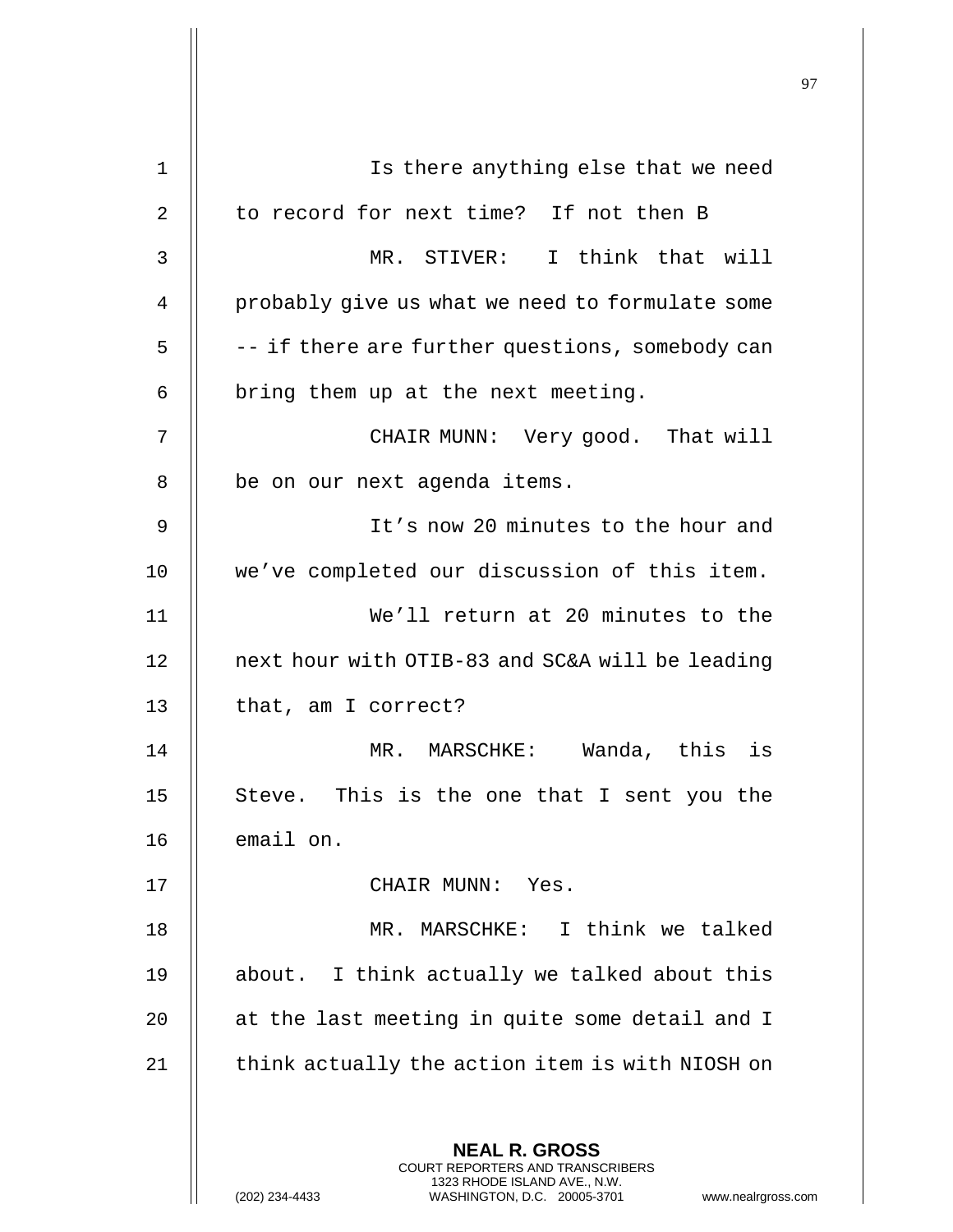|                | this.                                                                                                                                                        |
|----------------|--------------------------------------------------------------------------------------------------------------------------------------------------------------|
| $\mathbf 1$    |                                                                                                                                                              |
| $\overline{2}$ | DR. NETON: I'm sorry, I was                                                                                                                                  |
| 3              | distracted. Were we talking about OTIB-83?                                                                                                                   |
| 4              | MR. MARSCHKE: Yes.                                                                                                                                           |
| 5              | CHAIR MUNN: We're talking about                                                                                                                              |
| 6              | OTIB-83. Are you folks B-                                                                                                                                    |
| 7              | DR. NETON: Well, OTIB-83, if you                                                                                                                             |
| 8              | remember, I think OTIB-83 is the review of the                                                                                                               |
| 9              | Type J, Type L plutonium-238, how we approach                                                                                                                |
| 10             | modeling that, actually Y-12?                                                                                                                                |
| 11             | CHAIR MUNN: Yes.                                                                                                                                             |
| 12             | DR. NETON: And I think I was pretty                                                                                                                          |
| 13             | clear last time. We're not going to have                                                                                                                     |
| 14             | anything to report at this meeting. We're                                                                                                                    |
| 15             | working on it. We're looking into the various                                                                                                                |
| 16             | issues that have been raised. To me, the two                                                                                                                 |
| 17             | key issues were, hang on, I wasn't quite ready                                                                                                               |
| 18             | to -- excuse me while I find my notes.                                                                                                                       |
| 19             | Yes, but the issues were to address                                                                                                                          |
| 20             | our belief that the Type J material is actually                                                                                                              |
| 21             | unique to Los Alamos. If you remember that Los                                                                                                               |
|                | <b>NEAL R. GROSS</b><br>COURT REPORTERS AND TRANSCRIBERS<br>1323 RHODE ISLAND AVE., N.W.<br>(202) 234-4433<br>WASHINGTON, D.C. 20005-3701<br>www.nealrgross. |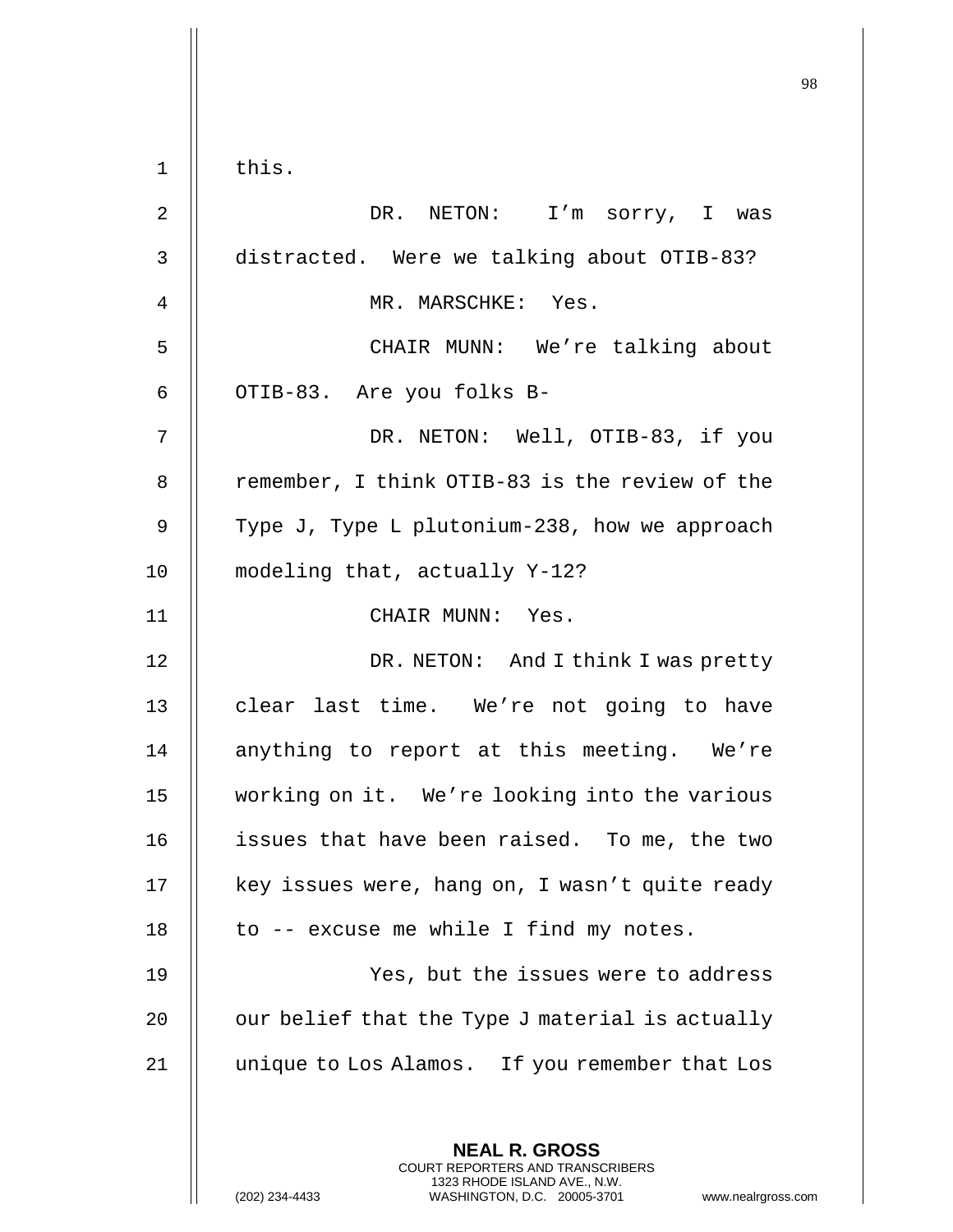| $1\,$          | Alamos had this very non-monotonically                                                                                                                            |
|----------------|-------------------------------------------------------------------------------------------------------------------------------------------------------------------|
| $\overline{2}$ | decreasing inhalation intakes that extend over                                                                                                                    |
| 3              | quite a period of time, hundreds of days unlike                                                                                                                   |
| 4              | the B                                                                                                                                                             |
| 5              | I mean Los Alamos had that material.                                                                                                                              |
| 6              | Unlike Mound which was a much shorter period.                                                                                                                     |
| 7              | And we described in Section 6 of that document                                                                                                                    |
| 8              | unique situation at Los Alamos that<br>the                                                                                                                        |
| 9              | generated that type of material.                                                                                                                                  |
| 10             | This is what's called a cermet,                                                                                                                                   |
| 11             | which is a ceramic metal material it had                                                                                                                          |
| 12             | molybdenum in it and they were doing                                                                                                                              |
| 13             | destructive testing on this radioisotope                                                                                                                          |
| 14             | thermal generator. Some electric generator                                                                                                                        |
| 15             | that plutonium-238 source where they vibrated                                                                                                                     |
| 16             | it quite a bit to simulate re-entry which                                                                                                                         |
| 17             | created a lot of small particulate that was                                                                                                                       |
| 18             | respirable and then they cut into it and inhaled                                                                                                                  |
| 19             | this material.                                                                                                                                                    |
| 20             | We're not convinced that that type                                                                                                                                |
| 21             | of situation exists anywhere else with people                                                                                                                     |
|                |                                                                                                                                                                   |
|                | <b>NEAL R. GROSS</b><br><b>COURT REPORTERS AND TRANSCRIBERS</b><br>1323 RHODE ISLAND AVE., N.W.<br>(202) 234-4433<br>WASHINGTON, D.C. 20005-3701<br>www.nealrgros |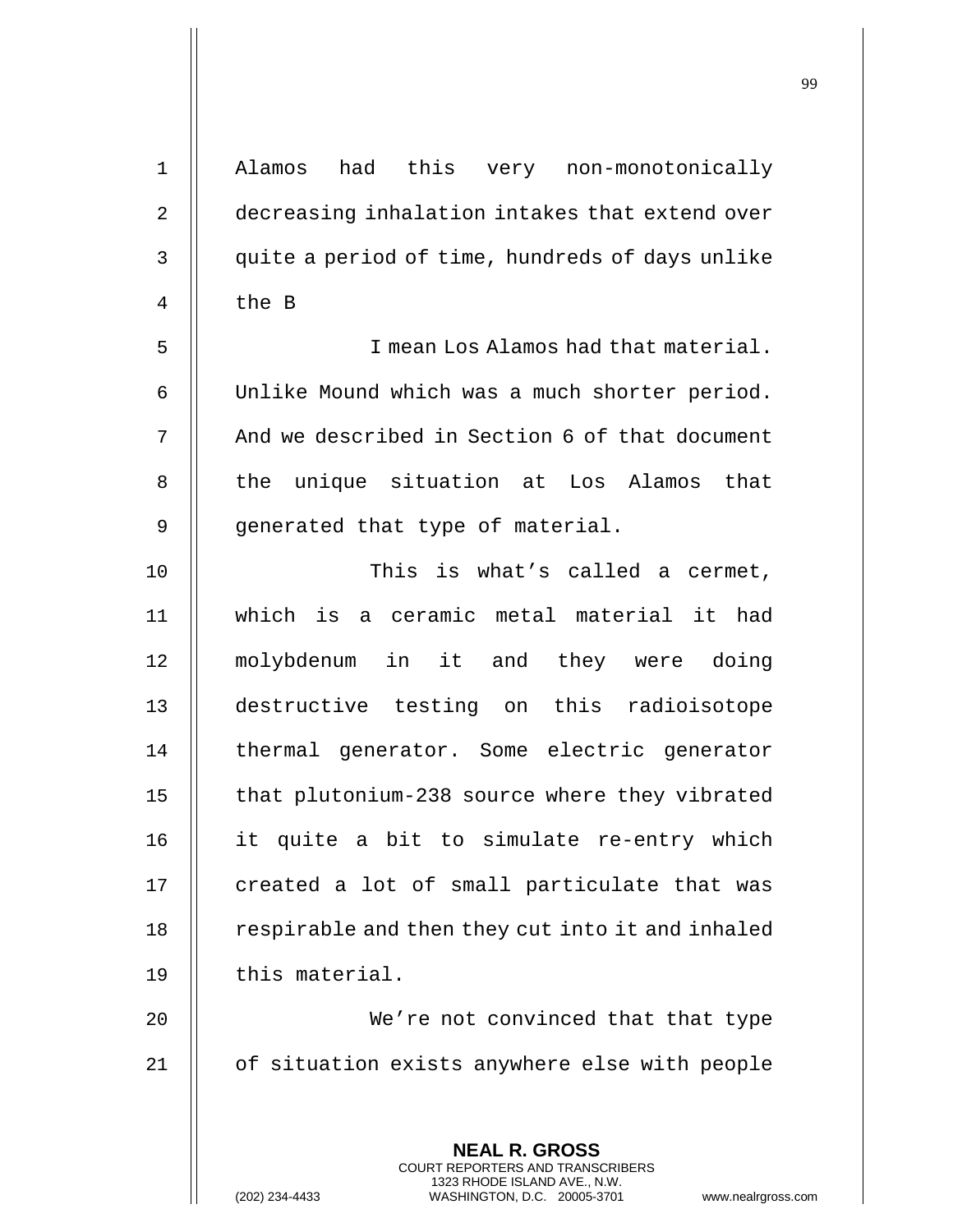**NEAL R. GROSS** COURT REPORTERS AND TRANSCRIBERS 1323 RHODE ISLAND AVE., N.W. (202) 234-4433 WASHINGTON, D.C. 20005-3701 www.nealrgross.com 1 working with plutonium-238. We're  $2 \parallel$  researching that and we'll cover that issue. 3 || And the other situation is that the 4 || Type L model we used at Mound, SC&A had 5 | identified a couple of cases that may be the  $6$   $\parallel$  model we used in covering the range of potential 7 | excretions that we had observed based on some 8 | incident sampling. And we're looking into that 9 | but we're not ready yet to  $-$  I would say that 10 | this is in progress. 11 CHAIR MUNN: Yes, I do remember 12 | that you indicated it wasn't going to be ready 13  $\parallel$  this time and that we shouldn't expect it. So 14 we'll continue to carry it as an open item until 15  $\parallel$  the report's ready. 16 || And with that. I think we can then 17 indicate that when we come from lunch we'll 18 || start with PER-0020. 19 || And that is going to be NIOSH again, 20 I believe. Correct? 21 MR. HINNEFELD: Yes, that's us.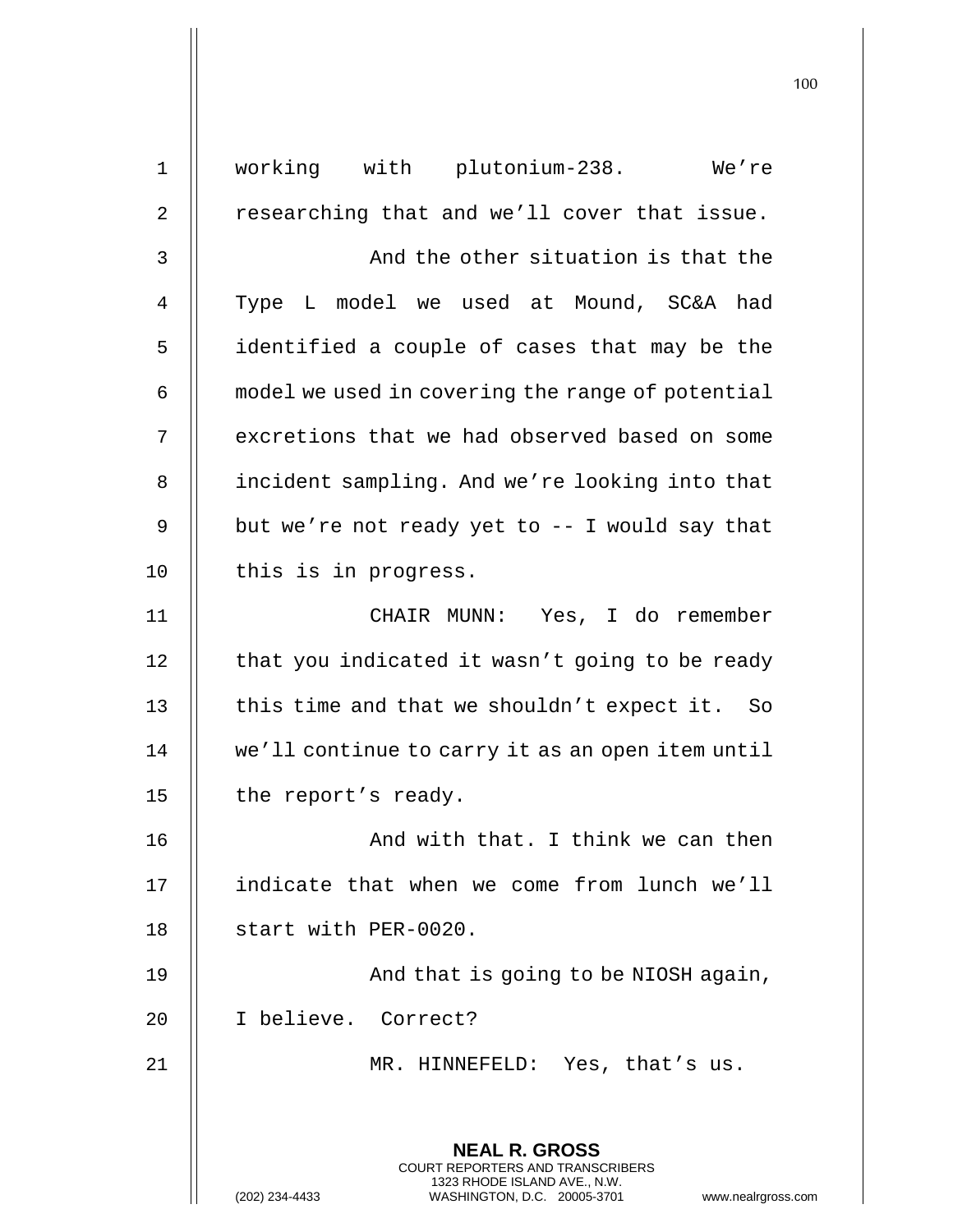|             |                                                                                                                                                                 | 101 |
|-------------|-----------------------------------------------------------------------------------------------------------------------------------------------------------------|-----|
|             |                                                                                                                                                                 |     |
| $\mathbf 1$ | CHAIR MUNN: Very good. Then we'll                                                                                                                               |     |
| 2           | see you. It's now 15 to the hour, so we'll see                                                                                                                  |     |
| 3           | you at 15 minutes to hour, one hour from now.                                                                                                                   |     |
| 4           | Thank you all. We'll talk to you                                                                                                                                |     |
| 5           | soon.                                                                                                                                                           |     |
| 6           | (Whereupon the foregoing matter                                                                                                                                 |     |
| 7           | went off the record at 12:46 p.m. and went back                                                                                                                 |     |
| 8           | on the record at $1:48$ p.m.)                                                                                                                                   |     |
| 9           | CHAIR MUNN: Good, let's go                                                                                                                                      |     |
| 10          | PER-0020. And is the BRS up?                                                                                                                                    |     |
| 11          | MR. MARSCHKE: Yes it is. Can you                                                                                                                                |     |
| 12          | see it?                                                                                                                                                         |     |
| 13          | CHAIR MUNN: I may have a shot at                                                                                                                                |     |
| 14          | it. They've let me through the wall this time                                                                                                                   |     |
| 15          | but I may not be able to get where I need to go.                                                                                                                |     |
| 16          | Hey, yes, there it is, oh no, it's gone. Okay,                                                                                                                  |     |
| 17          | but I'll keep trying.                                                                                                                                           |     |
| 18          | Who's leading off?                                                                                                                                              |     |
| 19          | MS. MARION-MOSS: Wanda, this is                                                                                                                                 |     |
| 20          | Lori, I have a question or a comment.                                                                                                                           |     |
| 21          | CHAIR MUNN: Okay.                                                                                                                                               |     |
|             | <b>NEAL R. GROSS</b><br>COURT REPORTERS AND TRANSCRIBERS<br>1323 RHODE ISLAND AVE., N.W.<br>(202) 234-4433<br>WASHINGTON, D.C. 20005-3701<br>www.nealrgross.com |     |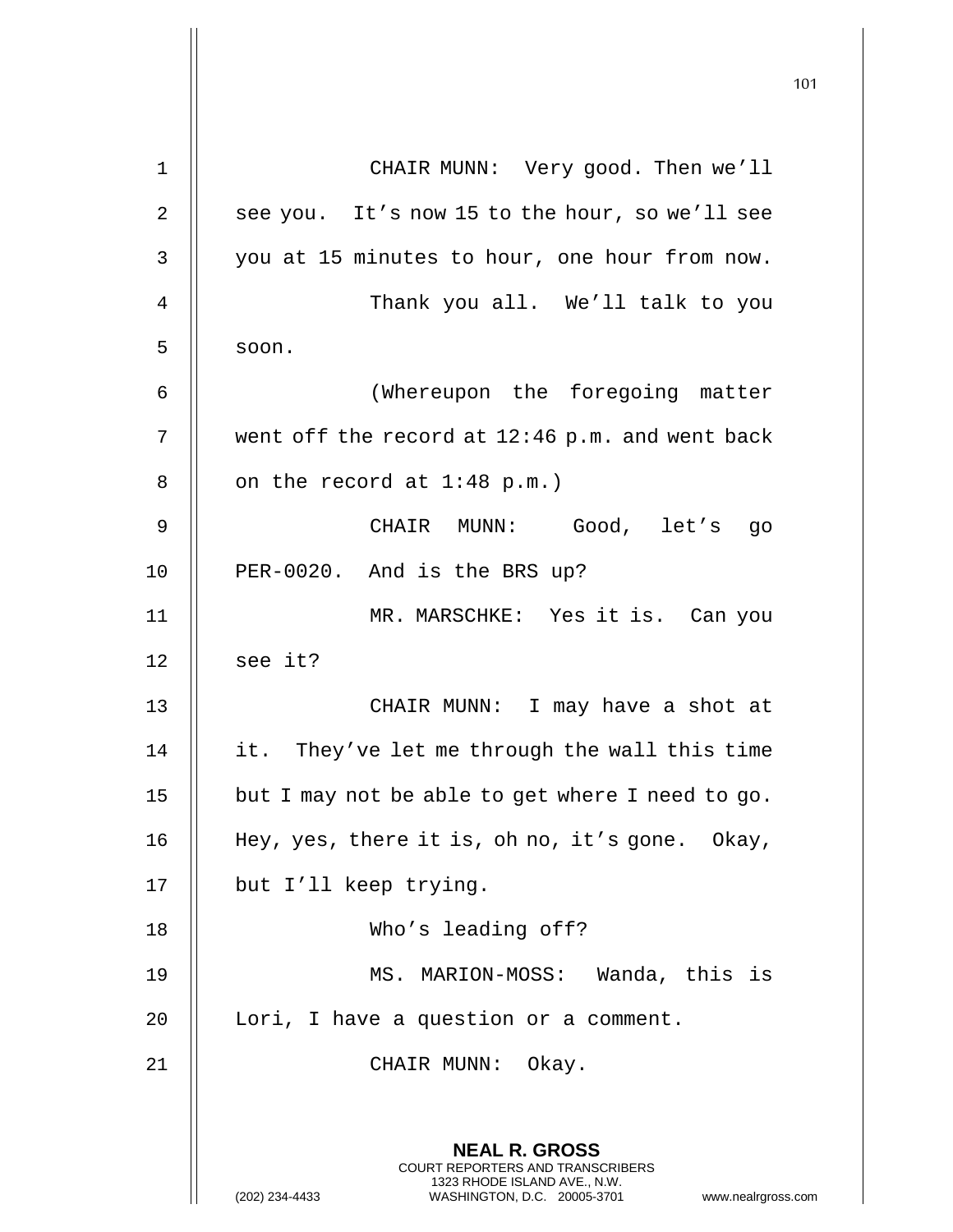|                |                                                                                                                                                                        | 102 |
|----------------|------------------------------------------------------------------------------------------------------------------------------------------------------------------------|-----|
| $\mathbf 1$    | MS. MARION-MOSS: Steve, I see that                                                                                                                                     |     |
| $\overline{2}$ | you've made an entry for PER-0030.                                                                                                                                     |     |
| 3              | MR. MARSCHKE: Yes.                                                                                                                                                     |     |
| 4              | MS. MARION-MOSS: Okay. I just                                                                                                                                          |     |
| 5              | wanted to say you had a typo in the first                                                                                                                              |     |
| 6              | sentence.                                                                                                                                                              |     |
| 7              | MR. MARSCHKE: Doesn't surprise                                                                                                                                         |     |
| 8              | me. I didn't have Paul there proofreading for                                                                                                                          |     |
| 9              | me.                                                                                                                                                                    |     |
| 10             | CHAIR MUNN: We need surveillance.                                                                                                                                      |     |
| 11             | MR. MARSCHKE: SC&A, that would be                                                                                                                                      |     |
| 12             | two cases that related to the issues -- PER not                                                                                                                        |     |
| 13             | REP.                                                                                                                                                                   |     |
| 14             | MS. MARION-MOSS: Right.                                                                                                                                                |     |
| 15             | MR. MARSCHKE: That's it.                                                                                                                                               |     |
| 16             | MS. MARION-MOSS: That's it.                                                                                                                                            |     |
| 17             | CHAIR MUNN: Very good. Thank                                                                                                                                           |     |
| 18             | you, Lori and thank you, Steve.                                                                                                                                        |     |
| 19             | Back to PER-0020, closure of five                                                                                                                                      |     |
| 20             | and six.                                                                                                                                                               |     |
| 21             | MS. MARION-MOSS: Stu, you want to                                                                                                                                      |     |
|                | <b>NEAL R. GROSS</b><br><b>COURT REPORTERS AND TRANSCRIBERS</b><br>1323 RHODE ISLAND AVE., N.W.<br>(202) 234-4433<br>WASHINGTON, D.C. 20005-3701<br>www.nealrgross.com |     |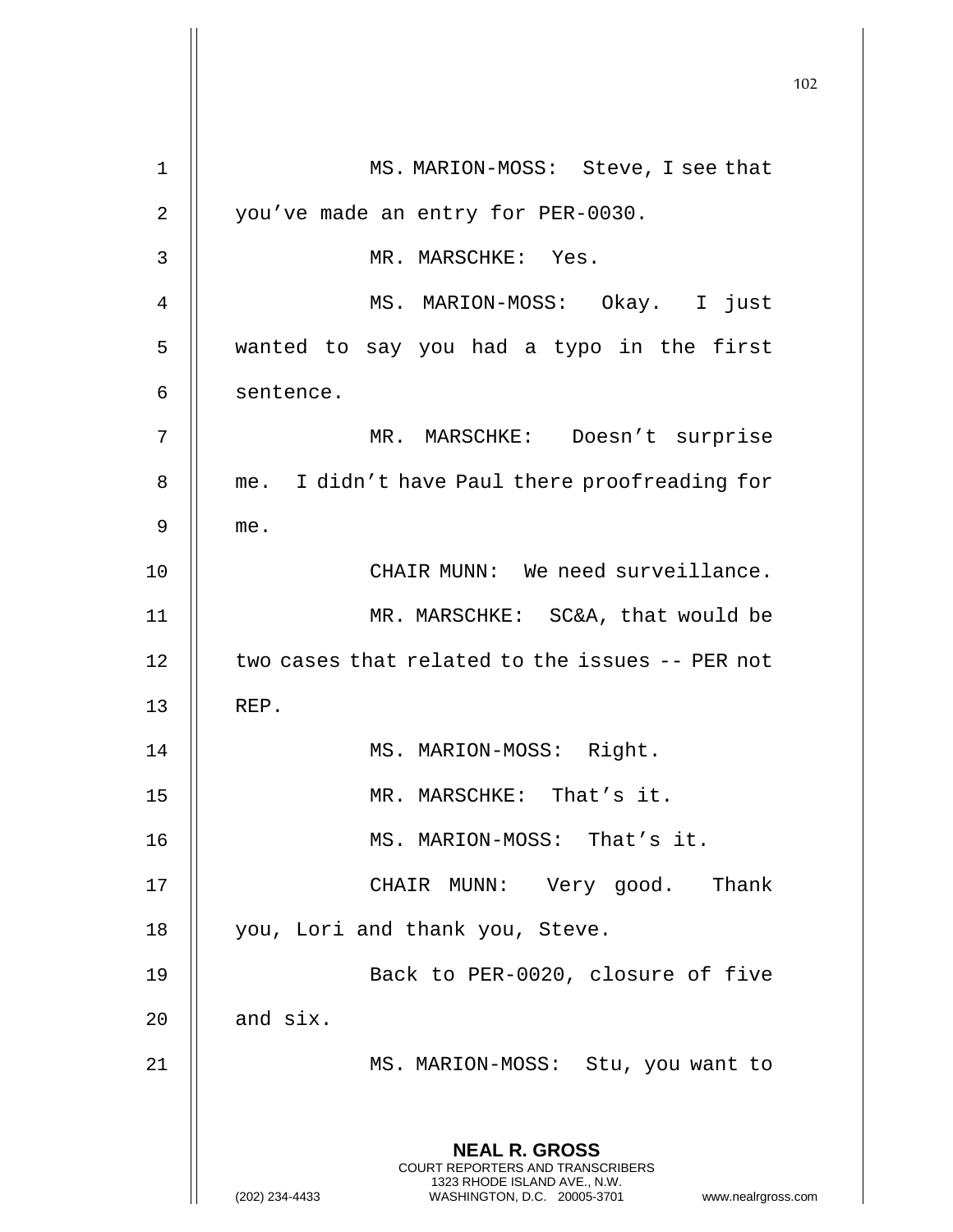103 **NEAL R. GROSS** COURT REPORTERS AND TRANSCRIBERS 1323 RHODE ISLAND AVE., N.W. (202) 234-4433 WASHINGTON, D.C. 20005-3701 www.nealrgross.com 1 discuss this one? 2 MR. HINNEFELD: Yes, I'll start  $3 \parallel$  off, as soon as I get it up there. 4 MR. MARSCHKE: Where are we at on 5 | five, exactly? 6 The response by Kathy is the last  $7$  | entry is in the BRS anyway. 8 MR. HINNEFELD: Okay, well then I'm 9 || not -- have we made the revised tool available 10 | to Kathy, Lori? 11 MS. MARION-MOSS: Yes. The issue 12 | here since the last meeting and, Kathy, are you  $13$   $\parallel$  on? 14 MS. K. BEHLING: Yes, I am. 15 || MS. MARION-MOSS: Okay, correct me 16 || if I'm wrong, but the issue is whether or not  $17$   $\parallel$  there needs to be a change to the wording in the 18 | tool instruction sheet. Am I correct? 19 || MS. K. BEHLING: That's correct. 20 || During the last meeting, I had had 21 || an opportunity to look at both the inhalation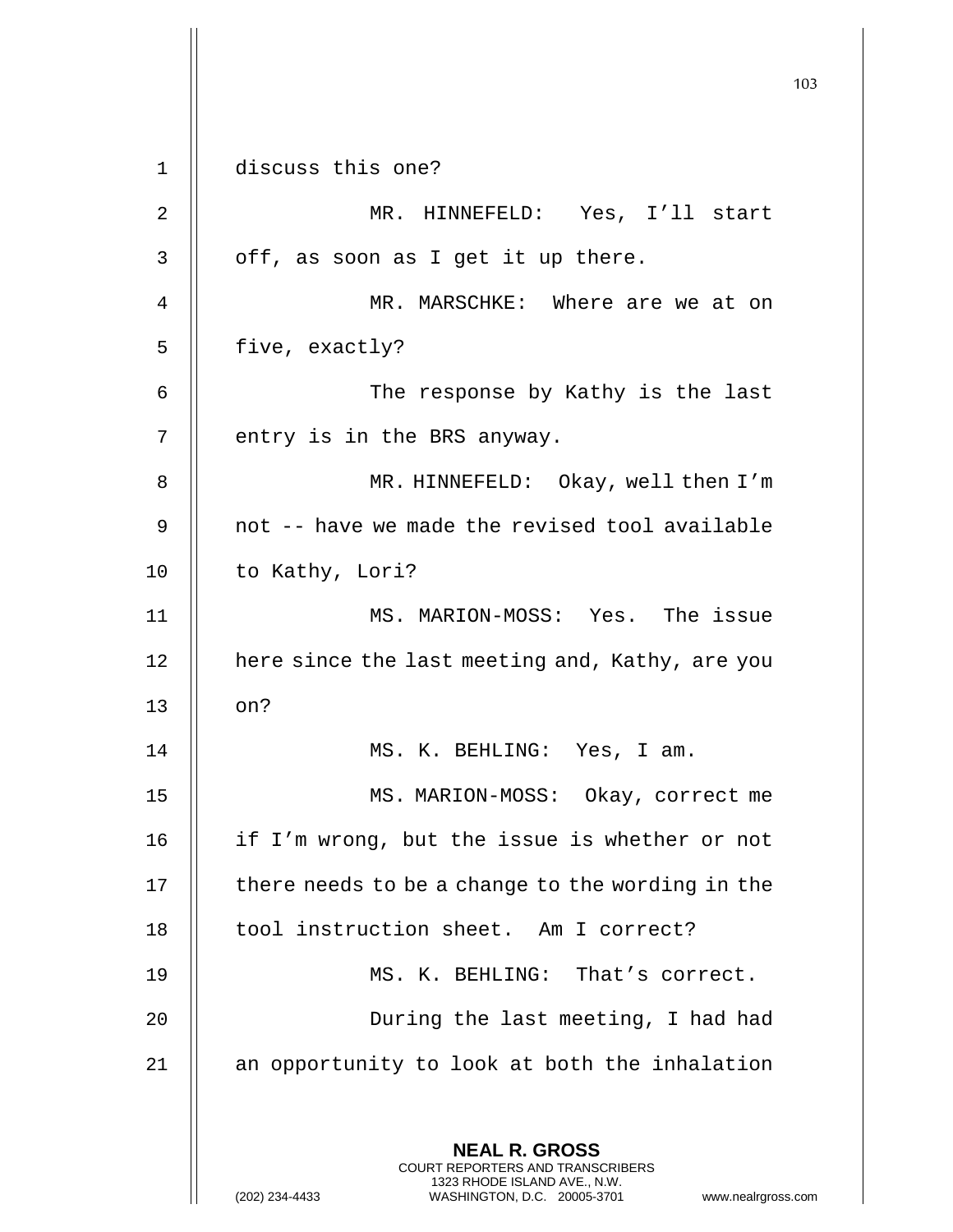| $\mathbf 1$    | and the ingestion tool and I didn't have a      |
|----------------|-------------------------------------------------|
| $\overline{2}$ | problem with the tool. It looked like they      |
| 3              | were correcting consistent with what I saw in   |
| 4              | the Blockson TBD.                               |
| 5              | The only question I have is there is            |
| 6              | there is an instruction sheet that comes with   |
| 7              | the tools and the instruction sheet provides a  |
| 8              | table, Table 1, that gives the dose             |
| $\mathsf 9$    | reconstructors the option to use either the     |
| 10             | inhalation or the ingestion pathway for the GI  |
| 11             | tract tissues.                                  |
| 12             | And according to these                          |
| 13             | instructions, it says that if there's a         |
| 14             | multiple choice, that you should complete both  |
| 15             | options and then determine which is the         |
| 16             | highest.                                        |
| 17             | However, and that's fine, but that              |
| 18             | seem to be consistent with<br>doesn't<br>the    |
| 19             | information in the Blockson TBD and I'm looking |
| 20             | at Page 21 of the most current TBD Revision 3,  |
| 21             | Table 4(a) is the inhalation rate for building  |
|                |                                                 |

**NEAL R. GROSS** COURT REPORTERS AND TRANSCRIBERS 1323 RHODE ISLAND AVE., N.W.

(202) 234-4433 WASHINGTON, D.C. 20005-3701 www.nealrgross.com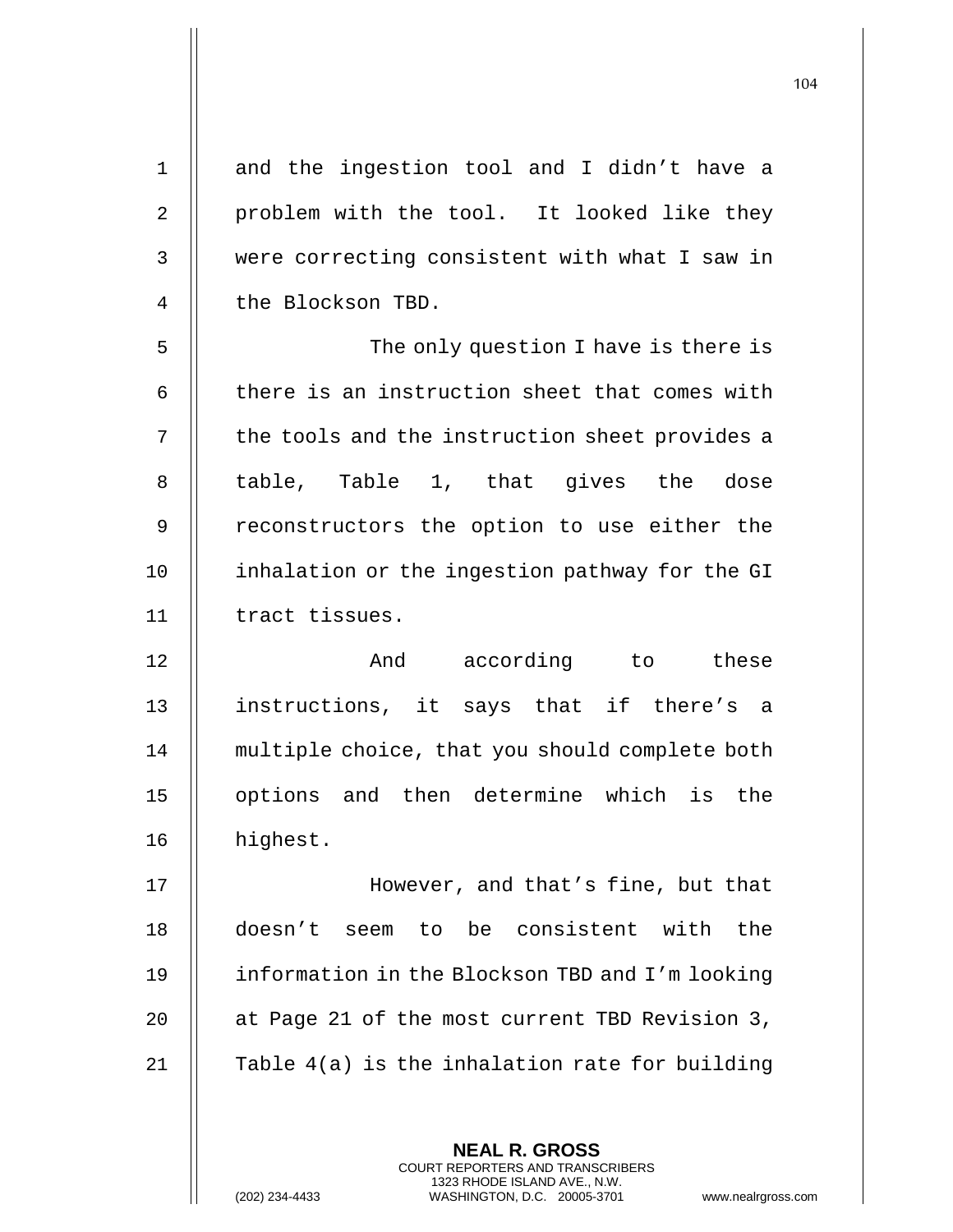| $\mathbf 1$    | 55 which gives a footnote indicating that the                                                                                                                     |
|----------------|-------------------------------------------------------------------------------------------------------------------------------------------------------------------|
| $\overline{2}$ | gastrointestinal tract and tissues of the                                                                                                                         |
| 3              | gastrointestinal tract should be completed                                                                                                                        |
| 4              | using Table 4(b) which is ingestion.                                                                                                                              |
| 5              | And, in fact, what brought this to                                                                                                                                |
| 6              | my attention is when I was doing this Blockson                                                                                                                    |
| 7              | case, it was a stomach cancer and that had been                                                                                                                   |
| 8              | completed using inhalation rather than                                                                                                                            |
| 9              | ingestion.                                                                                                                                                        |
| 10             | But I was just questioning. And I                                                                                                                                 |
| 11             | know that, I think Stu wonder if it was that                                                                                                                      |
| 12             | simple, my explanation last time. But I'm just                                                                                                                    |
| 13             | saying that there seems to be a conflict between                                                                                                                  |
| 14             | the TBD and the instructions.                                                                                                                                     |
| 15             | MR. HINNEFELD: Yes, okay, this is                                                                                                                                 |
| 16             | Stu and I will take that up then. You're right;                                                                                                                   |
| 17             | there is a conflict between the TBD and the                                                                                                                       |
| 18             | instructions.                                                                                                                                                     |
| 19             | What happened here is that the Site                                                                                                                               |
| 20             | Profile was originally written and it included                                                                                                                    |
| 21             | that statement you just talked about that said                                                                                                                    |
|                |                                                                                                                                                                   |
|                | <b>NEAL R. GROSS</b><br><b>COURT REPORTERS AND TRANSCRIBERS</b><br>1323 RHODE ISLAND AVE., N.W.<br>(202) 234-4433<br>WASHINGTON, D.C. 20005-3701<br>www.nealrgros |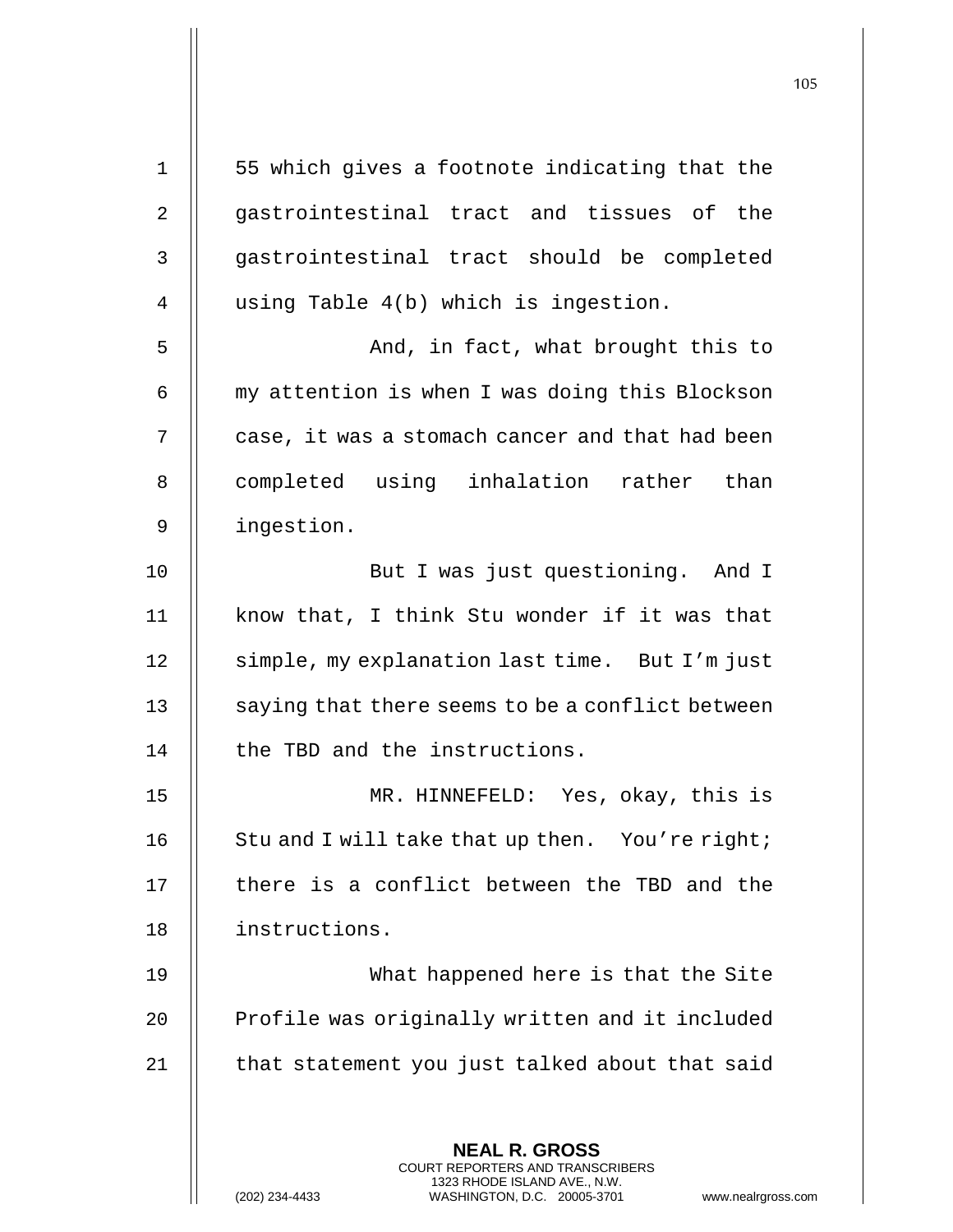1 || for GI tract use ingestion.

2 And then there was a revision to the  $3 \parallel$  Site Profile that added additional 4 || radionuclides I think in the building 55 5 | portion or something.

6 And after that was done and we 7 | worked with that, you know, essentially the new 8 || tools, we recognized that under certain 9 | circumstances, the inhalation is actually more 10 favorable to the claimant that ingestion for 11 || some GI target organs in some circumstances.

**So** because of that, the **instructions were written to run both and chose** 14 | either ingestion or inhalation, the one that's most favorable if you're dealing with the GI || tract.

17 However, you know, once we decided 18  $\parallel$  that, we then didn't go back and change the 19 || statement in the Site Profile, it just flat out 20 | says for GI tract use ingestion. And so that's 21 what we will be doing going forward is changing

> **NEAL R. GROSS** COURT REPORTERS AND TRANSCRIBERS 1323 RHODE ISLAND AVE., N.W.

(202) 234-4433 WASHINGTON, D.C. 20005-3701 www.nealrgross.com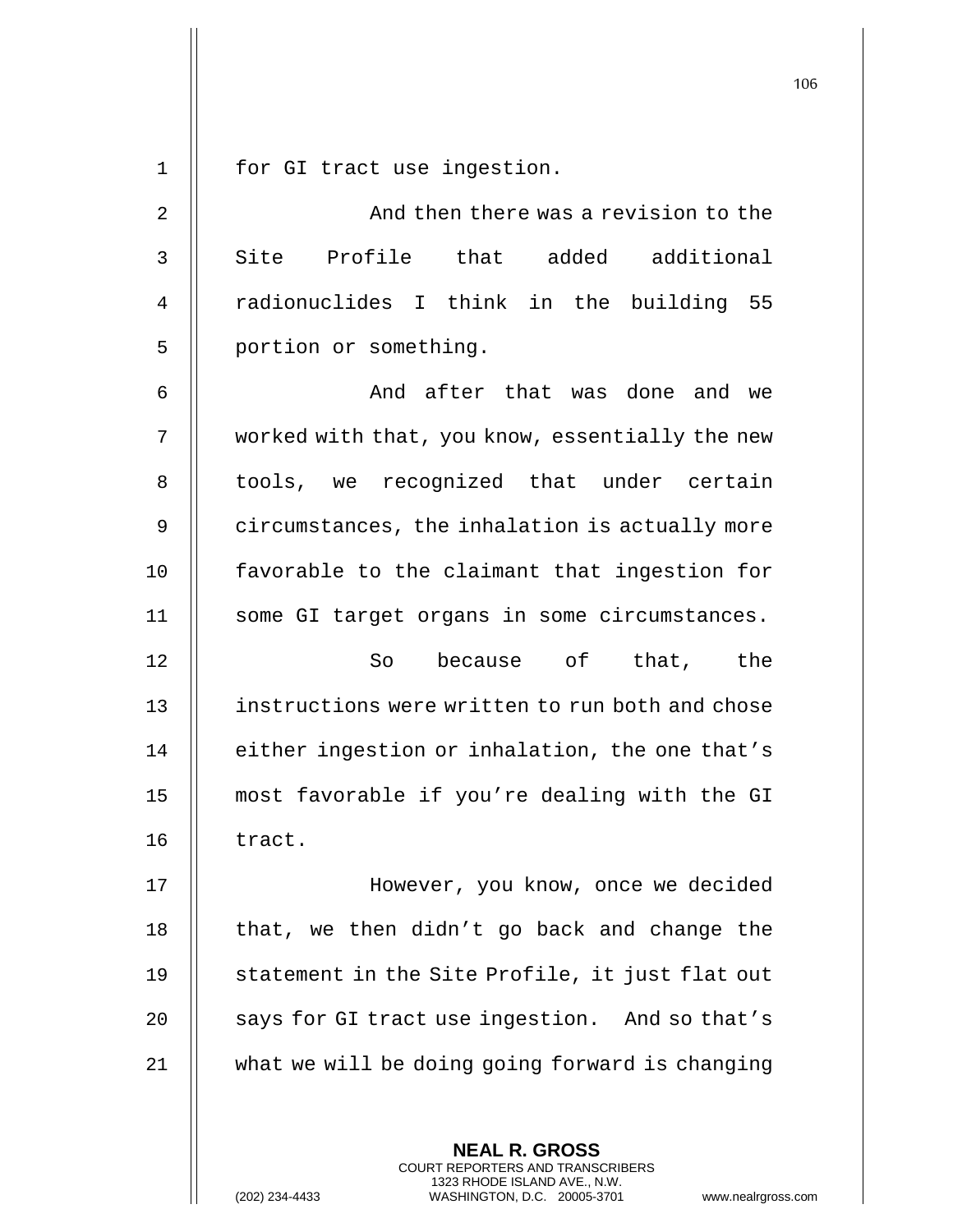107 **NEAL R. GROSS** COURT REPORTERS AND TRANSCRIBERS 1323 RHODE ISLAND AVE., N.W. (202) 234-4433 WASHINGTON, D.C. 20005-3701 www.nealrgross.com 1 || the Site Profile so it aligns with the 2 | instructions. 3 MS. K. BEHLING: Okay. I don't 4 | know if that should. 5 MR. HINNEFELD: Probably, that 6  $\parallel$  should probably be our entry and we can  $-$  I mean 7 | we can do that away from the meeting. 8 MS. K. BEHLING: Okay. I didn't 9 || know if in the BRS B-10 MR. HINNEFELD: I just talked about 11 || six, didn't I? It looks like six actually is 12 what I just was talking about. 13 || MS. K. BEHLING: Yes, six. And 14 | five, based on my review and my presentation  $15$  | last time, I felt that five could be closed and 16  $\parallel$  the only thing we kept open with six was this 17 || issue of the guidance document. 18 || So I'm not sure how Wanda wants to 19 || handle the BRS. Is that something that goes 20 | into abeyance? 21 || CHAIR MUNN: If we agreed last time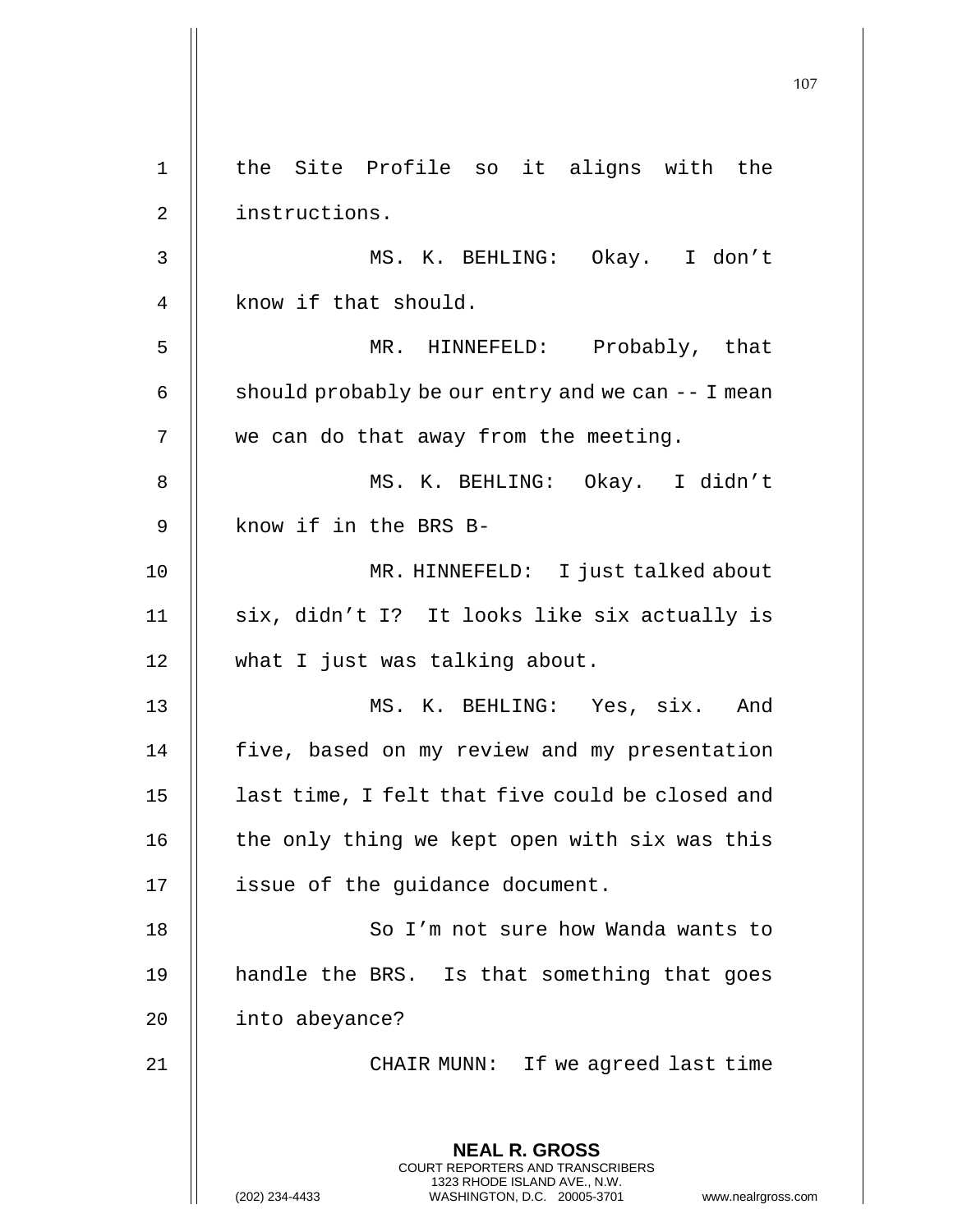|             |                                                                                                                                                                        | 108 |
|-------------|------------------------------------------------------------------------------------------------------------------------------------------------------------------------|-----|
| $\mathbf 1$ | that five was closed, then we have no reason to                                                                                                                        |     |
| 2           | continue having it open. Did we fail to close                                                                                                                          |     |
| 3           | it last time during our meeting?                                                                                                                                       |     |
| 4           | MR. MARSCHKE: The BRS says the                                                                                                                                         |     |
| 5           | Subcommittee determined that the finding will                                                                                                                          |     |
| 6           | remain open until SC&A can review the tool.                                                                                                                            |     |
| 7           | MS. K. BEHLING: If it was my                                                                                                                                           |     |
| 8           | responsibility to go in and add another line to                                                                                                                        |     |
| 9           | the BRS, I'm sorry, I didn't do that. But                                                                                                                              |     |
| 10          | during that last meeting, I did have the                                                                                                                               |     |
| 11          | opportunity, as I said, to review the                                                                                                                                  |     |
| 12          | inhalation tool and I found it to be correct and                                                                                                                       |     |
| 13          | I had no problem with that.                                                                                                                                            |     |
| 14          | So at least my suggestion would be                                                                                                                                     |     |
| 15          | that we can close five.                                                                                                                                                |     |
| 16          | CHAIR MUNN: I think we just                                                                                                                                            |     |
| 17          | overlooked it last time, Kathy. Can we make                                                                                                                            |     |
| 18          | that correction right now and say, SC&A has                                                                                                                            |     |
| 19          | reviewed the tool and finds it acceptable?<br>The                                                                                                                      |     |
| 20          | finding is closed, or number five.                                                                                                                                     |     |
| 21          | MEMBER ZIEMER: This is Ziemer. I                                                                                                                                       |     |
|             | <b>NEAL R. GROSS</b><br><b>COURT REPORTERS AND TRANSCRIBERS</b><br>1323 RHODE ISLAND AVE., N.W.<br>(202) 234-4433<br>WASHINGTON, D.C. 20005-3701<br>www.nealrgross.com |     |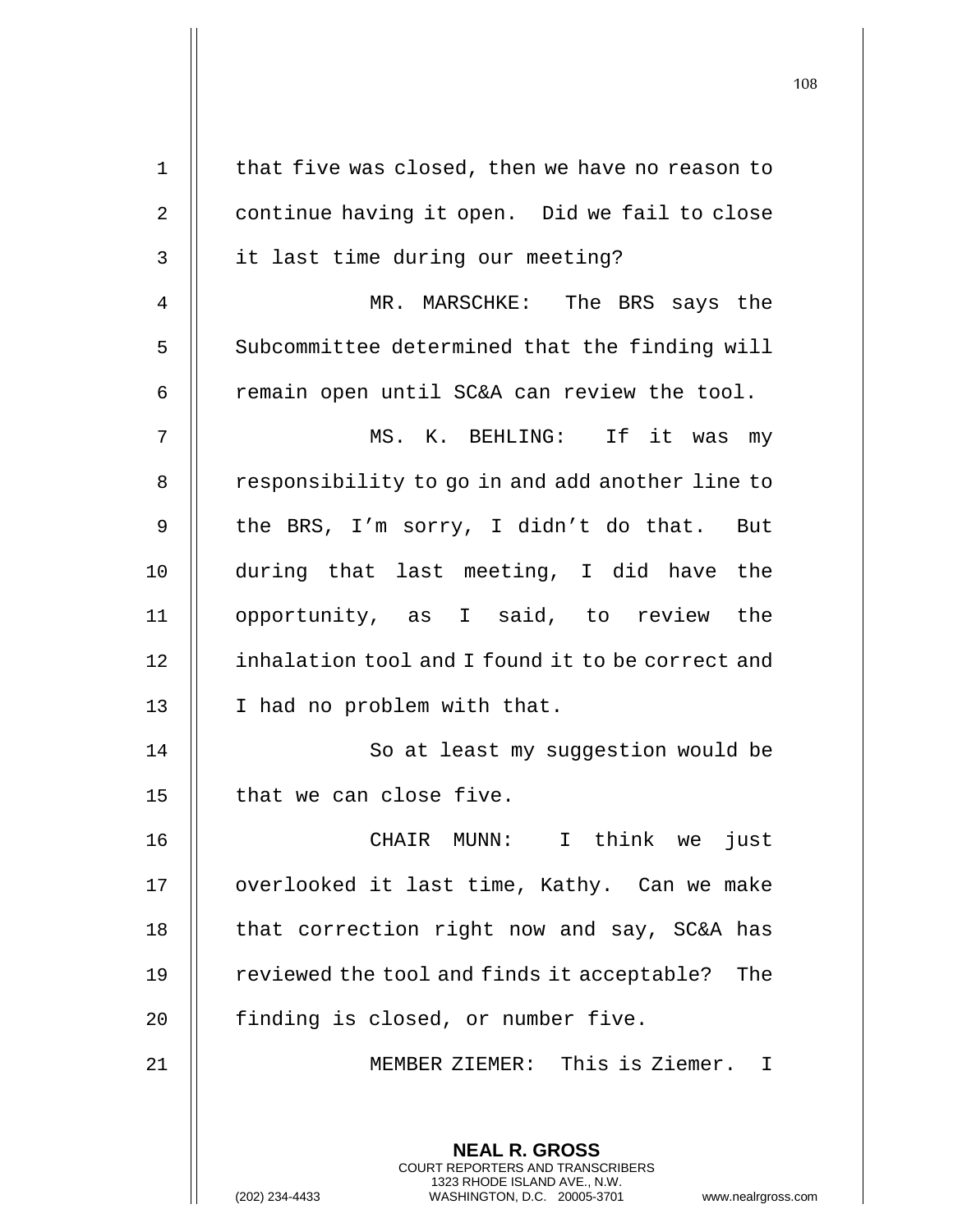109 **NEAL R. GROSS** COURT REPORTERS AND TRANSCRIBERS 1 || agree that five should be closed. 2 CHAIR MUNN: Josie? 3 MEMBER BEACH: I agree with that  $4 \parallel$  also. 5 MS. K. BEHLING: And now I guess 6 | with regard to finding 6, based on what Stu just  $7 \parallel$  told us, I'm not sure if that's something that 8 | remains in abeyance until this change gets put 9 || into the Blockson TBD or how you'd like to 10 handle that. 11 CHAIR MUNN: Well, my note says  $12$   $\parallel$  that Stu said he would complete the change and 13 || notify us. Is that correct, Stu? Did I 14 misstate that? 15 || MR. HINNEFELD: That is correct; we 16 will revise the Site Profile to make it 17 | consistent with the tools. 18 || CHAIR MUNN: Very good. We will 19 | continue to carry it with a NIOSH expectation. 20 MR. HINNEFELD: And I think in 21 || abeyance would be the correct status.

1323 RHODE ISLAND AVE., N.W.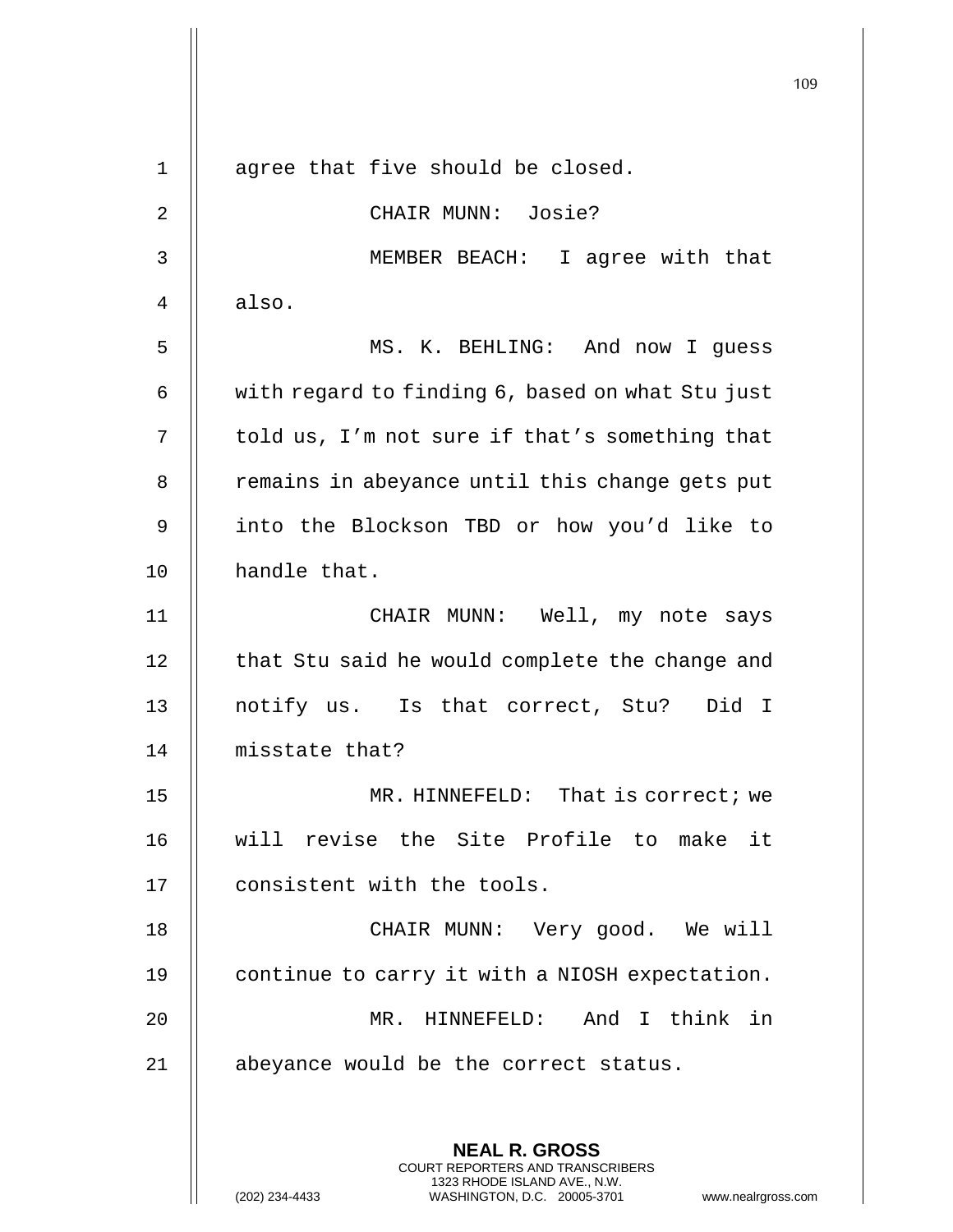|                |                                                                                                                                                                        | 110 |
|----------------|------------------------------------------------------------------------------------------------------------------------------------------------------------------------|-----|
|                |                                                                                                                                                                        |     |
| $\mathbf 1$    | CHAIR MUNN: Right.                                                                                                                                                     |     |
| $\overline{2}$ | MEMBER ZIEMER: Yes, I agree in                                                                                                                                         |     |
| 3              | abeyance.                                                                                                                                                              |     |
| $\overline{4}$ | CHAIR MUNN: Thank you for number                                                                                                                                       |     |
| 5              | 5, Steve and it looks like number 6, we'll say,                                                                                                                        |     |
| 6              | NIOSH will correct the too and change it to in                                                                                                                         |     |
| 7              | abeyance.                                                                                                                                                              |     |
| 8              | The TBD, not the<br>MS. MARSCHKE:                                                                                                                                      |     |
| 9              | tool.                                                                                                                                                                  |     |
| 10             | CHAIR MUNN:<br>I'm sorry; I'm                                                                                                                                          |     |
| 11             | thinking one thing and saying something else.                                                                                                                          |     |
| 12             | My screen is stuck, so I can't see                                                                                                                                     |     |
| 13             | what you're doing, Steve.                                                                                                                                              |     |
| 14             | MR. MARSCHKE: What I've written is                                                                                                                                     |     |
| 15             | NIOSH has agreed to modify the TBD to agree with                                                                                                                       |     |
| 16             | the latest version of the tool and, as such, the                                                                                                                       |     |
| 17             | Subcommittee has changed the status to in                                                                                                                              |     |
| 18             | abeyance.                                                                                                                                                              |     |
| 19             | CHAIR MUNN: Excellent.<br>Any                                                                                                                                          |     |
| 20             | problem with that from anyone?                                                                                                                                         |     |
| 21             | MEMBER ZIEMER:<br>No, just add a                                                                                                                                       |     |
|                | <b>NEAL R. GROSS</b><br><b>COURT REPORTERS AND TRANSCRIBERS</b><br>1323 RHODE ISLAND AVE., N.W.<br>(202) 234-4433<br>WASHINGTON, D.C. 20005-3701<br>www.nealrgross.com |     |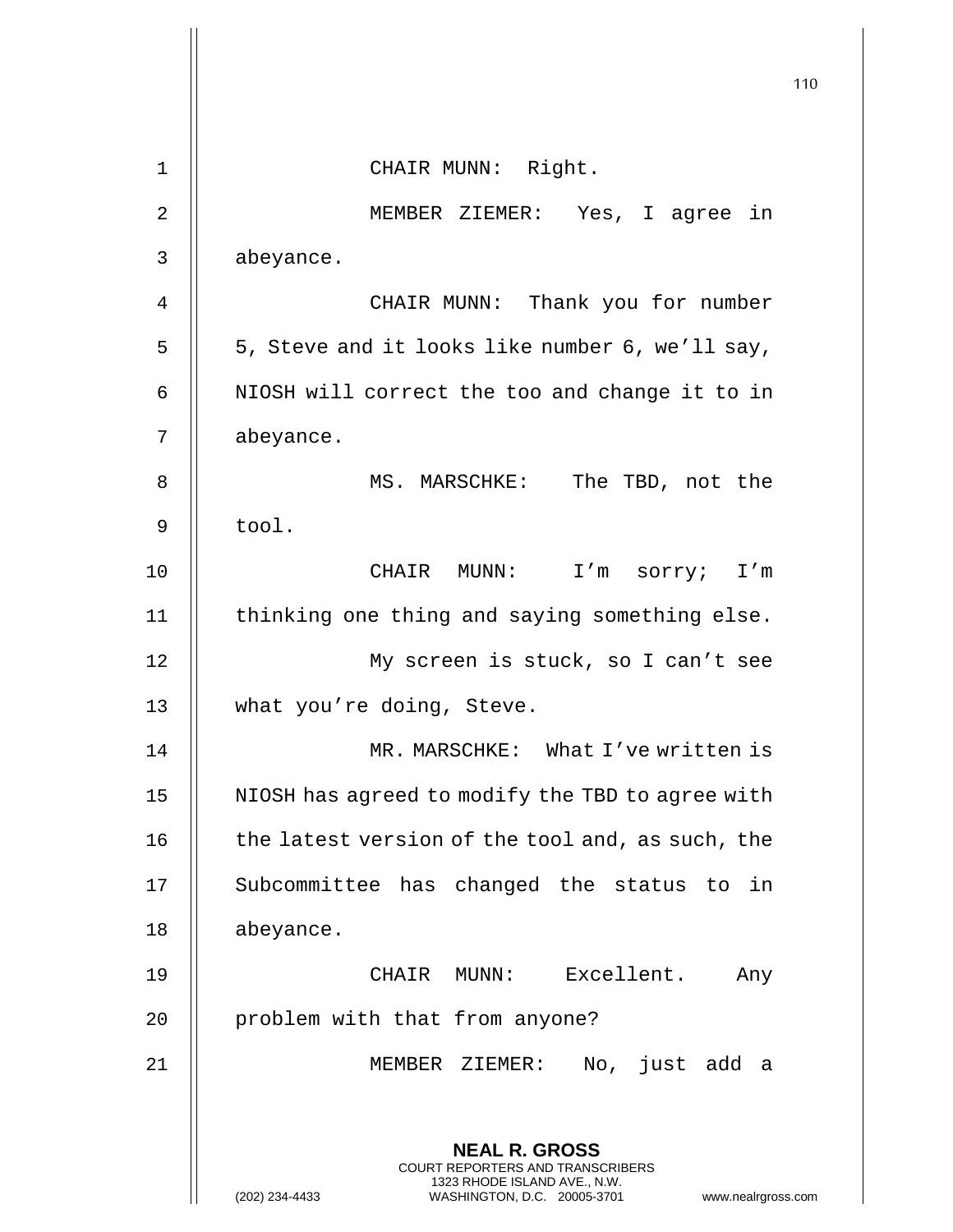**NEAL R. GROSS** COURT REPORTERS AND TRANSCRIBERS 1323 RHODE ISLAND AVE., N.W. 1 || semicolon instead of a comma. 2 || MR. MARSCHKE: I like commas, Paul. 3 MEMBER ZIEMER: Well, that's the 4 problem. 5 || MR. MARSCHKE: Okay. 6 CHAIR MUNN: All right, we good? 7 | Oh now I can see it, thank you. Very good. 8 || So where do we stand now with the 9 | rest of the items on PER-0020? Are we getting 10 || there with Blockson or not? 11 MS. K. BEHLING: I believe 12 | everything else should be closed. 13 CHAIR MUNN: We had such a slew of 14 | findings here. 15 || MR. MARSCHKE: They're all closed 16 | except for six which is in abeyance. 17 CHAIR MUNN: Excellent, that's 18 | very good. Then we can leave that and move on  $19$  | to OTIB-0034. 20 MR. KATZ: But just for a not -- 21  $\parallel$  this is Ted -- why don't we put this on the list

(202) 234-4433 WASHINGTON, D.C. 20005-3701 www.nealrgross.com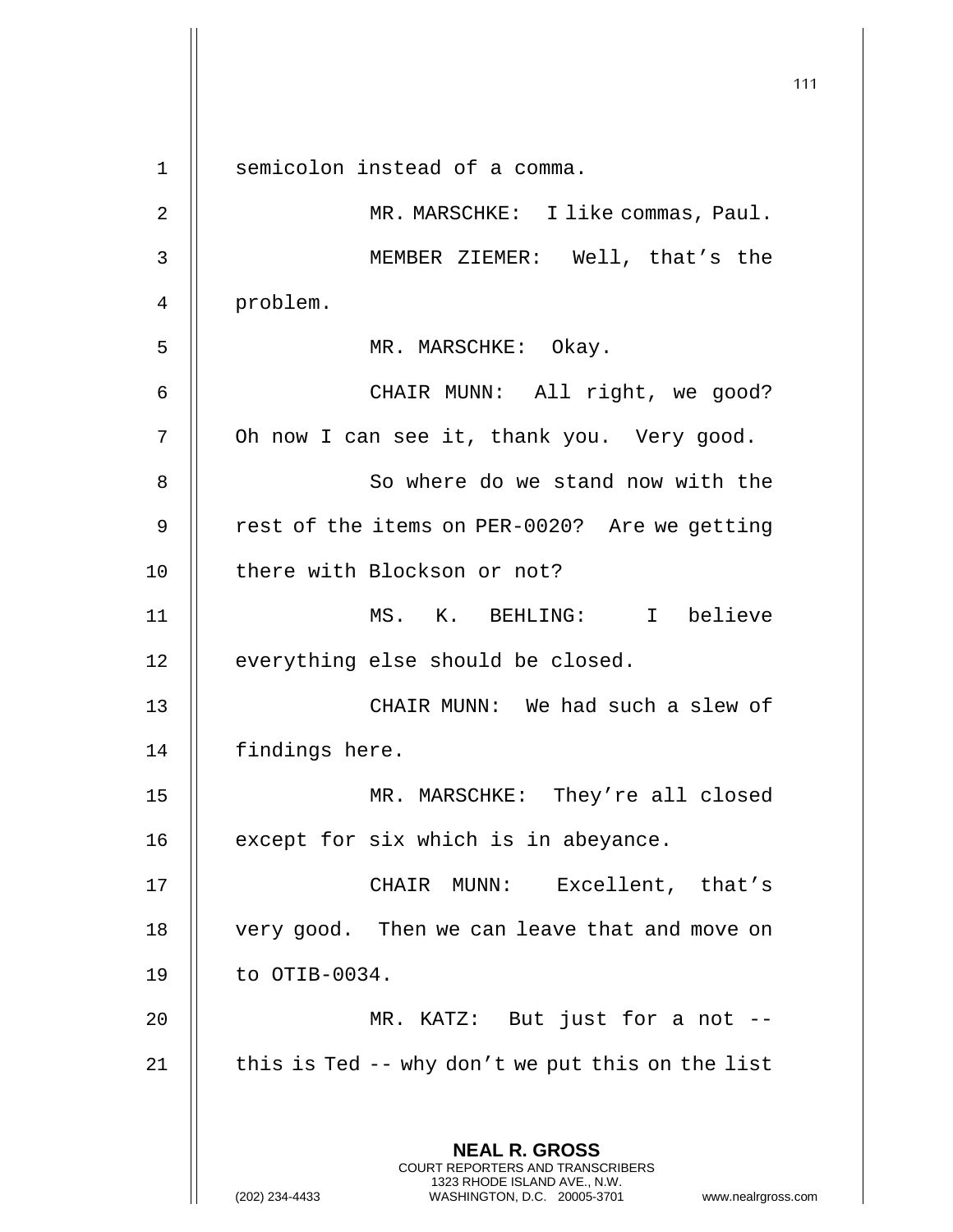112 **NEAL R. GROSS** COURT REPORTERS AND TRANSCRIBERS 1323 RHODE ISLAND AVE., N.W. (202) 234-4433 WASHINGTON, D.C. 20005-3701 www.nealrgross.com 1 | of procedures that could be presented then to 2 | the Board because it's effectively closed if  $3$  || that last item is just an abeyance. 4 CHAIR MUNN: Just about so, yes, I  $5$  || think that's true. 6 MR. KATZ: So my note is just to, I 7 || guess, John Stiver or Steve, whoever tracks 8 l these. 9 CHAIR MUNN: Just to remind us that 10 we're B-11 MR. KATZ: Yes, we're not on, by the 12 way, we're not slated to do, because we don't 13 | really have time to do Procedures presentations 14 || for the upcoming Board meeting, but then the 15 | following one. 16 CHAIR MUNN: That's fine. You 17 || know, that's just as well. 18 MR. STIVER: I'll go ahead now to 19 | the queue. 20 MR. KATZ: Thanks, thanks, John. 21 CHAIR MUNN: OTIB-34 Rev 1.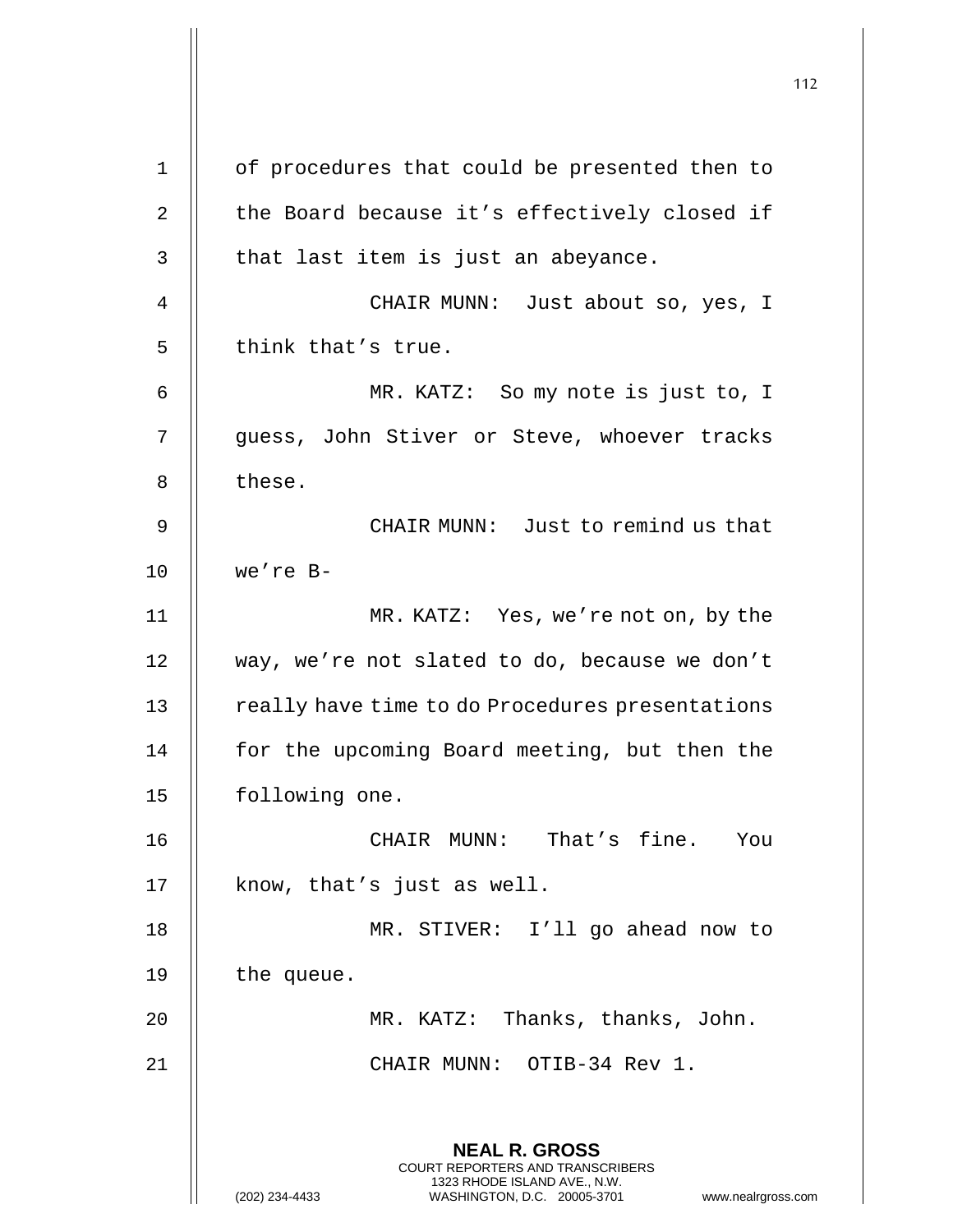|    |                                                                                                                                                                        | 113 |
|----|------------------------------------------------------------------------------------------------------------------------------------------------------------------------|-----|
|    |                                                                                                                                                                        |     |
| 1  | I'll take that<br>DR. H. BEHLING:                                                                                                                                      |     |
| 2  | one.                                                                                                                                                                   |     |
| 3  | Let me just ask a question. Here on                                                                                                                                    |     |
| 4  | my agenda it has OTIB-34 Rev 1 in reply to item                                                                                                                        |     |
| 5  | two and nine and I just want to make a comment                                                                                                                         |     |
| 6  | here.                                                                                                                                                                  |     |
| 7  | The OTIB-34 that I reviewed was Rev                                                                                                                                    |     |
| 8  | 1 and we issued our report back in November of                                                                                                                         |     |
| 9  | 2013.                                                                                                                                                                  |     |
| 10 | CHAIR MUNN: Yes.                                                                                                                                                       |     |
| 11 | DR. H. BEHLING: That only covered                                                                                                                                      |     |
| 12 | -- that was a focused review and in that focused                                                                                                                       |     |
| 13 | review, I did make mention of a previous audit                                                                                                                         |     |
| 14 | of Revision 0 which contained four particular                                                                                                                          |     |
| 15 | items and I assume that item number two refers                                                                                                                         |     |
| 16 | to the previous audit of Rev $1 - -$ of Rev 0, I'm                                                                                                                     |     |
| 17 | sorry and that was done by somebody that no                                                                                                                            |     |
| 18 | longer works for SC&A.                                                                                                                                                 |     |
| 19 | But I can respond to it. I looked                                                                                                                                      |     |
| 20 | at the original finding 2 in the report that was                                                                                                                       |     |
| 21 | issued back in, I guess, 2007 and I looked at                                                                                                                          |     |
|    |                                                                                                                                                                        |     |
|    | <b>NEAL R. GROSS</b><br><b>COURT REPORTERS AND TRANSCRIBERS</b><br>1323 RHODE ISLAND AVE., N.W.<br>(202) 234-4433<br>WASHINGTON, D.C. 20005-3701<br>www.nealrgross.com |     |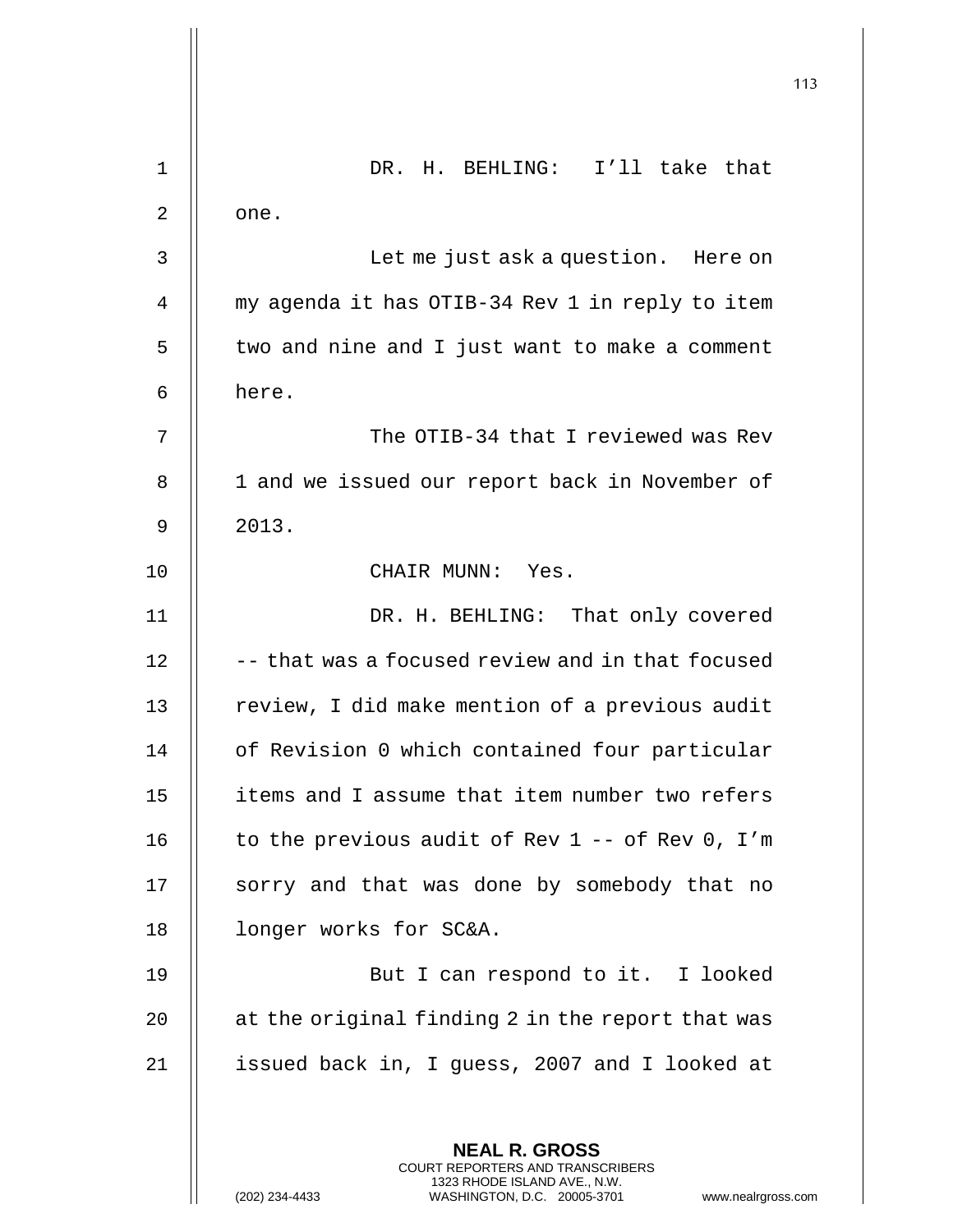| $\mathbf 1$    | the finding and I also looked at NIOSH's                                                        |
|----------------|-------------------------------------------------------------------------------------------------|
| $\overline{2}$ | response and I feel very, very strongly in favor                                                |
| 3              | of closing it out. I think the response                                                         |
| 4              | address the issue and I think we need to close                                                  |
| 5              | it out.                                                                                         |
| 6              | CHAIR MUNN: Thank you, Hans.                                                                    |
| 7              | What is does the BRS tell us the last                                                           |
| 8              | entry on item two is?                                                                           |
| 9              | MR. MARSCHKE: The last entry was                                                                |
| 10             | on February 13, the last meeting, and it was                                                    |
| 11             | basically since NIOSH has provided a response                                                   |
| 12             | to the finding, the status has been changed to                                                  |
| 13             | in progress and SC&A has been asked to review                                                   |
| 14             | the NIOSH response and I think that's what Hans                                                 |
| 15             | did<br>just<br>and<br>he<br>back<br>with<br>his<br>came                                         |
| 16             | recommendation or SC&A's recommendation.                                                        |
| 17             | Any position other<br>CHAIR MUNN:                                                               |
| 18             | Then<br>than acceptable to close? Resolved?                                                     |
| 19             | let's do close it.                                                                              |
| 20             | MEMBER ZIEMER: Is that just two?                                                                |
| 21             | CHAIR MUNN: Yes, that's two.                                                                    |
|                |                                                                                                 |
|                | <b>NEAL R. GROSS</b><br>COURT REPORTERS AND TRANSCRIBERS                                        |
|                | 1323 RHODE ISLAND AVE., N.W.<br>WASHINGTON, D.C. 20005-3701<br>(202) 234-4433<br>www.nealrgross |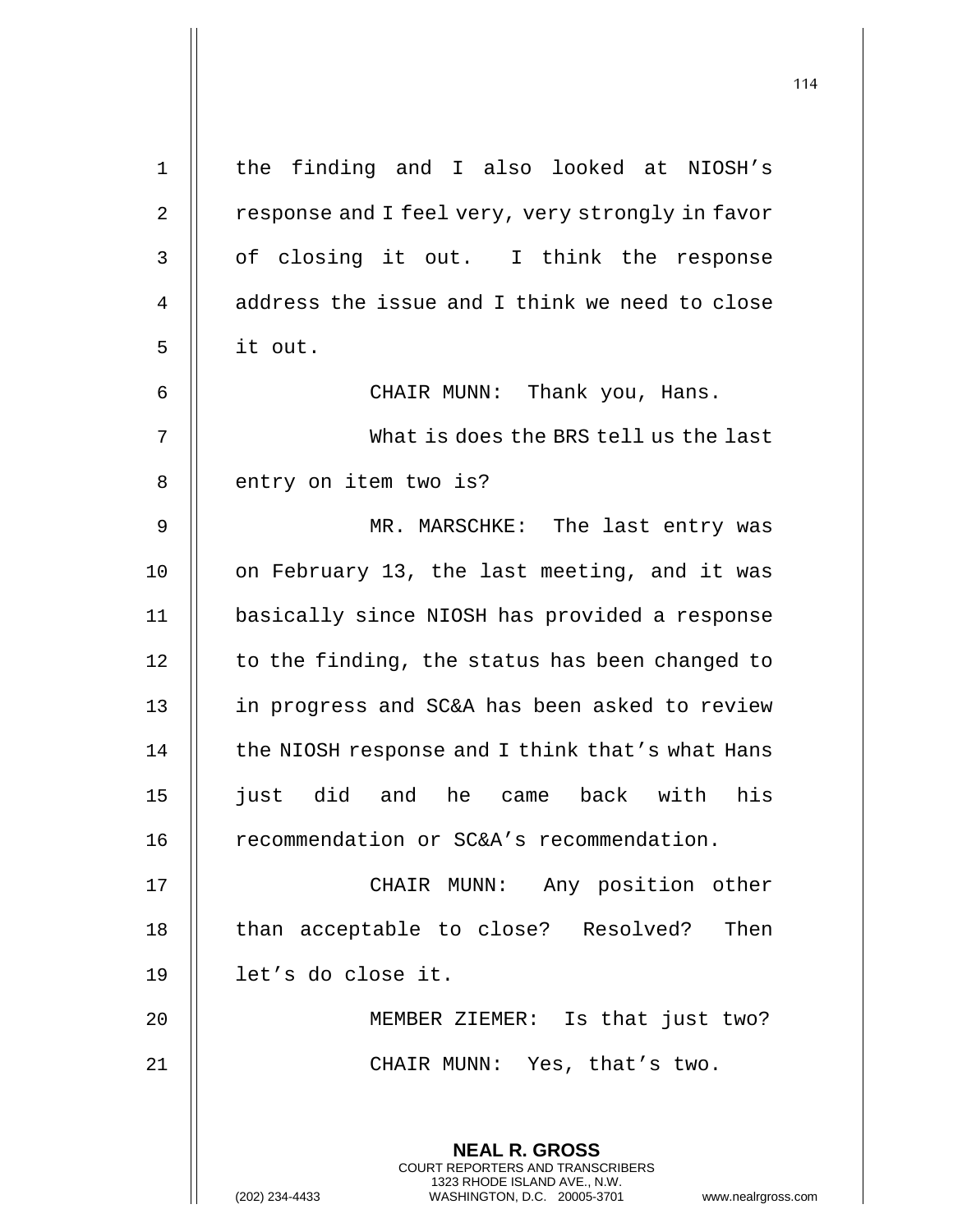|                |                                                                                                     | 115 |
|----------------|-----------------------------------------------------------------------------------------------------|-----|
| 1              | MEMBER ZIEMER: Okay, Right.                                                                         |     |
| $\overline{2}$ | DR. H. BEHLING: Now on the issue of                                                                 |     |
| 3              | number nine, I'm somewhat confused because in                                                       |     |
| 4              | my focused review, there were four findings in                                                      |     |
| 5              | the review of Rev 0 and there were four findings                                                    |     |
| 6              | in the more recent 2013 focused review of Rev                                                       |     |
| 7              | $1$ .                                                                                               |     |
| 8              | So I'm not sure where finding number                                                                |     |
| 9              | 9 comes in, if that is a typo or is a reference                                                     |     |
| 10             | to actually finding number 4 which if you                                                           |     |
| 11             | combined Rev 1 and Rev 0, would be number 8. So                                                     |     |
| 12             | I'm not sure I know what 9 refers to.                                                               |     |
| 13             | CHAIR MUNN: Well, I would have to                                                                   |     |
| 14             | go back to our transcript to see that myself                                                        |     |
| 15             | because I'm not sure, it seems to me, hold on.                                                      |     |
| 16             | MEMBER ZIEMER: Wanda, I'm looking                                                                   |     |
| 17             | my notes from the last meeting and on OTIB-34,                                                      |     |
| 18             | we carried over findings 2, 3 and 4 according                                                       |     |
| 19             | to my notes.                                                                                        |     |
| 20             | DR. H. BEHLING: Yes, and Paul,                                                                      |     |
| 21             | that was the focused review of the Rev 1 of                                                         |     |
|                |                                                                                                     |     |
|                | <b>NEAL R. GROSS</b><br><b>COURT REPORTERS AND TRANSCRIBERS</b>                                     |     |
|                | 1323 RHODE ISLAND AVE., N.W.<br>(202) 234-4433<br>WASHINGTON, D.C. 20005-3701<br>www.nealrgross.com |     |

 $\mathsf{l}\mathsf{l}$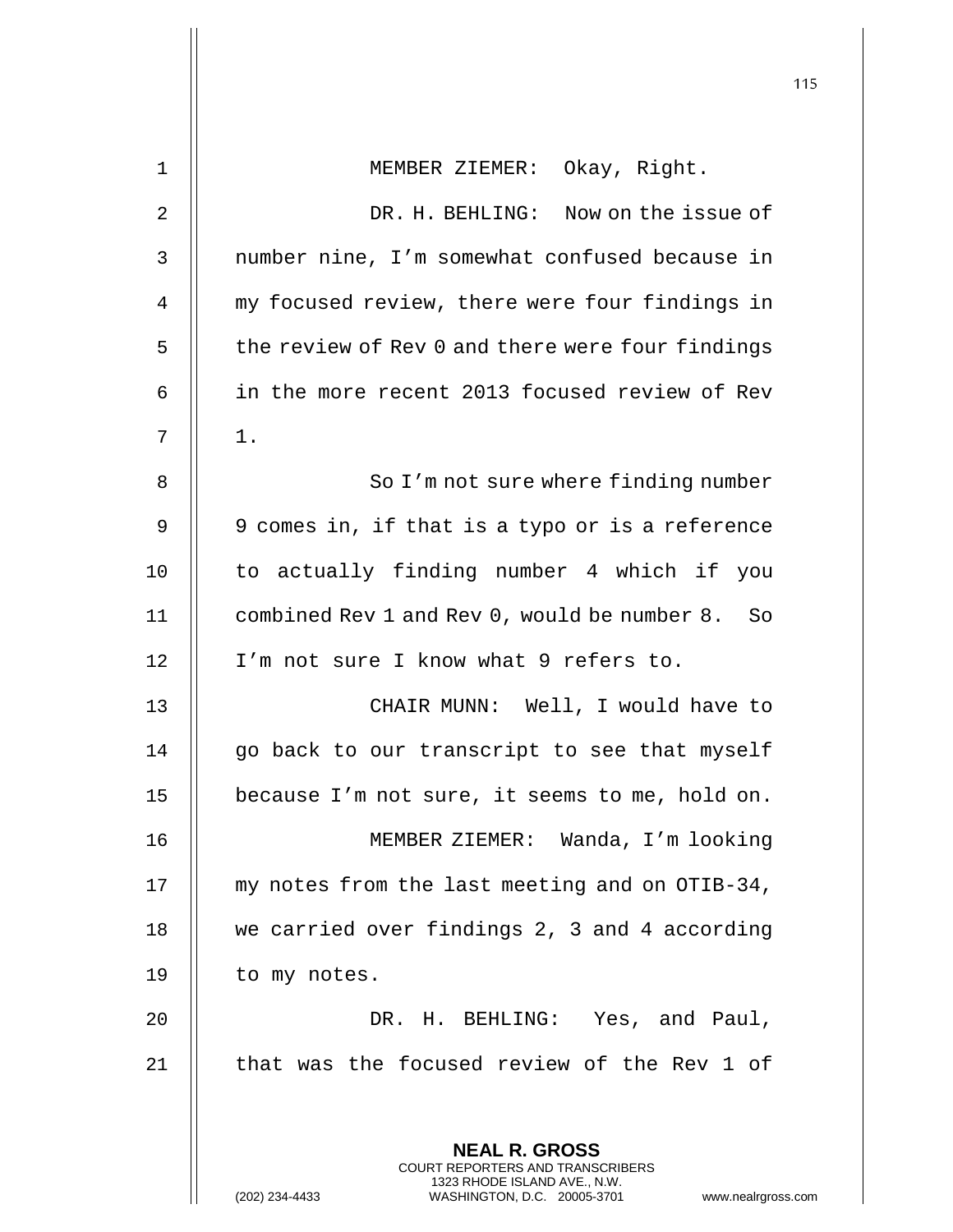| OTIB-34.              | $\mathbf 1$    |
|-----------------------|----------------|
| j                     | $\overline{a}$ |
| see any re            | 3              |
| meeting.              | 4              |
| j                     | 5              |
| a total of $\epsilon$ | б              |
| it might be :         | 7              |
| finding numb          | 8              |
| the issue of          | 9              |
| because I h           | 10             |
| conditional           | 11             |
| the data and          | 12             |
| one could re          | 13             |
| sheets that           | 14             |
| 24-hour uri           | 15             |
|                       | 16             |
| if you comb:          | 17             |
| ١                     | 18             |
| one who's re          | 19             |
| pencil notes          | 20             |
| nine. I car           | 21             |

2 MEMBER ZIEMER: Right, but I don't ference to finding 9 from last

DR. H. BEHLING: Yes, there's only eight and I can only conclude that finding number 4 or, when combined, er 8. And I think of the first two, f the 24 hour urine data excretion ad raised the question, it was a finding because I looked at some of d I was questioning whether or not eally assume that the data in the t were being valued were truly ne samples.

And so that was finding number 4 or ined the two, finding number 8. CHAIR MUNN: I think that I'm the sponsible for that error because my Exay two and I read what I wrote as 1 see that it very probably is four.

> **NEAL R. GROSS** COURT REPORTERS AND TRANSCRIBERS 1323 RHODE ISLAND AVE., N.W.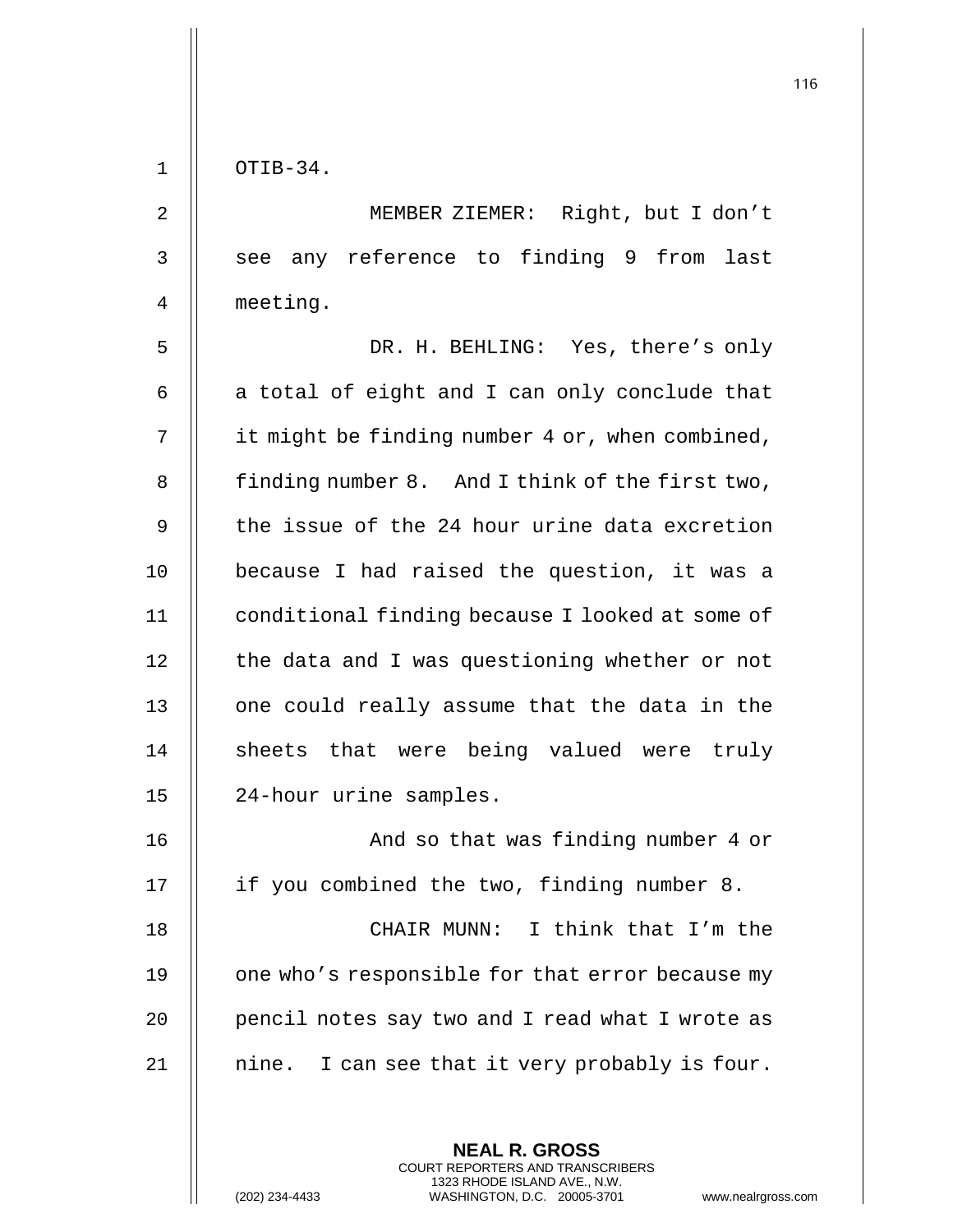**NEAL R. GROSS** COURT REPORTERS AND TRANSCRIBERS 1323 RHODE ISLAND AVE., N.W. (202) 234-4433 WASHINGTON, D.C. 20005-3701 www.nealrgross.com I think you're correct, Tom. And it's my typo,  $\parallel$  not a mistake  $-$  a mistake other than mine. 3 | So if we were to change our agenda 4 || sheets to read two and four and we'll address  $5 \parallel$  four. DR. H. BEHLING: Okay. You know, I'm not sure I have an answer or response from 8 | NIOSH relating to that particular finding. MS. K. BEHLING: This is Kathy. 10 || It's actually finding 8. It was in parentheses finding 4. DR. H. BEHLING: Yes, we came to a conclusion. CHAIR MUNN: So we should 15 || appropriately be calling it eight rather than B MS. MARION-MOSS: Excuse me, Wanda, this is Lori. I'm looking at Rev 0, there's a | finding 4 as well. DR. H. BEHLING: Yes, I had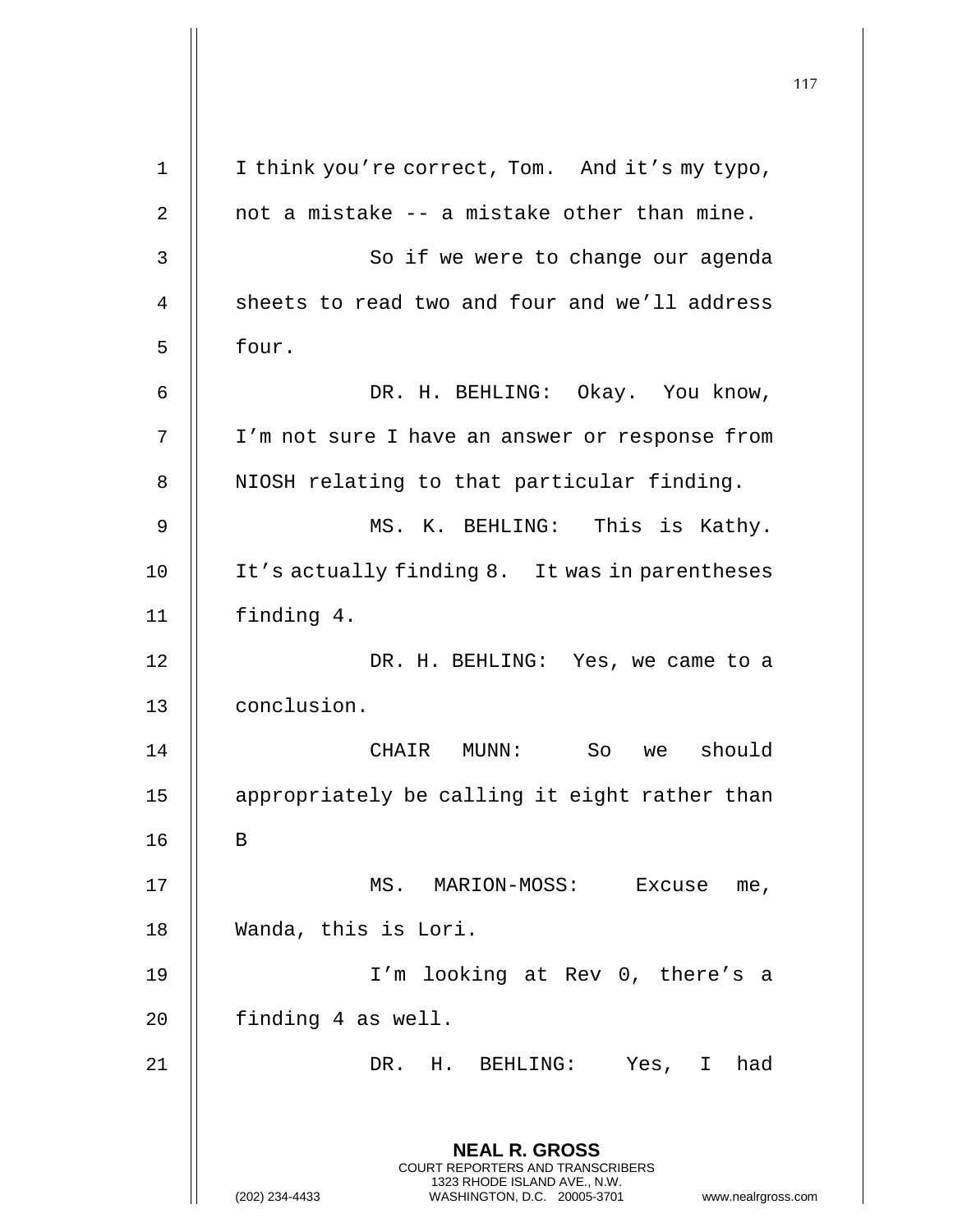**NEAL R. GROSS** COURT REPORTERS AND TRANSCRIBERS 1323 RHODE ISLAND AVE., N.W. (202) 234-4433 WASHINGTON, D.C. 20005-3701 www.nealrgross.com 1 mentioned there were four findings as Rev 0 2 which was done in 2007 and in this focused  $3$  | review that I did back in November of 2013, I 4 | also had four. So in combination, they would  $5 \parallel$  be eight as a maximum. 6 || MS. MARION-MOSS: Okay. The thing  $7 \parallel$  is -- the issue is what we're concerned with.  $8$  | We're dealing, I assume, that we are dealing 9 || with the 24 hour question with the total of  $10$   $\parallel$  eight. 11 || DR. H. BEHLING: Yes, it is, 12 | exactly. 13 || I don't think there was a response 14 from NIOSH. 15 || CHAIR MUNN: No. 16 || MR. MARSCHKE: Hans, this is Steve. 17 || If you look at the original finding 4 on Rev 0, 18 | finding 4, if you look down and you look at the 19  $\parallel$  -- from the last meeting, what it says was NIOSH 20 | had provide a response through a finding and the  $21$  || status has been changed to in progress. That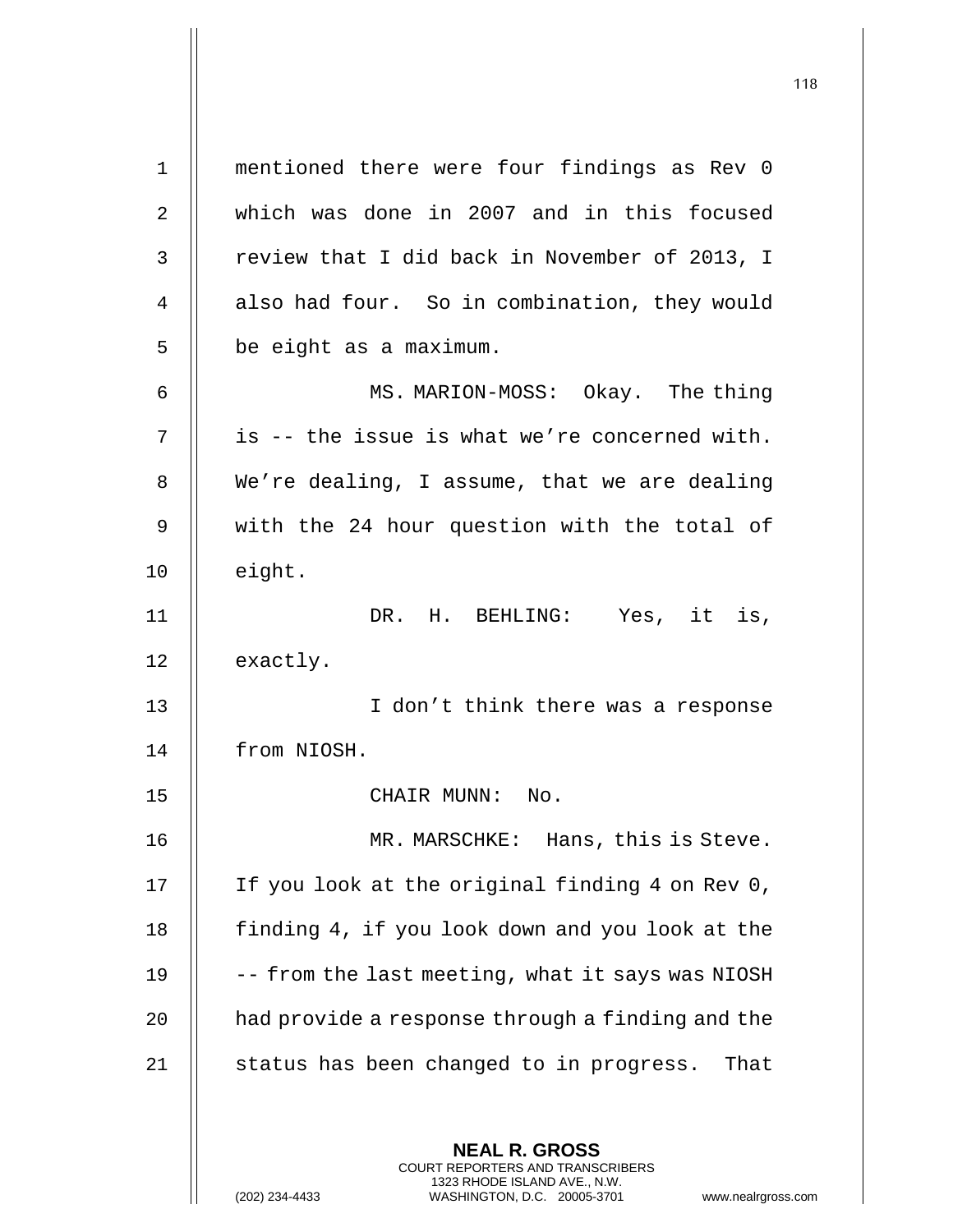| $\mathbf 1$ | SC&A has been asked to review the NIOSH           |
|-------------|---------------------------------------------------|
| 2           | response.                                         |
| 3           | So I think what we were supposed to               |
| 4           | look at was the response to the original finding  |
| 5           | 4, not for Rev 0 finding 4, which is a total      |
| 6           | finding 8.                                        |
| 7           | DR. H. BEHLING: Okay, then I was                  |
| 8           | confused because I didn't really look at the      |
| 9           | number four for Rev 0 as the number nine.         |
| 10          | I just knew that nine was in error                |
| 11          | regardless of which Rev 0 or Rev 1 was used.      |
| 12          | And so that this point, I haven't really looked   |
| 13          | at the finding number 4 Rev 0.                    |
| 14          | MR. MARSCHKE: Yes, I think that's                 |
| 15          | what it is because we have the same statement     |
| 16          | in finding 4 that we had in finding 2.            |
| 17          | DR. H. BEHLING: Yes, but in this                  |
| 18          | case, if we're talking about the finding number   |
| 19          | 4 Rev 0, I have not really looked at it carefully |
| 20          | to form an opinion as to whether or not we can    |
| 21          | let this one go.                                  |
|             |                                                   |

**NEAL R. GROSS** COURT REPORTERS AND TRANSCRIBERS 1323 RHODE ISLAND AVE., N.W.

 $\overline{\mathsf{I}}$  $\mathsf{l}$ 

(202) 234-4433 WASHINGTON, D.C. 20005-3701 www.nealrgross.com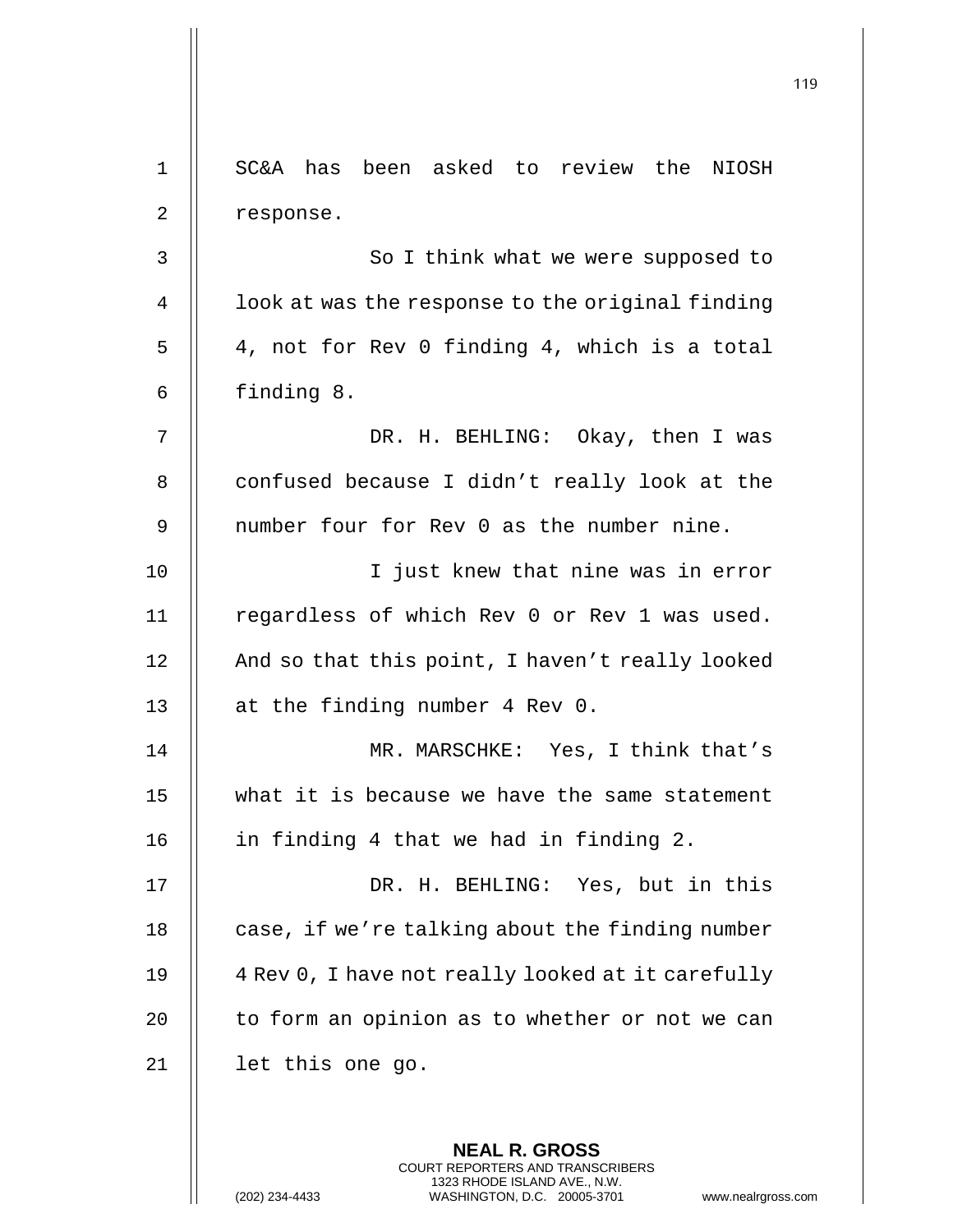|                |                                                                                                                                                                 | 120 |
|----------------|-----------------------------------------------------------------------------------------------------------------------------------------------------------------|-----|
| $\mathbf{1}$   | CHAIR MUNN: All right, so we need                                                                                                                               |     |
| $\overline{2}$ | to carry this one over. Next time, it will be                                                                                                                   |     |
| 3              | an SC&A item to respond to Rev Os finding 4.                                                                                                                    |     |
| 4              | Correct?                                                                                                                                                        |     |
| 5              | DR. H. BEHLING: Yes, correct.                                                                                                                                   |     |
| 6              | CHAIR MUNN: All right, we'll carry                                                                                                                              |     |
| 7              | it over.                                                                                                                                                        |     |
| 8              | MS. MARION MOSS: And Wanda, this                                                                                                                                |     |
| 9              | is Lori.                                                                                                                                                        |     |
| 10             | CHAIR MUNN: Yes?                                                                                                                                                |     |
|                |                                                                                                                                                                 |     |
| 11             | MS. MARION-MOSS: For Hans'                                                                                                                                      |     |
| 12             | finding which is finding number 8 for Rev 1,                                                                                                                    |     |
| 13             | NIOSH has been tasked to look and to provide a                                                                                                                  |     |
| 14             | response and we need to carry that one over as                                                                                                                  |     |
| 15             | well. We're still looking into that.                                                                                                                            |     |
| 16             | DR. H. BEHLING: Yes, that's                                                                                                                                     |     |
| 17             | correct, Lori.                                                                                                                                                  |     |
| 18             | CHAIR MUNN: Okay, Rev 1 is NIOSH.                                                                                                                               |     |
| 19             | All right, got it.                                                                                                                                              |     |
| 20             | Next item, are we B                                                                                                                                             |     |
| 21             | DR. H. BEHLING: Wanda, can we also                                                                                                                              |     |
|                | <b>NEAL R. GROSS</b><br>COURT REPORTERS AND TRANSCRIBERS<br>1323 RHODE ISLAND AVE., N.W.<br>WASHINGTON, D.C. 20005-3701<br>(202) 234-4433<br>www.nealrgross.com |     |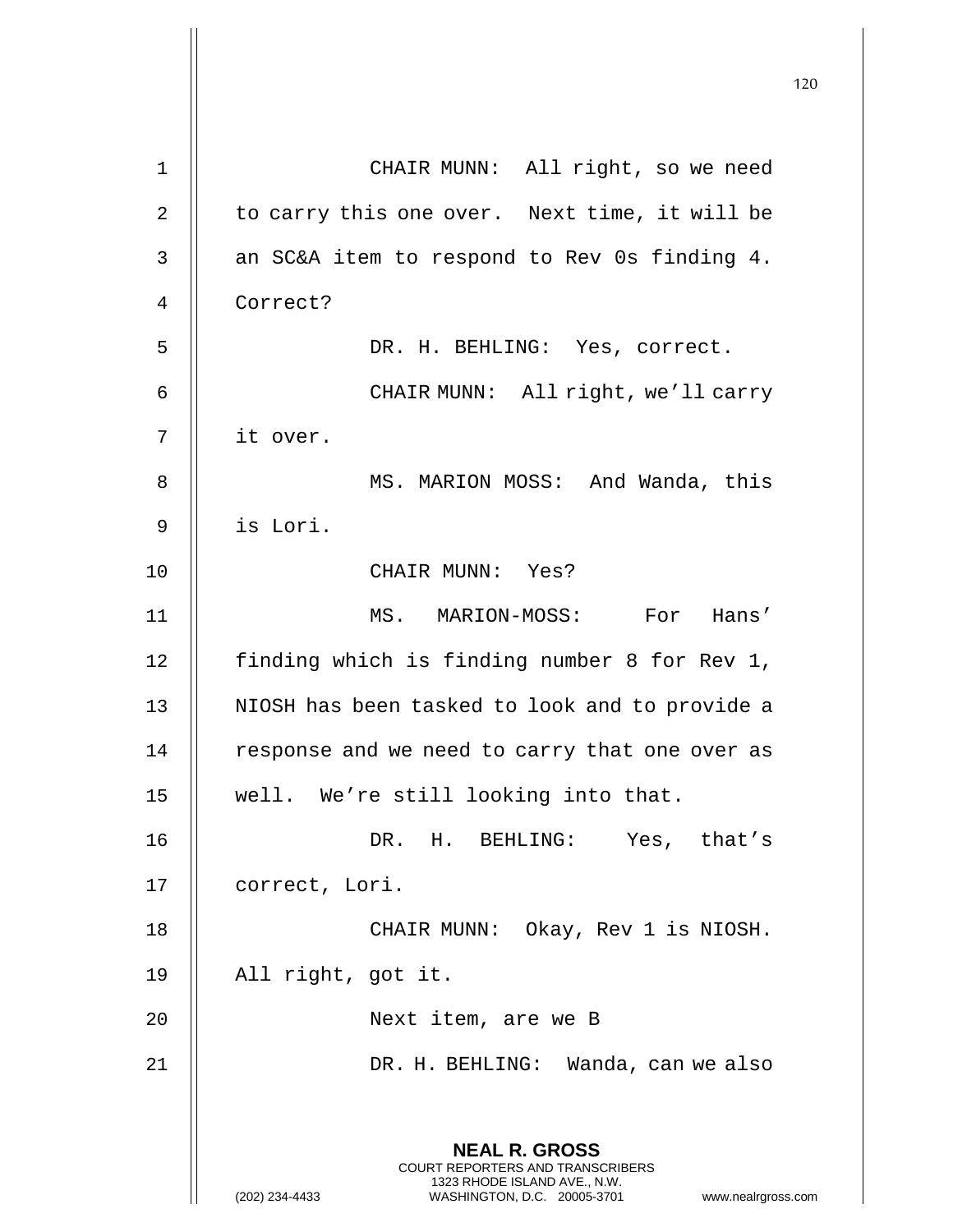|    |                                                          | 121 |
|----|----------------------------------------------------------|-----|
| 1  | go back and maybe for the findings 1,2 and 3 of          |     |
|    |                                                          |     |
| 2  | the Rev 1, I had a couple of comments.                   |     |
| 3  | I think last time we had only gotten                     |     |
| 4  | a verbal understanding that revisions had been           |     |
| 5  | made in the subsequent Revision 2 -- that would          |     |
| 6  | incorporate, for instance, in the first finding          |     |
| 7  | for my Rev 1 focused review, my finding was that         |     |
| 8  | Super S solubility plutonium should<br>be                |     |
| 9  | considered.                                              |     |
| 10 | And they said yes, we did make an                        |     |
| 11 | addition to that in the most recent revision and         |     |
| 12 | I looked at it and yes, I did see that this, and         |     |
| 13 | I'll quote for the issue that I identified.              |     |
| 14 | It's simply stated that<br>the                           |     |
| 15 | potential for Type Super S solubility plutonium          |     |
| 16 | should also be considered.                               |     |
| 17 | And I'm just questioning whether or                      |     |
| 18 | not additional information might be needed.              |     |
| 19 | It's kind of a broad and general statement to            |     |
| 20 | say that to a dose reconstructor that the                |     |
| 21 | potential for Type Super S solubility plutonium          |     |
|    |                                                          |     |
|    | <b>NEAL R. GROSS</b><br>COURT REPORTERS AND TRANSCRIBERS |     |

1323 RHODE ISLAND AVE., N.W.

 $\prod$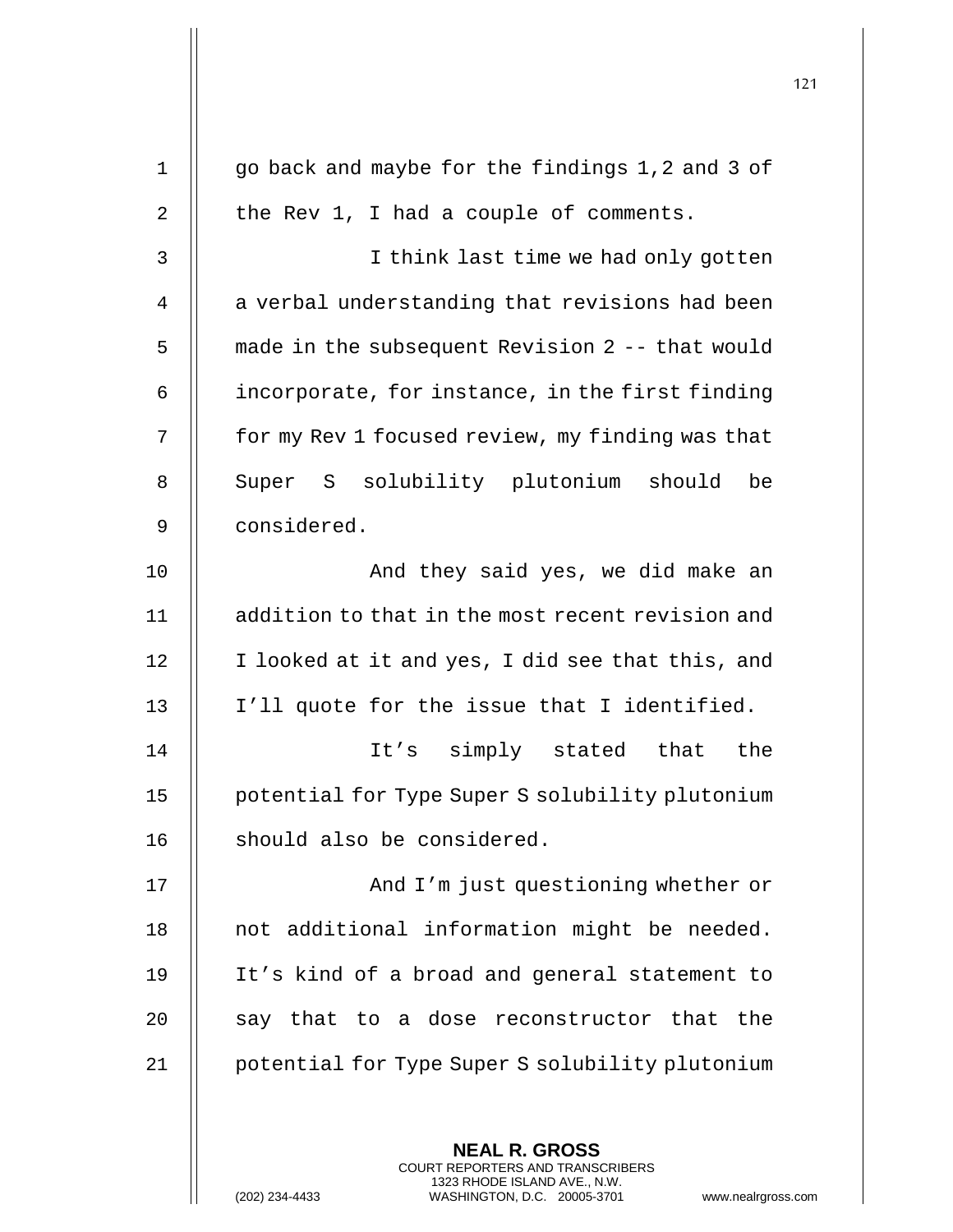1 | should be considered.

| $\overline{2}$ | I wonder if we can certainly now                |
|----------------|-------------------------------------------------|
| $\mathfrak{Z}$ | that recommendation is done by identifying a    |
| 4              | time frame, location and who the people are who |
| 5              | might be most likely subjected to Type Super S  |
| 6              | plutonium whether it is an operator who is the  |
| 7              | potential candidate for it or a certain time    |
| 8              | period during which Super S was actually        |
| $\mathsf 9$    | processed and perhaps the location if that kind |
| 10             | of information were available.                  |
| 11             | MR. HINNEFELD: This is Stu.<br>Is               |
| 12             | there someone on the phone on our side who      |
| 13             | recognizes what that would mean? I mean, to my  |
| 14             | way of thinking, don't we do Super S plutonium  |
| 15             | when there's potential from plutonium exposure  |
| 16             | depending upon things like the monitoring       |
| 17             | method by which the plutonium dose was          |
| 18             | determined and essentially when the cancer      |
| 19             | occurred compared to the monitoring ending and  |
| 20             | things like that.                               |
| 21             | SMITH: Stu, this Matthew.<br>$MR$ .             |

**NEAL R. GROSS** COURT REPORTERS AND TRANSCRIBERS 1323 RHODE ISLAND AVE., N.W.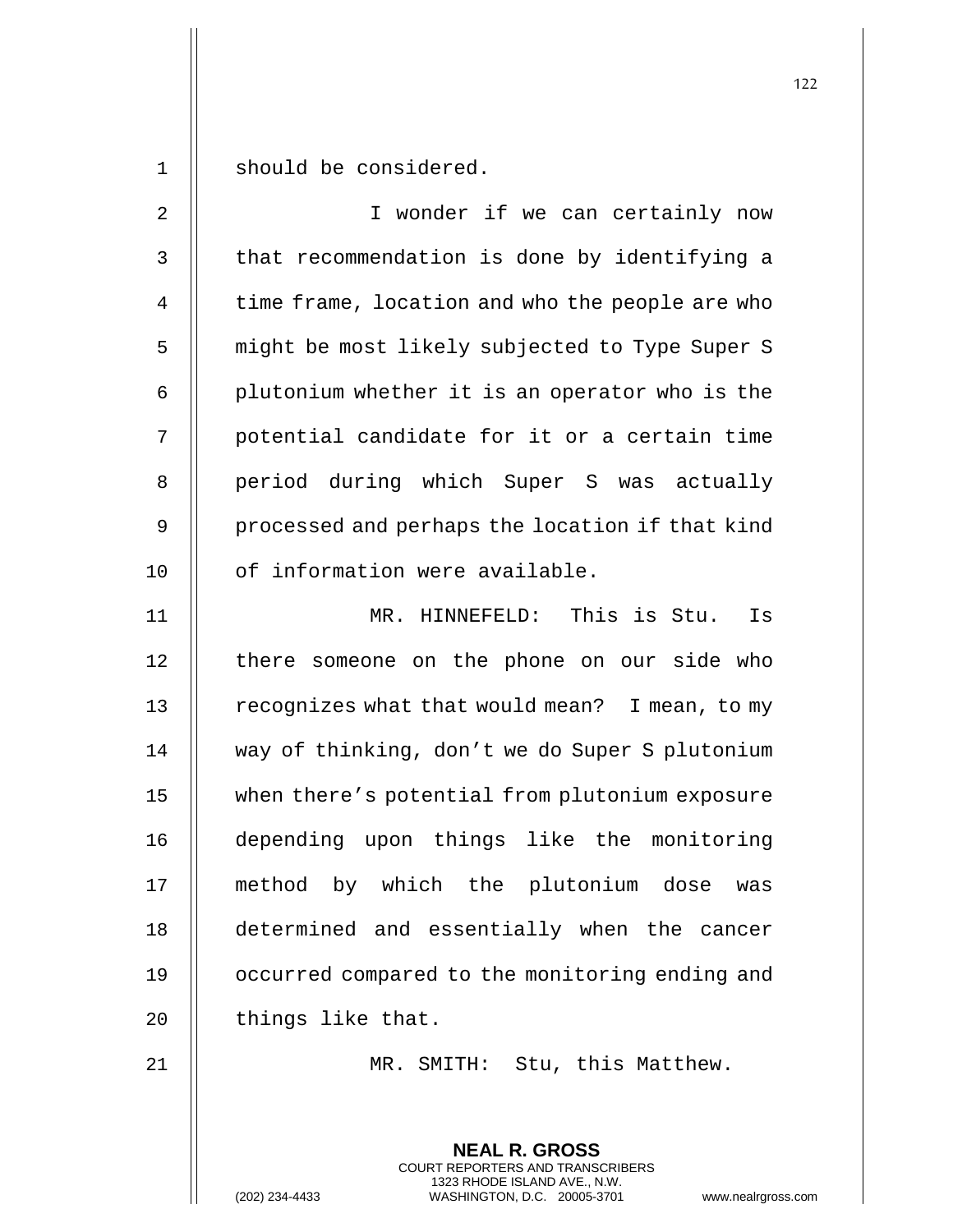|             |                                                                                                                                                                        | 123 |
|-------------|------------------------------------------------------------------------------------------------------------------------------------------------------------------------|-----|
| $\mathbf 1$ | Yes, any time once we face Super S's                                                                                                                                   |     |
|             |                                                                                                                                                                        |     |
| 2           | potential delegates, OTIB-49 gets applied to                                                                                                                           |     |
| 3           | really any plutonium assessment.                                                                                                                                       |     |
| 4           | MR. HINNEFELD: Yes, I think Hans,                                                                                                                                      |     |
| 5           | you know, I think you're right that there's the                                                                                                                        |     |
| 6           | language maybe has not been terribly elegant in                                                                                                                        |     |
| 7           | Rev 2.                                                                                                                                                                 |     |
| 8           | But I think it accomplishes on our                                                                                                                                     |     |
| 9           | program what we expect it to accomplish, which                                                                                                                         |     |
| 10          | is that if, you know, it points out that Super                                                                                                                         |     |
| 11          | S is a consideration there and so we have to go                                                                                                                        |     |
| 12          | to a Super S OTIB and there may be, depending                                                                                                                          |     |
| 13          | upon the characteristics of the case and it has                                                                                                                        |     |
| 14          | to do with characteristics of the claim, not so                                                                                                                        |     |
| 15          | much the workers' location. I don't even think                                                                                                                         |     |
| 16          | it depends very much -- don't think depends on                                                                                                                         |     |
| 17          | dates even.                                                                                                                                                            |     |
| 18          | And it should say -- you may need to                                                                                                                                   |     |
| 19          | make adjustments and allow for Super S                                                                                                                                 |     |
| 20          | plutonium depending upon the monitoring that                                                                                                                           |     |
| 21          | was used to determine plutonium exposure.                                                                                                                              |     |
|             |                                                                                                                                                                        |     |
|             | <b>NEAL R. GROSS</b><br><b>COURT REPORTERS AND TRANSCRIBERS</b><br>1323 RHODE ISLAND AVE., N.W.<br>(202) 234-4433<br>WASHINGTON, D.C. 20005-3701<br>www.nealrgross.com |     |

 $\overline{\phantom{a}}$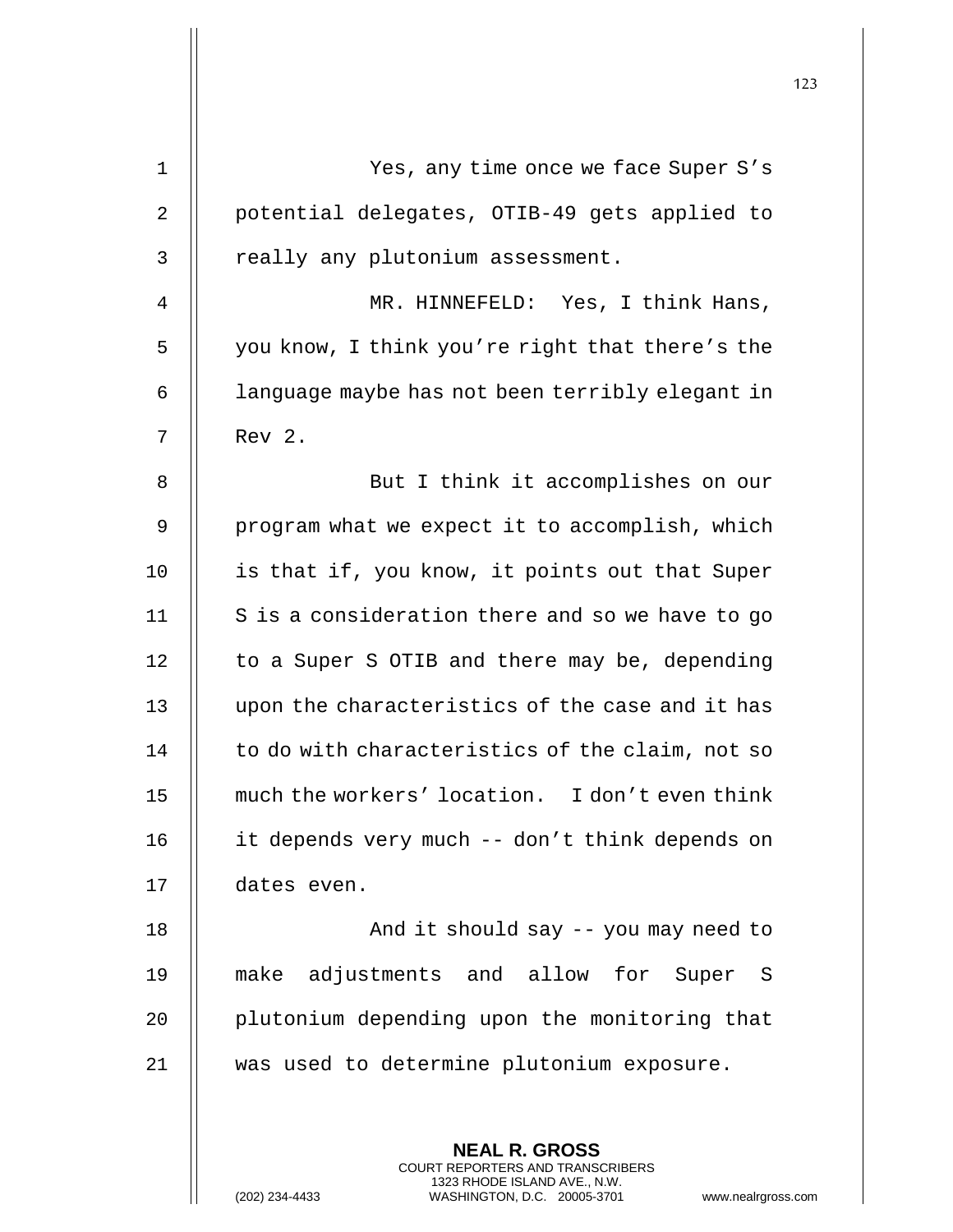|             |                                                                                                 | 124 |
|-------------|-------------------------------------------------------------------------------------------------|-----|
|             |                                                                                                 |     |
| $\mathbf 1$ | DR. H. BEHLING: Yes, I think that                                                               |     |
| 2           | was verified, Stu. If B                                                                         |     |
| 3           | MR. HINNEFELD: I think that we can                                                              |     |
| 4           | put that on a list for future, but I wouldn't                                                   |     |
| 5           | proposed to go off and make that change now                                                     |     |
| 6           | because the wording that's in Rev 2 means what                                                  |     |
| 7           | we want it to mean to the people who work on the                                                |     |
| 8           | project. You know, they understand what we                                                      |     |
| 9           | mean when we say that, when we say that it means                                                |     |
| 10          | go to the Super S OTIB.                                                                         |     |
| 11          | DR. H. BEHLING: Okay. Yes, I                                                                    |     |
| 12          | would say that would be a great change.                                                         |     |
| 13          | MR. HINNEFELD: Yes.                                                                             |     |
| 14          | DR. H. BEHLING: The other thing                                                                 |     |
| 15          | that, quickly, also is in the finding number 3                                                  |     |
| 16          | that I included in my focused review, there was                                                 |     |
| 17          | a question about providing guidance when the                                                    |     |
| 18          | 95 <sup>th</sup> percentile value should be used as opposed                                     |     |
| 19          | to the $50^{\text{th}}$ .                                                                       |     |
| 20          | And again, in Rev 2, we were told                                                               |     |
| 21          | yes, that change has been included and the                                                      |     |
|             | <b>NEAL R. GROSS</b><br><b>COURT REPORTERS AND TRANSCRIBERS</b><br>1323 RHODE ISLAND AVE., N.W. |     |
|             | (202) 234-4433<br>WASHINGTON, D.C. 20005-3701<br>www.nealrgross.com                             |     |

 $\mathsf{I}$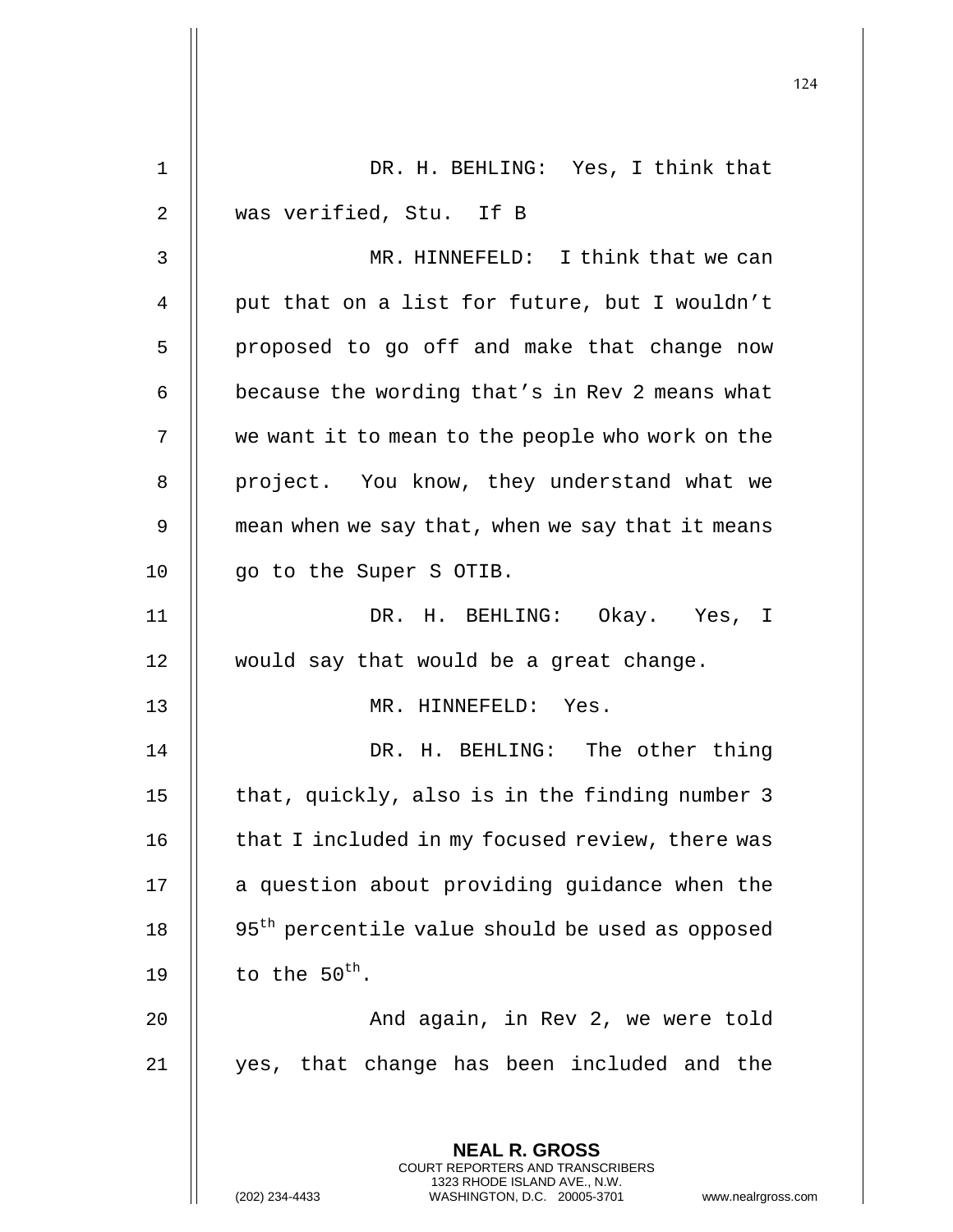125 **NEAL R. GROSS** COURT REPORTERS AND TRANSCRIBERS 1323 RHODE ISLAND AVE., N.W. 1 || statement has been added that we take care of  $2 \parallel$  it, and I will read you the statement. 3 Because my original concern was 4 | there is not enough quidance to provide the dose 5 | reconstructor to make a very, very focused  $6 \parallel$  decision that says this is an instance where the 7  $\parallel$  95<sup>th</sup> percentile should be used as opposed to 50<sup>th</sup> 8 | percentile. 9 And I was hoping that it would be 10 || somewhat more prescriptive so that you would 11  $\parallel$  have a consistent use of the 95<sup>th</sup> percentile as 12  $\parallel$  opposed to the 50<sup>th.</sup> 13 || And what was added in the Revision  $14$  | 2, and I'll read you what was added. 15 || It says, for cases in which there is 16 | justification that the individual might have 17  $\parallel$  had larger intakes than the 50<sup>th</sup> percentile 18 intake rates. Those reconstructions should 19  $\parallel$  use the 95<sup>th</sup> percentile intake rates and put 20 | into IREP as a constant. 21 || **Again, it's a very generic**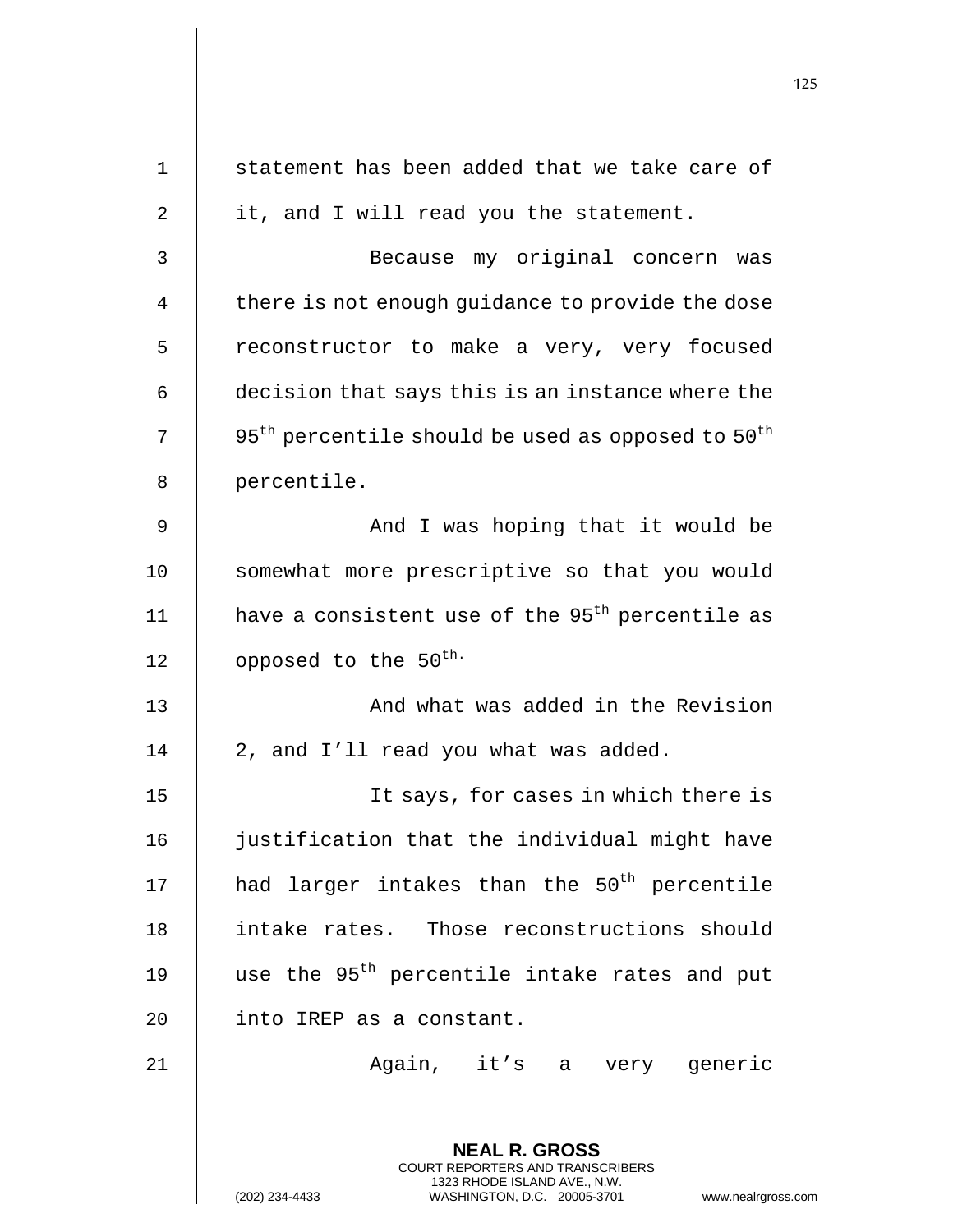| 1              | statement and I was hoping that, perhaps again,      |
|----------------|------------------------------------------------------|
| $\overline{2}$ | there might be some more definitive information      |
| 3              | used for guiding the dose reconstructor to the       |
| 4              | use of the 95 <sup>th</sup> percentile.              |
| 5              | For instance, what his job title and                 |
| 6              | where were the job locations which that would        |
| 7              | -- which gives you a reasonable understanding        |
| 8              | of why the 95 <sup>th</sup> percentile might be more |
| 9              | appropriate than the 50 <sup>th</sup> percentile.    |
| 10             | And the statement as it exists is                    |
| 11             | kind of wishy-washy. And my concern has always       |
| 12             | been anytime you have an option where there's        |
| 13             | a choice between the 50th/95th percentile to         |
| 14             | not necessarily impose that weight ton those         |
| 15             | reconstructors to make a decision that that          |
| 16             | might be consistently employed by other dose         |
| 17             | reconstructors.                                      |
| 18             | MR. HINNEFELD: Okay, well I think                    |
| 19             | we can kind of consider what we can do there.        |
| 20             | You know, we've -- have to, you know, this is        |
| 21             | a general thing. I mean this is a standard           |
|                |                                                      |
|                | <b>NEAL R. GROSS</b>                                 |

COURT REPORTERS AND TRANSCRIBERS 1323 RHODE ISLAND AVE., N.W.

(202) 234-4433 WASHINGTON, D.C. 20005-3701 www.nealrgross.com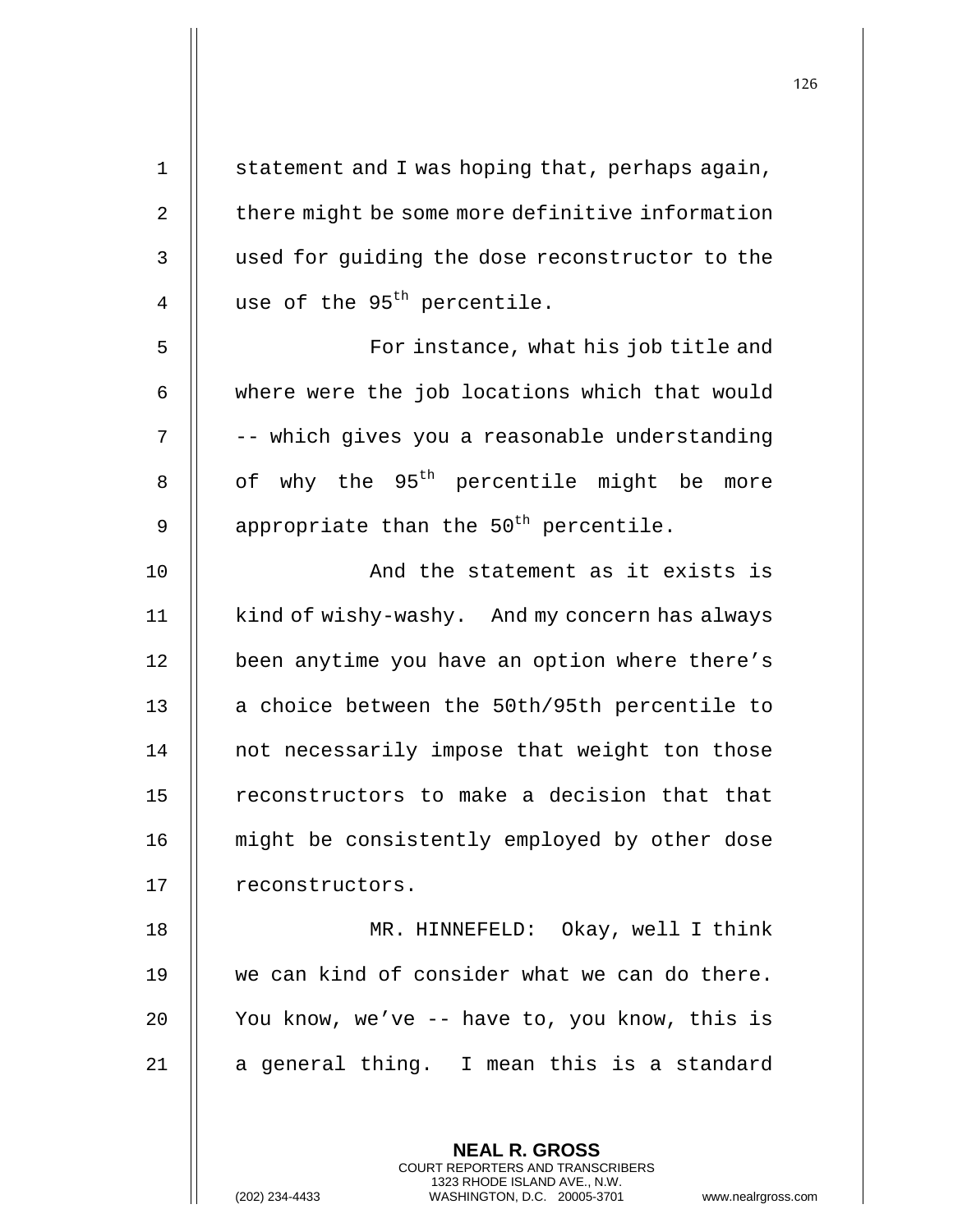1 | approach we use.

| $\sqrt{2}$ | DR. H. BEHLING: I know, I know.                                                                 |
|------------|-------------------------------------------------------------------------------------------------|
| 3          | MR. HINNEFELD:<br>And I guess we                                                                |
| 4          | could look in to what we can do in terms of more                                                |
| 5          | specificity. I think we resist being terribly                                                   |
| 6          | specific with respect to job titles for fear of                                                 |
| 7          | leaving out some, you know.                                                                     |
| 8          | And so there might be information in                                                            |
| 9          | the file that would lead you to believe that --                                                 |
| 10         | or leads you to conclude that someone should                                                    |
| 11         | have the 95 <sup>th</sup> percentile even though their job                                      |
| 12         | title isn't on what we would generally think of                                                 |
| 13         | as the 95 <sup>th</sup> percentile job title list.                                              |
| 14         | So, you know we -- so I think I will                                                            |
| 15         | agree that we will consider if there's better                                                   |
| 16         | language we can use, but like in the previous                                                   |
| 17         | case, I don't want to make a commitment to do                                                   |
| 18         | something right away because I'm not exactly                                                    |
| 19         | sure what we do.                                                                                |
| 20         | Now in the previous case, I kind of,                                                            |
| 21         | you know, when we were talking about Super S                                                    |
|            |                                                                                                 |
|            | <b>NEAL R. GROSS</b><br><b>COURT REPORTERS AND TRANSCRIBERS</b>                                 |
|            | 1323 RHODE ISLAND AVE., N.W.<br>(202) 234-4433<br>WASHINGTON, D.C. 20005-3701<br>www.nealrgross |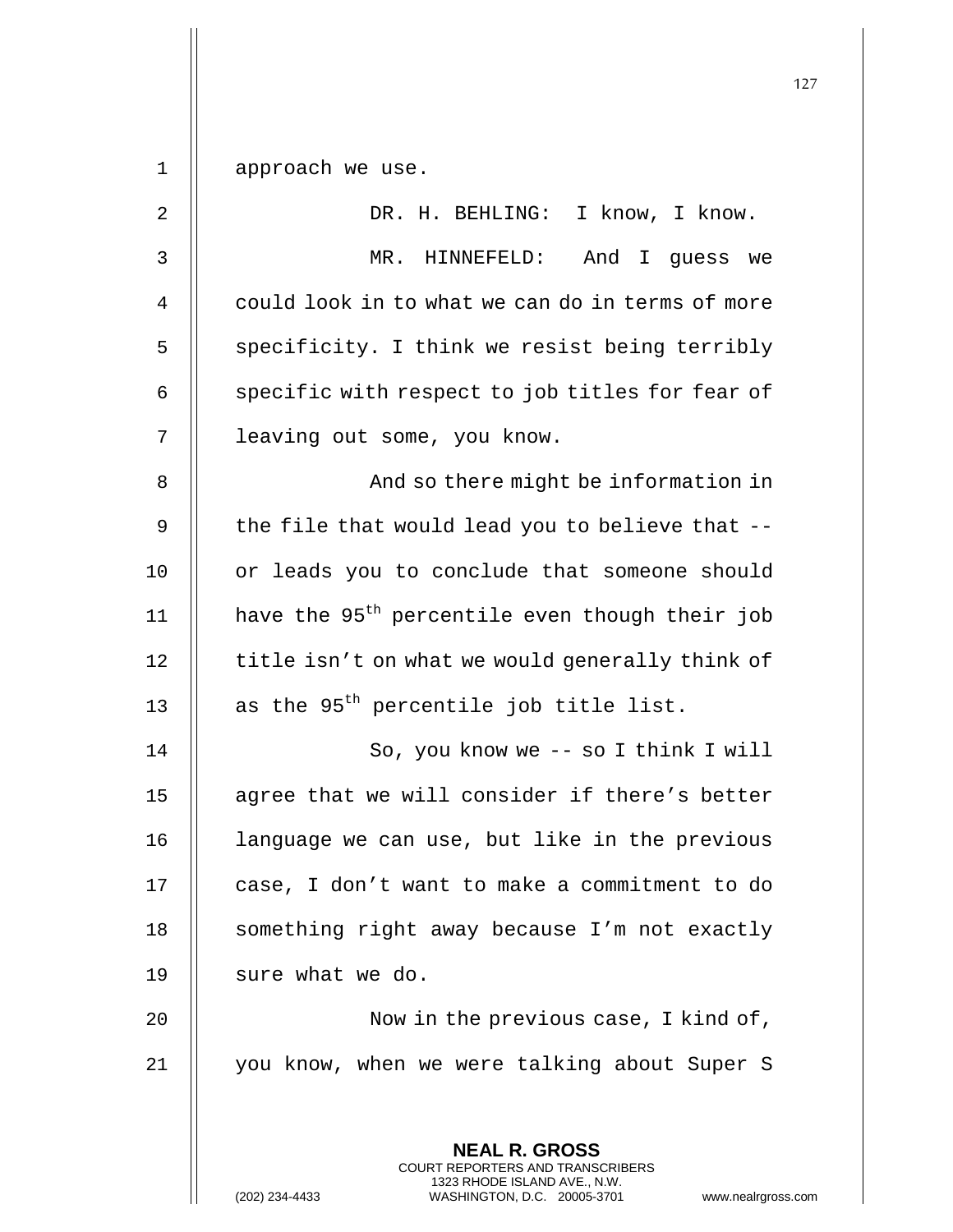1 plutonium, I kind of know what we could say 2 | there.

3 DR. H. BEHLING: Yes, you know 4 what's so confusing, Stu, is that you're 5 | obviously dealing with a person who does not 6 | have monitoring data for themselves and so 7 | you're already starting out with a handicap for  $8$   $\parallel$  that individual unless, for instance, a person 9 | have missing data looking at his records and you 10 do note that he was, let's say, an operator 11 where you would have reasonable expectation of 12 | having a maximum type exposure.

13 || That would be very easy to define 14 but in other cases unless the records are 15 | strictly missing, you would have a tough time 16 || in saying on the basis of the statements and,  $17$   $\parallel$  as I said, that the individual might have had 18 || larger intake rates.

19 || But that kind of makes me wonder how 20  $\parallel$  the dose reconstructor would make an assumption 21  $\parallel$  that says; let's use the 95<sup>th</sup> instead of the 50<sup>th</sup>.

> **NEAL R. GROSS** COURT REPORTERS AND TRANSCRIBERS 1323 RHODE ISLAND AVE., N.W.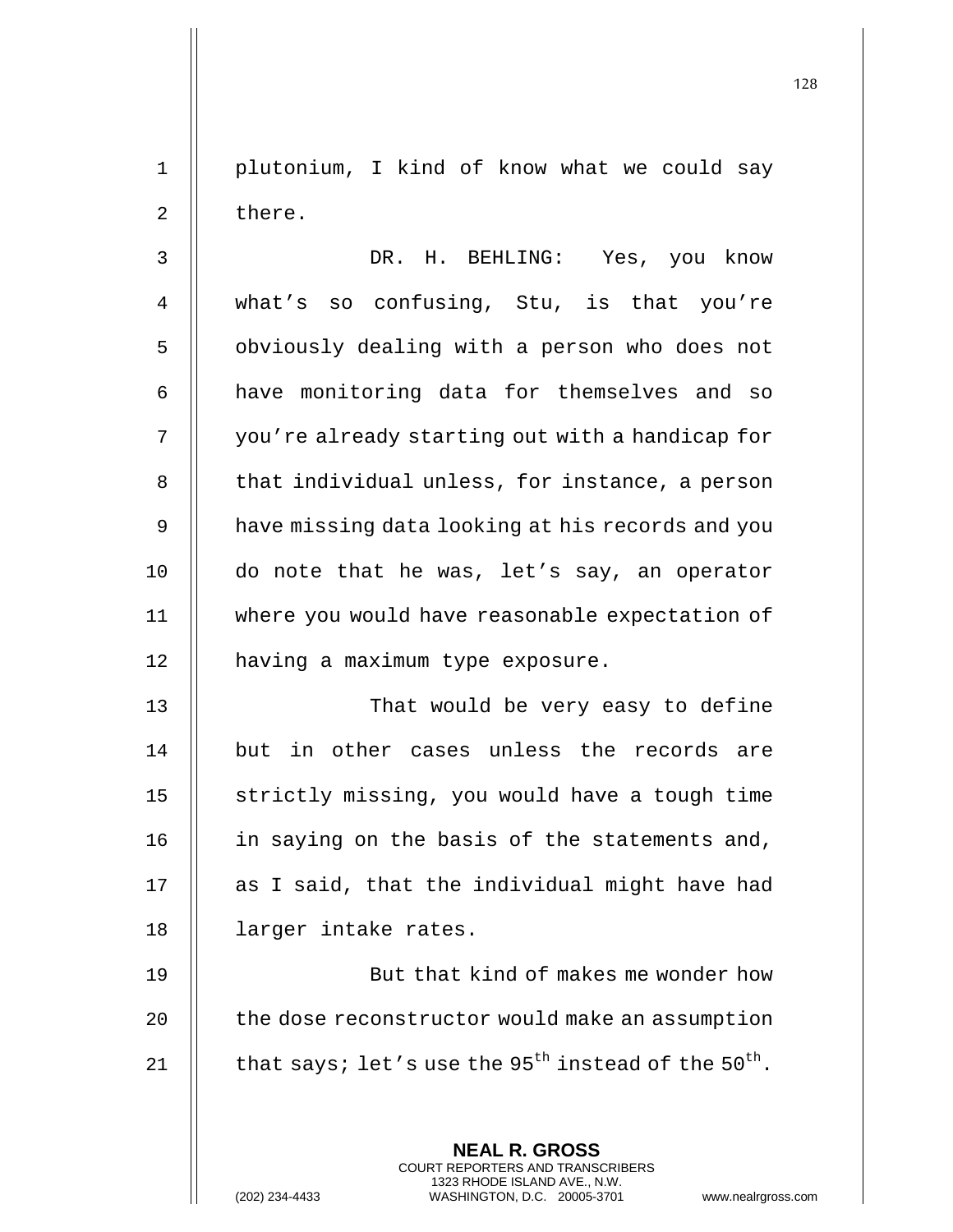| $\mathbf 1$ | MR. HINNEFELD: Okay, well, yes, I                                                               |
|-------------|-------------------------------------------------------------------------------------------------|
| 2           | can understand sort of the discomfort with the                                                  |
| 3           | wording as it is, and so we'll take upon                                                        |
| 4           | ourselves to see if there's something we can do                                                 |
| 5           | better and I guess report back to the                                                           |
| 6           | Subcommittee if we decide on something.                                                         |
| 7           | DR. H. BEHLING: Yes, and I would                                                                |
| 8           | assume it would be a very limited usage where                                                   |
| 9           | the 95 <sup>th</sup> percentile would be used, such as, for                                     |
| 10          | instance, an operator who's bioassay data has                                                   |
| 11          | someone or another been misplaced or deleted or                                                 |
| 12          | something where you would say, you know, this                                                   |
| 13          | guy justifies the 95 <sup>th</sup> percentile.                                                  |
| 14          | MR. HINNEFELD: Right, right.                                                                    |
| 15          | DR. H. BEHLING: Okay, I think                                                                   |
| 16          | that's it for me.                                                                               |
| 17          | CHAIR MUNN: Okay, let me see if I                                                               |
| 18          | can summarize what I believe this discussion                                                    |
| 19          | just said.                                                                                      |
| 20          | I believe that we said on finding 5                                                             |
| 21          | relative to Super S, that we discussed the                                                      |
|             |                                                                                                 |
|             | <b>NEAL R. GROSS</b><br><b>COURT REPORTERS AND TRANSCRIBERS</b><br>1323 RHODE ISLAND AVE., N.W. |
|             | (202) 234-4433<br>WASHINGTON, D.C. 20005-3701<br>www.nealrgross.com                             |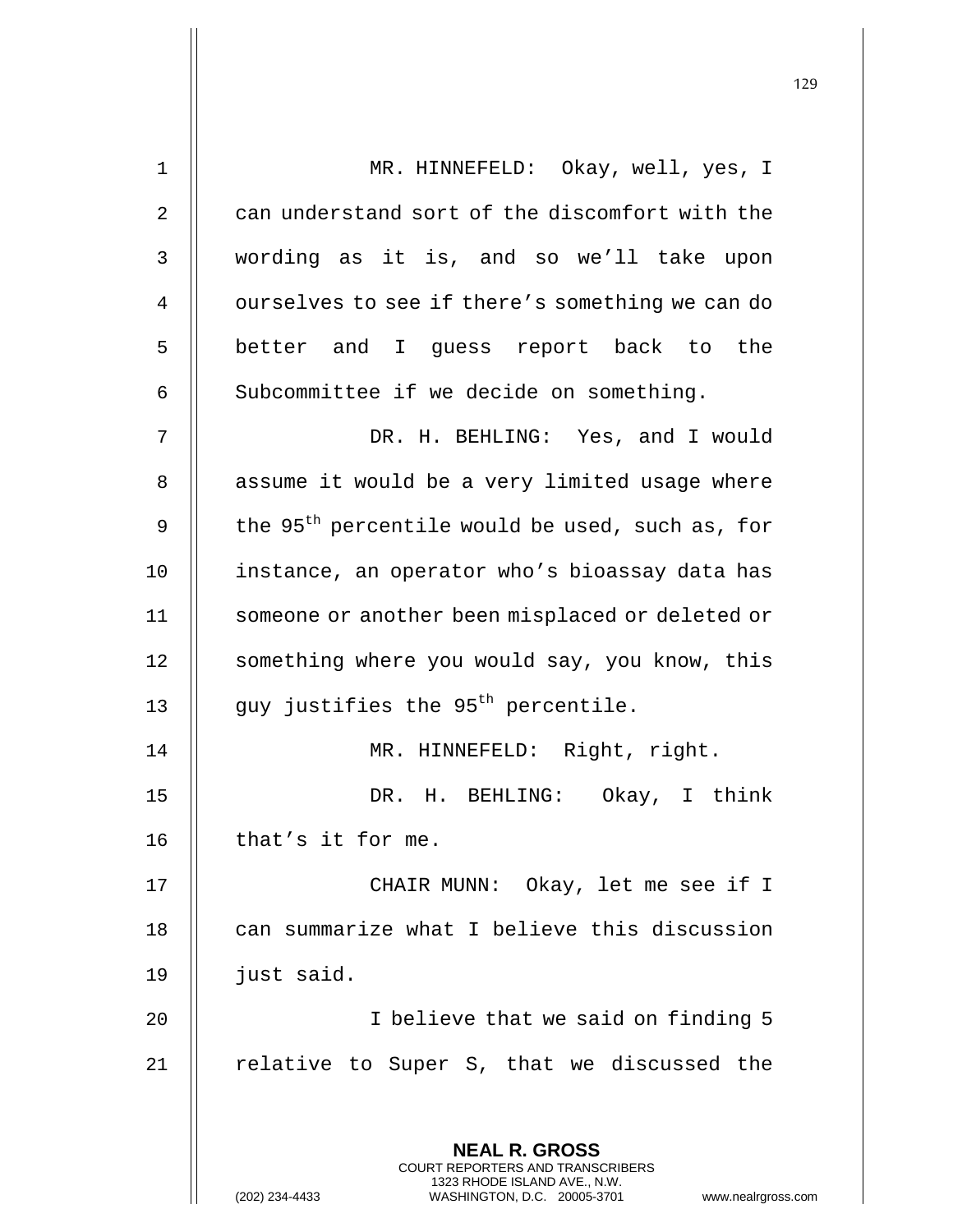| $\mathbf 1$ | matter here and, Hans, did you accept what Stu's                         |
|-------------|--------------------------------------------------------------------------|
| 2           | rationale was with respect to the current                                |
| 3           | process for viewing Super S issues?                                      |
| 4           | DR. H. BEHLING: Yes, I was saying                                        |
| 5           | obviously, that option is going to be                                    |
| 6           | determined, not by location, job or anything                             |
| 7           | like that, other than in the case of a lung                              |
| 8           | cancer. If Super S could have been used it'll                            |
| 9           | be tested to see if it generates the highest                             |
| 10          | dose and that would be, obviously, a very, very                          |
| 11          | maximized application of the Super Type S.                               |
| 12          | CHAIR MUNN: Right. So that is in                                         |
| 13          | effect being done now and we close this issue                            |
| 14          | as we recall. All right.                                                 |
| 15          | May we please close that, Steve?                                         |
| 16          | Resolves our discussion and closed today.                                |
| 17          | While Steve is doing that, with                                          |
| 18          | finding 6, it's my understanding with respect                            |
| 19          | to the selection of 95 <sup>th</sup> or 50 <sup>th</sup> percentile that |
| 20          | NIOSH is going to take a look and see if better                          |
| 21          | words are possible or reasonable for B                                   |
|             |                                                                          |
|             | <b>NEAL R. GROSS</b>                                                     |

COURT REPORTERS AND TRANSCRIBERS 1323 RHODE ISLAND AVE., N.W.

(202) 234-4433 WASHINGTON, D.C. 20005-3701 www.nealrgross.com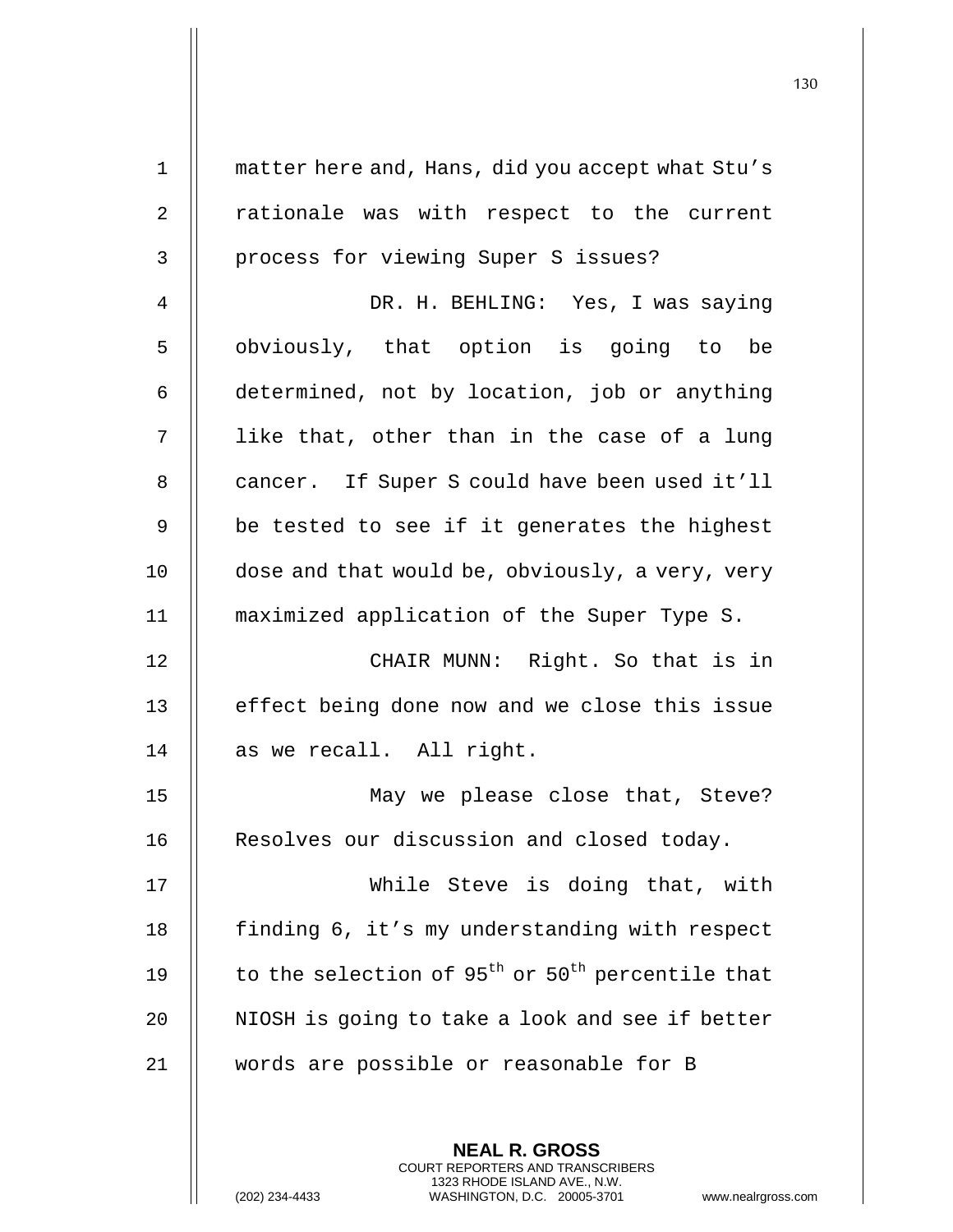|                |                                                                                                                                                                 | 131 |
|----------------|-----------------------------------------------------------------------------------------------------------------------------------------------------------------|-----|
| 1              |                                                                                                                                                                 |     |
|                | DR. H. BEHLING: Actually, that's                                                                                                                                |     |
| 2              | seven, Wanda.                                                                                                                                                   |     |
| $\mathsf{3}$   | CHAIR MUNN: Is it seven?                                                                                                                                        |     |
| $\overline{4}$ | DR. H. BEHLING: Yes.                                                                                                                                            |     |
| 5              | CHAIR MUNN: What was six?                                                                                                                                       |     |
| 6              | DR. H. BEHLING: Six one we skipped                                                                                                                              |     |
| 7              | which I think we probably put to bed the last                                                                                                                   |     |
| 8              | time.                                                                                                                                                           |     |
| 9              | CHAIR MUNN: All right.                                                                                                                                          |     |
| 10             | DR. H. BEHLING: So, let's see                                                                                                                                   |     |
| 11             | here, maybe we did not put it to bed. But I                                                                                                                     |     |
| 12             | looked at it and I agree. I think we can put                                                                                                                    |     |
| 13             | that to bed.                                                                                                                                                    |     |
| 14             | Well, it's<br>CHAIR MUNN:                                                                                                                                       |     |
| 15             | frustrating for me because I don't have easy                                                                                                                    |     |
| 16             | access to the BRS.                                                                                                                                              |     |
| 17             | DR. H. BEHLING: Yes, there were                                                                                                                                 |     |
| 18             | just three separate values that were entered in                                                                                                                 |     |
| 19             | error due to strictly a calculational error and                                                                                                                 |     |
| 20             | I looked at the revised or Revision 2 and those                                                                                                                 |     |
| 21             | numbers were corrected, so finding number 6 has                                                                                                                 |     |
|                | <b>NEAL R. GROSS</b><br>COURT REPORTERS AND TRANSCRIBERS<br>1323 RHODE ISLAND AVE., N.W.<br>(202) 234-4433<br>WASHINGTON, D.C. 20005-3701<br>www.nealrgross.com |     |

 $\begin{array}{c} \hline \end{array}$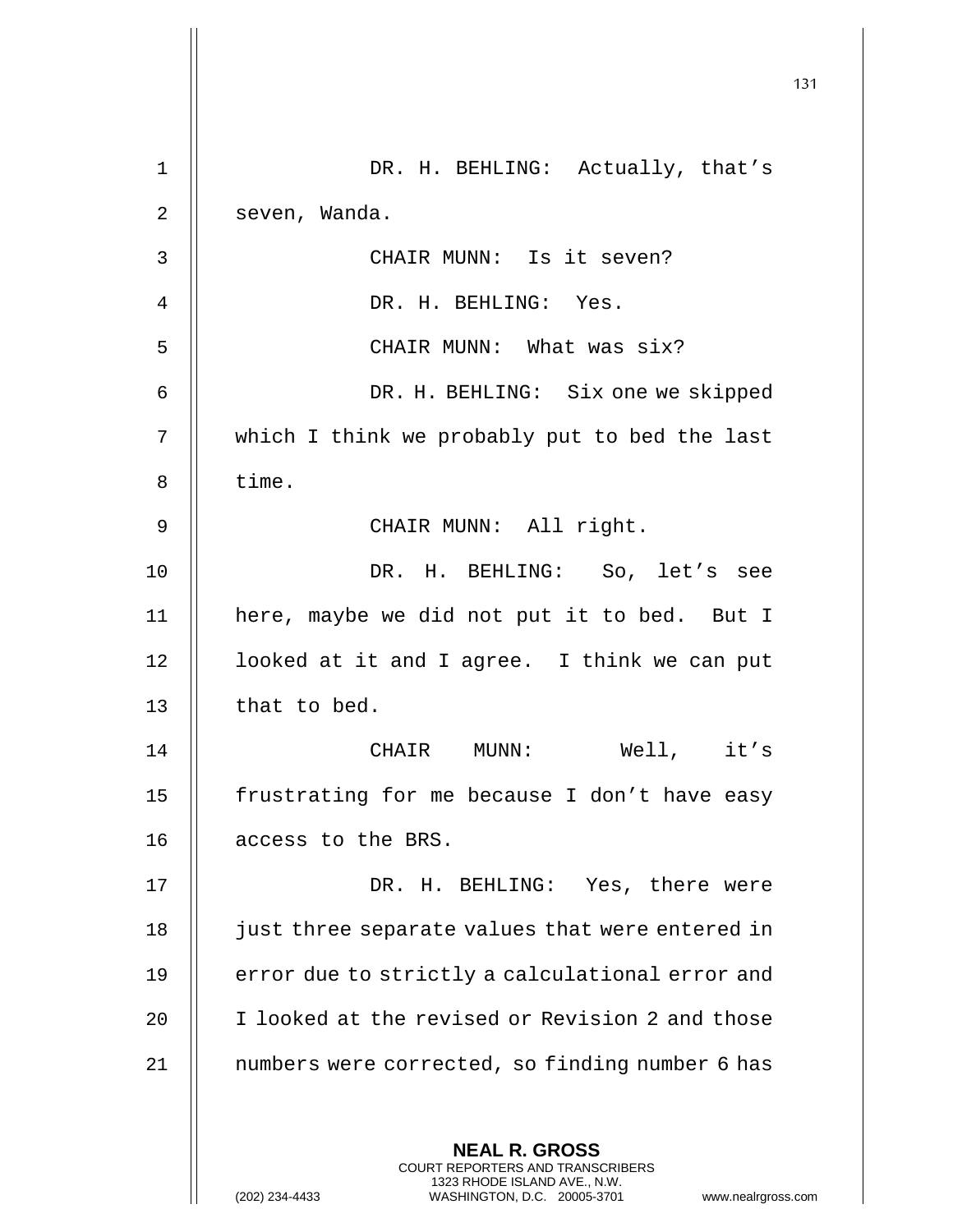**NEAL R. GROSS** COURT REPORTERS AND TRANSCRIBERS 1323 RHODE ISLAND AVE., N.W. (202) 234-4433 WASHINGTON, D.C. 20005-3701 www.nealrgross.com 1 been taken care of. 2 CHAIR MUNN: Oh, the 95th/50th  $3$  | percentile issue was finding 7. 4 || DR. H. BEHLING: Yes, it was. 5 CHAIR MUNN: And NIOSH is going to  $6$  || take a look at it to see whether the words are 7 | appropriate as written. Correct? And we'll 8 | hear from that next time. 9 All right. Does that complete our 10 discussion on B-11 || DR. H. BEHLING: OTIB-34. 12 || CHAIR MUNN: -- TIB-34? 13 MR. HINNEFELD: Well, I think it 14 || completes the discussion but I think we're 15 | ahead of Steve. 16 MR. MARSCHKE: Yes, you guys are  $17$  | racing ahead. 18 MR. HINNEFELD: I think we should 19 || let Steve finish up his comment on seven and  $20$  | then go back to what we talked about on to the 21 comments on six.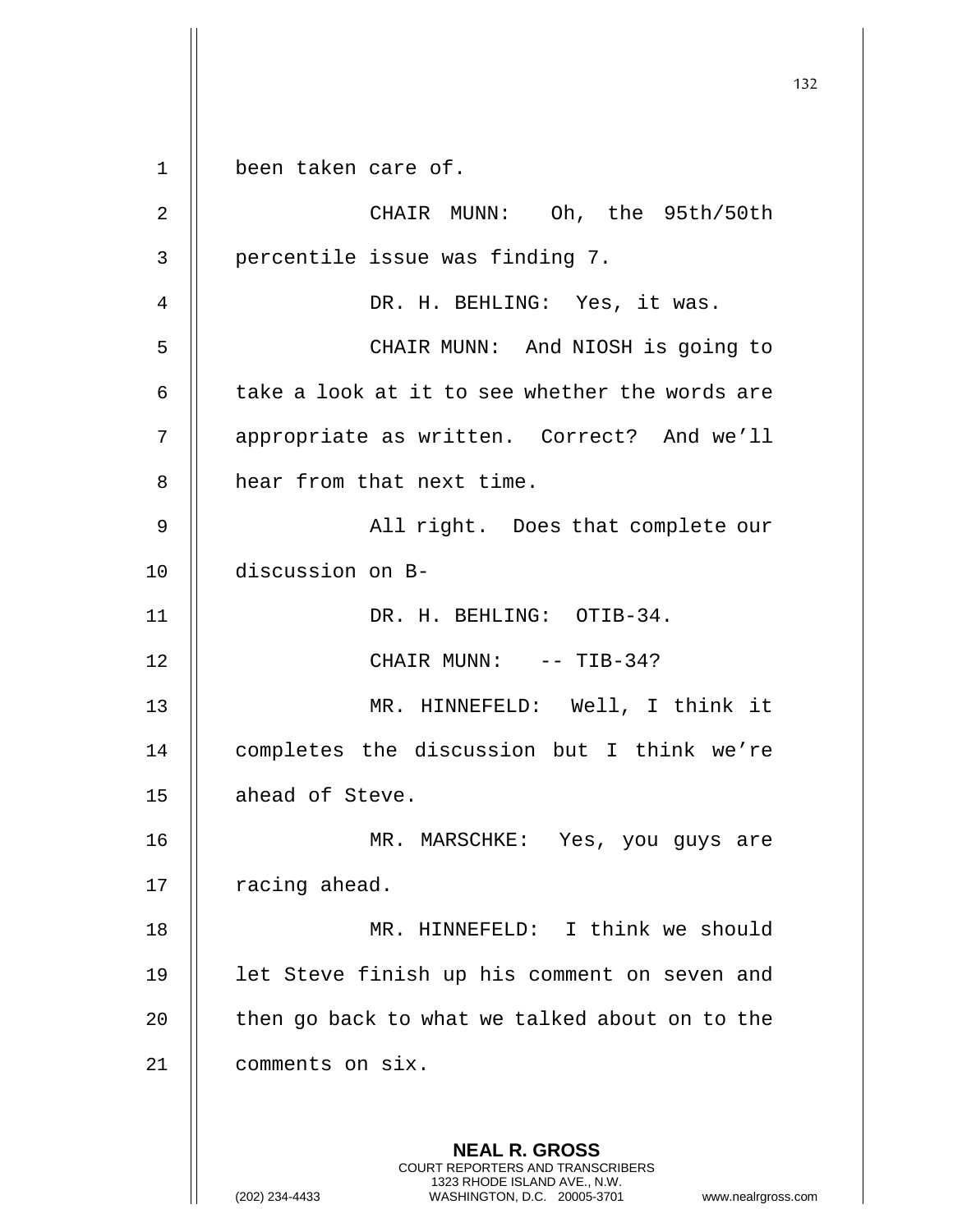133 **NEAL R. GROSS** COURT REPORTERS AND TRANSCRIBERS 1323 RHODE ISLAND AVE., N.W. (202) 234-4433 WASHINGTON, D.C. 20005-3701 www.nealrgross.com 1 || CHAIR MUNN: I think so, too. 2 MR. MARSCHKE: What was it that we 3 || agreed? NIOSH will revisit the directions 4  $\parallel$  given in the -- regarding the usage of the 95<sup>th</sup> 5 | percentile? 6 MR. HINNEFELD: Yes, just choose 7 || your words, but you got the idea. 8 || MEMBER ZIEMER: Check your 9 | spelling. 10 MR. MARSCHKE: I think that's 11 || right, I don't know. 12 || MEMBER ZIEMER: That's good. 13 || MR. MARSCHKE: I was on -B 14 || MEMBER ZIEMER: Yes, currently the 15  $\parallel$  status is showing it's closed there. 16 MR. MARSCHKE: Yes, it's currently  $17$   $\parallel$  -- it was in progress and the BRS, when I change 18 | it Wanda, the BRS wants to close it. 19 CHAIR MUNN: Because that's what  $20$  | she does all the time. 21 || MR. MARSCHKE: Okay and six was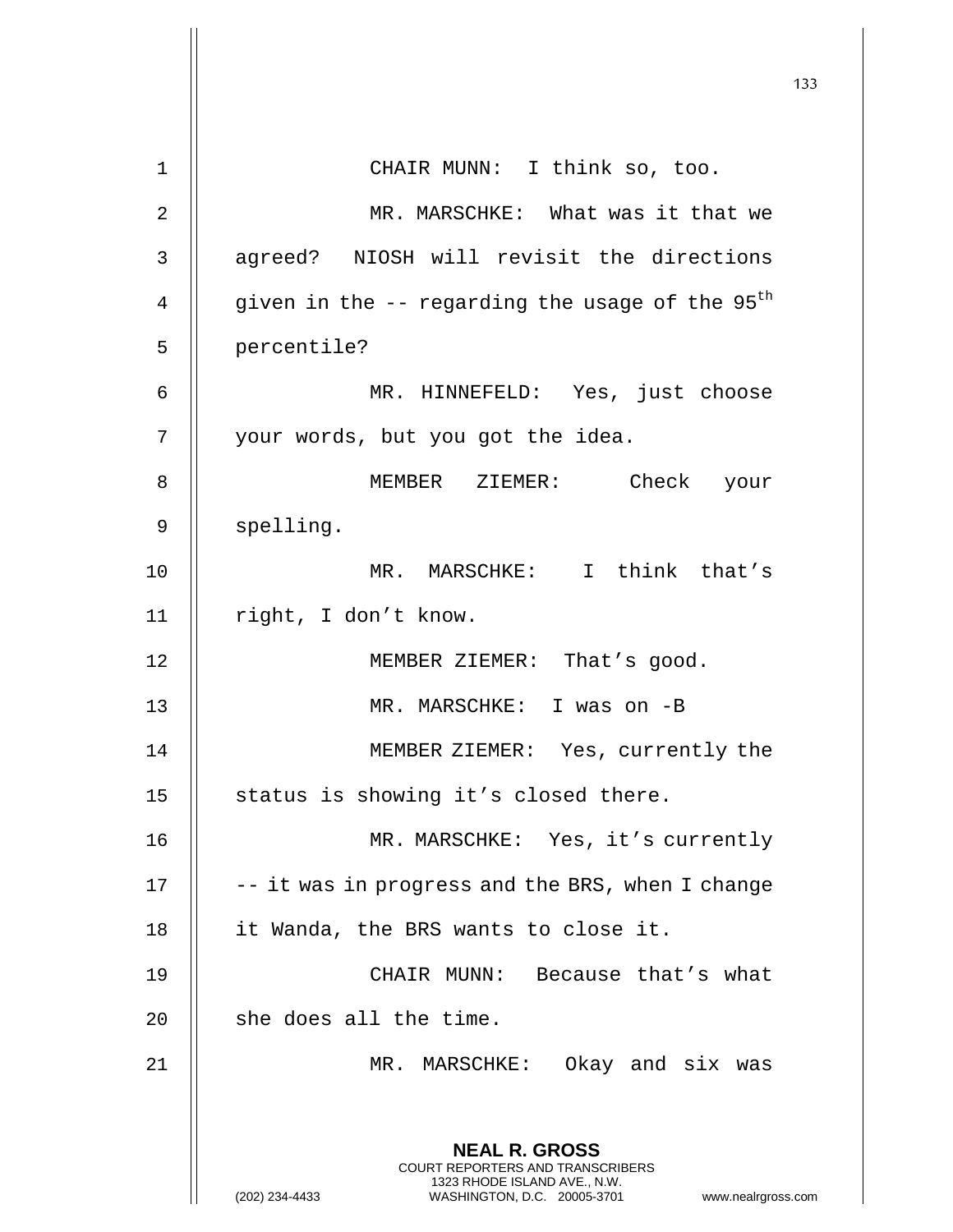|              |                                                                                                                                                                        | 134 |
|--------------|------------------------------------------------------------------------------------------------------------------------------------------------------------------------|-----|
| $\mathbf{1}$ | basically change the values in that table and                                                                                                                          |     |
|              |                                                                                                                                                                        |     |
| 2            | that was done and it should be closed. Is that                                                                                                                         |     |
| 3            | correct?                                                                                                                                                               |     |
| 4            | MR. STIVER: That's correct,                                                                                                                                            |     |
| 5            | Steve.                                                                                                                                                                 |     |
| 6            | CHAIR MUNN: Resolved and closed.                                                                                                                                       |     |
| 7            | MR. MARSCHKE: Does anybody know                                                                                                                                        |     |
| 8            | what the table number was?                                                                                                                                             |     |
| 9            | CHAIR MUNN: No, but the it was a                                                                                                                                       |     |
| 10           | typographical error and the corrections have                                                                                                                           |     |
| 11           | been made.                                                                                                                                                             |     |
| 12           | MS. K. BEHLING: Probably too late,                                                                                                                                     |     |
| 13           | Steve, but it was Table 5-5.                                                                                                                                           |     |
| 14           | MR. MARSCHKE: Thank you.                                                                                                                                               |     |
| 15           | MEMBER ZIEMER: Steve?                                                                                                                                                  |     |
| 16           | MR. MARSCHKE: Yes?                                                                                                                                                     |     |
| 17           | MEMBER ZIEMER: Yes, I know you                                                                                                                                         |     |
| 18           | love those commas. You can get rid of the first                                                                                                                        |     |
| 19           | one and change the second one to a semicolon.                                                                                                                          |     |
| 20           | MR. MARSCHKE: Got you. Okay.                                                                                                                                           |     |
| 21           | CHAIR MUNN: Good. Do we have                                                                                                                                           |     |
|              | <b>NEAL R. GROSS</b><br><b>COURT REPORTERS AND TRANSCRIBERS</b><br>1323 RHODE ISLAND AVE., N.W.<br>(202) 234-4433<br>WASHINGTON, D.C. 20005-3701<br>www.nealrgross.com |     |

 $\mathbf{1}$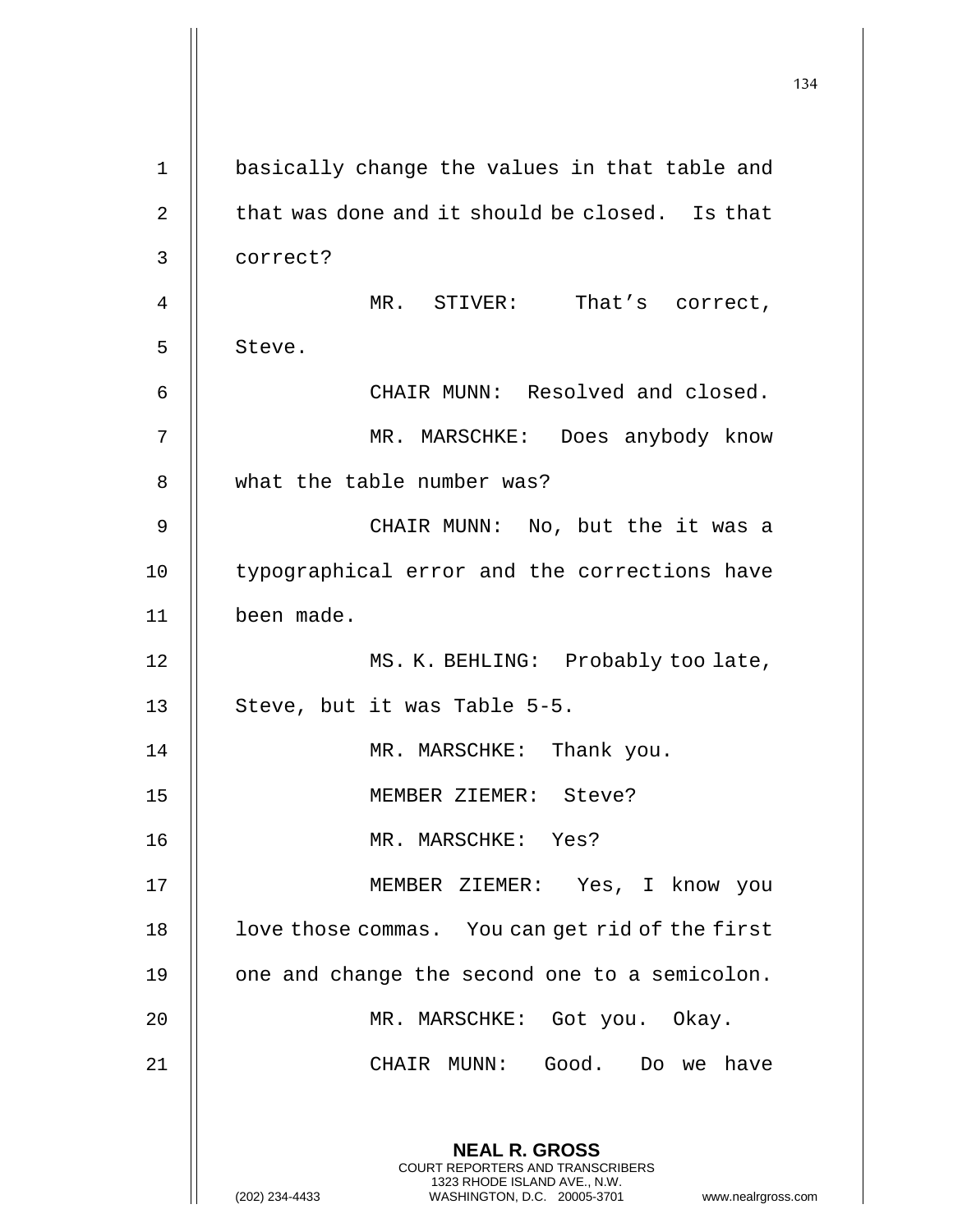135 **NEAL R. GROSS** 1 || anything else on this OTIB? 2 DR. H. BEHLING: Not from me. 3 CHAIR MUNN: All right. What I 4 | have now is we're going to have a reply for Rev  $5 \parallel 0 \text{ number } 4.$ 6 MS. K. BEHLING: Next time. 7 CHAIR MUNN: And NIOSH is going to 8 | respond to finding 8, Rev 1, finding 5, Super 9 | S, we've closed. Correct? And finding 7 is 10 || NIOSH taking a look. All right. 11 We'll go on to PER-0038. I'm 12 | assuming Kathy's going to talk to us? 13 MS. K. BEHLING: Yes, I will. 14 CHAIR MUNN: Good. 15 || MS. K. BEHLING: Even though NIOSH 16 | isn't done here, I can probably explain this. 17 At the last meeting, we had 18 | completed our review of PER-0038 which is the 19 Hooker Technical Basis Document Revision and we 20 **h** had suggested that NIOSH select three cases at 21 || random for our sub-task four review and NIOSH

> COURT REPORTERS AND TRANSCRIBERS 1323 RHODE ISLAND AVE., N.W.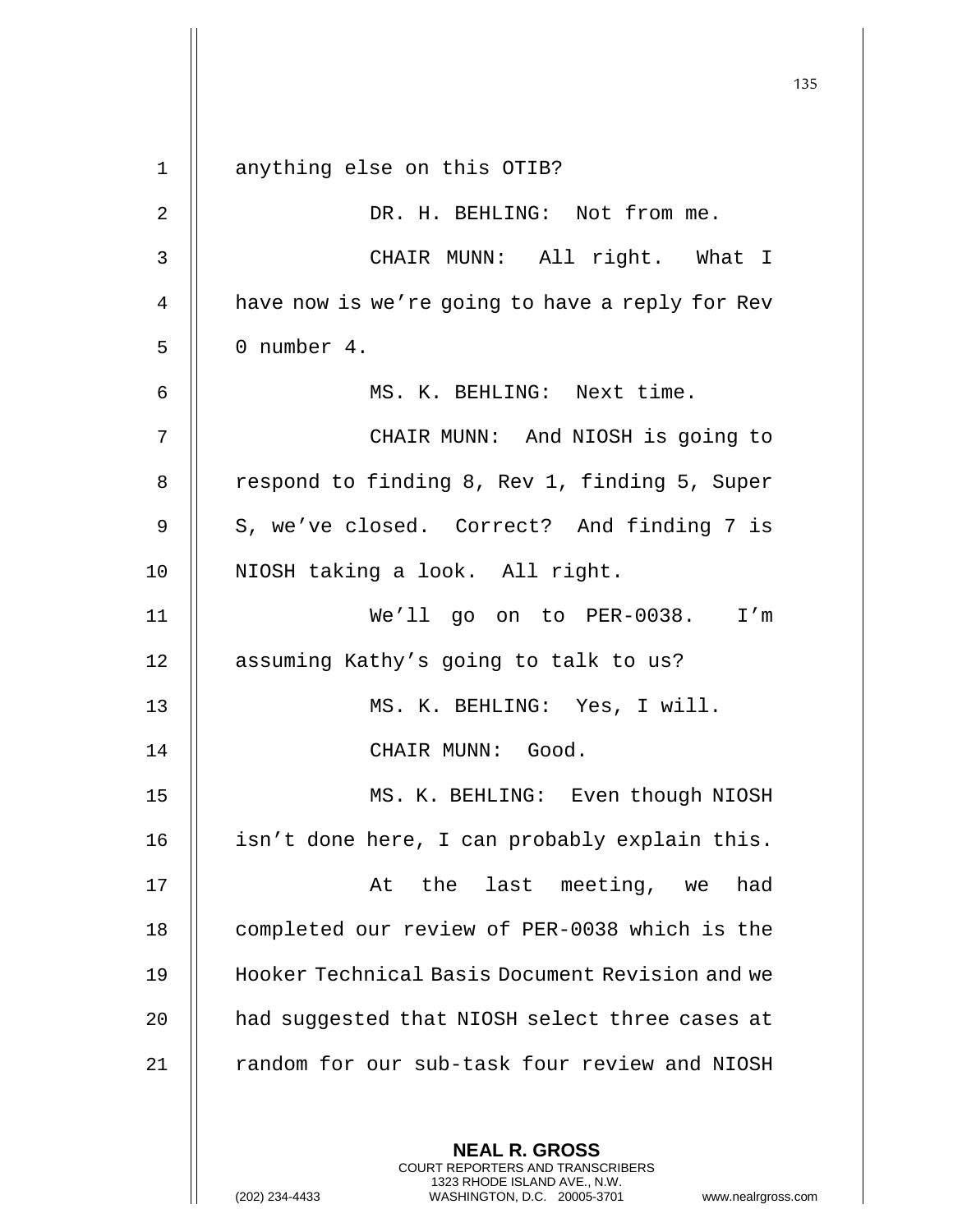$1 \parallel$  did that.

| $\overline{2}$ | And when we went out and looked at               |
|----------------|--------------------------------------------------|
| $\mathfrak{Z}$ | those cases, the files that we were sent didn't  |
| 4              | have a revised dose reconstruction report in it  |
| 5              | and so we actually asked for another one and     |
| 6              | that didn't have a formal revised dose           |
| 7              | reconstruction report in it.                     |
| 8              | However, thereafter, because I was               |
| 9              | somewhat confused and I was writing back and     |
| 10             | forth to Lori, she did provide us with a file    |
| 11             | containing an internal evaluation that was done  |
| 12             | by NIOSH where they looked at the data close     |
| 13             | enough and their internal evaluation just        |
| 14             | determined that they did not need to do a formal |
| 15             | dose reconstruction rework because none of the   |
| 16             | cases would go over the 50 percent.              |
| 17             | So, because this is the first time               |
| 18             | that we encountered anything like this, I had    |
| 19             | written to you, Wanda and Ted and asked whether  |
| 20             | we could go in and rework three of those cases   |
| 21             | just to ensure that, yes, using the revisions    |

**NEAL R. GROSS** COURT REPORTERS AND TRANSCRIBERS 1323 RHODE ISLAND AVE., N.W.

(202) 234-4433 WASHINGTON, D.C. 20005-3701 www.nealrgross.com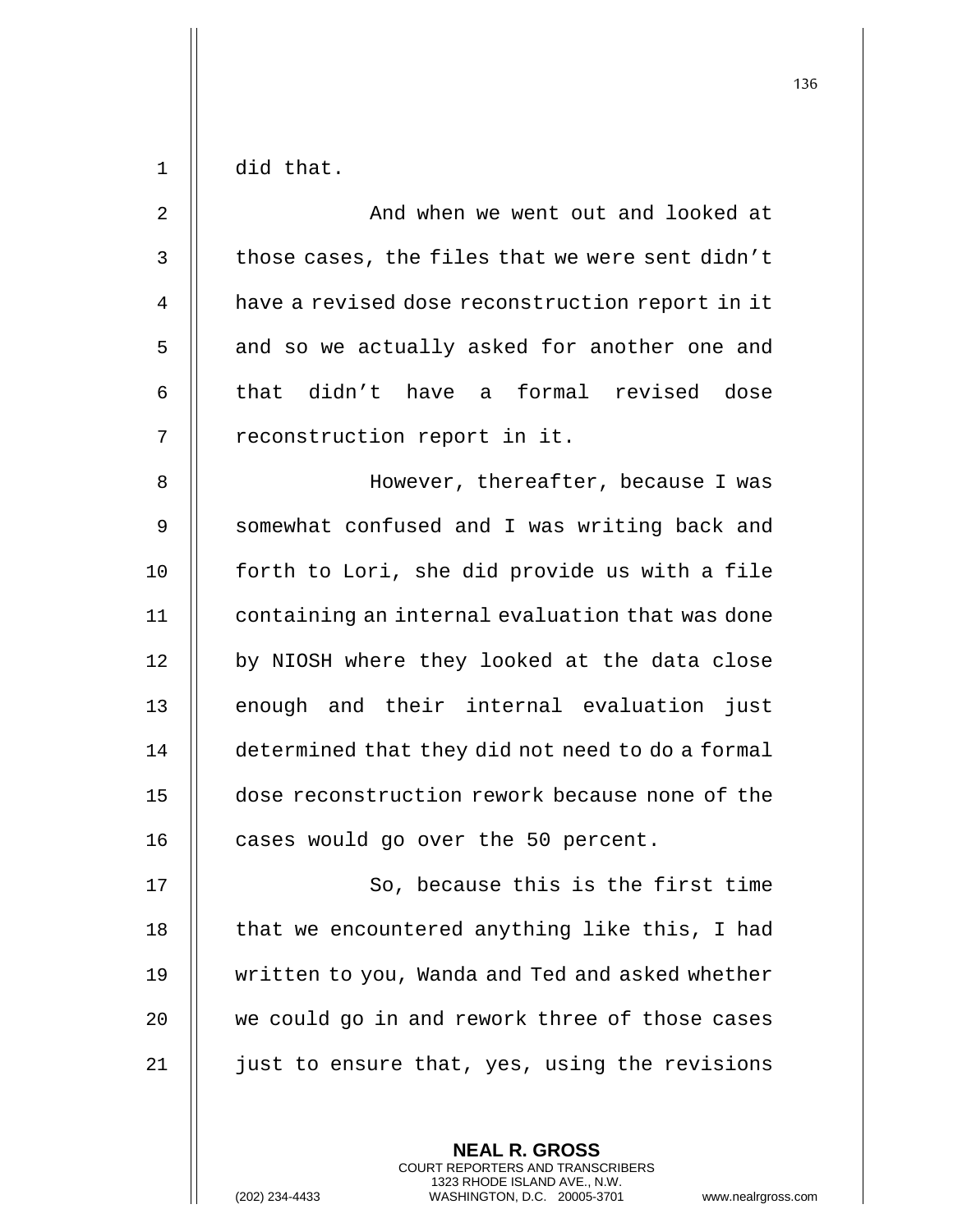|                |                                                                                                                                                                        | 137 |
|----------------|------------------------------------------------------------------------------------------------------------------------------------------------------------------------|-----|
|                |                                                                                                                                                                        |     |
| $\mathbf 1$    | to the TBD, a complete rework does not put any                                                                                                                         |     |
| $\overline{2}$ | of three cases over the 50 percent and we were                                                                                                                         |     |
| 3              | granted permission to do that. And so we are                                                                                                                           |     |
| 4              | now starting on that task.                                                                                                                                             |     |
| 5              | CHAIR MUNN: And will the report be                                                                                                                                     |     |
| 6              | forthcoming?                                                                                                                                                           |     |
| 7              | MS. K. BEHLING: John Mauro, are                                                                                                                                        |     |
| 8              | you on the phone?                                                                                                                                                      |     |
| 9              | DR. MAURO: Yes, I'm here. I                                                                                                                                            |     |
| 10             | jumped back in about 15 minutes ago in                                                                                                                                 |     |
| 11             | anticipation of this part of the meeting.                                                                                                                              |     |
| 12             | Yes, I actually have four cases in                                                                                                                                     |     |
| 13             | front of me. I'm going to pick the three out                                                                                                                           |     |
| 14             | of the four that I think covers the landscape.                                                                                                                         |     |
| 15             | I'm almost through with the first                                                                                                                                      |     |
| 16             | one. It looks like it's taking me about two to                                                                                                                         |     |
| 17             | three days per case to basically do them like                                                                                                                          |     |
| 18             | a blind and see where we come out.                                                                                                                                     |     |
| 19             | And in effect, what we have is we                                                                                                                                      |     |
| 20             | have the original DR that was done on the $-$ if                                                                                                                       |     |
| 21             | you remember Appendix AA to TBD 6001, it goes                                                                                                                          |     |
|                | <b>NEAL R. GROSS</b><br><b>COURT REPORTERS AND TRANSCRIBERS</b><br>1323 RHODE ISLAND AVE., N.W.<br>(202) 234-4433<br>WASHINGTON, D.C. 20005-3701<br>www.nealrgross.com |     |

 $\mathsf{I}$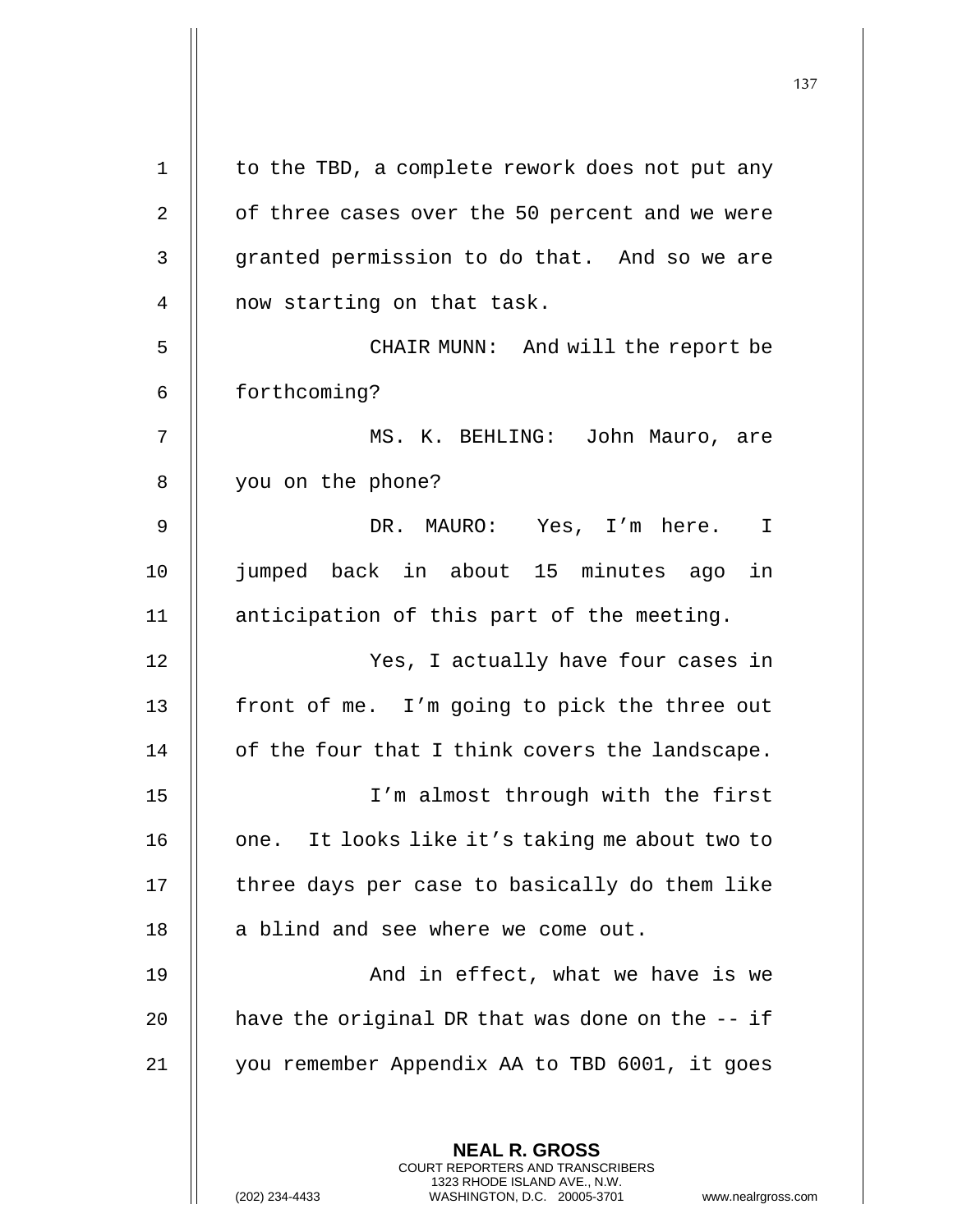| $\mathbf 1$    | way back. The cases were done in accordance                                                                                                                     |
|----------------|-----------------------------------------------------------------------------------------------------------------------------------------------------------------|
| $\overline{2}$ | with that. I think that was a 2007 document.                                                                                                                    |
| 3              | Through the PER process, as Kathy                                                                                                                               |
| 4              | explained, NIOSH's contractor took a look at                                                                                                                    |
| 5              | the cases and basically said that, well, we                                                                                                                     |
| 6              | don't see any that'll, you know, they're all                                                                                                                    |
| 7              | going to change a little bit of somewhat but not                                                                                                                |
| 8              | flip.                                                                                                                                                           |
| 9              | So I have four cases. I'm looking                                                                                                                               |
| 10             | at them -- I'm only going to look at three. I                                                                                                                   |
| 11             | will have the first one done, I would say I'm                                                                                                                   |
| 12             | half way through and I started work on it                                                                                                                       |
| 13             | yesterday.                                                                                                                                                      |
| 14             | So a couple of days. I'm saying as                                                                                                                              |
| 15             | far as getting a draft, I think that Kathy, for                                                                                                                 |
| 16             | you to independently review, we're probably a                                                                                                                   |
| 17             | week or so away, maybe ten days, for me to get                                                                                                                  |
| 18             | that to you. So we're not that far away from                                                                                                                    |
| 19             | finishing this up and getting this out to the                                                                                                                   |
| 20             | Subcommittee.                                                                                                                                                   |
| 21             | CHAIR MUNN: Okay, will be next                                                                                                                                  |
|                |                                                                                                                                                                 |
|                | <b>NEAL R. GROSS</b><br>COURT REPORTERS AND TRANSCRIBERS<br>1323 RHODE ISLAND AVE., N.W.<br>(202) 234-4433<br>WASHINGTON, D.C. 20005-3701<br>www.nealrgross.com |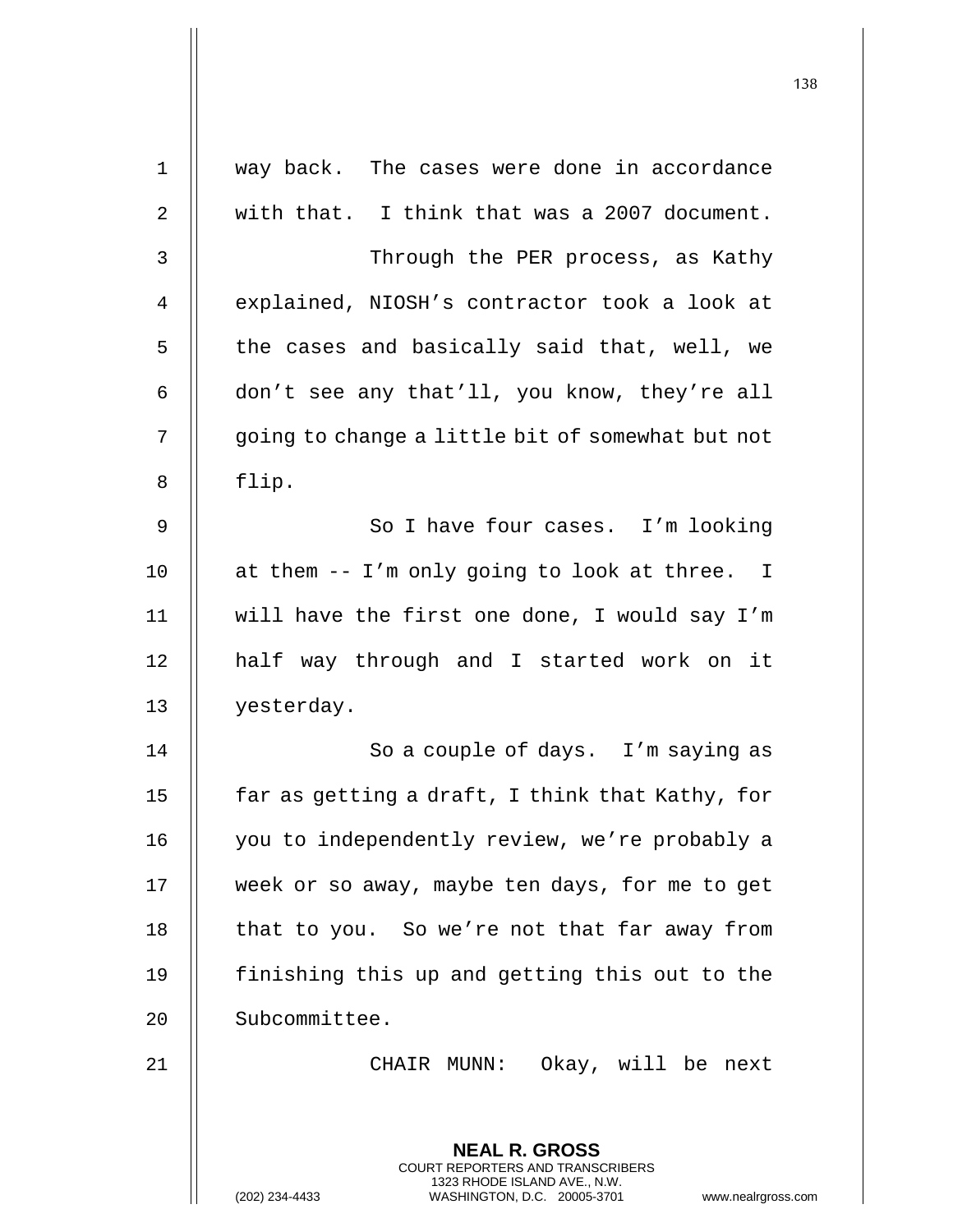| $\mathbf 1$ | time before we hear from you, right?            |
|-------------|-------------------------------------------------|
| $\sqrt{2}$  | DR. MAURO: Yes, my guess is you'll              |
| 3           | have it well before the next Subcommittee       |
| 4           | meeting, sure.                                  |
| 5           | MR. KATZ: But, this is Ted. John?               |
| 6           | DR. MAURO: Yes?                                 |
| 7           | MR. KATZ: Because this is the                   |
| 8           | first I've heard of just how you're going about |
| $\mathsf 9$ | this, but I'd like to suggest, if in case I     |
| 10          | misunderstood you, what you said, I mean you do |
| 11          | not need to redo these entirely a full dose     |
| 12          | reconstruction to do this.                      |
| 13          | All you need to do is confirm that              |
| 14          | DCAS is right in their judgments about those    |
| 15          | cases. Right? Because they didn't redo the      |
| 16          | case in detail. So you're doing the case in     |
| 17          | detail would make no sense.                     |
| 18          | DR. MAURO: Well, you know, I have               |
| 19          | to say, I'm going to admit something. I find    |
| 20          | it easier for these types of cases for me to -- |
| 21          | I can run these very quick. The alternative     |
|             |                                                 |
|             | <b>NEAL R. GROSS</b>                            |

COURT REPORTERS AND TRANSCRIBERS 1323 RHODE ISLAND AVE., N.W.

 $\prod$ 

(202) 234-4433 WASHINGTON, D.C. 20005-3701 www.nealrgross.com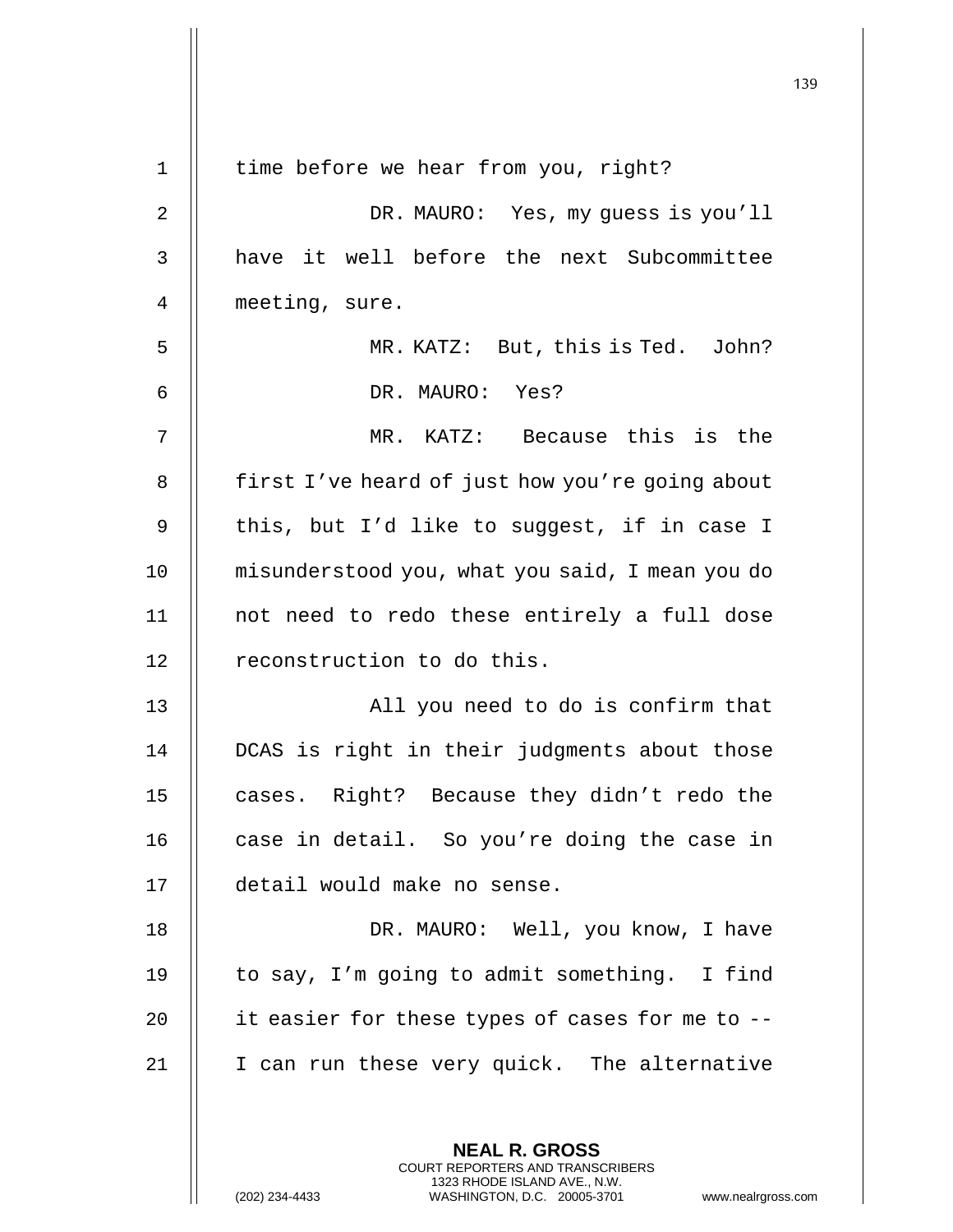| $\mathbf 1$ | would be to go through; I guess the folders that                                                                                                                       |
|-------------|------------------------------------------------------------------------------------------------------------------------------------------------------------------------|
| 2           | were prepared where there was scoping                                                                                                                                  |
| 3           | calculations done using various workbooks.                                                                                                                             |
| 4           | I have to say I stumble more and                                                                                                                                       |
| 5           | spend more time trying to figure those things                                                                                                                          |
| 6           | out than just sitting down and doing B                                                                                                                                 |
| 7           | Because these AWEs are not complex                                                                                                                                     |
| 8           | sites. And quite frankly, I think it would be                                                                                                                          |
| 9           | faster for me just to do it.                                                                                                                                           |
| 10          | MR. KATZ: I mean that's find if                                                                                                                                        |
| 11          | that's if that's the most expedient way to do                                                                                                                          |
| 12          | it. All I'm saying is really, all your                                                                                                                                 |
| 13          | addressing here is that they came to the right                                                                                                                         |
| 14          | conclusions since they didn't rework the DR.                                                                                                                           |
| 15          | DR. MAURO: Yes, I mean for me to do                                                                                                                                    |
| 16          | it, I mean I hear what you're saying. The way                                                                                                                          |
| 17          | I'm doing it is just say, well I'll just run it                                                                                                                        |
| 18          | and it doesn't take me very long it's not like                                                                                                                         |
| 19          | I'm doing a complex site and see where I come                                                                                                                          |
| 20          | out.                                                                                                                                                                   |
| 21          | Maybe I won't do it at this high                                                                                                                                       |
|             |                                                                                                                                                                        |
|             | <b>NEAL R. GROSS</b><br><b>COURT REPORTERS AND TRANSCRIBERS</b><br>1323 RHODE ISLAND AVE., N.W.<br>(202) 234-4433<br>WASHINGTON, D.C. 20005-3701<br>www.nealrgross.com |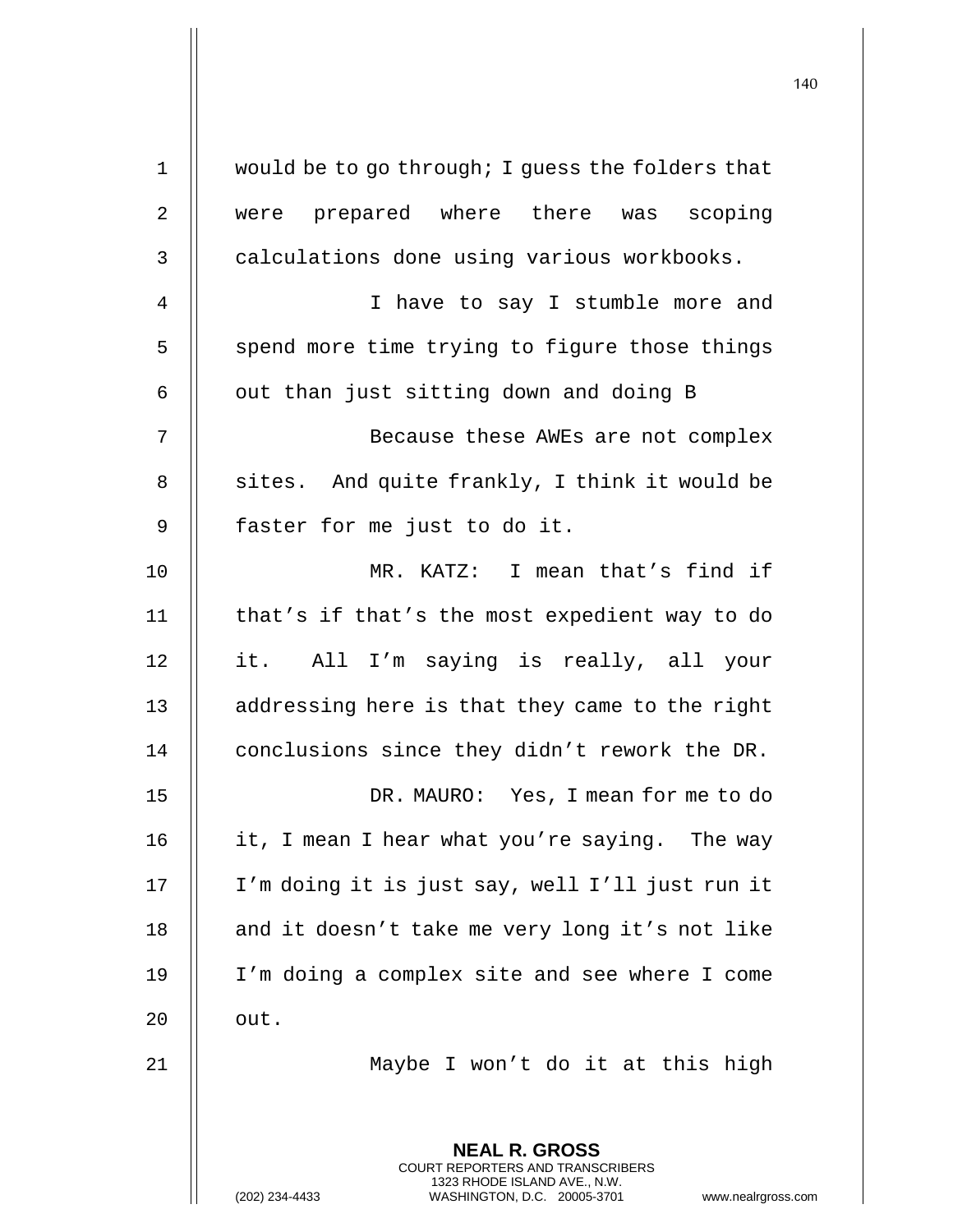|             |                                                                                                     | 141 |
|-------------|-----------------------------------------------------------------------------------------------------|-----|
| $\mathbf 1$ | level. In other words, I'm not going to look                                                        |     |
| 2           | at ingestion dose because I know it's only going                                                    |     |
|             | to contribute some extremely small fraction.                                                        |     |
| 3           |                                                                                                     |     |
| 4           | So I'll look at this, the big doses,                                                                |     |
| 5           | the big internal, the big external and see what                                                     |     |
| 6           | kind of magnitude change in the dose occurs,                                                        |     |
| 7           | compare it with the original one and, in effect,                                                    |     |
| 8           | convince myself pretty quickly that, you know,                                                      |     |
| 9           | there's no way this is going to even approach                                                       |     |
| 10          | a 50 percent.                                                                                       |     |
| 11          | So I find $--$ I mean the way I look                                                                |     |
| 12          | at it, that's probably the easiest and fastest                                                      |     |
| 13          | way for me to do it and feel most comfortable                                                       |     |
| 14          | with my work.                                                                                       |     |
| 15          | MR. KATZ: No, that's fine, John.                                                                    |     |
| 16          | Again, my only point is just to do it as                                                            |     |
| 17          | expediently as you can. You don't need any                                                          |     |
| 18          | more detail than you need to determine that they                                                    |     |
| 19          | came to the right conclusion.                                                                       |     |
| 20          | DR. MAURO: Yes, that's why I'm                                                                      |     |
| 21          | saying it's probably only going to take me a                                                        |     |
|             | <b>NEAL R. GROSS</b><br><b>COURT REPORTERS AND TRANSCRIBERS</b>                                     |     |
|             | 1323 RHODE ISLAND AVE., N.W.<br>(202) 234-4433<br>WASHINGTON, D.C. 20005-3701<br>www.nealrgross.com |     |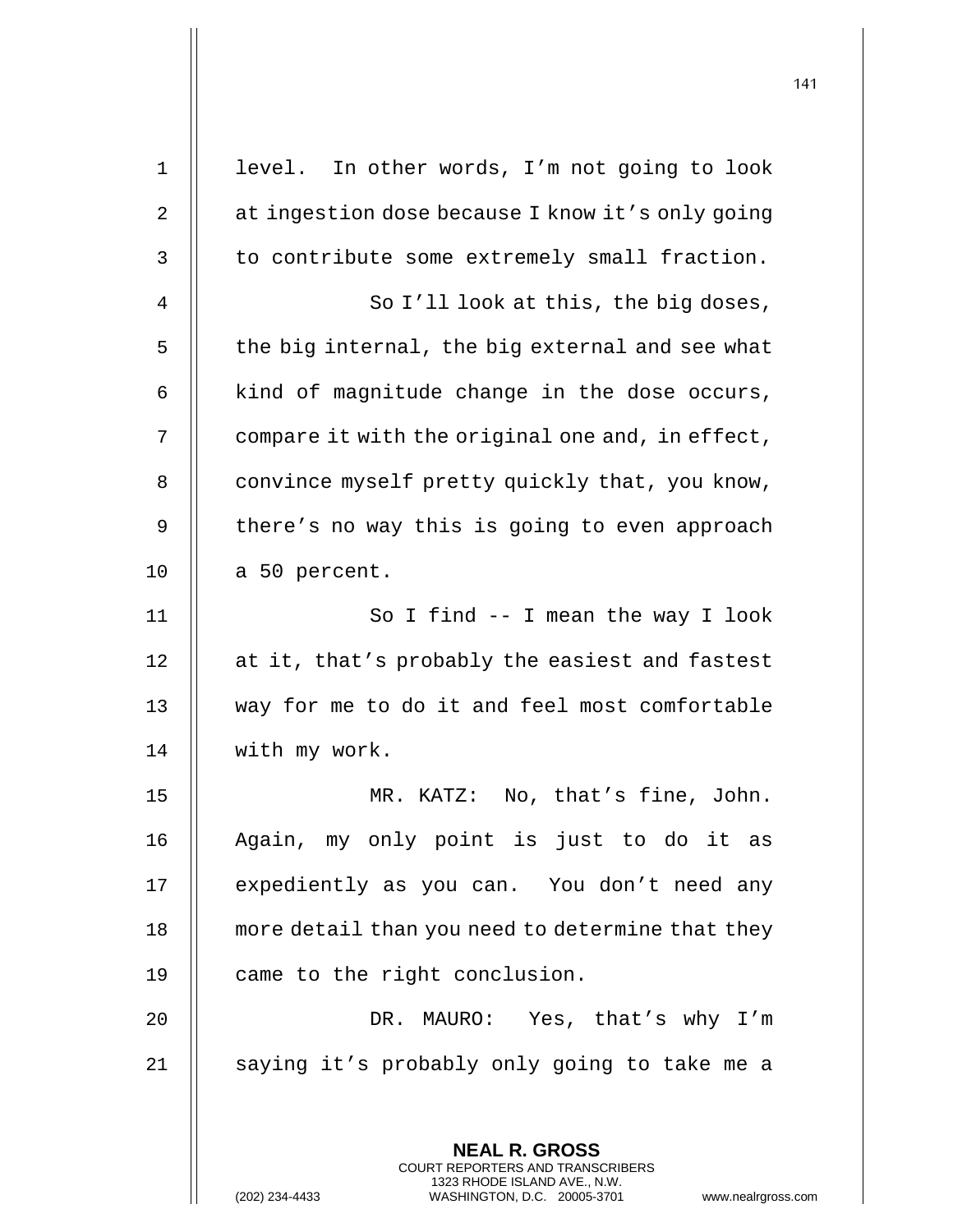1 couple of days per case.

| 2              | Normally, when I do a full-blown DR                      |
|----------------|----------------------------------------------------------|
| 3              | review, you know, it's at least a week, you              |
| $\overline{4}$ | know, even for an AWE case. So I'm doing this            |
| 5              | in an expeditious way, but maybe not the way you         |
| 6              | had envisioned. I guess you envisioned I would           |
| 7              | look at these folders with the workbooks in it           |
| 8              | which is the way in which I think was done by            |
| $\mathsf 9$    | $B -$                                                    |
| 10             | MR. KATZ: Yes, yes, it's just                            |
| 11             | because I imagine they spent much less than a            |
| 12             | couple days per case to be able to come to their         |
| 13             | conclusion.                                              |
| 14             | DR. MAURO: No, well Kathy, let's                         |
| 15             | talk a minute about this.                                |
| 16             | You know how I do my work. Do you                        |
| 17             | think you might be able to knock this out?               |
| 18             | Because I know you're much more proficient at            |
| 19             | these workbooks at manipulating them<br>and              |
| 20             | checking them and that sort of thing, than I am.         |
| 21             | I'm pretty crude when it comes to that.                  |
|                |                                                          |
|                | <b>NEAL R. GROSS</b><br>COURT REPORTERS AND TRANSCRIBERS |

1323 RHODE ISLAND AVE., N.W.

 $\mathsf{||}$ 

<sup>(202) 234-4433</sup> WASHINGTON, D.C. 20005-3701 www.nealrgross.com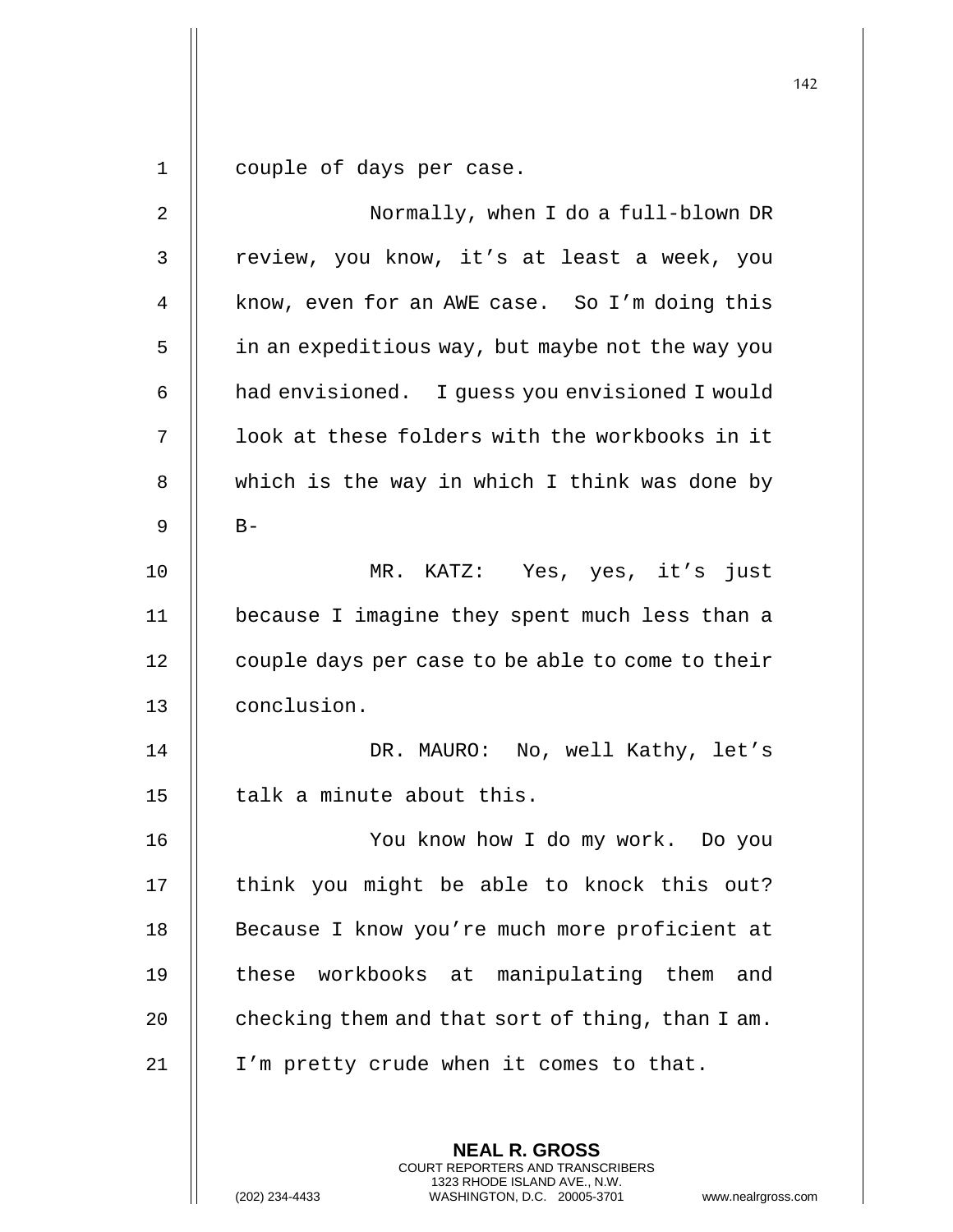| $\mathbf 1$    | Do you think you can knock this off              |
|----------------|--------------------------------------------------|
| $\overline{2}$ | quicker, maybe that'd be a better way because    |
| 3              | I know for me, I would struggle going through    |
| 4              | these workbooks.                                 |
| 5              | MS. K. BEHLING: I probably could                 |
| 6              | but -- and I agree with Ted, we want to go in    |
| 7              | and make sure that -- and especially, we want    |
| 8              | to be sure that we address all of the changes    |
| 9              | that were introduced because of the PER and that |
| 10             | should really be our focus and to see if their   |
| 11             | decision was correct.                            |
| 12             | But I, you know, I can look at it and            |
| 13             | that's why I want to be on the peer review $-$ - |
| 14             | DR. MAURO: Well, you know what's                 |
| 15             | taking me more time right now; I guess I've been |
| 16             | spending about a day on it already. Is I'm       |
| 17             | lining up the differences between Appendix AA,   |
| 18             | the original, and all the assumptions that we    |
| 19             | used regarding starting them all internal and    |
| 20             | lining them up against Rev 1 to the Site Profile |
| 21             | and seeing how they change.                      |

**NEAL R. GROSS** COURT REPORTERS AND TRANSCRIBERS 1323 RHODE ISLAND AVE., N.W.

(202) 234-4433 WASHINGTON, D.C. 20005-3701 www.nealrgross.com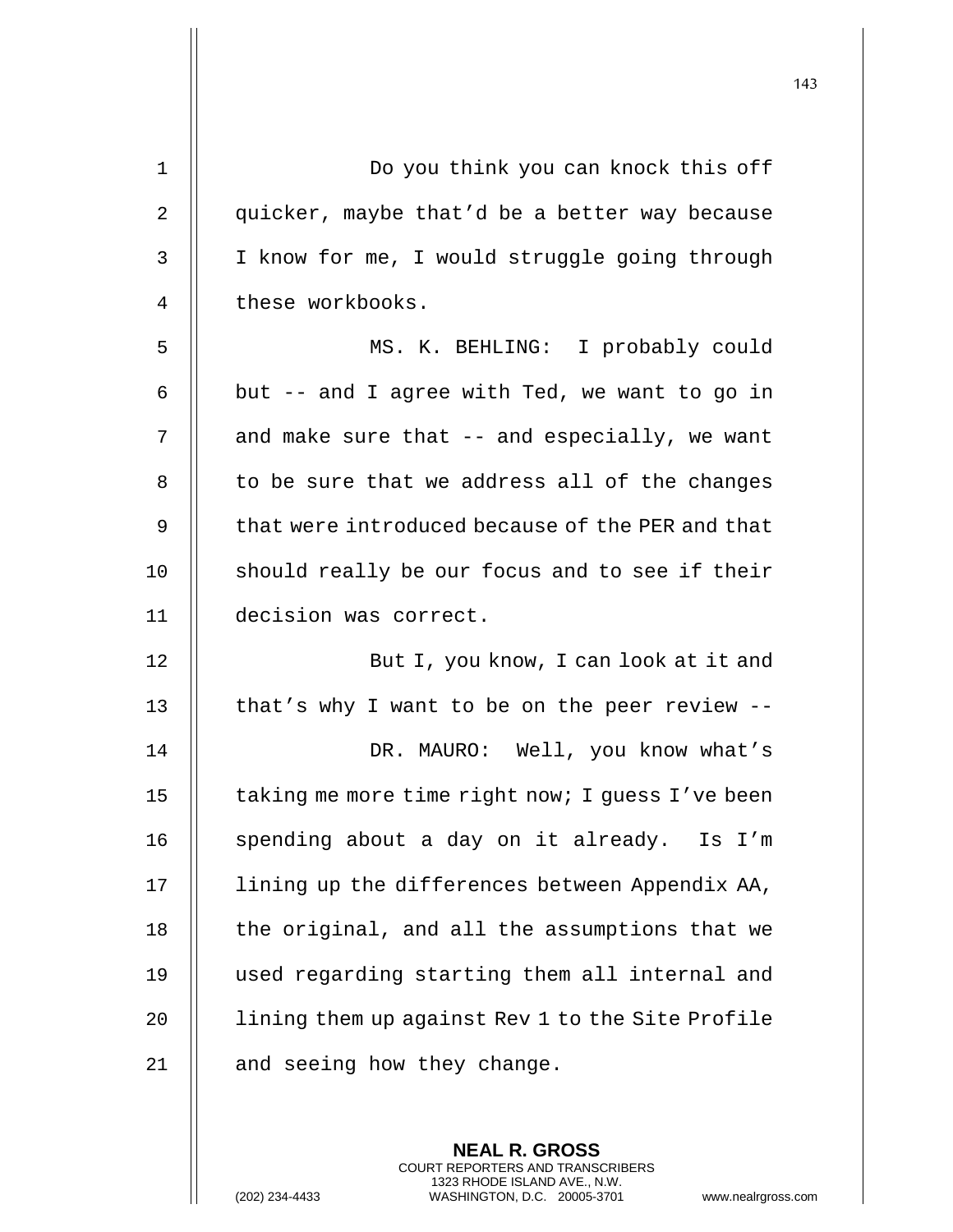| 1  | In other words, how the changes in                                                                                                                                     |
|----|------------------------------------------------------------------------------------------------------------------------------------------------------------------------|
| 2  | dust loading occur? How did changes in                                                                                                                                 |
| 3  | external exposure? So we can see, in other                                                                                                                             |
| 4  | words, I can see, oh okay, I see how they made                                                                                                                         |
| 5  | these changes.                                                                                                                                                         |
| 6  | And quite frankly, you know, and                                                                                                                                       |
| 7  | then, you know, if it turns out that it's                                                                                                                              |
| 8  | self-evident right at that point, that in going                                                                                                                        |
| 9  | to Revision 1, the dose is going to go down, I'll                                                                                                                      |
| 10 | stop at that point and say listen B                                                                                                                                    |
| 11 | So I'm not going to go -- I won't                                                                                                                                      |
| 12 | even go, I mean, I'm at the point where I'm just                                                                                                                       |
| 13 | sort of lining up how the changes occur between                                                                                                                        |
| 14 | the original and the revision.                                                                                                                                         |
| 15 | MS. K. BEHLING: Yes, that's what                                                                                                                                       |
| 16 | makes -- excuse me, John, I'm sorry.                                                                                                                                   |
| 17 | DR. MAURO: Yes?                                                                                                                                                        |
| 18 | MS. K. BEHLING: That's what makes                                                                                                                                      |
| 19 | this a little more complex because in some cases                                                                                                                       |
| 20 | the doses do go up and in some cases, the doses                                                                                                                        |
| 21 | will decrease a bit.                                                                                                                                                   |
|    |                                                                                                                                                                        |
|    | <b>NEAL R. GROSS</b><br><b>COURT REPORTERS AND TRANSCRIBERS</b><br>1323 RHODE ISLAND AVE., N.W.<br>WASHINGTON, D.C. 20005-3701<br>(202) 234-4433<br>www.nealrgross.com |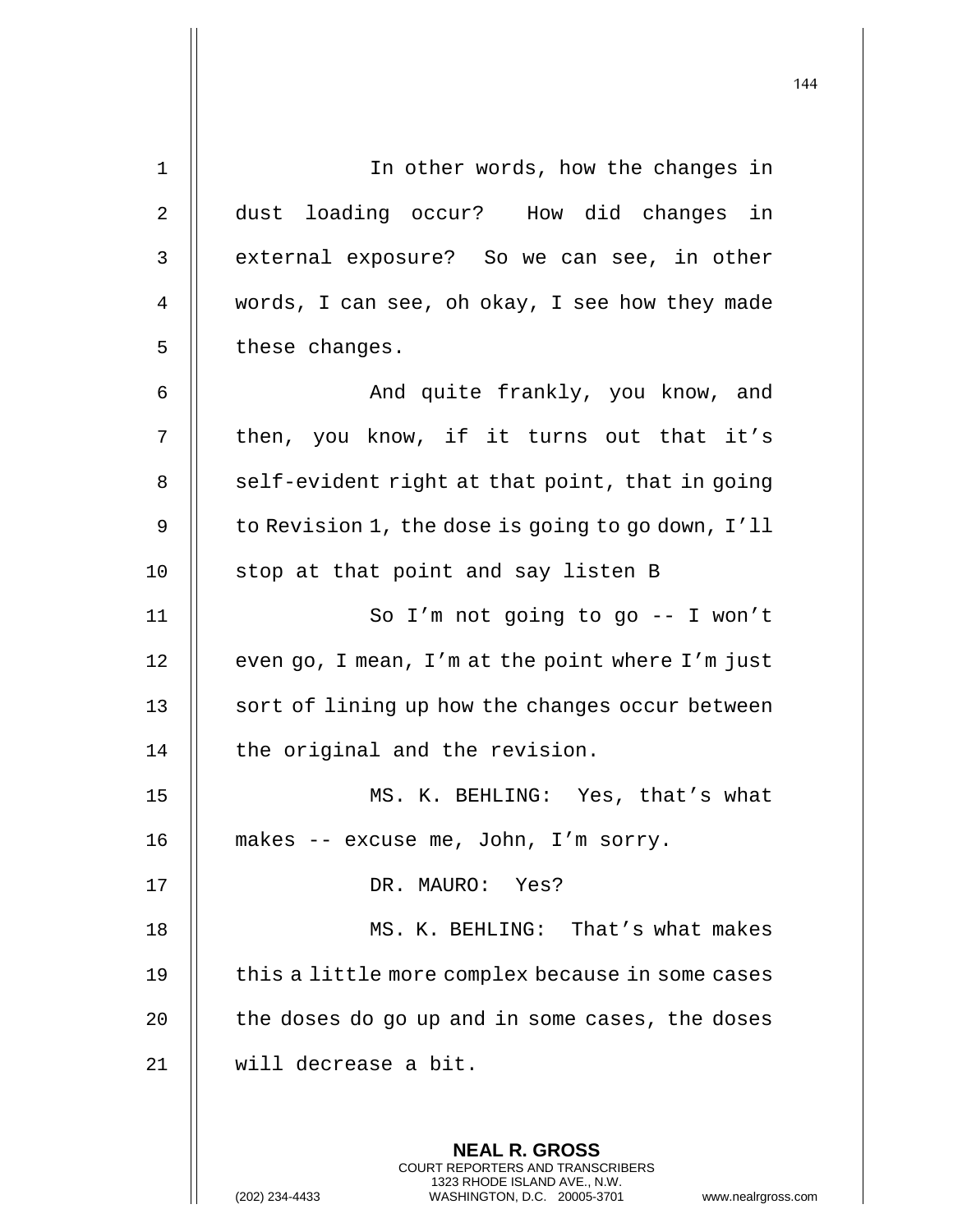|    |                                                                                                                                                                        | 145 |
|----|------------------------------------------------------------------------------------------------------------------------------------------------------------------------|-----|
| 1  | DR. MAURO: Yes.                                                                                                                                                        |     |
| 2  | MS. K. BEHLING: So that's why I                                                                                                                                        |     |
| 3  | suggested looking at the whole picture.                                                                                                                                |     |
|    |                                                                                                                                                                        |     |
| 4  | DR. MAURO: Yes, okay. Okay.                                                                                                                                            |     |
| 5  | Anyway, like I said, it's probably                                                                                                                                     |     |
| 6  | easier for me, well I could certainly finish up                                                                                                                        |     |
| 7  | the first one. I'll be done tomorrow sometime.                                                                                                                         |     |
| 8  | Then there's the last two, perhaps                                                                                                                                     |     |
| 9  | Kathy -- we know what it is. Ted, we will                                                                                                                              |     |
| 10 | figure out the path forward that is the most                                                                                                                           |     |
| 11 | expeditious.                                                                                                                                                           |     |
| 12 | MR. KATZ: Yes, that's good.                                                                                                                                            |     |
| 13 | That's what I was asking. Thanks.                                                                                                                                      |     |
| 14 | DR. MAURO: Yes.                                                                                                                                                        |     |
| 15 | CHAIR MUNN: Very good. So we'll                                                                                                                                        |     |
| 16 | let SC&A work out who's going to do the last of                                                                                                                        |     |
| 17 | the two audits and in any case, regardless of                                                                                                                          |     |
| 18 | how that gets done on the agenda for next time,                                                                                                                        |     |
| 19 | we will have three audits from PER-0038.                                                                                                                               |     |
| 20 | Correct?                                                                                                                                                               |     |
| 21 | MS. K. BEHLING: Correct.                                                                                                                                               |     |
|    |                                                                                                                                                                        |     |
|    | <b>NEAL R. GROSS</b><br><b>COURT REPORTERS AND TRANSCRIBERS</b><br>1323 RHODE ISLAND AVE., N.W.<br>(202) 234-4433<br>WASHINGTON, D.C. 20005-3701<br>www.nealrgross.com |     |

 $\mathop{\textstyle\prod}$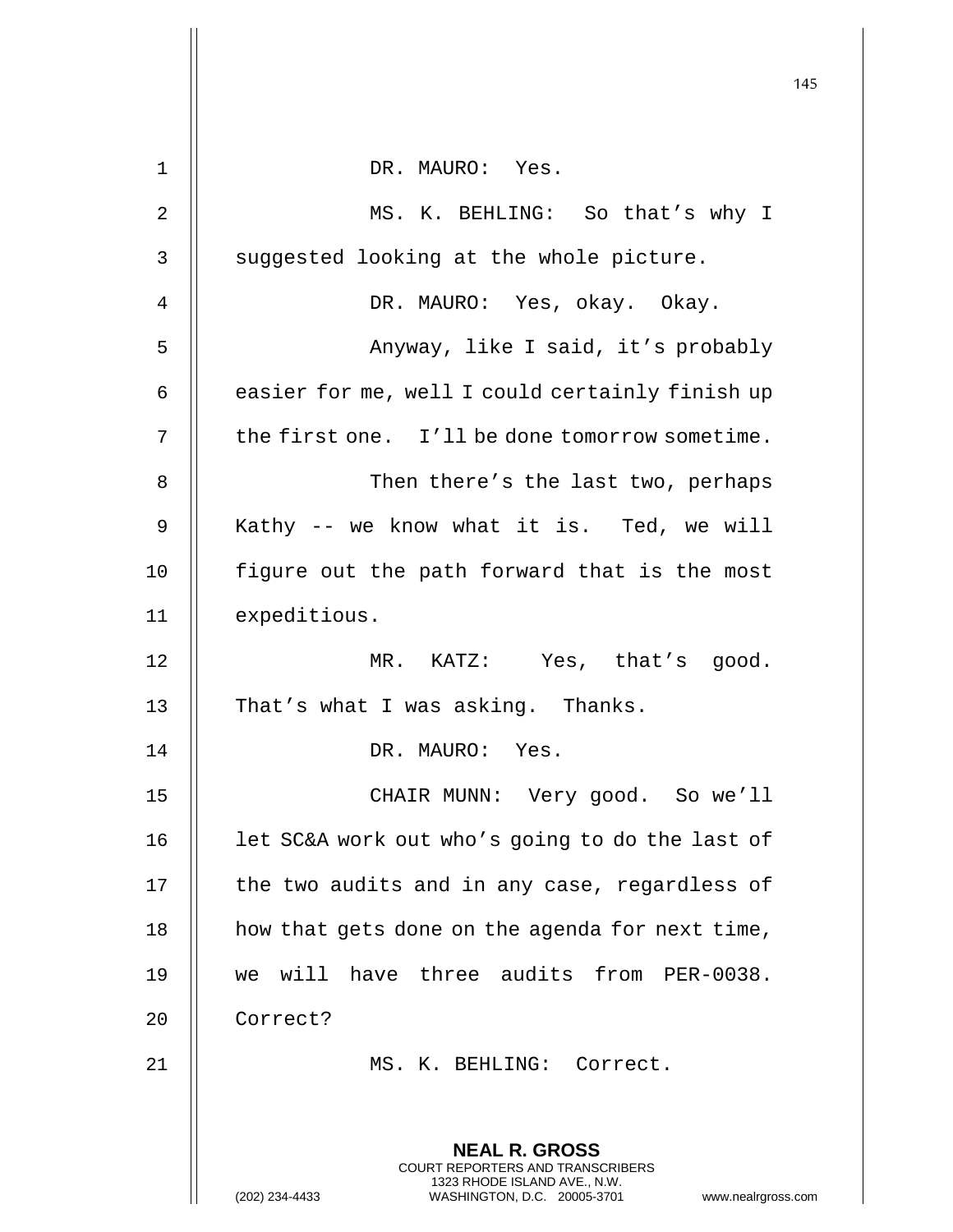| $\mathbf 1$    | CHAIR MUNN: Good. Then if                                                                                                                                         |
|----------------|-------------------------------------------------------------------------------------------------------------------------------------------------------------------|
| $\overline{2}$ | there's nothing else with PER-0038, let's go on                                                                                                                   |
| $\mathsf{3}$   | to OTIB-54.                                                                                                                                                       |
| $\overline{4}$ | We have both the agency and the                                                                                                                                   |
| 5              | contractor have responsibilities on this one.                                                                                                                     |
| 6              | Who needs to go first?                                                                                                                                            |
| 7              | DR. OSTROW: Hi, Wanda, it's Steve                                                                                                                                 |
| 8              | Ostrow. I can go first, I you'd like.                                                                                                                             |
| 9              | CHAIR MUNN: Good, Steve, if you                                                                                                                                   |
| 10             | would, that would be appreciated. We have your                                                                                                                    |
| 11             | information on which we can go forward.                                                                                                                           |
| 12             | DR. OSTROW: Okay. Just a real                                                                                                                                     |
| 13             | quick background. We had originally made 26                                                                                                                       |
| 14             | findings on Rev 0 of the OTIB.<br>NIOSH                                                                                                                           |
| 15             | subsequently issued Rev 1 of it back in June of                                                                                                                   |
| 16             | 2013 and we went ahead and made -- we started                                                                                                                     |
| 17             | a new review of the de novo of the Rev 1 at the                                                                                                                   |
| 18             | direction of Subcommittee. And we came up with                                                                                                                    |
| 19             | ten findings and we came out with a report on                                                                                                                     |
| 20             | that.                                                                                                                                                             |
| 21             | And the findings were listed as                                                                                                                                   |
|                | <b>NEAL R. GROSS</b><br><b>COURT REPORTERS AND TRANSCRIBERS</b><br>1323 RHODE ISLAND AVE., N.W.<br>(202) 234-4433<br>WASHINGTON, D.C. 20005-3701<br>www.nealrgros |

 $\mathsf{l}\mathsf{l}$ 

(202) 234-4433 WASHINGTON, D.C. 20005-3701 www.nealrgross.com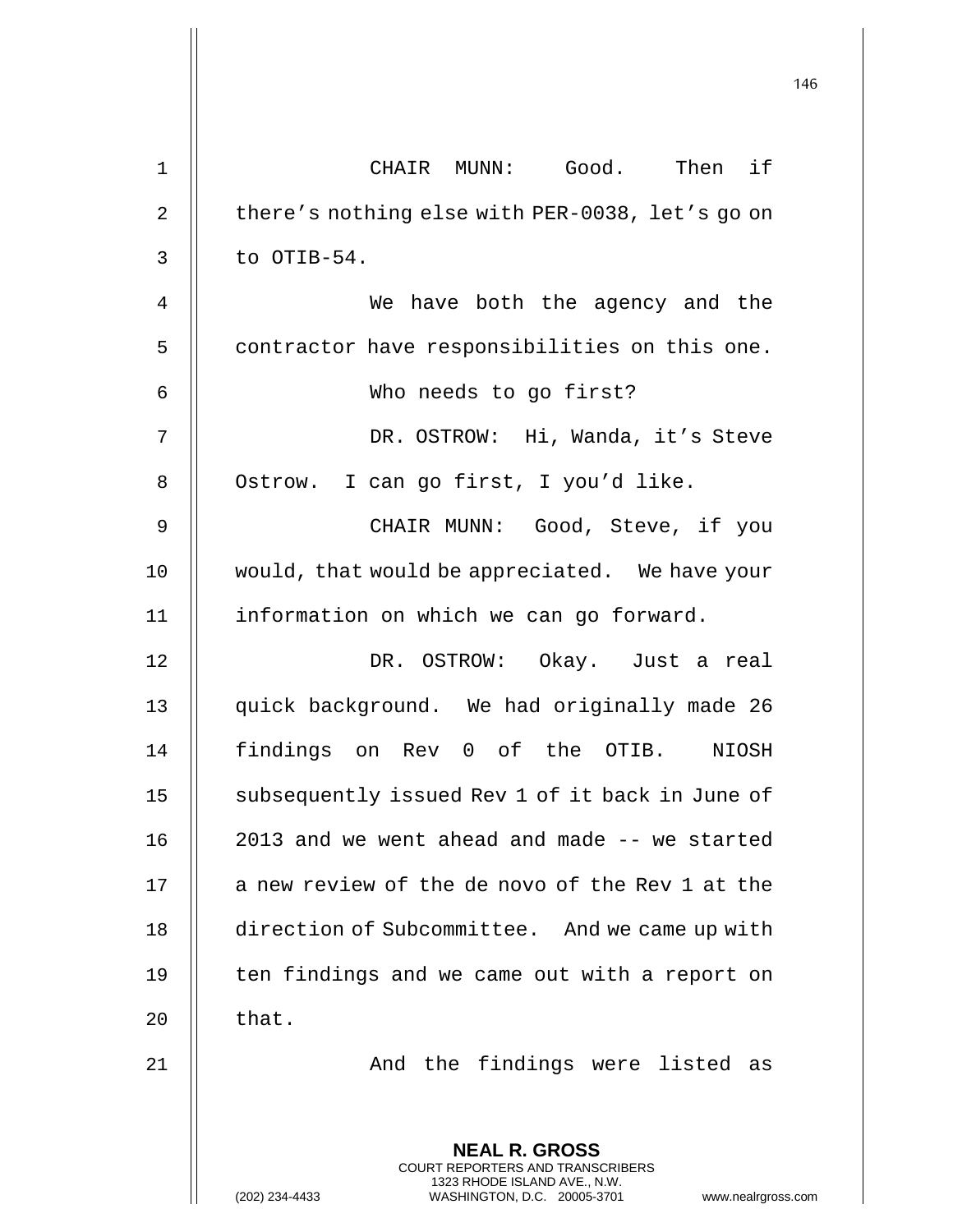| 1            | going from 27 to 36. Okay.                               |
|--------------|----------------------------------------------------------|
| 2            | There was a Procedures Subcommittee                      |
| $\mathsf{3}$ | meeting in February and we were tasked to look           |
| 4            | at NIOSH's response to our ten findings on Rev           |
| 5            | 1. NIOSH had posted their responses on the BRS           |
| 6            | directly on February 4, 2014. So we were                 |
| 7            | responding to that. That's one thing.                    |
| 8            | Second thing is, the Subcommittee                        |
| 9            | at that last meeting, also tasked SC&A to look           |
| 10           | at the original findings we made in Rev 0.               |
| 11           | There were findings that were listed in                  |
| 12           | progress. Those were findings 14, 15, 16, 17,            |
| 13           | 19, 23, 24, 25 and 26. They were all listed as           |
| 14           | in progress.                                             |
| 15           | We went ahead and reviewed those                         |
| 16           | findings and we recommended to you on April 9            |
| 17           | in an email to you, Wanda, that these nine               |
| 18           | findings be closed, changed from in progress to          |
| 19           | closed because they're all superceded by Rev 1.          |
| 20           | And we gave the, in this email to                        |
| 21           | you, we gave the reasoning behind closing the            |
|              |                                                          |
|              | <b>NEAL R. GROSS</b><br>COURT REPORTERS AND TRANSCRIBERS |

1323 RHODE ISLAND AVE., N.W.

 $\prod$ 

(202) 234-4433 WASHINGTON, D.C. 20005-3701 www.nealrgross.com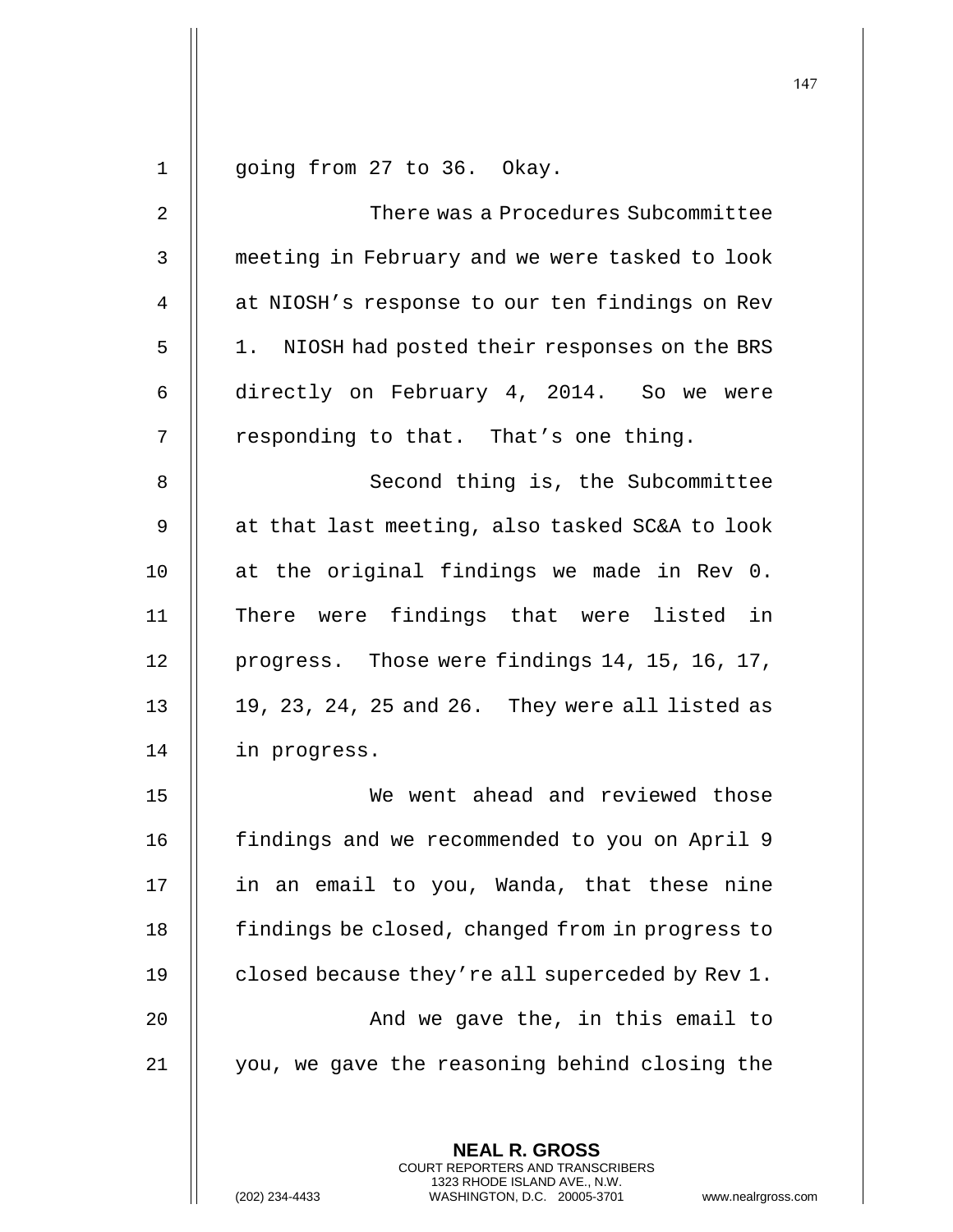1 | findings.

| 2  | So if the Subcommittee agrees with                       |
|----|----------------------------------------------------------|
| 3  | that, then we're just left with the ten new              |
| 4  | findings against Rev 1.                                  |
| 5  | We produced, SC&A, produced on                           |
| 6  | April 10, a new report looking at the ten new            |
| 7  | findings, NIOSH's responses to that and we have          |
| 8  | some recommendations of which of those ten               |
| 9  | findings should remain open, in progress, and            |
| 10 | which we believe should be closed. So that's             |
| 11 | the background of this.                                  |
| 12 | I recommend, it might be more                            |
| 13 | efficient before we get into -- oh yes, just one         |
| 14 | more thing I want to mention.                            |
| 15 | While all of this was going on,                          |
| 16 | NIOSH subsequent to our latest review, NIOSH             |
| 17 | issued Rev 2 of the OTIB. But we took a look             |
| 18 | at that and the Rev 2 was not a material change          |
| 19 | of the OTIB.                                             |
| 20 | They just noted in the<br>NIOSH                          |
| 21 | discovery by itself a -- just basically made in          |
|    | <b>NEAL R. GROSS</b><br>COURT REPORTERS AND TRANSCRIBERS |

1323 RHODE ISLAND AVE., N.W.

 $\prod$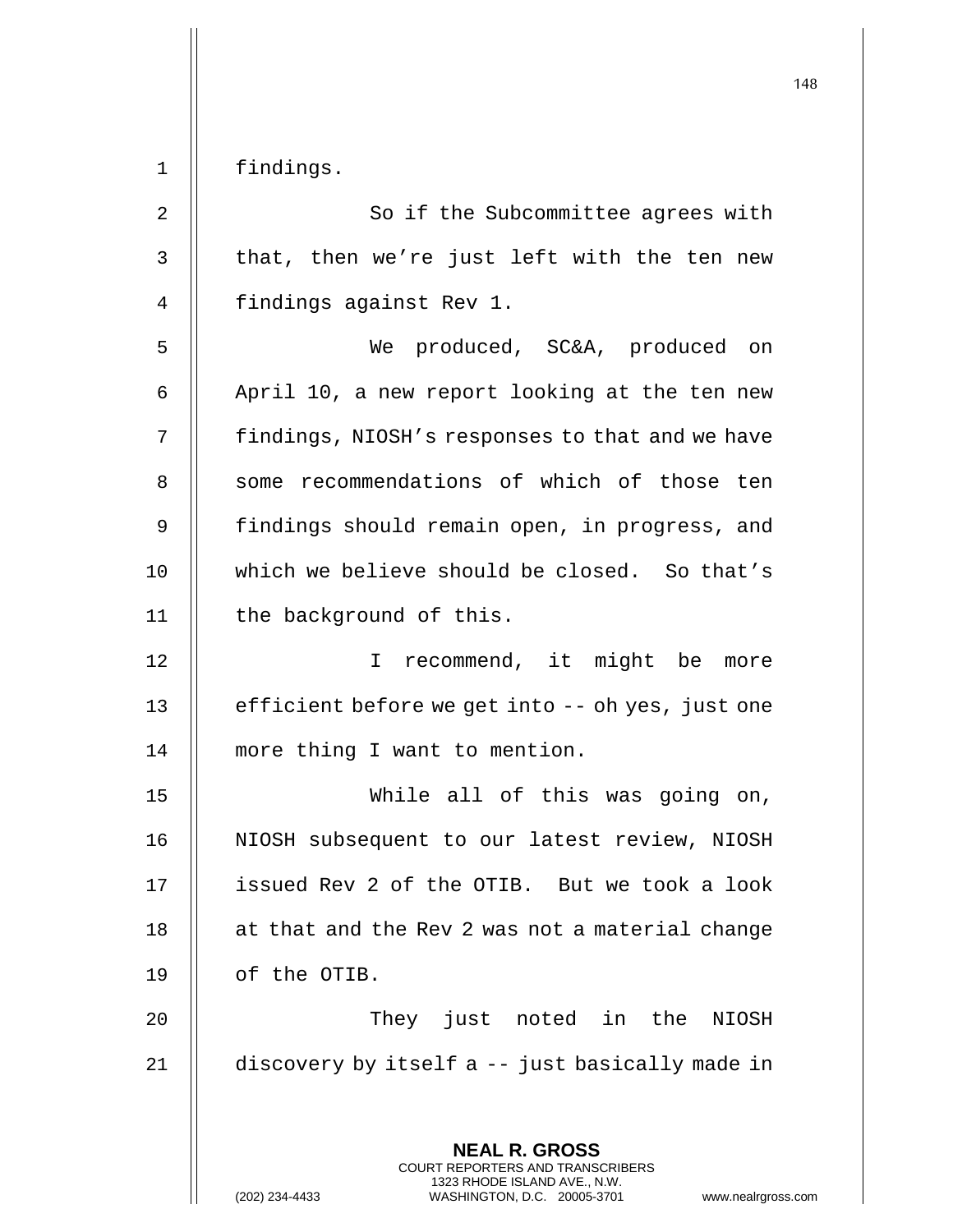**NEAL R. GROSS** COURT REPORTERS AND TRANSCRIBERS 1323 RHODE ISLAND AVE., N.W. (202) 234-4433 WASHINGTON, D.C. 20005-3701 www.nealrgross.com 1 || Rev 1 that in two of the tables of Rev 1 they 2 | had put values for promethium-147 and Rev 2, I 3 || understand just corrected that and based on our 4 | quick comparison of Rev 1 and Rev 2, that seems  $5 \parallel$  to be the only change. 6 || And if NIOSH, you know, can confirm  $7$  | our impression that that's the only change they 8 | made, that our comments on Rev 1 of the OTIB will 9 || apply to the new Rev. 10 || Stu, is that the only change that 11 you guys made? Just corrected the promethium 12 || value? 13 || B MS. BRACKETT: Yes, this is Liz 14 || Brackett and that was. It was just a page 15 | change to make those corrections. 16 DR. OSTROW: Okay. Okay, we were 17 || pretty sure, that with taking a look by 18 || ourselves. 19 || So the -- I don't know how you'd like 20  $\parallel$  to mark this in the BRS, Steve Marschke, this 21  $\parallel$  is a question for you, too. That because that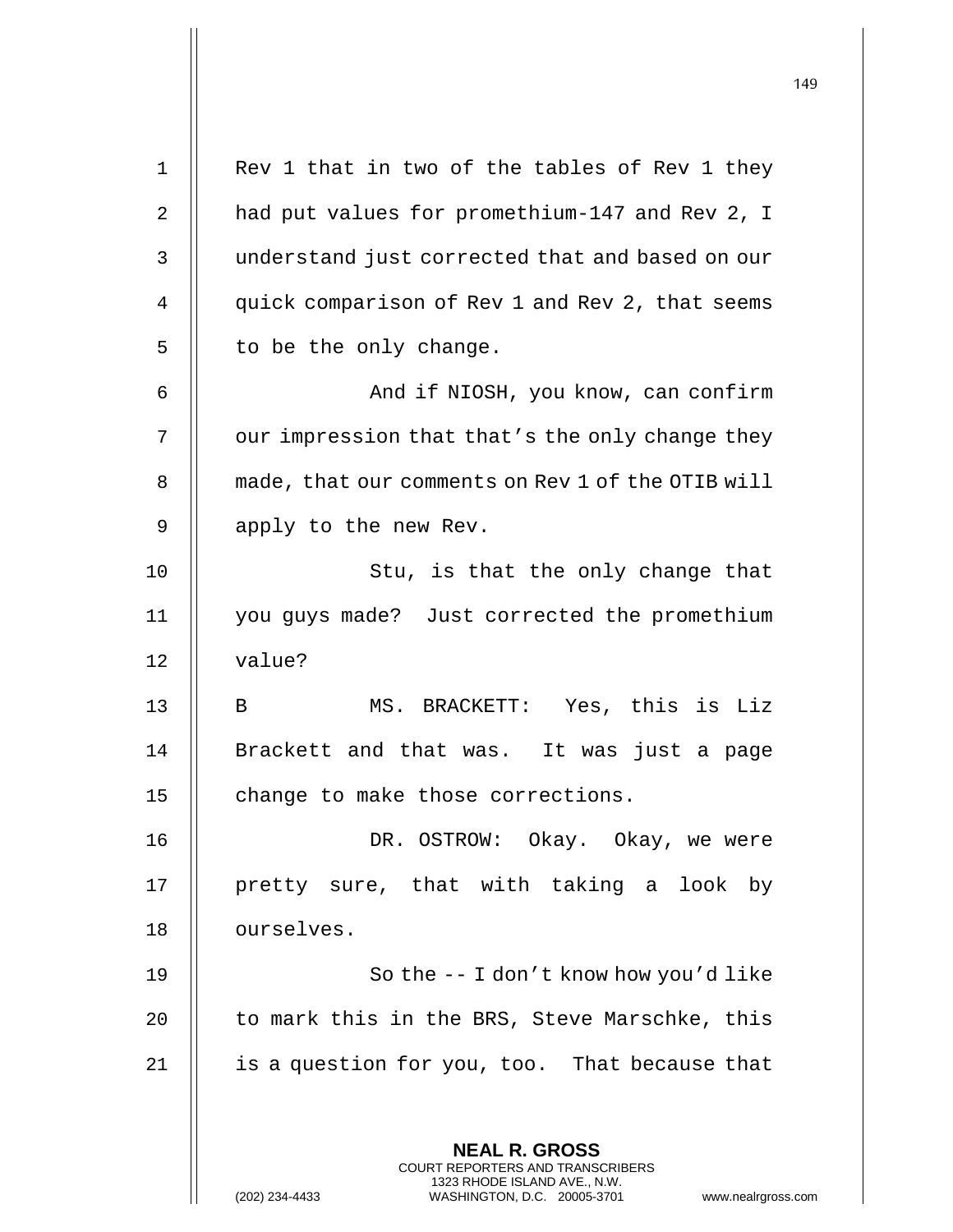| 1  | would be listed in the BRS as Rev 1 comment, but                                                    |
|----|-----------------------------------------------------------------------------------------------------|
| 2  | there should be some note somewhere that they                                                       |
| 3  | applied to Rev 2 so we'll be current version of                                                     |
| 4  | the OTIB.                                                                                           |
| 5  | MR. MARSCHKE: The best way to do                                                                    |
| 6  | that, I would suggest would be to, again, make                                                      |
| 7  | a finding that could make a finding to that                                                         |
| 8  | effect.                                                                                             |
| 9  | MEMBER BEACH: And Steve, this is                                                                    |
| 10 | Josie. I've got a question for you.                                                                 |
| 11 | When I was reviewing this, number                                                                   |
| 12 | 27, 28, 29, 30 and 31, those are still in                                                           |
| 13 | progress and your email to Wanda didn't address                                                     |
| 14 | those.                                                                                              |
| 15 | Those were all<br>OSTROW:<br>DR.                                                                    |
| 16 | comments made on Rev 1 of the OTIB. My email                                                        |
| 17 | to Wanda was just for the original Rev 0                                                            |
| 18 | comments which are, you know the first 26                                                           |
| 19 | comments.                                                                                           |
| 20 | MEMBER BEACH: Oh, yes, of course.                                                                   |
| 21 | Thank you.                                                                                          |
|    |                                                                                                     |
|    | <b>NEAL R. GROSS</b><br><b>COURT REPORTERS AND TRANSCRIBERS</b>                                     |
|    | 1323 RHODE ISLAND AVE., N.W.<br>(202) 234-4433<br>WASHINGTON, D.C. 20005-3701<br>www.nealrgross.com |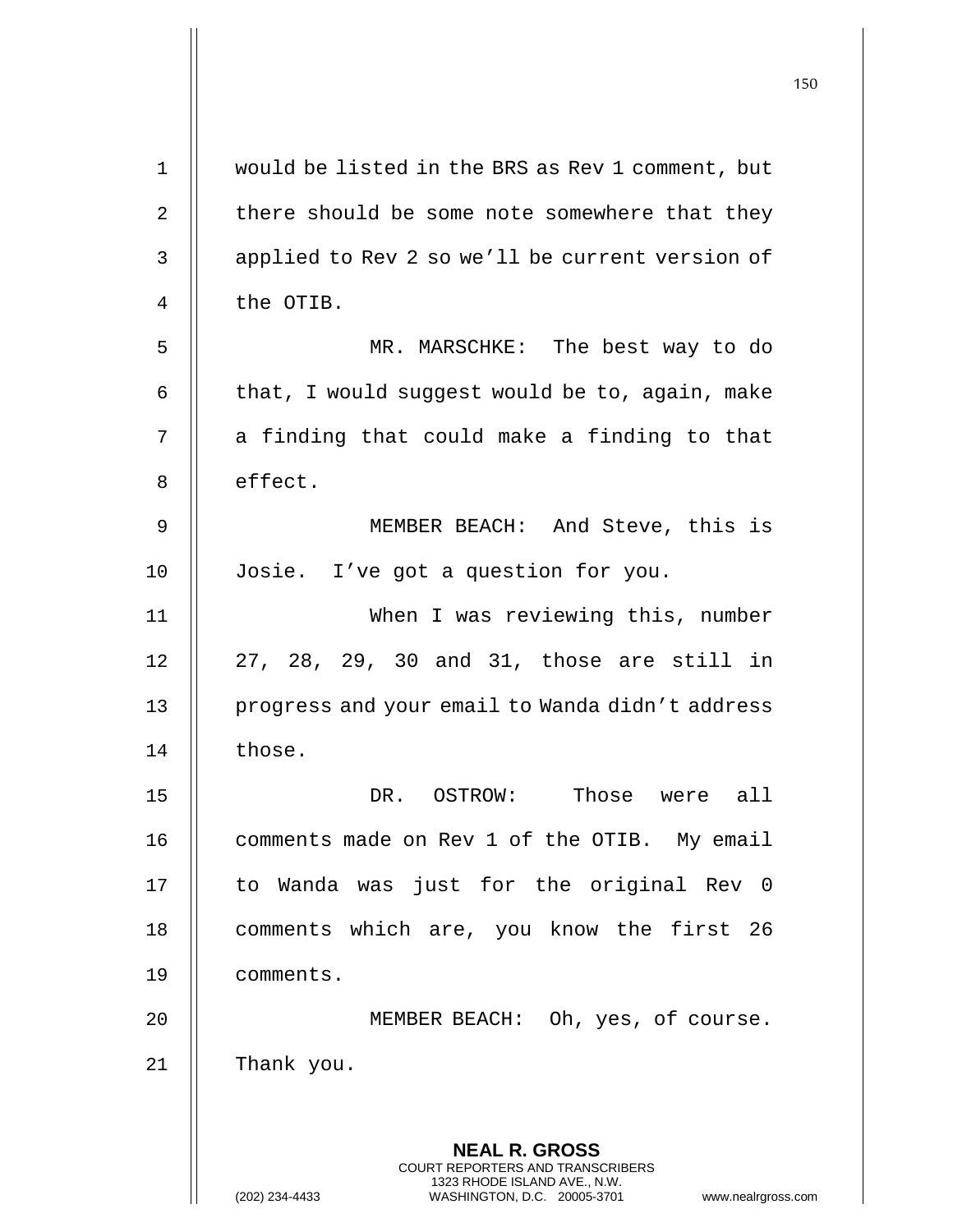| $\mathbf 1$ | MEMBER ZIEMER: Wanda, this is                                                                                                                                   |
|-------------|-----------------------------------------------------------------------------------------------------------------------------------------------------------------|
| 2           | Ziemer. Maybe we should just go ahead and                                                                                                                       |
| 3           | close out the Rev 0 as recommended by Steve in                                                                                                                  |
| 4           | his email last week sometime, April 7 <sup>th</sup> I think.                                                                                                    |
| 5           | CHAIR MUNN: I certainly can't see                                                                                                                               |
| 6           | any reason why not unless there is some                                                                                                                         |
| 7           | objection. Does anyone object to our doing                                                                                                                      |
| 8           | that exactly?                                                                                                                                                   |
| 9           | MEMBER BEACH: No, no objection                                                                                                                                  |
| 10          | here.                                                                                                                                                           |
| 11          | CHAIR MUNN: Can we, therefore,                                                                                                                                  |
| 12          | move forward and accomplish that today?                                                                                                                         |
| 13          | MEMBER ZIEMER: For the record, its                                                                                                                              |
| 14          | findings 14, 15, 16, 17, 19, 23, 24, 25 and 26                                                                                                                  |
| 15          | were all closed in the Rev 0 findings.                                                                                                                          |
| 16          | CHAIR MUNN:<br>Correct.                                                                                                                                         |
| 17          | MS. MARSCHKE: Wanda, this is Steve                                                                                                                              |
| 18          | Marschke. If it's okay with the Subcommittee,                                                                                                                   |
| 19          | can I do that maybe expedite matters if I did                                                                                                                   |
| 20          | that offline?                                                                                                                                                   |
| 21          | That would be just<br>CHAIR MUNN:                                                                                                                               |
|             | <b>NEAL R. GROSS</b><br>COURT REPORTERS AND TRANSCRIBERS<br>1323 RHODE ISLAND AVE., N.W.<br>(202) 234-4433<br>WASHINGTON, D.C. 20005-3701<br>www.nealrgross.com |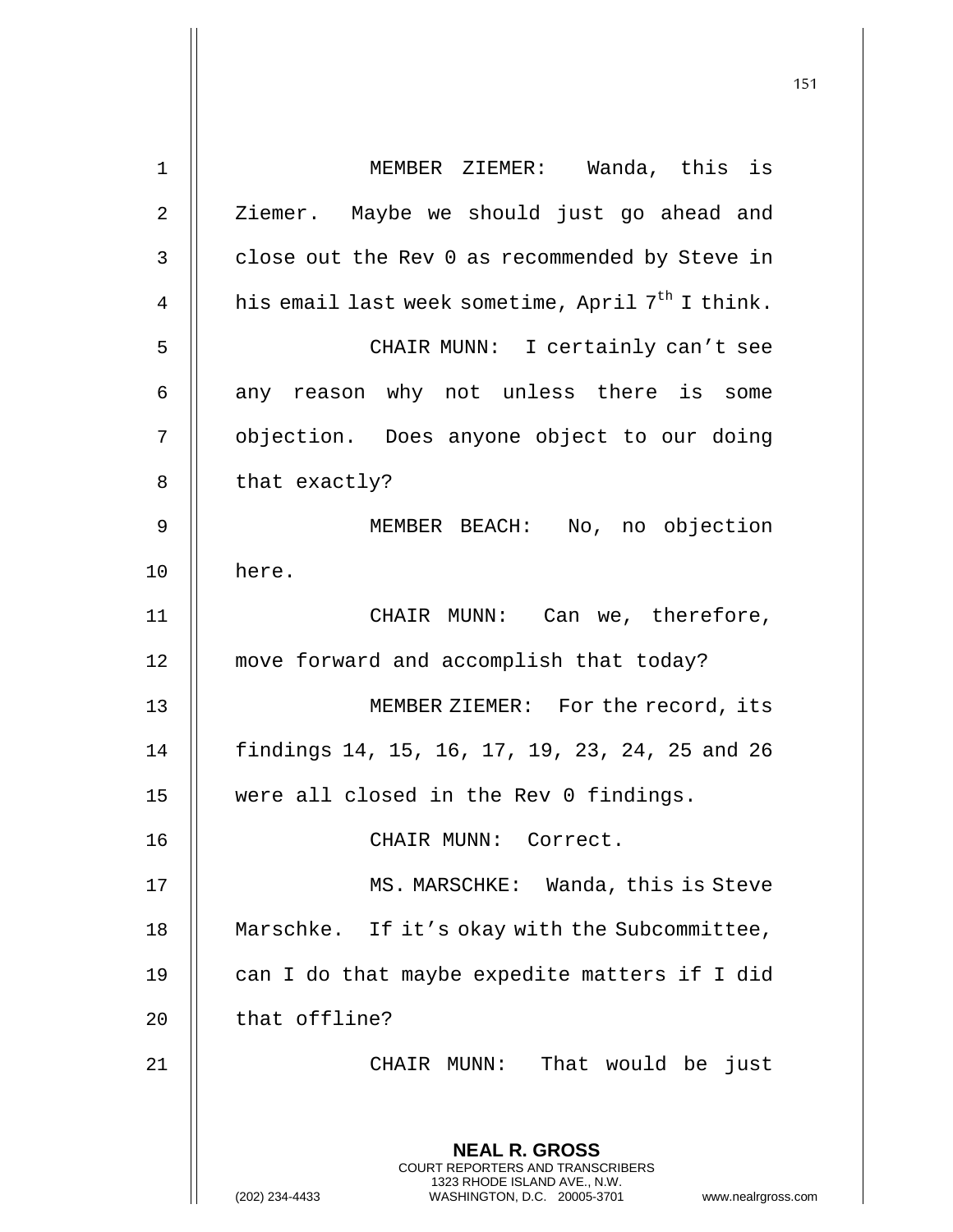|             |                                                                                                 | 152 |
|-------------|-------------------------------------------------------------------------------------------------|-----|
|             |                                                                                                 |     |
| $\mathbf 1$ | fine. I have no problem. Okay. Paul and                                                         |     |
| 2           | Josie?                                                                                          |     |
| 3           | Yes, my only<br>MEMBER BEACH:                                                                   |     |
| 4           | question is can you address, when you close it                                                  |     |
| 5           | which findings those are going to be looked at                                                  |     |
| 6           | in if that's B-                                                                                 |     |
| 7           | MR. MARSCHKE: Actually, what has                                                                |     |
| 8           | been added to the BRS, if Steve had indicated                                                   |     |
| 9           | that another finding was going to pick up the                                                   |     |
| 10          | finding that was closed, that has also been                                                     |     |
| 11          | included in the BRS.                                                                            |     |
| 12          | Whatever Steve has in his email for                                                             |     |
| 13          | a particular finding, I'm just looking at one                                                   |     |
| 14          | here, finding 23, for example, he indicates                                                     |     |
| 15          | that it's basically going to be produced in Rev                                                 |     |
| 16          | 1, finding 10 or all, you know, BRS finding 36.                                                 |     |
| 17          | That whole statement there that's in Steve's                                                    |     |
| 18          | email is now in the BRS.                                                                        |     |
| 19          | DR. OSTROW:<br>Steve, that's                                                                    |     |
| 20          | correct.                                                                                        |     |
| 21          | I think Paul and I brought this up                                                              |     |
|             | <b>NEAL R. GROSS</b><br><b>COURT REPORTERS AND TRANSCRIBERS</b><br>1323 RHODE ISLAND AVE., N.W. |     |
|             | WASHINGTON, D.C. 20005-3701<br>(202) 234-4433<br>www.nealrgross.com                             |     |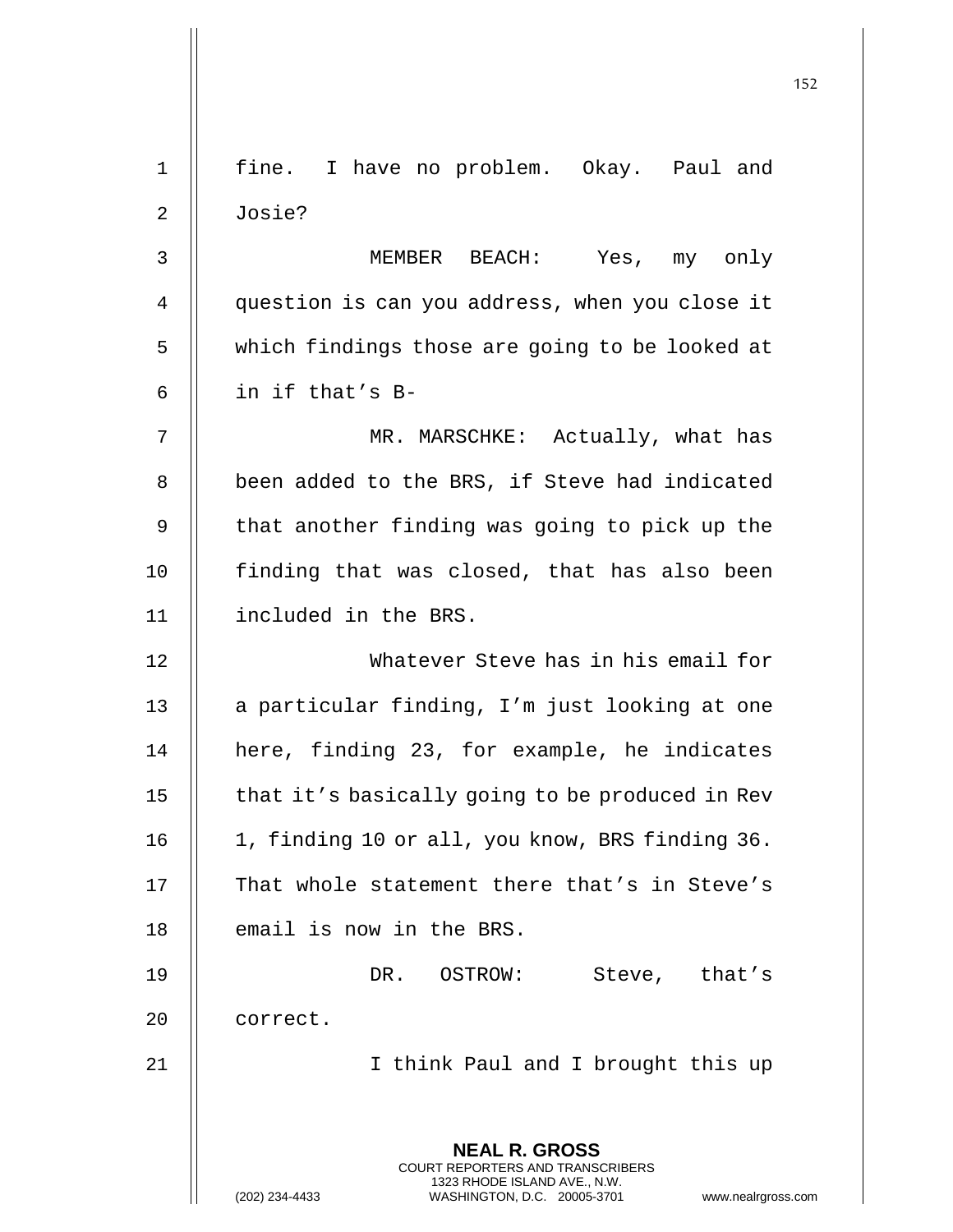| $1\,$          | at the last Subcommittee meeting that we should  |
|----------------|--------------------------------------------------|
| $\overline{2}$ | write down, you know, not just close it but      |
| 3              | write down why we're closing it and also take    |
| 4              | a look to see if any of the Rev 0 issues still   |
| 5              | apply for the Rev 1 OTIB. So we tried to that    |
| 6              | and we wrote it down in the email and Steve just |
| 7              | copied that into the BRS so the BRS reflects     |
| 8              | what's on these items.                           |
| 9              | CHAIR MUNN: And that is exactly what             |
| 10             | we wanted to have happen. I found the wording    |
| 11             | to be just fine at the time that I read it and   |
| 12             | unless someone who's on the call now finds some  |
| 13             | problem with any of the wording, then from my    |
| 14             | perspective, the wording should stand as it's    |
| 15             | already been incorporated into the BRS and the   |
| 16             | only statement that needs to be added in each    |
| 17             | case now is that the Subcommittee agreed and the |
| 18             | finding was closed as of this date which Steve   |
| 19             | has said he will do after we've gone offline,    |
| 20             | if that's all right with everybody.              |
|                |                                                  |

21 || I thought we had agreement on. If we

**NEAL R. GROSS** COURT REPORTERS AND TRANSCRIBERS 1323 RHODE ISLAND AVE., N.W. (202) 234-4433 WASHINGTON, D.C. 20005-3701 www.nealrgross.com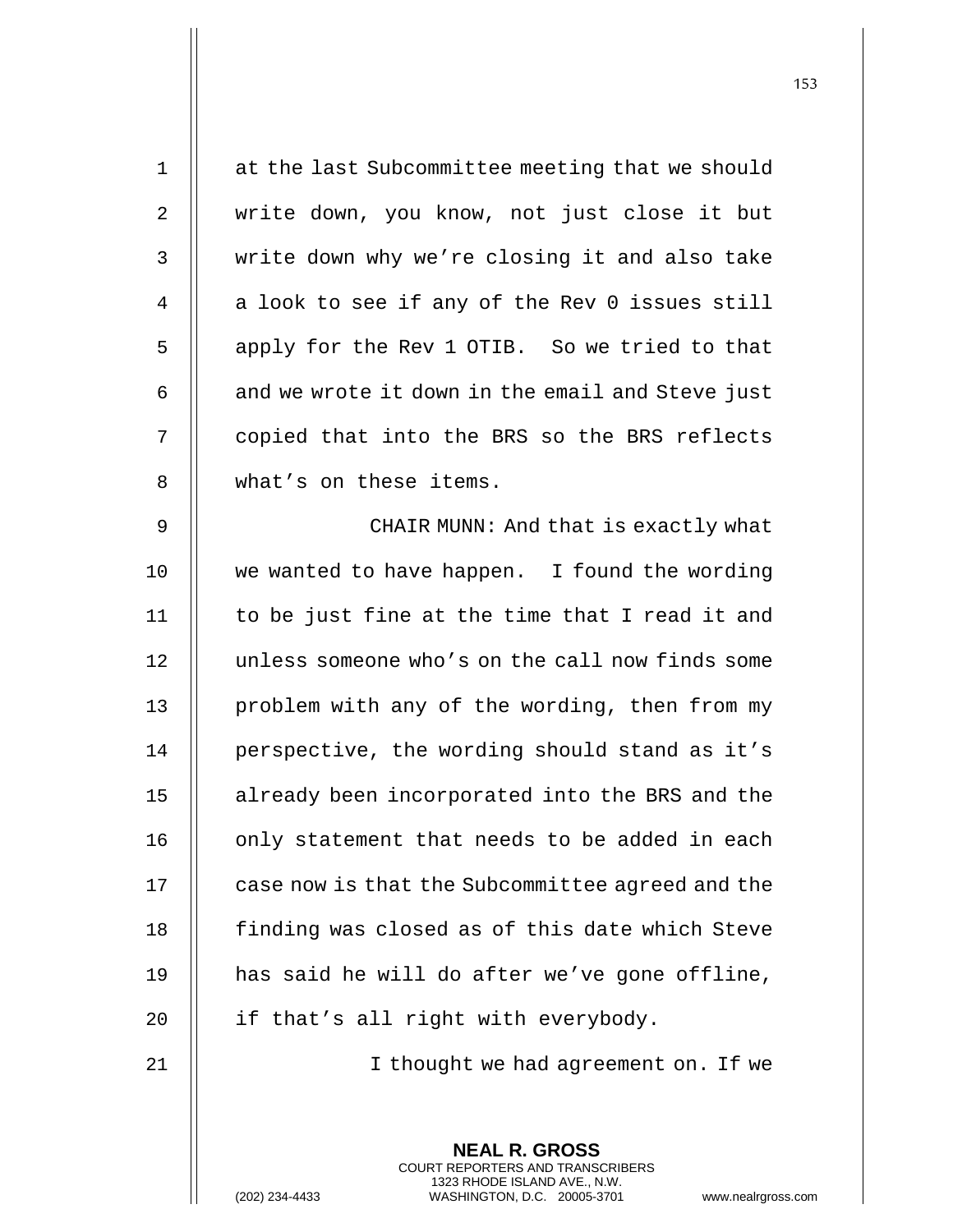|                |                                                                                                 | 154 |
|----------------|-------------------------------------------------------------------------------------------------|-----|
| $\mathbf 1$    | don't have, you should tell me now because                                                      |     |
| $\overline{2}$ | otherwise, Mr. Marschke will close each of                                                      |     |
| 3              | those items that Paul just read.                                                                |     |
|                |                                                                                                 |     |
| 4              | MEMBER ZIEMER: Well, let's do it                                                                |     |
| 5              | later. Let's do it later.                                                                       |     |
| 6              | CHAIR MUNN: That's fine. All                                                                    |     |
| 7              | right then that takes care of a whole slew of                                                   |     |
| 8              | issues that we had with this before.                                                            |     |
| 9              | Now we had also listed on our                                                                   |     |
| 10             | agenda, that NIOSH would have some reply for                                                    |     |
| 11             | some of the findings that we had not seen                                                       |     |
| 12             | before. Is that correct? Do we have                                                             |     |
| 13             | anything, NIOSH?                                                                                |     |
| 14             | MR. HINNEFELD: Lori, do you have                                                                |     |
| 15             | an answer on that?                                                                              |     |
| 16             | MS. MARION-MOSS: Wanda, this is                                                                 |     |
| 17             | Lori. I think we left that, and I could be                                                      |     |
| 18             | wrong, but I believe we left that at, waiting                                                   |     |
| 19             | for Steve to respond to our responses.                                                          |     |
| 20             | DR. OSTROW: I did. The report                                                                   |     |
| 21             | that we put out in April 10 responded to all of                                                 |     |
|                | <b>NEAL R. GROSS</b><br><b>COURT REPORTERS AND TRANSCRIBERS</b><br>1323 RHODE ISLAND AVE., N.W. |     |
|                | (202) 234-4433<br>WASHINGTON, D.C. 20005-3701<br>www.nealrgross.com                             |     |

 $\mathop{||}$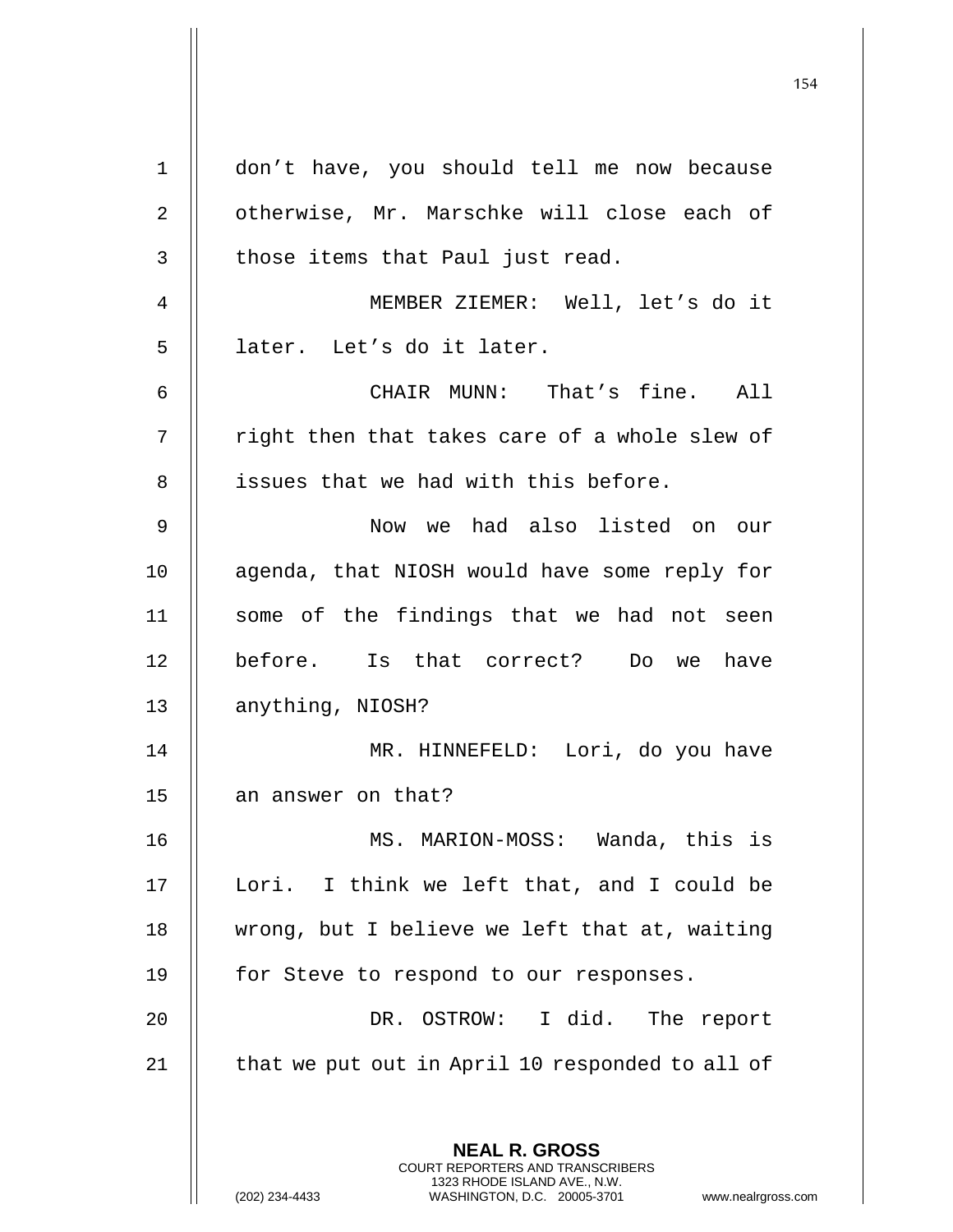|                |                                                                                                                                                | 155 |
|----------------|------------------------------------------------------------------------------------------------------------------------------------------------|-----|
| $\mathbf 1$    | the BRS entries you guys had made.                                                                                                             |     |
| $\overline{2}$ | MS. MARION-MOSS: Okay, we have not                                                                                                             |     |
|                |                                                                                                                                                |     |
| 3              | had an opportunity to look at Steve's                                                                                                          |     |
| 4              | responses.                                                                                                                                     |     |
| 5              | DR. OSTROW: Well, I can just                                                                                                                   |     |
| 6              | summarize, you know, maybe, you know, just a few                                                                                               |     |
| 7              | things we might be able to take action on.                                                                                                     |     |
| 8              | All together there were ten new                                                                                                                |     |
| 9              | findings for Rev 1. The first four of them                                                                                                     |     |
| 10             | which is 27, 28, 29 and 30, are all refers to                                                                                                  |     |
| 11             | the reactor modeling process, the origin code                                                                                                  |     |
| 12             | input and a few other things.                                                                                                                  |     |
| 13             | NIOSH had indicated in their BRS                                                                                                               |     |
| 14             | entry that they're preparing a reactor modeling                                                                                                |     |
| 15             | report. And we recommended that the first four                                                                                                 |     |
| 16             | findings remain in progress until NIOSH                                                                                                        |     |
| 17             | produces that report and we get a chance to                                                                                                    |     |
| 18             | review it. So the first four, you know, we                                                                                                     |     |
| 19             | recommend stay the same.                                                                                                                       |     |
| 20             | I'd like to ask NIOSH, do you have                                                                                                             |     |
| 21             | any of those estimates when you're going to                                                                                                    |     |
|                | <b>NEAL R. GROSS</b>                                                                                                                           |     |
|                | <b>COURT REPORTERS AND TRANSCRIBERS</b><br>1323 RHODE ISLAND AVE., N.W.<br>(202) 234-4433<br>WASHINGTON, D.C. 20005-3701<br>www.nealrgross.com |     |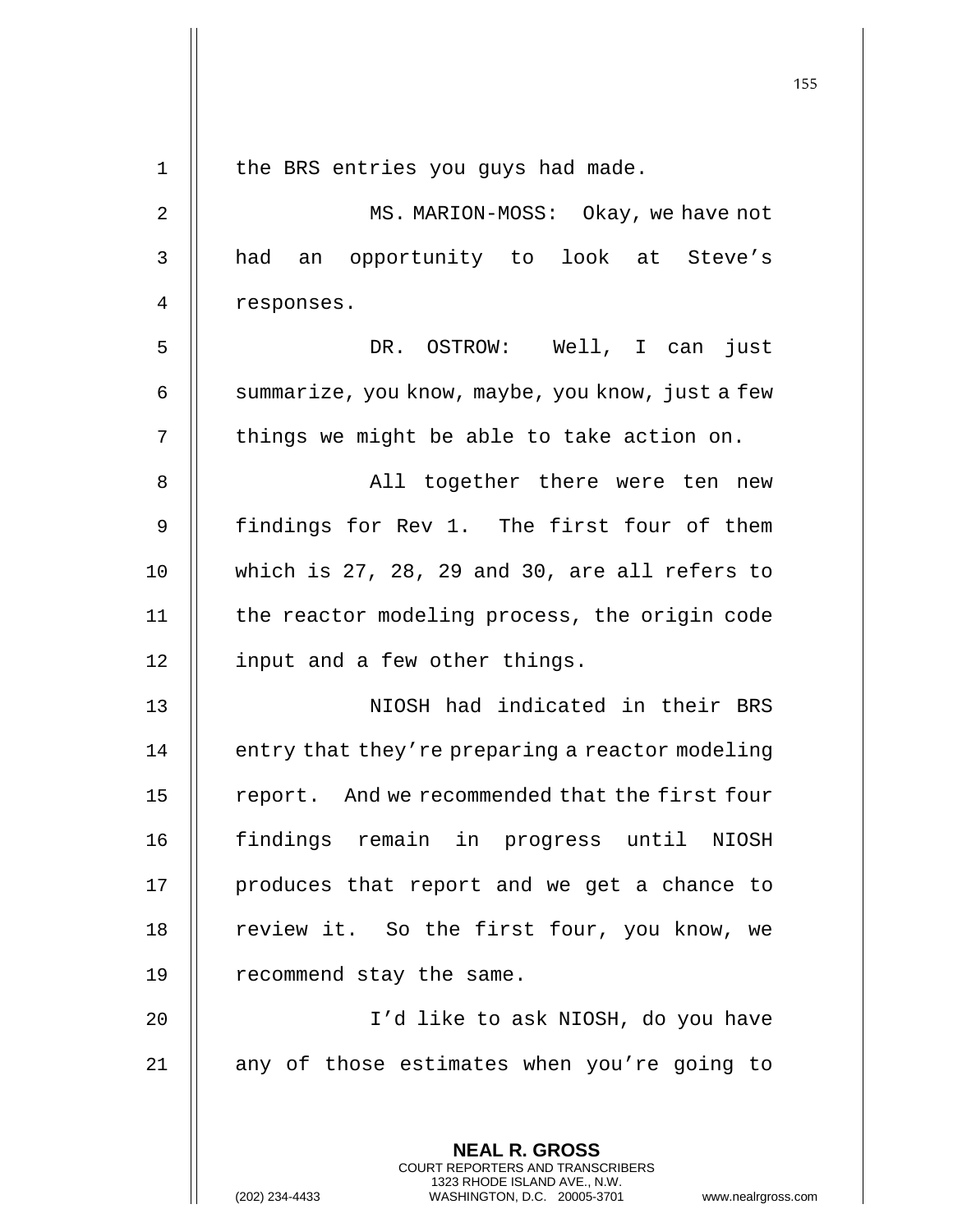**NEAL R. GROSS** 1 produce that report? 2 MS. THOMAS: Wanda and NIOSH Stu  $3$   $\parallel$  and Lori, this is Elyse. Bob Burns is on the 4 || phone who wrote OTIB-54. Oh, Bob are you 5 | there? 6 MR. BURNS: Yes, I'm here, I can 7 | respond on that. 8 The short answer is that's report 9  $\parallel$  number 67, it does exist as a draft. That draft 10 is at DOE headquarters for classification 11 || review. So, that's the next step in that 12 || process. It'll come back from classification 13 || review and then it'll continue on through the 14 document development process, so I can't give 15 you a specific date, but it's well on its way. 16 DR. OSTROW: Okay. So, all right, 17 | so anyway for the first four findings then, SC&A 18  $\parallel$  will look at it when we get the report, when  $19$  | that's issued. 20 CHAIR MUNN: Okay, so with any luck 21 || at all, you'll have that in the interim and

> COURT REPORTERS AND TRANSCRIBERS 1323 RHODE ISLAND AVE., N.W.

(202) 234-4433 WASHINGTON, D.C. 20005-3701 www.nealrgross.com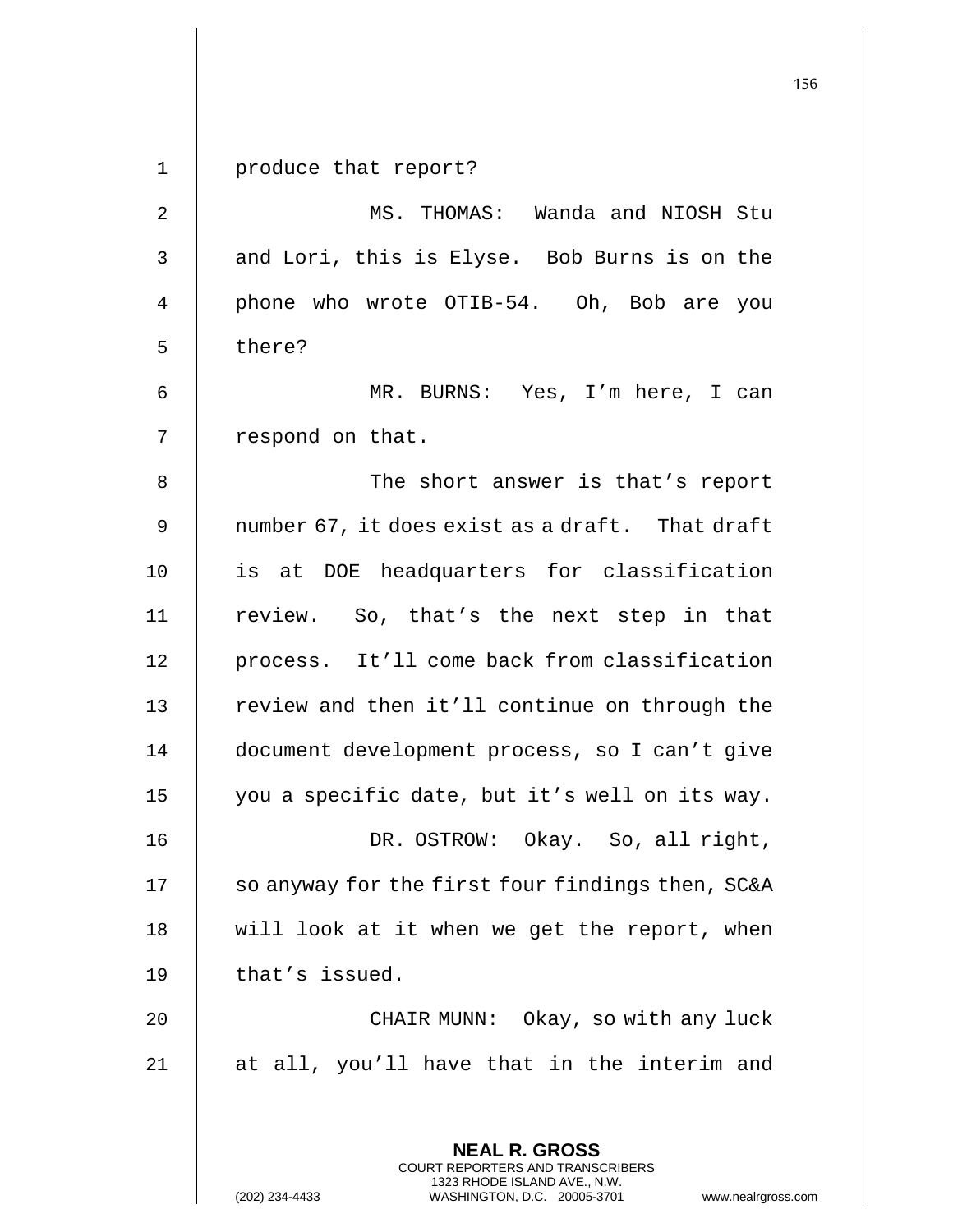**NEAL R. GROSS** COURT REPORTERS AND TRANSCRIBERS 1323 RHODE ISLAND AVE., N.W. 1 perhaps be able to move forward by our next 2 | meeting. 3 || DR. OSTROW: Yes, whenever we get 4 it, we'll look at it. 5 CHAIR MUNN: Great. It's like 6 it's imminent. 7 || DR. OSTROW: Okay. Well, if we can 8 | figure it out, we'll, you know, evaluate and  $9$  | everything. 10 || That leaves six more findings, 31 11 | through 36, and I don't know if it's profitable  $12$  | to go through all the -- what we've written in 13 | our report, but finding 31 which is new finding 14 || number 5, we recommend that it remain in 15 | progress. We've had some comments and I guess 16 || NIOSH can take a look at those comments. 17 || Finding 32 which is new finding 6, 18 || we looked at NIOSH's BRS entry that Bob Burns 19 made and we find that we agree with NIOSH and 20 || we recommend that that be closed. 21 || The Subcommittee, I suppose, could

(202) 234-4433 WASHINGTON, D.C. 20005-3701 www.nealrgross.com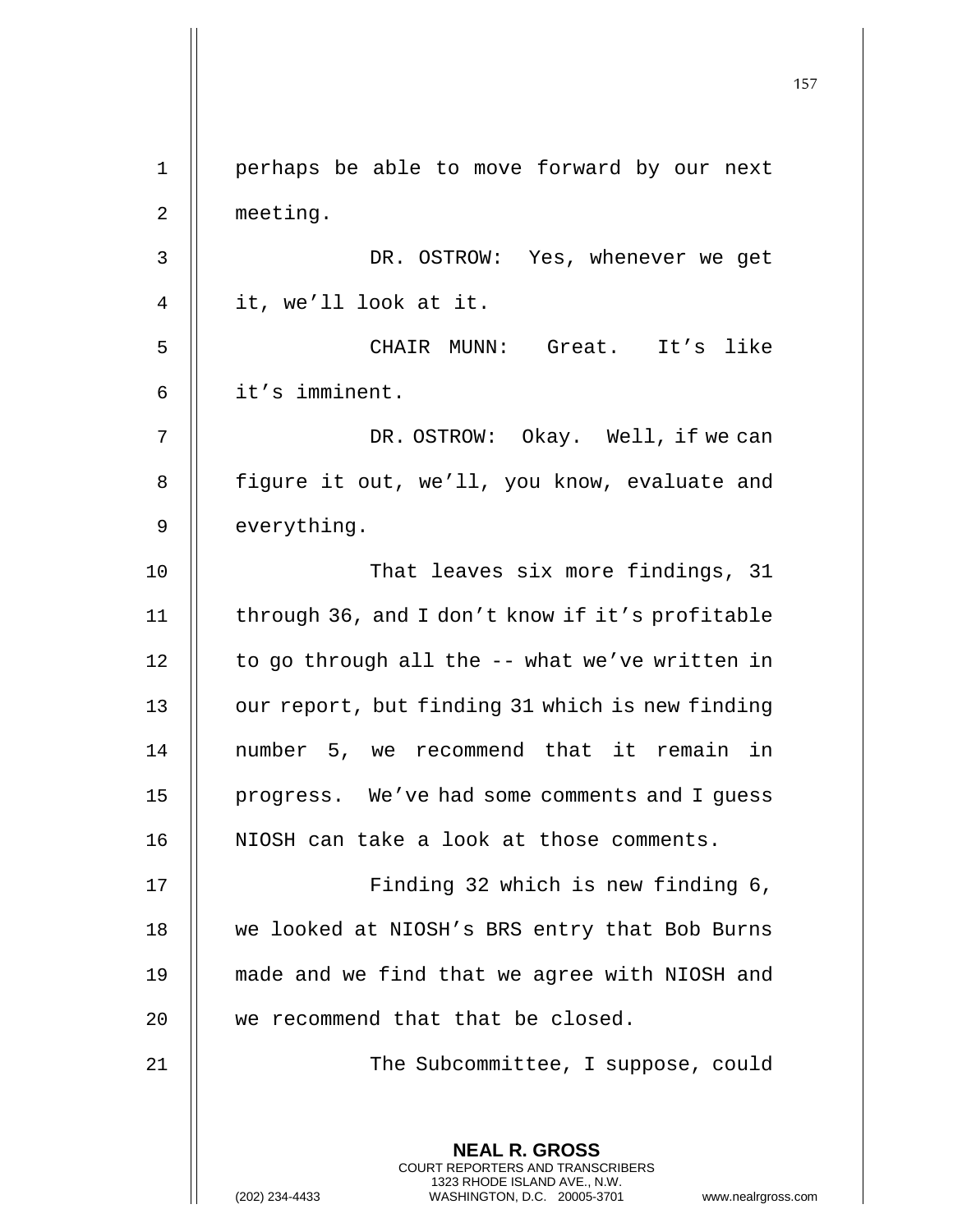| $\mathbf 1$ | decide now whether to agree with us and close                                                   |
|-------------|-------------------------------------------------------------------------------------------------|
| 2           | that or not. Okay? I think Steve Marschke has                                                   |
| 3           | on the screen now, that's 32.                                                                   |
| 4           | CHAIR MUNN: Thank you, Steve                                                                    |
| 5           | Marschke. I have lost all contact with CDC                                                      |
| 6           | network. So I'm not seeing anything, I'll have                                                  |
| 7           | to rely on what is on the screen.                                                               |
| 8           | DR. MAURO: I can really help you                                                                |
| 9           | out real fast on this. I made the original                                                      |
| 10          | comment that had to do with what the screening                                                  |
| 11          | process that they went through and I                                                            |
| 12          | misunderstood what they did.                                                                    |
| 13          | I thought that they used what I call                                                            |
| 14          | the effective whole body dose conversion                                                        |
| 15          | factors as a tool to screen out radionuclides                                                   |
| 16          | that weren't important. I thought it was more                                                   |
| 17          | important to use the organ dose conversion                                                      |
| 18          | factors for our purposes.                                                                       |
| 19          | Well, low and behold, that's                                                                    |
| 20          | exactly what NIOSH did. So I misunderstood and                                                  |
| 21          | as a result, I withdraw the comment as long as                                                  |
|             |                                                                                                 |
|             | <b>NEAL R. GROSS</b><br><b>COURT REPORTERS AND TRANSCRIBERS</b>                                 |
|             | 1323 RHODE ISLAND AVE., N.W.<br>WASHINGTON, D.C. 20005-3701<br>(202) 234-4433<br>www.nealrgross |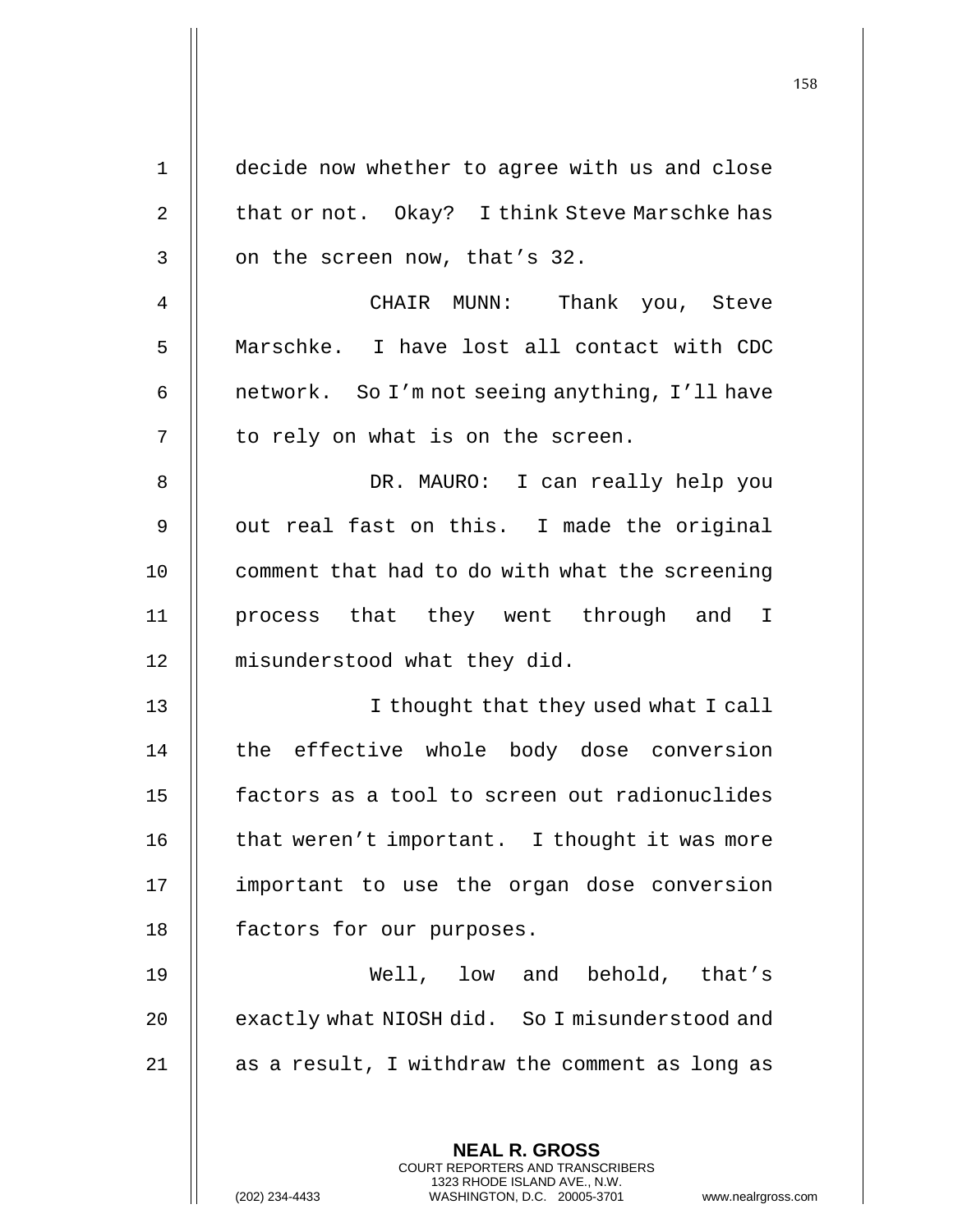|                | <b>NEAL R. GROSS</b>                                  |
|----------------|-------------------------------------------------------|
| 21             | and closed?                                           |
| 20             | Subcommittee agrees the issue has been resolved       |
| 19             | finding<br>misunderstanding<br>and<br>the<br>was<br>a |
| 18             | objection to simply making a notation that the        |
| 17             | CHAIR MUNN: Josie, do you have any                    |
| 16             | are in the OTIB in this case.                         |
| 15             | it appears that we misunderstood the steps that       |
| 14             | John, we discussed this, I looked at it also and      |
| 13             | simple one. This is Steve again. I agree with         |
| 12             | DR. OSTROW: Yes, I think that's a                     |
| 11             | misunderstanding.                                     |
| 10             | out not to be a finding since it was simply a         |
| 9              | close that one. In essence, the finding turns         |
| 8              | MEMBER ZIEMER: Yes, I think we can                    |
| 7              | is resolved as far as I'm concerned.                  |
| 6              | to effective dose conversion factors, the issue       |
| 5              | organ dose conversion dose factors as opposed         |
| 4              | on the phone say yes, that's correct, we use the      |
| 3              | So it's real simple and if the folks                  |
| $\overline{2}$ | the organ dose conversion factors.                    |
| $\mathbf{1}$   | everyone agrees that, yes, they in fact did use       |
|                |                                                       |

COURT REPORTERS AND TRANSCRIBERS 1323 RHODE ISLAND AVE., N.W.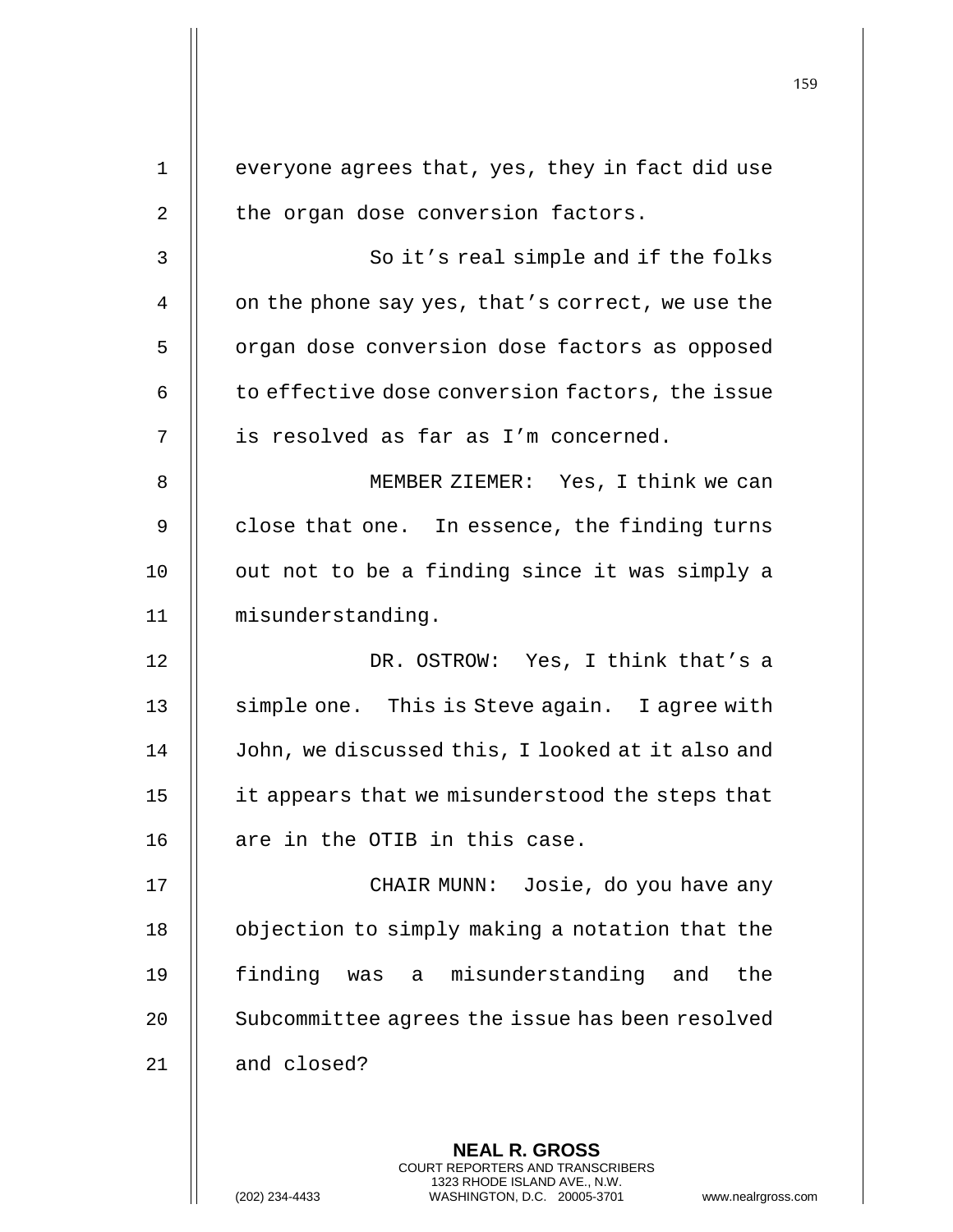|    |                                                                                                                                                                 | 160 |
|----|-----------------------------------------------------------------------------------------------------------------------------------------------------------------|-----|
| 1  | MEMBER BEACH: I absolutely agree                                                                                                                                |     |
| 2  | with that.                                                                                                                                                      |     |
| 3  | CHAIR MUNN: Can you make that                                                                                                                                   |     |
| 4  | notation, please, Steve Marschke?                                                                                                                               |     |
| 5  | DR. OSTROW: I think John Mauro had                                                                                                                              |     |
| 6  | commented last time we had a Procedures meeting                                                                                                                 |     |
| 7  | on this that this has to be one of the most                                                                                                                     |     |
| 8  | complicated OTIB's we've ever seen. And it                                                                                                                      |     |
| 9  | took a lot of reviewing by John, me B                                                                                                                           |     |
| 10 | DR. BUCHANAN: Ron Buchanan.                                                                                                                                     |     |
| 11 | DR. OSTROW: -- and Ron Buchanan to                                                                                                                              |     |
| 12 | go through it and try to get a good                                                                                                                             |     |
| 13 | understanding of it and I think we have now.                                                                                                                    |     |
| 14 | CHAIR MUNN: Good, I'm glad to hear                                                                                                                              |     |
| 15 | that. You're probably ahead of me by a long                                                                                                                     |     |
| 16 | shot.                                                                                                                                                           |     |
| 17 | Going to our next step with OTIB-54.                                                                                                                            |     |
| 18 | DR. OSTROW: Yes, the next one is                                                                                                                                |     |
| 19 | number 7, our new comment seven, the BRS finding                                                                                                                |     |
| 20 | 33.                                                                                                                                                             |     |
| 21 | I'm just waiting a minute until                                                                                                                                 |     |
|    | <b>NEAL R. GROSS</b><br>COURT REPORTERS AND TRANSCRIBERS<br>1323 RHODE ISLAND AVE., N.W.<br>(202) 234-4433<br>WASHINGTON, D.C. 20005-3701<br>www.nealrgross.com |     |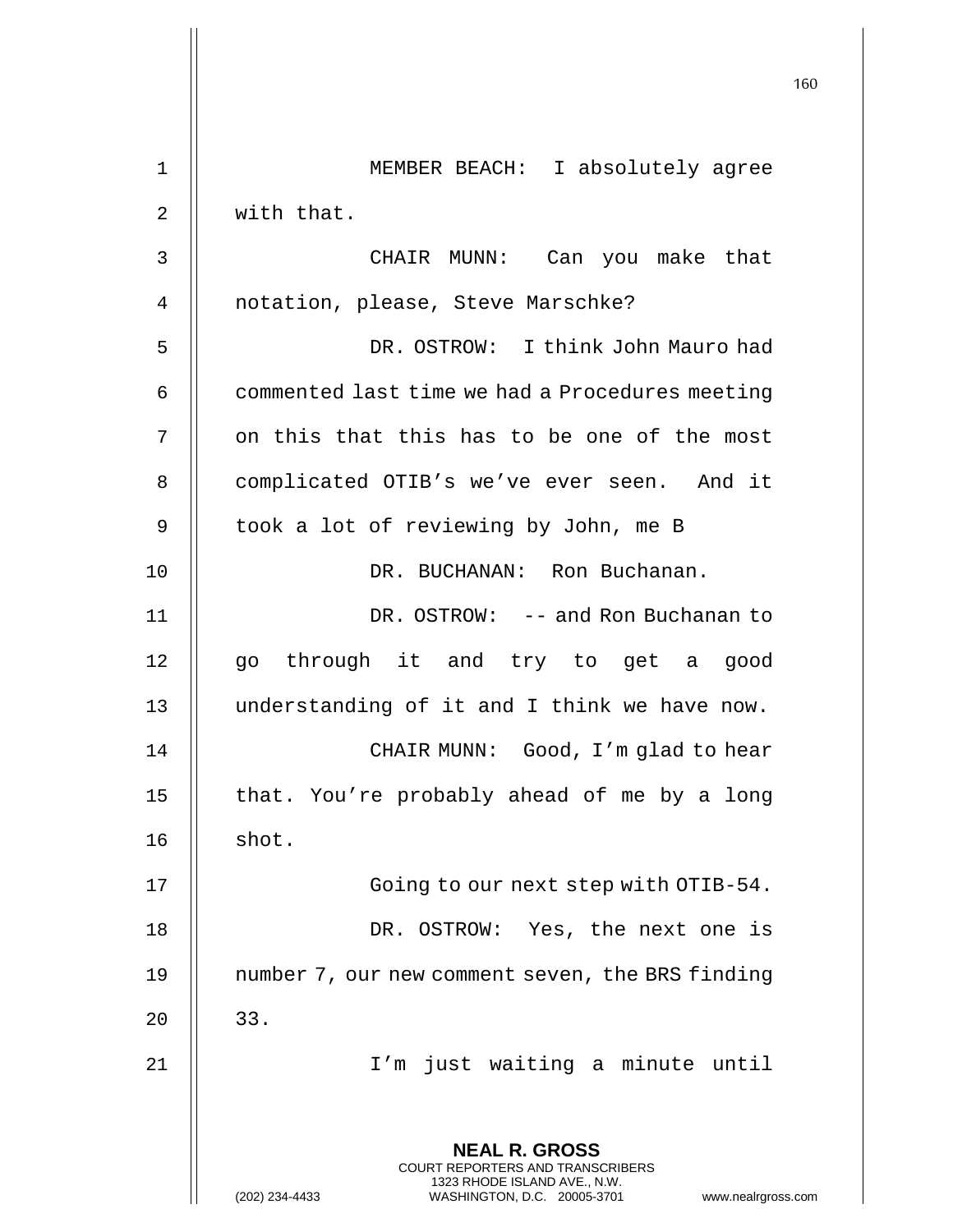161 **NEAL R. GROSS** 1 || Steve gets to that in the B-2 || CHAIR MUNN: Ready? 3 MR. MARSCHKE: Yes. 4 DR. OSTROW: -- on the screen. 5 CHAIR MUNN: Those of you who can  $6 \parallel$  see it will have to guide me. 7 DR. OSTROW: Okay, up a little, 8 | Steve. 9 Okay, so this one also, you can read 10 || the long version in our report, but the short 11 version is that we had also a comment on the 12 || procedure they're using and we ended up 13 | agreeing with NIOSH. 14 We said that by eliminating -- well 15 || NIOSH went ahead and reduced the number of 16 | radionuclides they were considering in several 17 || different stages and we were afraid that by 18 || doing that, that they would be missing some 19 important contribution. NIOSH said no, that 20 || it's actually a conservative process. 21 Claimant-favorable.

> COURT REPORTERS AND TRANSCRIBERS 1323 RHODE ISLAND AVE., N.W.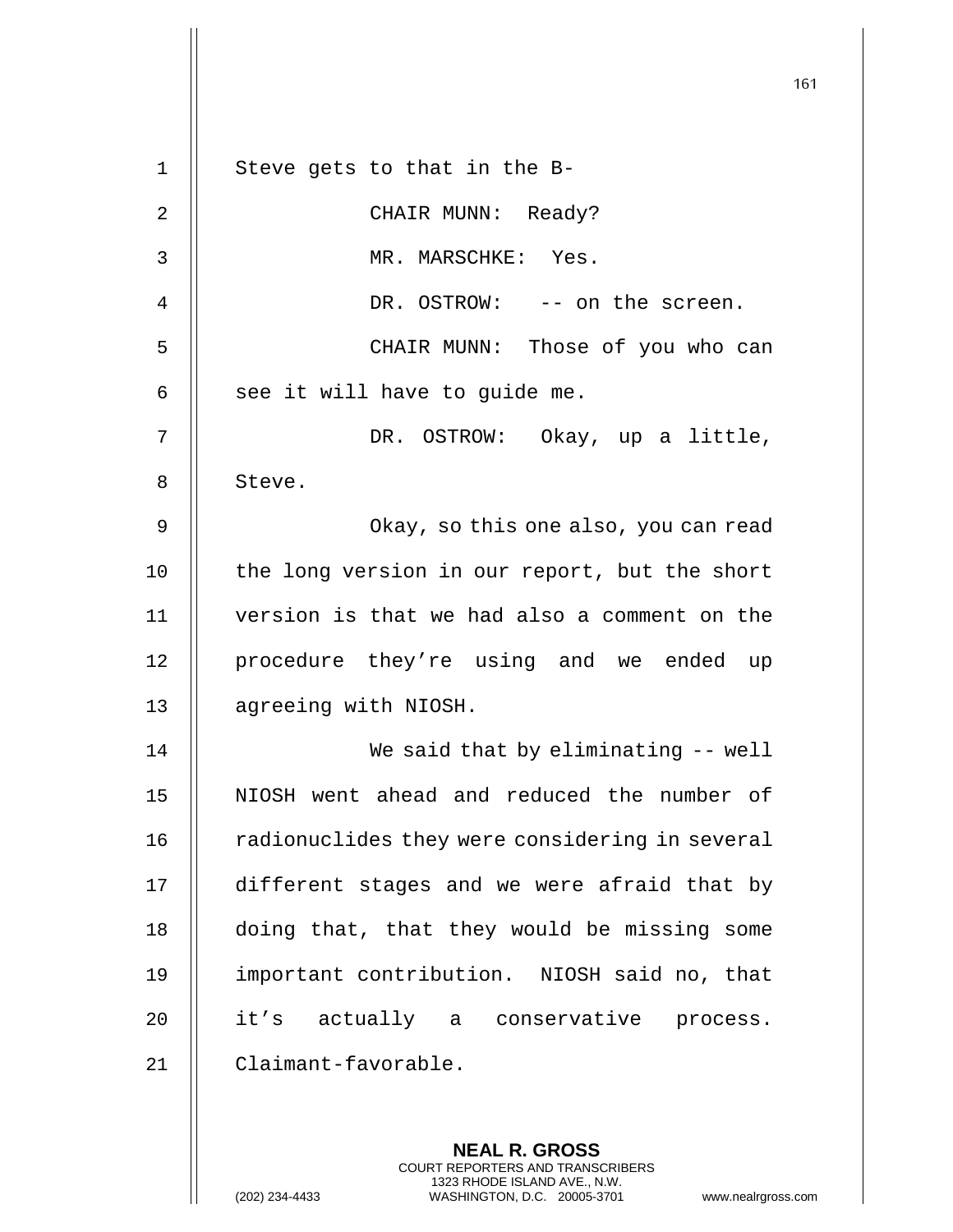| $\mathbf 1$ | We looked through it in more detail                                                                 |
|-------------|-----------------------------------------------------------------------------------------------------|
| 2           | and we ended up agreeing with NIOSH so we                                                           |
| 3           | recommend that issue 33 be closed.                                                                  |
| 4           | CHAIR MUNN: Is there any                                                                            |
| 5           | discussion with respect to 33?                                                                      |
| 6           | MEMBER ZIEMER: Wanda, I agree with                                                                  |
| 7           | that. It's very clear that if you eliminate                                                         |
| 8           | the less important ones, they're giving more                                                        |
| 9           | weight to the others and, in essence, it                                                            |
| 10          | increases the dose estimate, or is more                                                             |
| 11          | claimant-favorable. So I agree, it should be                                                        |
| 12          | closed.                                                                                             |
| 13          | CHAIR MUNN: Josie? You there?                                                                       |
| 14          | Are you with us, Josie?                                                                             |
| 15          | MEMBER BEACH:<br>I was muted. Yes, I                                                                |
| 16          | agree.                                                                                              |
| 17          | CHAIR MUNN: All right, very good.                                                                   |
| 18          | I think, someone tell me if we've moved ahead                                                       |
| 19          | so that that particular finding is up now?                                                          |
| 20          | DR. OSTROW: Steve is writing it                                                                     |
| 21          | right now. Steve Marschke is putting an entry                                                       |
|             |                                                                                                     |
|             | <b>NEAL R. GROSS</b><br>COURT REPORTERS AND TRANSCRIBERS                                            |
|             | 1323 RHODE ISLAND AVE., N.W.<br>(202) 234-4433<br>WASHINGTON, D.C. 20005-3701<br>www.nealrgross.com |

 $\mathsf{I}$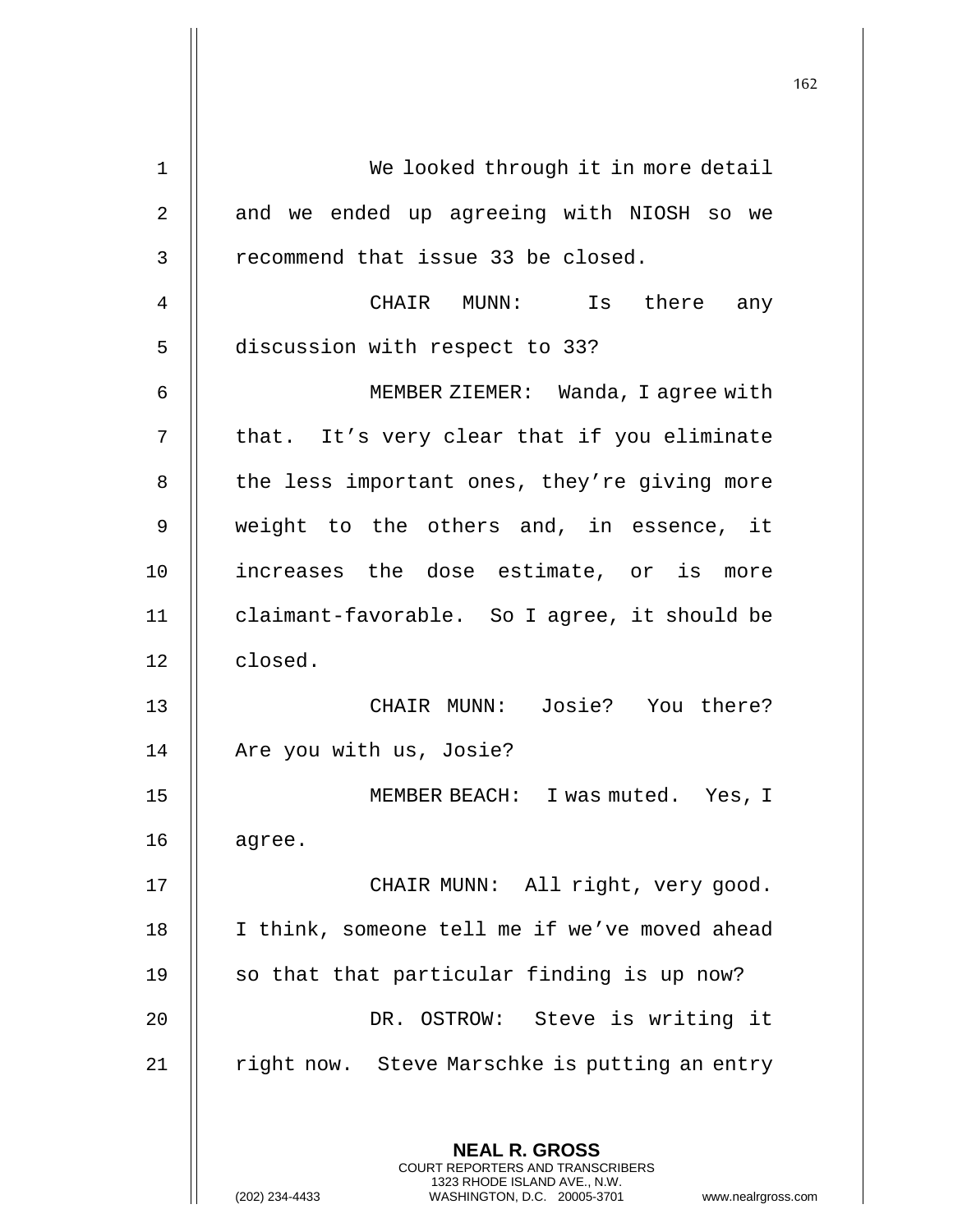**NEAL R. GROSS** COURT REPORTERS AND TRANSCRIBERS 1323 RHODE ISLAND AVE., N.W. (202) 234-4433 WASHINGTON, D.C. 20005-3701 www.nealrgross.com 1 into the BRS. 2 || CHAIR MUNN: Thank you. 3 DR. OSTROW: So, let's give him a 4 || minute while he types. 5 || Steve, you're typing a little on top  $6$  | of the letters. 7 DR. MAURO: How do you like 8 | everybody watching over your shoulder as you're 9 | typing, Steve? 10 || DR. OSTROW: Yes, realtime typing. 11 MEMBER ZIEMER: Well, that's the 12 || same as shouting on the internet? 13 DR. OSTROW: Okay, Wanda, Steve 14 | finished the entry. 15 || CHAIR MUNN: Very good. That's 16 || two down. Good job. 17 DR. OSTROW: The next issue which 18 || is finding 34, new finding number 8. And this 19 || is a longer one. This has to do with the 20 | contribution of iodine and we were afraid that 21 | the procedure or that perhaps the procedure of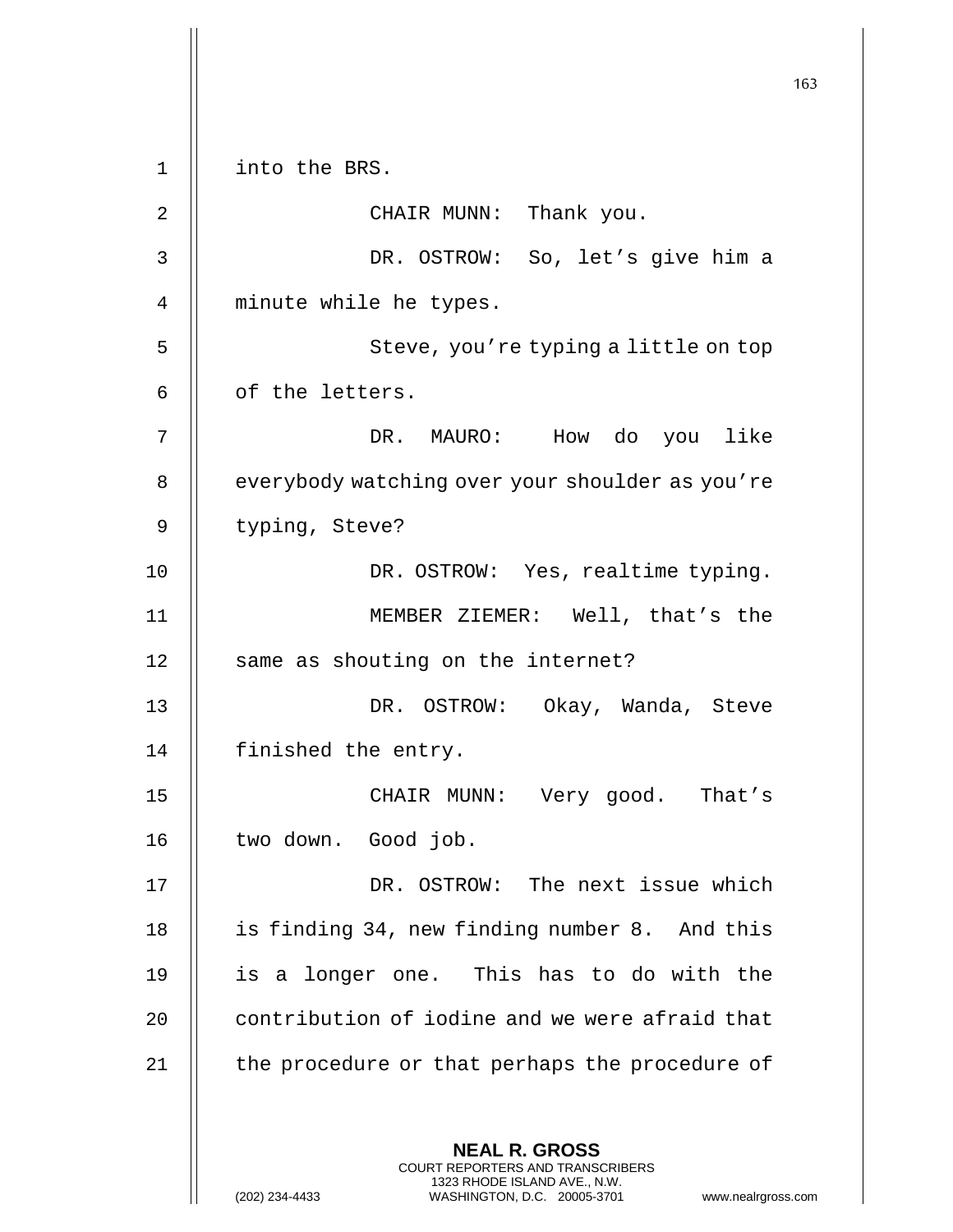| $\mathbf{1}$ | NIOSH was using would<br>be<br>not               |
|--------------|--------------------------------------------------|
| 2            | claimant-favorable. But Bob Burns' entry         |
| 3            | explained the procedure that they're using.      |
| 4            | And in short, we ended up agreeing               |
| 5            | with them that the iodine and other              |
| 6            | radionuclides are taking into consideration on   |
| 7            | Table 7-3.                                       |
| 8            | So, we ended up agreeing with NIOSH              |
| 9            | and recommended also that this finding be        |
| 10           | closed.                                          |
| 11           | DR. MAURO: Yes, this was -- just                 |
| 12           | for the benefit of the Work Group, this was one  |
| 13           | of the ones that an interesting turn of events   |
| 14           | that you don't $-$ it takes a little time for it |
| 15           | to sink in.                                      |
| 16           | When you process the sample, the                 |
| 17           | urine sample, and you're looking for gross beta  |
| 18           | or gross gamma, you lose the iodine; it's not    |
| 19           | there in the sample. So, of course, the          |
| 20           | immediate reaction, well there you go, you       |
| 21           | know, you just lost the iodine.                  |
|              |                                                  |

**NEAL R. GROSS** COURT REPORTERS AND TRANSCRIBERS 1323 RHODE ISLAND AVE., N.W.

(202) 234-4433 WASHINGTON, D.C. 20005-3701 www.nealrgross.com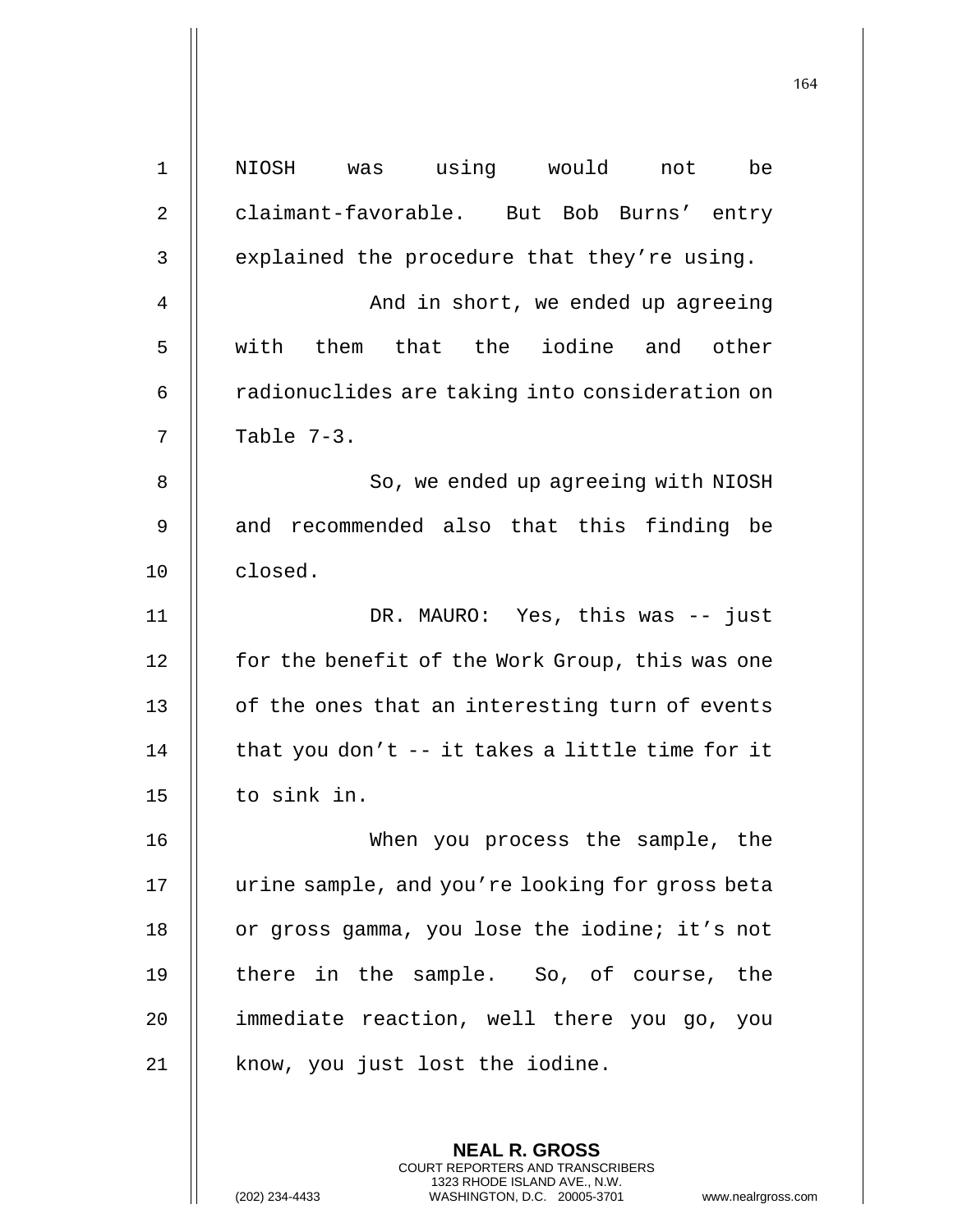| $\mathbf 1$ | But no, you've got your gross beta,                                                             |
|-------------|-------------------------------------------------------------------------------------------------|
| 2           | but now you're going to prorate it according to                                                 |
| 3           | some mix which does include iodine as a relative                                                |
| 4           | contributor. So the iodine's back in again and                                                  |
| 5           | in a claimant-favorable way because of the                                                      |
| 6           | weight that they give to the iodine.                                                            |
| 7           | So, we were sort of fooled, I have                                                              |
| 8           | to admit when we looked at it. It didn't -- you                                                 |
| 9           | know, it was one of these things, well this is                                                  |
| 10          | -- if you get into the procedure, it's quite                                                    |
| 11          | incredibly innovative.                                                                          |
| 12          | I've struggled with a very                                                                      |
| 13          | difficult problem and so I have to compliment                                                   |
| 14          | NIOSH and the Oak Ridge folks in coming up with                                                 |
| 15          | something very innovative and to deal with a                                                    |
| 16          | very difficult problem.                                                                         |
| 17          | Anyway, I just thought I'd just                                                                 |
| 18          | throw that in.                                                                                  |
| 19          | CHAIR MUNN: Thank you, sir.                                                                     |
| 20          | MEMBER ZIEMER: Well, Wanda, this                                                                |
| 21          | is not obvious to me, but I'm willing to take                                                   |
|             |                                                                                                 |
|             | <b>NEAL R. GROSS</b><br><b>COURT REPORTERS AND TRANSCRIBERS</b>                                 |
|             | 1323 RHODE ISLAND AVE., N.W.<br>(202) 234-4433<br>WASHINGTON, D.C. 20005-3701<br>www.nealrgross |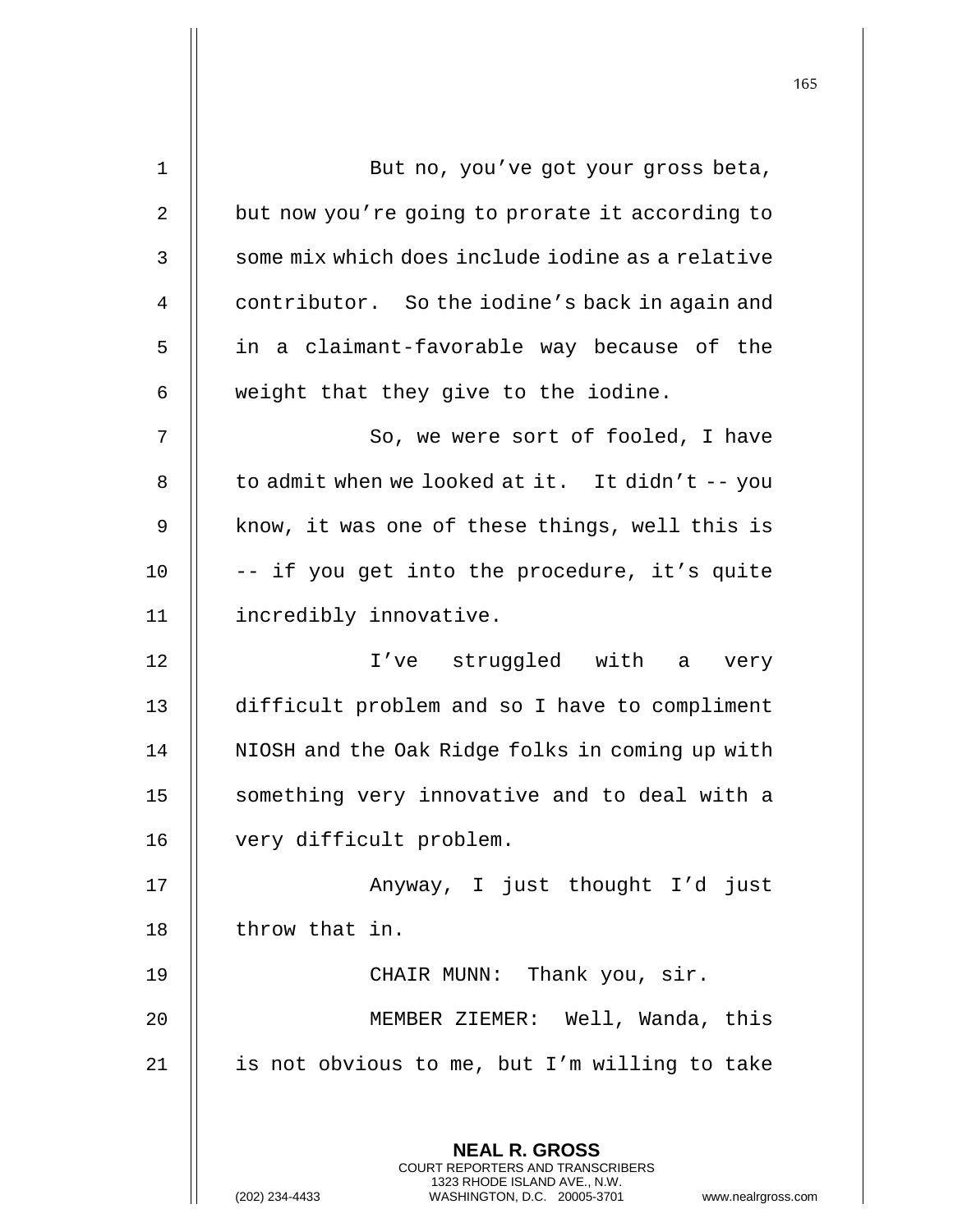**NEAL R. GROSS** COURT REPORTERS AND TRANSCRIBERS 1323 RHODE ISLAND AVE., N.W. 1 | John Mauro's explanation with some detail. I 2 | don't know if he's very attentive on this so I'm 3 || willing to accept that. It's not intuitively 4 | obvious to me but I quess that's why you raised 5 | it in the first place, John. 6 DR. MAURO: Exactly. 7 DR. OSTROW: There's nothing 8 || intuitively obvious about this entire 9 || procedure. I mean it's good, but it's not 10 obvious. 11 DR. MAURO: That doesn't mean we 12 | don't have a couple of more issues we ought to 13  $\parallel$  talk about, so we still don't understand all. 14 We think we understand, but maybe we've got it 15 | wrong. The ones that we're pointing out right 16 || now, I think we've, you know, we've come full 17 || circle and have a better understanding of 18 || what's been done and why, you know, the virtue 19 | of their position. 20 MEMBER ZIEMER: I'm going to say 21  $\parallel$  that I move that we close this when it's done.

(202) 234-4433 WASHINGTON, D.C. 20005-3701 www.nealrgross.com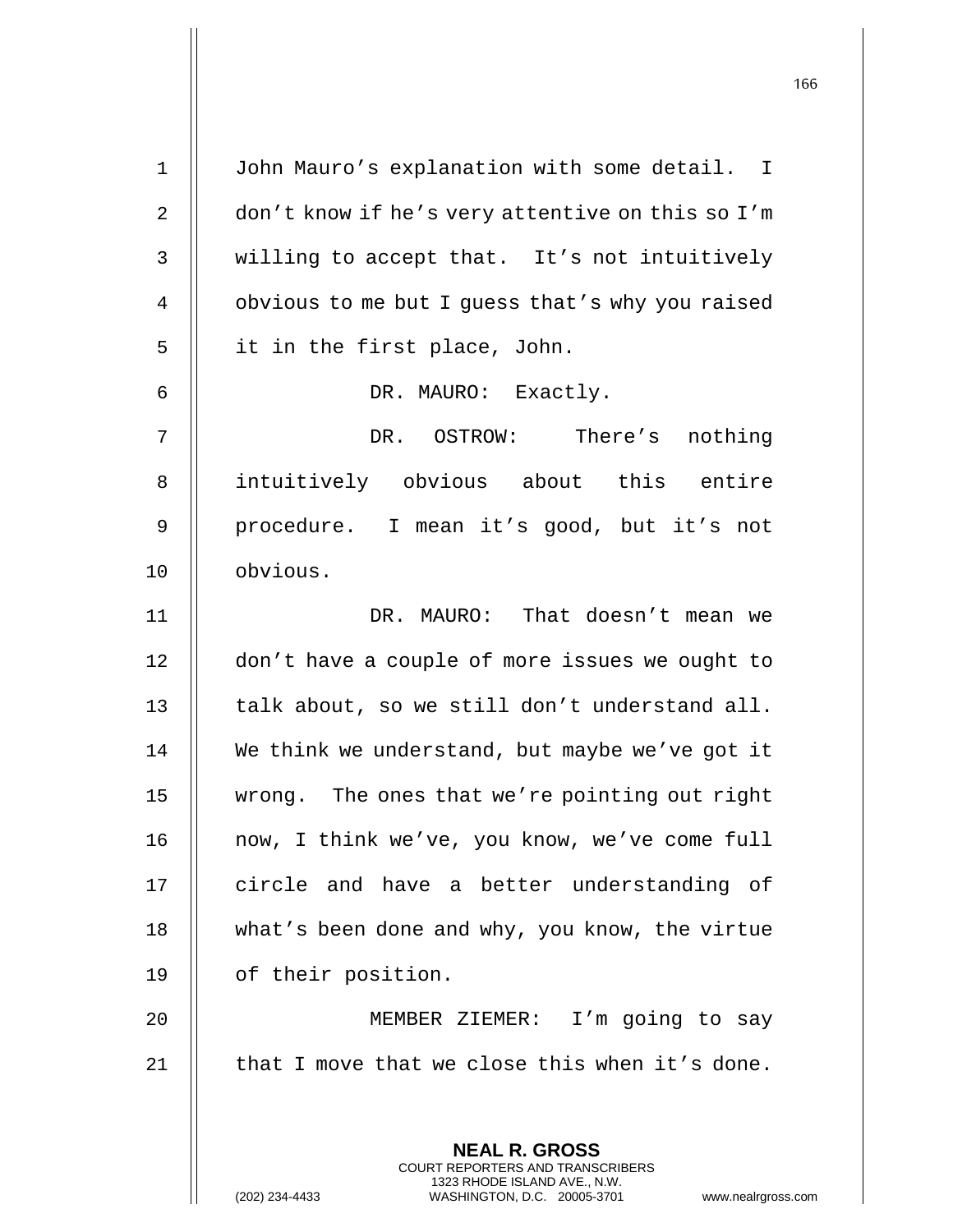|             |                                                                                                                                                                 | 167 |
|-------------|-----------------------------------------------------------------------------------------------------------------------------------------------------------------|-----|
|             |                                                                                                                                                                 |     |
| $\mathbf 1$ | My confidence in those that have looked at it                                                                                                                   |     |
| 2           | in detail.                                                                                                                                                      |     |
| 3           | MEMBER BEACH: Yes, this is Josie;                                                                                                                               |     |
| 4           | I'm with you, Paul. I agree with that, also.                                                                                                                    |     |
| 5           | CHAIR MUNN: All right.                                                                                                                                          |     |
| 6           | DR. OSTROW: Okay, with that                                                                                                                                     |     |
| 7           | closed, then we're left with the -- one through                                                                                                                 |     |
| 8           | four are definitely open, are still in progress                                                                                                                 |     |
| 9           | since we're waiting for a report. We just                                                                                                                       |     |
| 10          | closed six, seven, and eight. So that leaves                                                                                                                    |     |
| 11          | five, nine and ten that we still consider in                                                                                                                    |     |
| 12          | progress.                                                                                                                                                       |     |
| 13          | We still recommend it to be kept in                                                                                                                             |     |
| 14          | progress and I think I heard NIOSH earlier say                                                                                                                  |     |
| 15          | that they haven't had a chance to evaluate our,                                                                                                                 |     |
| 16          | you know, latest findings.                                                                                                                                      |     |
| 17          | CHAIR MUNN: Yes, that's what I                                                                                                                                  |     |
| 18          | heard, too. So we will have five, nine and ten,                                                                                                                 |     |
| 19          | hopefully, responses from NIOSH next time.<br>Am                                                                                                                |     |
| 20          | I correct in making that notation on my proposed                                                                                                                |     |
| 21          | agenda?                                                                                                                                                         |     |
|             | <b>NEAL R. GROSS</b><br>COURT REPORTERS AND TRANSCRIBERS<br>1323 RHODE ISLAND AVE., N.W.<br>(202) 234-4433<br>WASHINGTON, D.C. 20005-3701<br>www.nealrgross.com |     |

 $\mathbf{I}$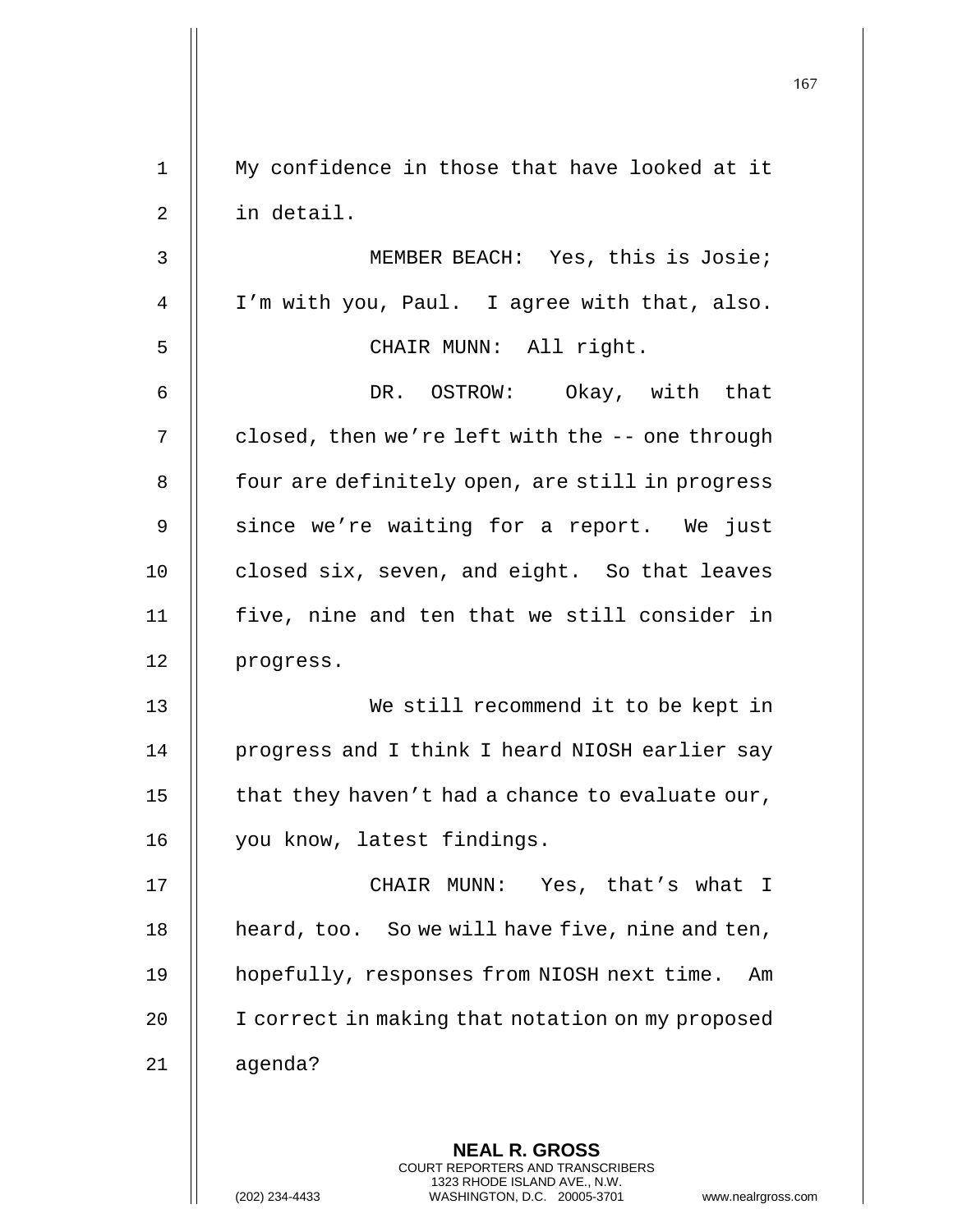| $\mathbf 1$ | MR. HINNEFELD: I think that's                                                                                                                                          |
|-------------|------------------------------------------------------------------------------------------------------------------------------------------------------------------------|
| 2           | right now. I think, Steve, you'll probably                                                                                                                             |
| 3           | enter the SC&A response in BRS after the                                                                                                                               |
| 4           | meeting, right?                                                                                                                                                        |
| 5           | MR. MARSCHKE: The SC&A responses                                                                                                                                       |
| 6           | are in there.                                                                                                                                                          |
| 7           | MR. HINNEFELD: Oh, they're                                                                                                                                             |
| 8           | already in there.                                                                                                                                                      |
| 9           | CHAIR MUNN: Yes, they're there                                                                                                                                         |
| 10          | already, at least when we checked.                                                                                                                                     |
| 11          | DR. OSTROW: They're there now.                                                                                                                                         |
| 12          | CHAIR MUNN: Just a matter of our                                                                                                                                       |
| 13          | indicating that we've discussed it here,                                                                                                                               |
| 14          | resolved and closed which he's going to do                                                                                                                             |
| 15          | offline.                                                                                                                                                               |
| 16          | Anything else with respect to                                                                                                                                          |
| 17          | OTIB-54?                                                                                                                                                               |
| 18          | DR. OSTROW: No, I think that's it.                                                                                                                                     |
| 19          | The only thing is I didn't, maybe it was said                                                                                                                          |
| 20          | but I didn't quite hear it, the first comments                                                                                                                         |
| 21          | I made is that we have Rev 2 now and I'm not sure                                                                                                                      |
|             |                                                                                                                                                                        |
|             | <b>NEAL R. GROSS</b><br><b>COURT REPORTERS AND TRANSCRIBERS</b><br>1323 RHODE ISLAND AVE., N.W.<br>(202) 234-4433<br>WASHINGTON, D.C. 20005-3701<br>www.nealrgross.com |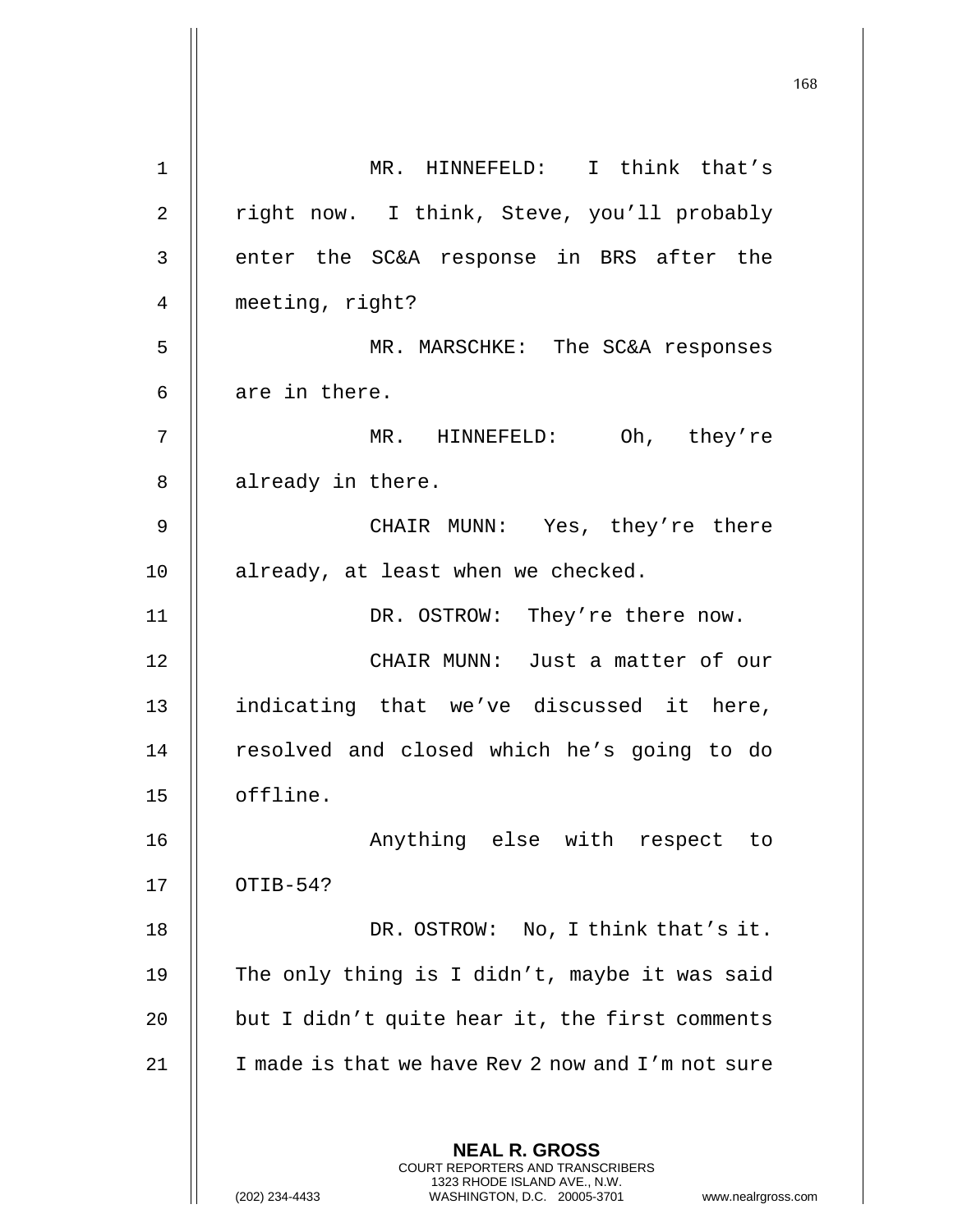| $\mathbf 1$    | that if we decided how we're handling writing                                                                                                                   |
|----------------|-----------------------------------------------------------------------------------------------------------------------------------------------------------------|
| $\overline{2}$ | in the BRS that we're at Rev 2. I know these                                                                                                                    |
| 3              | Rev 1 findings carry over to Rev 2 because                                                                                                                      |
| 4              | they're essentially the same OTIB. How do we                                                                                                                    |
| 5              | mark this down?                                                                                                                                                 |
| 6              | MR. HINNEFELD: Steve, can you edit                                                                                                                              |
| 7              | a finding once it's already in there and there                                                                                                                  |
| 8              | are being comments made on it?                                                                                                                                  |
| 9              | MR. MARSCHKE: Yes, I think you                                                                                                                                  |
| 10             | can.                                                                                                                                                            |
| 11             | MR. HINNEFELD: Well, I would                                                                                                                                    |
| 12             | suggest that if you could edit, just add a                                                                                                                      |
| 13             | sentence at the end of the original statement                                                                                                                   |
| 14             | of these findings on Rev 1 to say that this                                                                                                                     |
| 15             | finding also applies to Rev 2 then we don't get                                                                                                                 |
| 16             | stuck with adding a bunch of additional                                                                                                                         |
| 17             | findings that are duplicates of what's already                                                                                                                  |
| 18             | there.                                                                                                                                                          |
| 19             | CHAIR MUNN: And has already been                                                                                                                                |
| 20             | closed.                                                                                                                                                         |
| 21             | MR. HINNEFELD: You can keep track                                                                                                                               |
|                |                                                                                                                                                                 |
|                | <b>NEAL R. GROSS</b><br>COURT REPORTERS AND TRANSCRIBERS<br>1323 RHODE ISLAND AVE., N.W.<br>(202) 234-4433<br>WASHINGTON, D.C. 20005-3701<br>www.nealrgross.com |

 $\mathsf{I}$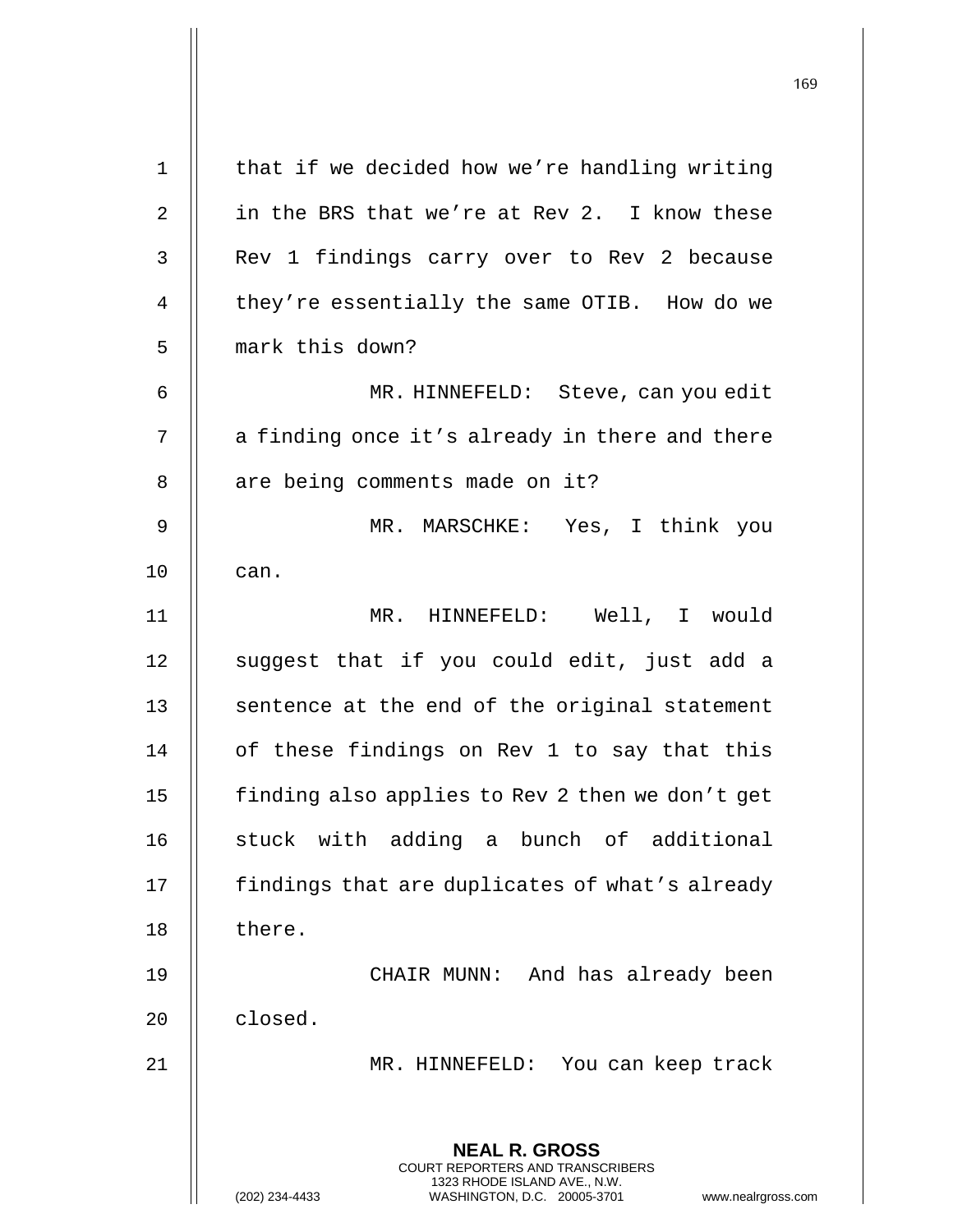| $\mathbf 1$ | -- well, some have. But we can keep track of                                                                                                                         |
|-------------|----------------------------------------------------------------------------------------------------------------------------------------------------------------------|
| 2           | the fact that Rev 2's review has been here by                                                                                                                        |
| 3           | making an annotation like that on the finding.                                                                                                                       |
| 4           | What does everybody think of that?                                                                                                                                   |
| 5           | MEMBER ZIEMER: Good idea.                                                                                                                                            |
| 6           | DR. OSTROW: Yes, and you might                                                                                                                                       |
| 7           | just, if you're going to copy it through all the                                                                                                                     |
| 8           | findings, you might just add that line, you                                                                                                                          |
| 9           | know, refer to the date of Rev 2 also.                                                                                                                               |
| 10          | MR. MARSCHKE: Well, I thought it                                                                                                                                     |
| 11          | refers to the date when I enter that one. I'm                                                                                                                        |
| 12          | not sure -- I have to look and see how the BRS                                                                                                                       |
| 13          | behaves, but I'm not sure that it will update                                                                                                                        |
| 14          | the date. So I'll date stamp them in the line                                                                                                                        |
| 15          | when I put it in.                                                                                                                                                    |
| 16          | DR. OSTROW: I see. Yes, but what                                                                                                                                     |
| 17          | you write down, though, you might say, you know,                                                                                                                     |
| 18          | finding applies to OTIB Rev 2. I know the date                                                                                                                       |
| 19          | of Rev 2 B                                                                                                                                                           |
| 20          | MR. MARSCHKE: Right and I also put                                                                                                                                   |
| 21          | the date when I made the change to the finding.                                                                                                                      |
|             |                                                                                                                                                                      |
|             | <b>NEAL R. GROSS</b><br><b>COURT REPORTERS AND TRANSCRIBERS</b><br>1323 RHODE ISLAND AVE., N.W.<br>(202) 234-4433<br>WASHINGTON, D.C. 20005-3701<br>www.nealrgross.o |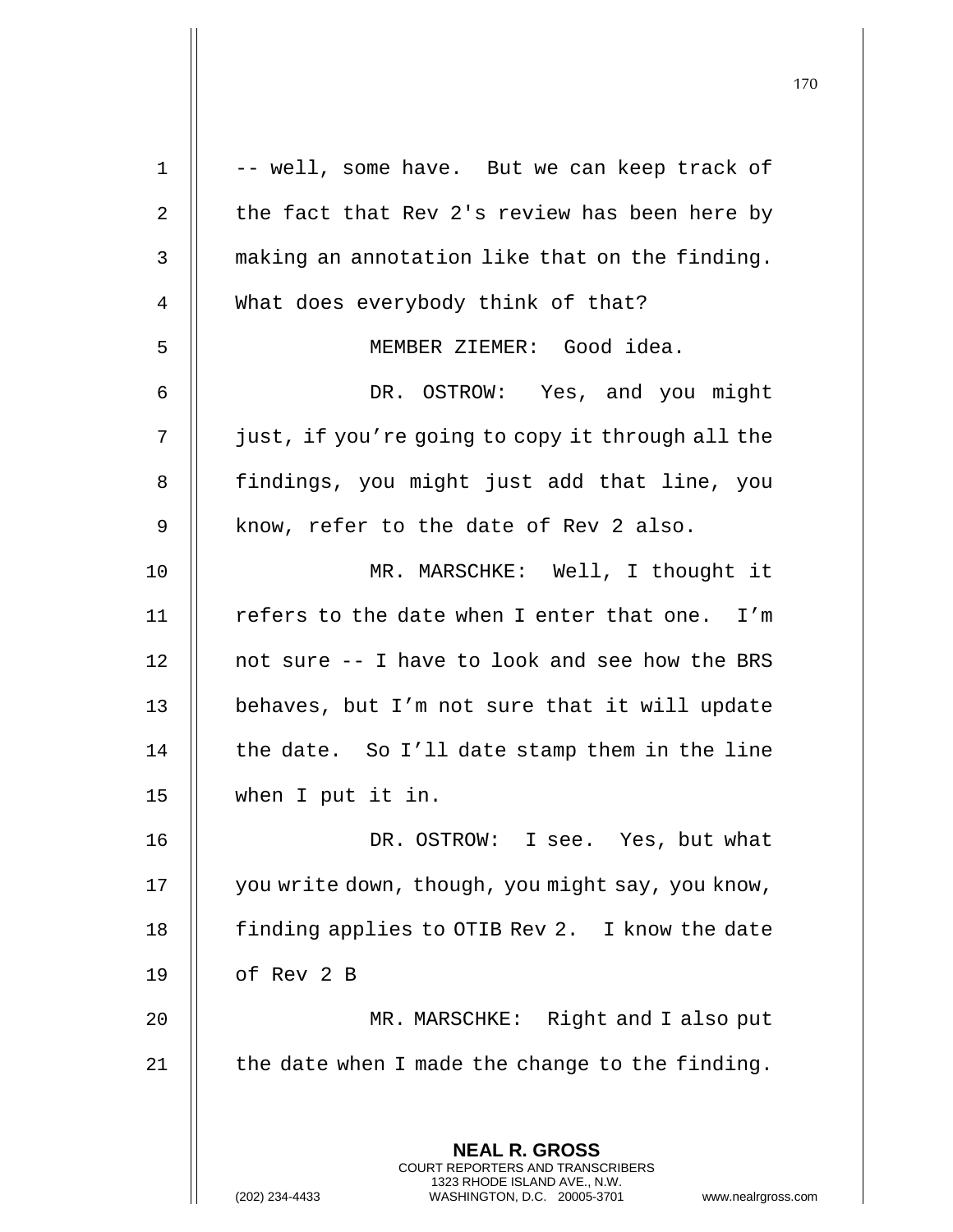|                |                                                                                                                                                                        | 171 |
|----------------|------------------------------------------------------------------------------------------------------------------------------------------------------------------------|-----|
| $\mathbf 1$    | DR. OSTROW: Yes, put something                                                                                                                                         |     |
| $\overline{2}$ | like that.                                                                                                                                                             |     |
| 3              | MEMBER ZIEMER: Wanda?                                                                                                                                                  |     |
| 4              | CHAIR MUNN: Yes?                                                                                                                                                       |     |
| 5              | MEMBER ZIEMER: I'm going to have                                                                                                                                       |     |
| 6              | to bail out here. On the next administrative                                                                                                                           |     |
| 7              | items there, do I need to require Work Group                                                                                                                           |     |
| 8              | actions on those reports?                                                                                                                                              |     |
| 9              | CHAIR MUNN: I don't believe so                                                                                                                                         |     |
| 10             | unless there is some activity with respect to                                                                                                                          |     |
| 11             | upcoming PERs of which we haven't $-- I'm$ unaware                                                                                                                     |     |
| 12             | because we haven't addressed it yet.                                                                                                                                   |     |
| 13             | The only other thing that's key for                                                                                                                                    |     |
| 14             | me, Paul, is your availability when we are going                                                                                                                       |     |
| 15             | to be looking for our next meeting which B                                                                                                                             |     |
| 16             | MEMBER ZIEMER: Let's suggest a                                                                                                                                         |     |
| 17             | date -- can we jump to that real quick or not?                                                                                                                         |     |
| 18             | CHAIR MUNN: Let's do.                                                                                                                                                  |     |
| 19             | MR. KATZ: We need to because once                                                                                                                                      |     |
| 20             | you're gone, Paul, we don't have a quorum.                                                                                                                             |     |
| 21             | MEMBER ZIEMER: Oh, okay.                                                                                                                                               |     |
|                |                                                                                                                                                                        |     |
|                | <b>NEAL R. GROSS</b><br><b>COURT REPORTERS AND TRANSCRIBERS</b><br>1323 RHODE ISLAND AVE., N.W.<br>(202) 234-4433<br>WASHINGTON, D.C. 20005-3701<br>www.nealrgross.com |     |

 $\mathop{\textstyle\prod}$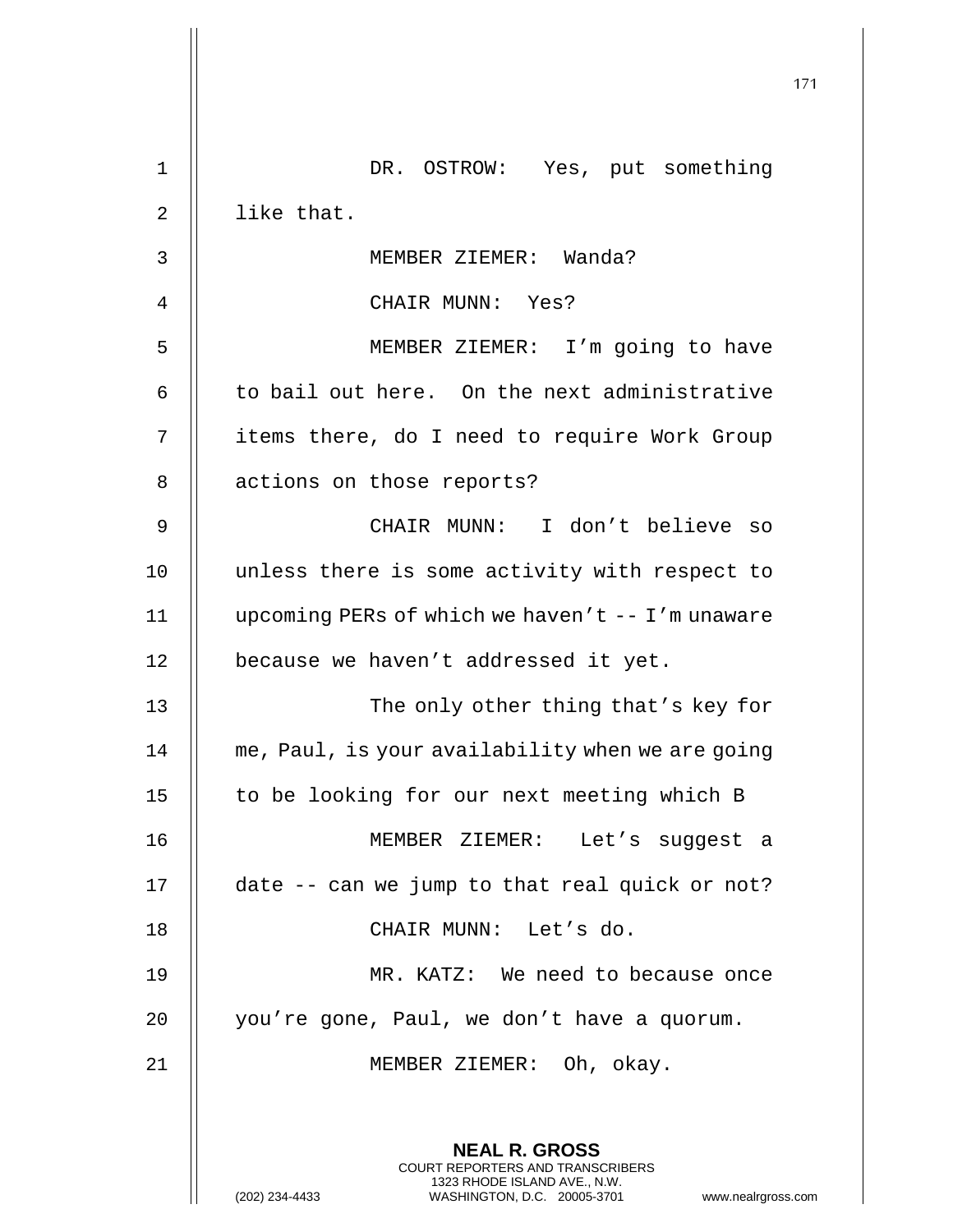| 1  | CHAIR MUNN: So we need to be able                                                                                                                                      |
|----|------------------------------------------------------------------------------------------------------------------------------------------------------------------------|
| 2  | to do that. If we are looking our next -- I've                                                                                                                         |
| 3  | got -- is the end of June too soon to be looking                                                                                                                       |
| 4  | or not? Our Board teleconference in June is on                                                                                                                         |
| 5  | the $18^{th}$ .                                                                                                                                                        |
| 6  | If we are looking out for something                                                                                                                                    |
| 7  | like say the 26 <sup>th</sup> , more than a week later. Is                                                                                                             |
| 8  | that too soon or do we need to be looking at                                                                                                                           |
| 9  | July? What's the feeling? I would prefer the                                                                                                                           |
| 10 | end of June if we could do it, but if we're not                                                                                                                        |
| 11 | going to have any work done by then, then                                                                                                                              |
| 12 | there's no point.                                                                                                                                                      |
| 13 | MEMBER ZIEMER: I'm out of the loop                                                                                                                                     |
| 14 | from the 26 <sup>th</sup> through the 30 <sup>th</sup> of June.                                                                                                        |
| 15 | CHAIR MUNN: You're out?                                                                                                                                                |
| 16 | MEMBER ZIEMER: Yes.                                                                                                                                                    |
| 17 | CHAIR MUNN: The $25th$ ?                                                                                                                                               |
| 18 | MEMBER ZIEMER: The 25 <sup>th</sup> I could do.                                                                                                                        |
| 19 | CHAIR MUNN: Josie, the $25th$ okay?                                                                                                                                    |
| 20 | MEMBER BEACH: Yes.                                                                                                                                                     |
| 21 | CHAIR MUNN: NIOSH?                                                                                                                                                     |
|    |                                                                                                                                                                        |
|    | <b>NEAL R. GROSS</b><br><b>COURT REPORTERS AND TRANSCRIBERS</b><br>1323 RHODE ISLAND AVE., N.W.<br>(202) 234-4433<br>WASHINGTON, D.C. 20005-3701<br>www.nealrgross.com |

 $\mathbf{I}$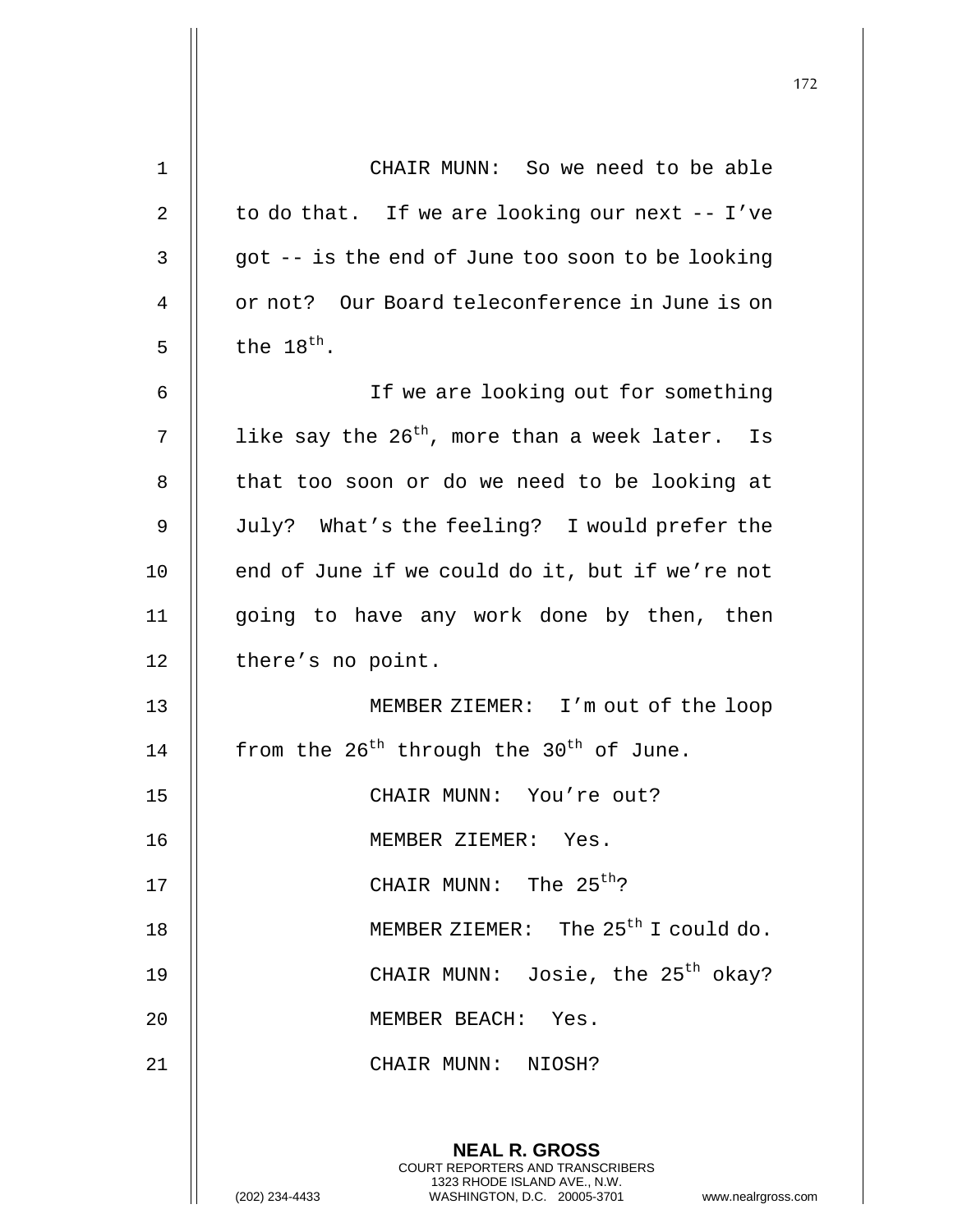|              |                                                                                                                                                                 | 173 |
|--------------|-----------------------------------------------------------------------------------------------------------------------------------------------------------------|-----|
| $\mathbf 1$  | MR. HINNEFELD: Looks okay on my                                                                                                                                 |     |
| 2            | calendar.                                                                                                                                                       |     |
| $\mathsf{3}$ | CHAIR MUNN: SC&A?                                                                                                                                               |     |
| 4            | DR. OSTROW: This is Steve, it                                                                                                                                   |     |
| 5            | looks okay to me.                                                                                                                                               |     |
| 6            | MR. STIVER: It'd be fine by me.                                                                                                                                 |     |
| 7            | CHAIR MUNN: Let's identify 11:00                                                                                                                                |     |
| 8            | a.m. teleconference on June 25 <sup>th</sup> . Hopefully,                                                                                                       |     |
| 9            | it'll be slightly more brief than this one                                                                                                                      |     |
| 10           | unless we encounter a lot of PER activity                                                                                                                       |     |
| 11           | between now and then. Is that okay with all                                                                                                                     |     |
| 12           | concerned? If so, let's do that and we'll let                                                                                                                   |     |
| 13           | you go, Paul.                                                                                                                                                   |     |
| 14           | MEMBER ZIEMER: Thank you.                                                                                                                                       |     |
| 15           | Thank you for sticking<br>CHAIR MUNN:                                                                                                                           |     |
| 16           | with us. I hope you enjoy Missouri.                                                                                                                             |     |
| 17           | MEMBER ZIEMER:<br>Okay.                                                                                                                                         |     |
| 18           | CHAIR MUNN: Bye-bye.                                                                                                                                            |     |
| 19           | MEMBER ZIEMER: Bye.                                                                                                                                             |     |
| 20           | MR. KATZ: Okay and Wanda, we are                                                                                                                                |     |
| 21           | adjourning, right?                                                                                                                                              |     |
|              | <b>NEAL R. GROSS</b><br>COURT REPORTERS AND TRANSCRIBERS<br>1323 RHODE ISLAND AVE., N.W.<br>(202) 234-4433<br>WASHINGTON, D.C. 20005-3701<br>www.nealrgross.com |     |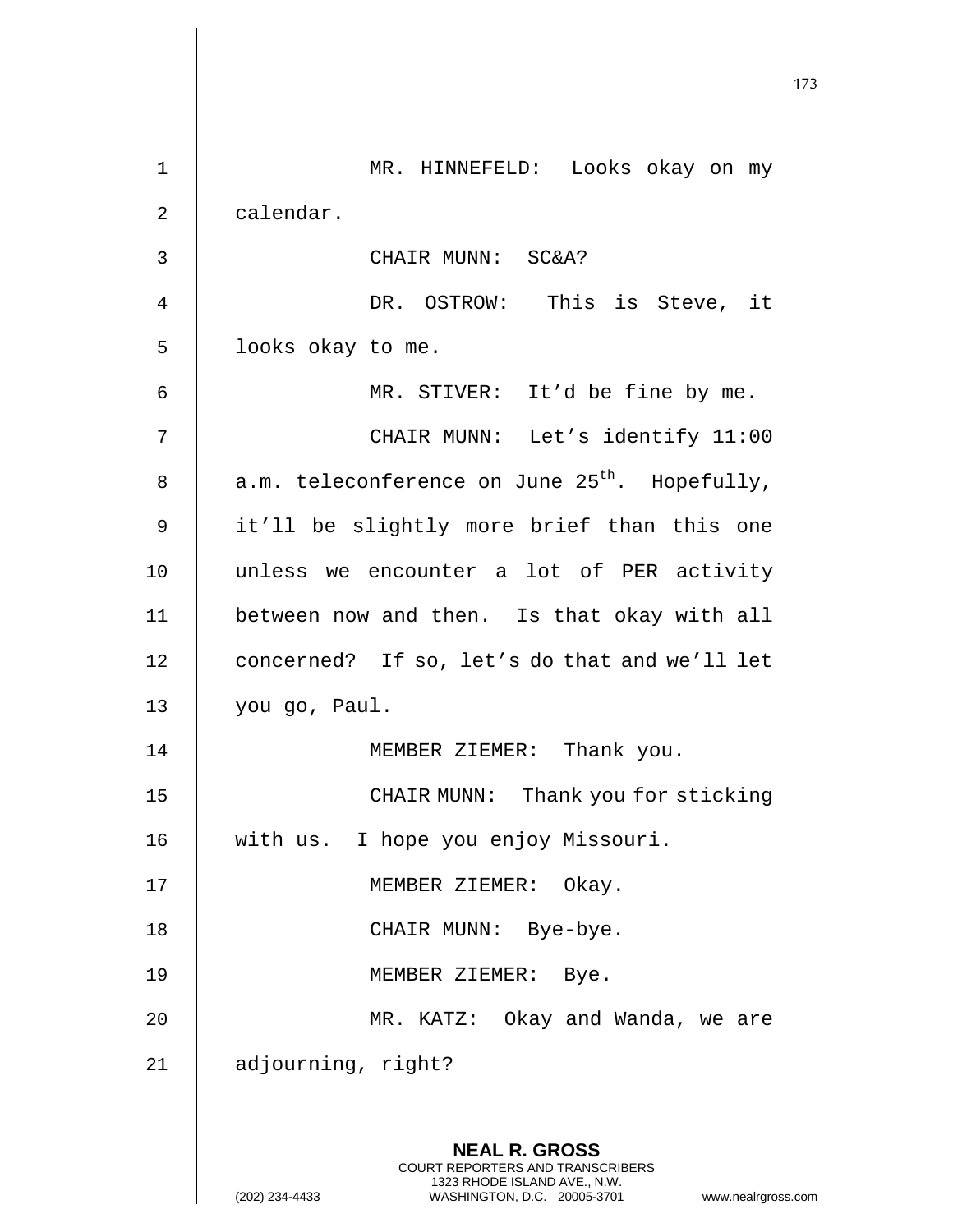| $\mathbf 1$    | CHAIR MUNN: Yes, well, we are                                                                   |
|----------------|-------------------------------------------------------------------------------------------------|
| $\overline{2}$ | going to take a look at some other                                                              |
| $\mathsf{3}$   | administrative detail, I think one or two                                                       |
| $\overline{4}$ | things, but we've identified the next meeting,                                                  |
| 5              | we won't be having any actions.                                                                 |
| 6              | MR. KATZ: Well, it's not just                                                                   |
| 7              | actions; we actually cannot function as a                                                       |
| 8              | Subcommittee without a quorum.                                                                  |
| 9              | CHAIR MUNN: Well, then I guess we                                                               |
| 10             | can't even look at whether we have an upcoming                                                  |
| 11             | PER status.                                                                                     |
| 12             | MEMBER ZIEMER: Well, I'll hang on                                                               |
| 13             | a few more minutes. Go ahead. What do we need                                                   |
| 14             | to finish up?                                                                                   |
| 15             | CHAIR MUNN: Just wanted to look to                                                              |
| 16             | see if there is anything new with regarding                                                     |
| 17             | PERs, whether we need to be expecting something                                                 |
| 18             | in the next few weeks or whether we're on track                                                 |
| 19             | with what we've looked at from last time.                                                       |
| 20             | MR. STIVER: Actually, Hans and                                                                  |
| 21             | Kathy had put together the pre-reviews for; I                                                   |
|                |                                                                                                 |
|                | <b>NEAL R. GROSS</b><br><b>COURT REPORTERS AND TRANSCRIBERS</b>                                 |
|                | 1323 RHODE ISLAND AVE., N.W.<br>WASHINGTON, D.C. 20005-3701<br>(202) 234-4433<br>www.nealrgross |

(202) 234-4433 WASHINGTON, D.C. 20005-3701 www.nealrgross.com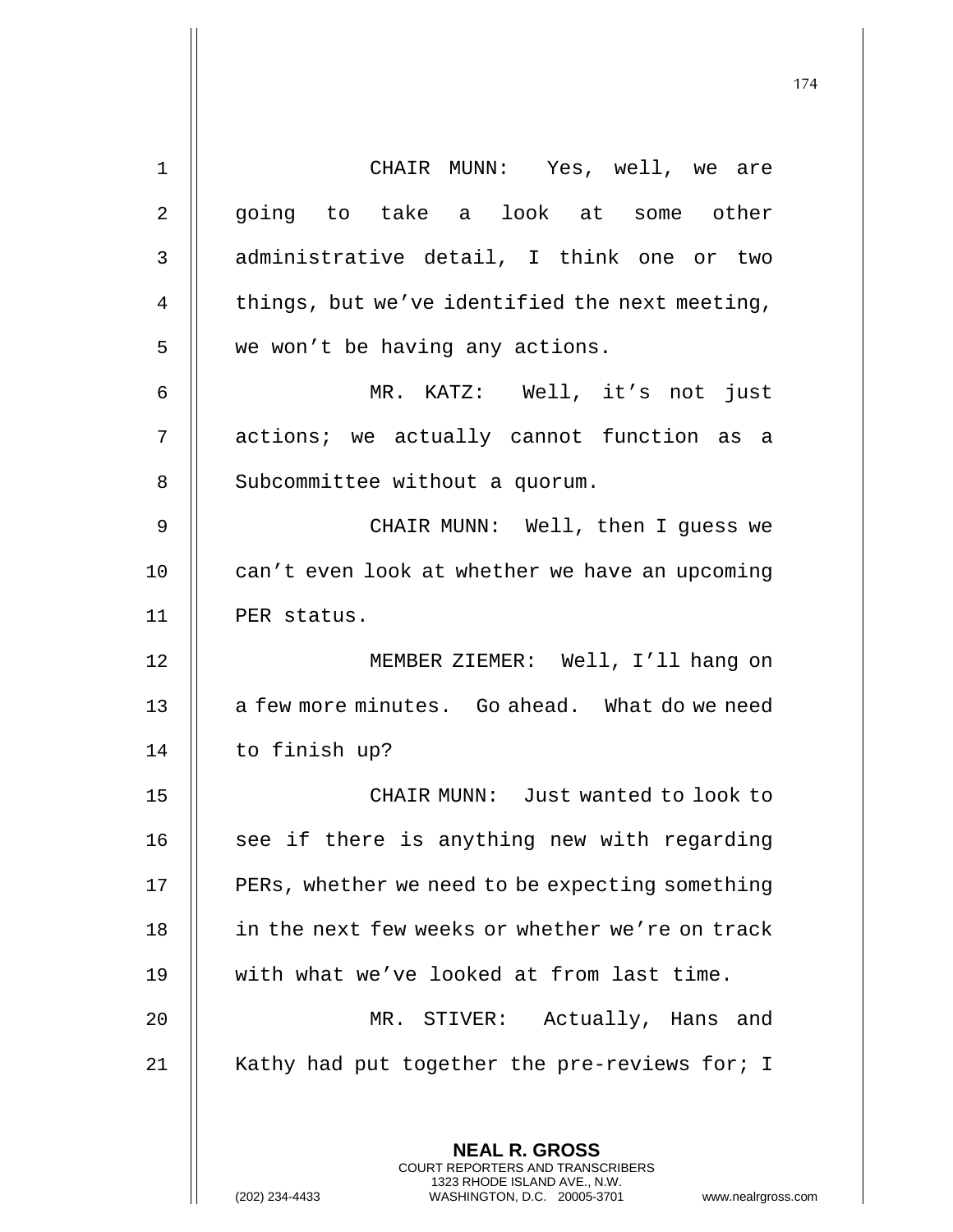| $\mathbf 1$ | believe there were five that we had brought up                                                      |
|-------------|-----------------------------------------------------------------------------------------------------|
| 2           | in the last time around. Hans, you might want                                                       |
| 3           | to just kind of briefly go through that.                                                            |
| 4           | DR. H. BEHLING: We would ask, Ted                                                                   |
| 5           | to maybe look at a few PERs and then determine                                                      |
| 6           | whether or not, based on the brief                                                                  |
| 7           | pre-evaluation whether some should be reviewed                                                      |
| 8           | and audited while other PERs may not warrant a                                                      |
| 9           | full review.                                                                                        |
| 10          | And so, I just I thought on April                                                                   |
| 11          | 10 <sup>th</sup> we issued B                                                                        |
| 12          | CHAIR MUNN: You're breaking up a                                                                    |
| 13          | little for me, Hans.                                                                                |
| 14          | DR. H. BEHLING:<br>Okay, hang on.                                                                   |
| 15          | Okay, I'm sorry.                                                                                    |
| 16          | CHAIR MUNN: Much better, thank                                                                      |
| 17          | you.                                                                                                |
| 18          | DR. H. BEHLING: Okay. On April                                                                      |
| 19          | 10 <sup>th</sup> , I believe we issued a brief report that                                          |
| 20          | identified the five PERs and we gave them a                                                         |
| 21          | rating and if you have the report, you can                                                          |
|             |                                                                                                     |
|             | <b>NEAL R. GROSS</b><br>COURT REPORTERS AND TRANSCRIBERS                                            |
|             | 1323 RHODE ISLAND AVE., N.W.<br>(202) 234-4433<br>WASHINGTON, D.C. 20005-3701<br>www.nealrgross.com |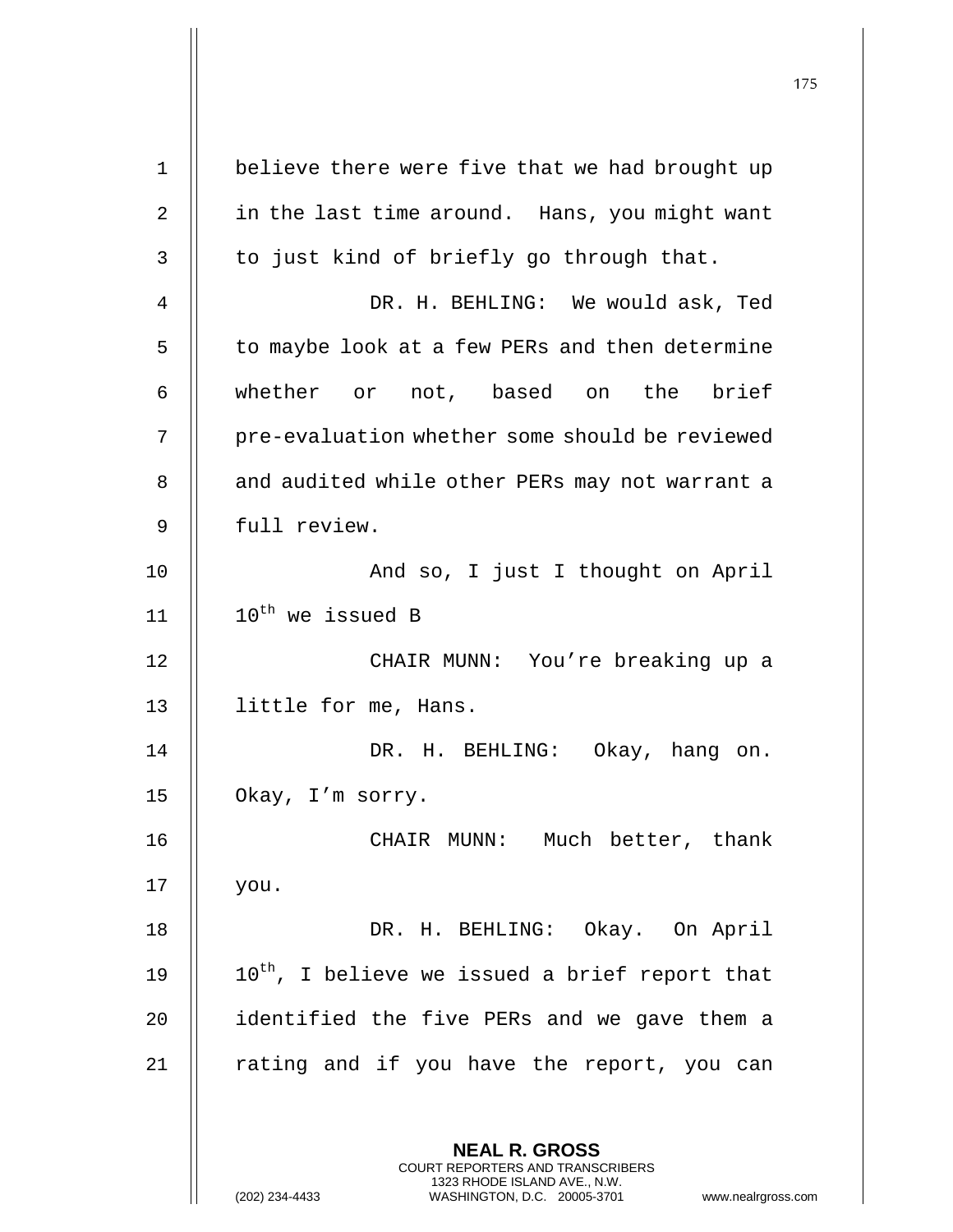|    |                                                                                                                                                              | 176 |
|----|--------------------------------------------------------------------------------------------------------------------------------------------------------------|-----|
| 1  | probably -- It's only a few pages long so I'll                                                                                                               |     |
| 2  | just jump to the end where we actually provided                                                                                                              |     |
| 3  | some recommendations.                                                                                                                                        |     |
| 4  | We pre-reviewed PER 41, 42, 43, 44                                                                                                                           |     |
| 5  | and 45 and of the five, we sort of dismissed PER                                                                                                             |     |
| 6  | 41 and 44 as perhaps not necessarily warranting                                                                                                              |     |
| 7  | a review and, therefore, that leaves 42, 43 and                                                                                                              |     |
| 8  | 45 as ones that we do recommend.                                                                                                                             |     |
| 9  | And so based on that, maybe the                                                                                                                              |     |
| 10 | Subcommittee should make a recommendation of                                                                                                                 |     |
| 11 | which ones they would like us to look at.                                                                                                                    |     |
| 12 | CHAIR MUNN: Does anyone have any                                                                                                                             |     |
| 13 | suggestion other than the selection of 42, 43                                                                                                                |     |
| 14 | and 45? If there is no disagreement with that                                                                                                                |     |
| 15 | selection, then, Paul, is that all right with                                                                                                                |     |
| 16 | you for us to -B                                                                                                                                             |     |
| 17 | MEMBER ZIEMER: Yes, sure.                                                                                                                                    |     |
| 18 | CHAIR MUNN: -- continue those                                                                                                                                |     |
| 19 | three?                                                                                                                                                       |     |
| 20 | Josie?                                                                                                                                                       |     |
| 21 | MEMBER BEACH: Yes, this is Josie.                                                                                                                            |     |
|    | <b>NEAL R. GROSS</b><br>COURT REPORTERS AND TRANSCRIBERS<br>1323 RHODE ISLAND AVE., N.W.<br>(202) 234-4433<br>WASHINGTON, D.C. 20005-3701 www.nealrgross.com |     |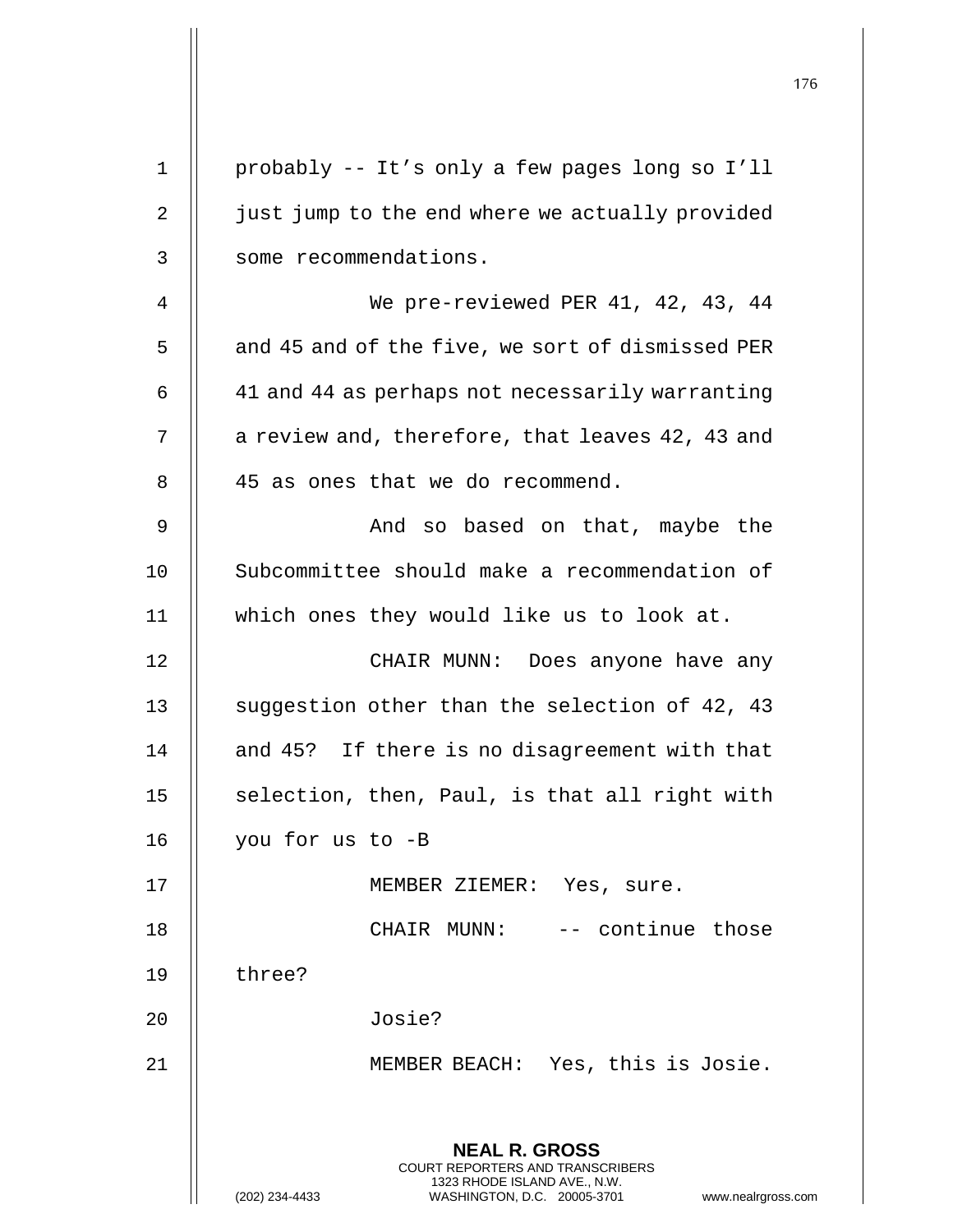|                |                                                                                                     | 177 |
|----------------|-----------------------------------------------------------------------------------------------------|-----|
|                |                                                                                                     |     |
| $\mathbf 1$    | I'm okay with those three.                                                                          |     |
| $\overline{2}$ | CHAIR MUNN: All right, very good,                                                                   |     |
| 3              | then you are instructed to proceed.                                                                 |     |
| 4              | MS. K. BEHLING: And Wanda, this is                                                                  |     |
| 5              | Kathy. If I could ask another question here.                                                        |     |
| 6              | During the, quickly, the Dose                                                                       |     |
| 7              | Reconstruction Subcommittee, we encountered a                                                       |     |
| 8              | finding on a Y-12 case and during those                                                             |     |
| 9              | discussions, we had determined that a coworker,                                                     |     |
| 10             | an external coworker model for Y-12 had not been                                                    |     |
| 11             | reviewed by SC&A with OTIB-64. I'm not sure if                                                      |     |
| 12             | that's something that you wanted to task us with                                                    |     |
| 13             | also or not.                                                                                        |     |
| 14             | CHAIR MUNN: OTIB-64?                                                                                |     |
| 15             | MS. K. BEHLING: It was OTIB-64, it                                                                  |     |
| 16             | was, yes, an external coworker dose model for                                                       |     |
| 17             | Y-12 and one of the findings, I guess, used that                                                    |     |
| 18             | and there was some question as to whether SC&A                                                      |     |
| 19             | had reviewed it yet and I'm not sure if that's                                                      |     |
| 20             | something that you ultimately want us to look                                                       |     |
| 21             | at.                                                                                                 |     |
|                |                                                                                                     |     |
|                | <b>NEAL R. GROSS</b><br><b>COURT REPORTERS AND TRANSCRIBERS</b>                                     |     |
|                | 1323 RHODE ISLAND AVE., N.W.<br>(202) 234-4433<br>WASHINGTON, D.C. 20005-3701<br>www.nealrgross.com |     |

 $\mathop{\textstyle\prod}$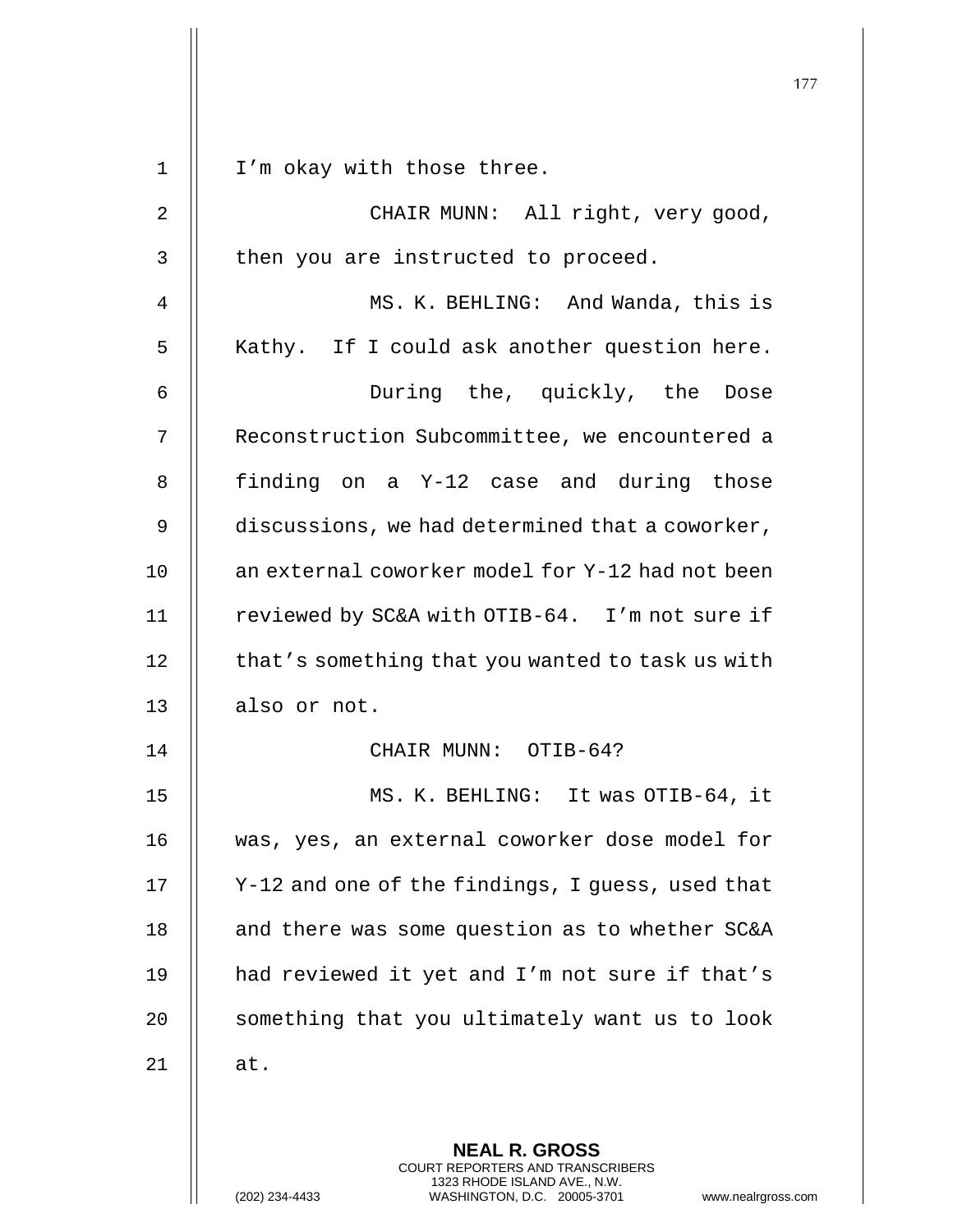| $\mathbf 1$  | MR. KATZ: That's one that the                                                                   |
|--------------|-------------------------------------------------------------------------------------------------|
| 2            | Board's going to have to consider. The                                                          |
| $\mathsf{3}$ | Subcommittee can make a recommendation to the                                                   |
| 4            | Board about a procedure review.                                                                 |
| 5            | MS. K. BEHLING: Okay, I'm sorry.                                                                |
| 6            | MR. KATZ: That's fine, the                                                                      |
| 7            | Subcommittee can make a recommendation to the                                                   |
| 8            | Board, but the Board's going to have to task                                                    |
| 9            | that.                                                                                           |
| 10           | MS. K. BEHLING: Okay.                                                                           |
| 11           | CHAIR MUNN: All right, shall we                                                                 |
| 12           | anticipate doing that at the next meeting?                                                      |
| 13           | There's no problem here. Paul and/or Josie,                                                     |
| 14           | you have any problem suggesting that SC&A do                                                    |
| 15           | OTIB-64?                                                                                        |
| 16           | No, I have<br>MEMBER BEACH:<br>no                                                               |
| 17           | problems with that.                                                                             |
| 18           | MEMBER ZIEMER: It's fine with me                                                                |
| 19           | but I'm not sure sort of where does that fit into                                               |
| 20           | the sort of the overall work products that are                                                  |
| 21           | on the table? Ted, do you have any feel for                                                     |
|              |                                                                                                 |
|              | <b>NEAL R. GROSS</b><br>COURT REPORTERS AND TRANSCRIBERS                                        |
|              | 1323 RHODE ISLAND AVE., N.W.<br>(202) 234-4433<br>WASHINGTON, D.C. 20005-3701<br>www.nealrgross |

(202) 234-4433 WASHINGTON, D.C. 20005-3701 www.nealrgross.com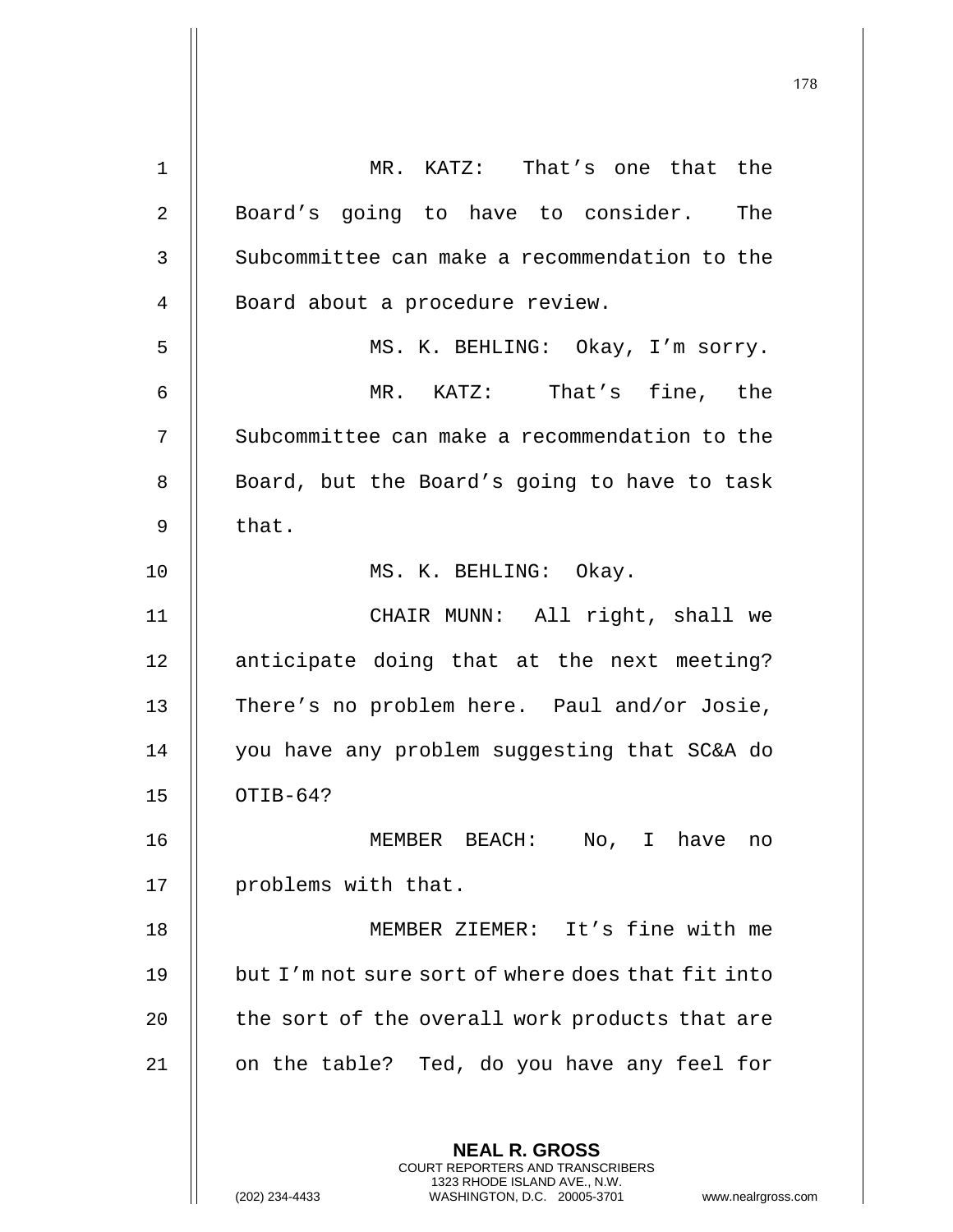179 **NEAL R. GROSS** COURT REPORTERS AND TRANSCRIBERS 1323 RHODE ISLAND AVE., N.W. (202) 234-4433 WASHINGTON, D.C. 20005-3701 www.nealrgross.com  $1 \parallel$  that? 2 || MR. KATZ: No, no, I guess what we  $3$   $\parallel$  normally like to do with the Board is to have  $4$  || a list of procedures that are candidates for 5 | review so that the Board can consider which are  $6$  | the highest priority to it. 7 || So we don't have that right now, but 8 || I think that's something that John Stiver can  $9$  | put together -B 10 || MEMBER ZIEMER: Well do that, yes. 11 || MR. KATZ: -- for the next B 12 MEMBER ZIEMER: Well, I wasn't sure 13  $\parallel$  -- we're not prioritizing this at the moment 14 | then, right? 15 || MR. KATZ: Right, exactly. 16 MEMBER ZIEMER: Okay, then I'm  $17$  | okay. 18 || MR. STIVER: So this is something 19  $\parallel$  that we'd want to do at the April 29<sup>th</sup> meeting  $20$  | then. 21 || MR. KATZ: Yes, I think that's too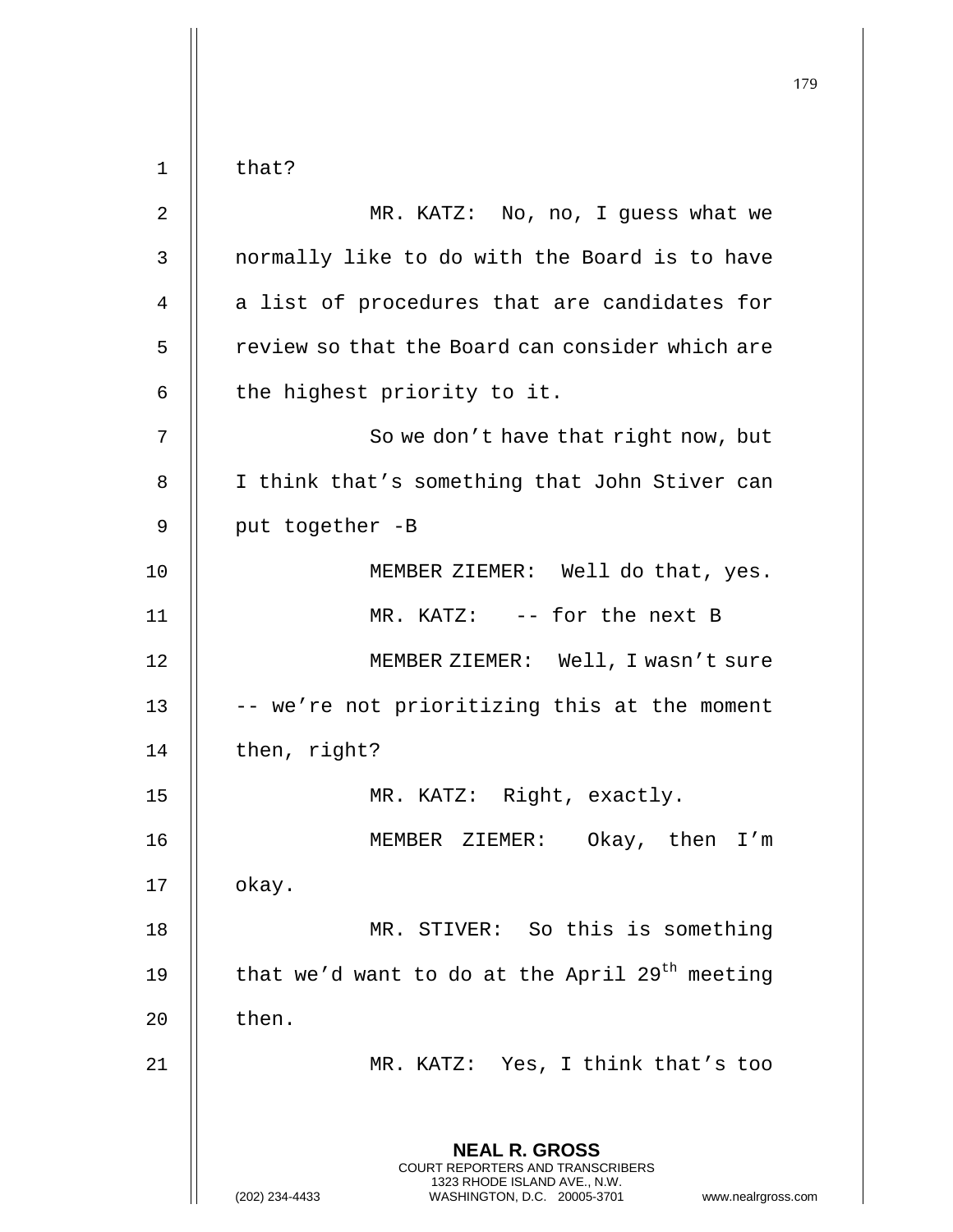|             |                                                  | 180 |
|-------------|--------------------------------------------------|-----|
| $\mathbf 1$ | soon, the April 29 <sup>th</sup> meeting for B   |     |
| 2           | MR. STIVER: It's coming up quick.                |     |
| 3           | MR. KATZ: It's coming up pretty                  |     |
| 4           | quick. But certainly, you know, put that         |     |
| 5           | together whenever you get it together and share  |     |
| 6           | that with the Subcommittee and me and we can     |     |
| 7           | look at that too and see whether if that's       |     |
| 8           | something that the Board can handle at the       |     |
| 9           | upcoming meeting.                                |     |
| 10          | MR. STIVER: Okay, will do.                       |     |
| 11          | MR. KATZ: Thank you.                             |     |
| 12          | CHAIR MUNN: That's good, we'll see               |     |
| 13          | something from John before we actually make any  |     |
| 14          | decision one way or the other and, Ted; you'll   |     |
| 15          | be coordinating the list as it comes in, right?  |     |
| 16          | $MR$ .<br>KATZ: Sure, sure, I'll                 |     |
| 17          | distribute that to everyone. And like I said,    |     |
| 18          | if<br>like something with enough<br>it<br>seems  |     |
| 19          | information that the Board can just go ahead and |     |
| 20          | consider it together, it can come up during the  |     |
| $2\sqrt{1}$ | work period in the upcoming meeting.             |     |
|             |                                                  |     |

**NEAL R. GROSS** COURT REPORTERS AND TRANSCRIBERS 1323 RHODE ISLAND AVE., N.W.